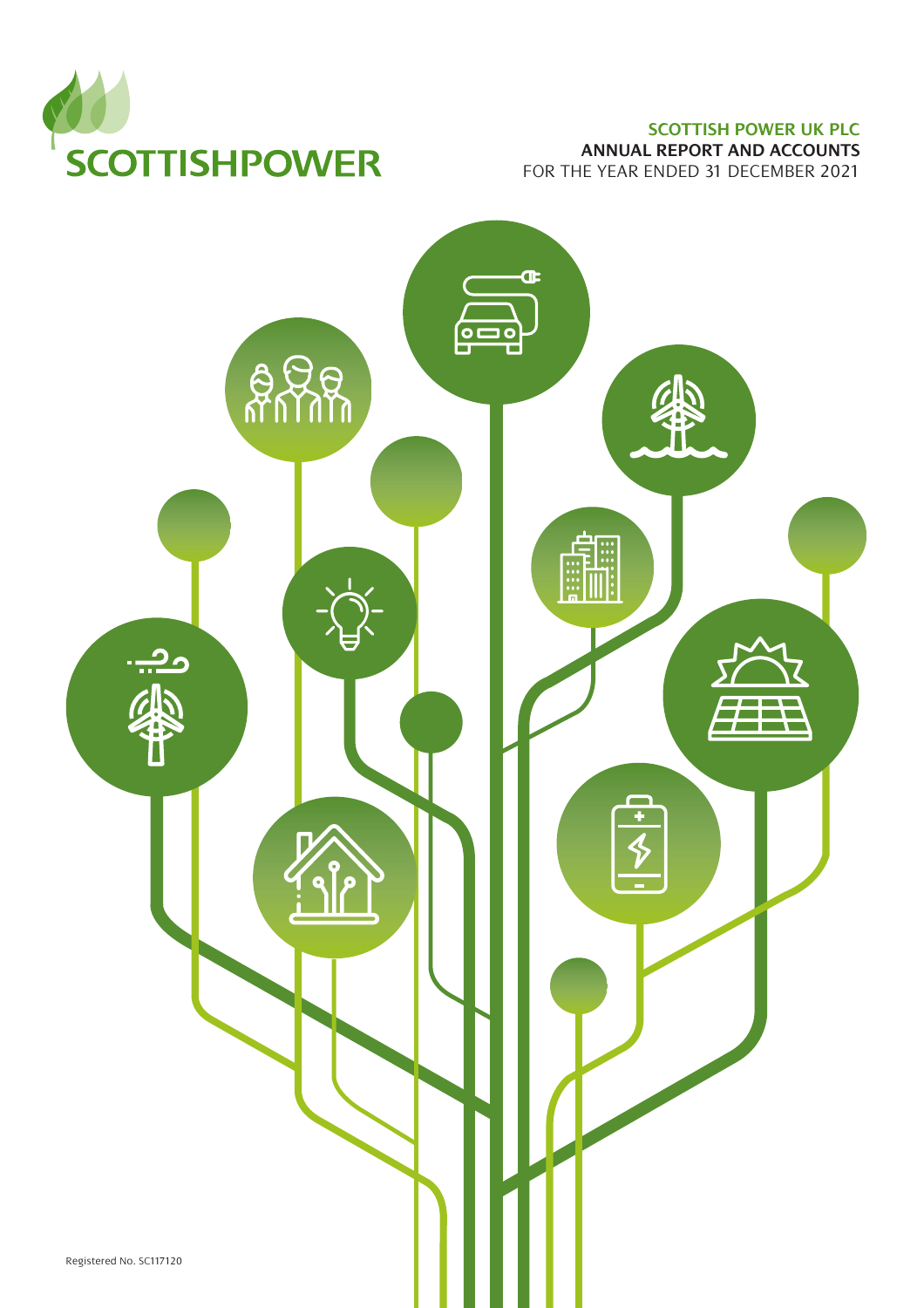# **CONTENTS**

- [STRATEGIC REPORT](#page-2-0)
- [DIRECTORS' REPORT](#page-40-0)
- [INDEPENDENT AUDITOR'S REPORT](#page-46-0)
- [CONSOLIDATED STATEMENT OF FINANCIAL POSITION](#page-55-0)
- [CONSOLIDATED INCOME STATEMENT](#page-57-0)
- [CONSOLIDATED STATEMENT OF COMPREHENSIVE INCOME](#page-58-0)
- [CONSOLIDATED STATEMENT OF CHANGES IN EQUITY](#page-58-0)
- [CONSOLIDATED STATEMENT OF CASH FLOWS](#page-59-0)
- [NOTES TO THE CONSOLIDATED ACCOUNTS](#page-60-0)
- [COMPANY STATEMENT OF FINANCIAL POSITION](#page-111-0)
- [COMPANY STATEMENT OF COMPREHENSIVE INCOME](#page-112-0)
- **[COMPANY STATEMENT OF CHANGES IN EQUITY](#page-112-0)**
- [COMPANY STATEMENT OF CASH FLOWS](#page-113-0)
- [NOTES TO THE COMPANY ACCOUNTS](#page-114-0)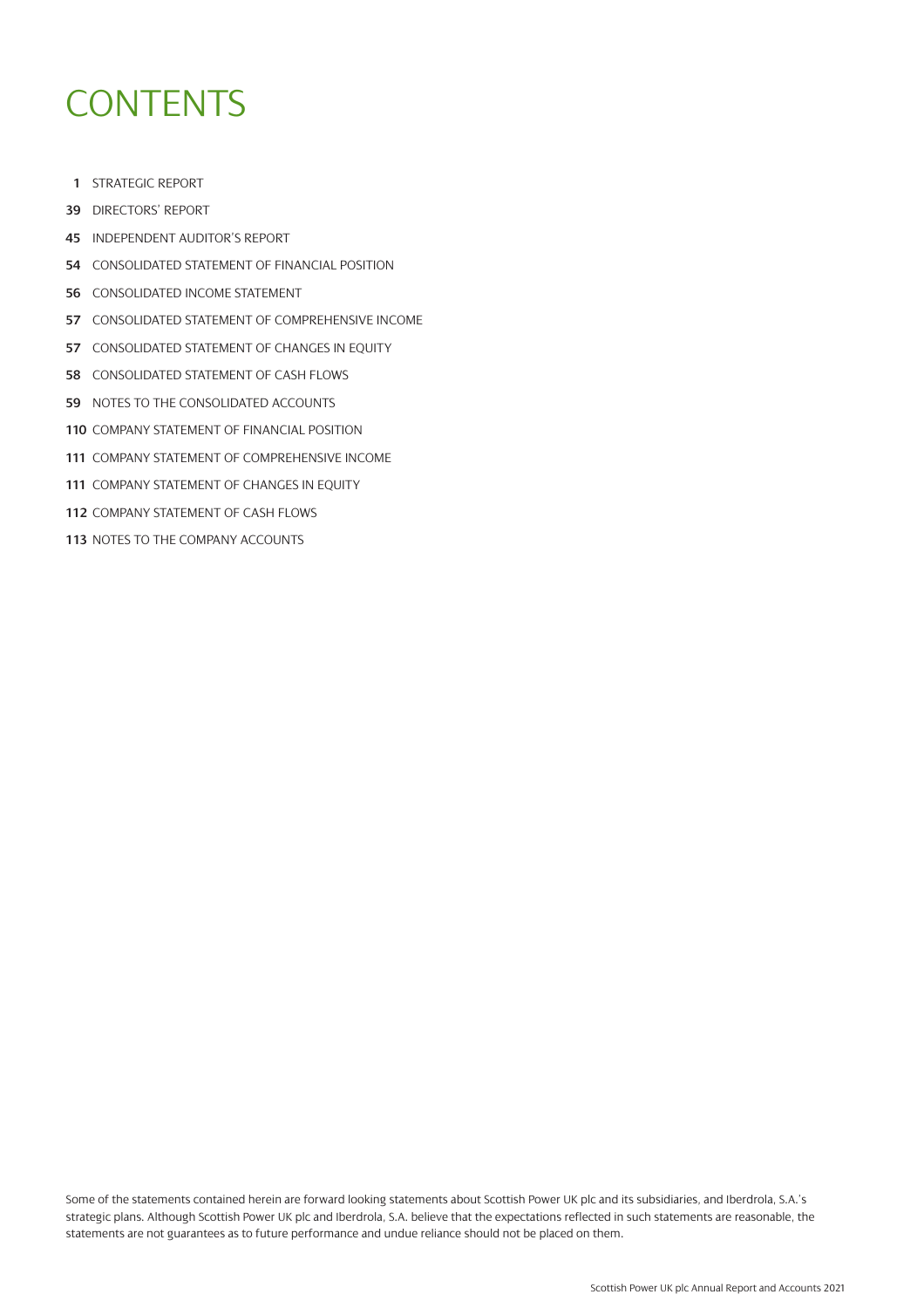<span id="page-2-0"></span>The directors present their Strategic Report on the Scottish Power UK plc Group ("the Group") for the year ended 31 December 2021. This includes an overview of the Group's structure, 2021 performance and strategic outlook including principal risks and uncertainties. References to 'ScottishPower' below apply fully to the Scottish Power UK plc Group.

## **SCOTTISHPOWER TODAY ScottishPower: creating a better future, quicker, by delivering a low-carbon future for the UK**

### **WHO WE ARE**

Scottish Power UK plc ("the Company"), registered company number SC117120, acts as the holding company of the Scottish Power UK plc Group ("the Group"), whose activities comprise the generation, transmission and distribution of electricity, energy management and the supply of electricity and gas principally in the United Kingdom ("UK"). The Company is a wholly-owned subsidiary of lberdrola, S.A. ("Iberdrola"), one of the largest utility companies in the world and a leader in renewable energy.

Scottish Power Limited is the UK holding company of the Scottish Power Limited Group ("The ScottishPower Group") of which the Company is a member.

The three divisions operated by the Group during the year were Energy Networks, Renewables, and Energy Retail and Wholesale, which are owned by their respective Head of Business Sub-holding companies: Scottish Power Energy Networks Holdings Limited ("SPENH"), ScottishPower Renewable Energy Limited ("SPREL"), and Scottish Power Retail Holdings Limited ("SPRH").

The Head of Business Sub-holding companies have their own boards of directors with the necessary autonomy to carry out the day-to-day management and effective administration of their division.

Further information regarding the corporate governance and board structure of ScottishPower is set out in the Corporate Governance section of the Directors' Report on page 39.

### **OUR ACTIVITIES**

The Group has three operating divisions:

#### **Energy Networks**

Energy Networks is responsible for three regulated electricity network businesses in the UK. These businesses are 'asset-owner companies', holding the regulated assets and electricity transmission and distribution licences of the Group, and are regulated monopolies. They own and operate the network of cables and power lines transporting electricity to around 3.5 million connected customers in the Central Belt and South of Scotland, Cheshire, Merseyside, North Shropshire and North Wales.

#### **Renewables**

Renewables is responsible for the origination, development, construction and operation of renewable energy generation plants, principally onshore and offshore wind, with a growing presence in renewable technologies and innovations such as battery storage and solar. Renewables' ambitious growth plans include expansion of our existing onshore wind portfolio harnessing our 6.6 gigawatts ("GW") pipeline, investing in new large-scale solar deployment and innovative grid storage systems including batteries. The division operates the East Anglia One ("EA1") offshore wind farm and is developing the East Anglia Hub ("EA Hub") in the Southern North Sea off the East Anglian coast. Renewables' 41 wind farms produce over 2,800 megawatts ("MW") of clean, renewable energy which supplies around 2.1 million homes.

#### **Energy Retail and Wholesale**

Energy Retail is responsible for the supply of electricity and gas to almost five million domestic and business customers throughout the UK, including customer registration, billing and handling enquiries in respect of these services. Energy Retail is also responsible for the associated metering activity, including the smart meter installation programme, and managing the Group's smart solutions activities. Furthermore, in 2020, the Group created a Hydrogen department to begin working with businesses to seek appropriate green hydrogen solutions. This is a pioneering strategic move to support the UK's efforts to achieve 'net zero' by 2050.

Energy Wholesale is responsible for managing the Group's exposure to the UK wholesale electricity and gas markets for Energy Retail and Renewables and the optimisation of gas storage.

## **2021 financial highlights**

**REVENUE £5,349.7m** (2020 £5,164.0m)

### **OPERATING PROFIT £720.4m**  $(2020 \t{E991.8m})^1$

## **CAPITAL INVESTMENT**<sup>2</sup> **£999.0m**

(2020 £1,308.5m)

**NET DEBT<sup>3</sup> £4,534.3m**  $(2020 \text{ f}5.380.8 \text{m})^1$ 

- 1 Operating profit and Net debt have been restated (refer to Note 2A2).
- 2 Additions to Intangible assets and Property, plant and equipment.
- 3 As detailed in the 'Liquidity and cash management' section on page 23.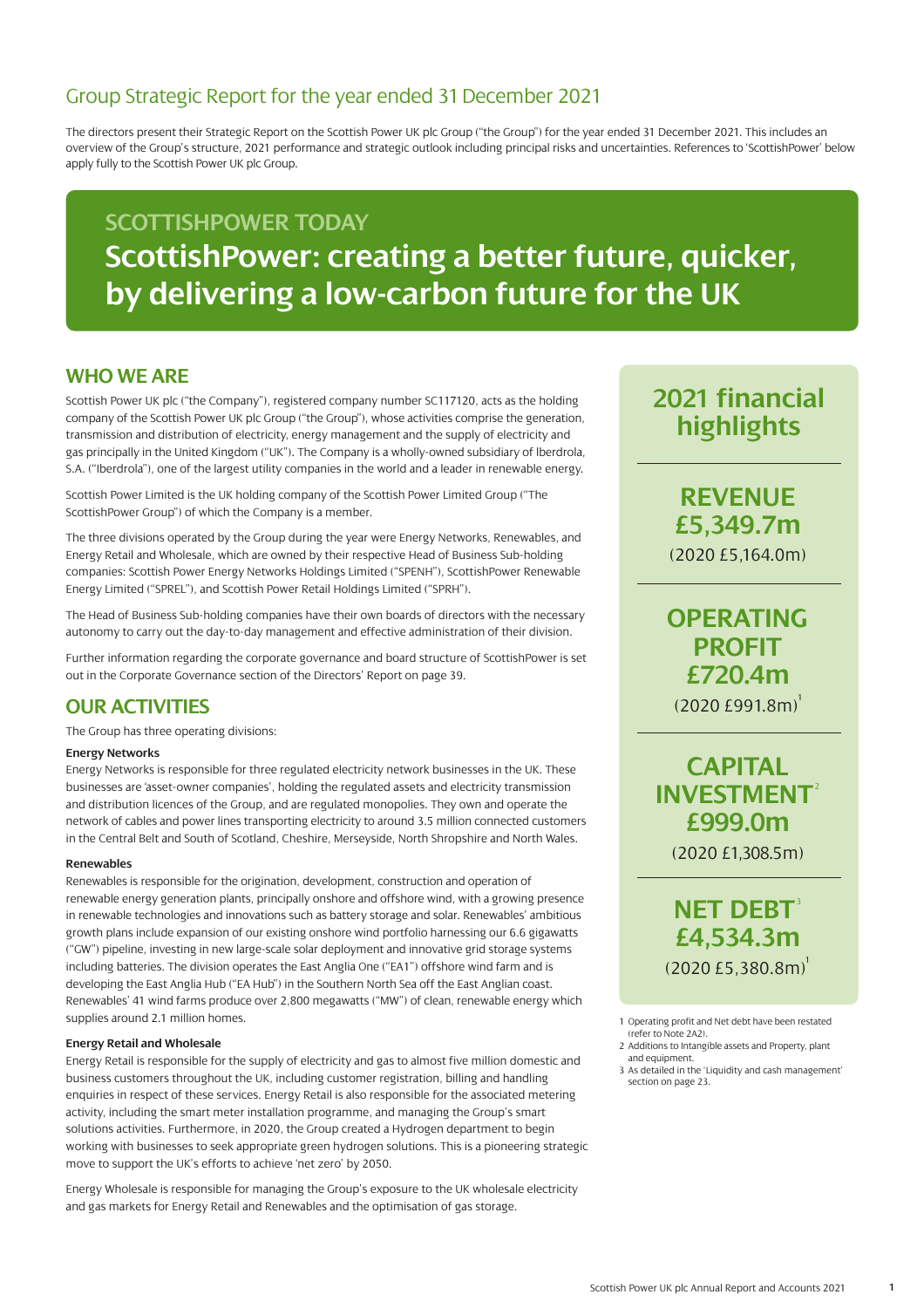### **OUR PURPOSE, VALUES, STRATEGY AND ROLE**

Iberdrola and ScottishPower are "committed to an energy model that prioritises the wellbeing of people and the preservation of the planet."

### **OUR PURPOSE**

### **Shaping the future of energy in the UK**

We are the first integrated energy utility in the UK to have 100% of its generation of electricity derived from renewable energy sources. Our focus is on wind energy, smart grids, and driving the change to a cleaner, electric future. We are playing a leading role in the delivery of a clean, low-carbon system for the UK, currently investing the equivalent of £6 million every working day between 2020 to 2025 to create a better future, quicker.

With our future plans to invest significantly in renewables generation and the electricity network infrastructure that will support the green transition. we are well-placed to contribute to the UK achieving its net zero ambitions. In November 2020, as part of the €75 billion investment programme announced by Iberdrola, we set out plans for £10 billion of investment in clean energy by 2025. Under these plans, we expect to extend significantly our existing renewable generation capacity. In October 2021, a further announcement was made to invest £6 billion in developing the EA Hub offshore wind complex, which is, through ScottishPower, Iberdrola's biggest investment anywhere in the world and one of the largest offshore wind projects worldwide.

In November 2021, the UK hosted the United Nations ("UN") Climate Change Conference, the Conference of the Parties ("COP26"), in our home city of Glasgow. We are proud to be a COP26 Principal Partner and to have participated in the event, which brought together delegates from countries across the world to agree to commitments for initiatives on deforestation, green finance and coal mitigation. Alongside representatives of Iberdrola, we conducted a wide-ranging programme of events with international counterparts, industry representatives and wider stakeholders in order to highlight the importance of delivering faster progress towards net zero. These events included the participation of Mr Ignacio Galan, the Chairman of ScottishPower and Chairman and Chief Executive Officer ("CEO") of Iberdrola, in the Powering Past Coal Alliance event on the main stage of COP26 as well as events on the importance of a green energy transition. Other events included a session with the UK Prime Minister, Rt Hon Boris Johnson MP, to highlight the importance of innovation in the energy industry and a roundtable with the directly elected Metro Mayor of the Liverpool City Region, Steve Rotheram, and the Mayor of West Yorkshire, Tracy Brabin, on the importance of tailored regional responses to the net zero challenge. (Refer to 'Environment' section of the Strategic Report for further details on COP26).

#### **Delivering a better future, quicker for everyone**

From our pioneering renewables developments more than 20 years ago to becoming the first integrated energy company to generate entirely from renewables, we're proud to be at the forefront of delivering the green energy revolution in the UK. We are committed to speeding up the transition to cleaner electric transport, improving air quality and, over time, helping to reduce energy bills.

As part of Iberdrola, one of the world's largest integrated utility companies and a global leader in wind energy, we believe in developing an energy model that prioritises the wellbeing of people and the preservation of the planet. Recognising the importance of taking care of the environment and people's health, we want to offer society our experience in addressing these urgent social needs through our work on the decarbonisation and electrification of the economy as a whole, using renewable energy sources, efficient energy storage, smart grids and digitisation.

We share Iberdrola's purpose and values, and this is the bridge that connects the communities we serve with our growing Group. We are dedicated to the purpose of building together, each day, a healthier, more accessible energy model, based on electricity.

### **OUR VALUES**

Our values rest on continuing to develop as a leading, global and sustainable group in the 21st century. To meet our purpose, we are founded on the following three corporate values that define the Group's identity and form the foundation of our strategy.

#### **Sustainable Energy ("Sustainable")**

We are pioneers of renewable energy. We seek to inspire others by creating economic, social and environmental value wherever we are now and looking to the future. We put this value into action by continually putting safety first, respecting the environment, and acting ethically, rationally and responsibly to meet our commitments.

#### **Integrating Force ("Collaborative")**

We are an energetic and responsible force for change. Through working together, we build and grow talent to achieve our common goals and purpose. We put this value into action by sharing knowledge and information; working together with our employees, suppliers and customers; and by breaking the mould and encouraging diversity.

#### **Driving Force ("Dynamic")**

We bring about efficient change, big and small, through constantly challenging ourselves and our processes. We innovate to deliver continuous improvement. We put this value into action by asking how we can do things more simply or efficiently, coming up with ideas and leading innovation, and anticipating our customers' needs.

### **OUR STRATEGY**

Our strategy is to create value from investment in networks, renewable energy generation and retail to help our customers realise a better future, quicker, under the pillars of our strategic values.

Our key strategic goals include:

- investing in networks to make them smarter and more resilient, and creating a platform for the UK's sustainable electric future;
- investing in renewable energy generation, principally onshore and offshore wind, solar and battery storage, to address the climate emergency and reduce the cost of electricity generation;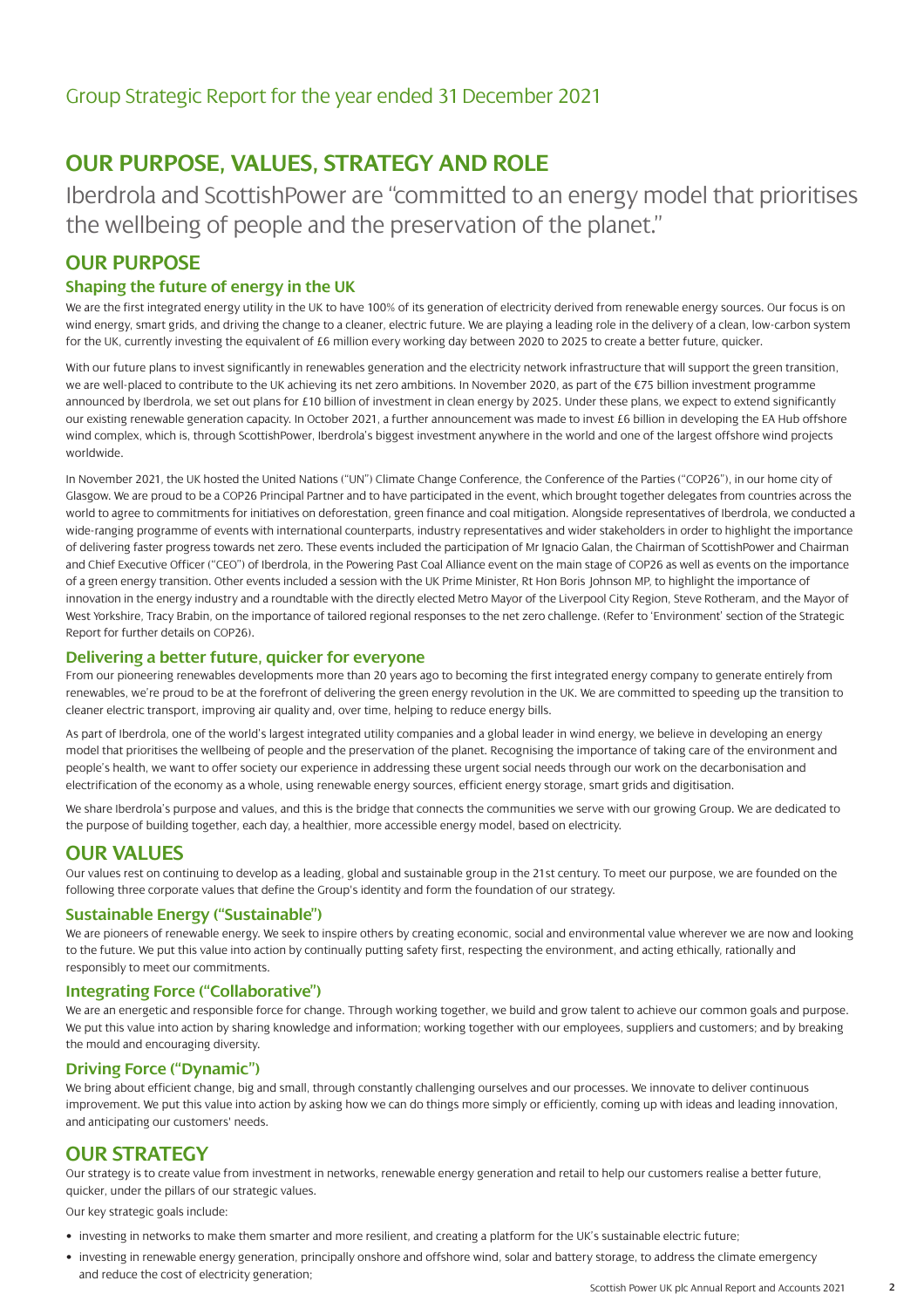#### **OUR PURPOSE, VALUES, STRATEGY AND ROLE** *continued*

- creating a fair, transparent, competitive and financially stable retail market where customers are protected from reckless and irresponsible practices and are in control of their energy usage through digitisation and smart metering;
- supporting and guiding customers through their journey to be more efficient in their energy consumption, and helping them to decarbonise their domestic or business energy consumption;
- designing and delivering an energy system to facilitate and encourage the growth of electric vehicles ("EVs") and clean heating solutions to improve air quality and tackle climate change; and
- facilitating the decarbonisation of sectors of the economy that are challenging to electrify, such as heavy industry and heavy transport, through the development and application of green hydrogen solutions.

In November 2020, in support of this strategy, we set out plans to invest £10 billion in the UK by 2025 in network infrastructure, clean energy generation and storage, and smart solutions and green hydrogen opportunities. The £10 billion plan includes:

- investing more than £4.5 billion in our electricity networks to facilitate the drive for more renewable generation and to support the decarbonisation of transport and heating;
- investing £3.7 billion to double our existing renewable generation capacity (currently 2.8 GW) by building at least a further 2.4 GW by 2025 enough to power up to two million homes; and
- investing more than £1 billion up to 2025 in supporting customers' transition to an all-electric future through the completion of the smart metering programme, as well as investments in green hydrogen.

This plan will support the creation of more than 7,000 green jobs in local supply chains across the UK. In August 2021, our Networks business announced its largest recruitment drive in 20 years, helping to make the green recovery a reality and support the UK in meeting its climate change targets.

### **OUR ROLE**

In the wider legislative, regulatory and commercial context in which we operate, our commitment to playing a leading role in the UK's contribution to combating climate change has been reflected in a number of significant developments during 2021. Building on the publication of the UK Prime Minister's Ten Point Plan for a Green Industrial Revolution issued in November 2020, we have contributed actively to the development of thinking in a range of significant areas of policy, including the UK Government's Heat and Buildings Strategy and Net Zero Strategy, which were published in October 2021.

As the only energy company in the UK with a role across the entire energy value chain of generation and storage, transmission and distribution, and supply to domestic and business customers, we are uniquely placed to make an active and distinctive contribution to these policy debates. Across all areas of our business, we contend that the pace of change needs to become quicker and we need to ensure everyone benefits from the green transition – a theme drawn out in the publication of our Just Transition Strategy in November 2021.

In September 2021, we announced a significant new partnership with the WWF, the world's leading independent conservation organisation, to help accelerate the UK's transition to net zero. The unique link-up – the first time in more than a decade that WWF has worked with a UK energy company – is pursuing a programme of policy advocacy to champion low-carbon energy solutions and to call for ambitious climate action.

Speeding up the journey to net zero is at the heart of everything we do. Each of our divisions has an active role to play in achieving this goal.

Energy Networks continues to invest in transmission and distribution networks, to ensure all customers have the power they need as set out in our business plans, which are determined through a framework of multi-year price controls and regulated by The Office of Gas and Electricity Markets ("Ofgem"). Our networks division has continued to deliver a 99.99% reliability level of supply to their customers. We understand just how critical electricity is to the lives and work of all the customers we serve, and our investment plans take account of a number of complex current and future demands.

As the backbone of reaching net zero, electricity networks facilitate renewable power onto the grid and ensure we are prepared for the increasing electrification of transport and heat. Over the coming decade, it is important to anticipate the impact of increasing number of EVs on our roads and the growing installation of electric heat pumps as an alternative to gas boilers. To address this impact, we contend that it is time to go further, faster to deliver the network investment necessary to meet our net zero goals. Our electricity distribution system will face the biggest changes to its design and operation for over half a century. Distribution networks were designed for predictable, stable demand. With net zero, electricity demand, generation and consumer behaviour will all change. Our networks are the product of a century of incremental evolution, and the opportunities from new technology and innovation will lead to a consumer-led revolution in the use and operation of our system.

As part of the RIIO-ED2 ("ED2") price control process for investment in electricity distribution networks in the 2023-28 period, Energy Networks submitted draft and final business plans in July and December 2021 respectively, detailing the £3.3 billion of expenditure we consider necessary to ready the UK for an electric future. During the process of finalising the business plan, Energy Networks engaged over 19,000 customers and stakeholders on a vast range of topics ranging from engineering to consumer vulnerability. Given the establishment of targets by the UK Government for the phasing out of petrol and diesel engines from 2030 and the installation of 600,000 heat pumps per year by 2028, the ED2 period is particularly significant for the decarbonisation of transport and heating as the shift to electrification intensifies. Our ED2 plan forecasts that up to 1.8 million EVs, 1.1 million heat pumps, and over 7.5 GW of distributed generation, will be supported by our networks by the end of this decade. The work outlined in our plan will kick-start the much-needed growth in these low-carbon technologies with over 670,000 EVs, 370,000 domestic heat pumps, and an additional 5 GW of low-carbon electricity generation connected through the five-year investment period.

We are committed to speeding up the drive to net zero through our investments in the electricity grid - bringing on more renewables in support of the UK Government's aim to decarbonise the power sector by 2035, and delivering cleaner transport, heating and industry. During 2021, we pursued our concerns at Ofgem's approach to the RIIO-T2 price control for investment in electricity transmission networks in the 2021-2026 period, specifically on Ofgem's finding in its December 2020 Final Determination on the cost of equity, outperformance wedge, ongoing efficiency targets and the legal process it follows when amending certain of our transmission business' licence conditions. In March 2021, Energy Networks made an application to the Competition and Markets Authority ("CMA") for permission to appeal against Ofgem's RIIO-T2 Final Determination on these issues. In October 2021, the CMA published its final determination on the RIIO-T2 appeals made by Energy Networks, National Grid and SSE Networks, among others. While we welcomed the CMA's findings supporting a number of the areas we appealed on, we were disappointed that the CMA had not upheld our case on the cost of equity, given the international competition for investment to deliver net zero.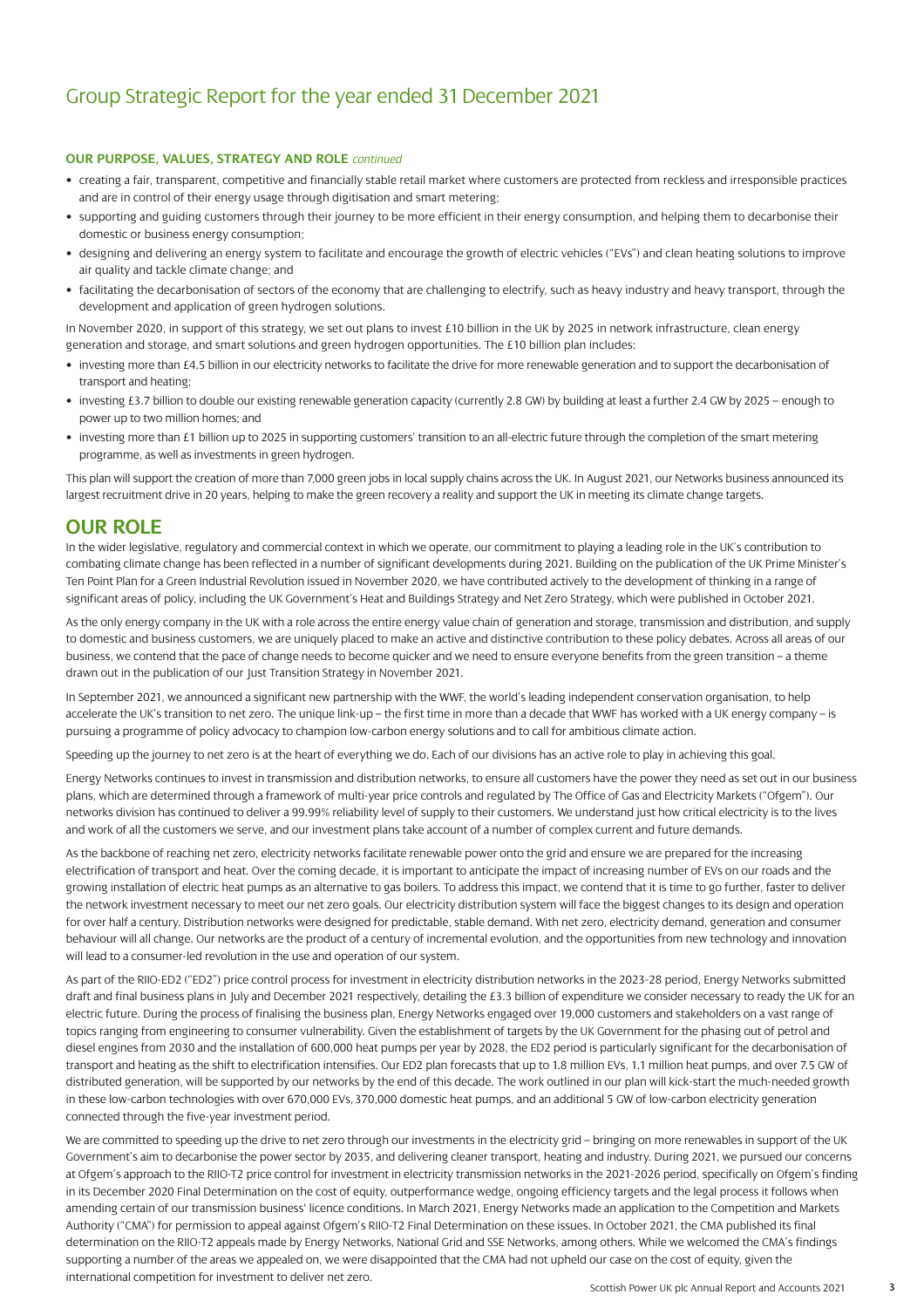#### **OUR PURPOSE, VALUES, STRATEGY AND ROLE** *continued*

Renewables continues to build on our current portfolio of wind farms, with our planned investment from 2020 to 2025 of more than £3.7 billion to increase renewable capacity across the UK. This includes construction of around 2.1 GW of installed capacity of innovative onshore wind, solar and battery storage projects, some of which will be hybrid 'energy parks'. Onshore Renewables is targeting significant growth by 2030, having grown its pipeline of wind, solar and battery storage projects from approximately 3 GW in 2019 to approximately 6.6 GW in 2021. This incorporates the successful acquisition of a number of advanced-stage solar projects, with a combined capacity of up to 800 MW, with sites located across England, Wales and Scotland, as well as 635 MW of onshore wind and battery projects awarded consent in 2021 as we push forward our plans for growth. In June 2021, the UK Prime Minister installed the first solar panels at our energy park at Carland Cross in Cornwall, our first energy park in the UK combining onshore wind, solar and battery storage. Our Sheirdrim Renewable Energy Development includes a combination of onshore wind, solar and battery storage which are all being developed together to create an optimal and innovative project. Onshore Renewables has also completed developments built under Power Purchase Agreements ("PPAs") specifically to supply the green energy requirements of commercial partners, including Tesco and Amazon Web Services. In October 2021, the Scottish Government published a consultation on updating its Onshore Wind Policy Statement which outlines plans to secure an additional 8-12 GW of installed onshore wind capacity by 2030, as recommended by the Committee on Climate Change.

Our offshore pipeline includes the 3.1 GW EA Hub development which could power 2.7 million homes. Building on the completion of the 714 MW EA1 wind project in 2020, work continued on redefining and developing our already consented 1.4 GW East Anglia Three ("EA3") offshore wind project as part of the EA Hub. The EA Hub also includes the 800 MW East Anglia One North ("EA1 North") and the 900 MW East Anglia Two ("EA2") projects which have recently successfully progressed through the planning process. Leveraging on this scale in the supply chain is expected to produce significant optimisation opportunities, and in October 2021, at the UK Government's Global Investment Summit in London, we confirmed publicly our intention to invest a further £6 billion in the EA Hub, subject to planning consent and Contracts for Difference ("CfD").

We continue to consider further opportunities to invest more widely in renewable generation and storage. These include successful submissions to the Scotwind process run by Crown Estate Scotland during 2021, in which we were awarded seabed rights for three offshore projects with a total capacity of 7 GW. In addition to MachairWind, a 2 GW fixed-bottom offshore wind farm off the coast of Islay which we will develop on our own, we will develop two large-scale floating projects in partnership with Shell – the 3 GW MarramWind Windfarm off the north-east coast of Scotland and the 2 GW CampionWind Windfarm off the east coast of Scotland. Taken together, the three projects more than treble our existing offshore wind pipeline from 3.1 GW to 10.1 GW, significantly boosting our position in the UK's offshore wind market. We support the ambitions of The Crown Estate in developing the seabed in England and Wales for future offshore wind projects, and we note the outcomes of offshore wind leasing Round 4 in February 2021. In 2020, the Scottish Government set a new ambition to increase offshore wind capacity to 11 GW of energy installed by 2030, enough to power more than eight million homes.

Energy Retail and Wholesale continues to innovate and seek efficiencies following the introduction of a retail price cap by the UK energy regulator, Ofgem, in January 2019. In July 2021, the Department of Business, Energy & Industrial Strategy ("BEIS") announced that it intended to legislate to allow the price cap to extend beyond 2023. We continue to engage with customers to help ensure that they are on the best deal for them, while recognising that the emergence of significant market disruption in late 2021 has raised serious questions about the regulatory integrity of the supplier market and how its operations are governed. In September 2021, increases in the wholesale cost of natural gas sharpened focus on the sustainability of many suppliers in the UK energy retail market. By the end of 2021, 28 suppliers had collapsed, prompting the use of Supplier of Last Resort ("SoLR") or Special Administration Regime arrangements, with Ofgem warning that further companies are at risk of failure.

In November 2021, Ofgem issued a consultation on the case for short-term adjustments to the price cap methodology from April 2022 to reflect the rising energy costs and risks and uncertainties energy suppliers faced. In February 2022, Ofgem announced the price cap level to come into effect from April 2022, which is a 54% increase from the October 2021 cap level, reflecting the short term adjustments proposed by Ofgem alongside rises in wholesale and network costs. Further consultations were issued in mid-December and February 2022 on how the current design and operation of the price cap might evolve from October 2022, recognising that the future of the price cap is a question for the UK Government. The regulator set out the need for an enhanced approach to monitoring, compliance and enforcement of licence conditions, in order to ensure that energy firms retain a sustainable business model while minimising risks to customers and the energy market in general. Ofgem said it planned to conduct more regular assessments of supplier finances, including audits and applying increased scrutiny to make sure that suppliers are on a reliable financial footing with appropriate management strategies in place. Having long argued for the importance of a more prudential approach to regulation through, for example, capital adequacy requirements, we welcomed this package of measures as a short-term solution. However, we remain concerned for the longer term about the operation of the retail market, and believe that protections should be afforded to the vulnerable customers who need help with fuel bills the most, rather than to the entire domestic customer base.

Our track record in serving customers in vulnerable circumstances was recognised in October 2021 by receiving the Energy UK Vulnerability Commitment Gold Award, one of only two to be awarded for evidence of outstanding practice. Furthermore, the collapse of a significant number of suppliers throws into question the wisdom and practicality of a number of initiatives, such as those set out in BEIS's consultation in summer 2021 on 'opt-in and opt-out' switching (NB in late December, BEIS announced it had paused policy development on this initiative while it undertakes a wider refresh of its retail market strategy). Such schemes militate against the development of the long-term relationships with suppliers that customers require to navigate the journey to net zero, and we would contend that focusing too much on price could encourage the unsustainable business models that have led to recent failures.

In April 2021, we worked with Good Energy Group to build public awareness and to voice concerns about 'greenwashing' in the energy retail market, highlighting independent analysis of supplier activity by the Baringa consultancy that found that around one-third of the electricity supplied through tariffs marketed as green or renewable in Britain was greenwashed. In October 2021, the consumer publication Which? found that our green tariffs were among the best in the industry. We believe that to achieve the net zero targets set by all governments, greater focus is required to support our customers and the Great Britain ("GB") consumer to decarbonise today's energy needs. We are actively working with governments and the regulator to offer suggested policies and incentive schemes that provide domestic customers and businesses with the essential support and guidance required. In doing so we are particularly focussed on the customers who need these interventions who, without further support, may not be in a position to make the intervention themselves. We are working to provide a way for consumers to decarbonise and in the process reduce their energy bills.

In doing so, we continue to make progress with the rollout of smart meters, and exploring opportunities to offer customers a wider range of products to help them control their energy usage consistent with their lifestyle. In June 2021, BEIS announced that the 'All Reasonable Steps' obligation would be extended a further six months to 31 December 2021 due to COVID-19 impacts, with a new target-based framework (consulted on by BEIS in November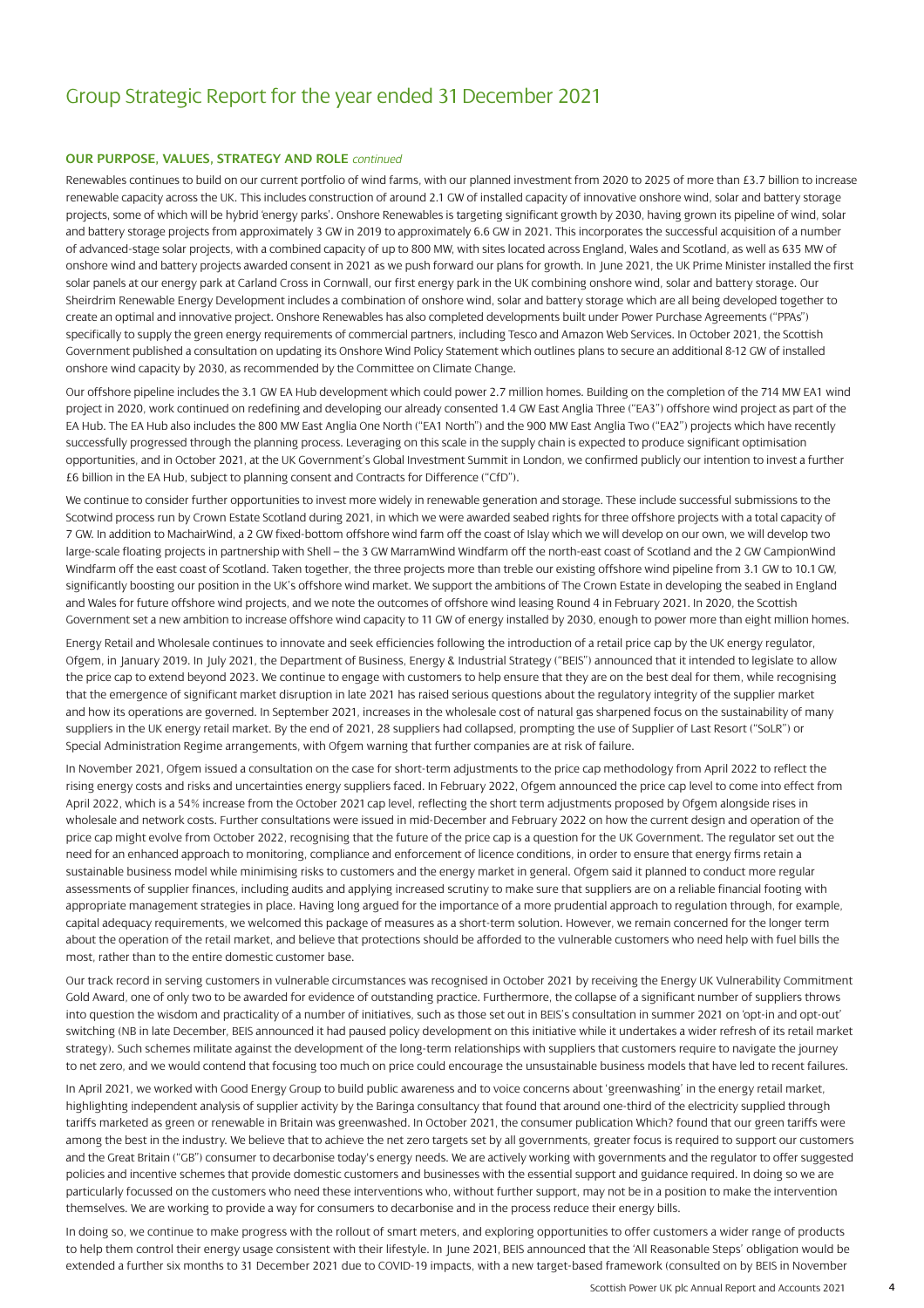#### **OUR PURPOSE, VALUES, STRATEGY AND ROLE** *continued*

2020) to run from January 2022 to December 2025, with suppliers being set annual rollout targets. To support the increasing consumer demand for decarbonised heating, we continued to build on the establishment of our Smart Solutions department in 2020 to develop our activities in this area. Decarbonising heat is one of the UK's toughest challenges on the road to net zero, with some 23 million homes to be converted to low-carbon heating by 2050. We welcomed the publication of the UK Government's Heat and Buildings Strategy as a pathway to the deployment of heat pumps at scale in ways that would drive costs down dramatically over time and create wider economic benefits by promoting the UK supply chain and new skilled jobs.

### **OUR ONGOING RESPONSE TO COVID-19**

As the COVID-19 crisis has developed and our response has evolved, we have been committed to taking all necessary measures to help to protect the safety and wellbeing of our employees, our customers and the communities we serve. At a Group level, and across our Energy Networks, Renewables and Energy Retail and Wholesale operations, we have been working closely with government departments, Ofgem and industry bodies to ensure that we continue to follow the latest advice. Through our membership of Energy UK and the Energy Networks Association ("ENA"), we have contributed to ongoing cross-industry activities to focus on supporting vulnerable people through the disruption caused by COVID-19.

At a Group level, we implemented several measures to ensure we are well positioned to respond to the significant challenges posed by COVID-19. These include ongoing reviews of business continuity, IT resilience, supply chain operations, and the safety and wellbeing of critical and non-critical employees. As the crisis has eased, employees have received regular communications updates on developments, including on a phased return to work, and the ScottishPower website has been routinely updated with the latest information on how we are responding to the crisis. Our speed of action and flexibility of operation has maintained our service to our customers and has ensured that we have not borrowed from the UK Treasury to support our staff through the UK Government furlough scheme placing even greater pressure on UK tax payers and ensuring what money is available can be allocated to other businesses who have been unable to be so flexible.

### **BREXIT**

Brexit has not had a significant impact on the Group. Further details on how our supply chain and employees have been impacted are set out in the 'Suppliers and contractors', 'Employees' and 'Operational Risks' sections of the Strategic Report.

### **ENGAGING WITH STAKEHOLDERS**

### **THE IMPORTANCE OF ENGAGING WITH OUR STAKEHOLDERS**

References to 'ScottishPower' below apply fully to Scottish Power UK plc Group ("the Group").

As part of the Iberdrola Group, we are developing a responsible and sustainable energy model which focuses on the wellbeing of people, the protection of the environment, and the economic and social progress in the communities in which we operate. We strongly believe that effective and meaningful engagement with stakeholders, especially employees, is key to promoting the success and values of the Group.

Meaningful engagement with our stakeholder groups supports the ethos of section 172 of the Companies Act 2006 which states that directors should have regard to stakeholder interests when discharging their duty to promote, in good faith, the success of the company for the benefit of its members as a whole. Details of how the Group and our individual businesses engage with our stakeholders, and how these activities influence the Group's operations, are set out below.

#### **Our key stakeholders**

We have four key stakeholder categories:



Behind these stakeholders are millions of people, and thousands of institutions, organisations and groups. All of them, with their decisions and opinions, influence the Group and are also affected by our activities. In addition, these stakeholders interact with each other, creating a universe of relationships that the Group needs to manage in order to achieve a better understanding of our operating environment and to deliver a more sustainable performance across our activities.

Our shareholders are also important to us. All shareholder management activities are carried out on our behalf by our ultimate parent company, Iberdrola, which is listed on the Madrid Stock exchange. Iberdrola is committed to dialogue, proximity and actions in favour of shareholders. Iberdrola is one of the first companies in the world to formalise a Shareholder Engagement Policy focusing upon two-way interaction with the shareholders in order to forge a sense of belonging and to encourage their engagement in the corporate life of Iberdrola. Iberdrola's Shareholder Engagement Policy is published at [https://www.iberdrola.com/corporate-governance/governance-sustainability-system/corporate-governance-policies/shareholder-engagement-policy.](https://www.iberdrola.com/corporate-governance/governance-sustainability-system/corporate-governance-policies/shareholder-engagement-policy)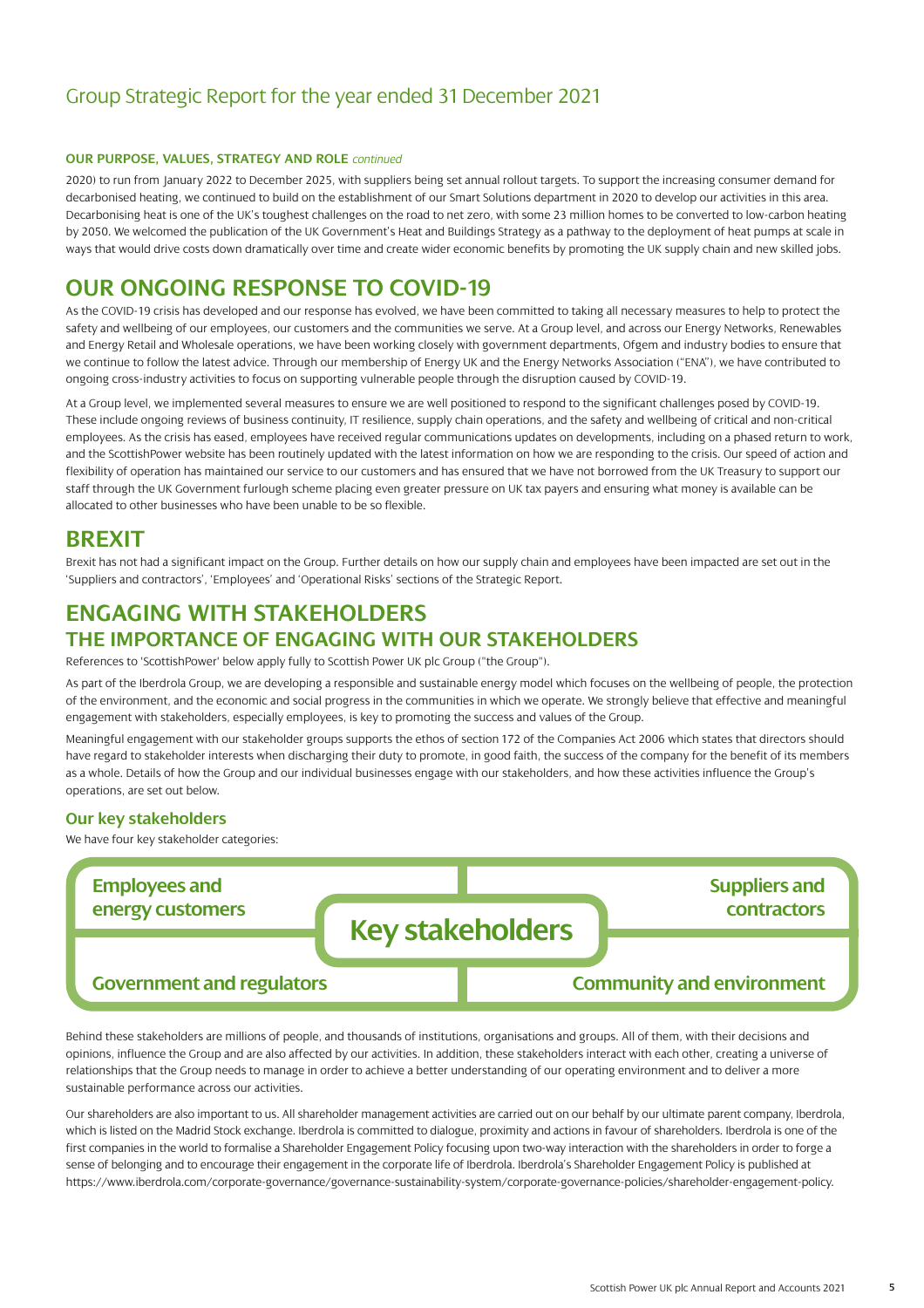**ENGAGING WITH STAKEHOLDERS** *continued*

## **"Putting people first to achieve a better future, quicker"**

### **EMPLOYEES AND ENERGY CUSTOMERS**

#### **Employees**

The Group employs approximately 5,700 employees, working across a range of roles within our Energy Networks, Renewables, and Energy Retail and Wholesale divisions and our Corporate function. Our employees make a real difference in determining how successfully we operate. The creativity, innovation and individuality of our employees enables us to build on our future capability to operate effectively in a competitive market, and continue to have aspirations which are challenging and rewarding. We respect and recognise the importance of individuality as part of our ongoing commitment to promoting a culture where individuality is celebrated. We also understand that being a diverse organisation goes beyond having legally compliant policies and practices; it includes a focus on creating an innovative, integrated organisation where people feel valued, inspiring them to perform at their best.

#### **COVID-19**

Our response to the COVID-19 pandemic evolved during 2021 in line with changing government guidance with employees continuing to work from home where possible.

The health and safety of our employees is paramount and various safety protocols remain in place, including mandatory use of face coverings while moving around our buildings.

#### **Employment regulation**

We have well-defined policies in place throughout our businesses to ensure compliance with applicable laws and related codes of practice. These policies cover a wide range of employment issues such as disciplinary, grievance, harassment, discrimination, stress, anti-bribery, anti-corruption and 'whistleblowing', and have been brought together in the Code of Ethics of Iberdrola and its group of companies (which also outlines expectations for employees' conduct).

#### **Training**

We have a continuing commitment to training and personal development for our employees and provided 3,205 training events in 2021 (2,914 in 2020). Throughout 2021 we have continued to mitigate the impact on training caused by the pandemic, ensuring any deferred training was completed and we have continued to work with suppliers to ensure continuity of training offerings where possible. Our priorities remain compliance-related training; and health and safety critical and engineering-based training ensuring field staff, both onshore and offshore, are safe and competent in undertaking their roles. This has been our focus throughout 2021 as we move forward from the COVID-19 pandemic.

We have recruited over 160 apprentices, graduates and trainees who are undertaking a structured training programme leading towards the achievement of an apprenticeship and recognised qualification, as well as business graduates who progress through business specific training programmes.

We have three programmes for our leadership population: Leadership Fundamentals for new people leaders: Advanced Leadership aimed at leaders of leaders; and Leadership Mastery for new senior leaders. Alongside these programmes, in 2021 we have we run a range of leadership masterclasses including one on Situational Self-Awareness for our talent population and a masterclass on Team Effectiveness to support the launch of a new Team Effectiveness Toolkit to support all people leaders. In addition, we have supported key leadership teams across the business in improving their team performance through external facilitation and coaching. We have introduced a new Digital Mentoring programme and have also rolled out a new Reverse Mentoring Pilot across our Energy Networks division to support our Diversity and Inclusion strategy. We continue our work on defining our critical strategic capabilities such as digital, data, commercial and customer skills. To support these, we are deploying new learning solutions such as LinkedIn Learning licences to 1,500 of our employees across a range of audience groups e.g. our trainees, our new people leaders, middle managers and talent population, and Coursera licences to support specific digital projects within our IT function.

#### **Employee feedback and consultation**

Our employee engagement survey is called 'the LOOP'. The LOOP provides an opportunity for our employees across the organisation to share their views on their employee experience and is completed by all employees biennially. The last full survey was completed in May 2021 and our response rate was 76%. Overall, the positive insights from the LOOP feedback showed an increase in employee engagement and enablement across the Group. The opportunities highlighted from the survey included ensuring a focus on cross-business collaboration, which aligns with our values as described in detail on page 2.

As well as employee feedback through the LOOP, we consult regularly with employees and their representatives via a variety of channels, including virtual business conferences, health and safety committees and employee relations forums.

#### **Inclusion and diversity**

We are committed to driving diversity in the energy industry, increasing our diverse and inclusive workforce whilst taking action to address the deepening skills shortage in the sector.

We want to attract and inspire the best talent regardless of gender, age, sexual orientation, disability, ethnicity or any other factor. We value every individual's differences and the insights they bring to how we think, what we believe and who we are.

We published our latest Gender Pay Report in March 2022 and reiterated our commitment to pay for performance equally and fairly. This continued our focus on breaking down barriers across the employee lifecycle, as over time this will improve our gender pay gap position whilst widening the inclusion of other under-represented groups. For more information, the latest Gender Pay Report is published o[n www.scottishpower.com under 'People and Careers'/](https://www.scottishpower.com/pages/people_careers.aspx) 'Inclusion at ScottishPower'/'Gender Pay Reporting'. Since October 2018, all recruiting managers must complete e-learning and training on unconscious bias before their vacancies are authorised. The STEM (science, technology, engineering and mathematics) Returners programme aims to help employees returning to work after a lengthy career break to grow and develop their career, offering the time and support needed to refresh and redevelop their skills to help them in returning to employment on a more permanent basis. The 2020/21 cohort celebrated the scheme's fifth year, with five out of the ten participants securing a permanent job with ScottishPower as a direct result of taking part in the programme. The 2021/22 programme began in December 2021.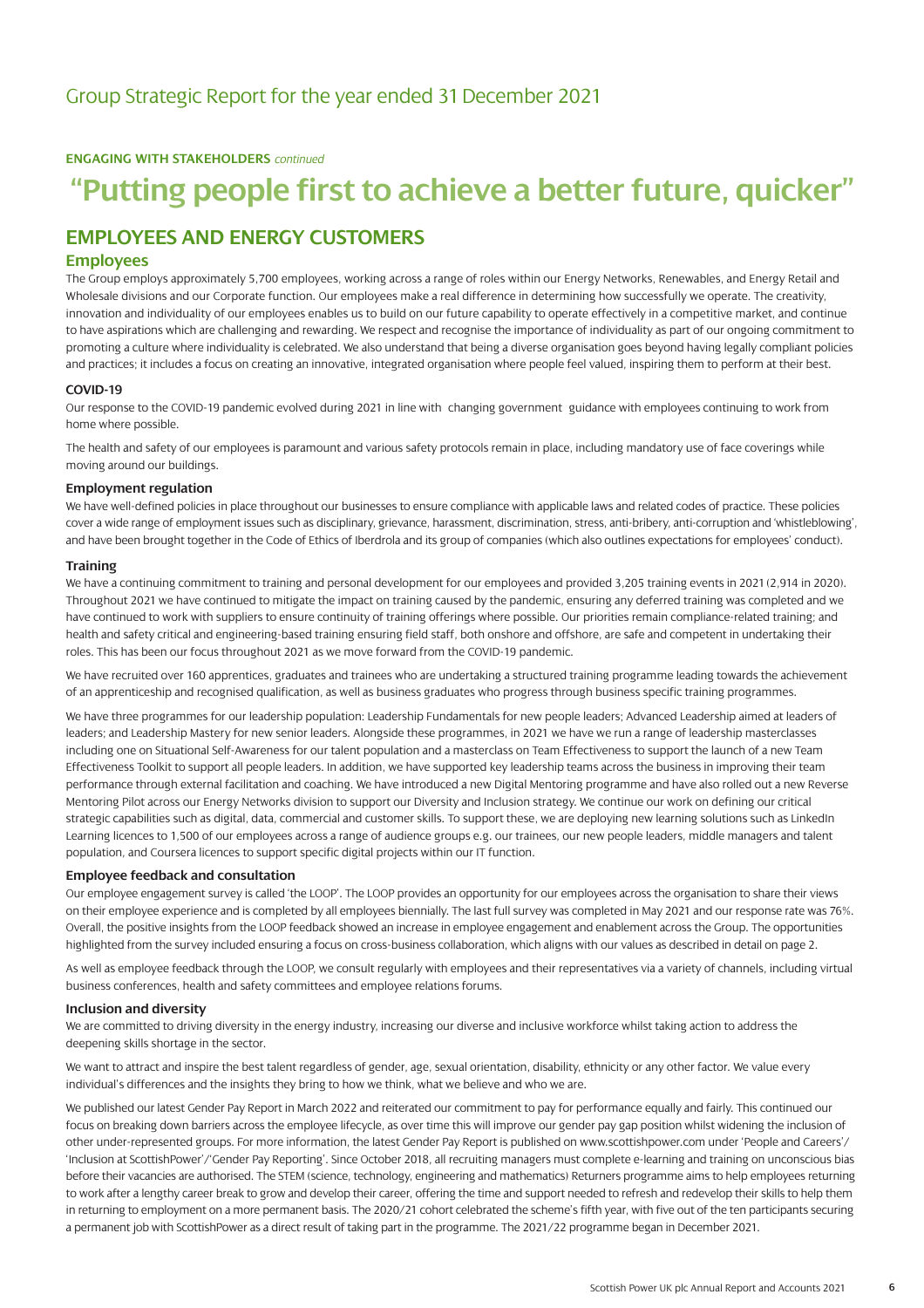#### **ENGAGING WITH STAKEHOLDERS** *continued*

As part of our commitment to closing our gender pay gap, our Senior Leadership Team set two aspirational targets in 2018 to break down the barriers for women:

- increase in the proportion of women in our senior management population to exceed 30% by 2022; and
- increase in the proportion of women in our middle management population to exceed 40% by 2022.

The 2021 Gender Pay Report published on 8 March 2022, highlighted that the proportion of females within our senior management population has remained static at 26% (2020 26%). The proportion of females within our middle management population has reduced to 31% (2020 33%). This is as a result of growth in our Energy Networks and Renewables divisions and reflects the pipeline for external talent. We have a number of programmes in place to address this and progress is monitored on a continuing basis:

- Inclusive recruitment principles such as balanced shortlisting and gender-balanced interviewing are now incorporated into all our external recruitment campaigns. Recruitment consultants encourage all hiring managers to adopt these inclusive recruitment principles.
- All of our job adverts are reviewed using gender de-coding (i.e. highlighting masculine and feminine language).
- We continued to share best practice through the Energy Leaders Coalition which comprises 16 of the leading CEOs from the UK's energy sector who have made a public declaration to improve gender diversity in their groups and in the sector as a whole.
- We are a corporate partner of the Women's Engineering Society to help with the important work that they do in supporting women engineers and encouraging girls to see engineering as a career option.
- We continue to provide Maternity/Parent Coaching to females within our talent population who are on the maternity journey, whether that be preparing for, or on, leave, or returning to work. The coaching blends practical support and advice to both the participants and the line mangers as well as focused career coaching to maximise the participant's potential for future progression. To date 55% of participants have applied and secured new roles on their return from leave.
- In November 2021 we launched our New Additions to Your Family Guidelines which provide sector-leading leave benefits for all ScottishPower employees regardless of service. These include 26 weeks' full pay for maternity and adoption leave (increased from six weeks' full pay/16 weeks half pay) and two weeks' full pay for paternity leave (increased from one week's full pay). Returners from maternity and adoption leave will also be entitled to a phased return where they will receive 100% contractual pay for working 80% of their duties for three months following their return to work. These new guidelines have been designed in collaboration with ScottishPower's employee network who support parents and carers (SPACE).
- Additional guidance on Menopause and Menstrual Health and Domestic Abuse has been developed and communicated in collaboration with ScottishPower's Connected Women's employee network.

In addition to this we are promoting gender equality through the following initiatives:

- STEM engagement throughout 2021, the team have delivered our STEM message to school-age girls and boys using virtual delivery; we work with a range of partners and events to communicate our early careers programmes to school children and their families.
- Inspiring women in sport Energy Networks has continued its rugby partnerships in Scotland and Wales to support more women in sport. This includes becoming the first shirt sponsor of the Scotland Women national squad and the creation of more Welsh age group teams for girls. With our support, the number of young women playing organised rugby in North Wales has significantly increased over recent years.

We continue to work with a number of recognised organisations as part of our commitment to diversity and inclusion. These include: Business Disability Forum, The Armed Forces Covenant, Carers UK, ENABLE Scotland and POWERful Women. In 2021 we were recognised at the highest level of accreditation of the Armed Forces Covenant (Gold Status) for initiatives we have in place as a 'forces-friendly' employer and awarded with the Inclusive Workplace Award by the Scottish Union of Supported Employment.

We expect all our employees to be treated with respect and we have supporting policy guidance to help ensure equality of employment opportunity for people with disabilities. We have maintained our Disability Confident standard and our accredited level at 'established' with Carers Scotland.

In 2021, the fourth cohort of the inspirational Breaking Barriers programme continued online. The programme aims to support aspirations for young people with learning disabilities and provide equal opportunities to access university courses. Between April and June 2021, eight learners aged between 18 and 24 studied for a Certificate in Applied Business Skills at the University of Strathclyde Business School. As part of this experience, the learners gained valuable skills and work experience as part of a placement with ScottishPower.

ScottishPower continues to support the growth of our employee-led networks; Future Connections, Connected Women, SPACE, In-Fuse, VIBE and iCan. Despite the challenges of the COVID-19 pandemic, all the networks continued to engage their members through online awareness sessions celebrating key dates on the inclusion calendar and sharing knowledge to promote personal development. The networks also play a key role in the attraction and retention of new employees from under-represented groups to maximise engagement and performance. ScottishPower continues to promote our commitment to inclusive employment through our external careers website, 'Inclusion at ScottishPower'. This is a dedicated space on our website which promotes important initiatives that go on internally, such as our employee networks, involvement with community programmes, partnerships with external organisations and our Gender Pay Report.

#### **Rewards and benefits**

As our business continues to change and evolve, it is important that the benefits that we provide to our employees also develop to meet these challenges. We recognise that the benefit needs of employees are unique to the individual and we want them to be able to tailor benefits to their own circumstances. We provide a benefits programme, 'Your ScottishPower Benefits', which offers employees the flexibility to choose from a range of benefits, such as participation in the ScottishPower Share Incentive Plan, purchasing a bike through the Cycle to Work scheme, or purchasing additional holidays. Employees can also participate in one of the Group's pension schemes. The Group has a defined contribution plan and two defined benefit schemes which allow employees to save for their retirement. All employees who have joined the organisation on or after 1 April 2006 are offered membership of the defined contribution plan, the Iberdrola Group (UK) Stakeholder Pension Plan.

#### **Brexit**

We value the diversity of our workforce, and seek to attract and retain the best available talent now and in the future. We have supported and encouraged our employees who are European Union ("EU") nationals to apply to the EU Settlement Scheme. Following the UK's departure from the EU on 31 January 2020, we will utilise the new UK points-based immigration system introduced in January 2021 to help us to recruit the skilled talent we require to continue to deliver our business strategy and plans.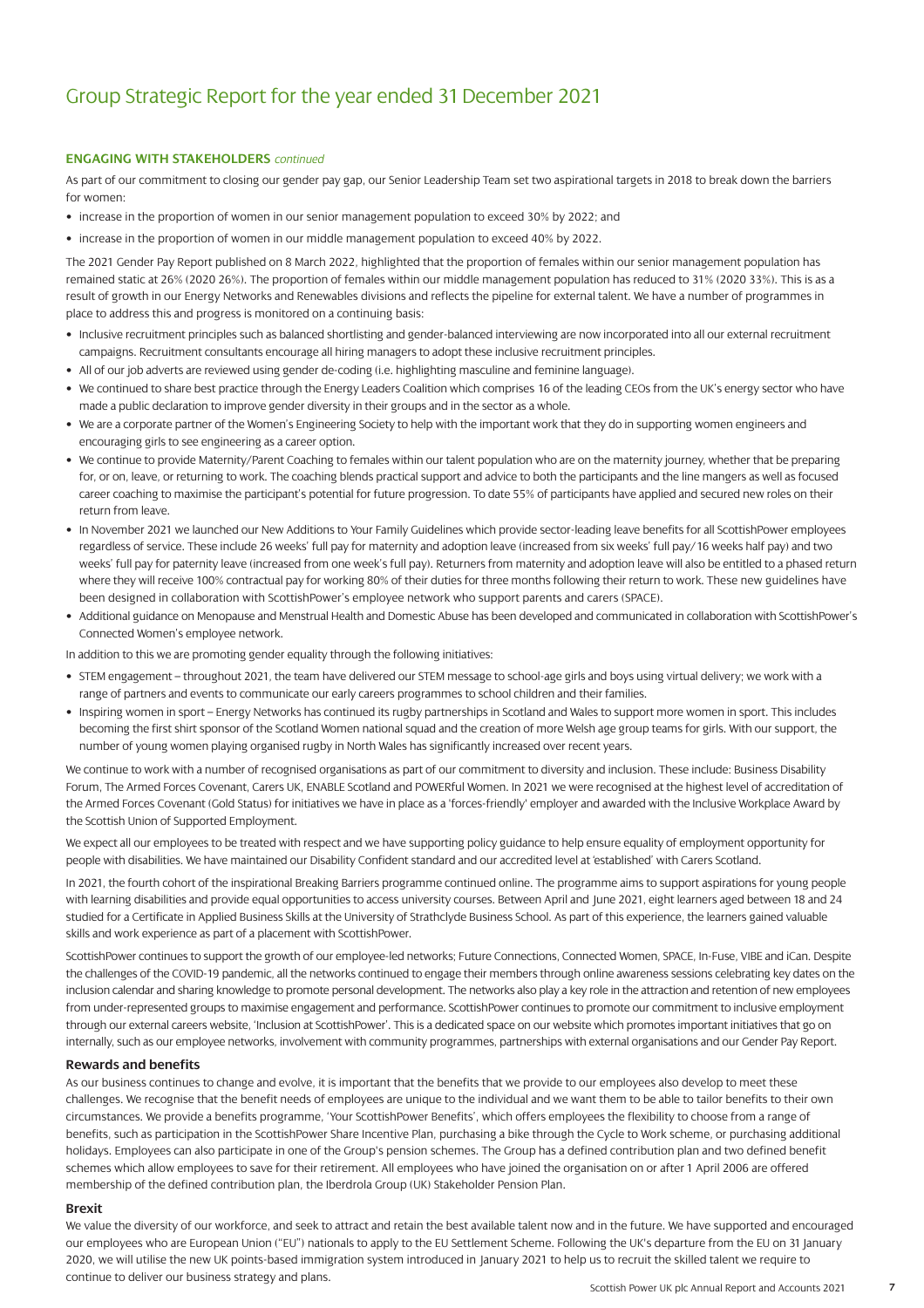#### **ENGAGING WITH STAKEHOLDERS** *continued*

#### **Employee volunteering**

We pride ourselves in being a good corporate neighbour, providing support to the communities we serve in each of our divisions. Employee volunteering provides employees a platform to engage actively with charitable organisations in their community. Despite COVID-19 still impacting the UK, the number of employees getting involved in volunteering activities increased from 2020. Our volunteering policy allows employees to take one additional day's paid leave as a volunteering day. To support COP26, for 2021, this was increased to two days.

#### **Health and safety**

Employee health and wellbeing, the prevention of harm to employees, contractors and members of the public, and the protection of business assets and operational capability, are top priorities. We have continued to strive for improved performance, and both internal and external health and safety assessments have again returned positive findings. However, tragically in January 2021, Energy Networks had a contractor fatal accident at work and further details are noted in the performance section below.

We have an established Health and Safety Management System ("HSMS") to ensure that the Group and its employees meet all applicable internal, external, legal and regulatory requirements and standards, and aligns with the Iberdrola global health and safety approach.

This HSMS has been established to provide an overview of how health and safety and risks are managed across the organisation. The HSMS includes items such as:

- The Health and Safety Policy, which details what we want to achieve with respect to health and safety, who will implement the requirements (detailing the roles and responsibilities) and how the policy will be achieved.
- How the health and safety programmes such as the annual Preventive Activity Plan, Operational Plans and Communications Plans have been implemented. All these are aimed at maintaining and improving health and safety performance.
- How compliance is delivered through a governance structure, audits and inspections and external and internal certification.
- An annual training plan is established to ensure employees are competent on the basis of appropriate education, training or experience.
- A Risk Assessment Procedure details how we will manage and control hazards and risks.
- We have an established annual Health and Safety communication plan.
- At a ScottishPower level, a Health and Safety Management Review is completed every six months and a specific report format used to record and communicate the findings.

To work in conjunction with the Group HSMS, each of our divisions has its own specific HSMS. Each division's HSMS expands upon the Group HSMS; they are not intended to duplicate or contradict, but to focus on division-specific scope of works and requirements.

#### **Health and safety performance**

We successfully maintained our ISO 45001 certification following a surveillance audit in 2021. The annual ScottishPower employee accident and incident statistics remained low with four lost time accidents in 2021; this equates to 0.71 lost time accidents per 1,000 employees. One of these lost time accidents was reported to the Health and Safety Executive ("HSE") under The Reporting of Injuries, Diseases and Dangerous Occurrences Regulations.

The table below provides the occurrence of lost time accidents in each business division (including the Corporate functions):

| Lost time accidents"        |      | Employees                |                          | Contractors** |                          | Total          |  |
|-----------------------------|------|--------------------------|--------------------------|---------------|--------------------------|----------------|--|
|                             | 2021 | 2020                     | 2021                     | 2020          | 2021                     | 2020           |  |
| Energy Networks             |      |                          |                          |               | 13                       | 21             |  |
| Renewables                  | -    |                          |                          |               |                          |                |  |
| Energy Retail and Wholesale | -    | $\overline{\phantom{m}}$ |                          | 4             |                          | $\overline{4}$ |  |
| Corporate                   | -    | $\overline{\phantom{m}}$ | $\overline{\phantom{0}}$ |               | $\overline{\phantom{0}}$ |                |  |
|                             | Д    |                          | 12                       | 27            | 16                       | 33             |  |

Number of accidents on the job involving ScottishPower employees and contractors resulting in the loss of at least one day's work.

\*\* The contractor total includes the fatal accident.

As shown above, there were four employee lost time accidents during 2021 compared to six in 2020. Regarding contractor accidents, there was one fatality in 2021 which involved an overturned site vehicle. There were also eleven lost time accidents compared with 27 lost time accidents in 2020. Based on these figures along with the results from audits and inspections, health and safety standards and performance within ScottishPower remain high.

#### **Public safety**

In addition to the physical measures we take to protect the public from electricity, for example secure compounds, safety distances and signage, we also strive to raise electrical safety awareness with the public and the emergency services via a number of campaigns and initiatives.

Due to COVID-19, an alternative approach has continued to be taken to public safety in 2021 to deliver key messages.

To ensure communication continued, we attended several virtual agricultural shows as well as attendance at one physical show. Social media channels were utilised to reach different audience groups such as the agricultural industry, construction workers and general members of the public as well as promoting safety for children as part of our ongoing safety campaigns. We continue to support three public access safety centres where our key health and safety messages are presented to children through substation and overhead powerline interactive props and presentations. Our Powerwise interactive website has continually been promoted to schools and parents as a curriculum-linked teaching resource to inform young people about the dangers of electricity, which provides free, interactive resources. We have worked with the emergency services providing them with electrical safety awareness presentations as well as offering support to them when any incidents have occurred. Various national communication campaigns have been delivered throughout the year and significant work was done in conjunction with the ENA for the production and promotion of consistent energy and utility health and safety messages.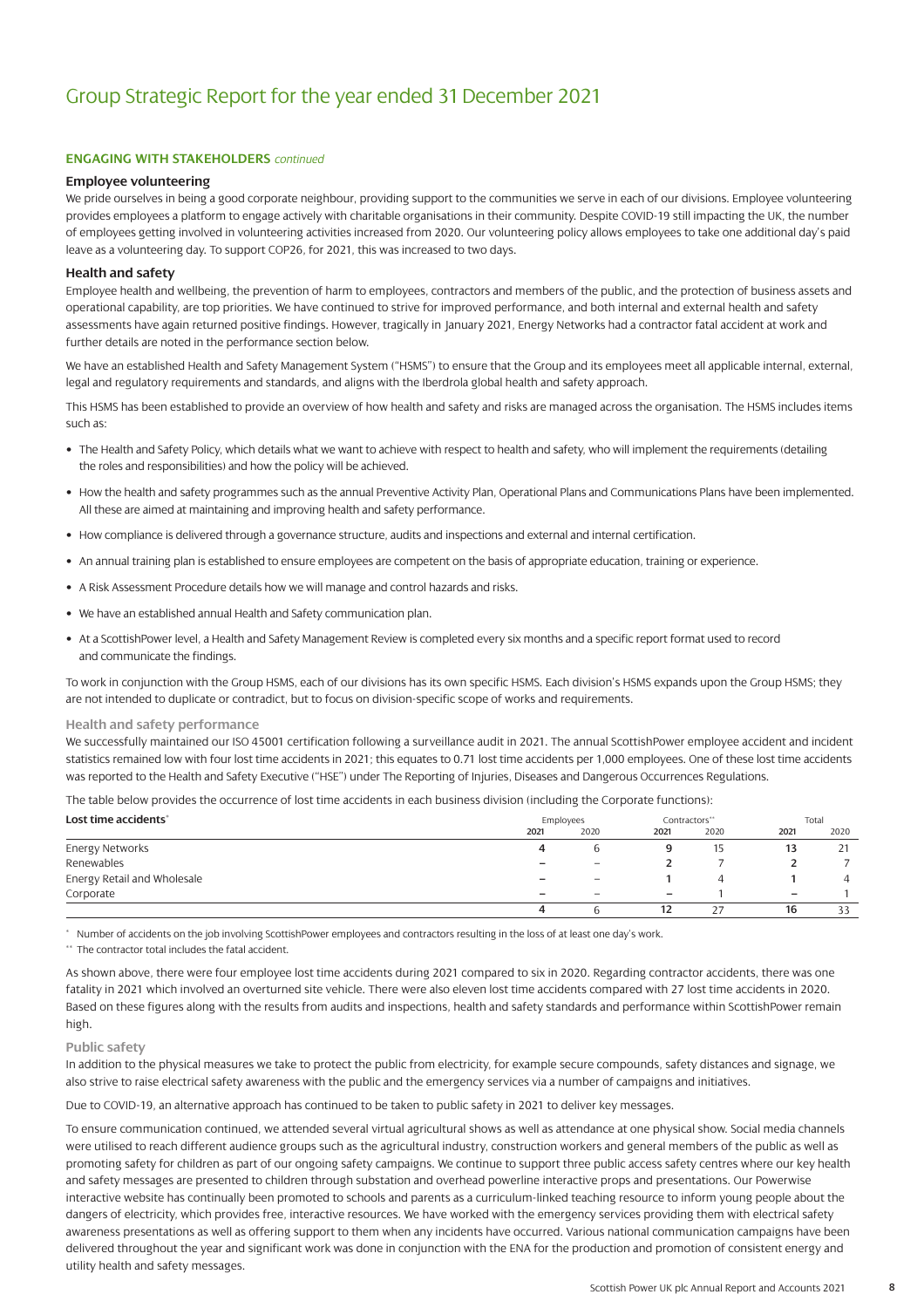#### **ENGAGING WITH STAKEHOLDERS** *continued*

#### **Employee health and wellbeing**

We promote and support the physical and mental health and wellbeing of our employees through a programme of health promotion and information run by our Occupational Health department. In addition to the typical activities carried out by this department, and as part of our focus on health and wellbeing, conscious efforts have been made to reduce the stigma and discrimination surrounding mental health and increase the support available to employees. Occupational Health has initiated a mental health first aiders' training programme and support forums. A Mental Health Steering Group was introduced in early 2020 with the purpose of creating a working environment where we all feel safe and able to talk openly about mental health, and providing the support that will help keep us well. There are representatives from each of the divisions and the Corporate functions on the steering group. Conversations continue to become more open around mental health and typical campaigns that have become standard practice include Mental Health Awareness Week, World Suicide Prevention Day and World Mental Health Day.

Providing health and wellbeing support has been vital during 2021. The Occupational Health team has worked with Human Resources to support all employees during the COVID-19 pandemic. This has involved managing all cases and providing up-to-date public health advice and guidance to employees, line mangers and people leaders across the Group. The Team has also provided up-to-date advice and information through the COVID-19 microsite and virtual health and wellbeing sessions focusing on both physical and mental health. We have also introduced the Occupational Health Portal which enables individuals and their managers to access health questionnaires, referrals and reports.

In addition to COVID-19 assistance, Occupational Health has been able to maintain its Gold Status for Healthy Working Lives. The department also led the 'See.me' survey for all employees on their mental health, with results discussed within the Senior Management Group. The results have since been communicated across the Group and a follow-up action plan to address the key findings from the survey has been formally agreed and signed off by the Management Committee.

Working within Occupational Health are the occupational hygienists whose role is to help identify potential chronic health risks (from exposure to industrial processes) and to provide mitigating solutions to reduce the risk of harm. This work provides the basis for all statutory health surveillance requirements, which the occupational hygienists and the wider Occupational Health department are responsible for. An example of collaborative work between Occupational Hygiene, Occupational Health and the business Health and Safety teams is through the Musculoskeletal Risk Working Group. This group ensures MSD risk across the business streams are assessed and managed following the same procedure and guidance, where expertise is utilised and shared where necessary. An additional area of cross-business focus has been on fatigue management. Throughout the industry, the need to manage fatigue as a definite and distinct risk to employees has been promoted by the enforcing authorities. The Occupational Hygiene team has closely assisted Energy Networks in providing significant input to industry guidance through the ENA and is working with senior managers within the different businesses to develop an internal Fatigue Management Procedure.

#### **Energy Customers**

We provide energy and related services to millions of domestic and business customers. Our success depends on our ability to understand and meet the needs of our customers, and engagement is key to our success in this rapidly changing environment. We seek feedback in several ways including forums, market research and product testing, as well as via complaints channels and surveys.

#### **Energy Networks**

#### **Delivering for our customers**

**Communication services:** These services are designed to ensure our vulnerable customers feel our presence and support before, during and after a power cut. From visits to customers' premises before a power cut to providing accessible channels for communication during power cuts, we offer twelve responses to meet our customers' communication needs.

**Power cut support services:** Where possible, we take all steps necessary to prevent customer detriment tied to a power cut. When a power cut does occur, we work tirelessly to get our customers back on supply and, while we do this, we proactively offer a range of services designed to meet different types of customers' needs. In 2020/21 we delivered 15,247 power cut support services. These include winter welfare packs, hot food provision and generator provision.

**Customer needs tracking tool:** We introduced this tool in 2020 which tracks our vulnerable customers' personal and diverse needs, allowing us to understand them and ensure that our support services and processes satisfy them. Energy Network's new overhauled training programme, 'Making a Difference', focuses on vulnerability and the challenges these customers face day-to-day. It explores how an outage, fault or work delivered by Energy Networks could impact customers and demonstrates how Energy Networks' processes, conversations, and support options help our customers and communities when needed.

#### **Engaging with our stakeholders**

We aim to ensure that our stakeholders' views are considered in everything that we do. We achieved 81% in the 2021 AccountAbility audit; the highest categorisation possible of 'Advanced', an overall increase of 15% since our first health check in 2018. We also continued our upward trend in Ofgem's annual Stakeholder Engagement and Consumer Vulnerability incentive this year.

#### **Maintaining a reliable supply of electricity**

We have maintained 99.99% reliability throughout the pandemic, protecting the most vulnerable and ensuring supply to critical sites such as hospitals, nursing homes, water treatment works and food supply businesses. Understanding and responding to our customers' needs is not only deep-rooted in our culture but is also essential to meeting the goals we have developed with stakeholders to guide our future plans.

Our commitment to our customers is reflected in our customer service scores, which are trending upwards. In the regulatory year 2020/21, SP Distribution plc ("SPD") and SP Manweb plc ("SPM"), achieved a customer satisfaction score of 9.23 and 9.24 out of 10 respectively.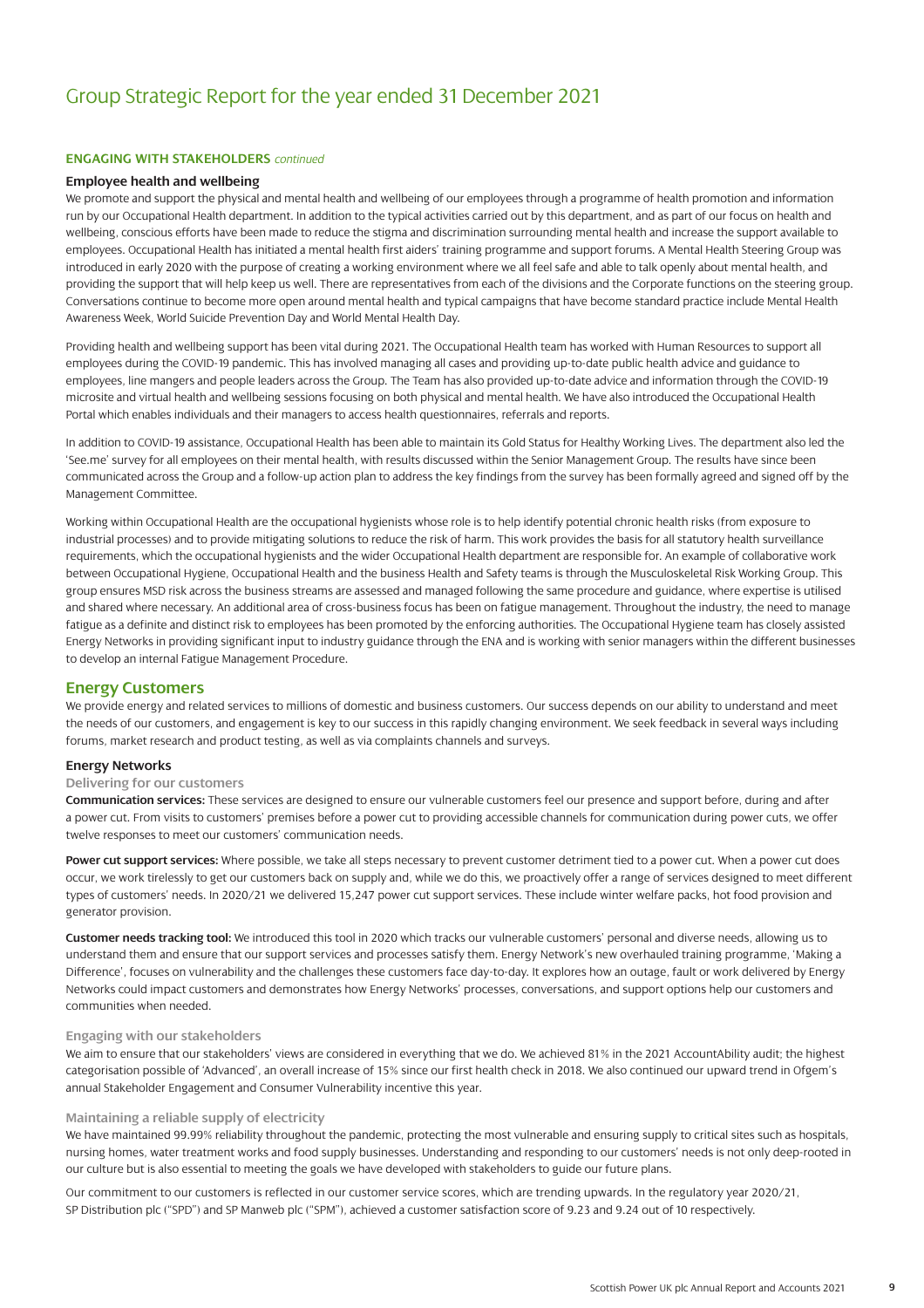#### **ENGAGING WITH STAKEHOLDERS** *continued*

#### **Energy Retail and Wholesale**

Delivering excellent customer service to our customers when they need to contact us continues to be our key priority. Across Energy Retail, we have worked hard to ensure the customer is everybody's focus. This has highlighted certain processes requiring enhancement to meet our expectation and that of our customers. We will be relentless in our pursuit to improve our customer experience. We continue to focus on delivering customer service through a number of digital channels as well as retaining our traditional telephone and email service channels. Indeed, throughout 2021 we have seen continued adoption of digital tools as the channel of choice amongst our customer base with mobile Apps now being our most frequently-utilised selfservice tool, alongside digital online web chats and social media. We saw significant growth during the COVID-19 lockdown period of customers utilising digital channels and have maintained higher levels year-on-year following this initial spike. Continued investment supporting in-house digital development capabilities enabled the rapid design and creation of multiple new customer-centric processes and refinements to meet the immediate demands of customers and helped to manage operational requirements in this unique period. Offering increased flexibility around payments and digital communication methods, we can respond rapidly to the evolving situation and meet the needs of our customers. In addition to the growth and enhancements to key self-service account tools, there has been a focus on leveraging the capabilities of smart meters to deliver automated services and insights to help customers gain a better understanding of their energy usage and digitise processes such as, but not limited to, smart prepayment top-ups and more granular consumption insights.

Our smart solutions operation is all about helping our customers decarbonise their lives and serving our customer at a time when they need us most.

We have a range of products and emergency services that our customers can call on, such as a central heating or boiler breakdown, a plumbing leak, or a kitchen appliance breakdown. We have long-term contracts with our strategic partners who provide these services on our behalf, and we continue to work together focusing on the value and service being delivered for our customers, closely monitoring and learning from our customers' feedback.

We offer a range of charging solutions for customers with EVs be it at home, in the workplace or public charging. Alongside an EV tariff, this can help customers save money as well as shift demand to overnight, helping minimise system costs of generating and distributing that electricity.

As part of our business as usual processes, we offer a number of services to support both financially and non-financially vulnerable customers, particularly during winter periods where consumption naturally increases and some customers could have more challenges in managing their energy costs.

These services include: routing our most vulnerable customers to dedicated lines with specialist staff trained to offer support; offering alternative payment options and tariffs for different customer circumstances; flexible repayment schemes for those who have built up debt; advice on how to reduce energy consumption; and signposting to our own Hardship Fund as well as third parties who can offer additional guidance and support. Our Hardship Fund contributed £5 million to the relief of fuel poverty through awarding grants to families and individuals experiencing hardship and who are struggling with energy arrears, to help them clear those debts.

We do however recognise that there are times when we may need to provide more support than our business as usual services for a short-term period, and we have demonstrated during the COVID-19 pandemic that we are prepared and willing to take action to do this where it is necessary to safeguard our customers.

When the initial impact of the COVID-19 pandemic became apparent in March 2020, we took immediate action to communicate with our customers and to offer a wider range of options to support those customers who were particularly affected by the impact of the lockdown. These included:

- offering payment holidays of up to two months;
- allowing customers to reduce their direct debit payment amount to as little as £5 per fuel; and
- sending out pre-paid top-up cards to prepayment customers.

Since that initial period, we have transitioned back to a more business as usual position to ensure our customers do not build up higher levels of debt than is necessary, and our focus has been on prompting customers to contact us to discuss their concerns and understand the options we have available that could help them.

The recent impacts of the increase in wholesale costs will present more challenges for our customers particularly during the winter period, and while we will continue to take action where we can to support our customers there are limits on the support energy suppliers can offer.

We consider the additional support offered by external parties to be a key part of the ongoing support to our customers. Where a customer is struggling to manage their energy costs, in many cases they will also be struggling with other day to day costs, and it is important that they receive support at as holistic a level as possible.

Setting aside the financial constraints on the amount of free credit that suppliers can provide to customers, suppliers have a duty to consider their customers' overall welfare, and to balance the benefits of short-term financial relief against the longer-term risk of building up unmanageable levels of debt. We consider more needs done at a wider societal level to recognise this and ensure that those customers who struggle to pay for essential services are supported.

In 2021 we were awarded a Gold Star rating by Energy UK in the first year of its Vulnerability Commitment. The Vulnerability Commitment was launched in 2020, with ScottishPower as one of the 15 founding members who committed to a set of principles to provide support to customers in vulnerable circumstances. This year, only two energy suppliers were awarded a Gold Star, including ScottishPower. The Vulnerability Commitment published its best practice report and referenced ScottishPower's activity including our Prepayment Voucher Scheme to provide financial support for prepayment customers at risk of self-disconnecting, and our activity to automatically route our most vulnerable customers who contact us to specialist support teams.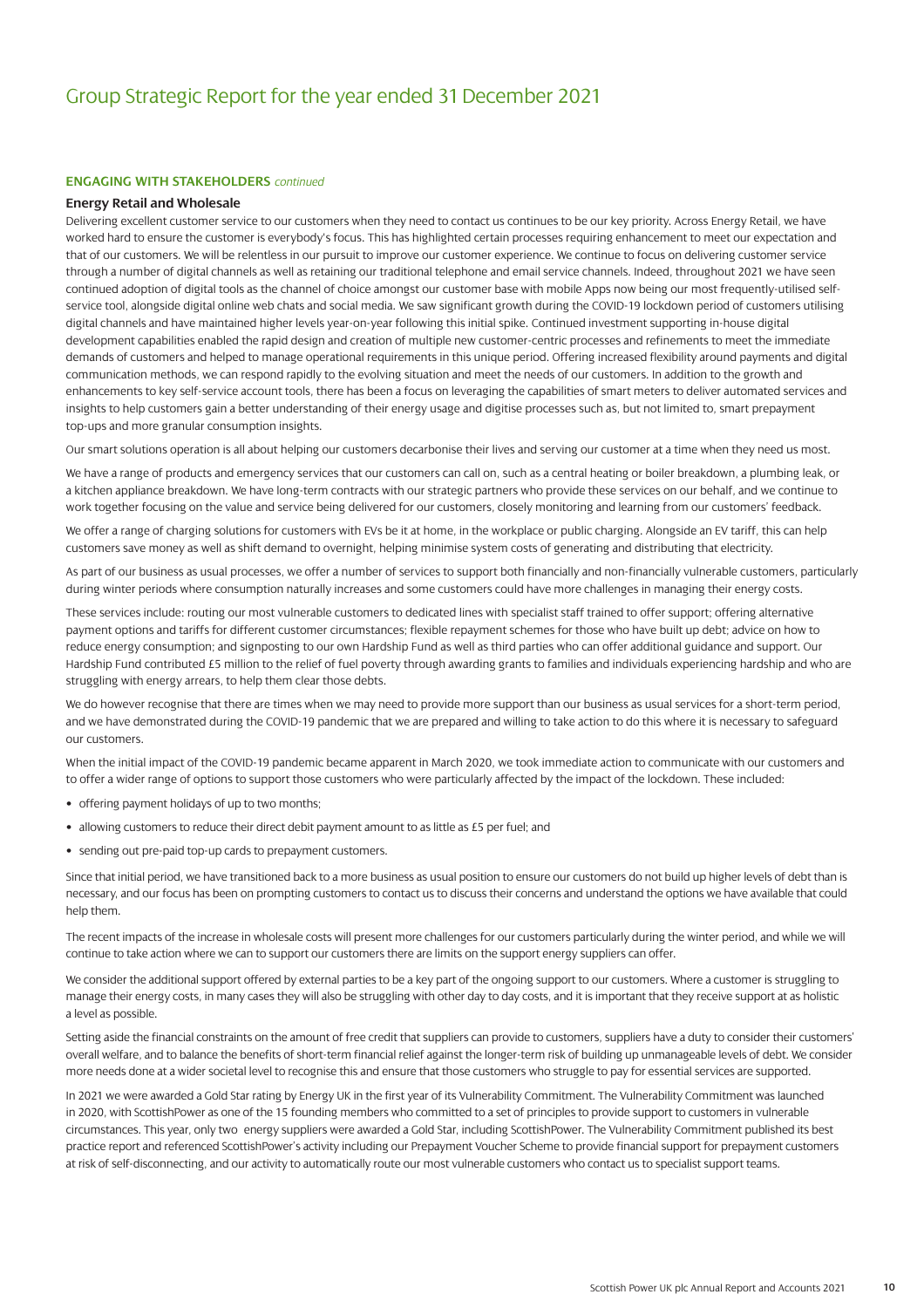#### **ENGAGING WITH STAKEHOLDERS** *continued*

The delivery of energy efficiency measures continues to be an important responsibility of our business, and 2021 was the eighth year of delivery of the UK Government's Energy Company Obligation ("ECO"). The ECO scheme is fundamental to improving the fabric of GB homes in our pursuit of achieving net zero and focuses on reducing heating costs for the most vulnerable customers and aims to improve the energy efficiency of properties. Our programme has made a good recovery from the impact of the COVID-19 lockdowns and localised restrictions. We have continued to work closely with our supply chain partners to support them while they navigated their way through the pandemic restrictions. This support has seen our partners recover all of the activity that was halted and maintain our delivery strategy. Having successfully delivered two of our sub-obligations in early quarter four 2021, we completed the delivery of our overall obligation in December 2021, three months ahead of the legislative deadline; this ensured that the households could receive the benefit of the measures as early as practicable. In 2021 we supported the installation of more than 35,000 energy efficiency measures into 18,500 homes. Legislation which defines the 'ECO 3' scheme came into effect in December 2018 and covers the period from that date until 31 March 2022. In quarter one of 2021 there were 25 obligated suppliers due to changes in the scheme which placed an obligation on an additional seven smaller suppliers (who were previously exempt). Seven of the obligated suppliers have since failed and left the market and will not deliver their obligation. The UK Government published its response to the ECO 4 consultation in April 2022. The response document provides clear policy direction, with the new ECO 4 legislation expected to be in place in July 2022 and run until March 2026. However, qualifying measures will be permitted to be installed from April 2022.

We also support vulnerable customers with their energy bills through the Warm Home Discount Scheme ("WHD"). Now in its eleventh year, the WHD is the UK Government's main policy for tackling fuel poverty. The scheme is delivered by energy suppliers principally to qualifying customers by providing rebates on electricity accounts to help when bills may be higher over the winter period. During scheme year 10, which operated from 1 April 2020 to 31 March 2021, we spent £28.2 million providing assistance to 201,545 customers by applying a rebate of £140 to their electricity account. In addition, £3.6 million of funding was awarded to eight third-party organisations to deliver industry initiative projects to provide a range of assistance to domestic customers. The demand for these support services is high with the ongoing impact of COVID-19 being felt in all households. Our partners delivered energy efficiency advice to around 32,000 households, around 2,900 households received energy efficient white goods, and 10,000 households received measures to improve the energy efficiency of the property where they lived. Other projects focused on further financial support providing fuel debt assistance and benefit entitlement checks.

## **"Being collaborative"**

### **GOVERNMENT AND REGULATORS**

Governments and regulators play a central role in shaping the energy sector. We engage with them directly and through trade associations, responding to issues of concern and providing expertise to support policy development. Through this engagement, we aim to contribute to the delivery of a UK energy system that functions in the interests of customers now, and in the future, including achievement of the UK and Scottish Governments' net zero decarbonisation targets.

In the course of the year we have committed significant resource in our capacity as a principal sponsor supporting the UK Government in delivering COP26 in Glasgow, highlighting priorities for decarbonising the energy sector and achieving a just transition. (Refer to 'Our role' section of the Strategic Report for further details.) We have also continued our engagement with government, Ofgem and other stakeholders on the RIIO-ED2 and RIIO-T2 price controls, highlighting the need for appropriate levels of ambition towards achieving net zero and appropriate incentive mechanisms for network investment. In July and December, we published our draft and final business plan for the 'RIIO-ED2' distribution network price control, detailing the £3.3 billion worth of spending we consider necessary to ready the UK for an electric future. (Refer to 'Our role' and 'Energy Networks outlook for 2022 and beyond' sections of the Strategic Report for further details).

We have also worked closely with government and Ofgem to respond to the unprecedented increases in wholesale energy costs and associated supplier insolvencies, seeking to minimise the impact on low income households whilst achieving longer term reforms (including to the retail price cap) to ensure the sustainability of the supply sector. (Refer to 'Our role' and 'Energy Retail and Wholesale operating review' and 'Energy Retail and Wholesale outlook for 2022 and beyond' sections of the Strategic Report for further details.) And we continue to work with government on its policies for future support for renewables and new technologies such as green hydrogen.

Further information in relation to engagement with government and regulators is set out in the below sections of the Strategic Report:

- 'Energy Networks operating review' RIIO-T2 appeals and Western Link High Voltage Direct Current ("W-HVDC") project.
- 'Energy Networks outlook for 2022 and beyond' RIIO-T2 funding requirements.
- 'Renewables operating review' Scottish Government Onshore Wind Policy Statement.
- 'Renewables outlook for 2022 and beyond' Scottish Government National Planning Framework.

## **"Being responsible"**

### **SUPPLIERS AND CONTRACTORS**

As part of our mission for a better future, quicker, we are always looking for new suppliers and contractors, and for ways to improve our working relationships with our existing suppliers and contractors. We have a broad and diverse supply chain with around 3,000 suppliers, and during 2021, we awarded contracts with a cumulative value of around £2.2 billion. Our suppliers have a key role to play in the delivery of our projects and services that we are undertaking to provide a low-carbon future for the UK. We aim to develop and maintain strong relationships across our supply base with a focus on health and safety, quality, cost and sustainability. We expect our suppliers to operate to a high standard including working in an ethical and sustainable manner, and we have a range of policies that all suppliers must adhere to including ScottishPower's Code of Ethics. This commitment has been embedded in our procedures and governance with the introduction of an Iberdrola strategic objective to improve the sustainability of our suppliers over the period from 2020 to 2022.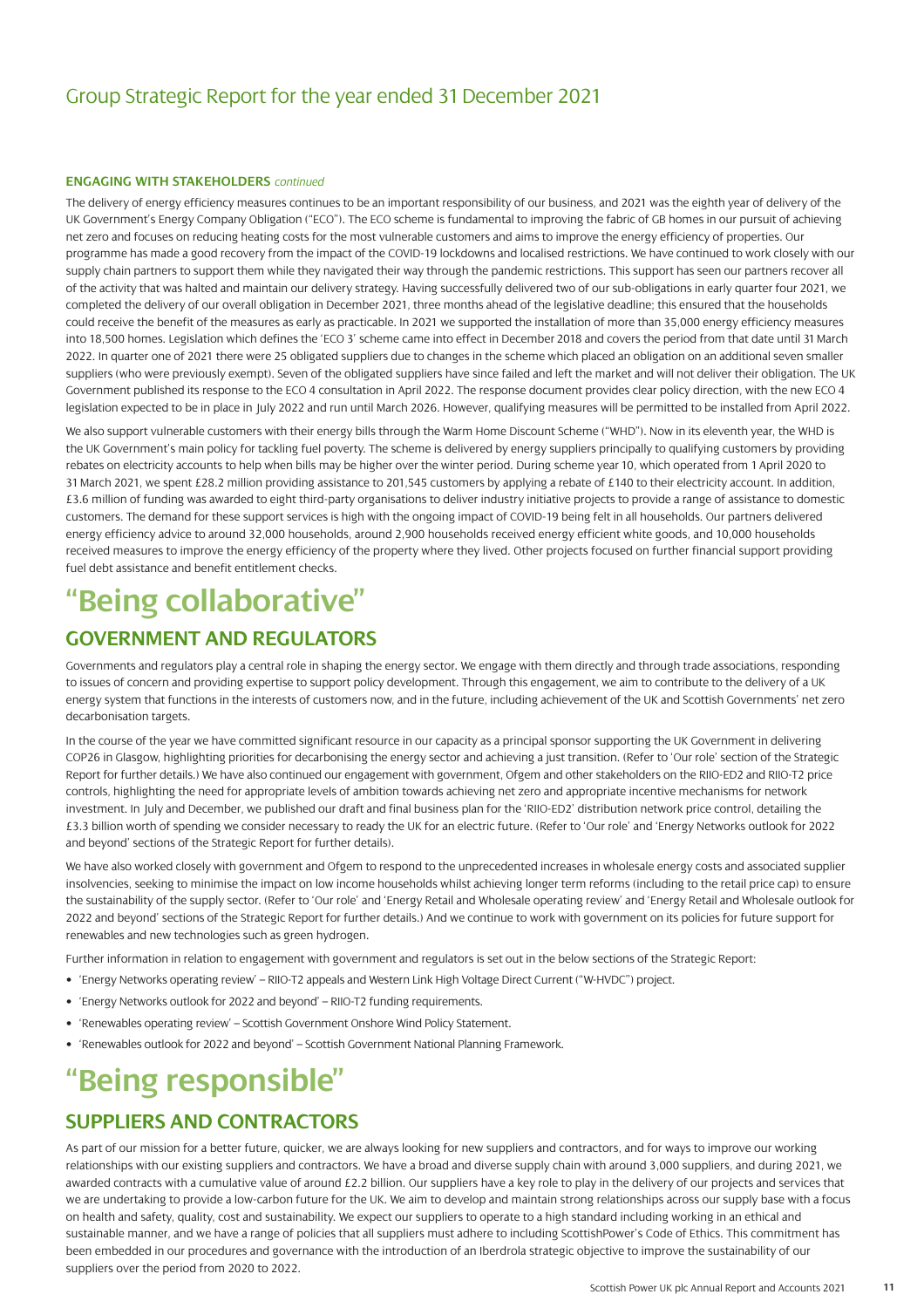#### **ENGAGING WITH STAKEHOLDERS** *continued*

In 2021, we have increased our focus on the Environmental, Social and Governance ("ESG") credentials of our main suppliers using our supplier risk management system, Go Supply. This system has provided significant additional insight into ESG factors of our supply chain. We have used this information to monitor and report to the Scottish Power Limited Board ("the SPL Board") on the ESG credentials of our supply base, and also to work closely with those suppliers that we have identified to have weaker ESG traits to support their development through improvement plans and guidance. During 2021 we were able to increase the number of our main suppliers that have a strong ESG scoring by around 30% and we are proud that 93% of our main suppliers are considered sustainable.

More broadly, engaging proactively with our supply chain is key in ensuring positive outcomes for both us and our suppliers, and we seek to engage specifically with suppliers through a variety of methods. This has been challenging throughout the pandemic, however we continue to participate in business update sessions focussed on the supply chain, virtual trade events and will be planning our Supplier Awards for 2022, which recognise excellence in the supply chain along with giving a wide range of suppliers the opportunity to interact with both the procurement team and other ScottishPower employees.

Engagement with our supply chain is always a critical activity for us and it becomes even more important due to the current COVID-19 pandemic and the Brexit transition. Both COVID-19 and Brexit have impacted our supply chain. We are experiencing cost pressures due to high global commodity prices along with increasing freight and labour costs. We are also dealing with longer lead times for some equipment and a number of our suppliers have also been impacted by labour shortages. We have looked to support our supply chain during these challenging times by working collaboratively on forecasting our requirements and we also established customs brokerage services, which can be utilised by our supply base.

### **COMMUNITY AND ENVIRONMENT**

#### **The community**

At ScottishPower we continually strive to be a trusted, respected and integrated part of the community, by operating with integrity, transparency, and working closely within the community to build relationships. We aim to ensure we conduct our activities responsibly and make a positive contribution to society. As key stakeholders, engaging with communities is essential to delivering our objectives, and underpins our core value of collaboration.

#### **Investing in the community**

We have a long track record of supporting communities by sharing our resources and the skills of our employees. We promote payroll giving and encourage employee development through volunteering and community-based programmes. We aim, where possible, to create opportunities for local employment during construction and operations, and throughout the planning stages we will identify and actively promote local supply chain opportunities via in-person or virtual 'Meet the Developer' sessions. We work closely with the UK Government and devolved administrations to develop policy on community engagement and benefit, and to ensure that we observe all voluntary codes of good practice.

As part of the Iberdrola Group, we use the London Benchmarking Group Framework to evaluate our community investment activity. This framework is used by leading businesses around the world and provides a comprehensive and consistent set of measures for companies to determine their contributions to the community.

During 2021, ScottishPower voluntarily contributed £23.2 million (2020 £18.4 million) in community support activity, through cash, time, in-kind support and management costs associated with running community programmes.

#### **Community engagement and consultation**

We engage with communities across our operations, where developments are planned, or where we are decommissioning assets. Key areas of community interaction include: the siting of new facilities such as wind farms; the presence of transmission and distribution lines; decommissioning older plant; and routine maintenance work. We take a proactive approach to providing landowners, stakeholders and our customers with accurate information, from pre-planning through to completion.

It is particularly important to us as a developer, owner and operator to ensure that those affected by our work are aware in advance of our activities. Through the development of longstanding relationships with community groups, elected representatives, interest groups and individuals, we have created a variety of channels allowing communities to have their say.

Our community consultation processes include representation at community meetings; presentations and forums such as in-person and virtual public information days; information published on our website; and through social media. Our facilities host visits from community groups, maintain visitor centres and run Local Liaison Committees which provide a forum for discussion between ourselves and community representatives.

As many of our assets are situated on land that we do not own, policies are in place to ensure that the safety and integrity of the plant is maintained, while respecting the needs of the landowner, the local community and the general public. Energy Networks, and those working on its behalf, adhere to a publicly available Land Code of Conduct which sets out guidance of commitment to grantors and has been prepared in consultation with key stakeholders.

#### **ScottishPower Foundation**

The ScottishPower Foundation ("the Foundation") was established in 2013 to reinforce our commitment to charitable work throughout the UK. It is a registered Scottish charity (SC043862) and a company limited by guarantee (SC445116). The Foundation provides funding to registered charities for the following purposes:

- the advancement of education:
- the advancement of environmental protection;
- the advancement of the arts, heritage, culture or science;
- the prevention or relief of poverty and the relief of those in need by reason of disability or other disadvantage; and
- the advancement of citizenship and community development.

Decisions to award funding are made independently of the Foundation by an experienced Board of Trustees who have a special interest in the above areas.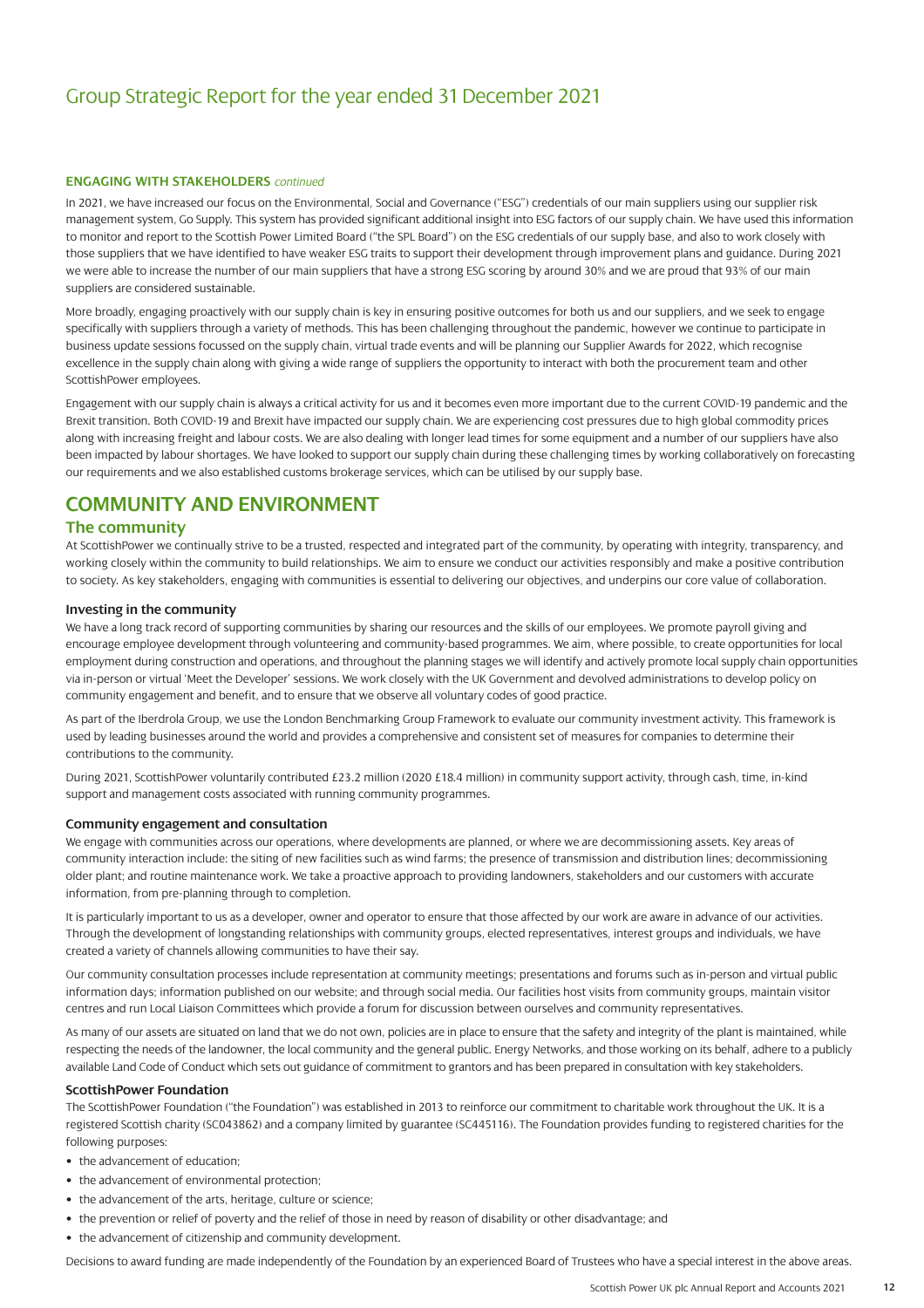#### **ENGAGING WITH STAKEHOLDERS** *continued*

In March 2021, the Foundation launched the Marine Biodiversity Fund which invited applications from registered charities working to protect and preserve the marine environment. After a competitive tender process, WWF was awarded a grant of up to £600,000 over three years for the Restoration Forth project.

In 2021, the Foundation awarded funding of almost £1.2 million to 16 registered charities to support their work throughout the UK. Projects included 'Action for Nature in Ayrshire' which supported volunteers and community groups to deliver activities to boost biodiversity and improve access to the greenspaces in their area. Street League's 'Transforming Lives' project works with secondary schools across six regions in Scotland to engage with young people most at risk of future unemployment through a combination of sport and employment workshops. From the funding provided in 2021, up to 500 young people will be supported. Thanks to a second year of funding, Size of Wales brought a cohort of Youth Climate Ambassadors to COP26 where they tabled resolutions decided on at a Four Nations 'MockCOP' with participants from high schools from across the UK.

Following a competitive application process for funding of projects, 19 applicants were shortlisted by the Board of Trustees in October 2021 and will be awarded funding for projects to be delivered in 2022 subject to budget and contract. The annual ScottishPower Foundation awards were announced on social media in September 2021 and provided £30,000 of additional funding to projects through four awards including the Charity Champion Award, which gives special recognition to individuals working in the charitable sector for personal dedication.

#### **Energy Networks**

Energy Networks has shaped its business around geographical districts, enabling them to be closer to the communities they serve and allowing communities to have influence upon the delivery of projects in their area.

#### **Our strategic approach to community engagement**

This year we further enhanced our Stakeholder Engagement Strategy to maximise the value of our engagement activities whilst adapting to new online methods ensuring our engagement programme continued throughout the pandemic. Our Stakeholder Engagement Strategy was agile enough to overcome a number of challenges, helping us shape new ways of working to ensure the pandemic did not halt our commitment to proactive engagement with our stakeholders. Building on lessons learned from our previous engagement, we are building a hybrid approach to our interactions, through a combination of in person and digital, to appropriately tailor our engagement to the broadest range of stakeholders from national policy makers to local level engagement. This hybrid approach is helping us shape new ways of working to overcome any challenges and make sure individuals and their communities are involved at every stage of our decision-making. We are aware that virtual engagement is not accessible to everyone, therefore we have created a new 'hard to reach' framework. This will ensure that barriers such as digital accessibility does not jeopardise stakeholder voices being heard, and we will always adopt alternative engagement methods tailored to the needs of different stakeholder groups. Throughout the year, we have maintained top quality engagement across our business as usual activities and continued to deliver against project milestones. Although methods of how we engage have changed, we have seen some benefits, including an increase in the number of attendees at our virtual Strategic Stakeholder Panels as travel is no longer a barrier. More information about how we engage proactively with stakeholders can be found [at www.spenergynetworks.co.uk/ 'About Us/ 'Stakeholder Reports'/ '2020-21 Distribution Stakeholder Engagement report: Part 2'.](https://www.spenergynetworks.co.uk/userfiles/file/34326_SPEN_Ofgem-DIST21_PART-TWO_Online.pdf) 

#### **Zero Carbon Communities ("ZCC")**

Our ZCC Hub has been in place since 2019 and continues to provide free technical advice and funding information supporting the UK's community energy sector who need advice and support to get their projects off the ground, or who may just be starting their local energy journey. This tool is a free, centralised source of information, built with the practical knowledge and experience of Community Energy Scotland. The ZCC Hub provides a consumer-minded interface between community energy groups and industry, boosts awareness and investment in the growth of the community energy sector and allows local communities to take part in net zero ambitions while maximising benefits to both the local and the wider economy.

Today there are 90 operational and in-development community energy projects across our licence areas. One example of a project we have supported is the Ynni Llyn Community Energy project where we provided dedicated resource in a rural area of Wales with 43% of locals suffering from fuel poverty and 69% in transport poverty.

#### **Supporting local communities to achieve net zero**

The £20 million Green Economy Fund ("GEF") was established in 2018 to support the Scottish Government's ambitious energy strategy and the UK's drive to a low-carbon economy. Through the fund, we have funded 35 projects with a wide geographic spread across our network area in Scotland, and in just three years we have made a huge impact in our communities, including the creation of 58 green jobs and engaged with over 7,825 vulnerable customers about energy issues. Our GEF-funded projects specifically target key areas where major transmission work is being carried out, allowing us to provide direct benefit and support to our local communities; helping to meet demand, reduce energy costs and address fuel poverty. Given the success and impact we have achieved through the fund, we have established a new £5 million Net Zero Fund ("NZF") for transmission projects and included plans for a £30 million Distribution NZF within our RIIO-ED2 business plan proposal to continue to deliver community impact on a wider scale across our licence areas in Scotland, [England and Wales. You can read more about the fund and our projects by visiting www.spenergynetworks.co.uk/ 'Investment & Innovation'/ 'Green](https://www.spenergynetworks.co.uk/pages/investment_innovation.aspx) Economy Fund (GEF)'.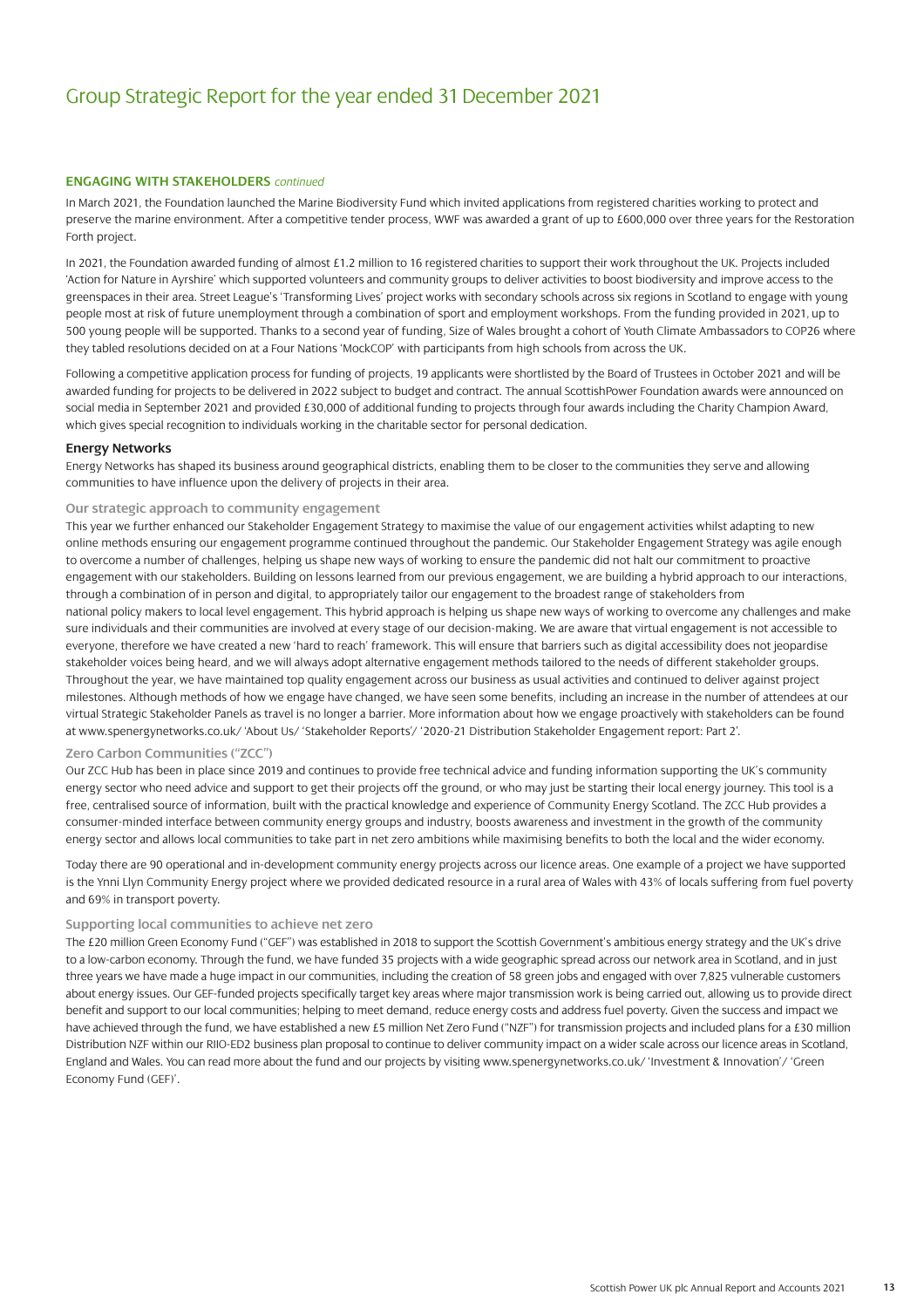#### **ENGAGING WITH STAKEHOLDERS** *continued*

#### **Community engagement**

Due to continued COVID-19 restrictions in 2021, there was limited face-to-face engagement with our stakeholders. We continued to engage virtually through our agricultural shows. Attending these events provides us with a great platform to engage with our customers, local communities and agricultural businesses to promote our key safety messages and give information on how we provide further support. For example, we virtually attend 'The Royal Cheshire Virtual Agricultural Show', showcasing key safety awareness videos, emergency 105 messaging, information on our Priority Service Register and additional help we can give from Energy Networks and ZCCs.

#### **Green recovery investment**

We have worked with Ofgem, the ENA and stakeholders across our communities to identify shovel-ready green projects that can be delivered with the right investment in our distribution network. Our green recovery investment in Scotland and England will create sufficient new capacity on our electricity network. Our green recovery investment will enable the connection of around 200 rapid or ultra-rapid EV charges in both Scotland and England, and around 1,500 and 2,500 electric heat pumps respectively.

An example of some of the projects underway in our SPD and SPM licence areas include:

- a new £6 million substation project to provide lasting COP26 legacy. This project will see the installation and commissioning of a new substation on land close to the COP26 venue in Glasgow by the end of 2023; and
- super-fast EV charging infrastructure in nine service stations along the M56, M6, M62 and M74 motorways.
- You can read more about our green recovery investment by visitin[g www.spenergynetworks.co.uk/ 'Investment & Innovation'/ 'Green Recovery Investment'.](https://www.spenergynetworks.co.uk/pages/green_recovery_investment.aspx)

#### **Renewables**

Renewables maintains a clear focus on engaging with the communities around our existing wind farms and in our areas of growth. We continue with our strategic stakeholder engagement with the commissioning of a new initiative 'Powering A Green Recovery: In the Winds of Change', which calls out the story so far and highlighting the economic and community benefits of wind across the UK. It sets out the role of wind in a green recovery, powering green jobs and communities. Analysis shows a series of five 1 GW CfD auctions for onshore could deliver 18,000 jobs during peak construction and offer £12 billion of benefits to the UK economy. We highlight the role ScottishPower plays in this green recovery as a supportive and sustainable supply chain partner. We look at the future of wind, setting out investment plans combining technologies and pioneering innovation. The strategic vision concludes by looking at the value of wind generation for the future green economy which also has strong public support; through the creation of jobs, delivering low cost green energy and driving innovation of multi-technology.

#### **Local community engagement**

Setting out Renewables' role in the green recovery plays an important part of our engagement at a strategic level, however we recognise the importance of communities around our existing sites and pipeline growth areas being able to relate the green economic benefits to their local communities. We have achieved this by creating engagement material that is region-specific and uses case studies of the local economy and community. We piloted this approach in Dumfries and Galloway with the creation of a regional brochure, video and supply chain video.

In addition to delivering on a green recovery within our communities, Renewables spends over £1 million every year to manage and monitor around 10,000 hectares of land, of which 9,000 hectares is peatland habitat restoration and 1,000 hectares is native woodland creation. This has included focussing on the restoration of blanket bog, native woodland and heathlands, as well as the conservation of breeding waders, black grouse, hen harriers, merlin and golden eagles.

Renewables continues to contribute funds providing community benefit to those living near to our operational onshore wind farms. We believe that local people are best placed to make decisions about the initiatives that will be of greatest value to them and as such empower them to make decisions about how to spend funds.

Funds can be used for purposes of community facilities, skills and employment, community or local events, sport and recreation, environmental improvements, youth and education, and/or heritage. Moving forward we are also encouraging communities to use their funding to focus on initiatives that will help them to reduce the carbon they produce and become net zero, e.g. installing EV charging points; purchasing 14 EVs for shared or community use; growing local produce and selling it locally; and to think about the energy efficiencies that could be made to the way they power and heat community buildings.

#### **Whitelee Visitors Centre**

Whitelee is the UK's largest onshore wind farm hosting 215 turbines, generating 539 MW; enough to power 350,000 homes. Whitelee has a visitors' centre that has welcomed more than 839,000 people to date and is an opportunity to see first-hand how local communities, the natural environment and a hybrid power station can co-locate together.

Whitelee visitors centre is managed by Glasgow Science Centre and offers a free hands-on interactive exhibition, a café, cycle facilities, car parking and EV charging points. There is a bus tour to explore the wind farm, learn more about the history and ecology of the site and get close to the wind turbines. The visitors centre offers an extensive education programme, with free curriculum-based sessions from nursery to further education and various free craft sessions for families during the school holidays. Part of the community benefit fund at Whitelee pays for Whitelee Countryside Rangers who promote responsible access within the wind farm and host free events including guided woodland walks, pond searches, wildflower apothecary and summer holiday clubs. Whitelee hosts an annual 'Run the Blades' running festival which is expected to go ahead in 2022, incorporating a 10 km, half marathon and 50 km ultramarathon, as well as numerous smaller charity events such as sponsored dog walks, equestrian endurance treks and Duke of Edinburgh Award activities.

For COP26, a refresh was completed of the interactive exhibition building a story for the local community promoting the transition of Whitelee into a hybrid energy park offering a solution to the climate emergency and journey to net zero. Throughout COP26, we welcomed a number of delegates to the Whitelee visitors centre where we shared our story to date and our future plans for the site.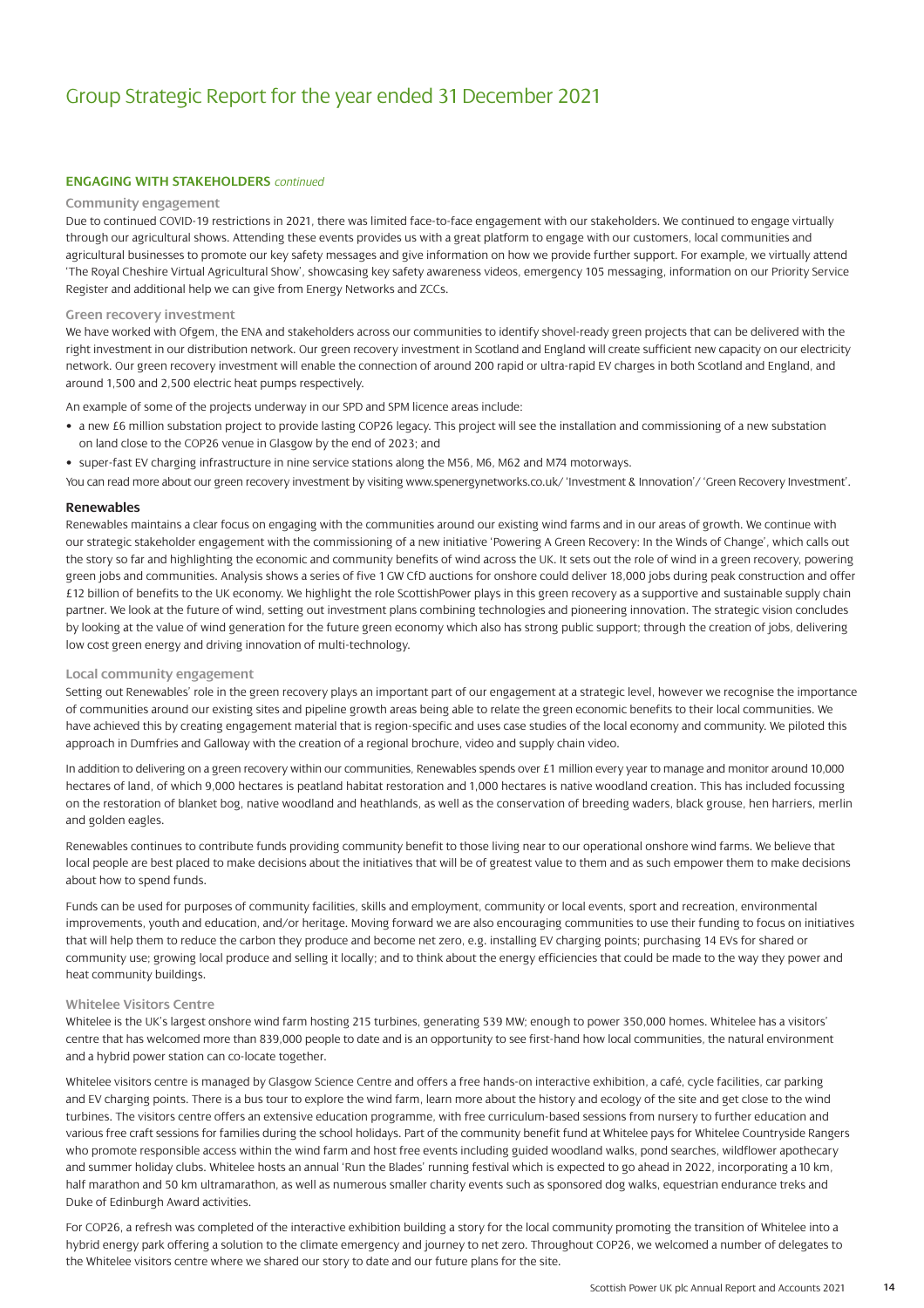#### **ENGAGING WITH STAKEHOLDERS** *continued*

#### **Energy Retail and Wholesale**

In 2021 we created a new department – Smart Cities. This team's mission is to help decarbonise at a community level, working mainly with Local Authorities but also with other community groups, such as housing associations. Smart Cities can reach consumers where a private financial investment may be unachievable; through local authorities and community groups they have the opportunity to have low-carbon technologies. In addition, by deploying at scale, we can reduce the price per solution.

Throughout this period, we have engaged regularly with the key industry stakeholders, e.g. Ofgem, Citizens Advice and Ombudsman Services, to keep them fully updated of our community actions designed to ensure the business was able to continue operating safely and successfully for our customers during these unprecedented challenging times.

In addition to our customers, we also support the charity sector, particularly our longstanding relationship with Cancer Research UK. During this difficult period for charities, customers on our 'Help Beat Cancer' tariffs continue to make a vital contribution to the incredible work that Cancer Research UK does. We have raised over £30 million to date through a combination of sponsorship of events like Stand Up to Cancer, sales of our 'Help Beat Cancer' tariffs, and fundraising activities.

#### **The environment**

#### **Environment**

We are committed to reducing our environmental footprint by:

- reducing emissions to air, land and water and preventing environmental harm;
- minimising energy consumption and use of natural and man-made resources;
- sourcing material resources responsibly, cutting waste and encouraging re-use and recycling; and
- protecting natural habitats and restoring biodiversity.

#### **Energy Networks**

In Energy Networks, we are delivering the infrastructure to enable the electrification of electricity generation, transport and heating required to hit UK climate targets. Whilst this activity continues at pace, Energy Networks is also focussed on environmental protection and enhancement.

In 2021 Energy Networks launched a trial of the UK's first 'clean air' substation. This UK first means that the substation will be able to operate free of sulphur hexafluoride ("SF<sub>6</sub>"), which is a potent greenhouse gas ("GHG") commonly used as an insulator for electrical equipment in substations across the UK. The new technology is climate-neutral as it is comprised of components from clean air with all its humidity and impurities removed.

Energy Networks published the second version of its Approach to Routeing and Environmental Impact Assessment guidance document in spring 2021, underlining a commitment to achieving no net loss and where practical biodiversity enhancement across future projects. Achieving this at an individual project level when routeing and constructing new electrical infrastructure is a challenging objective, as options are often restricted due to the location of generation. The approach to biodiversity is developed on a project-by-project basis with due regard to the relevant national policy in Scotland, England and Wales, placing biodiversity protection and enhancement within the wider consideration of environmental matters that must be balanced when routeing new infrastructure.

During 2021, Energy Networks worked to implement its ambitious Transmission 2021-2026 Environmental Action Plan and engaged heavily with a wide range of stakeholders to develop its Distribution 2023-2028 Environmental Action Plan.

For the second year running, SP Transmission plc ("SPT"), received a score of 99% in the transmission Environmental Discretionary Reward, making it the most successful transmission operator within this incentive mechanism which rewards operators for innovatively accelerating the low-carbon transition and reducing their own environmental impact.

#### **Renewables**

In Renewables, our investment plan is bringing new renewable generation online to help decarbonise the power sector, and in turn the transport and heating sectors. The environmental management system ("EMS") is being used to influence suppliers of offshore wind farm components to reduce the environmental impact of the products they are supplying during operation (and future decommissioning). This includes, for example, reducing the volumes of environmentally sensitive chemicals and gases like SF<sub>6</sub> in procured electrical equipment, and requiring improved environmental performance from suppliers and contractors through bespoke environmental contractual documents.

Renewables has launched an innovative pilot project to reduce its carbon emissions by using waste vegetable oil to help power crew transfer vessels working on its flagship EA1 offshore wind farm. Supporting our commitment to net zero, the renewable vessel fuel, HVO30 (made from 30% hydrogenated vegetable oil and a marine gas oil fuel blend) will be used to power two crew transfer vessels provided by Great Yarmouth-based NR Marine Services. Compared to standard marine gas oil, HVO30 is predicted to result in around a 30% reduction in equivalent CO<sub>2</sub> emissions<sup>\*</sup> from the two vessels. The renewable fuel is created entirely from waste vegetable oils and holds proof of sustainability from the International Sustainability and Carbon Certification system.

Over winter 2021-22, Renewables has been carrying out a programme to restore 337 hectares of peatland across four wind farm projects. This is in addition to an ongoing programme to deliver and manage over 1,000 hectares of native woodland across 16 sites. Activities this year have also included ongoing tree maintenance and the replacement of a number of failed saplings to ensure the ongoing health of the woodlands planted.

\* Based on conversion factors as per UK Government Conversion factors for company reporting 2020 (using Scope 1 conversion factors for mineral diesel and biodiesel to calculate the conversion factor for HVO30 blend).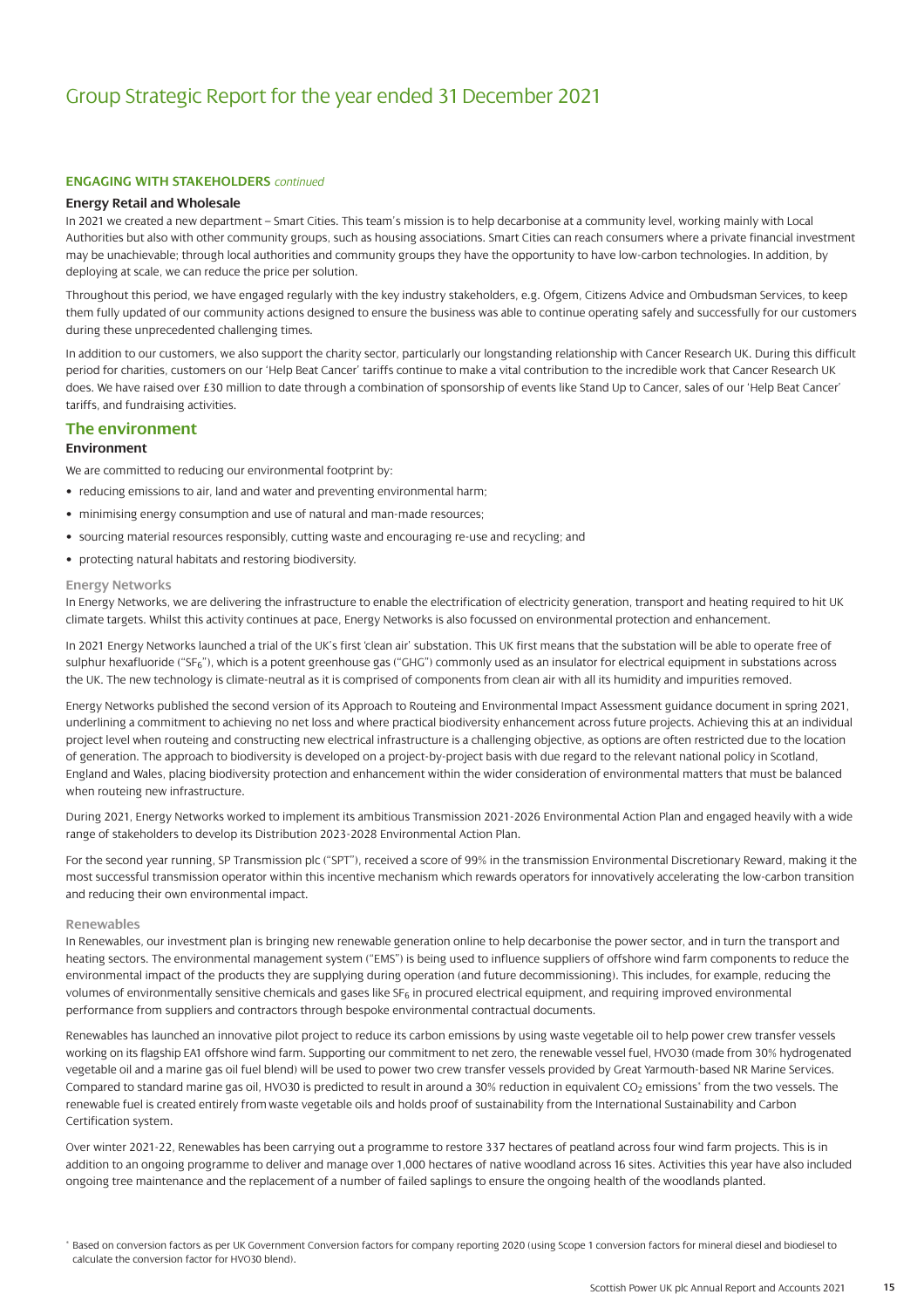#### **ENGAGING WITH STAKEHOLDERS** *continued*

#### **Energy Retail and Wholesale**

In 2018, we became the first integrated energy company in the UK to shift completely from coal and gas generation to wind power. Energy Retail purchases the related renewable output to support our green retail domestic fixed-term products, independently ranked joint first in the UK for being 100% backed by both Certificates of Origin and PPAs, for a totally sustainable solution. For other domestic tariffs, energy is purchased from the market which will come from various sources of generation. This electricity mix will further decarbonise as more renewables (including our own) are added to the grid. We are committed to helping our customers consume energy more efficiently and by promoting products and technologies such as smart meters, remote heating control solutions and installation of charging infrastructure for EVs, we can give customers more control over their energy consumption and help them to transition to a low-carbon future.

In line with our commitment to delivering green options for the wider population, we are building a public charging network across the UK so that drivers can quickly and conveniently charge around their schedule, making EVs the smart and easy choice. In 2021 we announced plans to build the UK's largest electrolyser at our Whitelee Windfarm to produce up to eight tonnes of green hydrogen per day, roughly equivalent to fuelling 550 buses to travel from Glasgow to Edinburgh, and back again.

#### **Decarbonisation and GHG reporting**

Iberdrola has made a strong commitment to decarbonisation, setting strategic goals to become carbon neutral in Europe (in relation to power generation) by 2030, reducing its global carbon dioxide ("CO<sub>2</sub>") emissions to 50g per kilowatt hour ("kWh") by the end of the decade. The Science Based Target initiative ("SBTi") has approved new targets for Iberdrola to reduce absolute GHG emissions by 43% by 2030 from a 2017 base year. The targets covering GHG emissions from company operations are consistent with reductions required to keep global warming to 1.5°C. As an additional contribution to both the climate and biodiversity crises, Iberdrola will plant 20 million trees by 2030 (eight million trees by 2025). This commitment to a net zero path is central to Iberdrola's sustainable business strategy, and aligns with the UN's Sustainable Development Goals ("SDGs") which are concerned with global issues including tackling climate change and justice. Iberdrola's Sustainability Report 2021 explains the Iberdrola Group's focus upon accelerating action towards the SDGs, especially SDG 7 (Clean and Affordable Energy) and SDG 13 (Climate Action).

In 2021, ScottishPower completed a cross-business programme of work to set GHG emissions reductions targets for validation by the SBTi, complementing the targets set by Iberdrola. As a result, we have committed to reduce absolute Scope 1, 2 and 3 GHG emissions by 63% by 2030 from a 2019 base year. This includes a Scope 1 and 2 absolute reduction target of 67%, which is consistent with reductions required to keep warming to 1.5°C, and a Scope 3 absolute reduction target of 62%. Recognising the unique make-up of its GHG footprint and the timelines under which it is regulated, Energy Networks has committed to reduce absolute Scope 1, 2 and 3 GHG emissions by 67.2% by 2034/35 from a 2018/19 base year. This work will be supported by an implementation plan and new reporting and delivery structures across the Group, however, much work is already underway on our GHG reduction journey. Overall, we have seen a 1% reduction in GHG emissions in 2021 compared to 2020.

The table below and the accompanying footnotes on the next page, presents the value chain GHG emissions of the Scottish Power Limited Group.

|         |                                                                           |                    | 2021           |                                 | 2020 (Note (a)) |                                 |  |
|---------|---------------------------------------------------------------------------|--------------------|----------------|---------------------------------|-----------------|---------------------------------|--|
|         |                                                                           | Notes              | kWh            | tCO <sub>2</sub> e<br>(Note(b)) | kWh             | tCO <sub>2</sub> e<br>(Note(b)) |  |
| Scope 1 | $Gas*$                                                                    |                    | 31,341,536     | 5,741                           | 31,947,002      | 5,874                           |  |
|         | Combustion of fuel for transport*                                         |                    | 40,298,326     | 9,539                           | 30.092.532      | 7.231                           |  |
|         | Fuel consumption: generators                                              |                    | 13,603,340     | 3,492                           | 705,799         | 181                             |  |
|         | Fugitive Emissions: SF <sub>6</sub> , CH <sub>4</sub> ** and refrigerants |                    |                | 21,259                          |                 | 13,577                          |  |
|         |                                                                           |                    | 85,243,202     | 40,031                          | 62,745,333      | 26,863                          |  |
| Scope 2 | Purchased electricity for own use - location-based*                       | (c), (d), (e), (f) | 94,019,895     | 20,863                          | 76,390,553      | 18,666                          |  |
|         | Purchased electricity for own use - market-based                          | (C), (d)           | 94,060,213     | 1.734                           | 76,430,871      | 4,793                           |  |
|         | Network losses                                                            |                    | 3,032,000,000  | 410,947                         | 2,914,000,000   | 424,932                         |  |
|         | Total scope 2 location-based                                              |                    | 3,126,019,895  | 431,810                         | 2,990,390,553   | 443,598                         |  |
|         | Total scope 2 market-based                                                |                    | 3,126,060,213  | 412,681                         | 2,990,430,871   | 429,725                         |  |
| Scope 3 | Business travel - vehicles (employee-owned and leased)*                   |                    | 5,676,720      | 1,404                           | 6,274,588       | 1,568                           |  |
|         | Busines travel - rail                                                     |                    |                |                                 |                 | 30                              |  |
|         | Busines travel - flights                                                  |                    |                | 37                              |                 | 419                             |  |
|         | Sale of gas to end users                                                  |                    | 25,676,145,480 | 4,702,843                       | 24,947,411,757  | 4,587,081                       |  |
|         | Sale of electricity to end users                                          |                    | 17,864,642,570 | 3,793,200                       | 17,008,045,639  | 3,965,256                       |  |
|         | Transmission and distribution of electricity consumed                     |                    | 94,060,213     | 1,767                           | 76,430,871      | 1,532                           |  |
|         |                                                                           |                    | 43,640,524,983 | 8,499,258                       | 42,038,162,855  | 8,555,886                       |  |
|         | Total location-based                                                      |                    | 46,851,788,080 | 8,971,099                       | 45,091,298,741  | 9,026,347                       |  |
|         | Total market-based                                                        |                    | 46,851,828,398 | 8,951,970                       | 45.091.339.059  | 9,012,474                       |  |

\* Mandatory disclosures required by The Companies (Directors' Report) and Limited Liability Partnerships (Energy and Carbon Report) Regulations 2018 as required by entities in scope. The remaining information is disclosed on a voluntary basis.

\*\* Methane.

(a) 2020 figures have been restated to show actual emissions. With the exception of Energy Networks data, an estimate for Q4 is included as full-year actual data not available at time of reporting. There has been no significant movement.

(b) Tonnes of CO2 equivalent ("tCO2e") is a metric used to compare the emissions from various GHGs on the basis of their global-warming potential ("GWP") in comparison to the GWP of CO<sub>2</sub>. The main GHG are CO<sub>2</sub>, methane, nitrous oxide and fluorinated gases.

(c) Data was calculated using BEIS 2021 conversion factors, with the exception of: Energy Networks data, which was calculated using BEIS 2020 conversion factors (refer to footnote (i)); and Scope 2 'Purchased electricity for own use – market-based' for the Republic of Ireland site, for which the conversion factor used was sourced from the Association of Issuing Bodies.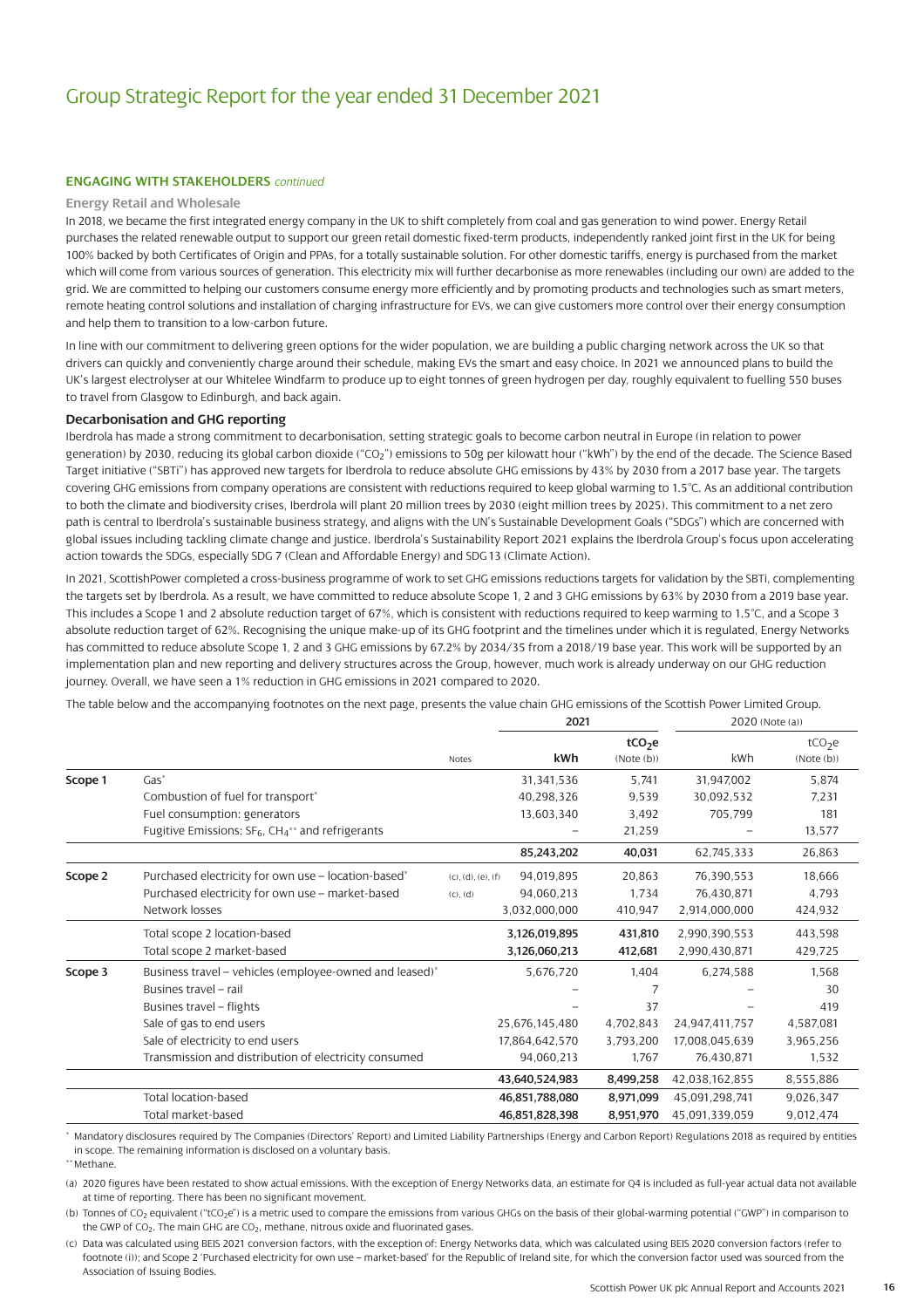#### **ENGAGING WITH STAKEHOLDERS** *continued*

- (d) Scope 2 emissions are presented as both location-based (based on the GB-wide BEIS conversion factors) and market-based (taking account of the impact of moving our own electricity use to a green tariff).
- (e) Scope 2 Purchased electricity for own use location-based does not include our site in the Republic of Ireland as this is outside the scope of Streamlined Energy and Carbon Reporting ("SECR"), which is UK-only.
- (f) Electricity consumption related to company-owned EVs is accounted for in 'Purchased electricity'.
- (g) We use the GHG Protocol Corporate Reporting Standard and account for Scope 1 and 2 emissions from operations over which we have control, or the relevant proportion for jointly controlled ventures. Refer to Appendix 1.
- (h) In 2021, we have extended the value chain emissions categories covered in this report to include voluntary disclosures. In future, it is intended that all material upstream and downstream Scope 3 categories will be included.
- (i) All data reported is based on January to December with the exception of Energy Networks data. Energy Networks data used is as reported to Ofgem as the Business Carbon Footprint (1 April to 31 March).

**Scope 1** covers direct emissions from owned or controlled sources. In 2021, Scope 1 emissions represented 0.4% of total emissions reported. Overall, Scope 1 emissions increased by 49% between 2020 and 2021, largely driven by an increase in SF<sub>6</sub> emissions, primarily related to measuring emissions from decommissioned equipment at a large 275 kilovolt ("kV") substation. The overall trend for SF<sub>6</sub> leakage is downward and our SF<sub>6</sub> reduction strategies, particularly on Energy Networks' and Renewables' projects, will accelerate this trend further over the coming years.

**Scope 2** covers indirect emissions from generation of purchased electricity. In 2021, Scope 2 emissions represented 4.6% of total emissions reported. Overall, Scope 2 emissions have decreased by 4% between 2020 and 2021. This has largely been driven by reductions in emissions related to the electricity lost from our transmission and distribution networks (predominantly lost as heat as an inherent consequence of power flowing through the network). This was primarily due to the continued decarbonisation of the UK grid mix, which we are working to accelerate through our own renewable generation projects and through the efficient connection of low-carbon technologies to networks.

**Scope 3** represents all other indirect emissions that occur in our supply chain. In 2021, Scope 3 emissions represented 94.9% of total emissions reported. Overall, Scope 3 emissions have decreased by 1% between 2020 and 2021, with emissions related to the sale of gas to end users increasing by 3%, and emissions related to the sale of electricity to end users decreasing by 4%.

The following factors provide carbon intensity metrics for both the electricity that we generate and the energy that we supply. These are calculated both using the mandatory SECR emissions as required by entities in scope, as well as by using the full value chain emissions figures to provide a more comprehensive view.

| $\sim$ p. $\sim$                                                               |      | 2021                   | 2020 (Note (a))        |
|--------------------------------------------------------------------------------|------|------------------------|------------------------|
|                                                                                | Note | tCO <sub>2</sub> e/kWh | tCO <sub>2</sub> e/kWh |
| Carbon Intensity of electricity generated (based on SECR-only data)            | (b)  | 0.00001                | 0.00001                |
| Carbon Intensity of energy supplied (based on total Scope 1-3: location-based) |      | 0.00021                | 0.00022                |

(a) 2020 figures have been restated to show actual emissions. Figures published in 2020 Annual Report and Accounts included some estimates. There has been no significant movement.

(b) Presented in tonnes in line with SECR guidance.

#### **SECR**

We are committed to producing meaningful climate disclosures in line with those required by The Companies (Directors' Report) and Limited Liability Partnerships (Energy and Carbon Report) Regulations 2018 ("the 2018 Regulations"). The tables above, relating to the Scottish Power Limited Group, include the mandatory disclosures required by SECR, in addition to value chain GHG emissions which are disclosed on a voluntary basis. The information required by the 2018 Regulations has been independently verified by Mabbett & Associates Ltd on a limited assurance basis.

Although 2021 planned activities continued to be impacted due to the COVID-19 pandemic, we have carried out a number of energy efficiency initiative measures, including:

- Launching a new travel policy, integrating the sustainable travel hierarchy into all operations. Under this policy, digital communication is prioritised and only essential travel is permitted under very strict guidelines, and when there are no alternative methods of communication available. All travel requests must be authorised at senior manager or director level. Where travel is essential, it should be by rail only between Scotland and London, and journeys between sites should, where possible, be by electric pool car. Business class flights are no longer permitted between Europe and East Coast USA and an 8.5-hour threshold is in place for all other flights. This new policy is estimated to save around 2,300 tonnes of CO<sub>2</sub> per year, equivalent to 3,000 acres of forest or 38,000 trees. Between 2020 and 2021 this policy drove a 28% reduction in emissions relating to business travel (including by employee owned vehicles, hire vehicles, rail and air).
- Continuing to roll out a capital property investment programme that focuses on green, sustainable technologies including working to install LED lighting, sensor activation and improvements to heating and ventilation systems across our sites.
- Replacing a further 24 fleet vehicles with fully electric alternatives in line with our EV100 commitment to electrify all of our fleet vehicles under 3.5 tonnes by 2030.
- Continuing our long-running EVs for Employees Programme to support staff to purchase ultra-low emissions vehicles; we have provided around 240 grants to date. The scheme supports the purchase of cars, motorcycles, mopeds and electric bicycles. In addition, 20 chargers have been installed at our headquarters to enable staff to charge their own EVs.
- As outlined in the Renewables section above, we are running a pilot project at our EA1 operational site on the use of alternative fuels in the crew transfer vessels that are used daily.
- Introducing defined requirements for the construction of any new operational buildings at our offshore sites to include energy saving equipment and processes as standard.
- Carrying out a feasibility study into the installation of solar panels at a key site.
- Commencing a technical feasibility study into the replacement of our gas turbine with an electric drive unit at our gas storage facility.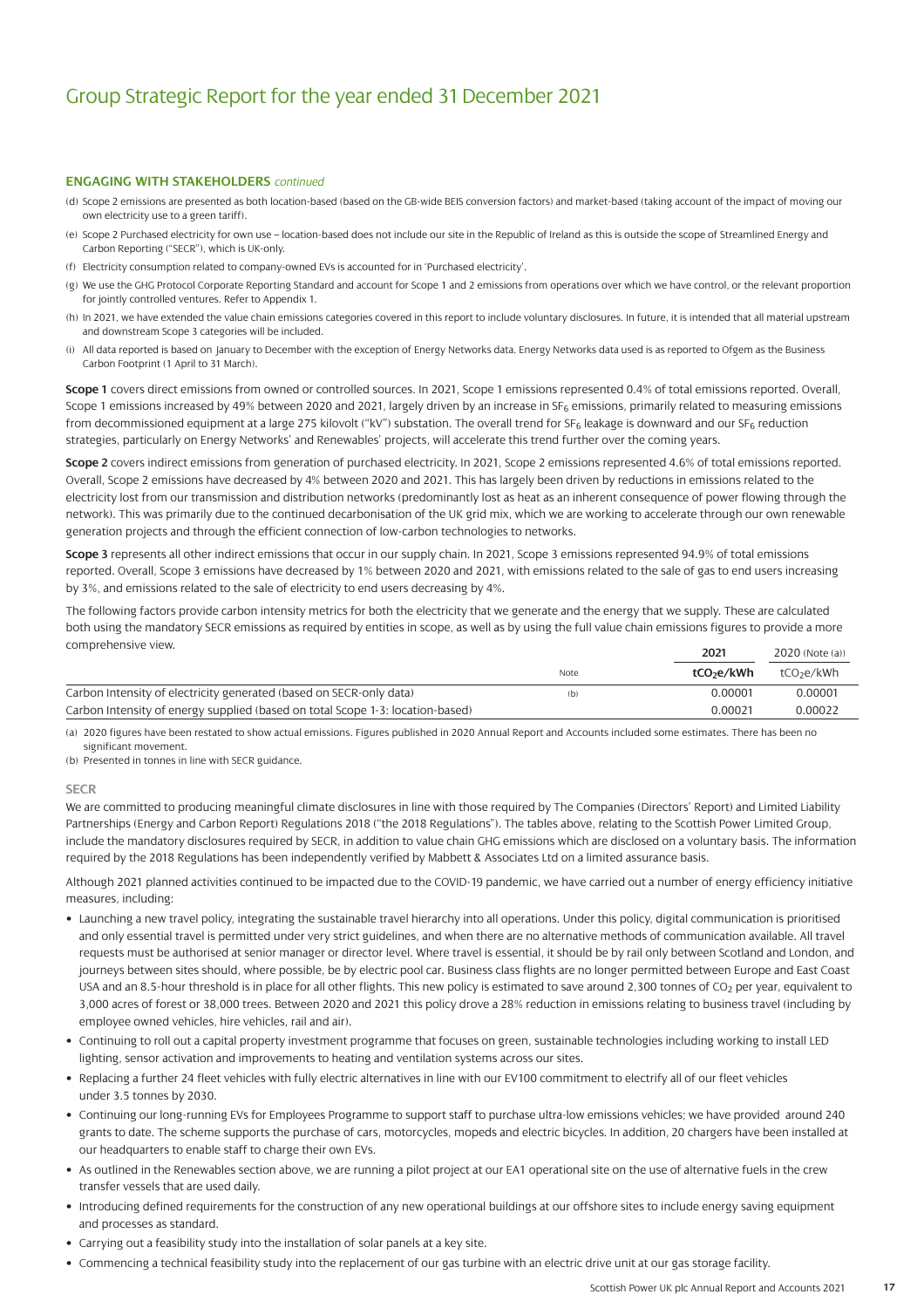#### **ENGAGING WITH STAKEHOLDERS** *continued*

#### **Sustainability**

The fight against climate change and respect for the environment lie at the heart of both Iberdrola's and ScottishPower's Sustainable Energy Business Model. This focuses upon working to achieve sustainable development and is put into action by integrating the SDGs into strategy and operations. Across the Iberdrola Group, the General Sustainable Development Policy states the strategic pillars which align our sustainability values with the UN SDGs. Therefore, our focus is on partnering and collaborations to deliver smarter networks, clean energy generation, and energy storage and customer solutions. During 2022, ScottishPower will work to develop a new Sustainable Development Strategy to guide the business in responding to the dual climate and biodiversity emergencies whilst delivering a just transition that reflects the needs of the customers and communities we work with.

Our contributions to the SDGs map accordingly to each of the 17 Global Goals. Iberdrola's Sustainability Report gives a more in-depth picture of these impacts at a global and UK level. It describes the programme of leadership, investment and innovation in delivering sustainable outcomes with a strong focus in contributing to the decarbonisation of energy (SDG 7). This is evidenced by our commitment to renewable generation, low-carbon technologies such as electric transport, and a smarter electricity infrastructure to enable a low-carbon future.

We are members of UN Global Compact and active participants in UK Network. This means we put a principles-based approach to the way we do business sustainably to meet fundamental responsibilities in the areas of human rights, labour, environment and anti-corruption. We incorporate the Ten Principles of the UN Global Compact into our business strategies and governance to protect people and planet. In addition to our participation in the UN Global Compact Network, we continue to be an active member of the Corporate Leaders Group UK, the Aldersgate Group, and in Scotland specifically we are also active in the Scottish Council for Development and Industry's Clean Growth Leadership Group and the Climate Emergency Response Group.

In 2021, we pledged to help radically reduce Glasgow's carbon emissions by signing up to become a 'Climate City Champion', and chairing the related Green Economy Hub group, supporting the city council's aim to achieve net zero emissions by 2030. Energy Networks signed up to the Edinburgh Climate Compact to support the city's ambition of reaching net zero by 2030. This initiative is part of the Edinburgh Climate Commission, chaired by Dr Sam Gardner, ScottishPower Head of Climate Change and Sustainability.

Energy Retail launched the Hydrogen Skills Partnership, aiming to show the benefits a thriving green hydrogen sector would bring to Scotland and across the UK and also bring the skills needed into our own organisation.

Our Energy Networks business continues to collaborate with network operators, regulators and other stakeholders to explore options for natural capital assessment, capital carbon reduction and circular resource use, including collaborating to develop and launch the UK Transmission Carbon Product Calculator.

We continue to engage and collaborate with our supply chain in order to reduce the environmental impact of purchased materials and products, working to embed carbon management into the way that infrastructure projects are designed, developed, operated and decommissioned to develop low-carbon solutions and reduce lifetime impact.

#### **COP26**

During 2021, we were privileged to be a Principal Partner for COP26, a role through which we aimed to strengthen our position as a net zero leader; locally, nationally and globally. Together we delivered a fantastic year-long programme of engagement and advocacy that concluded with a fortnight of high impact participation in COP26. Our ambition to be 'part' of the conference was more than met with engagement at the highest levels from the main stage to the UK Government Pavilion, across the Blue Zone and at our hugely engaging Green Zone stand.

#### **Blue Zone**

Our role as Principal Partner presented us with multiple high-profile opportunities in the Blue Zone at COP26. From partnering with the UK Government in the Opening and Closing ceremonies of the UK Pavilion, to an intimate breakfast round table with Al Gore, to seats in the World Leaders Opening Ceremony; ScottishPower was at the heart of the action.

Energy Networks made the most of the opportunity to showcase the new and innovative LV Engine and hologram display to both the Prime Minister and HRH Prince William, as well as leading figures such as Bill Gates.

We also had the opportunity to host two events in the UK Pavilion, both involving high profile guests. The first, on Energy Transition, featured our Chairman alongside Fatih Birol, Executive Director of the International Energy Agency, while the second was expertly chaired by Susan Aitken, Leader of Glasgow City Council, and featuring Steve Rotheram, Mayor of Liverpool City Region, and Tracy Brabin, Mayor of West Yorkshire, alongside ScottishPower CEO Keith Anderson.

Iberdrola's commitment to phasing out coal was recognised through the Chairman's invitation to speak on the main stage at COP26, as part of the Powering Past Coal Alliance.

#### **Green Zone**

The ScottishPower Green Zone exhibition stand was designed to create a fully immersive experience to show visitors how ScottishPower and the Iberdrola group are 'Harnessing the Power of Nature' and leading the fight against climate change.

Renewables ran the 'Let's Talk Energy' event which involved ten schools and 78 pupils and was designed to engage pupils from across Scotland to create the net zero energy policy of the future. The objective of the event was to work with the pupils to allow them to make informed decisions about the policies they consider to be of the highest importance on the road to net zero.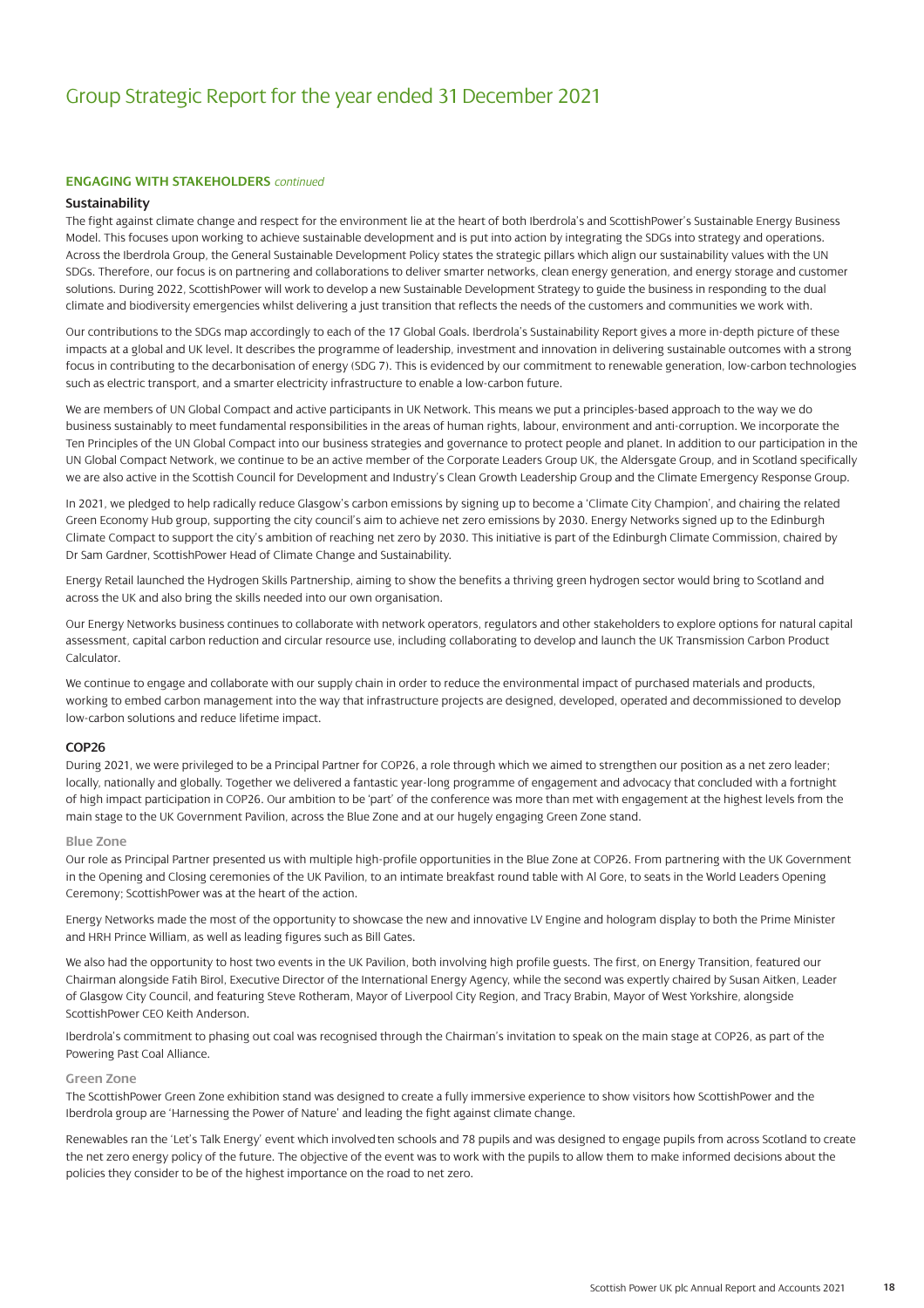#### **ENGAGING WITH STAKEHOLDERS** *continued*

#### **Partnerships**

Ahead of COP26, a significant new partnership between WWF and ScottishPower was launched to help accelerate the UK's transition to net zero. This is a year-long advocacy-based partnership with the aim of helping to accelerate the journey to net zero across the energy sector. It will have a particular focus on heat, buildings and the power sector, and will look to combine the public engagement expertise of WWF with the practical and commercial experience of ScottishPower.

The Scottish Youth Film Foundation and COP TV recruited twelve young people aged between 16 and 20 from across Scotland to be trained to film and create journalist content on climate change and COP26 topics. The training would prepare the young people to interview and gather content from COP26 delegates, ScottishPower, non-governmental organisations and other youth engagement bodies participating in COP26. The 'Year of COP26' also included a competition for young filmmakers on the theme of climate change with winners receiving an award during COP26. ScottishPower was a Platinum Partner of this project providing core funding which in turn attracted matched funding from Scottish Arts Council.

The Lost Woods project ran from 4-7 October and saw more than 1,100 primary school children from 147 primary schools create the Glasgow Children's Woodland by planting 17,000 trees. ScottishPower provided volunteers and hybrid buses to transport the kids to the 13-hectare site, located in Cathkin Braes.

In partnership with University of Strathclyde and the University of Glasgow, the 'Connect with Climate Change' webinar series offered a platform for academics, students, public and businesses to engage, share ideas and views on a range of climate change topics. This series of virtual events provided a forum where, through open dialogue, various climate issues and conventions were challenged and questioned, acting as a catalyst for positive sustainable change. Four live virtual events held throughout 2021 as well as a three-part podcast series. An on-demand platform was created to replay live events.

Our partnership with Climate Outreach on their Climate Visuals project, engaged the public on not only the reality of climate change but the solutions we have to tackle this emergency.

We continued our support of the Royal Society for the Protection of Birds ("RSPB") Climate Change Youth Project, enabling the participation of 13 young people from the RSPB Youth Steering Group to participate in the COP26 Climate Change Youth Gathering.

As the UK prepared to host COP26, we invited representatives from all sectors in Scotland to virtually join the launch of our COP26 climate collaboration challenge with WWF Scotland and the Sustainable Scotland Network. This initiative encouraged organisations large and small to connect with other sectors locally and form new partnerships to help accelerate climate action.

#### **ScottishPower headquarters and Whitelee Windfarm**

We even brought the conference to ScottishPower with thousands of visitors attending a packed programme of events in ScottishPower headquarters and more again making the trip to Whitelee Windfarm. Professor Ed Hawkin's Climate Warming stripes were wrapped around the base exterior of the headquarters building and also inside the reception area to demonstrate the urgency faced by the rise in global temperatures.

We hosted a wide-ranging programme of 25 events in our state-of-the art auditorium, welcoming attendees both in person and digitally whilst adhering to social distancing guidelines. We also provided office and meeting space to the Climate Vulnerable Forum for the duration of the conference.

Whitelee Windfarm offered us multiple opportunities to tell our story to leading decision-makers over the course of the year, and we were delighted to welcome Alok Sharma, COP President; Nicola Sturgeon, First Minister of Scotland; Keir Starmer and Anas Sarwar, Leader of the Labour Party and Scottish Labour Leader respectively; as well as Liz Truss, who at the time of her visit was Secretary of State for International Trade.

As well as hosting media visits, Whitelee welcomed a number of global COP26 delegations to site, showcasing the role of renewables in a cleaner, greener future and how much the wind farm site is enjoyed by local communities and visitors. Delegations included guests from the Office of the Governor of New Mexico, US Congress, American Conservation Coalition, British Conservation Alliance, Israeli Energy Group, South Korean 2050 Carbon Neutrality Commission, WWF Scotland, Indonesian Ministry of Energy, Israel Electricity Authority, Welsh Youth Climate Ambassadors and Moving for Climate NOW.

#### **Task force on Climate-related Financial Disclosures**

#### **Introduction**

The Task Force for Climate-related Financial Disclosures ("TCFD") was established by the Financial Stability Board in 2015 to develop a set of consistent, climate-related financial risk disclosures to be used by companies and other public-interest entities of a qualifying scale to provide meaningful information to their investors and other stakeholders on the climate-related risks and opportunities facing their organisation. Although these disclosures will not become mandatory until financial years which commence on or after 6 April 2022, as an increasing number of companies make disclosures under TCFD, key stakeholders will be able to gain a detailed understanding of each company's response and resilience to the impacts of climate change, reported against eleven recommendations grouped under the four 'pillars' of TCFD: governance; strategy; risk management; and metrics and targets. This will enable more informed investment decisions to be made and is expected to have a bearing on companies' abilities to obtain funding in the future, avoid 'greenwashing' through the disclosure of clear, relevant and meaningful information, demonstrate resilience in their business activities and planning, and showcase their commitment and contribution to the decarbonisation of the economy and progress towards national and global net zero targets.

Already, more than 2,600 firms globally have expressed their support for TCFD, spanning around 90 countries and virtually all economic sectors, with especially strong support among the financial sector wherein over 1,000 organisations, responsible for assets of almost \$200 trillion, have expressed support. The increase in support and in firms disclosing information under TCFD recommendations in 2020 was the greatest single-year increase to date, and many influential countries and regions have started to incorporate TCFD reporting into company legislation, including the UK, The EU, Brazil, Hong Kong, Japan, New Zealand, Singapore and Switzerland.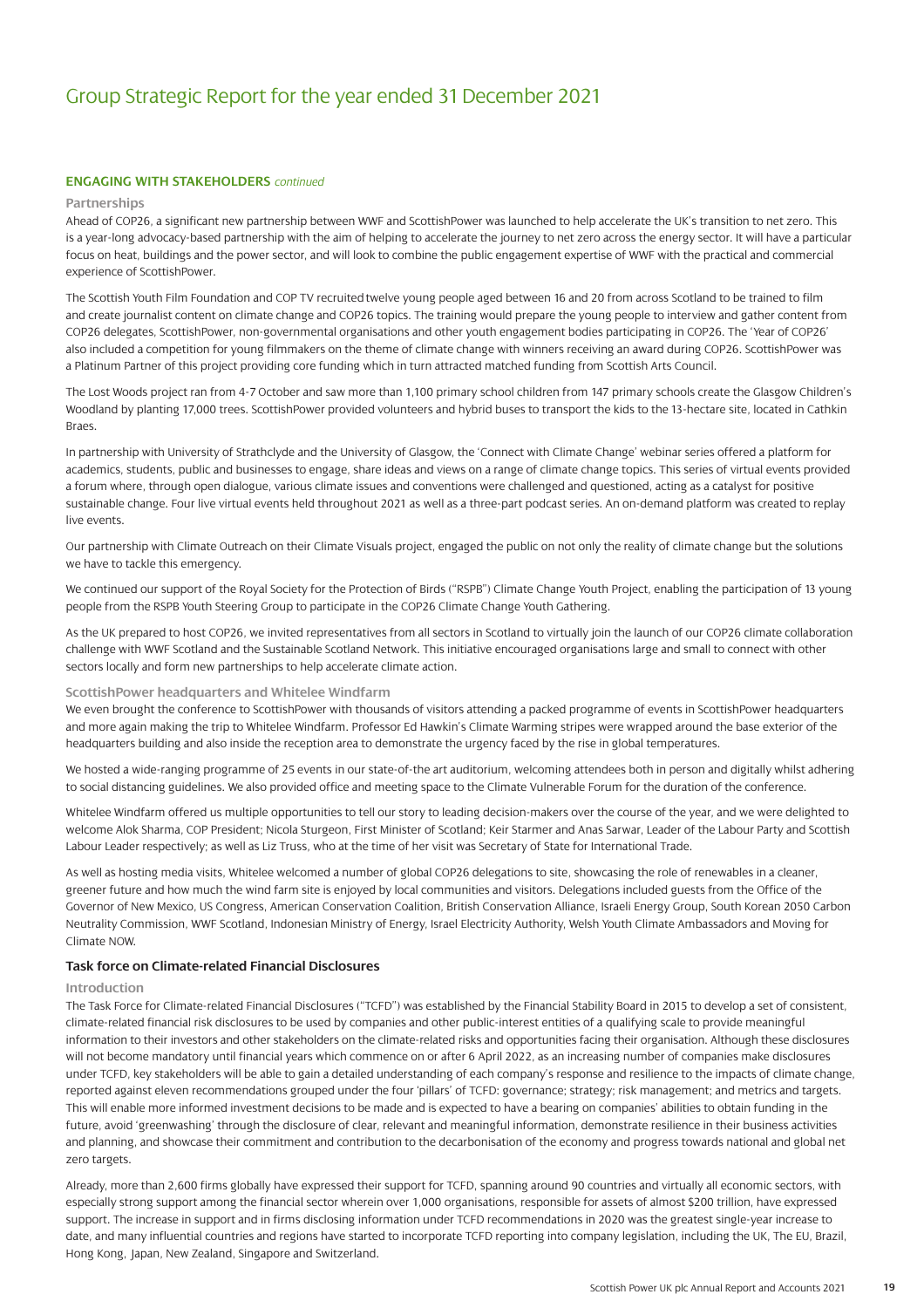#### **ENGAGING WITH STAKEHOLDERS** *continued*

Due to our classification as an Energy Utility within the TCFD's four 'non-financial groups' (industry segments identified as the most significant emitters of CO2: Energy; Transportation; Materials and buildings; and Agriculture, food and forest products), we have additional responsibilities to disclose information under supplemental guidance against three of the 11 TCFD recommendations.

#### **Our progress so far**

As an organisation with a longstanding commitment to combatting the effects of climate change through the decarbonisation of our business activities and our many green initiatives outlined within this Strategic Report, we fully support both the UK Government's commitment to achieving net zero by 2050 and the upcoming TCFD legislation.

Much of our work on TCFD to date relates to the governance and risk management pillars. We have already embedded detailed consideration of climate-related risks and opportunities within our key risk reporting and wider risk management framework and these are reported across our three operating divisions, separately from our existing key risk reporting process to ensure an increased focus for climate change risks.

A Key Risk Report ("KRR") is compiled by each division, with instruction and oversight from the Corporate Risk Management function. Risks are assigned a materiality level based on probability of occurrence and the quantified impact, where this can readily be calculated. Any risks, whether climate-related or from the wider suite of risks, which surpass a materiality threshold will be presented for discussion on a quarterly basis to the Iberdrola Group Risk Committee and biannually to the Audit and Compliance Committee. Each KRR contains sections on structural and transitional climate-related risks, which are ranked according to a priority level determined by the estimated short and long-term impacts on divisional earnings. Risks and their potential impacts on business operations are described in detail, and a probability is assigned to each to enable a comparison of each risk's relative materiality. Detailed mitigation actions and strategies are set out in response to these risks, and each risk is assigned an owner within the relevant business unit.

Under strategy disclosures, the above processes help determine which of the identified risks and opportunities are material; we have made substantial commitments to reduce GHG emissions and commenced many innovative green projects across our divisions as set out in this report, demonstrating how climate-related factors are already influencing decision making, strategy and capital allocation throughout ScottishPower. We have a leading role to play in the UK's transition to a low-carbon economy and are developing a range of products and services to enable our customers to participate fully in the journey towards net zero.

Under metrics and targets disclosures, we have disclosed our GHG emissions under Scope 1, Scope 2, and Scope 3 data, in line with appropriate protocol; annual energy usage is also reported in our SECR disclosure, along with our initiatives to reduce emissions.

#### **Our plans for 2022**

As a leader in the green recovery and transition to a decarbonised energy sector, we understand our responsibility to provide meaningful and relevant information on climate-related risks and opportunities across our three operating divisions to meet the expectations of our many stakeholders and the importance of this information in demonstrating our preparedness and resilience to the effects of potential climate change scenarios.

In 2022, we will move towards full disclosure under the eleven recommendations of TCFD, a year ahead of this becoming mandatory in UK law, reflecting the recently announced draft legislation The Companies (Strategic Report) (Climate-related Financial Disclosure) Regulations 2021 and amendments to the Companies Act 2006 thereunder, and any potential changes ahead of finalisation and incorporation into UK law. We aim to commission and undertake scenario analysis to test the resilience of our business plans, strategies, operations and assets to different global temperature-increase scenarios. We will ensure that reporting under the eleven recommendations and supplemental guidance is backed by a robust framework of internal controls and governance, and that the information disclosed and the applicable findings are considered in a meaningful way in shaping our ongoing and future business strategy and activities. We will also incorporate an assessment of climate-related risks and opportunities and climate change preparedness into our corporate risk management credit risk assessments for our key suppliers and large business customers to ensure these factors are taken into account in all contracting decision processes.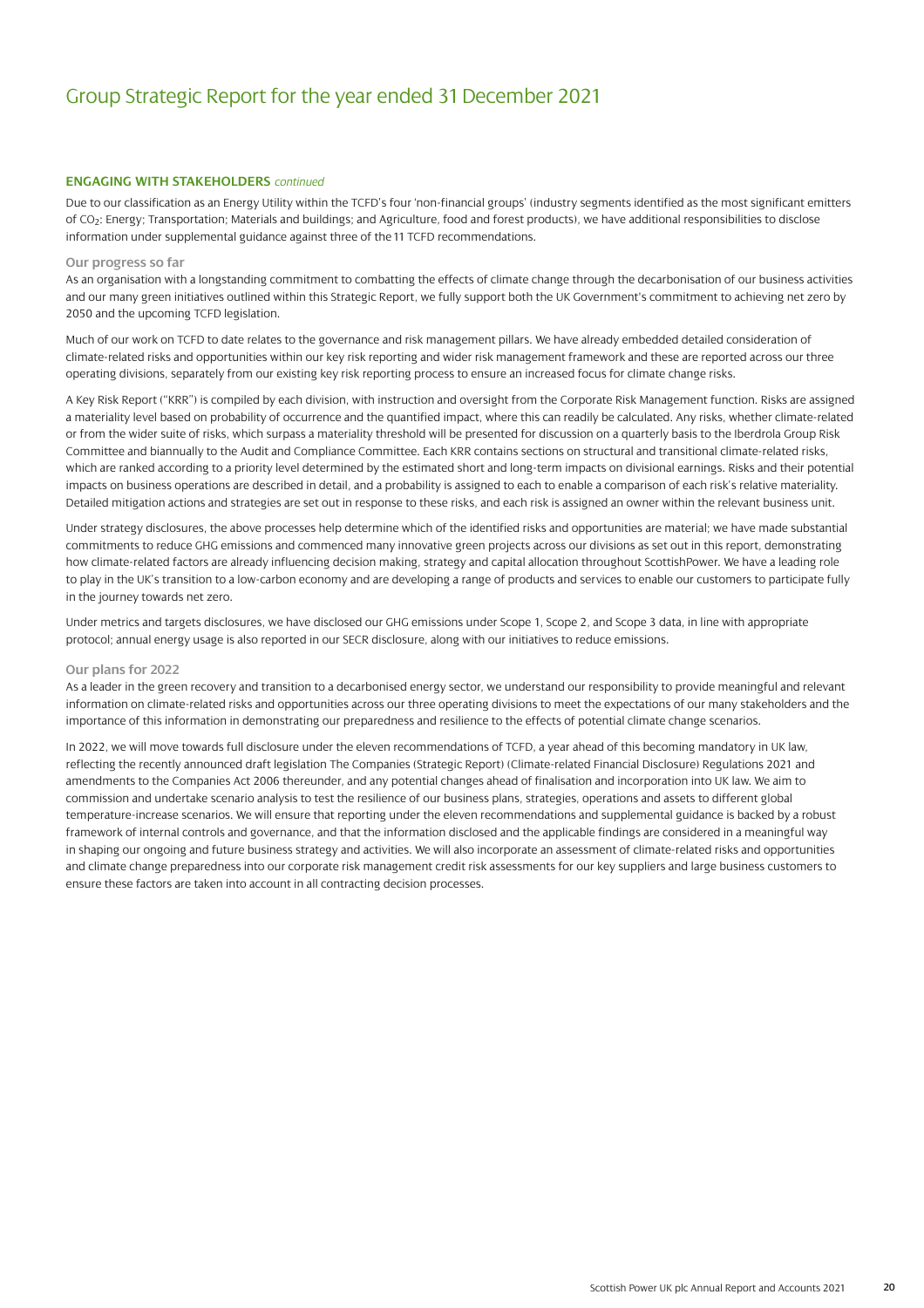### **ANTI-BRIBERY AND ANTI-CORRUPTION**

Bribery is a widespread issue with significant negative impact. We aspire to a strong best practice anti-bribery and corruption framework that allows us to do business with confidence and minimises the risk of bribery or corruption in our operations.

Our anti-bribery and corruption framework is based on a solid governance structure that creates a senior-level focus on managing compliance risks. The SPL Board has ultimate responsibility in this area and has designated the independent Audit and Compliance Committee as having primary responsibility for overseeing compliance activity and reporting to the SPL Board on its effectiveness. Fully independent Compliance and Internal Audit Divisions are in place, reporting to the Audit and Compliance Committee. The Compliance Division's role and remit is established through a set of internal regulations, which place duties on it to act independently and to report material issues to the Audit and Compliance Committee, along with the Iberdrola Group Compliance Unit.

Ethics is at the heart of our business model and is embedded in our corporate governance structure and in our policies and procedures for managing our suppliers. The SPL Board has fully adopted the Code of Ethics, which establishes the expected behaviours for ScottishPower employees, suppliers and representatives and sets a zero tolerance approach to non-compliance, along with a ScottishPower-specific Code of Conduct to support and supplement the Code of Ethics. This Code of Conduct summarises the expectations on our employees in terms of behaviours, how they must conduct themselves and encourages and supports ethical decision making.

Specifically, in relation to anti-bribery and corruption, we maintain a strong Anti-Bribery and Corruption Policy. This policy framework is supported by specific procedures which together ensure that employees understand their obligations, have the appropriate means to comply with the policy and create a clear route for action in case of a breach.

The Compliance Division manages an annual compliance risk assessment process which includes an assessment of fraud, bribery and corruption risks across the Group and identifies any required actions or mitigation to address those risks. Compliance measures are in place to support employees in their roles, based on risk. All employees are asked to undertake our overarching Code of Ethics training on a regular basis, which includes training on anti-bribery and corruption, and targeted training is provided for those functions and roles which are identified as needing greater focus or guidance.

Anti-bribery and corruption controls are built in at all stages across the supplier management journey, from engagement and selection to contract award and ongoing monitoring and improvement. Our suppliers are subject to ongoing compliance risk screening. We utilise a Dow Jones risk screening tool to assess compliance risks at key points across the supplier lifecycle, from the point of initial registration in the system, and daily for the existing supplier population. New and identified risks are assessed and appropriate action taken to mitigate the risk for that supplier. Information on supplier compliance risk is held directly in the purchasing and payment systems, allowing appropriate decision making at each critical process step in the supplier relationship. This includes an active role for the Compliance Division in reviewing and approving payments to third parties for compliance risks.

We maintain a 'speaking out' service, with several routes for employees, suppliers, stakeholders or the public to raise concerns confidentially or anonymously. We have a clear policy of non-retaliation for any person who makes a report through the speaking out service in good faith. Our compliance programme achieved Compliance Leadership Verification status in 2020, as assessed by independent firm Ethisphere. ScottishPower also holds ISO37001 accreditation for its anti-bribery and corruption programme.

### **HUMAN RIGHTS**

Respect for human rights is an intrinsic element of our Governance and Sustainability System and forms part of our vision and values. We maintain a clear hierarchy of policies that are designed to ensure that ethical, sustainable values and fair labour practices are at the heart of our business operations, which includes the Code of Ethics, Iberdrola Policy in Respect of Human Rights, and the Purchasing Policy.

We became a member of Slave Free Alliance in 2019 and are represented on the Utilities Working Group, which is a collaborative forum between Slave Free Alliance and utility companies. The Slave Free Alliance membership provides a valuable opportunity to educate and inform ourselves on how to address potential issues of modern slavery in our supply chain.

For all individuals recruited by ScottishPower, we check their eligibility to work in the UK (including passport verification) and conduct pre-employment background checks, which can help to identify concerns or potential forced labour issues.

All third-party suppliers are subject to screening for any potential human rights or modern slavery issues, both at the point of registration with us and during their contract. Specialist third-party due diligence will be used in some higher risk contracts when needed. Our suppliers are required to agree to terms requiring them to operate ethically in relation to the recruitment, management and compensation of employees, in compliance with the Supplier Code of Ethics, as well as relevant modern slavery legislation. Suppliers are required to ensure that any sub-contractors are also obliged to meet these obligations.

Our confidential 'speaking out' service includes an initial control, which requires every report to be assessed for potential human rights impacts before it can be recorded. We also monitor suppliers for potential human rights issues. In 2021, we became aware of two cases where public reports indicated a potential issue with a supplier. In both cases the supplier in question acted quickly to provide relevant assurance that the issues raised were addressed.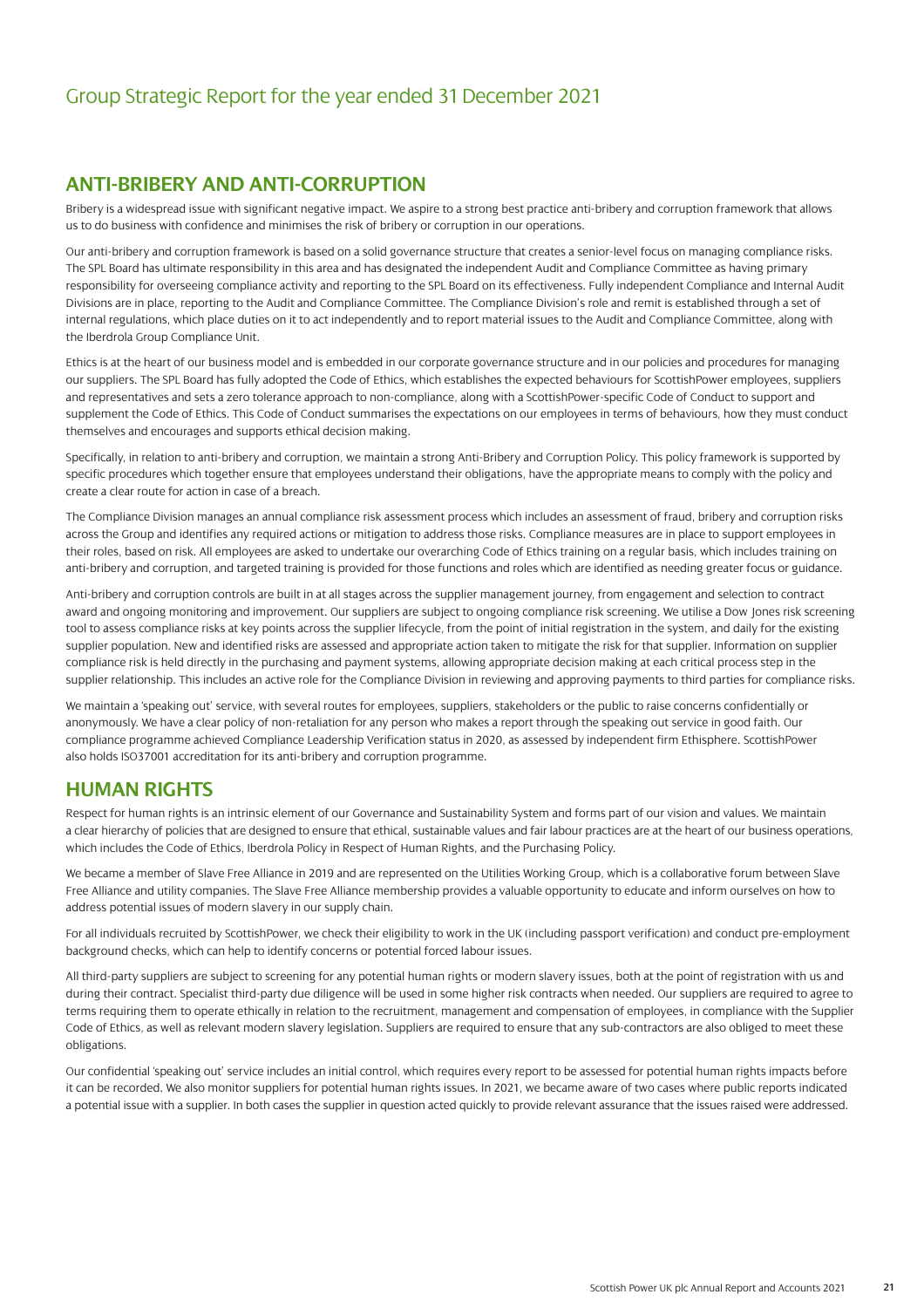### **INNOVATION**

Living with the sustained and significant impacts of the pandemic in 2021, it has never been more crucial that we continue to grow and evolve to be the energy company of the future. Providing the critical services our customers demand and ensuring those most vulnerable are not left behind during the transition to net zero is at the heart of everything we do. By embracing innovative technologies, adopting new ways of working and collaborating with new partners, we will lead by example in making sure clean, affordable energy is available to all.

The first year of the five-year collaboration agreement with The Halo Kilmarnock Limited ("the HALO Project") has seen many successes in 2021. The Halo Innovation Centre opened in late 2021 and, thanks to funding from Energy Network's Green Economy Fund, can boast a world-class facility that incorporates on-site renewable generation, battery storage and EV charging. Work will soon commence on around 200 domestic properties, which will enjoy the benefit of low-carbon heating provided by heat pumps, optimised by smart controls. This is being delivered with the support of funding from the Scottish Government's Low Carbon Infrastructure Transition Fund.

2021 saw the renewal of the tri-partite Technology and Innovation Centre Low Carbon Power and Energy collaboration agreement between ScottishPower, SSE and the University of Strathclyde. In the eight years since its inception, the programme has given us the opportunity to engage directly with academic experts and industry counterparts, to conduct valuable research and development in areas including the operation and maintenance of wind turbines, digital electricity networks and enhanced data analytics for optimised energy trading. This new three-year agreement will ensure that we retain our thought-leadership position at the forefront of renewable energy and the decarbonisation of the economy.

#### **Energy Networks**

The Distributed ReStart project is a partnership between National Grid Electricity System Operator, Energy Networks and TNEI (a specialist energy consultancy) that has been awarded £10.3 million of Network Innovation Competition funding. The project is exploring how distributed energy resources can be used to restore power in the highly unlikely event of a total or partial shutdown of the National Electricity Transmission System. Past and current approaches rely on large power stations but as the UK moves to cleaner, greener, and more decentralised energy, new options must be developed.

Heat-Up is a Network Innovation Allowance project funded by Ofgem which will enable us to develop evidence of the impact of heat pump domestic retrofits on our electricity networks. This project utilises the same platform and a similar methodology to the recently completed EV Uptake Modelling project which provided us with an understanding of our customers' likelihood to transition to EV use. By combining each household's ability to park off street with key demographic information such as age profile and economic activity, we were able to model how increased EV uptake will affect our network both now in the future.

#### **Renewables**

Renewables has achieved what is believed to be a global first – using energy from 69 MW of onshore wind turbines to re-energise part of the power grid. The successful project, at our Dersalloch Windfarm, proves wind power can restore a 'blacked-out' section of the transmission network. Black start restoration – the name given to the procedure used to restore power in the event of a total or partial shutdown of the electricity transmission system – is often reliant on traditional fossil fuels like coal and gas. So, delivering black start using renewables is not just an extraordinary achievement, but a pioneering world first.

Green Hydrogen for Scotland is a partnership between Renewables, BOC – (a Linde company), and ITM Power, bringing together industry-leading names in the renewables and clean fuel industries to offer an end-to-end market solution for reducing vehicle emissions through the provision of green hydrogen. The partnership's first project, Green Hydrogen for Glasgow, is designed to provide carbon-free heavy vehicle transport and clean air for communities across the city, which wants to become the first net zero city in the UK by 2030. A proposed green hydrogen production facility (led by Energy Retail's Hydrogen department) located on the outskirts of the city, will use wind and solar generation produced by Renewables to power an electrolyser, delivered by ITM Power. In November 2021, BEIS announced £9.4 million of funding, through its Storage at Scale competition, to support the development of a pioneering 20 MW hydrogen production and storage facility at Whitelee Windfarm. The project aims to supply hydrogen to the market in 2023.

#### **Energy Retail and Wholesale**

Green hydrogen is a perfect complement to electrification in our fight against climate change. Decarbonisation is the most important goal across the world and requires substantial efforts in the way we generate and use our energy. Along with using renewable technologies to produce clean electricity, another major step is decarbonising the production of a useful element like hydrogen – giving rise to 'green hydrogen'. We can utilise green hydrogen to decarbonise many aspects of society and industry that currently rely on fossil fuel-based solutions. Therefore, using both electrification and green hydrogen, we can take on the whole decarbonisation challenge.

Our ScottishPower smart meter asset provision ("MAP") business finances and manages approximately 2 million smart meters across GB. Established in 2017, our team comprises procurement, commercial, technical, and operational specialists. Today, we are recognised as a major MAP, thanks to our impressive performance in the energy industry and being part of the wider Iberdrola Group. We are focused on significantly growing our asset portfolio to meet the needs of our energy customers, using a diverse global supply chain. Our smart MAP business plays an active role in the smart meter rollout programme, with our smart meters used by energy suppliers across the market.

Smart Heat is a new department launched in 2021 that seeks to explore opportunities to replace existing carbon-intense heating solutions with clean, affordable alternatives. The first project of its kind will see heat pumps, optimised by smart controls, deployed to around 200 properties at the HALO Project in Kilmarnock to ensure no one is left behind on the journey to net zero.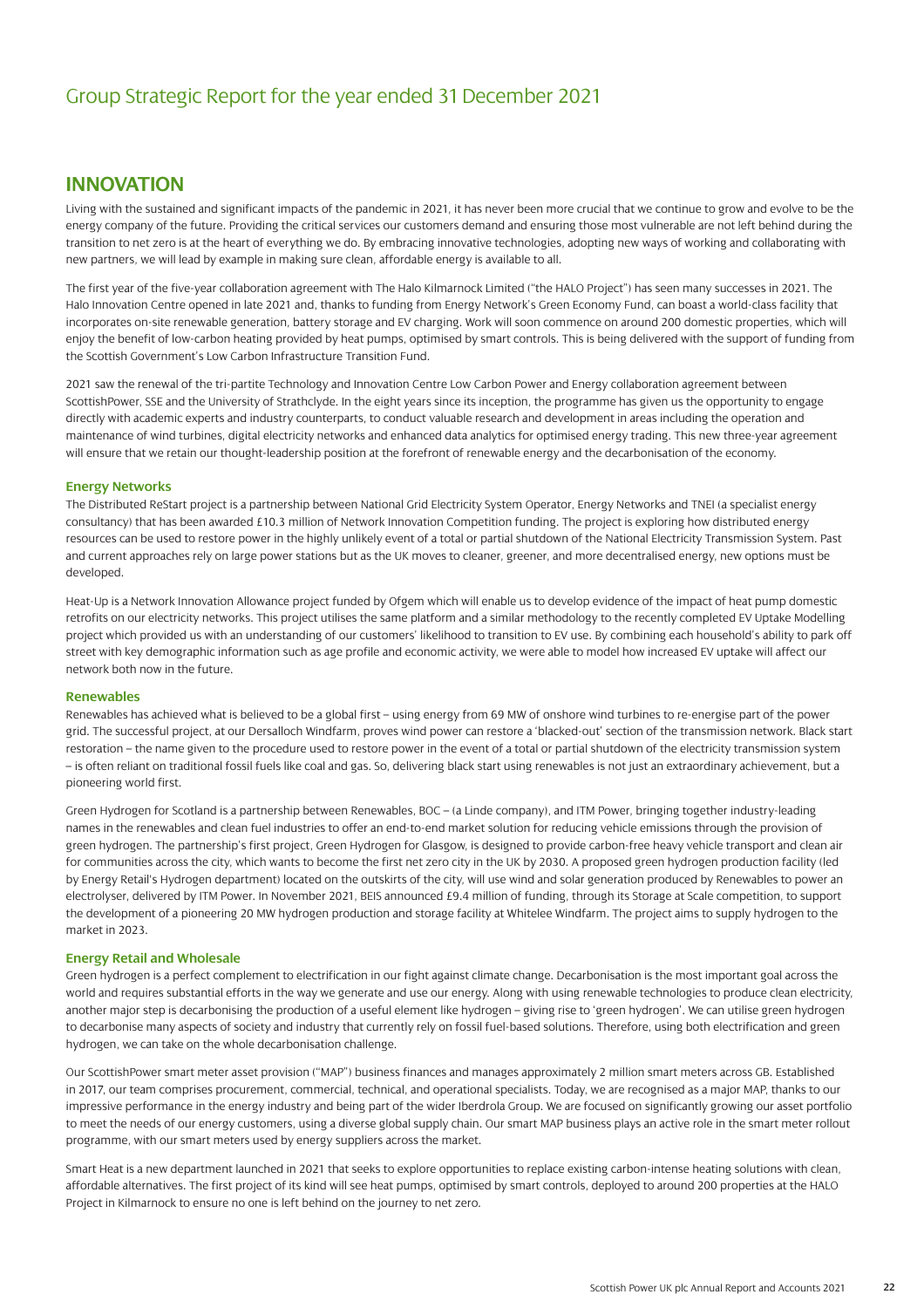### **HOW SCOTTISH POWER UK PLC PERFORMED**

### **Financial highlights**

- Revenue up 4% year-on-year
- Operating profit decreased 27% year-on-year
- Capital investment in the UK energy market was £999.0 million in 2021

#### **2021 Group operating performance**

The table below provides key financial information relating to our performance during the year. Further detail is provided in the individual divisional sections of the Strategic Report.

|                                               |            | Revenue<br>(Note (a)) |            | Operating Profit<br>(Note (a))<br>2020 |            | Capital Investment<br>(Note(b)) |
|-----------------------------------------------|------------|-----------------------|------------|----------------------------------------|------------|---------------------------------|
| Financial key performance indicators ("KPIs") | 2021<br>£m | 2020<br>£m            | 2021<br>£m | Restated <sup>*</sup><br>£m            | 2021<br>£m | 2020<br>£m                      |
| Scottish Power UK plc                         | 5.349.7    | 5.164.0               | 720.4      | 991.8                                  | 999.0      | .308.5                          |

\* Comparative figures have been restated (refer to Note 2).

(a) The Group's revenue and operating profits as presented on the Consolidated income statement on page 56.

(b) Additions to Intangible assets (refer to Note 6 on page 74) and Property, plant and equipment (refer to Note 7 on pages 76 and 77).

In the financial year, revenue has increased by £186 million. This was primarily from the Energy Retail and Wholesale business where revenues recovered from the adverse 2020 COVID-19 lockdown impact.

Operating profit for the financial year was £720 million, a decrease of £271 million. This decrease is reflective of reduced wind generation in the Renewables division (£91 million) due to exceptional weather conditions and increased operating losses in the Energy Retail and Wholesale division driven by exposure to particularly high energy costs due to lower than expected purchases of variable renewable generation (£140 million) as well as increased costs as result of supplier failures in the market and the impact of tight system margins (£47 million). The £86 million pension liabilities revaluation referred to in Note 9F, was mostly offset by redundancy provision movements in the Energy Retail and Wholesale division and increased EA1 operating and maintenance costs.

Our capital investment decreased by £310 million to £999 million in 2021, primarily reflecting reduced Renewables business investment in the EA1 wind farm following its completion and commissioning.

### **Liquidity and cash management**

We operate and manage a centralised cash management model within the UK, with liquidity being managed at the Company level. Our liquidity position and short-term financing activities are integrated and aligned with Iberdrola's.

The Iberdrola Group's objective is to retain sufficient liquid resources and facilities to cover anticipated cash flow requirements for a period in excess of twelve months; currently liquidity in the Iberdrola Group is in excess of €19 billion, which can be utilised, if required, to fund our activities.

Net cash flows from operating activities increased by £509.7 million to £2,113.3 million for the year, as detailed on page 58. As detailed in the table below, cash increased by £42.8 million with overall net debt decreasing by £846.5 million to £4,534.3 million.

|                                                 |       |           | 2020                  |
|-------------------------------------------------|-------|-----------|-----------------------|
|                                                 |       | 2021      | Restated <sup>®</sup> |
| Analysis of net debt                            | Notes | £m        | £m                    |
| Cash and short-term deposits                    | (a)   | 182.9     | 140.1                 |
| Loans receivable from Iberdrola Group companies | (b)   | 1.177.5   | 831.5                 |
| Loans payable to Iberdrola Group companies      | (C)   | (3,492.5) | (3,662.0)             |
| Loans payable to external counterparties        | (C)   | (1,840.0) | (2,140.0)             |
| Current financial liabilities                   | (a)   | (34.8)    | (43.5)                |
| Lease liabilities                               | (d)   | (510.7)   | (497.7)               |
| Accrued interest                                | (e)   | (50.3)    | (53.8)                |
| Cross currency swap                             | (f)   | 33.6      | 44.6                  |
| Net debt                                        | (q)   | (4,534.3) | (5,380.8)             |

\* Net debt has been restated to include Accrued interest and Cross currency swap. Refer to Note 2.

(a) As detailed on the Consolidated statement of financial position on pages 54 and 55.

- (b) As detailed in Note 12 on page 98.
- (c) As detailed in Note 19(b) on page 103.
- (d) As detailed in Note 8A(c) on page 79.
- (e) As detailed in Note 19(a) on page 102.
- (f) As detailed in Note 11(e)C2.2(iii) on page 97.

(g) Net debt is included as a relevant measure as it is the principal measure used to assess credit rating metrics.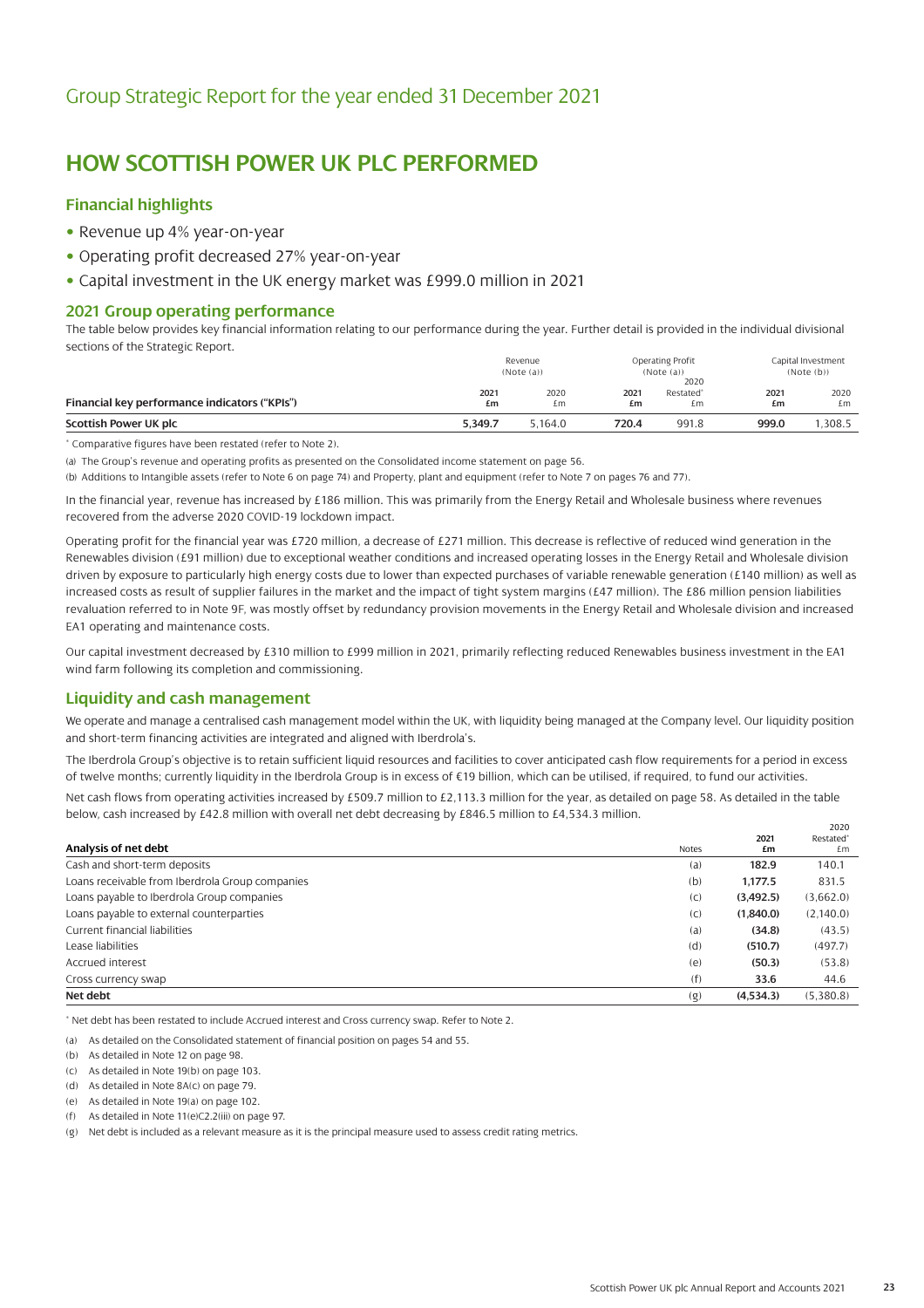#### **HOW SCOTTISH POWER UK PLC PERFORMED** *continued*

#### **Capital and debt structure**

The Company is funded by a combination of debt and equity; all equity is held by Scottish Power Limited. Our financing structure is determined by our position in the wider Iberdrola Group. As stated above, we can obtain funding via the liquidity resources maintained at the Iberdrola Group. The Company holds investment grade ratings with Moody's Investor Services (Baa1), Standard & Poor's Rating Services (BBB+) and Fitch Ratings (BBB+). Details of our financial risk management policy are set out in Note 11(e).

#### **Dividend policy**

The Company's approved dividend policy is to pay a sustainable dividend to ordinary shareholders taking into consideration the impacts on current and forecast credit rating metrics and forecast profitability over a medium-term horizon. During 2021, no dividend was paid.

#### **Investment and funding**

The overall funding objective is to maintain a forecast debt position for the various Group entities at least in line with their current credit ratings. As indicated above, the ongoing support of the ultimate parent company for future funding and liquidity provides a central underpinning for the directors in their assessments of ongoing funding for the Company and Group.

#### **Taxes and other government obligations**

To help give an understanding of our contribution to UK taxes and other UK Government obligations, the table below highlights the key taxes and other obligations in the financial year, on an accruals and cash basis.

|                                                    |               |            | Income statement<br>expense |            | Cash tax paid in<br>the year |  |
|----------------------------------------------------|---------------|------------|-----------------------------|------------|------------------------------|--|
| Analysis of taxes and other government obligations | <b>Notes</b>  | 2021<br>£m | 2020<br>£m                  | 2021<br>£m | 2020<br>£m                   |  |
| Social security costs                              | (a)           | 33.1       | 30.8                        | 32.0       | 30.5                         |  |
| Taxes other than income tax                        | (b)           | 231.8      | 220.8                       | 236.8      | 222.4                        |  |
| UK Corporation Tax                                 | $(C)$ , $(d)$ | 46.8       | 106.2                       | 93.4       | 129.5                        |  |
|                                                    |               | 311.7      | 357.8                       | 362.2      | 382.4                        |  |

(a) As detailed in Note 23(a) on page 106.

(b) As detailed in Note 24 on page 106.

(c) As detailed in Note 28 on page 107. The UK Corporation Tax charge has fallen from prior year due to the significant reduction in profit before tax from £842.0 million in 2020 to £550.6 million in 2021. Refer to '2021 Group operating performance' for further details.

(d) For accounting periods beginning on or after 1 April 2019, HM Revenue and Customs ("HMRC") amended the rules relating to quarterly Corporation Tax instalment payments and introduced new payment dates for companies categorised as being 'very large'. The amended rules affect companies with annual taxable profits exceeding £20 million and has resulted in companies being required to pay their Corporation Tax instalments earlier than what was required under the previous regime. The instalment dates for each chargeable accounting period under assessment are now the 14th day of each calendar quarter. The interaction between the old and new Corporation Tax payment regimes has resulted in four Corporation Tax instalment payments being settled with the UK Collector of Taxes relating to the year ended 31 December 2021 compared to six instalment payments for the year ended 31 December 2020. The six payments made in 2020 relate to the obligation to settle the third and fourth instalment payments with respect to the year ended 31 December 2019 and all four instalment payments that are required under the new regime. After that there will be a requirement to make four Corporation Tax instalment payments in each year all relating to the current year's tax charge.

### **SCOTTISHPOWER DIVISIONS**

### **ENERGY NETWORKS**

#### **Introduction to Energy Networks division**

Our Energy Networks division is responsible for three regulated electricity network businesses in the UK. These businesses are 'asset-owner companies', holding the regulated assets and the electricity transmission and distribution licences of the Group, and are regulated monopolies. They own and operate the network of cables and power lines transporting electricity to around 3.5 million connected customers in the South of Scotland, Cheshire, Merseyside, North Shropshire and North Wales.

One of the regulated businesses, SPT, is a transmission network owner. The electricity transmission network consists of the high voltage electricity wires that transport electricity from power stations to distribution system entry points or, in certain cases, direct to end users' premises via a national network of high voltage assets.

The other two regulated businesses are Distribution Network Operators ("DNOs"); SPD and SPM. The electricity distribution networks are regional grids that transport electricity at a lower voltage from the national transmission grid and embedded generators and connect to industrial, commercial and domestic users.

All three regulated businesses are natural monopolies and are governed by Ofgem via regulatory price controls. The primary objective of the regulation of the electricity networks is the protection of consumers' interests while ensuring that demand can be met and companies are able to finance their activities. Price controls are the method by which the amount of allowed revenue is set for network companies over the period of the price control. Price control processes are designed to cover each company's efficient costs and allow them to earn a reasonable return, provided they act in an efficient manner, deliver value for customers, and meet Ofgem targets. Price controls are delivered on a regulatory basis covering April to March of any given year. Therefore, the majority of Energy Networks' performance and key deliverables are measured and reported on this basis.

#### **Operating review**

#### **Transmission business**

During 2021, we transitioned to the first year of the five-year RIIO-T2 price control. We are on track to deliver our investment plan and agreed commitments. A number of projects are already progressing for RIIO-T2 including the modernisation of the 40-mile overhead line route stretching from Cockenzie near Edinburgh to Eccles in the Borders. We have also continued with our Independent User Group (originally established to support the creation of our T2 business plan) as we value its input in helping shape our plan as it evolves to meet new needs, providing challenge to our delivery performance and holding us to account on the commitments we have made.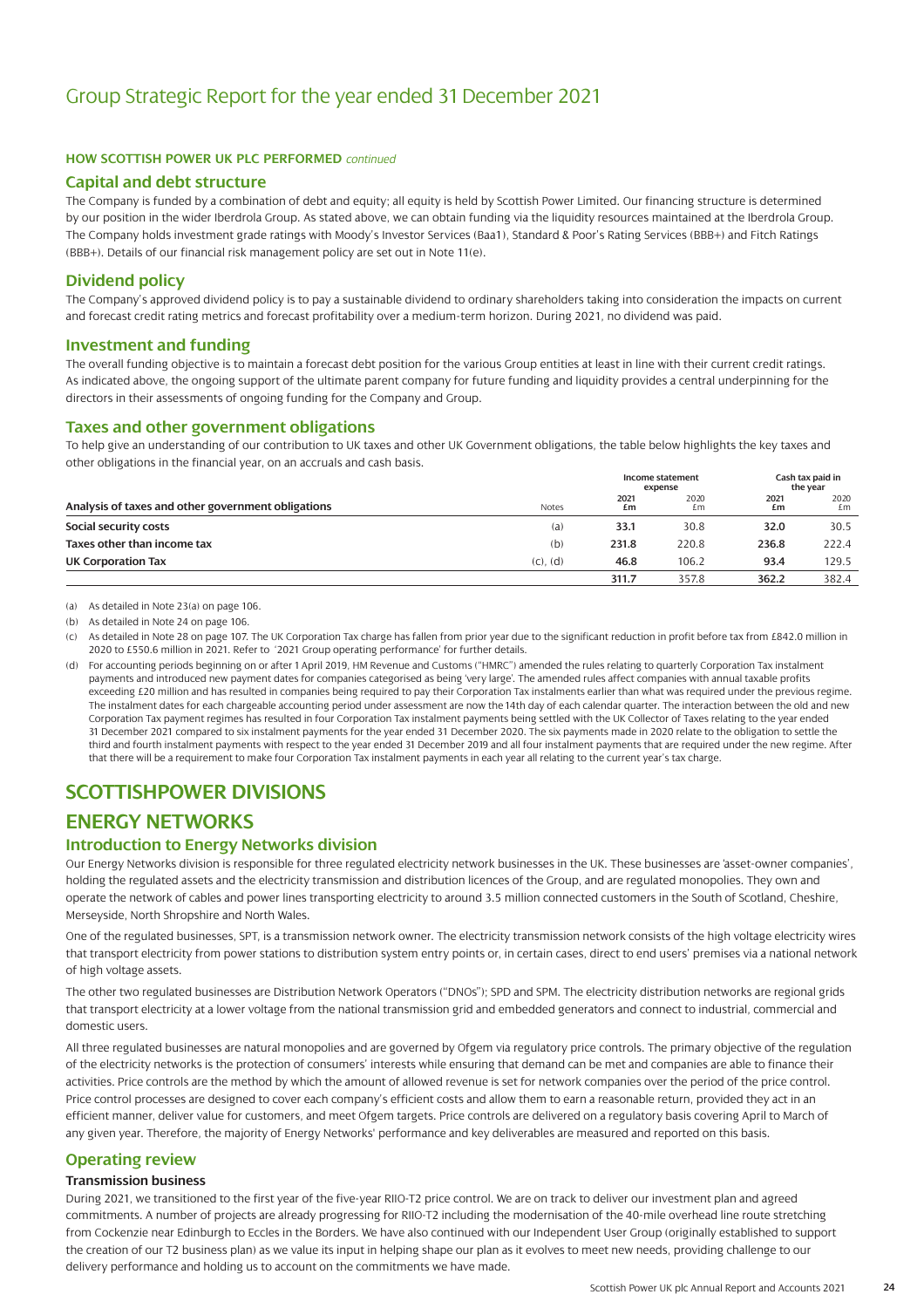#### **SCOTTISHPOWER DIVISIONS** *continued*

In October 2021, the CMA published its final determination on the RIIO-T2 appeals made by SPT, National Grid Electricity Transmission and SSEN Transmission, among others. We welcomed the CMA's findings supporting a number of the areas we appealed on but we were disappointed that the CMA had not upheld our case on the cost of equity, given the international competition for investment to deliver net zero.

In January 2020, Ofgem opened an investigation into both SPT and National Grid regarding compliance with their respective obligations relating to the late delivery of the W-HVDC project. An alternative action settlement has been reached with Ofgem which formally closes out the investigation. There is no material impact on the 2021 results. Recovery of future revenues will be adjusted as part of the regulatory process.

We connected several wind farms at transmission voltage during 2021, including Douglas West, Twentyshilling, Windy Rig, NNG and Kennoxhead Extension, together with energisation of Dunbar grid supply point which facilitated the connection of several embedded generators. Applications for onshore and offshore wind farm connections continue to remain significant in number.

We submitted our Initial Needs Case for the Eastern HVDC link in 2021, which Ofgem approved in their decision published on 5 November. This multi-billion-pound project will significantly increase the UK's capacity for renewable power. Whilst this latest decision from Ofgem marks a positive step forward for one of the largest transmission investment projects in recent history, further clarity on the future delivery of the project and the approval of the final needs case will still need to be provided to ensure we can progress this critical project of national importance. We submitted the final needs case at the end of 2021. Ofgem will publish their decision on this during Summer 2022.

#### **Distribution business**

We continue to serve our distribution customers in the Central Belt and South of Scotland, Cheshire, Merseyside, North Shropshire and North Wales with 99.99% reliability levels at a cost of 31 pence per day.

In 2021, we moved into the sixth year of the eight-year RIIO-ED1 price control period. We are on track to deliver our agreed outputs during the remainder of the period and are performing on, or ahead of, targets in our approach to safety, reliability and availability, and customer service

We have been working hard to ensure that the next price control running from 2023 to 2028, RIIO-ED2, is set in a way which readies the UK for an electric future. Our final business plan was submitted to Ofgem in December 2021. Over the ED2 period we are proposing to spend £3.3 billion to make sure that we can enable the path to net zero. To do this, we will create more than 1,100 jobs. We now await Ofgem's draft determination which will be published in summer 2022.

Innovation continues to be a key focus. Working with two local authorities in our SPD licence area to trial a DNO-led approach to the rollout of public EV chargers, Project PACE concluded in December 2021 and delivered a total saving of £1.5 to £2.8 million in connections costs across 44 EV charging hubs, covering 167 new public EV chargers. Project PACE is a key enabler to the rollout of public EV charging infrastructure which is essential to meeting the Scottish and UK Governments' net zero and carbon reduction targets as this will support customers' and communities' adoption of EVs.

During November 2021, Storm Arwen brought severe winds of around 100 mph across the UK overnight, with the Met Office issuing a red warning for wind. Energy Networks restored power to the 200,000 customers impacted, often in challenging weather conditions, to connect 89% of customers in the first 24 hours following the storm and 96% within 48 hours. However, a significant number of rural customers and communities were without power for more than two days and we recognise the impact that this has had upon those customers.

Following the severe impact on the electricity network caused by Storm Arwen, Energy Networks is offering additional compensation of £150 per household, on top of payments under our Guaranteed Standard of Service, to those off for more than 48 hours as an apology for the disruption caused. In December 2021, we confirmed that former UK Energy Minister, Rt Hon Charles Hendry CBE, has agreed to lead an internal review of our operational response to Storm Arwen, with a particular focus on the rural communities worst affected. Mr Hendry's review will be supported by an expert panel drawn from local communities, and its findings are expected to be published in late Spring 2022.

#### **Our values in action**

Net zero has continued to attract huge public attention in 2021, not least due to COP26. We therefore continue to collaborate with governments to deliver their sustainability plans and meet the challenges of the low-carbon revolution. For example, this year we have welcomed the publication of the UK Government's Net Zero Strategy, the Welsh Government's Net Zero Wales plan, and the Scottish Government's Heat in Buildings Strategy, all of which recognise the important role that electricity networks have in the journey to reach net zero.

During COP26, we helped support the readiness of the city of Glasgow by ensuring electricity supply remained as resilient as possible throughout the conference. For example, the installation of an additional 6.7 MW of supply was delivered on time, facilitating preparations for the event. A large programme of additional inspections and maintenance was also carried out across Distribution and Transmission networks. Across Glasgow, we focused on a programme of low-carbon technology connections, including seven Police Scotland depots, allowing electrification of their fleet ahead of COP26. There were no power interruptions to the conference venue during this time and the overall performance of the network was closely managed throughout.

We have developed design tools to quickly identify where the adoption of flexibility can save consumers money by upgrading our network. In April 2021 we launched a significant flexibility tender to fill outstanding requirements and also for new services identified for the period 2023 to 2028. This tender concluded in November and we were able to accept bids for 555 MW from a variety of providers including those offering demand side response from EV charging.

With energy decarbonisation, digitisation and decentralisation, we are moving towards a new model that requires Distribution System Operators ("DSOs") to play an active coordinating role between all market participants. We are already demonstrating benefits of system operation through transport planning, digital substations and artificial intelligence in our Active Network Management ("ANM") and sequence switching schemes, as well as our market-making flexibility tenders. Our ANM project in Dumfries and Galloway will help to achieve a reduction in CO<sub>2</sub> emissions of 522 thousand tonnes by 2031 – equivalent to the annual emissions produced from 110,000 diesel/petrol vehicles.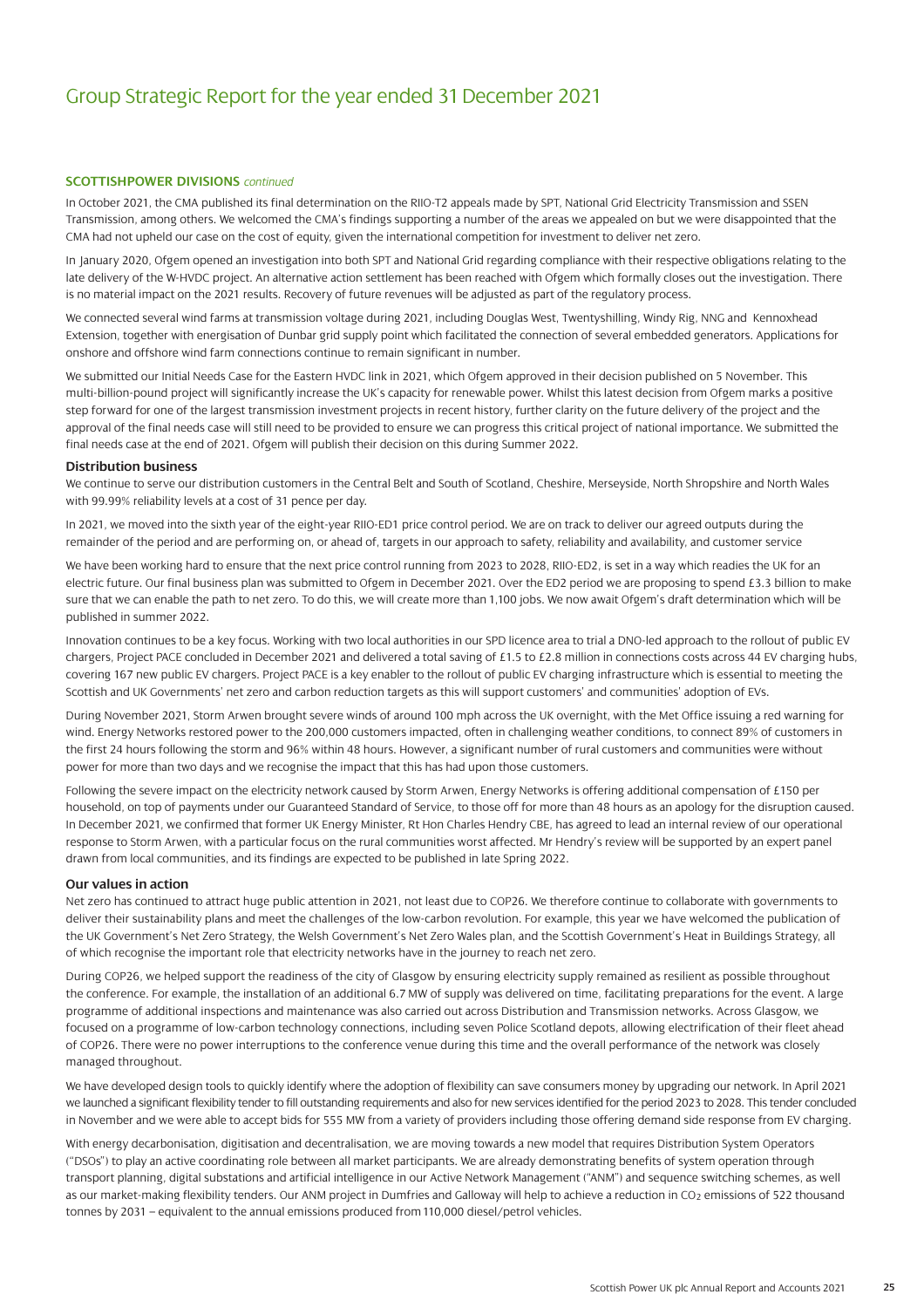#### **SCOTTISHPOWER DIVISIONS** *continued*

We are delighted to have been awarded more than £60 million of funding through Ofgem's Green Recovery investment programme to take forward 40 projects, 18 of which are in Scotland,16 in England and six in Wales. Over the next 18 months, these projects will provide additional electrical capacity to enable the connection of a host of low-carbon technologies such as EVs and heat pumps.

We were shortlisted for five awards at the 2021 Utility Week Awards which took place on 21 March 2022:

- Community Investor Award Project PACE
- Innovation Award Dersalloch Black Start Restoration project
- Innovation Award iDentify project
- Net Zero Award Green Economy Fund
- Utility of the Year Energy Networks

#### **2021 performance**

|                                               | Revenue |        |       | Operating profit      |       | Capital investment |
|-----------------------------------------------|---------|--------|-------|-----------------------|-------|--------------------|
|                                               |         |        |       | 2020                  |       |                    |
|                                               | 2021    | 2020   | 2021  | Restated <sup>*</sup> | 2021  | 2020               |
| Financial key performance indicators ("KPIs") | £m      | £m     | £m    | £m                    | £m    | £m                 |
| <b>Energy Networks</b>                        | 1,276.3 | .254.4 | 572.2 | 583.6                 | 607.6 | 551.0              |

\*Comparative figures have been restated (refer to Note 2).

Energy Networks' revenue is £22 million higher than the prior year. Allowable transmission revenues have decreased under RIIO-T1 by £3 million. Distribution revenues saw increased customer demand mainly due to the adverse COVID-19 impact in 2020 (£21 million). Excluding this effect, underlying revenues were up £4 million. Operating profit is £11 million lower than 2020 with higher revenues being offset by higher operating costs (including £3 million storm compensation), increased depreciation (£17 million) and an adverse £6 million bad debt impact from failed energy supply companies. COVID-19 has not had a material impact on 2021 operating profit. Energy Networks' capital investment increased by £57 million to £608 million in 2021, primarily due to higher spend in the transmission business at the start of the new RIIO-T2 price control.

The three regulated businesses within Energy Networks are required to prepare regulatory financial performance reporting for the years ending 31 March. Reporting of key performance indicators is aligned to the regulatory year end. Consequently, the latest available data for the last regulatory year for Energy Networks has been disclosed in the table overleaf, with the exception of distributed energy that is reported for the years ending 31 December.

| Non-financial key performance indicators ("KPIs") | <b>Notes</b> | <b>Actual</b><br>2021 | <b>Target</b><br>2021 | Actual<br>2020 | Target<br>2020 |
|---------------------------------------------------|--------------|-----------------------|-----------------------|----------------|----------------|
| Distributed energy (GWh)                          | (a)          |                       |                       |                |                |
| - SPD                                             |              | 16,215                | N/A                   | 15,929         | N/A            |
| - SPM                                             |              | 13,662                | N/A                   | 13,696         | N/A            |
| Annual reliability of supply                      | (b)          |                       |                       |                |                |
| - SPT                                             |              | 99.99%                | N/A                   | 99.99%         | N/A            |
| <b>Customer interruptions</b>                     | (C)          |                       |                       |                |                |
| - SPD                                             |              | 43.4                  | 50.2                  | 44.5           | 50.6           |
| - SPM                                             |              | 30.5                  | 36.1                  | 32.3           | 36.4           |
| <b>Customer minutes lost</b>                      | (d)          |                       |                       |                |                |
| - SPD                                             |              | 30.2                  | 41.1                  | 33.7           | 42.1           |
| - SPM                                             |              | 28.8                  | 36.8                  | 34.0           | 38.2           |

(a) Gigawatt hours ("GWh").

(b) Annual reliability of supply is provided by the system operator, National Grid.

(c) Recorded per 100 customers.

(d) Average number of minutes our customers had their supply interrupted.

#### **Outlook for 2022 and beyond**

We are already prioritising actions to tackle the climate emergency and achieve net zero, delivering £4.8 billion of investment into our network areas in North West England, Wales and Scotland from 2015 to 2023.

In 2021 we have worked hard to develop a business plan for the RIIO-ED2 price control period covering 2023-2028 to meet the needs of our customers and ready the network for the net zero revolution. Our draft and final business plan were submitted in July and December 2021 respectively, detailing the £3.3 billion of spending we consider necessary to ready the UK for an electric future. During the process of finalising the business plan, Energy Networks engaged over 19,000 customers and stakeholders on a vast range of topics ranging from engineering to consumer vulnerability.

RIIO-ED2 will be particularly significant for the decarbonisation of transport and domestic heating. The work outlined in our plan will kick-start the muchneeded growth in these low-carbon technologies with over 670,000 EVs, 370,000 domestic heat pumps, and an additional 5 GW of low-carbon electricity generation connected through the five-year investment period.

Within the next ten years, we expect the number of EVs we supply on our two distribution networks to increase by up to 1.7 million and EV charging can double the demand of a domestic property. Through various innovation projects that we have carried out, we have identified a key strategic role that we can play in the design and siting of cost-effective EV charging infrastructure. We will also play a key role in the decarbonisation of heat. Heat in buildings is responsible for a fifth of the UK's GHG emissions and we have forecast up to 1.1 million heat pump installations by 2030 across our two distribution licence areas.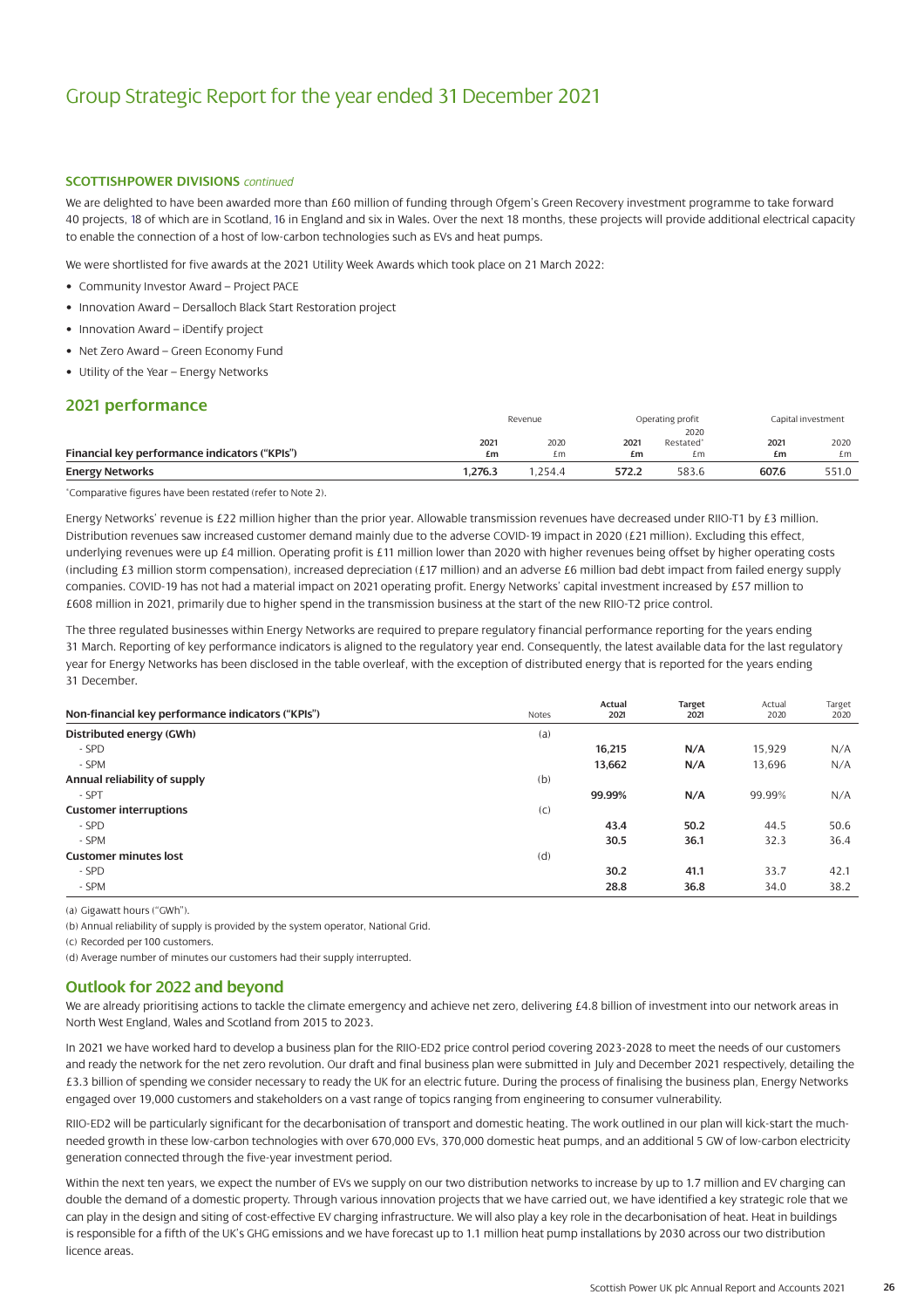#### **SCOTTISHPOWER DIVISIONS** *continued*

We have focused on developing plans across our networks to help facilitate the regional ambitions of the cities and rural communities we serve to decarbonise heat, transport and energy. All forecast scenarios show a significant increase in the volume of customer demand and generation that we will need to serve on our transmission and distribution networks.

We have completed the first year of the RIIO-T2 price control. For the five-year period, Ofgem have determined our baseline allowance to be £1.2 billion. Based on the rapidly changing nature of generation and demand, we expect the actual expenditure to be considerably higher. Ofgem have acknowledged the need for greater flexibility in RIIO-T2 and additional funding requirements will be developed with Ofgem to meet the changing needs.

### **RENEWABLES**

#### **Introduction to Renewables**

Renewables is responsible for the origination, development, construction and operation of renewable generation plants, principally onshore and offshore wind, with a growing presence in renewable technologies and innovations such as battery storage and solar. We will continue to consider further opportunities to invest more widely in renewable generation and storage. During 2021, our assets continued to perform well with good availability, and our pipeline expanded to 9.7 GW, with 6.6 GW of onshore projects, including wind, solar and battery storage and 3.1 GW of offshore wind projects. Our production, however, was impacted by unusual weather conditions, with the lowest wind conditions across the UK in 30 years.

#### **Operating review**

#### **Onshore renewables**

During 2021 we continued to grow our onshore wind capabilities, completing construction of two new onshore wind farms. The 30 MW, 15-turbine Halsary Windfarm in Caithness is now generating enough clean energy for the equivalent of almost 20,000 homes which, under a PPA, will help power Tesco's stores and operations across the country and bring more green energy on to the grid, aiding the sustainability and climate goals they have set for their business. The 50 MW, 14-turbine Beinn an Tuirc 3 wind farm on the Kintyre peninsula was built by Renewables having entered into a PPA with Amazon Web Services. Each of these wind farms is also in receipt of a 15-year Capacity Market Agreement.

At our Carland Cross project in Cornwall, which is one of the UK's first wind farms and the UK's first energy park, our first solar panels were installed in 2021 by the UK Prime Minister, Boris Johnson, complementing the existing wind farm and battery storage onsite. By co-locating solar generation, with storage and wind, we are optimising the use of existing infrastructure to deliver green and flexible power.

Through 2021, we have focused on maturing our 6.6 GW pipeline by achieving planning consent for 635 MW (comprising new onshore wind of 435 MW and battery storage of 200 MW) of renewable generation across Scotland and the Republic of Ireland, more than any other onshore developer in the UK in 2021.

During 2021, we participated in three Public Local Inquires ("PLI"), one each for the Arecleoch Windfarm Extension, Clauchrie Windfarm and Sheirdrim Renewable Energy Development. Arecleoch Windfarm Extension was the first virtual PLI for Renewables, and one of the first virtual PLIs held by the Planning and Environmental Appeals Division. Consent for the Arecleoch Windfarm Extension was granted in November, the decision for Clauchrie Windfarm is awaited, and the Sheirdrim Renewable Energy Development PLI had final submissions made in January 2022. The Arecleoch consent creates the opportunity to extend the original Arecleoch Windfarm which began operating in 2011, adding a further 13 turbines, and generating around an additional 72 MW. This is equivalent to 75-85% of the output of the existing Arecleoch 60-turbine wind farm. The planning consent for Arecleoch Windfarm Extension also allows for a 20 MW Battery Energy Storage System ("BESS").

In 2021, we also achieved consent for our wind farms within shorter timescales from submission than the industry average for large-scale wind farms, which included the Barnesmore Repowering and Cumberhead West projects being consented in approximately one year from submission of the planning application. The Barnesmore Repowering was also the first planning consent granted to repower a wind farm in the Republic of Ireland at commercial scale, which, at the point of consent, comprised the tallest turbines consented in the Republic of Ireland. This focus on development at scale is also seen in Scotland as the size of turbines consented by our renewables business (tip heights and MW output) is above the industry average.

We have continued to develop the consented repowering project at Hagshaw Hill which will mark our first repowering project in Scotland, replacing the current 46 turbines capable of generating a total of 42 MW with14 new, modern and efficient turbines increasing the production capacity of the site to around 80 MW. Operational since 1995, the original Hagshaw Hill was ScottishPower's, and Scotland's, first commercial-scale wind farm to be developed and constructed.

The expansion into additional technologies, such as solar, took a step forward with the successful acquisition of a number of projects in January 2022, with a capacity of up to 800 MW. These sites are at an advanced stage of development and we anticipate that they will come into operation between 2023 and 2025.

A number of our onshore wind and solar projects have applied to participate in CfD Allocation Round 4. Prequalification results were announced on 25 February 2022 and the competitive auction is expected to take place in quarter two, with results expected later in 2022.

#### **Offshore wind**

The 389 MW West of Duddon Sands ("WODS") project in the East Irish Sea is a 50/50 joint arrangement with Orsted West of Duddon Sands (UK) Limited. The project is in its second operational term, with Orsted Power (UK) Limited providing operations and maintenance services. Certain turbine upgrades were activated during 2021 and the site continues to deliver availability in line with expectations.

Off the East Anglian coast, the 714 MW EA1 project completed its first year as a fully commissioned site. The wind farm is a 60/40 joint arrangement between Renewables and Bilbao Offshore Holding Limited. Availability has been as expected in 2021 but the wind resource, and thus production, is lower than expected. Following the Ofgem-led process for the divestment of the transmission assets, Transmission Capital Partners were announced as the preferred bidder in December 2020. The divestment, which was previously required to complete by 13 December 2021, is now expected to complete in 2022 (refer to Note 30 for further details).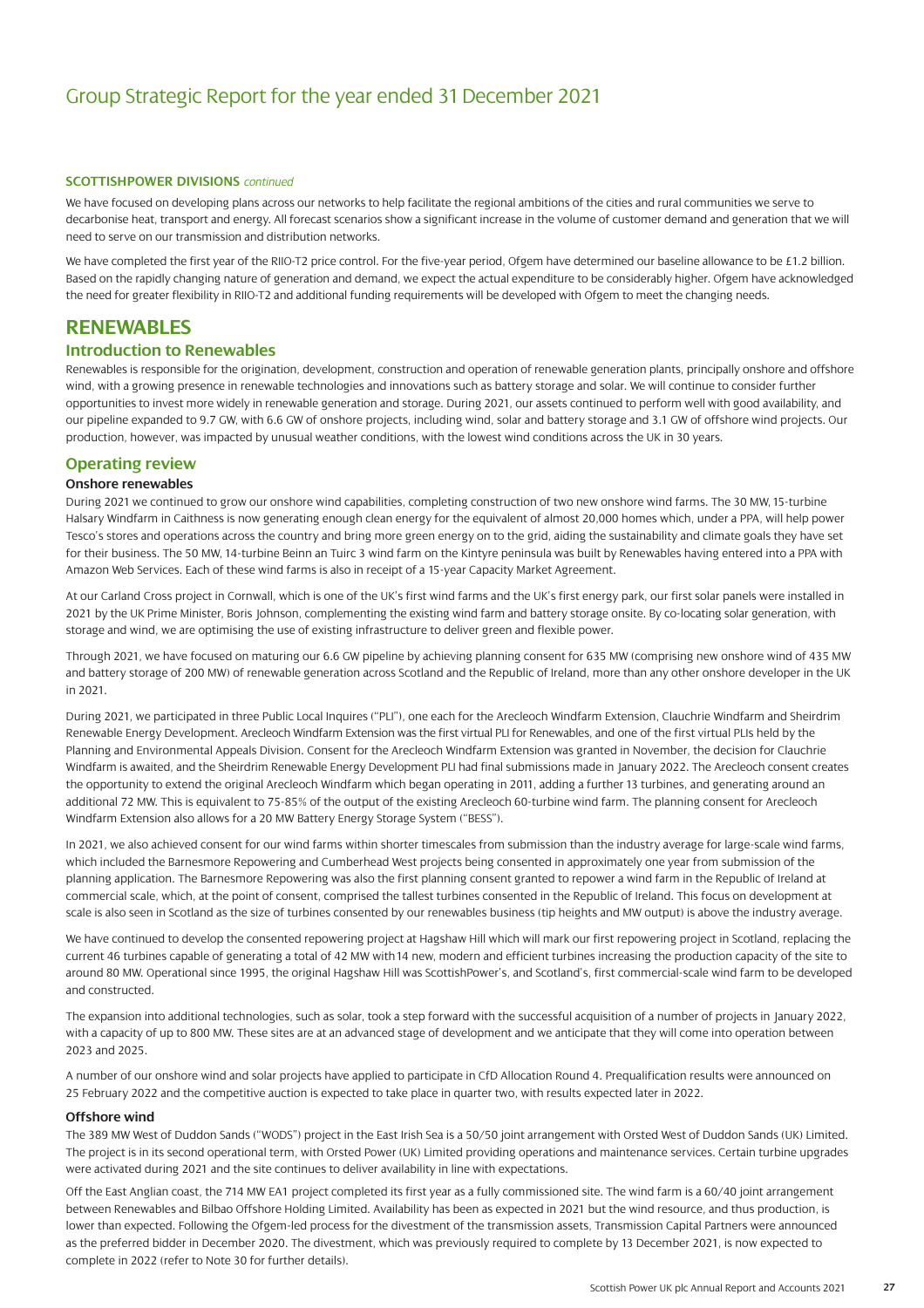#### **SCOTTISHPOWER DIVISIONS** *continued*

Development of the EA Hub continues and we have confirmed our intention to invest £6 billion to develop the 3.1 GW project. This is subject to securing a route to market. EA3 has successfully qualified for Allocation Round 4 of the CfD process. Consent has been granted for EA1 North, EA2 and EA3. Renewables has selected Siemens Gamesa Renewable Energy ("SGRE") as the preferred bidder to supply and install the offshore wind turbines for this programme. The project has completed its onshore and offshore site investigation. In 2021 the onshore archaeology trial was also completed.

Crown Estate Scotland accepted submissions to the Scotwind leasing round in July 2021 with results announced on 17 January 2022. Renewables has been offered option agreements for seabed rights to develop three areas including one fixed bottom site and, in 50/50 Partnership with Shell, two floating sites. In total the capacity of the projects is 7 GW. These comprise MachairWind off the coast of Islay (ScottishPower only, 2 GW fixed), MarramWind (in partnership with Shell) off the north-east coast of Scotland (3 GW floating) and CampionWind (in partnership with Shell) off the east coast of Scotland (2 GW floating).

#### **Our values in action**

We are at the forefront of the development of our industry through pioneering ideas, forward thinking and outstanding innovation. Our projects continue to create economic, social and environmental benefits to the communities in which they are developed and operated and contribute to the UK's net zero targets.

Alongside our continued development of renewable generation, we continue to support the integration of more renewables into the electricity system through the optimisation of our assets, co-location and investment in new technologies. Maximising the penetration of renewable generation will be vital to meeting net zero targets and we support this through our ambitious pipeline growth and commitment to integrating new enabling technologies. Renewables is continuing to pioneer new technologies at our sites to enable National Grid targets to decarbonise the electricity sector through its Pathfinder process. Decarbonisation of heat will also require greater penetration of renewables to support a transition to low-carbon heating. We also acknowledge that there are parts of the energy system that are not suitable for electrification and we believe that green hydrogen will have an important role to play, particularly for heavy transport and industry. We welcomed the publication of the UK Government's Hydrogen Strategy. The growth of green hydrogen use will require further deployment of renewables generation to supply green hydrogen production facilities.

We will continue to invest in a cleaner, brighter future, creating highly skilled jobs, supporting UK supply chains and delivering substantial local benefit for the communities we serve. We need to retain, retrain and attract new talent, to equip people with the skills to meet future demand and the green jobs of the future. We support the development of new talent in onshore wind through our trainee programmes for master scholars, apprenticeships and graduates. We have launched new onshore apprenticeship programmes for operations and maintenance and project management which will commence later in 2022.

#### **2021 performance**

|                                               |            | Revenue    |            | Operating profit |            | Capital investment |
|-----------------------------------------------|------------|------------|------------|------------------|------------|--------------------|
| Financial key performance indicators ("KPIs") | 2021<br>£m | 2020<br>£m | 2021<br>£m | 2020<br>Em       | 2021<br>£m | 2020<br>£m         |
| <b>Renewables</b>                             | 863.4      | 906.0      | 343.2      | 448.0            | 201.8      | 599.4              |

Renewables' revenue decreased by £43 million to £863 million in 2021 as exceptionally low wind conditions adversely impacted the wind generation mix. Whilst the EA1 wind farm production was higher than 2020 (due to higher average operating capacity), other plant was adversely impacted by weather conditions. The net revenue reduction of £139 million from production was partly offset by favourable energy and ROC revenue prices. Operating profit decreased by £105 million to £343 million in 2021 due to lower revenues, increased BSUoS and higher EA1 operating, maintenance and depreciation costs. Capital investment decreased by £398 million to £202 million in 2021 as the investment in EA1 reduced.

#### **Non-financial key performance indicators 2021** 2020 2021 2020 2021 2020 2021 2020 2021 2020 2021 2020 2021 2020 2021 2020 2021 2020 2021 2020 2021 2020 2021 2021 2020 2021 2020 2021 2020 2021 2020 2021 2020 2021 2021 20 **Plant output (GWh)** (a) **6,726** 6,691 **Installed capacity (MW)** (b) **2,895** 2,864 **Availability** (c) **96%** 97%

(a) Plant output is a measure of the electrical output generated in the year, which in turn drives the revenues of the business.

(b) Installed capacity represents the total number of MW installed within the wind farm sites. This includes all turbines erected irrespective of whether they are generating or not. (c) Availability is a measure of how effective the business is at ensuring wind generating plant is available and ready to generate.

#### **Outlook for 2022 and beyond**

We welcomed the publication of the UK Government's Net Zero Strategy in October 2021 which commits to a fully decarbonised power system by 2035 by accelerating the deployment of low-cost renewable generation including onshore wind, offshore wind and solar through the CfD scheme. The CfD framework has proven to be an effective tool in providing revenue stabilisation and reducing the cost of capital thereby enabling low-carbon generation to be deployed at the least cost to the consumer. To accelerate progress towards power sector decarbonisation, and to deliver the UK's target of 40 GW of offshore wind by 2030, we welcome the UK Government's announcement that they will increase the frequency of CfD allocation rounds to annually, from March 2023. A clear schedule and pathway of volumes to be procured by 2030, will provide a stable and consistent route to market for the developing project pipeline as well as provide greater clarity for the UK supply chain to plan for sustained growth in an efficient way.

The Scottish Government is updating its Onshore Wind Policy Statement and seeking views on an ambition to secure an additional 8-12 GW of installed onshore wind capacity by 2030, how to tackle the barriers to deployment, and how to secure maximum economic benefit from developments. New analysis published in November 2021 by Renewable UK showed that doubling the UK's onshore wind capacity to 30 GW by 2030 would create an average of 27,000 long-term, high value jobs and play a key role in the green economic recovery by adding £45 billion of Gross Value Added ("GVA") (a macroeconomic measure of the total value created by a sector) to the UK economy, as well as lowering energy bills for consumers by £25 a year and contributing to net zero targets. The analysis shows that achieving 30 GW of onshore wind by 2030 would result in payback to the consumer of around £16.3 billion when brought forward through CfD auctions. The analysis also shows that a target of an additional 12 GW of onshore wind in Scotland, aligned to the top end of the Scottish Government's target, would see 17,000 jobs supported and £27.8 billion of GVA.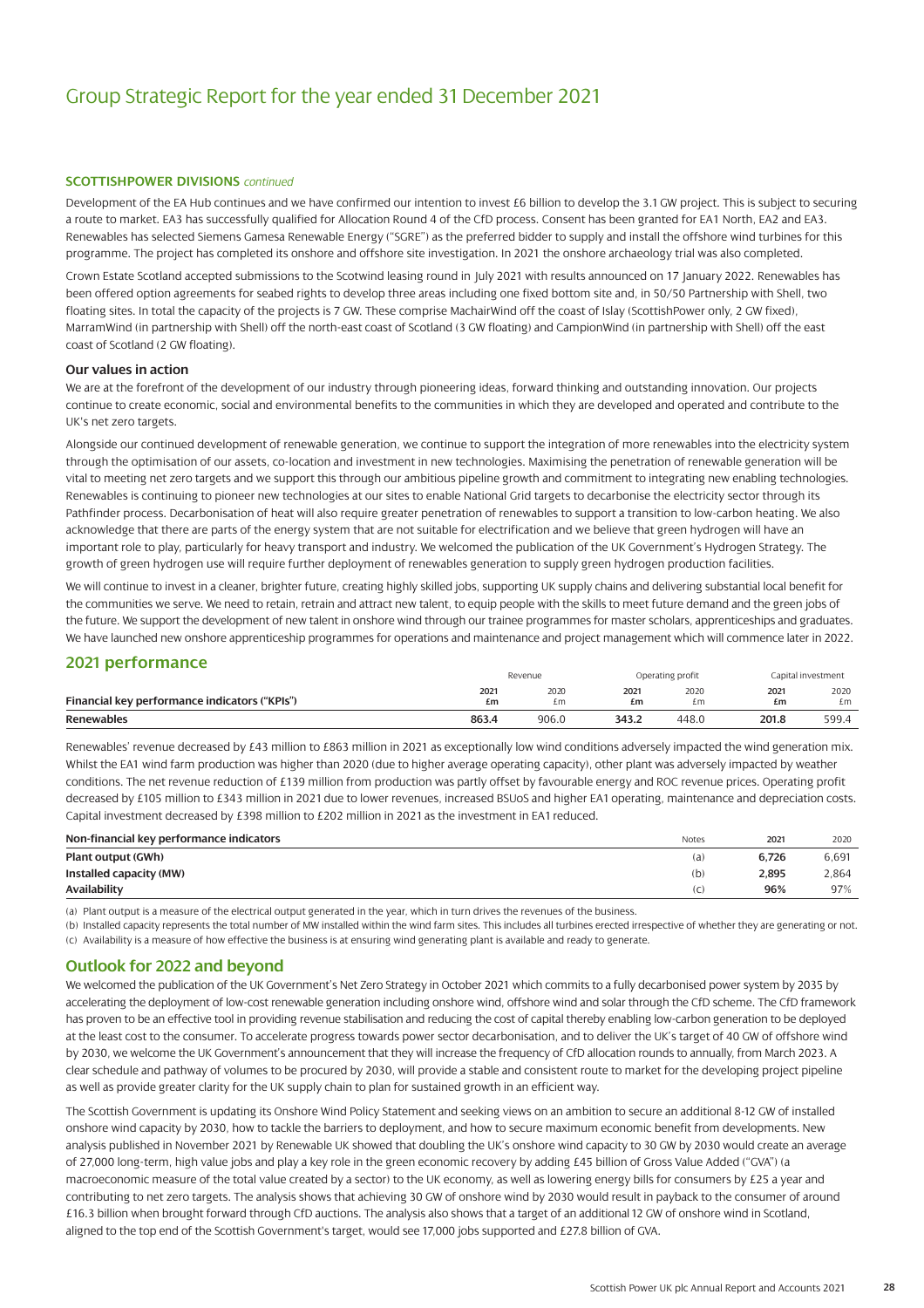#### **SCOTTISHPOWER DIVISIONS** *continued*

Following significant UK Government commitment to the growth of renewables, updated National Policy Statements on Energy ("NPSs") will be finalised later in 2022. NPSs, as a significant consideration in planning decisions, are likely to see increased prioritisation in relation to net zero and the role of renewable projects in achieving targets. It is anticipated that clearer support for such projects, particularly offshore, in the planning system should be secured within the finalised NPSs.

The Scottish Government are also consulting on the fourth National Planning Framework ("NPF4") which will provide an opportunity to address current barriers within the consenting landscape, reinforcing and prioritising the role which climate change should play for decision makers and statutory bodies.

Renewables has 6.6 GW of onshore, solar and battery storage projects, being progressed as part of the pipeline with 3.8 GW of this being beyond 2025. The volume of consented projects increased by 1.1 GW during 2021 and these will be moved through final investment decision and into construction as quickly as possible.

The 50 MW BESS at Whitelee Windfarm marks a significant addition to our portfolio, increasing our ability to balance renewables production with varying demand, whilst also delivering key grid ancillary service capabilities to the UK grid. The 50 MW BESS at Gormans, County Meath and 3 MW BESS at Barnesmore near Donegal demonstrate our commitment to expanding our asset base in the Republic of Ireland, and support the requirements of the Irish grid system.

We will continue with the optimisation of sites through co-location of assets, with a number of new-build solar and battery storage projects being co-located at existing wind farms throughout 2022 and 2023. Later in 2022, we are anticipating obtaining consent for our first renewable energy park which will be our first renewable energy park developed from conception to obtain consent for three separate forms of generation. This project will include a combination of onshore wind, solar and battery storage which are all being developed together to create an optimal and innovative project.

We also anticipate that the planning applications submitted in 2021 at Whitelee Windfarm will allow us to be the first industrial-scale energy park in the UK combining wind, solar, battery storage and green hydrogen production on one site at large scale. The green hydrogen production facility will be able to use wind and solar power produced at Whitelee Windfarm to operate an electrolyser of up to 20 MW. Producing green hydrogen (i.e. green hydrogen produced using only renewable resources) requires a lot of electricity; as Whitelee Windfarm already has a high level of renewable generation production and a lot of existing infrastructure, it is a good location for development of a green hydrogen production and storage facility.

During 2021 we successfully secured two contracts following the UK Capacity Market auctions. Beinn an Tuirc 3 and Halsary wind farms both secured one-year contracts in the T-1 2021/22 auction which took place in March. These contracts allow National Grid to manage the security of supply and prevent future blackouts on the system. Additionally, we were successful in both the 2021 T-1 and T-4 auctions, where we were awarded a one-year agreement for the 50 MW Whitelee BESS for delivery year 2022/23 and a 15-year agreement for the 50 MW Harestanes BESS for delivery year 2025/26 respectively.

Both Blacklaw and Whitelee wind farms have been awarded constraint management contracts under National Grid ESO's Constraint Pathfinder Tender. New and innovative services from wind generation, such as constraint management, will serve to enhance the flexibility of grid operations in a costeffective manner.

### **ENERGY RETAIL AND WHOLESALE**

#### **Introduction to Energy Retail and Wholesale**

Our Energy Retail business is responsible for the supply of electricity and gas to domestic and business customers throughout GB, including customer registration, billing and handling enquiries in respect of these services. Energy Retail is also responsible for the associated metering activity including the smart meter installation programme and managing our smart solutions and hydrogen activities. During 2021, an average of 4.61 million gas and electricity customers were supplied by Energy Retail. As at 31 December 2021, Energy Retail supplied 4.77 million gas and electricity customers.

In Energy Retail, we aim to deliver a top class experience for our customers. That is one which is hassle free, making it easy for customers to contact us through a range of routes, and provides flexibility to meet all of our customer needs.

The energy sector is evolving and as a responsible energy supplier we continue to innovate to ensure our service offering meets the needs of customers as market conditions and customer needs change. We aim to do this through:

- supporting the decarbonisation of the energy market through innovative offerings;
- taking a holistic approach to customer needs through good quality smart solutions;
- linking our smart solutions with our competitive energy tariff offerings; and
- providing additional support to our most vulnerable customers.

Our Energy Wholesale business continues to focus on managing the Group's exposure to the UK wholesale electricity and gas markets for Energy Retail and Renewables. Energy Wholesale is predominantly responsible for the purchase of external supplies of electricity and gas for onward sale to customers, the optimisation of gas storage, and the sale of electricity from internal and external renewable PPAs to wholesale market participants in the UK.

### **Operating review**

During 2021, market conditions were challenging as the impact of the ongoing COVID-19 pandemic combined with unprecedented rises in wholesale costs presented significant challenges to suppliers, most notably due to the regulated nature of pricing for customers on default tariffs because of the price cap. The impact however has not been limited to customers on default tariffs, with the costs of failed suppliers being passed to remaining suppliers in the market through mutualisation, who cannot immediately recover such costs from existing fixed-term tariffs.

A real challenge exists for suppliers during this time with wholesale costs well above the level that can be recovered from taking on any additional standard variable tariff cap customers. Where suppliers are not hedging appropriately in advance, this has created a significant challenge to their financial position. In addition, even for well-hedged suppliers, as the market is only part price-regulated, this has led to variable tariffs being priced well below fixed-term tariffs, and many more customers than expected moving to the variable tariff option, creating additional unexpected costs which cannot be recovered immediately due to the price cap mechanism. In light of this, an assessment for onerous contracts has been made which concluded that as at 31 December 2021, no onerous contract provision was required. Refer to Note 3M.

The significant rise in wholesale costs triggered an unprecedented number of suppliers to fail throughout 2021, with 28 suppliers servicing approximately 7.5 million services failing and leaving significant levels of costs that will be recovered from suppliers and ultimately consumers through mutualisation and industry levies.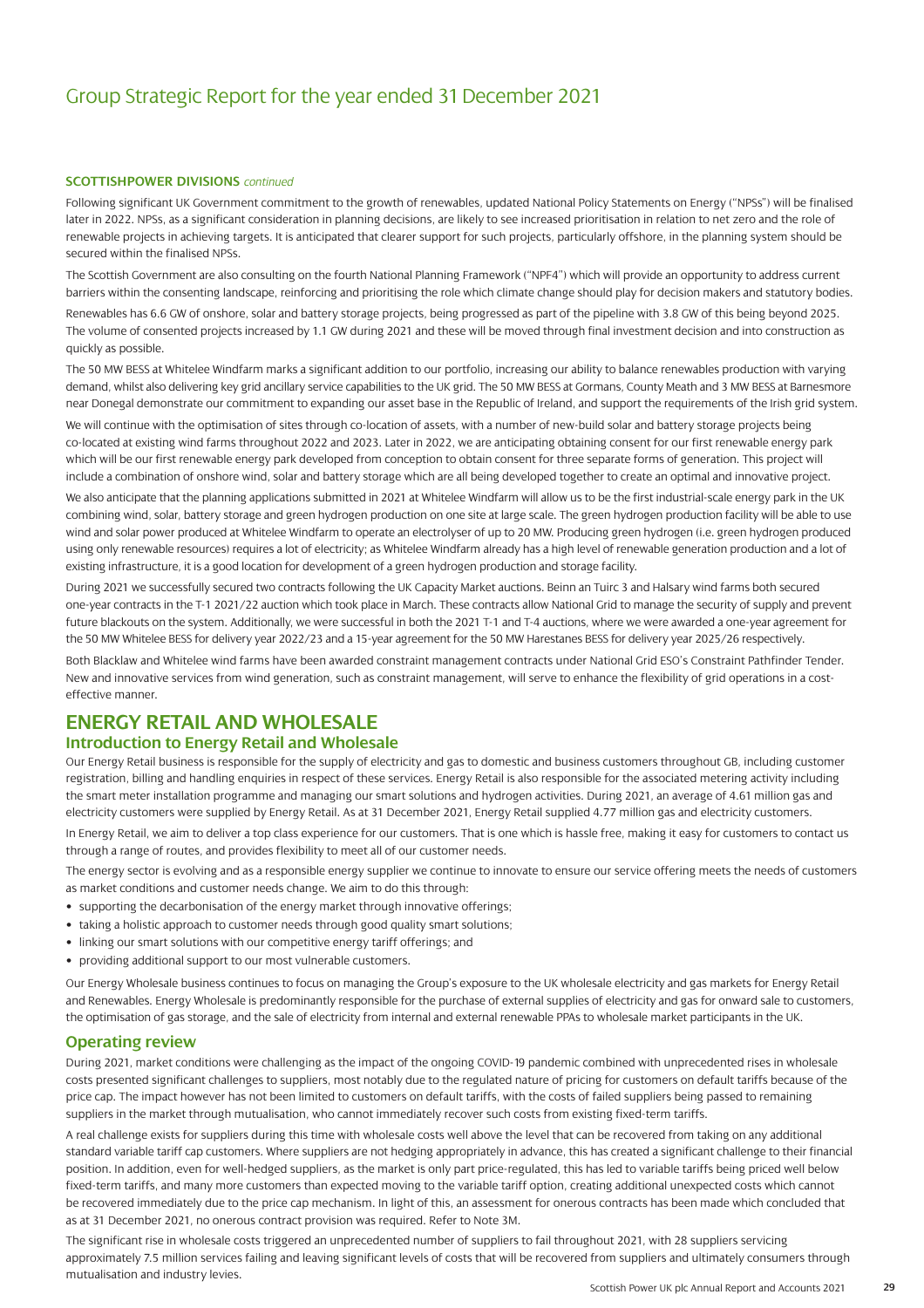#### **SCOTTISHPOWER DIVISIONS** *continued*

The scale of these costs will result in significant increases to consumers in the future through their tariffs, with estimates suggesting the costs left by the failed suppliers to date could total £2 billion. Ofgem has already approved initial claims of £1.8 billion for appointed SoLRs for wholesale costs incurred for winter 2021. These estimates do not take account of the costs faced this winter for the greater number of customers defaulting to variable tariffs, or future costs relating to the failure of Bulb which is currently being operated under the Special Administration Regime.

It is clear that the current market is not delivering for either suppliers or consumers, with the licensing regime and regulatory framework facilitating poor practice by some suppliers with the costs of their actions left to the remaining suppliers in the market, and ultimately consumers. We continue to engage with the UK Government and Ofgem regarding the fair recovery of all of these costs, and ensuring that appropriate actions are taken to futureproof the market and its regulatory framework to better manage such shocks and ensure responsible suppliers are able to recover the costs they incur supplying energy to customers. This includes engaging with Ofgem on reviewing and amending the price cap methodology for future periods, but also in relation to the broader recovery of retrospective costs for this winter.

Ofgem consulted on the recovery of retrospective costs in November 2021 and has included an adjustment in the level of the cap that will apply from April 2022. The new cap level from April 2022 has increased by 54% driven mainly by increased wholesale costs.

From mid-December 2021 and into early 2022, Ofgem consulted on potential changes to the price cap methodology from October 2022 to mitigate the impact of wholesale market volatility. In the meantime, Ofgem has also implemented short-term measures from April 2022 to mitigate risks of a falling wholesale market prior to October 2022 including a new ban on 'acquisition only' tariffs and the implementation of a Market Stabilisation Charge that would require payment by the gaining supplier to the losing supplier in certain market conditions. We have been responding, and will continue to respond to these consultations as appropriate to influence and protect the Group and its customers.

We also continue to lobby Ofgem to make better use of their powers to take action where suppliers are operating in a financially irresponsible manner. We continue to support the implementation of much stronger rules for the licensing of new suppliers through introducing a requirement for capital adequacy at the point of licence granting. We also continue to engage with Ofgem regarding proposals to require suppliers to protect customer credit balances and are encouraging Ofgem to take earlier and stronger action where its monitoring shows suppliers are not operating in a sustainable or responsible manner. In mid-December 2021, Ofgem published a number of documents with the aim of ensuring increased supplier financial resilience including undertaking stress testing and planned consultations on new financial licence requirements and improved protections for credit balances and Renewable Obligation payments in early 2022. Alongside the focus on ensuring suppliers in the market are operating in a sustainable manner, we believe it is also important that Ofgem focuses on policies to support the delivery of net zero, and we continue to lobby Ofgem and the UK Government on this basis.

In late November 2021, ScottishPower Energy Retail Limited was appointed as the SoLR for the customers of Orbit Energy Limited and Entice Energy Supply Limited who had portfolios of approximately 112,000 and 9,000 services respectively. In mid-December 2021, Ofgem approved our initial claim of £43.7 million for wholesale energy costs in excess of the price cap allowance for winter 2021. At 31 December 2021, £11.5 million has been recorded in the Income statement being the excess cost to that date of energy delivered in relation to these customers; a corresponding asset was recognised being our best view of the relevant portion of the initial claim relating to that energy delivered. Overall, there is no material impact of these SoLR appointments at the 2021 year-end. Further claims to true-up our initial claim, including for additional cost categories, will be submitted to Ofgem in due course.

In 2021, while our follow-up processes have largely returned to business as usual, we continue to see the negative impact of COVID-19 on customers' ability to pay. The effect of the withdrawal of the Coronavirus Job Retention Scheme ("C|RS") in October 2021, together with the enduring impact on the wider economy, continues to be monitored. We are also fully engaged with Ofgem to ensure increased debt cost incurred is reflected in the default tariff cap. Refer to Note 11(e)A3 for further details.

We remain committed to the rollout of smart meters across our domestic and small and medium-sized enterprises customer base. We strongly support the aims and objectives of the smart meter programme and we believe that this investment in our infrastructure is critical to realising the smart energy future that we aspire to deliver for our customers, for our business, and to enable the UK to meet its legally binding target of net zero emissions by 2050.

Notwithstanding the challenges of COVID-19, we have made significant efforts and investments to support our smart meter rollout target thus far and demonstrable progress has been made, having installed approximately two million smart meters across GB. As at 31 December 2021, the overall progress is 41.3% smart meters as a percentage of relevant meters in our portfolio. We have an established network of installers across GB, who provide a strong platform to further increase our deployment capability for the remainder of the rollout. In 2021, we increased our installer engineer capacity by 30% through this network of installers, as well as increasing the number of customers who are technically eligible for a smart meter. We will continue to work under the UK Government's policy framework for smart meter installations between 2022 and 2025 and enable a safe and successful conclusion to the smart metering implementation programme.

Ofgem opened an investigation in 2020 into whether Energy Retail breached rules around its obligations to install smart meters for domestic consumers in 2019. Energy Retail has continued to collaborate with Ofgem throughout 2021 on the investigation which remains ongoing.

The Smart Solutions department extended its range of services in 2021, complementing the existing Smart Home (Boiler and Appliance Care Services) and Smart Mobility (residential, business and public EV charging services) with Smart Heat (air source heat pump installations), Smart Solar (rooftop solar and battery storage propositions) and Smart Cities (delivering decarbonising solutions through Local Authorities and community groups). Together they represent our commitment to the mission of achieving net zero using our technology and expertise as well as increasing involvement in a growing market offering attractive commercial returns.

Following its creation in 2020, the Hydrogen department has rapidly built a pipeline of projects that will serve customers across the UK and the Republic of Ireland. The portfolio of potential hydrogen production locations stretches across more than 20 locations and with a total capacity of approximately 1 GW of installed hydrogen production capacity. At varying stages of development, the leading projects in the portfolio include the installation of up to 20 MW hydrogen production at our Whitelee Windfarm, to work alongside new solar panels and existing wind capacity from Renewables. This strategically located project will have the capability of producing approximately eight tonnes of hydrogen per day, which could be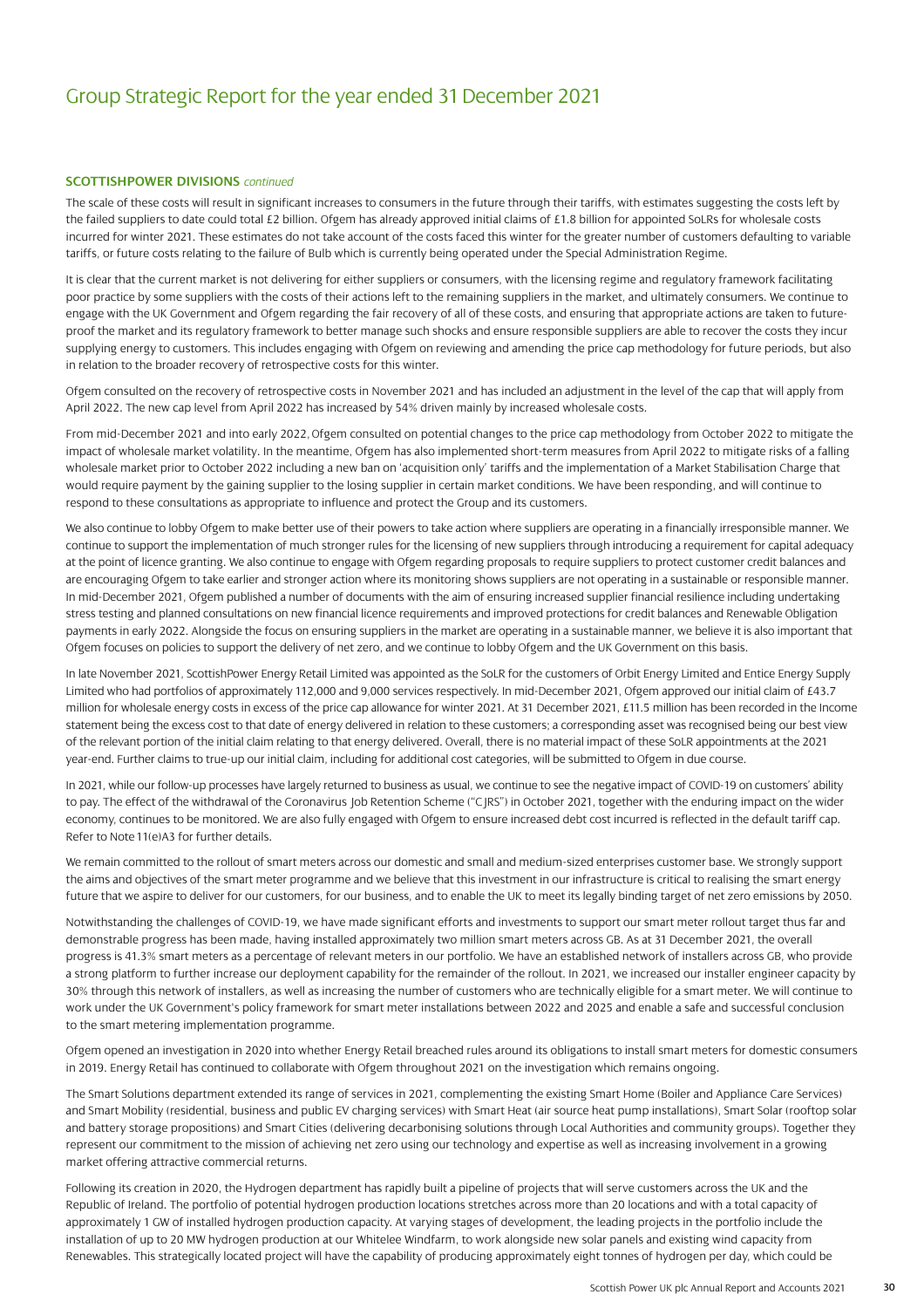#### **SCOTTISHPOWER DIVISIONS** *continued*

used to refuel heavy duty vehicles, long-range passenger and freight travel, and regional industrial uses throughout the wider Glasgow and Scottish Central Belt region. On the 22 November 2021, the Minster of State, Greg Hands MP, announced £9.4 million capital grant support for technology development and deployment within the project. The grant funding was awarded to ITM Power and BOC (a Linde company), who will work with our Hydrogen department in the first phase of the project at 10 MW hydrogen production capacity, with a second phase expected soon after.

The Wholesale business has focused on meeting the commodity trading requirements of the Energy Retail and Renewables businesses. It supports the Retail business in delivering a range of green retail domestic fixed-term products and supports the Renewables business by advising on long-term commodity price trends which assists the construction of new wind farms, and provides a route to market for new technologies. Our Energy Wholesale business continued to optimise the value of its gas storage facility, and to manage the ongoing decommissioning and sale of the non-operational sites of former generation plants.

#### **Our values in action**

During 2021, governments and Ofgem continued to focus strongly on the need for suppliers to deliver a positive consumer experience for all customer groups, recognising the need for suppliers to identify the particular needs of their customers, especially those in vulnerable circumstances. 2021 has seen a significant focus on this due to the additional challenges posed by COVID-19 on consumer finances. Refer to 'Energy customers' section of the Strategic Report for further details.

#### **2021 performance**

|                                               | Revenue |         |         | Operating loss |       | Capital investment |  |
|-----------------------------------------------|---------|---------|---------|----------------|-------|--------------------|--|
|                                               | 2021    | 2020    | 2021    | 2020           | 2021  | 2020               |  |
| Financial key performance indicators ("KPIs") | £m      | £m      | £m      | £m             | £m    | £m                 |  |
| <b>Energy Retail and Wholesale</b>            | 4.107.3 | 3.750.6 | (278.8) | (40.8)         | 170.7 | 138.4              |  |

Energy Retail and Wholesale revenue increased by £357 million to £4,107 million in 2021. Retail domestic revenues increased as a result of tariff increases and from colder weather earlier in the year. Whilst business revenues recovered from the adverse 2020 COVID-19 lockdown impact and increased by £197 million, business gross margins were negatively impacted by market conditions.

Operating losses increased by £238 million to £279 million. The impact of the unprecedented rise in energy prices in the latter part of 2021 has been the main cause of this increase, impacting both domestic and business margins in a number of ways. This included exposure to particularly high energy costs due to lower than expected purchases of variable renewable generation (£140 million) as well as increased costs as result of supplier failures in the market and the impact of tight system margins (£47 million). Operating costs and other taxes increased by £41 million mainly as a result of redundancy provision movements and a return to normal spend levels following COVID-19. A reduced bad debt cost (following the 2020 increase in the provision as a result of COVID-19), has been offset by increased depreciation.

Capital investment in Energy Retail and Wholesale increased by £32 million mainly reflecting increased smart meter installations and new customer contract costs as activity returned to more normal levels following 2020 COVID-19 restrictions.

| Non-financial key performance indicators | <b>Notes</b> | 2021   | 2020   |
|------------------------------------------|--------------|--------|--------|
| Volume supplied (GWh)                    | (a)          | 43.742 | 41,955 |
| <b>Customer service performance</b>      | (b)          | 4th    | 5th    |
| Smart meters in portfolio                | (C)          | 41.3%  | 34.6%  |
| <b>Customers (thousands)</b>             | (d)          |        |        |
| - Electricity                            |              | 2,757  | 2,777  |
| – Gas                                    |              | 1.856  | 1,870  |
|                                          |              | 4,613  | 4,647  |

(a) Higher 2021 volumes due to a COVID-19-related increase in business demand and adverse weather conditions.

- (b) Based on the Citizens Advice Domestic Energy Suppliers' Customer Service Report. Rankings reflect ScottishPower's position relative to the other 'Big Seven' Energy Companies. We have continued to invest in our customer service teams with a key focus on improving our timely management and resolution of complaints, coupled with an overall focus on service quality across all of our advisors.
- (c) Percentage of relevant Energy Retail customer base with a smart meter. Throughout 2021, we continued to make strong progress towards our smart meter rollout plan.
- (d) Customer numbers are based on the average number of Meter Point Administration Numbers for electricity customers and Meter Point Reference Numbers for gas customers during the year to 31 December. Average customer numbers have decreased marginally from 4,647 thousand to 4,613 thousand through a period of market instability caused by COVID-19 and energy market collapse. The overall portfolio remains strong at 4.6 million customers.

#### **Outlook for 2022 and beyond**

Energy Retail is committed to supporting the energy market to evolve and most notably decarbonise and meet the ambitions of net zero. We are proud that we were a partner of COP26 and continue to play a key role working with leaders in government and industry to reduce the carbon impact of the UK energy sector through offering innovative solutions to support our customers to reduce their carbon emissions. However, Energy Retail and industry more generally cannot do this without investment, which needs to be funded.

To date, it is consumers who have picked up the cost of investment in the energy sector through their energy bills. We continue to engage with government and Ofgem across a number of policy areas to ensure the regulatory framework is fit for purpose and fair, and can support us delivering the service and solutions needed to support our customers and deliver net zero.

As required by the Domestic Gas and Electricity (Tariff Cap) Act 2018, a price cap for default tariffs came into effect in January 2019. Currently it can be extended annually until 2023, and the UK Government announced in July 2021 that it intends to legislate to allow the cap to be extended past the end of 2023. Ofgem must publish a review of market conditions each year to assess whether the cap should be extended for a further year and provide a recommendation to the Secretary of State for BEIS. In October 2021, Ofgem's recommendation was accepted and the current cap price was extended for a year to the end of 2022. Ofgem has consulted, and continues to consult, on the price cap methodology for future periods including for the smart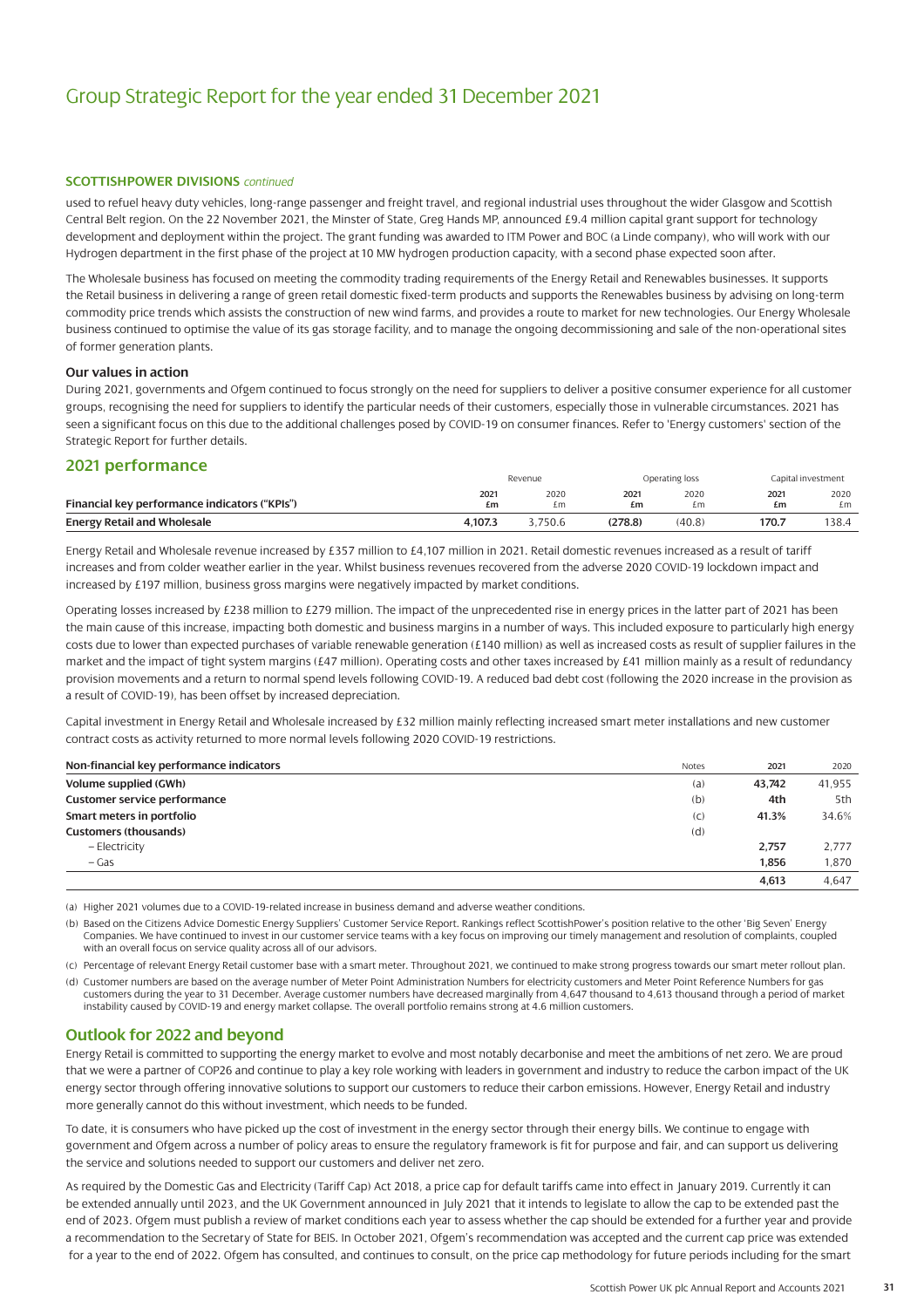#### **SCOTTISHPOWER DIVISIONS** *continued*

meter allowance and COVID-19-related costs. In November 2021, Ofgem consulted on whether there was a case for short-term adjustments to the price cap to better reflect the costs, risks and uncertainties faced by suppliers, and in February 2022 implemented changes to the April 2022 cap period. In mid-December 2021 and early 2022, Ofgem issued consultations on how the current design and operation of the price cap might evolve from October 2022, given the increased volatility of energy prices, and temporary options ahead of October 2022 to mitigate the impact of a falling wholesale market.

In the second half of 2021, BEIS published details of a number of initiatives as part of its Retail Strategy (subtitled 'Helping consumers on their net zero journey'):

- Consulting on proposals to introduce opt-in switching and test opt-out switching from 2024 when the small supplier exemption for WHD and ECO is removed. We consider these proposals will not support the UK Government in its aims and have engaged with them to push back on introducing such switching schemes. In late December 2021, the UK Government stated that it had paused policy development in this area while it undertakes a wider refresh of its retail market strategy.
- Publishing a call for evidence on green tariffs through its 'Framework for Transparency of Carbon Content in Energy Products'.
- Publishing a call for evidence on the role of third-party intermediaries in the energy market.
- An expected call for evidence on Energy Consumer Funding, Fairness and Affordability covering elements around funding of net zero initiatives.

Alongside influencing government and Ofgem to ensure any changes act to support the needs of consumers and deliver net zero, we continue to innovate to deliver for our customers. In particular we are supporting our smart solutions ambitions and the delivery of net zero through a range of new digital engagements, giving customers greater personalised insight and advice on their energy consumption. With the new Smart Assistant App, we utilise customers' half-hourly smart meter consumption to disaggregate their usage into specific areas and devices within their home. This innovation will form part of a suite of smarter digital solutions where we will begin to incorporate solar generation, battery storage and EVs usage into our core digital app offering supported by a suite of 'Time of Use' tariffs to enhance the customer proposition.

The plan for our Smart Solutions department in 2022 and beyond is to increase our range of solutions as well as the volume of transactional and enduring customers. In the established areas of Smart Home and Smart Mobility we are developing potential new products and services around smart controls in the home and solutions for fleet operators moving to EVs.

Our new Smart Heat and Smart Solar departments commenced in 2021 with a three-year plan to drive the growth of these departments into a net profitable position. Building knowledge and experience over this time will help us create market share, a good reputation and cost savings which should position us well for the anticipated market growth in low-carbon technologies around 2025.

For 2022 and beyond, Energy Wholesale will continue to contribute towards the management of new, flexible assets being commissioned by Renewables and delivery of greener energy for Energy Retail. Our Energy Wholesale business continues to optimise the value of its gas storage facility and to manage the ongoing decommissioning and sale of the non-operational sites of former generation plants.

Flagship activities in the hydrogen sector will include the North of Scotland Hydrogen Project located in the Cromarty region, north of Inverness. This hydrogen production facility is likely to be built in several phases with Phase I being approximately 35 MW installed hydrogen production capacity, with subsequent phases expected to exceed 100 MW in total. The Cromarty and Highlands and Islands region is a strategic area for heavy industry, marine vessels and ports infrastructure, long-range public transport, and regional high energy users such as distilleries. Along with project developments spread across a portfolio, we have been actively participating in public sector tenders, private sector proposals and forming collaborations that will unlock multiple domestic opportunities in hydrogen supply contracts, as well as forming international relationships to benefit the Iberdrola Group.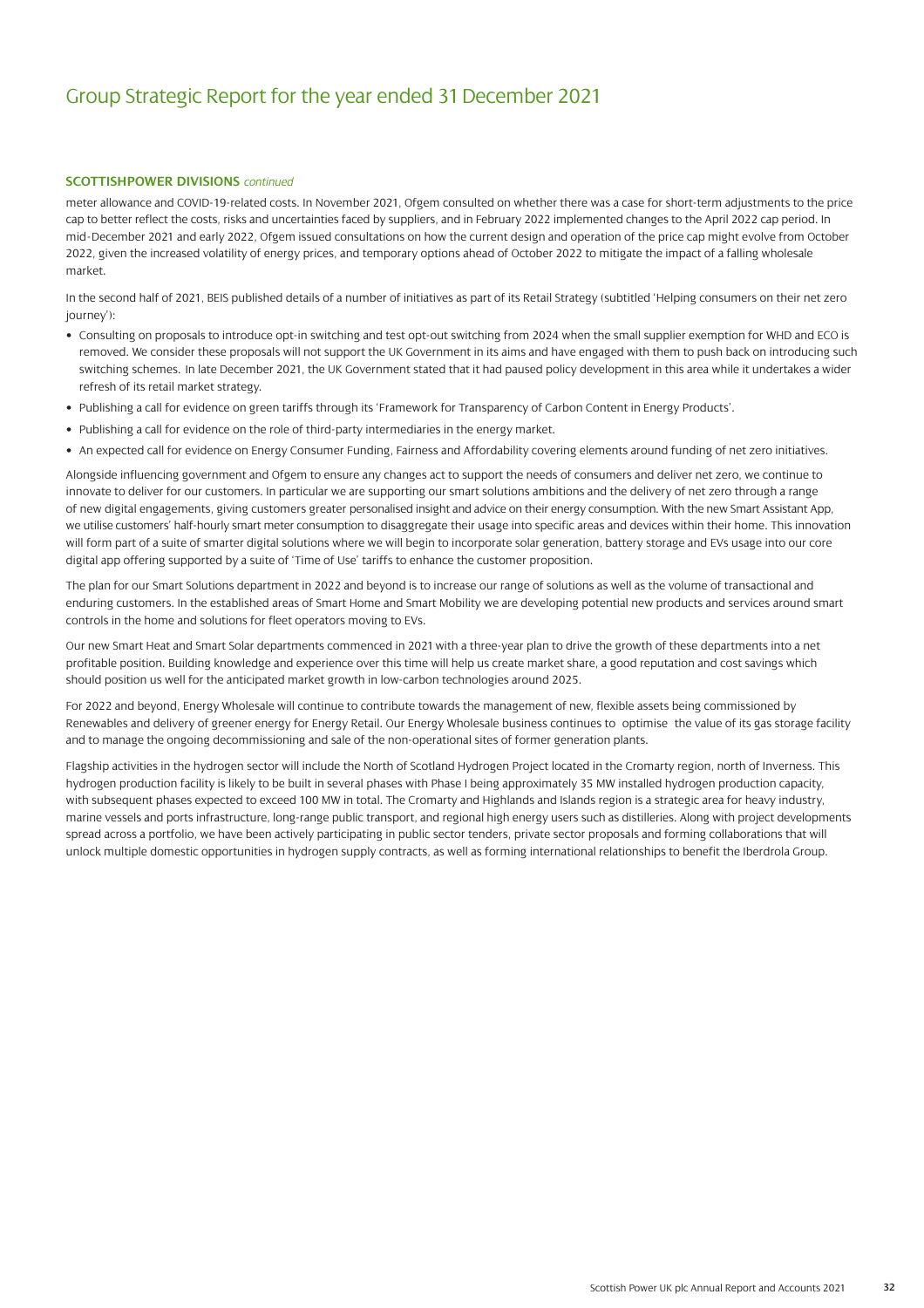### **GROUP PRINCIPAL RISKS AND UNCERTAINTIES**

The delivery of our strategy requires the Group to conduct business in a manner benefitting customers through balancing cost and risk, while delivering shareholder value and protecting our performance and reputation by prudently managing the risks inherent in the business. Risk management within the Iberdrola Group, and so the Group, is based on foresight, independence, commitment to the Group's business objectives, and the engagement of senior management and the SPL Board. To maintain this strategic direction, the Group develops and implements risk management policies and procedures, and promotes a robust control environment at all levels of the organisation.

During 2021, the governance structure was supported by risk policies approved by the Board of Directors of Iberdrola and adopted by the SPL Board. Our business risk assessment team and independent group risk management function supported the SPL Board in the execution of due diligence and risk management. In addition, ScottishPower is represented at the Iberdrola Risk Management Committee to ensure that the business risks are adequately assessed, monitored, mitigated and managed. Further details of ScottishPower's governance structure and risk management are provided in Note 11(e).

The principal risks and uncertainties of ScottishPower, and so the Group, that may impact current and future operational and financial performance and the management of these risks are described below.

| <b>REGULATORY AND POLITICAL RISKS</b>                                                                                                                                                                                                                                                                                                                                                                                                                                                              |                                                                                                                                                                                                                                                                                                                                                                                                                                                                                                                               |
|----------------------------------------------------------------------------------------------------------------------------------------------------------------------------------------------------------------------------------------------------------------------------------------------------------------------------------------------------------------------------------------------------------------------------------------------------------------------------------------------------|-------------------------------------------------------------------------------------------------------------------------------------------------------------------------------------------------------------------------------------------------------------------------------------------------------------------------------------------------------------------------------------------------------------------------------------------------------------------------------------------------------------------------------|
| <b>RISK</b><br>Material deterioration in the relatively stable and predictable UK<br>regulatory and political environment, including any sudden changes<br>of policy, or interventions outside established regulatory frameworks.<br><b>Impacts Group</b>                                                                                                                                                                                                                                          | <b>RESPONSE</b><br>Positive and transparent engagement with all appropriate<br>stakeholders to ensure that long-term regulatory stability and<br>political consensus is maintained and public backing is secured<br>for the necessary investment in the UK energy system. Providing<br>stakeholders with evidence of the risks of ad hoc intervention in<br>markets.                                                                                                                                                          |
| Failure to deliver the Energy Network transmission and distribution<br>outputs agreed with Ofgem in their respective price controls under<br>the RIIO framework.<br><b>Impacts Energy Networks</b>                                                                                                                                                                                                                                                                                                 | Mitigating actions include formulating detailed investment, resource,<br>outage, contingency plans supported by an extensive procurement<br>strategy and having a funding strategy in place to support delivery.<br>Good communication and co-ordination of activities across the business<br>is integral to success, complemented by a comprehensive monitoring<br>regime that provides early warning of potential issues.                                                                                                   |
| Introduction of untested competition models in Transmission will<br>introduce delays to net zero.<br><b>Impacts Energy Networks</b>                                                                                                                                                                                                                                                                                                                                                                | Continued engagement with Ofgem and BEIS to discuss their<br>proposals for introducing competition delivery models in<br>Transmission.                                                                                                                                                                                                                                                                                                                                                                                        |
| DNOs have a distribution licence condition requiring them to<br>compensate suppliers, following an application process and<br>assessment by Ofgem, of their valid SoLR costs. The distribution<br>licence contains a corresponding condition which facilitates seeking<br>a derogation, from Ofgem, when claims exceed a materiality<br>threshold, to increase tariffs to fund SoLR costs over the same<br>period as they are paid to reduce cash flow pressure.<br><b>Impacts Energy Networks</b> | We have promptly applied for derogations, in accordance with the<br>licence, to accommodate the financing of any SoLR claims. We<br>continually engage positively and constructively with key industry<br>stakeholders including Ofgem and various government<br>departments.                                                                                                                                                                                                                                                 |
| Structural uncertainty resulting from unprecedented volatility<br>in wholesale energy prices and regulatory market interventions<br>prevents ScottishPower as an efficient supplier from financing<br>their operations.<br><b>Impacts Energy Retail and Wholesale</b>                                                                                                                                                                                                                              | Positive and constructive engagement with key industry<br>stakeholders including both Ofgem and various government<br>departments regarding the requirement for suppliers to recover all<br>costs incurred for winter 2021, and the need to make fundamental<br>changes to the market to ensure efficient suppliers can recover<br>costs in the future. Engagement includes responding to<br>consultations, and proactively lobbying key stakeholders providing<br>evidence on our costs and preferred regulatory amendments. |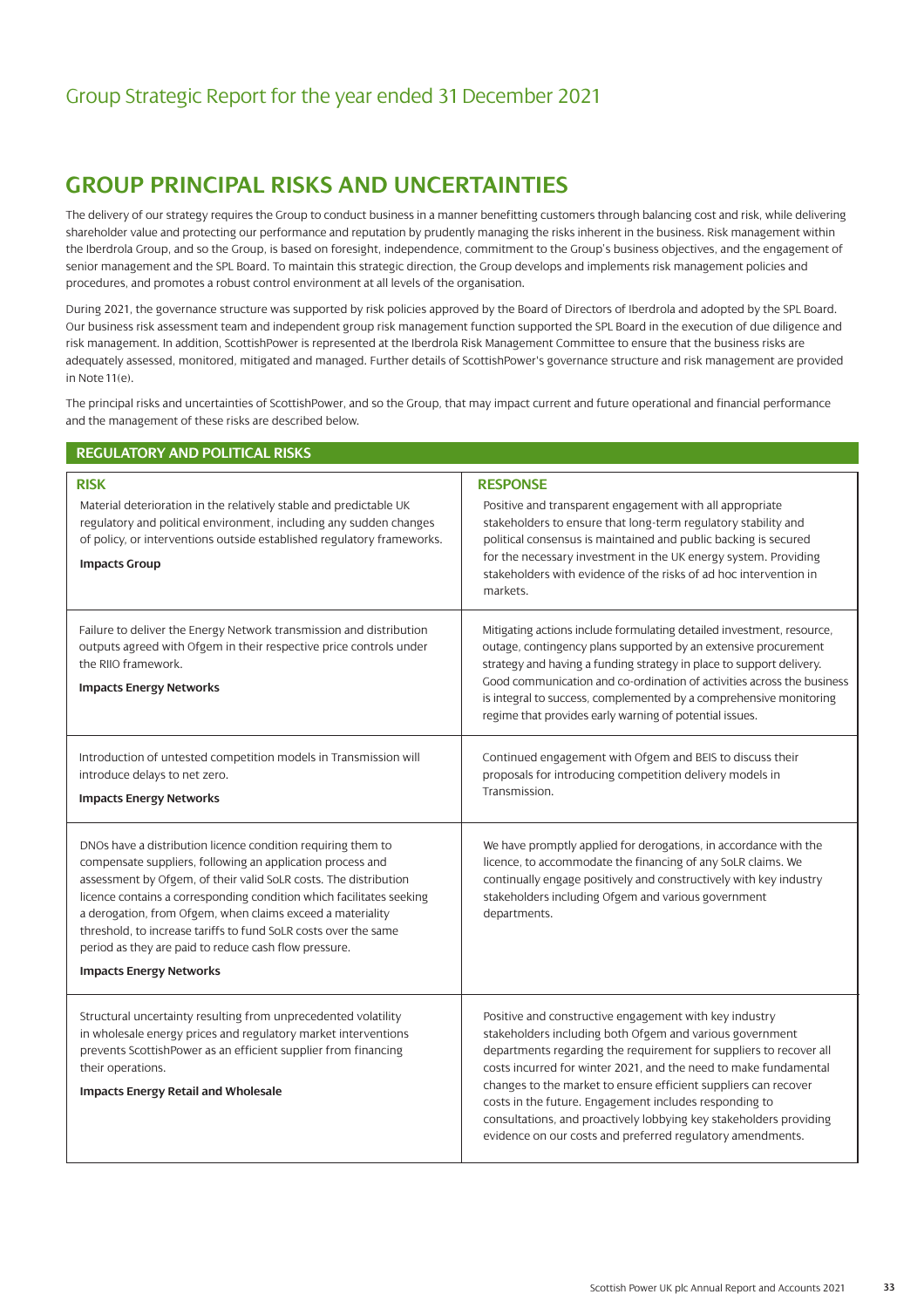#### **GROUP PRINCIPAL RISKS AND UNCERTAINTIES** *continued*

| <b>REGULATORY AND POLITICAL RISKS continued</b>                                                                                                                                                                                                                                                                                                                                                                                                                                                                          |                                                                                                                                                                                                                                                                                                                                                                                                                                                                                                               |
|--------------------------------------------------------------------------------------------------------------------------------------------------------------------------------------------------------------------------------------------------------------------------------------------------------------------------------------------------------------------------------------------------------------------------------------------------------------------------------------------------------------------------|---------------------------------------------------------------------------------------------------------------------------------------------------------------------------------------------------------------------------------------------------------------------------------------------------------------------------------------------------------------------------------------------------------------------------------------------------------------------------------------------------------------|
| <b>RISK</b><br>As a consequence of unprecedented high wholesale energy prices, the<br>level of price cap is not set at an accurate rate to reflect the real cost of<br>supplying and servicing the customer preventing a reasonable Energy<br>Retail and Wholesale profit margin. There is further uncertainty over<br>what other measures the UK Government may take to protect<br>consumers and whether such measures will be funded through the<br>price cap mechanism.<br><b>Impacts Energy Retail and Wholesale</b> | <b>RESPONSE</b><br>Ongoing support to and lobbying of the UK Government and<br>regulatory bodies to demonstrate the need for accurate price cap<br>calculations. Continue to offer fixed-term tariffs to customers on<br>an economic basis to ensure customers continue to have options<br>available particularly where they have a preference for the price<br>security of a fixed-term tariff. Consideration has been given to<br>onerous contracts due to current market conditions (refer to Note<br>3M). |
| The potential for non-compliance with the UK Government's mandate<br>to complete the rollout of smart metering to Energy Retail customers<br>in accordance with prescribed timescales.<br><b>Impacts Energy Retail and Wholesale</b>                                                                                                                                                                                                                                                                                     | Dedicated project team focused on ensuring adequate business<br>processes and systems are developed. The team is responsible for<br>ensuring the rollout capability is secured to enable deployment of<br>meters. Energy Retail is an active participant in industry bodies<br>responsible for developing smart metering.                                                                                                                                                                                     |

#### **FINANCIAL RISKS**

Impacts arising from market and regulatory reactions to events including COVID-19 and Brexit. These could include:

- increased volatility on the value of Sterling and foreign currencies;
- movement in the market price of electricity and gas;
- increased volatility and estimation uncertainty risks on factors affecting the pension scheme including asset values and key assumptions; and
- in the longer term, there could be positive or negative changes in the UK economy.

In light of the outbreak of war in Ukraine during early 2022, the Group continues to assess the impact of this on commodity prices, foreign exchange rates and the global supply chain through our market risk management policies noted above and continued engagement with our suppliers.

**Impacts Group** Increase in the level of overdue debt specifically in Energy Retail, impacting on the level of debt write-off required. **Impacts Energy Retail and Wholesale** There are measures in place across the Energy Retail business to manage the key drivers of overdue debt, assess and implement remedial and preventative action, and to establish key metrics to monitor progress in reducing debt levels. Refer to Note 11(e) for

further details.

#### **RISK RISK RESPONSE**

In addition to monitoring ongoing developments, the Group has specific procedures in place to manage these key market risks.

Further details are as follows:

- a treasury risk management policy is in place to hedge financial risks and is discussed further in Note 11;
- the mitigation of energy market risk is discussed further in and consideration has been given to onerous contracts due to current market conditions (refer to Note 11(e)B) and Note 3M;
- the pension scheme valuation risk is discussed further in Note 9; and
- treasury risk, comprising liquidity, foreign currency and interest rate risks are discussed further in Note 11(e)C.

No material operational issues have arisen to date or are expected, however we will continue to monitor the situation and put mitigating actions in place if and when appropriate.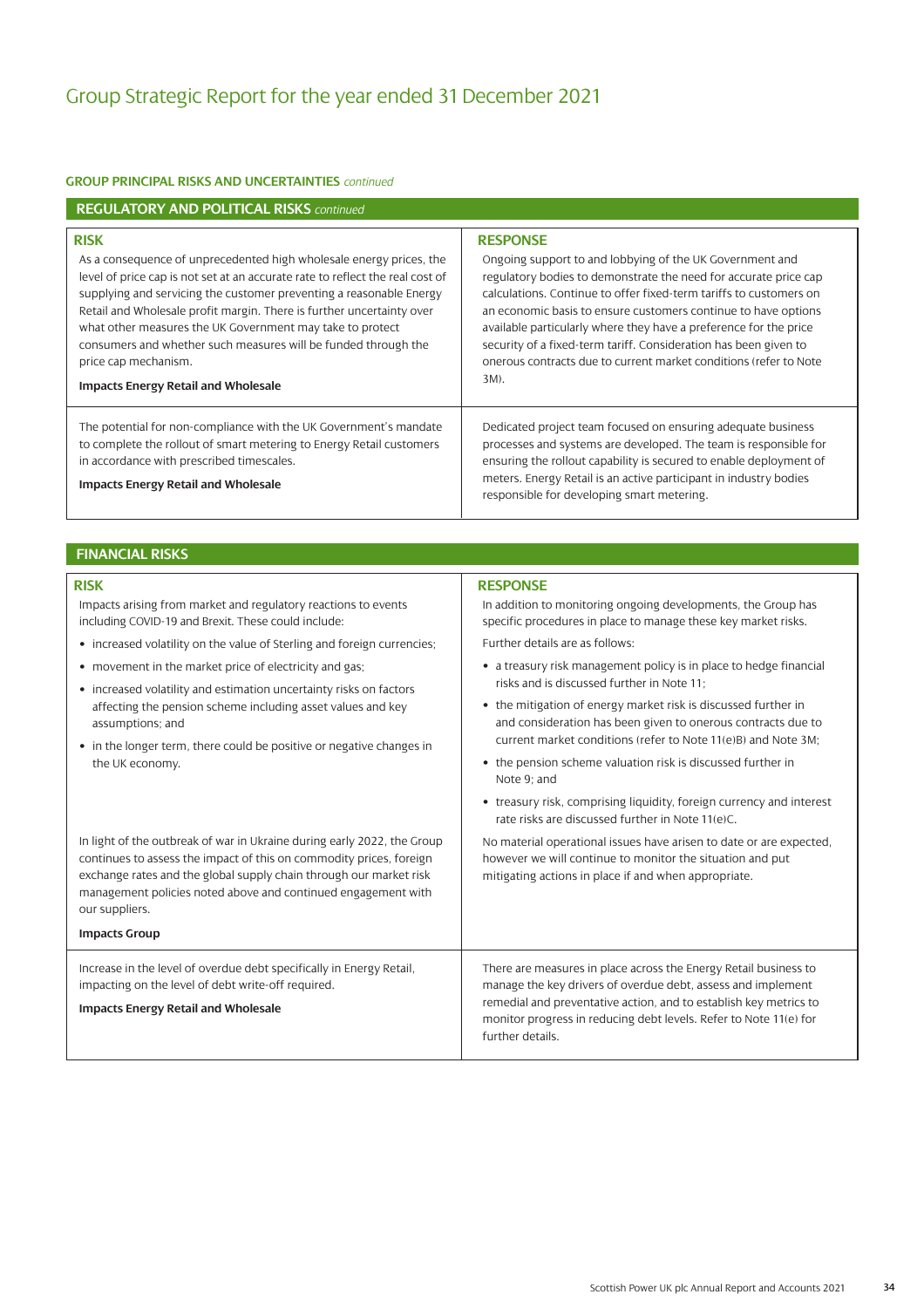## Group Strategic Report for the year ended 31 December 2021

### **GROUP PRINCIPAL RISKS AND UNCERTAINTIES** *continued*

### **BUSINESS RISKS**

### **RISK**

The risk that Iberdrola's and ScottishPower's strategy, investments or operations have an unacceptable impact on the environment and on national and international targets to tackle climate change, or that climate change has an unacceptable impact on our assets and/or operations.

The impacts of climate change, include:

- the risks of transition (regulatory, market, technological, reputational changes, lawsuits, demand variations);
- physical risks (increase in temperatures, rise in sea level, variation in the rainfall pattern, increase in extreme meteorological phenomena in frequency and intensity etc.); and
- other risks such as the credit deterioration of counterparties (suppliers, banks, others), social phenomena (humanitarian crises, impacts on crops and fishing, refugee crises, epidemics) and greater competition for financial resources.

#### **Impacts Group**

### **RESPONSE**

ScottishPower's and Iberdrola's commitment to tackle climate change is reflected in our strategy which includes investment in renewable generation and our networks (to make them smarter and more resilient) and facilitating the uptake of EVs and clean heating solutions.

ScottishPower's and Iberdrola's key measures to mitigate climate change risks include:

- a commitment to decarbonisation (detailed in the 'Environment' section of the Strategic Report);
- the design and specifications of new equipment will consider more severe weather scenarios, and technological improvements will maximise economic value from the new projects;
- incorporating climate change risk into all investment decisions;
- embedding consideration of climate-related risks within our risk management framework (detailed in the 'Environment' section of the Strategic Report);
- the Iberdrola Group's accumulated experience on the management of climate events as well as the digitalisation and modernisation of the networks;
- insurance cover:
- regulatory coverage in the Energy Networks division; and
- solid financial capacity to be able to carry out investments in adaptation.

Overall, the opportunities deriving from the decarbonisation of the global economy (growth in renewables, investment in integrating smart grids, electrification of transport etc.) outweigh the risks. For further information, please refer to Iberdrola's latest Integrated Report and Sustainability Report. In addition, Iberdrola's Climate Change policy is available a[t www.Iberdrola.com.](https://www.iberdrola.com/)

Network operators are key facilitators to governments' net zero ambitions and the failure of Energy Networks to respond to customers' changing requirements through the low-carbon transition (for example EVs, distributed generation and storage) could result in a failure to meet these targets.

**Impacts Energy Networks**

Allocation risk in competitive CfD auction for onshore wind and solar, and offshore wind due to auction parameters (including capacity caps) set by the UK Government and bid strategy of competitors.

#### **Impacts Renewables**

Impact of competition on Energy Retail's market share and profitability.

**Impacts Energy Retail and Wholesale**

Mitigating actions influencing developments at industry forums, undertaking scenario modelling of the impact of low-carbon technologies, considering technical and commercial innovation projects, engaging with key stakeholders and owning a clear DSO vision.

Following inclusion of onshore wind in the current CfD auction, we have continued engagement with the UK Government regarding auction frequency, timing and overall budget for future CfD rounds. The UK Government have confirmed that they will accelerate the deployment of low cost renewable generation, such as wind and solar through the CfD scheme and have committed to annual CfD auctions from March 2023.

Offshore wind is not subject to a capacity cap in the current CfD auction (Allocation Round 4) and onshore wind and solar projects have been allocated 5 GW. We are working to optimise Renewables' portfolio of assets (onshore and offshore) to ensure high performing assets and competitive bids. EA3, EA1 North and EA2 are being developed as a hub to increase synergies and economies of scale. These additional efficiencies will increase the competitiveness of all three projects and likelihood of success in the CfD auctions.

Constantly managing our operating cost base to ensure that our profitability is protected and focusing on growth through organic and other acquisition opportunities.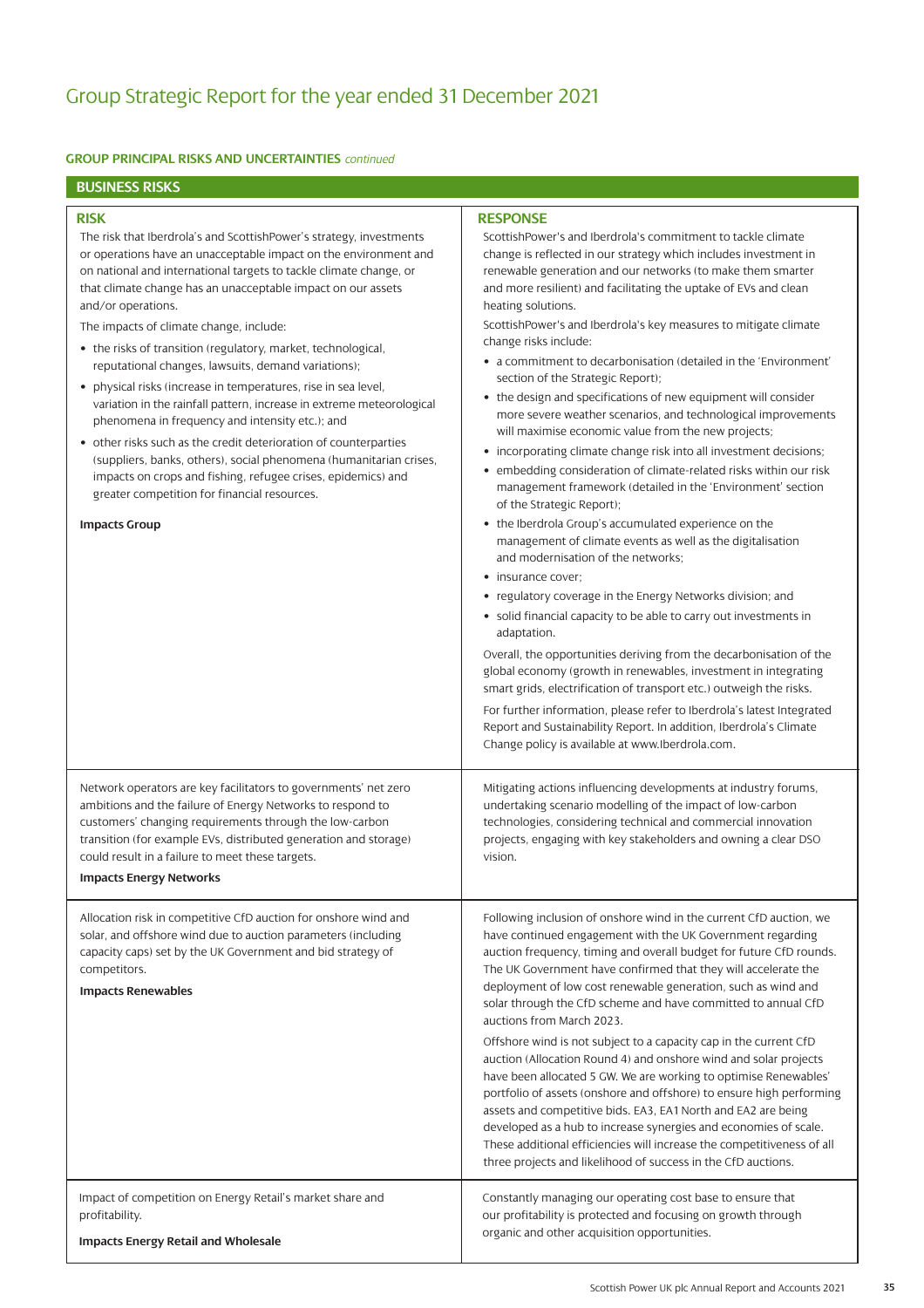| <b>OPERATIONAL RISKS</b>                                                                                                                                                                                                                                                                                                                                                                                          |                                                                                                                                                                                                                                                                                                                                                                                                                                                                                                                                                                                                                                                                                                                                                                                                                                                                                                                                                                                                                                                                                                                                                                                                                                        |
|-------------------------------------------------------------------------------------------------------------------------------------------------------------------------------------------------------------------------------------------------------------------------------------------------------------------------------------------------------------------------------------------------------------------|----------------------------------------------------------------------------------------------------------------------------------------------------------------------------------------------------------------------------------------------------------------------------------------------------------------------------------------------------------------------------------------------------------------------------------------------------------------------------------------------------------------------------------------------------------------------------------------------------------------------------------------------------------------------------------------------------------------------------------------------------------------------------------------------------------------------------------------------------------------------------------------------------------------------------------------------------------------------------------------------------------------------------------------------------------------------------------------------------------------------------------------------------------------------------------------------------------------------------------------|
| <b>RISK</b><br>The impact of COVID-19 increases the risk of the Group not being<br>able to meet its operational obligations to maintain the continuity of<br>electricity supply, and obligations as a renewable generator and<br>energy supplier.<br>Key areas of risk include:<br>• supply chain disruption; and<br>• mobility of labour,<br>which are also impacted by the Brexit deal.<br><b>Impacts Group</b> | <b>RESPONSE</b><br>Business continuity plans continued in the first part of 2021<br>through 'Gold Command'; making strategic decisions and<br>determining priorities across the Group. This was underpinned by<br>'Silver Groups' specific to each business division at an operational<br>level to ensure continuity of decisions and communications. This<br>ensured consistency in prioritising key issues, and timely and<br>efficient escalation of matters to the appropriate level of<br>management with focus on those issues which might impact the<br>continuity of supply and the other obligations of the Group.<br>Procurement continues to support all business divisions to<br>identify early shortages and gaps in the supply chain of products,<br>equipment and labour.<br>In the second half of 2021, there was a return to managing<br>operational risks resulting from COVID-19 and Brexit through<br>existing procedures, supplemented with the introduction of<br>customs brokerage services for Energy Networks and Renewables.<br>This allowed us to provide additional support to the supply chain<br>following Brexit and the additional requirements associated with<br>the importation of goods to the UK. |
| A major health and safety incident in the course of operations could<br>impact staff, contractors, communities or the environment.<br><b>Impacts Group</b>                                                                                                                                                                                                                                                        | The Group has certified management systems in place to deliver<br>activities as safely as possible. In addition, a ScottishPower Health<br>and Safety function exists and provides specialist services and<br>support for the businesses in relation to health and safety.<br>A comprehensive framework of health and safety policy and<br>procedures, alongside audit programmes, is established throughout<br>ScottishPower, which aims to ensure not only continuing legal<br>compliance but also to drive towards best practice in all levels of<br>health and safety operations. Further details are provided in the<br>'Employees' section of the Strategic Report.                                                                                                                                                                                                                                                                                                                                                                                                                                                                                                                                                              |
| Breach in cyber security and unwanted infiltration of<br>ScottishPower's IT infrastructure by internal and external parties<br>impacting key infrastructure, networks or core systems.<br><b>Impacts Group</b>                                                                                                                                                                                                    | Implementation of a cyber-risk policy which provides the<br>framework for mitigation. Proactive approach to identifying<br>where ScottishPower is vulnerable and addressing these points<br>through technical solutions. Educating company employees and<br>contractors as to how behaviour can reduce this risk. Embedding<br>cyber security in all projects where appropriate.                                                                                                                                                                                                                                                                                                                                                                                                                                                                                                                                                                                                                                                                                                                                                                                                                                                       |
| Within Energy Networks, reduced security of supply due to potential<br>asset failures alongside reduced generation capacity.<br>Reduced security of supply has the potential to disrupt many<br>of our customers, in both our own licence areas and beyond.<br><b>Impacts Energy Networks</b>                                                                                                                     | Risk-based asset investment programme in place, business<br>continuity and emergency planning well established including<br>Electricity System Restoration Strategic spares policy in place.<br>Continue to engage with BEIS and Ofgem on GB resilience.                                                                                                                                                                                                                                                                                                                                                                                                                                                                                                                                                                                                                                                                                                                                                                                                                                                                                                                                                                               |
| Failure of Renewables to deliver large and complex projects on time<br>and within budget including the divestment of relevant offshore<br>transmission assets as necessary. Refer to Note 30.                                                                                                                                                                                                                     | ScottishPower and Iberdrola have a strong track record in<br>delivering large scale engineering projects and have gained<br>significant experience from developing numerous onshore and                                                                                                                                                                                                                                                                                                                                                                                                                                                                                                                                                                                                                                                                                                                                                                                                                                                                                                                                                                                                                                                |

This is also impacted by restrictions on the flow of goods and equipment and mobility of labour due to COVID-19 and Brexit.

### **Impacts Renewables**

significant experience from developing numerous onshore and offshore wind farms and have experience in the divestment of transmission assets. Use of established and experienced suppliers and advisors along with robust financial management including appropriate foreign exchange hedging and having a funding strategy in place to support delivery.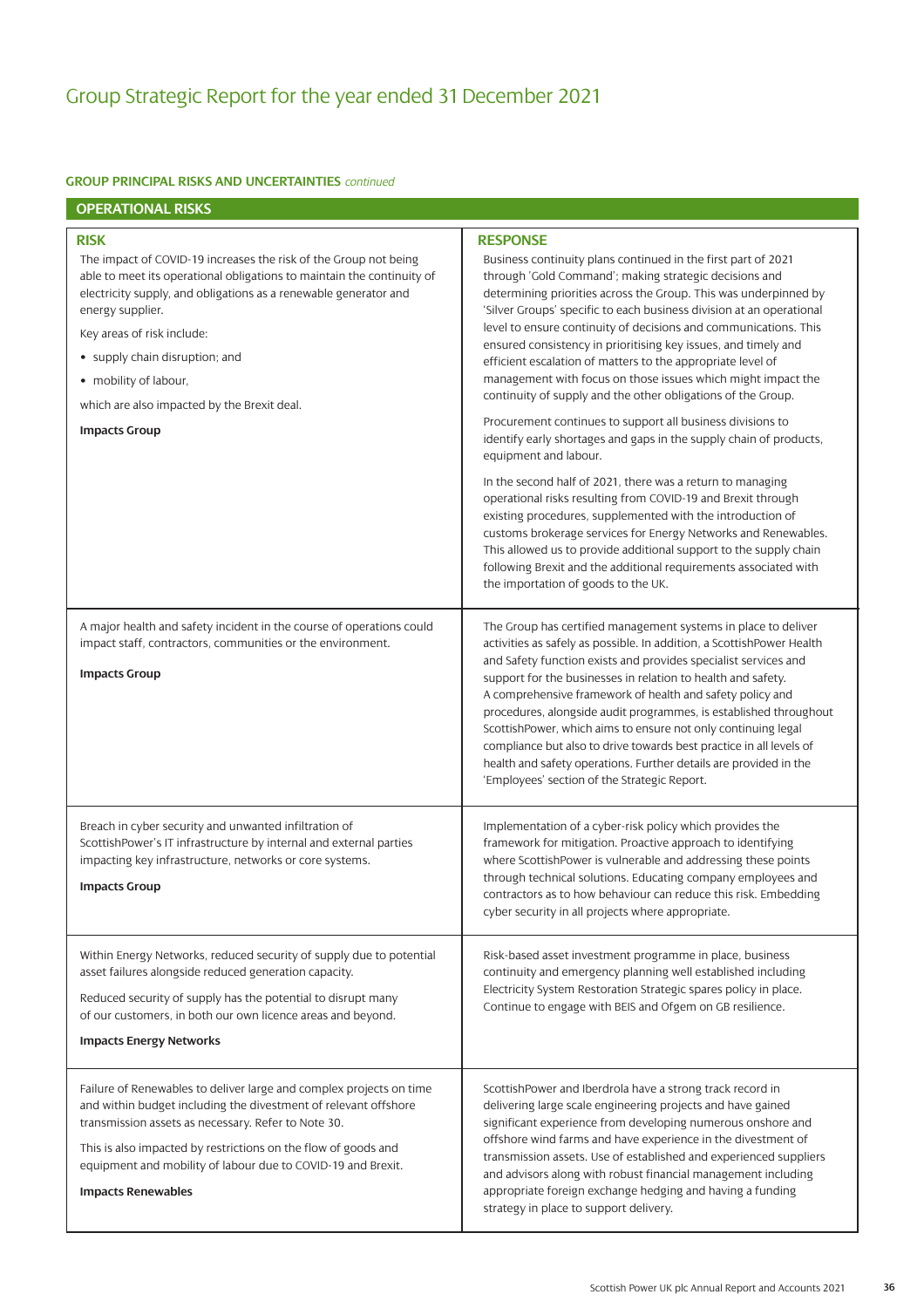# **NON-FINANCIAL INFORMATION STATEMENT**

Section 414CA(1) of the Companies Act 2006 requires the Group to present non-financial information as necessary for an understanding of our performance in the year, and our position at 31 December 2021. The table below demonstrates, by cross-reference, how this is sufficient to meet the non-financial reporting regulations within UK Company Law. A description of our business model can also be found on page 1.

The Group previously took the exemption from disclosing such information in line with section 414CA(7)(b) as its non-financial reporting was included in the reporting of Iberdrola. However, this exemption was removed following the enactment of The Accounts and Reports (Amendment) (EU Exit) Regulations 2019 hence this non-financial reporting statement is presented for the first time in these Accounts.

| <b>NON-FINANCIAL TOPIC</b>                        | <b>OUR POLICIES, PRINCIPAL RISKS KPIS RELATING</b><br><b>TO EACH TOPIC</b>             | <b>PAGE REFERENCE</b>                                            |
|---------------------------------------------------|----------------------------------------------------------------------------------------|------------------------------------------------------------------|
| <b>Environmental matters</b>                      | • Environmental strategy and policies<br>• Environmental risks<br>• Environmental KPIs | Refer to page 15<br>Refer to page 35<br>Refer to pages 16 and 17 |
| The Group's employees                             | • Employee strategy and policies<br>• Employee-related risks<br>• Employee KPIs        | Refer to page 6<br>Refer to page 36<br>Refer to pages 6 to 8     |
| Social matters                                    | • Community-focussed strategy and policies                                             | Refer to page 12                                                 |
| Human rights, anti-corruption<br>and anti-bribery | • Human rights and anti-slavery policies<br>• Compliance and whistleblowing policies   | Refer to page 21                                                 |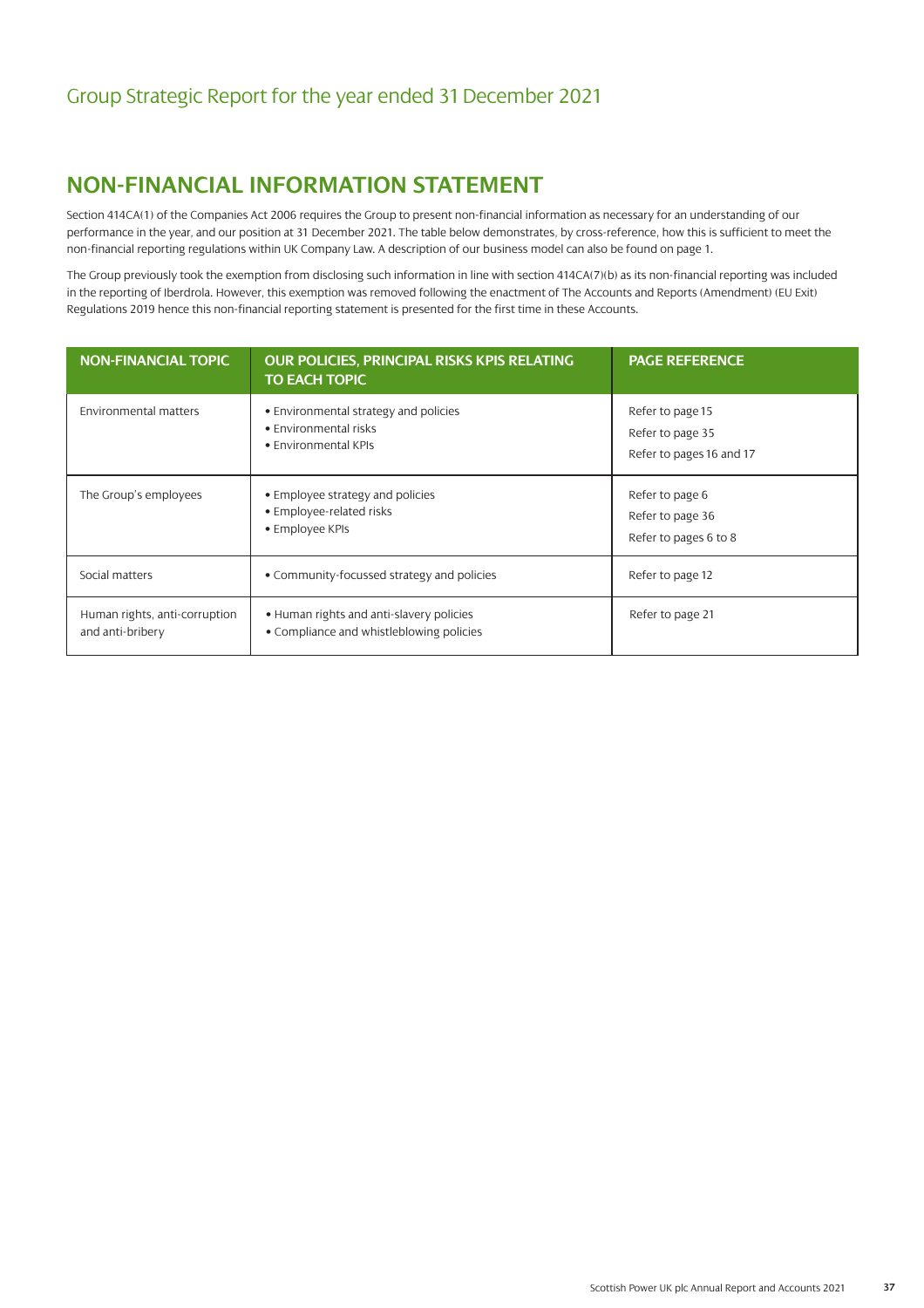## **SECTION 172 STATEMENT**

### **Statement by the directors in performance of their statutory duties in accordance with section 172 of the Companies Act 2006**

The Companies (Miscellaneous) Reporting Regulations 2018 requires the directors of Scottish Power UK plc to give a statement which describes how the directors have had regard to the matters set out in section 172(1) of the Companies Act 2006 when discharging their duty under that section.

The directors acknowledge and understand their duties and responsibilities, including that, under section 172 of the Companies Act 2006, a director of a company must act in the way he or she considers, in good faith, would be most likely to promote the success of the company for the benefit of its members as a whole, and in doing so have regard (amongst other matters) to:

- (a) the likely consequences of any decision in the long term;
- (b) the interests of the company's employees;
- (c) the need to foster the company's business relationships with suppliers, customers and others;
- (d) the impact of the company's operations on the community and the environment;
- (e) the desirability of the company maintaining a reputation for high standards of business conduct; and
- (f) the need to act fairly as between members of the company.

The delivery of the strategy of the Group, of which the Company is the principal parent company, requires the Group to conduct business in a manner benefitting customers through balancing cost and risk while delivering shareholder value and protecting the Group's performance and reputation by prudently managing risks inherent in the business. In carrying out this strategy, the directors' duties under section 172 of the Companies Act 2006 have been considered.

The directors strongly believe that effective and meaningful engagement with stakeholders and employees is key to promoting the success of the Company. Details of our key stakeholders and how we engage with them are as follows:

- **Customers:** details of how the business engages with its customers are explained in the 'Energy customers' sub-section of the Strategic Report, on page 9.
- **Employees:** details of how the business engages with its employees are set out in the 'Employees' sub-section of the Strategic Report, on page 6.
- **Communities and the environment:** details of how the business engages with communities and considers the environment are set out in the 'Community and environment' section of the Strategic Report, on page 12.
- **Suppliers and contractors:** details of how the business engages with its suppliers are set out in the 'Suppliers and contractors' sub-section of the Strategic Report, on page 11.
- **Government and regulators:** details of how the business engages with governments and regulators are set out in the 'Government and regulators' section of the Strategic Report, on page 11.

In addition, a statement in relation to the Company's interaction with its shareholders is described in the introduction to the 'Engaging with stakeholders' section of the Strategic Report on page 5.

The directors, both individually and together as a board, consider that the decisions taken during the year ended 31 December 2021 in discharging the function of the board of Scottish Power UK plc ("the Board") were in conformance with their duty under section 172 of the Companies Act 2006.

We ensure the Board are assisted in considering key stakeholders as part of the decision-making process by including stakeholder considerations in board papers as appropriate, and board papers are carefully reviewed and considered by all directors.

### **BY ORDER OF THE BOARD**

**Marion S Venman** Secretary 22 April 2022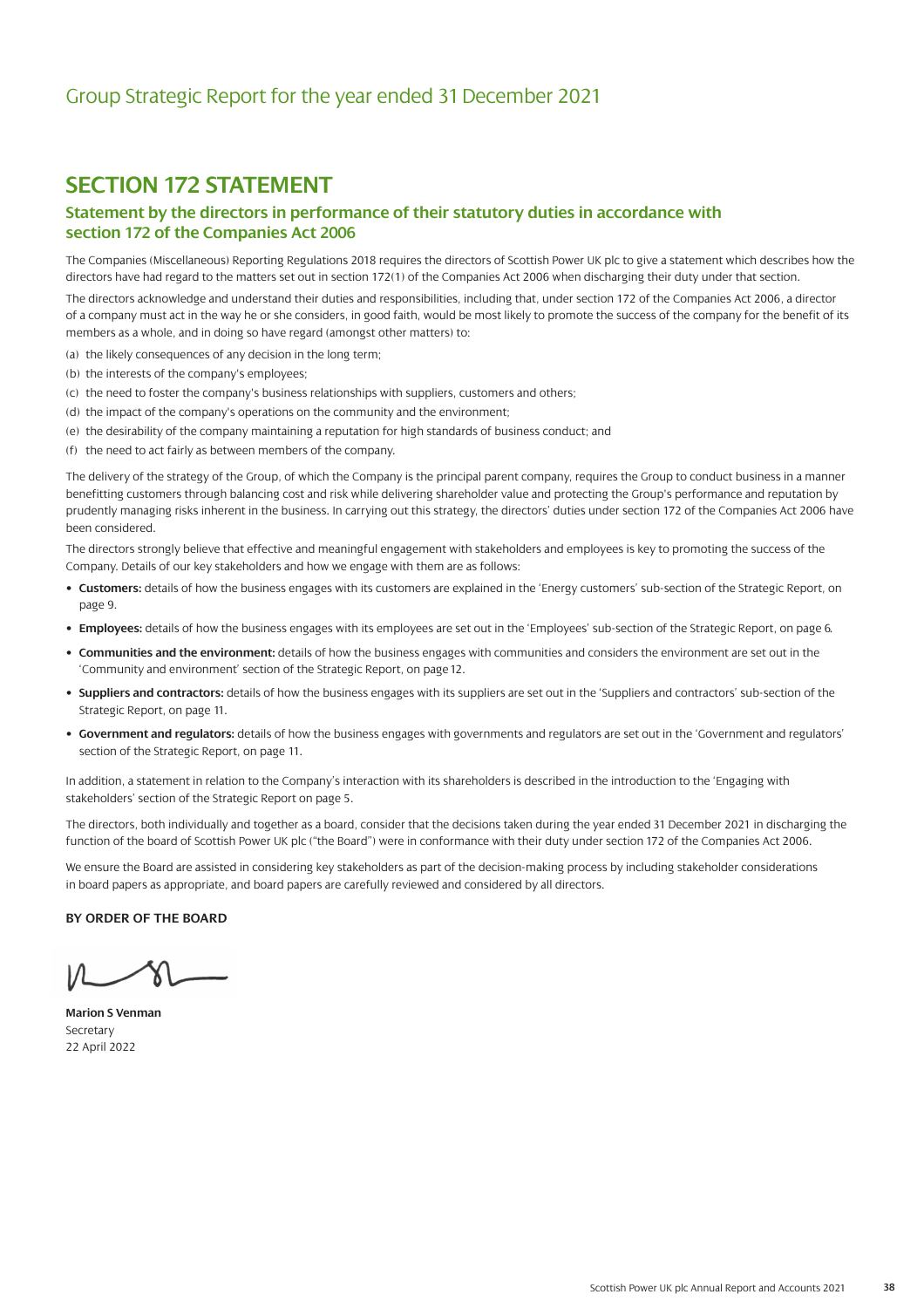The directors present their report and audited Accounts for the year ended 31 December 2021.

### **Information contained within the Strategic Report**

The directors have chosen to disclose information on the following, required by the Companies Act 2006 to be included in the Directors' Report, within the Strategic Report, found on pages 1 to 38:

- information on financial risk management and policies;
- information regarding future developments of the Group;
- information on charitable donations;
- information in relation to innovation activities; and
- information on employee regulations and policies.

In addition, energy and carbon reporting disclosures, as required by entities in scope by the 2018 Regulations are included in within the Strategic Report on pages 16 and 17.

### **Results and dividend**

The net profit for the year attributable to the equity holders of the parent amounted to £54.5 million (2020 £532.5 million). A dividend of £nil was paid during the year (2020 £1,595.9 million). Refer to Note 29 for further details.

### **Taxation**

The Iberdrola Board has explicitly acknowledged its responsibility for tax policy and strategy in all of the companies that it controls. The Iberdrola Board has approved a Corporate Tax Policy which forms part of the Corporate Governance System and sets out that board's commitment to responsible tax practices throughout the Iberdrola Group. The Corporate Tax Policy was initially approved by the Iberdrola Board in 2010 and is regularly updated.

The Group applies the Corporate Tax Policy as approved by the SPL Board and the ScottishPower Tax Strategy as approved by the SPL Board's Audit and Compliance Committee which accords with the policy and, as required by UK law, is published o[n www.scottishpower.com \(](https://www.scottishpower.com/)"the Corporate website") under 'About Us'/'Company Reporting'.

We are a responsible tax payer and seek to be open, honest and transparent in dealings with the tax authorities and to comply with both the letter and the spirit of tax laws set by the UK Government. We remit taxes due on a timely basis, and have a relationship with HMRC based on mutual trust and cooperation. Payment of taxes is our principal contribution to sustaining public expenditure and one of our contributions to society.

Further details on taxes and other government obligations can be found in the Strategic Report on page 24.

### **Political donations and expenditure**

We are a politically neutral organisation. It is subject to the Political Parties, Elections and Referendums Act 2000, which defines political donations and expenditure in wider terms than would be commonly understood by these phrases. During the year ended 31 December 2021, the Group paid a total of £14,000 for the sponsorship of conferences and events – activities that may be regarded as falling within the terms of the aforementioned Act.

The recipients of these payments were:

- The Conservative Party  $E7,000$  (2020 nil)
- The Labour Party  $E7,000$  (2020 nil)

The above amounts were for sponsored receptions at the 2021 conferences of the noted parties. These occasions provide an important opportunity for the Group to represent its views on a non-partisan basis to politicians from across the political spectrum and the receptions were open to everyone attending the conference, including party members, non-governmental organisations, the media and trade unions.

In previous years, we have sponsored receptions and events at other party conferences, however due to COVID-19, other parties remained using virtual online platforms and we did not attend in-person.

The payments do not indicate support for any particular party.

## **CORPORATE GOVERNANCE**

### **Statement regarding the corporate governance arrangements of the Group**

As required by the Companies (Miscellaneous) Reporting Regulations 2018, the directors of the Company have set out a statement of the corporate governance arrangements of the Company.

The ultimate parent of the Company is Iberdrola, S.A., which is listed on the Madrid stock exchange. The Company, which is wholly owned by Iberdrola, S.A., does not apply a corporate governance code on the basis that the SPL Board, in accordance with its terms of reference and the Policy for the Definition and Coordination of the Iberdrola Group and Foundations of Corporate Organisation ("the Group Governance Framework"), has adopted its own rules and principles which are based on widely recognised good governance recommendations. Those rules and principles that applied to the Company and its group during 2021 are set out as follows:

The Board's terms of reference and the Group Governance Framework, are published on the Corporate website under 'Corporate Governance'/ 'Governance and Sustainability System'/'Corporate Governance'.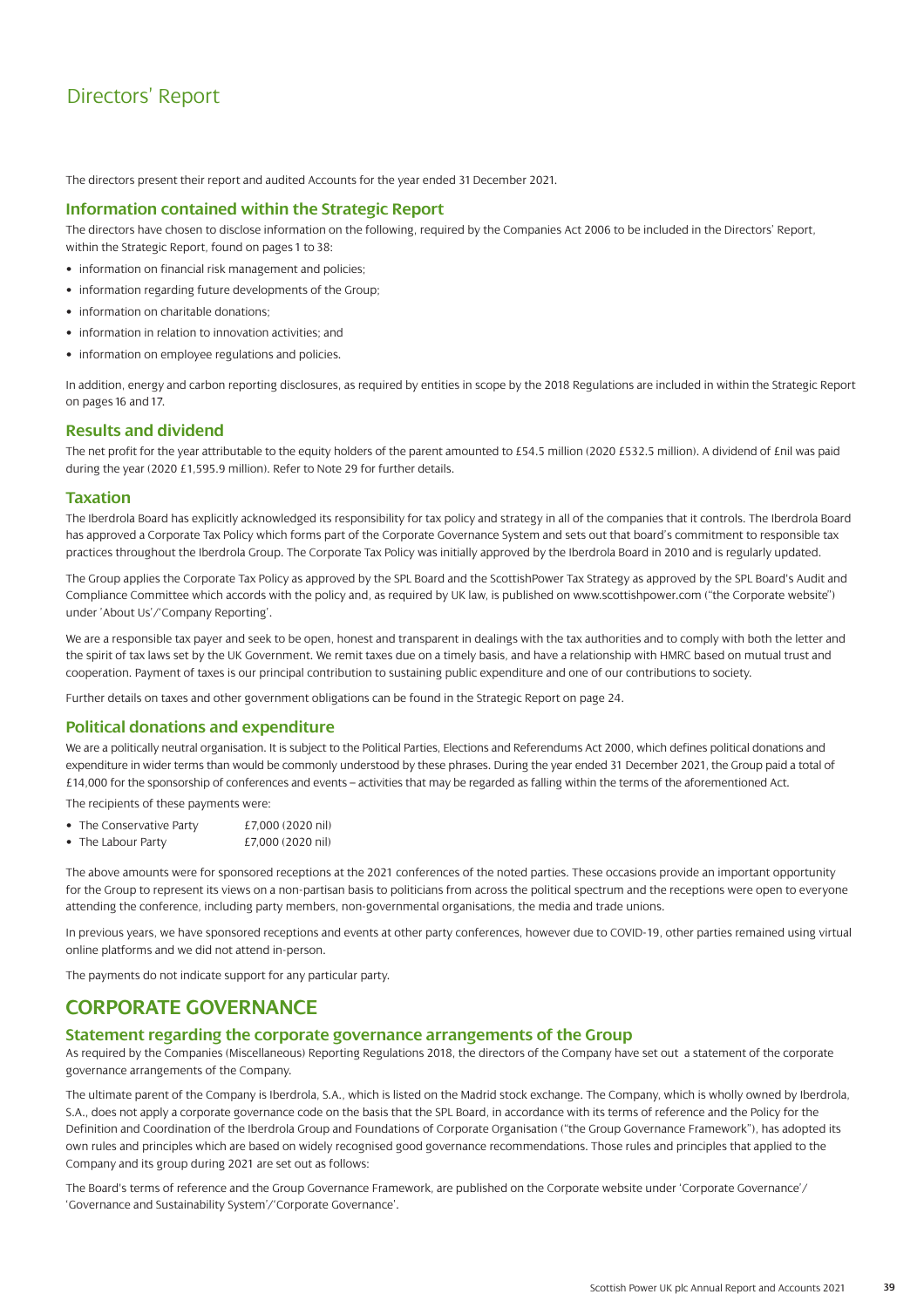### **CORPORATE GOVERNANCE** *continued*

### **Corporate governance system**

The Company is governed by the Board, which consists of directors who bring a broad range of skills and experience to the Company. The Board is regulated in accordance with the Company's Articles of Association which are published on the Corporate website under 'Corporate Governance'/ 'Governance and Sustainability System'/ 'By-Laws'.

In discharging its responsibilities and in the exercise of its decision-making powers, and in accordance with the Company's Articles of Association and the Board's terms of reference, the Board has, in accordance with the Group Governance Framework, defined and approved the ScottishPower corporate governance system (also known as the ScottishPower Governance and Sustainability System) which applies to the Company and its group. The ScottishPower corporate governance system includes the internal corporate rules (including the purpose and values of the Iberdrola Group, the Code of Ethics, corporate policies and other internal codes and procedures) that make up the corporate governance system of the Iberdrola Group, which the Board, having reviewed the same, has expressly adopted as part of the ScottishPower Governance and Sustainability System, as well as the specific rules and regulations required to implement or supplement it.

In addition, the Board routinely considers and takes into account those parts of the corporate governance system of the Iberdrola Group (of which the Company is part) which may have direct or indirect application to ScottishPower. Furthermore, the Board actively considers and adopts specific policies and rules which apply to ScottishPower.

The ScottishPower Governance and Sustainability System is published online on the Corporate website under 'Corporate Governance'/'Governance and Sustainability System'.

### **Board composition**

The directors who held office during the year were as follows:

| Nicola Connelly  | (appointed 20 October 2021) |
|------------------|-----------------------------|
| Marion S. Venman |                             |
| David Wark       | (resigned 31 July 2021)     |
| Donald Wright    |                             |

As at the date of this report, there have been no changes to the composition of the Board of the Company since year end.

There is no separate appointments committee within ScottishPower. Instead, appointment matters relevant to ScottishPower and the Company are dealt with by the Iberdrola, S.A. Appointments Committee ("IAC"). The IAC has a function to report on the process of selection of directors and senior managers of the Iberdrola Group companies.

### **Purpose and values**

The structure of the Company, and ScottishPower, is set out in the 'Who we are' section of the Strategic Report. During 2021, the Board has taken into account the purpose and values of the Iberdrola Group and the Code of Ethics which are published on the Corporate website under 'Corporate Governance'/'Governance and Sustainability System'/'Purpose'. These documents define and promote the purpose, values and culture of the Company and ScottishPower.

### **Director responsibilities**

The directors are fully aware of their duties under the Companies Act 2006, including as set out in section 172 of the same. One of the primary responsibilities of the Board is to supervise the provision of common corporate services to the three Head of Business Sub-holding companies of the Group, which the Company directly and wholly owns, in accordance at all times with the provisions of all applicable legislation and regulations.

The Head of Business Sub-holding companies have their own boards of directors which have the necessary autonomy to carry out the day-to-day management and effective administration of their respective divisions, as well as responsibility for their ordinary control.

Further information on the administrative, management and supervisory bodies of the boards of the three Head of Business Sub-holding companies are described in the section below.

### **Opportunity and risk**

The delivery of ScottishPower's strategy requires the Group to conduct business in a manner benefitting customers through balancing cost and risk while delivering shareholder value and protecting our performance and reputation by prudently managing the risk inherent in the business.

To maintain this strategic direction, we develop and implement risk management policies and procedures and promote a robust control environment at all levels of the organisation. Details of the applicable risk policies are published on the Corporate website under 'Corporate Governance'/'Governance and Sustainability System'/'Corporate Governance'.

During 2021, the governance structure was supported by the risk policies of ScottishPower. Our business risk assessment team and independent Group risk management function supported the SPL Board in the execution of due diligence and risk management, as described in the 'Group principal risks and uncertainties' section of the Strategic Report.

### **Remuneration**

The directors of the Company are subject to an annual evaluation of their performance in respect of their executive responsibilities as part of the performance management framework which is in place throughout ScottishPower.

There is no separate Remuneration Committee within ScottishPower. Instead, remuneration matters relevant to ScottishPower and the Company are dealt with and reviewed by the Iberdrola, S.A. Remuneration Committee ("IRC"). The IRC has a function to report on the remuneration of directors and senior managers of the Iberdrola Group companies.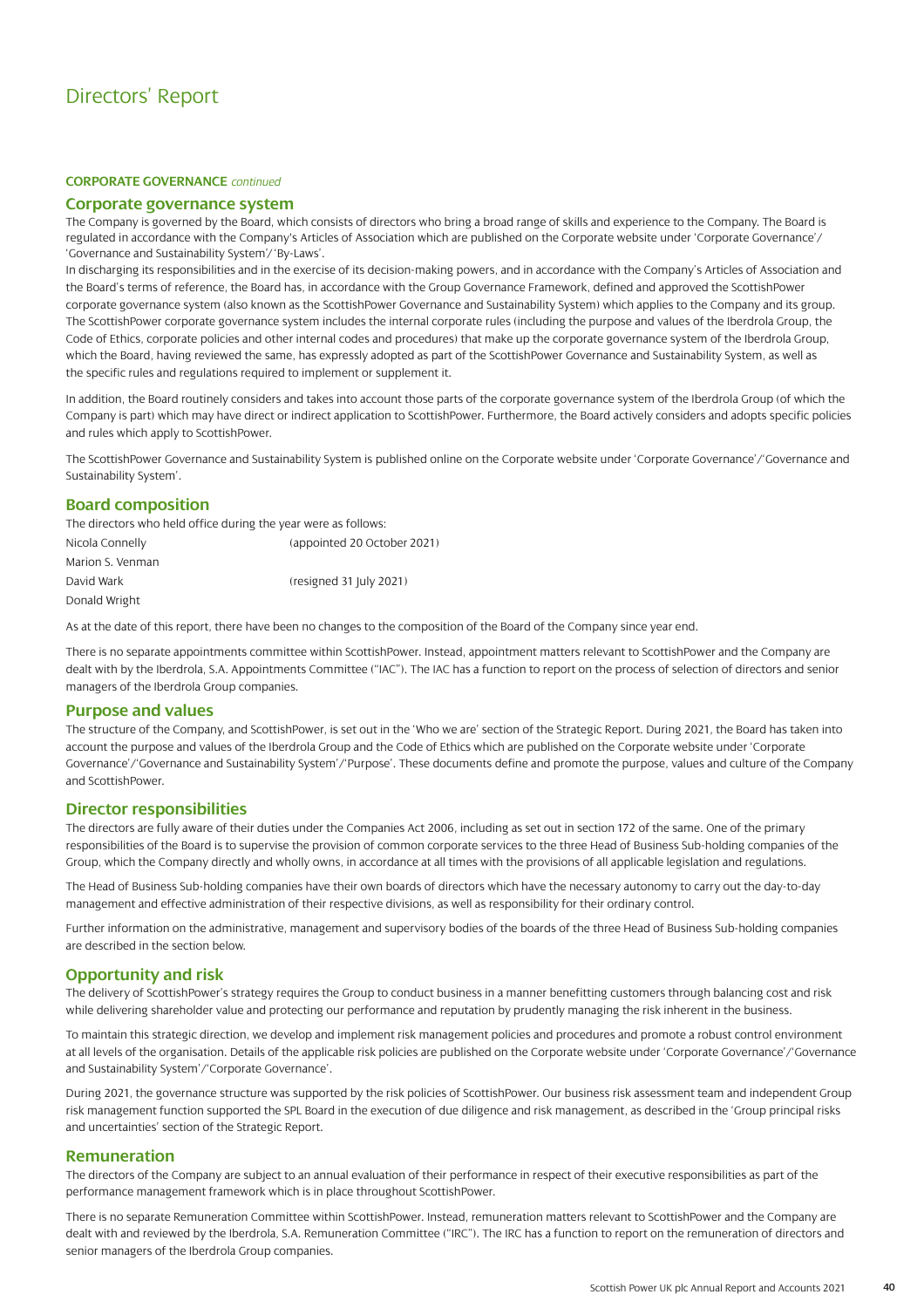### **CORPORATE GOVERNANCE** *continued*

### **Stakeholders**

The Board fully recognises that effective and meaningful engagement with stakeholders is key to promoting the success of the Company. The details of our key stakeholders, why they are important to the Company, and how we engage with our stakeholders are an integral part of our strategic goals which are described in the 'Our strategy' section in the Strategic Report.

ScottishPower identifies and interacts with its stakeholders via its three business divisions. Please refer to the Energy Networks, Renewables, and Energy Retail and Wholesale sections of the Strategic Report for further information on these business divisions' respective engagement with their specific stakeholders. In particular, refer to the 'Engaging with stakeholders' section of the Strategic Report which sets out the Board's oversight of the consideration given to the Company's, and its group's, engagement with key stakeholders.

### **Administrative, management and supervisory bodies**

### **SPL Board**

The SPL Board comprised the Chairman, Jose Ignacio Sánchez Galán, and eight other directors as at 31 December 2021. Jose Ignacio Sánchez Galán is also the Chairman and CEO of Iberdrola.

The directors of the SPL Board were:

| José Ignacio Sánchez Galán     | Chairman, non-independent, non-executive director               |
|--------------------------------|-----------------------------------------------------------------|
| Lord Kerr of Kinlochard GCMG   | Vice-chairman, independent, non-executive director              |
| Keith Anderson                 | CEO.                                                            |
| Wendy Jacqueline Barnes        | Independent, non-executive director                             |
| Iñigo Fernández de Mesa Vargas | Independent, non-executive director                             |
| Suzanne Fox                    | Independent, non-executive director (resigned 12 December 2021) |
| Professor Sir James McDonald   | Independent, non-executive director                             |
| Daniel Alcaín López            | Non-independent, non-executive director                         |
| Gerardo Codes Calatrava        | Non-independent, non-executive director                         |
| José Sainz Armada              | Non-independent, non-executive director                         |
|                                |                                                                 |

Lord Kerr of Kinlochard GCMG resigned on 21 March 2022 and was replaced as Vice Chairman by Professor Sir James McDonald. Professor Dame Lesley Anne Glover and Claire O'Neill were appointed as independent, non-executive directors on 21 March 2022.

Meetings of the SPL Board were held on five occasions during the year under review. Attendance by the directors was as follows:

| José Ignacio Sánchez Galán     | Attended all meetings |
|--------------------------------|-----------------------|
| Lord Kerr of Kinlochard GCMG   | Attended all meetings |
| Keith Anderson                 | Attended all meetings |
| Wendy Jacqueline Barnes        | Attended all meetings |
| Iñigo Fernández de Mesa Vargas | Attended all meetings |
| Suzanne Fox                    | Attended all meetings |
| Professor Sir James McDonald   | Attended all meetings |
| Daniel Alcaín López            | Attended all meetings |
| Gerardo Codes Calatrava        | Attended all meetings |
| José Sainz Armada              | Attended all meetings |

### **Scottish Power Limited Audit and Compliance Committee ("SP ACC")**

The SP ACC, a permanent internal body, has an informative and consultative role, without executive functions, with powers of information, assessment and presentation of proposals to the SPL Board within its scope of action, which is governed by the Articles of Association of the Company and by the terms of reference of the SP ACC.

The SP ACC's responsibilities include:

- monitoring the financial and non-financial reporting processes for ScottishPower;
- monitoring the effectiveness of ScottishPower's internal control, internal audit, compliance and risk management systems;
- monitoring the statutory audit of the Annual Report and Accounts of ScottishPower; and
- monitoring the independence of the external auditor and recommending to the SPL Board the appointment or reappointment of the auditor and the associated terms of engagement

The SP ACC's terms of reference are published on the Corporate website under 'Corporate Governance'/'Governance and Sustainability System'/ 'Corporate Governance'.

**Membership and attendance**

The SP ACC met five times during the year under review. The members of the SP ACC and their attendance record are shown below:

| Professor Sir James McDonald, Chairman (external, independent director) | Attended all meetings |
|-------------------------------------------------------------------------|-----------------------|
| lñigo Fernández de Mesa Vargas (external, independent director)         | Attended all meetings |
| Daniel Alcaín López (internal, non-independent director)                | Attended all meetings |

Professor Sir James McDonald resigned on 20 March 2022 and was replaced as Chairman by Iñigo Fernández de Mesa Vargas. Wendy Barnes and Claire O'Neill were both appointed as independent, non-executive members on 21 March 2022.

In addition to the attendance set out above, the ScottishPower Control and Administration Director, Head of Internal Audit, and the Compliance Director normally attend, by invitation, all meetings of the SP ACC. Other members of senior management are also invited to attend as appropriate. During the year under review, the external auditor attended (in part) four meetings of the SP ACC.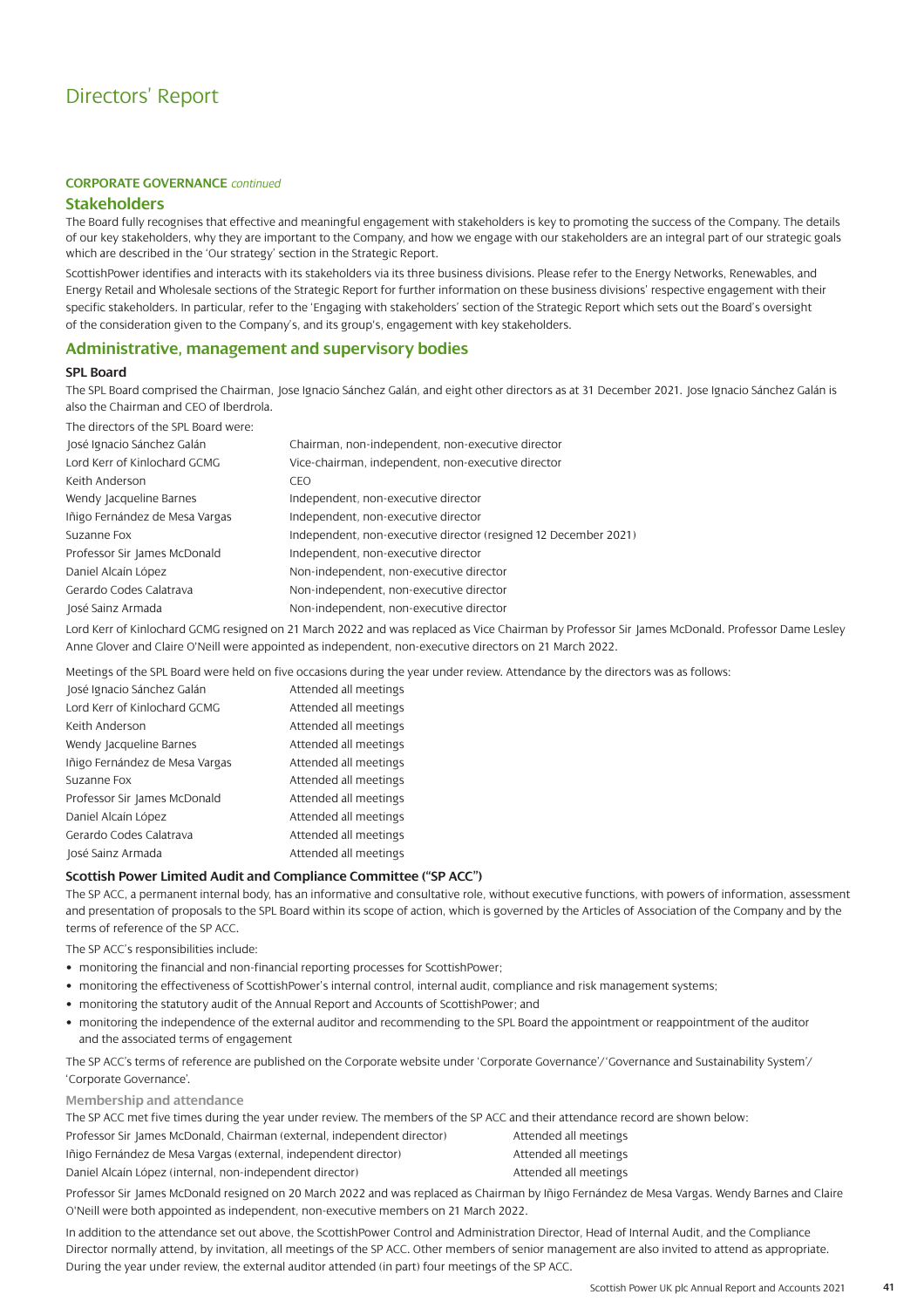### **CORPORATE GOVERNANCE** *continued*

**Matters considered by the SP ACC during 2021** The issues that the SP ACC specifically addressed are detailed in its report which is published on the Corporate website under 'Corporate Governance'/ 'Board of Directors'.

### **Significant financial statement reporting issues**

In preparing the Annual Report and Accounts, there are a number of areas requiring management to apply judgement or a high degree of estimation. After discussion with management and the external auditor, the significant areas of judgement reviewed and considered by the SP ACC in relation to the 2021 Annual Report and Accounts, and how these were addressed, are set out in the table below.

| SIGNIFICANT FINANCIAL JUDGEMENT FOR<br>THE YEAR ENDED 31 DECEMBER 2021                                                                                                                                                                                                                                                                                                                                                                                                                                                                                                                                                                                                        | HOW THE SP ACC ADDRESSED THESE SIGNIFICANT<br><b>FINANCIAL JUDGEMENTS</b>                                                                                                                                                                                                                                                                                                                                                                                                                                                                      |
|-------------------------------------------------------------------------------------------------------------------------------------------------------------------------------------------------------------------------------------------------------------------------------------------------------------------------------------------------------------------------------------------------------------------------------------------------------------------------------------------------------------------------------------------------------------------------------------------------------------------------------------------------------------------------------|------------------------------------------------------------------------------------------------------------------------------------------------------------------------------------------------------------------------------------------------------------------------------------------------------------------------------------------------------------------------------------------------------------------------------------------------------------------------------------------------------------------------------------------------|
| Accounting for group and parent company retirement benefit<br>obligations<br>The assumptions in relation to the cost to the Group of providing<br>future post-retirement benefits are set after consultation with<br>qualified actuaries and can have a material impact on the financial<br>position of the Group. The costs, assets and liabilities of the Group's<br>defined benefit schemes are regularly reviewed. Advice is taken from<br>independent actuaries and other specialists within the Iberdrola<br>Group on the IAS 19 valuation of the schemes including the complex<br>assets. Further details are provided in Note 3K on page 68 and<br>Note 9 on page 81. | The SP ACC were updated on the combined schemes' valuation<br>particularly in relation to the schemes' key assumptions and<br>complexity of level 3 asset valuations. Following this review the<br>SP ACC supported this judgement. The SP ACC also considered<br>the findings of the external auditor.                                                                                                                                                                                                                                        |
| Recognition of Energy Retail accrued ('unbilled') revenue<br>Revenue from energy sales to retail customers includes estimates<br>of the value of electricity and gas supplied between the most recent<br>meter reading and the period end. This is based on estimates and<br>assumptions in relation to the consumption and its valuation. Further<br>details are provided in Note 3A(d) on pages 62 and 63.                                                                                                                                                                                                                                                                  | The SP ACC reviewed the estimation and valuation processes and<br>assumptions applied in determining the recognition of accrued<br>('unbilled') revenue and were updated on the impact on the<br>financial statements. This was with particular reference to domestic<br>electricity and gas and the impact of COVID-19 with this risk<br>reducing year-on-year. Following this review, the SP ACC supported<br>this judgement. The SP ACC also considered the findings of the<br>external auditor.                                            |
| Expected credit loss ("ECL") on Energy Retail receivables<br>The recoverability of the Group's billed energy receivables in Energy<br>Retail business function is a key judgement area given the risk of<br>customer default. The level of the Group's aged debt is monitored<br>with the allowance for ECL being based on assumptions derived from<br>estimated future cash flows, the ageing profile of the debt, prior<br>experience and an assessment of the current economic environment.<br>Further details are provided in Note 3H1.2(d) on page 66 and Note<br>11(e)A3 on page 90.                                                                                    | The SP ACC considered the assumptions impacting the allowance<br>for ECL and related charges and the processes for debt collection<br>and calculating the ECL. In light of the current environment there<br>was a particular focus on energy market disruption and COVID-19<br>and the impact this had and will have in the future in relation to the<br>recoverability of retail receivables. Following this review, the SP ACC<br>supported this judgement. The SP ACC also considered the findings<br>of the external auditor in this area. |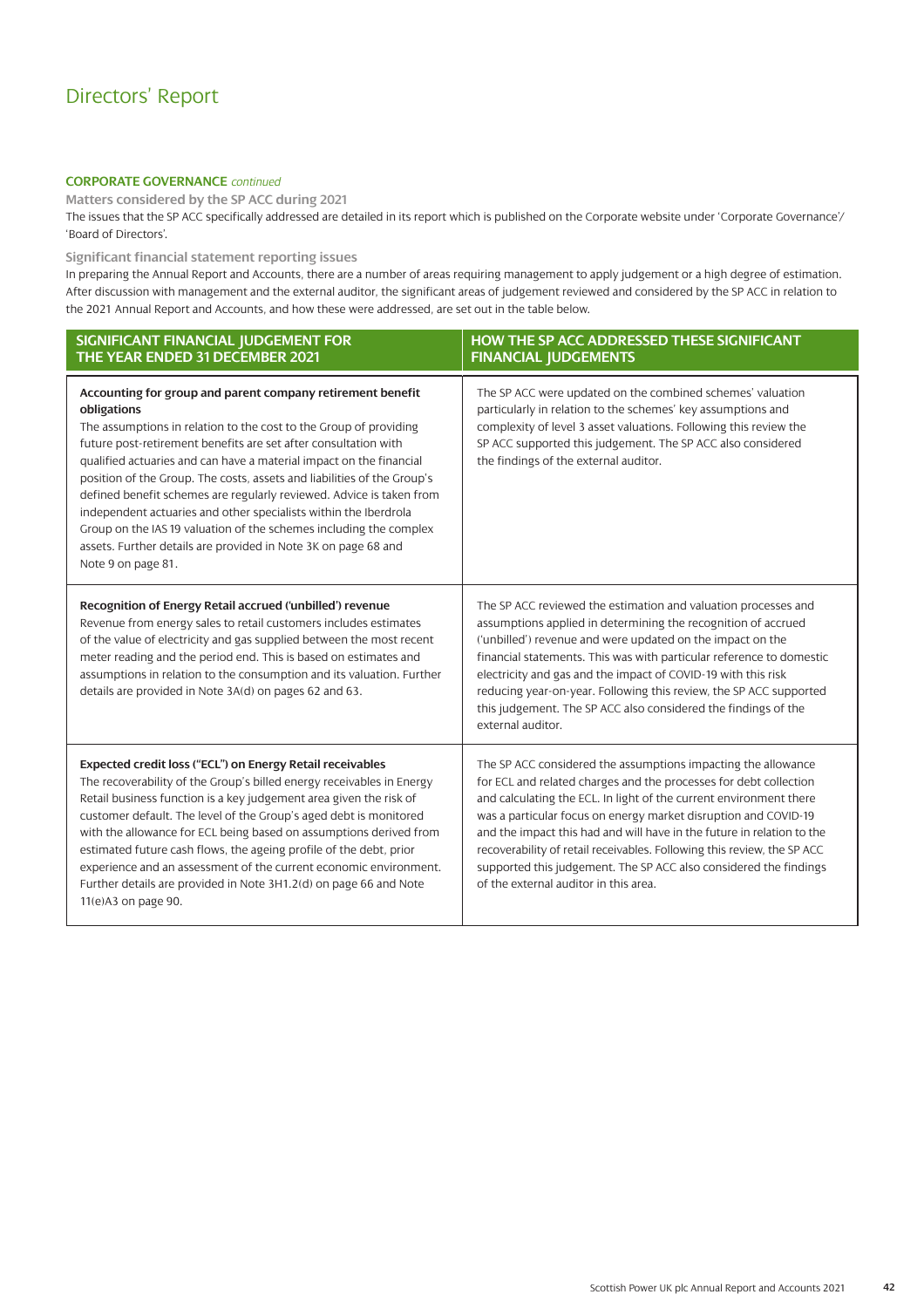### **CORPORATE GOVERNANCE** *continued*

### **ScottishPower Management Committee ("SPMC")**

The SPMC is a permanent internal body, which was established by the SPL Board to provide an informative and coordinating role for the activities of ScottishPower. In accordance with the corporate governance arrangements of the Group and the separation of regulated activities, the SPMC does not exercise any executive function as a decision-making body. The SPMC meets weekly and receives regular information on the activities of the Group in order to support the corporate functions and lines of business in understanding the local, legal, regulatory and market specifics in the UK and in order to assist the ScottishPower CEO in the performance of his duties. The CEO defines the composition of the SPMC, having regard to the duties assigned thereto. Those persons that the CEO deems appropriate may also attend its meetings as invitees, either regularly or at a specific meeting.

### **Boards of the Head of Business Sub-holding companies**

The boards of directors of Scottish Power Energy Networks Holdings Limited ("the SPENH Board"), ScottishPower Renewable Energy Limited ('the SPREL Board") and Scottish Power Retail Holdings Limited ("the SPRH Board") are responsible for the effective management of the Energy Networks, Renewables and Energy Retail and Wholesale business divisions respectively, in accordance with the strategy of ScottishPower. These boards meet regularly and review strategy, operational performance and risk issues on behalf of the respective businesses.

#### **SPENH Board**

The SPENH Board comprised the Chair, Elena León Muñoz, and five other directors as at 31 December 2021. The directors, and their attendance at SPENH Board meetings held during the period under review (seven meetings), are shown below:

Elena León Muñoz (Chair, non-independent, non-executive director) Attended three meetings

(appointed 26 May 2021 and appointed as Chair on 2 November 2021) Armando Martínez Martínez Attended six meetings (resigned as director and Chairman on 1 November 2021) (Chairman, non-independent, non-executive director) Frank Mitchell (CEO) and a settlement of the Mitchell (CEO) and Attended all meetings Professor Dame Lesley Anne Glover Attended all meetings (independent, non-executive director) Alison McGregor (independent, non-executive director) Attended all meetings Mónica Grau Domene (non-independent, non-executive director) Attended all meetings

José Ignacio Sánchez-Galán García-Tabernero **Actes and Attended all meetings** Attended all meetings

(non-independent, non-executive director)

Suzanne Fox was appointed on 1 February 2022 as an independent, non-executive director. Professor Dame Lesley Anne Glover resigned on 20 March 2022. The terms of reference of the SPENH Board are published o[n www.spenergynetworks.co.uk under 'Corporate Governance'.](https://www.spenergynetworks.co.uk/pages/corporate_governance.aspx)

### **SPENH Audit and Compliance Committee ("SPENH ACC")**

The SPENH ACC undertakes the role and function of the SP ACC as they relate to the regulated Energy Networks business division. The relationship between the SP ACC and the SPENH ACC is governed in accordance with their respective terms of reference. The SPENH ACC's terms of reference are published o[n www.spenergynetworks.co.uk under 'Corporate Governance'.](https://www.spenergynetworks.co.uk/pages/corporate_governance.aspx)

The SPENH ACC met five times during the year under review. The members of the SPENH ACC and their attendance record are shown below:

Alison McGregor, Chair (external, independent director) Attended all meetings Professor Dame Lesley Anne Glover (external, independent director) Attended all meetings

Mónica Grau Domene (internal, non-independent director) Attended all meetings

Professor Dame Lesley Anne Glover resigned on 20 March 2022. Suzanne Fox was appointed as an independent, non-executive member on 21 March 2022.

### **SPREL Board**

The SPREL Board comprised the Chairman, Xabier Viteri Solaun, and five other directors as at 31 December 2021. The directors and their attendance at SPREL board meetings held during the period under review (five meetings) are shown below:

Xabier Viteri Solaun (Chairman, non-independent, non-executive director) Attended all meetings

| Lindsay McQuade CEO                                               | Attended all meetings                               |
|-------------------------------------------------------------------|-----------------------------------------------------|
| Lena Wilson (independent, non-executive director)                 | Attended two meetings (resigned 30 April 2021)      |
| Jonathan Cole (non-independent, executive director)               | Attended three meetings (resigned 4 October 2021)   |
| Nicola Connelly (non-independent, non-executive director)         | Attended two meetings (appointed 21 September 2021) |
| Charles Langan (non-independent, non-executive director)          | Attended all meetings                               |
| Álvaro Martínez Palacio (non-independent, non-executive director) | Attended one meeting (appointed 4 November 2021)    |
| David Mesonero Molina (non-independent, non-executive director)   | Attended three meetings (resigned 12 July 2021)     |
| Marion Shepherd Venman (non-independent, non-executive director)  | Attended all meetings                               |
| David Wark (non-independent, non-executive director)              | Attended three meetings (resigned 31 July 2021)     |
|                                                                   |                                                     |

The terms of reference of the SPREL Board are published o[n www.scottishpowerrenewables.com under 'Corporate Governance'.](https://www.scottishpowerrenewables.com/pages/corporate_governance.aspx)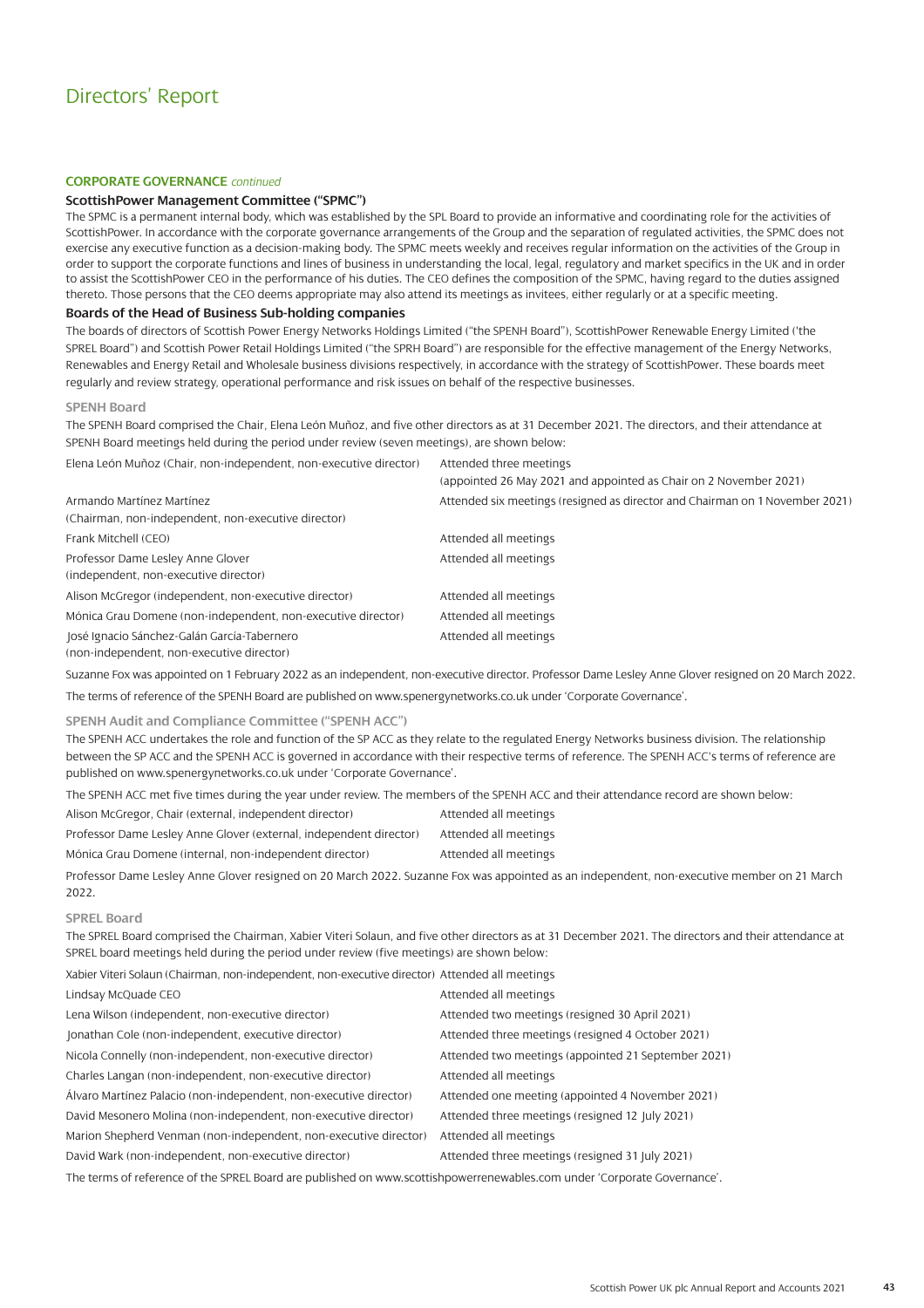### **CORPORATE GOVERNANCE** *continued*

#### **SPRH Board**

The SPRH Board comprised the Chairman, Aitor Moso Raigoso, and four other directors as at 31 December 2021. The directors and their attendance at SPRH Board meetings held during the period under review (five meetings) are shown below:

| Aitor Moso Raigoso (Chairman, non-independent, non-executive director) | A              |
|------------------------------------------------------------------------|----------------|
| Andrew Ward CEO                                                        | $\overline{A}$ |
| Nicola Connelly (non-independent, non-executive director)              | A              |
| David Gracia Fabre (non-independent, non-executive director)           | $\overline{A}$ |
| Marion Shepherd Venman (non-independent, non-executive director)       | $\overline{A}$ |
| David Wark (non-independent, non-executive director)                   | $\overline{A}$ |
|                                                                        |                |

Attended all meetings ttended all meetings Ittended two meetings (appointed 23 September 2021) ttended all meetings ttended all meetings ttended two meetings (resigned 31 July 2021)

The terms of reference of the SPRH Board are published o[n www.spretailholdings.com under 'Corporate Governance'.](https://www.spretailholdings.com/corporate-governance)

### **Directors' indemnity**

In terms of the Company's Articles of Association, a qualifying indemnity provision is in force for the benefit of all the directors of the Company and of associated companies and has been in force during the financial year.

### **Statement of directors' responsibilities in respect of the Annual Report and Accounts**

The directors are responsible for preparing the Annual Report and Accounts in accordance with applicable law and regulations.

Company law requires the directors to prepare group and parent company financial statements for each financial year. Under that law they have elected to prepare the group financial statements in accordance with international accounting standards as adopted by the UK as at the date of approval of these Accounts and which are mandatory for the financial year ended 31 December 2021 ("UK-adopted international accounting standards") and applicable law, and have elected to prepare the parent company financial statements in accordance with UK accounting standards and applicable law (UK Generally Accepted Accounting Practice), including FRS 101 Reduced Disclosure Framework.

Under company law, the directors must not approve the financial statements unless they are satisfied that they give a true and fair view of the state of affairs of the Group and parent company and of the Group's profit or loss for that period. In preparing each of the Group and parent company financial statements, the directors are required to:

- select suitable accounting policies and then apply them consistently;
- make judgements and estimates that are reasonable, relevant, reliable and prudent;
- for the Group financial statements, state whether they have been prepared in accordance with UK-adopted international accounting standards;
- for the parent company financial statements, state whether applicable UK accounting standards have been followed, subject to any material departures disclosed and explained in the financial statements;
- assess the Group's and parent company's ability to continue as a going concern, disclosing, as applicable, matters related to going concern; and
- use the going concern basis of accounting unless they either intend to liquidate the Group or the parent company or to cease operations, or have no realistic alternative but to do so.

The directors are responsible for keeping adequate accounting records that are sufficient to show and explain the parent company's transactions and disclose with reasonable accuracy at any time the financial position of the parent company and enable them to ensure that their financial statements comply with the Companies Act 2006. They are responsible for such internal control as they determine is necessary to enable the preparation of financial statements that are free from material misstatement, whether due to fraud or error, and have general responsibility for taking such steps as are reasonably open to them to safeguard the assets of the Group and the Company and to prevent and detect fraud and other irregularities.

Under applicable law and regulations, the directors are also responsible for preparing a Strategic Report and Directors' Report that complies with that law and those regulations.

The directors are responsible for the maintenance and integrity of the corporate and financial information included on the Company's website. Legislation in the UK governing the preparation and dissemination of the financial statements differs from legislation in other jurisdictions.

### **Disclosure of information to auditor**

Each of the directors in office as at the date of this Annual Report and Accounts confirms that:

- so far as he or she is aware, there is no relevant audit information of which the Company's auditor is unaware; and
- he or she has taken all the steps that he or she ought to have taken as a director in order to make himself or herself aware of any relevant audit information and to establish that the Company's auditor is aware of that information.

This confirmation is given and should be interpreted in accordance with the provisions of section 418 of the Companies Act 2006.

### **Auditor**

KPMG LLP were re-appointed as the auditor of the Company for the period ending 31 December 2022.

### **BY ORDER OF THE BOARD**

**Marion S Venman Secretary** 22 April 2022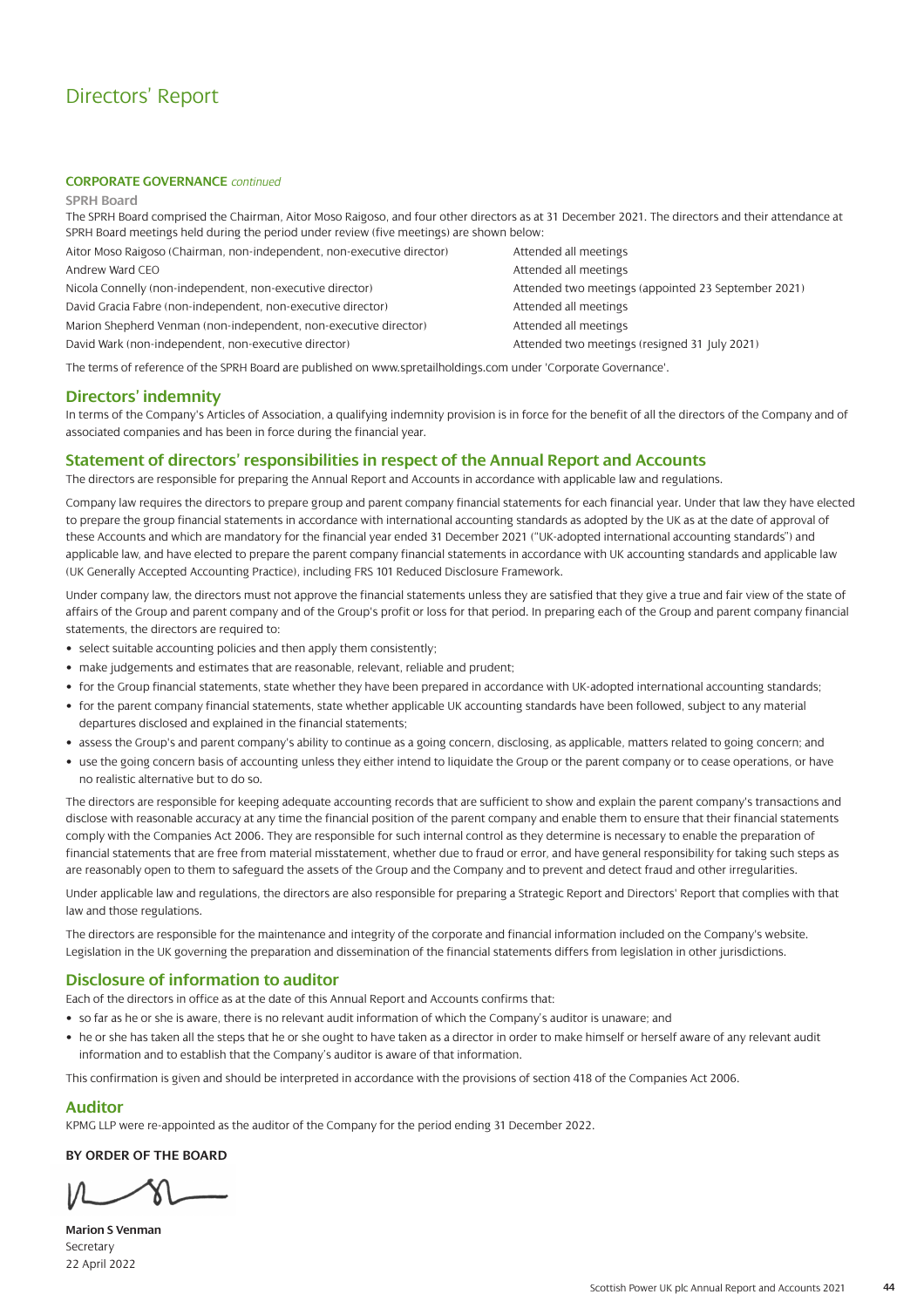

### **1. Our opinion is unmodified**

We have audited the financial statements of Scottish Power UK plc ("the Company") for the year ended 31 December 2021 which comprise the consolidated and company statements of financial position, consolidated income statement, consolidated and company statements of comprehensive income, consolidated and company statements of changes in equity, consolidated and company statements of cash flows and the related notes, including the accounting policies in note 3.

### **In our opinion:**

- the financial statements give a true and fair view of the state of the Group's and of the parent Company's affairs as at 31 December 2021 and of the Group's profit for the year then ended;
- the Group financial statements have been properly prepared in accordance with the UK-adopted international accounting standards;
- the parent Company financial statements have been properly prepared in accordance with UK-adopted international accounting standards and as applied in accordance with the provisions of the Companies Act 2006; and
- the financial statements have been prepared in accordance with the requirements of the Companies Act 2006.

### **Basis for opinion**

We conducted our audit in accordance with International Standards on Auditing (UK) ("ISAs (UK)") and applicable law. Our responsibilities are described below. We believe that the audit evidence we have obtained is a sufficient and appropriate basis for our opinion. Our audit opinion is consistent with our report to the ScottishPower Audit and Compliance Committee ("SP ACC").

We were first appointed as auditor by the directors on 11 January 2018. The period of total uninterrupted engagement is for the five financial years ended 31 December 2021. We have fulfilled our ethical responsibilities under, and we remain independent of the Group in accordance with, UK ethical requirements including the FRC Ethical Standard as applied to public interest entities. No non-audit services prohibited by that standard were provided.

| <b>Overview</b>                 |                                                                                           |
|---------------------------------|-------------------------------------------------------------------------------------------|
| Materiality:<br>Group financial | £31m (2020: £30m)                                                                         |
| statements as<br>a whole        | 5.6% (2020: 3.6%) of normalised Group<br>profit before tax from continuing<br>operations  |
| Coverage                        | 99% (2020: 100%) of Group profit<br>before tax from continuing operations                 |
| <b>Key audit matters</b>        | vs 2020                                                                                   |
| <b>Recurring risks</b>          | Valuation of IAS 19 provision for<br>retirement benefit obligations                       |
|                                 | Valuation of certain unquoted<br>assets in the Group's defined<br>benefit pension schemes |
|                                 | Carrying value of Retail accrued<br>('unbilled') revenue                                  |
|                                 | Recoverability of Retail billed<br>trade receivables                                      |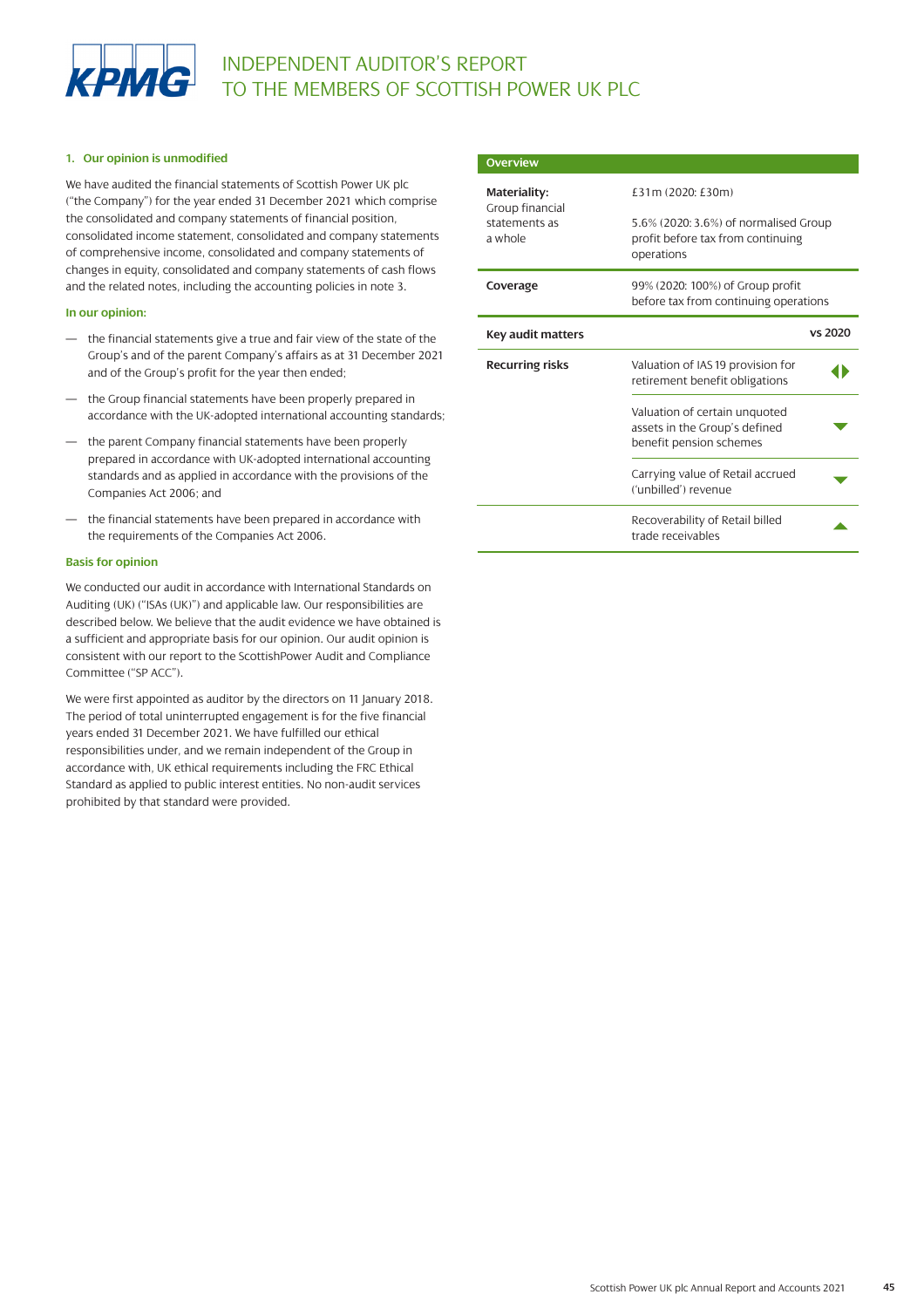#### **2. Key audit matters: our assessment of risks of material misstatement**

Key audit matters are those matters that, in our professional judgement, were of most significance in the audit of the financial statements and include the most significant assessed risks of material misstatement (whether or not due to fraud) identified by us, including those which had the greatest effect on: the overall audit strategy; the allocation of resources in the audit; and directing the efforts of the engagement team. We summarise below the key audit matters (unchanged from 2020), in decreasing order of audit significance, in arriving at our audit opinion above, together with our key audit procedures to address those matters and, as required for public interest entities, our results from those procedures. These matters were addressed, and our results are based on procedures undertaken, in the context of, and solely for the purpose of, our audit of the financial statements as a whole, and in forming our opinion thereon, and consequently are incidental to that opinion, and we do not provide a separate opinion on these matters.

**Subjective valuation**

### **Relevant to Group and Parent company**

### **Valuation of IAS 19 provision for retirement benefit obligations**

(Liability of £4,989.0 million; 2020: Liability of  $£5,616.2$  million)

Refer to page 42 (SP ACC statement), page 68 (accounting policy) and pages 81-86 (financial disclosures).

Relatively small changes in certain key actuarial assumptions underlying the valuation of the Group's defined benefit schemes, including the discount rate, inflation rate and mortality/ life expectancy of members, could materially impact the valuation of the liability.

The effect of these matters is that, as part of our risk assessment, we determined that the valuation of the retirement benefit obligation has a high degree of estimation uncertainty, with a potential range of reasonable outcomes greater than our materiality for the financial statements as a whole and possibly many times that amount.

### **The risk Our response**

Our procedures included:

- **Methodology choice:** Assessing, with the support of our internal actuarial specialists, the methodology applied by the Group to derive the individual actuarial assumptions;
- **Benchmarking assumptions:** Challenging, with the support of our internal actuarial specialists and considering whether there were any potential effects of COVID-19, the key assumptions applied, being the discount rate, RPI inflation and mortality/life expectancy against our independently derived assumptions for each pension scheme;
- **Assessing valuers' credentials:** Evaluating the competence, capability and objectivity of the Group's external actuary;
- **Assessing transparency:** Considering the adequacy of the Group's disclosures in respect of the sensitivity of the deficit to these assumptions.

We performed the tests above rather than seeking to rely on any of the Group's controls because the nature of the balance is such that we would expect to obtain audit evidence primarily through the detailed procedures described.

### **Our results**

We found the valuation of the IAS 19 provision for retirement benefit obligations to be acceptable.

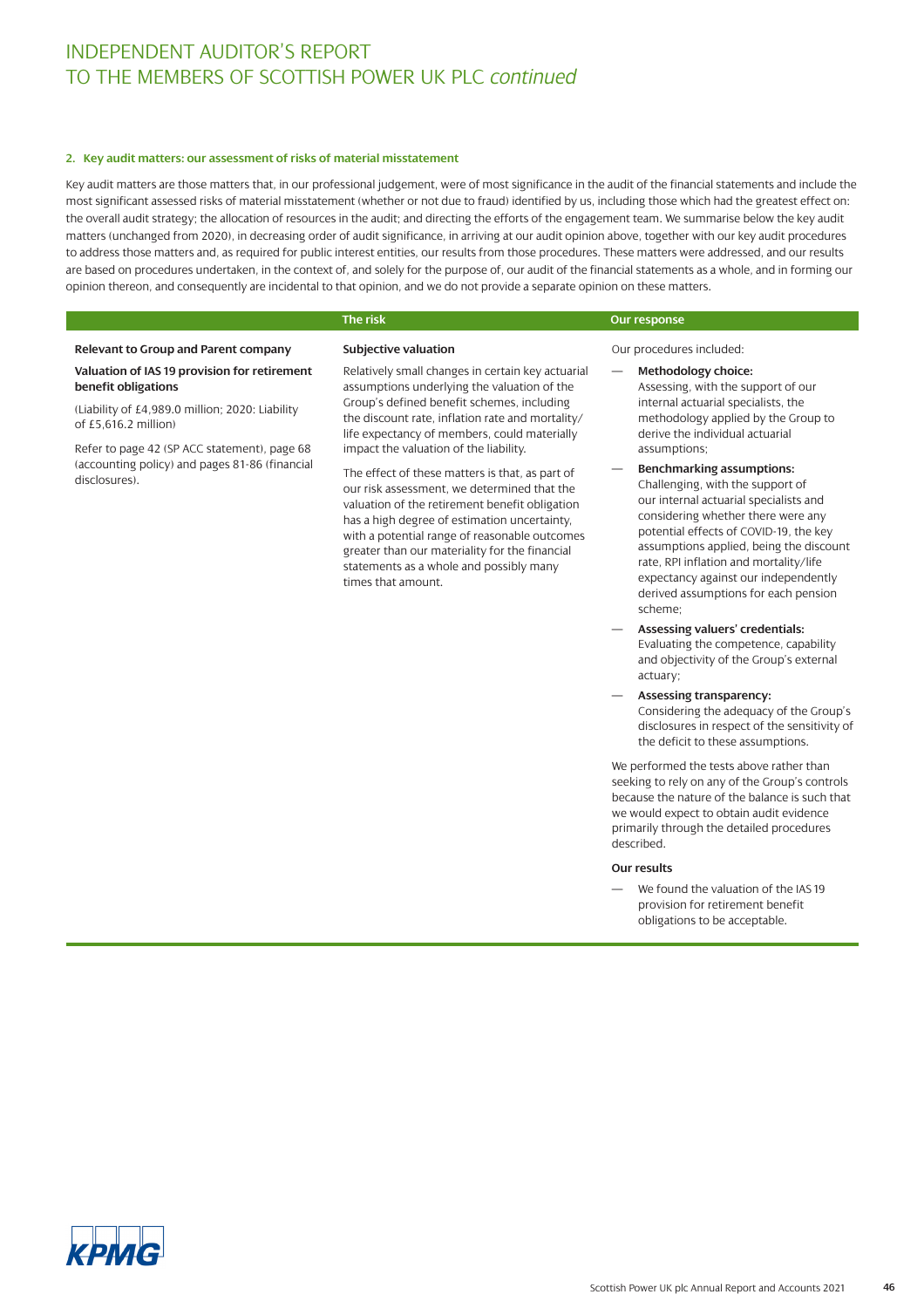### **2. Key audit matters: our assessment of risks of material misstatement** *continued*

### **Relevant to Group and Parent company Valuation of certain unquoted assets in the Group's defined benefit pension schemes**

(£1,053.9 million; 2020: £856.4 million)

Refer to page 42 (SP ACC statement), page 68 (accounting policy) and pages 81-86 (financial disclosures).

### **Subjective estimate**

Certain of the combined defined benefit pension schemes' unquoted plan assets are more complex in nature, as a result of quoted prices being unavailable, such as: private equity funds, private debt funds, infrastructure assets and longevity insurance contracts ('longevity swaps').

The effect of these matters is that, as part of our risk assessment, we determined that the asset valuations of certain unquoted investments have a high degree of estimation uncertainty, with a potential range of reasonable outcomes greater than our materiality for the financial statements as a whole and possibly many times that amount. Our procedures included:

- **Assessing valuers' credentials:** Evaluating the competence, capability and objectivity of the Group's external experts engaged to independently value the complex scheme assets;
- **Our valuation expertise:** Engaging our own actuarial specialists to critically assess the valuation of the Group's longevity swaps by comparing against our independently derived valuation range;
- **Assessing valuation methodology:** Challenging the valuation methodology used by the Group's external experts engaged to independently value the complex scheme assets, including assessing if the methodology is in compliance with the relevant accounting standards and completing a retrospective review where the valuation was not completed as at the year-end;
- **Tests of detail:**
	- Obtaining direct confirmations from third parties to support the valuation of a sample of relevant unquoted investments.

We performed the tests above rather than seeking to rely on any of the Group's controls because the nature of the balance is such that we would expect to obtain audit evidence primarily through the detailed procedures described.

### **Our results**

We found the valuation of the unquoted assets in the Group's defined benefit pension schemes to be acceptable.

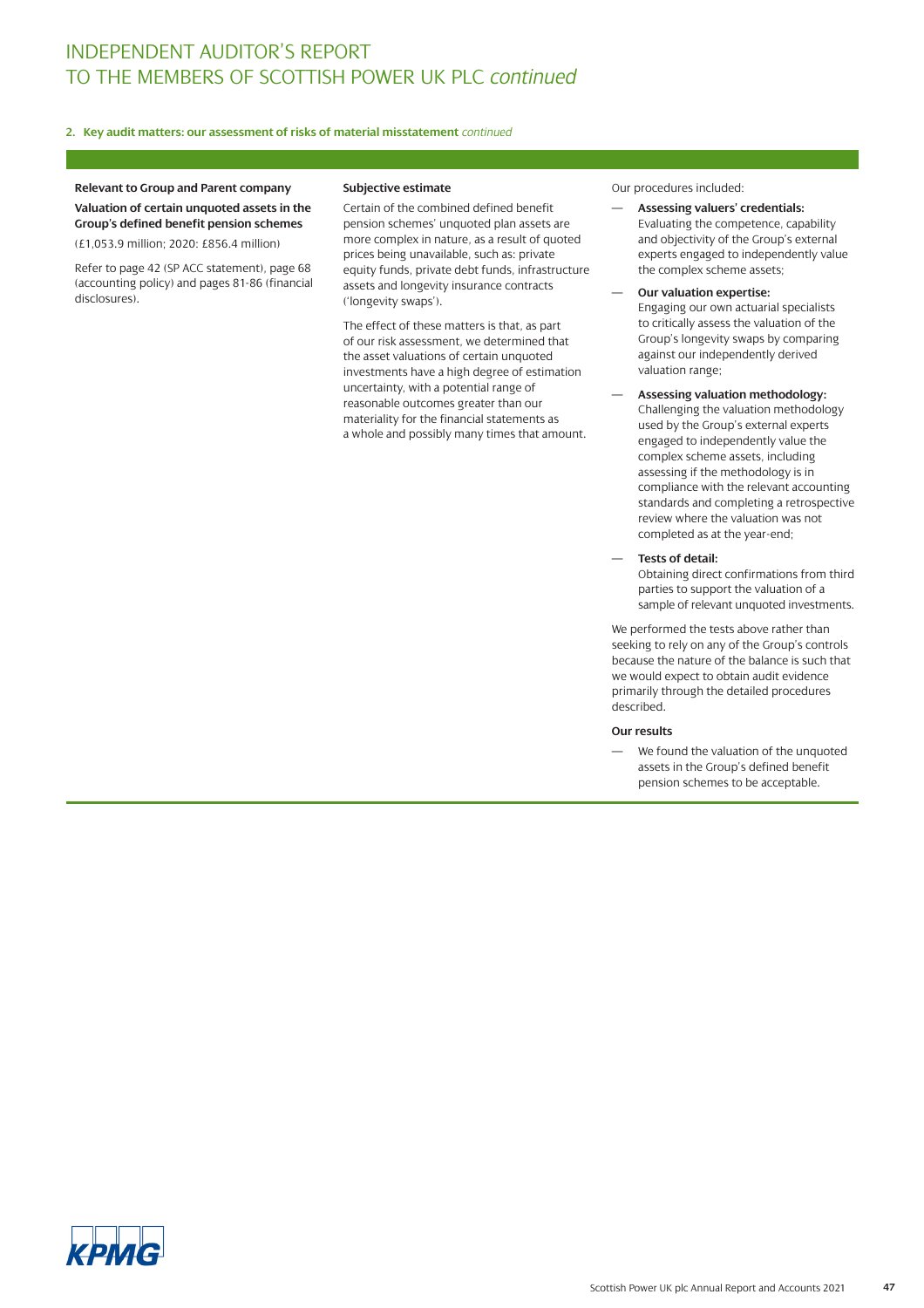### **2. Key audit matters: our assessment of risks of material misstatement** *continued*

### **Relevant to Group only**

#### **Carrying value of Retail accrued ('unbilled') revenue**

(Gross carrying amount of £655.6 million; 2020: £563.9 million)

(Provision: £30.2 million provision relating to energy volumes which have still to reach final settlement; 2020: £24.3 million)

Refer to page 42 (SP ACC statement), pages 62 and 63 (accounting policy) and page 90 (financial disclosures).

### **Subjective estimate**

**The risk**

The recognition of accrued ('unbilled') revenue is subject to a degree of estimation uncertainty as a result of the industry in which the Retail business operates. If actual meter readings are not available at the year-end, energy supplied to end customers is estimated based on standard external industry settlement data or internal information where settlement data is not yet available. The degree of estimation uncertainty diminishes over time as more accurate data becomes available and customers are billed. However, judgement is inherent in the valuation of accrued ('unbilled') revenue as at the year-end. Estimation uncertainty is reduced in the current year as a result of the reduction in the impact of COVID-19 on the availability of meter readings and consumption risk due to rising energy costs and household bills, compared with 2020.

The effect of these matters is that, as part of our risk assessment, we determined that the valuation of Retail accrued ('unbilled') revenue has a high degree of estimation uncertainty, with a potential range of reasonable outcomes greater than our materiality for the financial statements as a whole, and possibly many times that amount. The financial statements (Note 3A(d)) disclose the sensitivity estimated by the Group.

- Our procedures included:
- **Control design, observation and operation:**

Testing the design, implementation and operating effectiveness of the Group's internal controls over: the algorithmic logic of the internal billing systems used to derive estimates of customer consumption, changes to pricing data,the validation of meter readings, the identification of billing exceptions and interfaces with the General Ledger;

- **Our sector experience:** Evaluating the Group's key assumptions, in particular those relating to units of energy supplied, price per unit and the provision in relation to energy volumes which are yet to reach final settlement by comparing the Group's assumptions to external data, actual billing data and our own expectations based on our knowledge of the entity and experience of the industry in which it operates;
- **Historical comparisons:** Evaluating the effectiveness of the Group's prior period estimation process by comparing the historical estimate to the actual outcome; Assessing the consistency of the Group's assumptions to those adopted in prior periods;
- **Data comparisons:** Using our internal Data and Analytics specialists to perform a comparison of volume data for the financial year to standard settlement data obtained directly from the external industry bodies;
- **Tests of detail:**

Comparing the Group's estimate as at the year-end to standard external industry settlement data and billing information available post year-end;

— **Tests of detail:** Agreeing a sample of invoices issued to

industrial and commercial customers to cash receipts;

- **Independent Reperformance:** Independently setting an expectation as to the likely total Retail revenue (including unbilled revenue) in the year and comparing it to the actual amount recognised in the income statement;
- **Assessing transparency:** Assessing the adequacy of the Group's disclosures about the degree of estimation uncertainty associated with the valuation of accrued ('unbilled') revenue.

### **Our results**

We found the carrying value of Retail accrued ('unbilled') revenue to be acceptable.

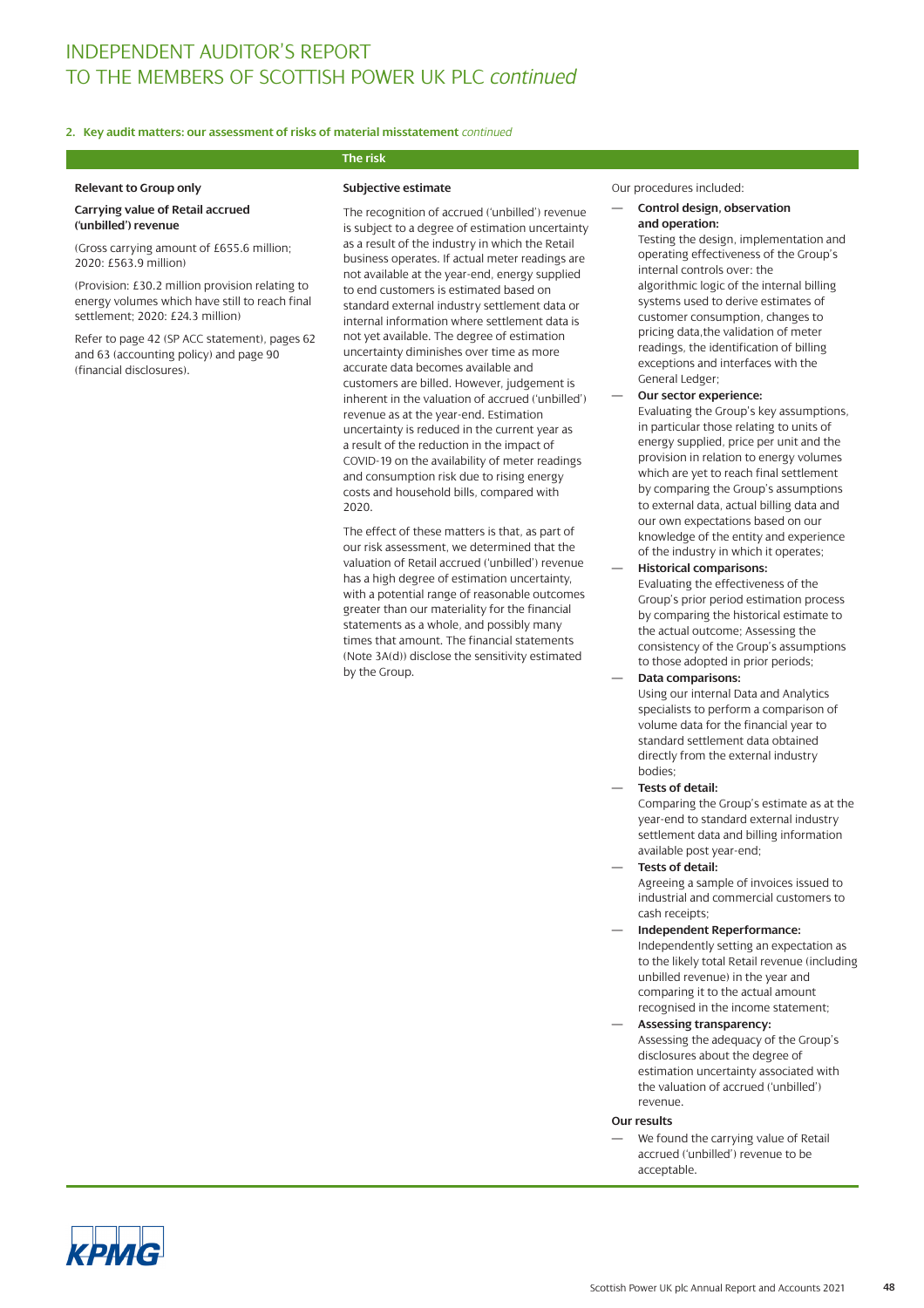### **2. Key audit matters: our assessment of risks of material misstatement** *continued*

### **Relevant to Group only**

### **Recoverability of Retail billed trade receivables**

(Gross carrying amount: £783.1 million; 2020: £721.9 million)

(Loss allowance: £202.6 million; 2020: £186.2 million)

Refer to page 42 (SP ACC statement), pages 62 and 63 (accounting policy) and page 90 (financial disclosures).

## **The risk**

### **Subjective estimate**

The Retail business carries significant exposure over the recoverability of billed customer receivables. This risk is heightened in the current year due to the continuing impact of the COVID-19 pandemic which increases the risk of default by primarily domestic customers.

An allowance for expected credit loss is recognised based on an estimate of future cash flows. In arriving at this estimate, the Group considers the current ageing profile of debt, historical collections experience by payment plan, external credit ratings for industrial and commercial customers and an assessment of current economic conditions.

The effect of these matters is that, as part of our risk assessment, we determined that the valuation of Retail billed receivables has a high degree of estimation uncertainty, with a potential range of reasonable outcomes greater than our materiality for the financial statements as a whole, and possibly many times that amount. The financial statements (Note 11(e)A3) disclose the sensitivity estimated by the Group.

Our procedures included:

### — **Control design, observation and operation:**

Testing the design, implementation and operating effectiveness of the Group's internal controls over:the relevant data elements used in the estimation of the loss allowance and the process for reconciling cash receipts and the General Ledger;

### — **Our sector experience:**

Benchmarking methodology, including how the current ageing profile of debt, historical collections experience by payment plan, external credit ratings for industrial and commercial customers and the assessment of current economic conditions are incorporated, to industry practice and our expectations based on our knowledge of the entity and experience of the industry in which it operates, including our experience and observations of the effects of COVID-19 and rising energy prices on similar businesses and macro economic factors;

### — **Historical comparisons:**

Evaluating the effectiveness of the Group's estimation process by comparing original estimates to the actual outcome over several periods;

### — **Personnel interviews:**

Performing specific inquiries with financial and non-financial personnel to assess whether the Group's judgements and estimates reflect operational risk;

— **Reperformance:**

Assessing whether the loss allowance, recognised as at the year-end, was accurately and consistently calculated in accordance with the Group's methodology;

— **Tests of detail:**

Inquiring and inspecting, for a sample of trade receivables, the level of cash collected for industrial and commercial customers, subsequent to the year-end;

— **Assessing transparency:** Assessing the adequacy of the Group's disclosures about the degree of estimation involved in arriving at the allowance for expected credit loss.

#### **Our results**

We found the carrying amount for Retail billed trade receivables to be acceptable.

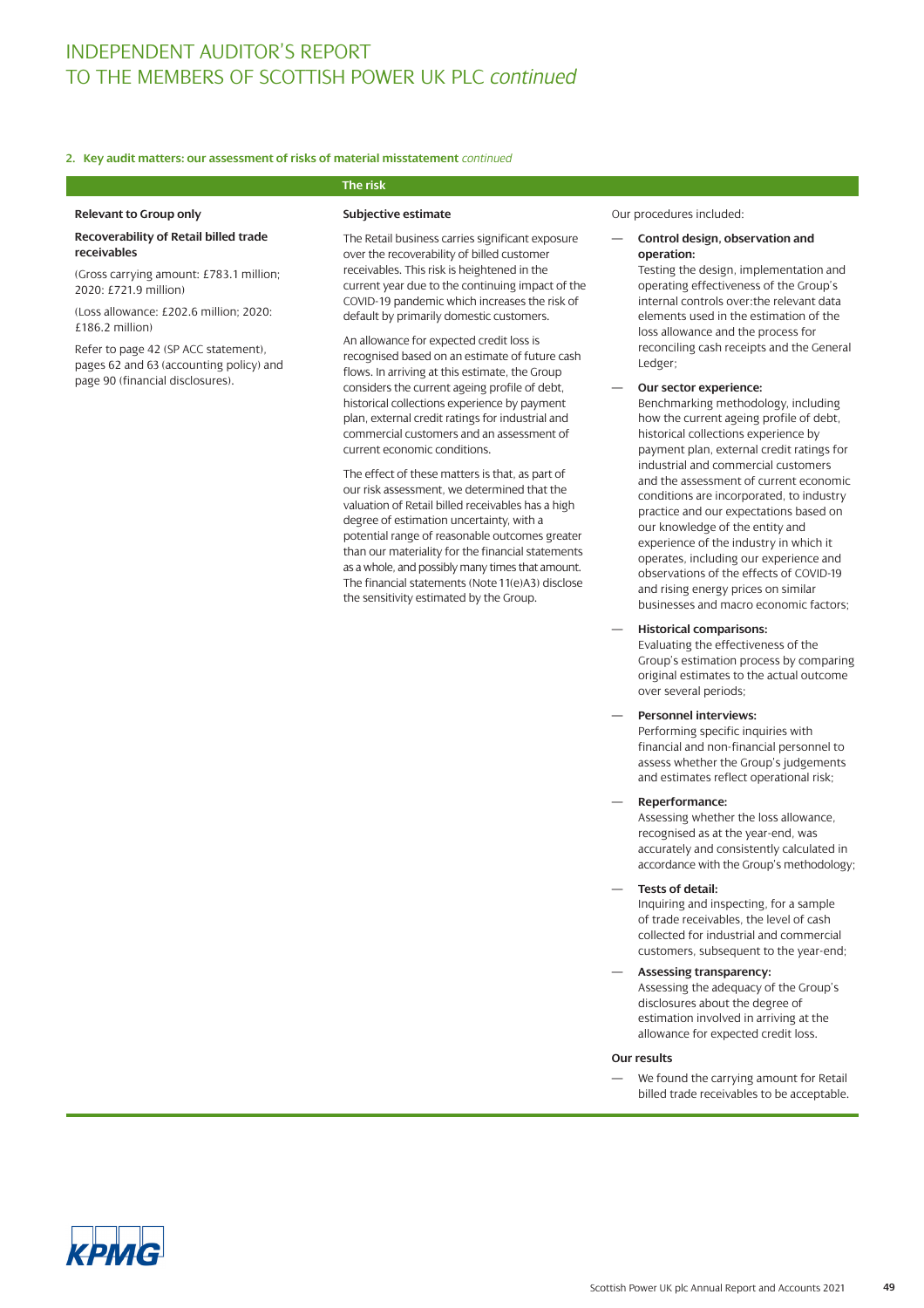### **3. Our application of Group materiality and an overview of the scope of our audit**

Materiality for the Group financial statements as a whole was set at £31 million (2020: £30 million), determined with reference to a benchmark of Group profit before tax, normalised by averaging over the last five years due to fluctuations in the business cycle, of £672.7 million (2020: £659.5 million) of which it represents 4.6% (2020: 4.5%).

Materiality for the parent company financial statements was set with reference to a benchmark of net assets but capped at £30.5 million (2020: £29.5 million) due to the level of Group materiality.

Performance materiality was set at 75% (2020: 75%) of materiality for the financial statements as a whole, which equates to £23.3 million (2020: £22.5 million) for the group and £22.9 million (2020: £22.1 million) for the parent company. We applied this percentage in our determination of performance materiality because we did not identify any factors indicating an elevated level of risk.

We agreed to report to the SP ACC any corrected or uncorrected identified misstatements exceeding £1.6 million (2020: £1.5 million), in addition to other identified misstatements that warranted reporting on qualitative grounds.

9 (2020: All) of the Group's components were subject to full scope audit procedures performed in the UK by the Group audit team and 1 component was subject to audit of account balance (PP&E), these components represented 100% (2020: 100%) of Group revenue, 99% (2020: 100%) of profit before tax and 99% (2020: 100%) of total assets.

We were able to rely upon the Group's internal control over financial reporting in several areas of our audit, where our controls testing supported this approach, which enabled us to reduce the scope of our substantive audit work; in the other areas the scope of the audit work performed was fully substantive.



**Group Materiality** £31m (2020: £30 million)

### **£31 million**

Whole financial statements materiality (2020: £30 million)

#### **£23.3 million**

Whole financial statements performance materiality (2020: £22.5 million)

### **£24 million**

Range of materiality at 10 components (£4 million to £24 million) (2020: £0.1 million to £24 million)

### **£1.6 million**

Misstatements reported to the audit committee (2020: £1.5 million)

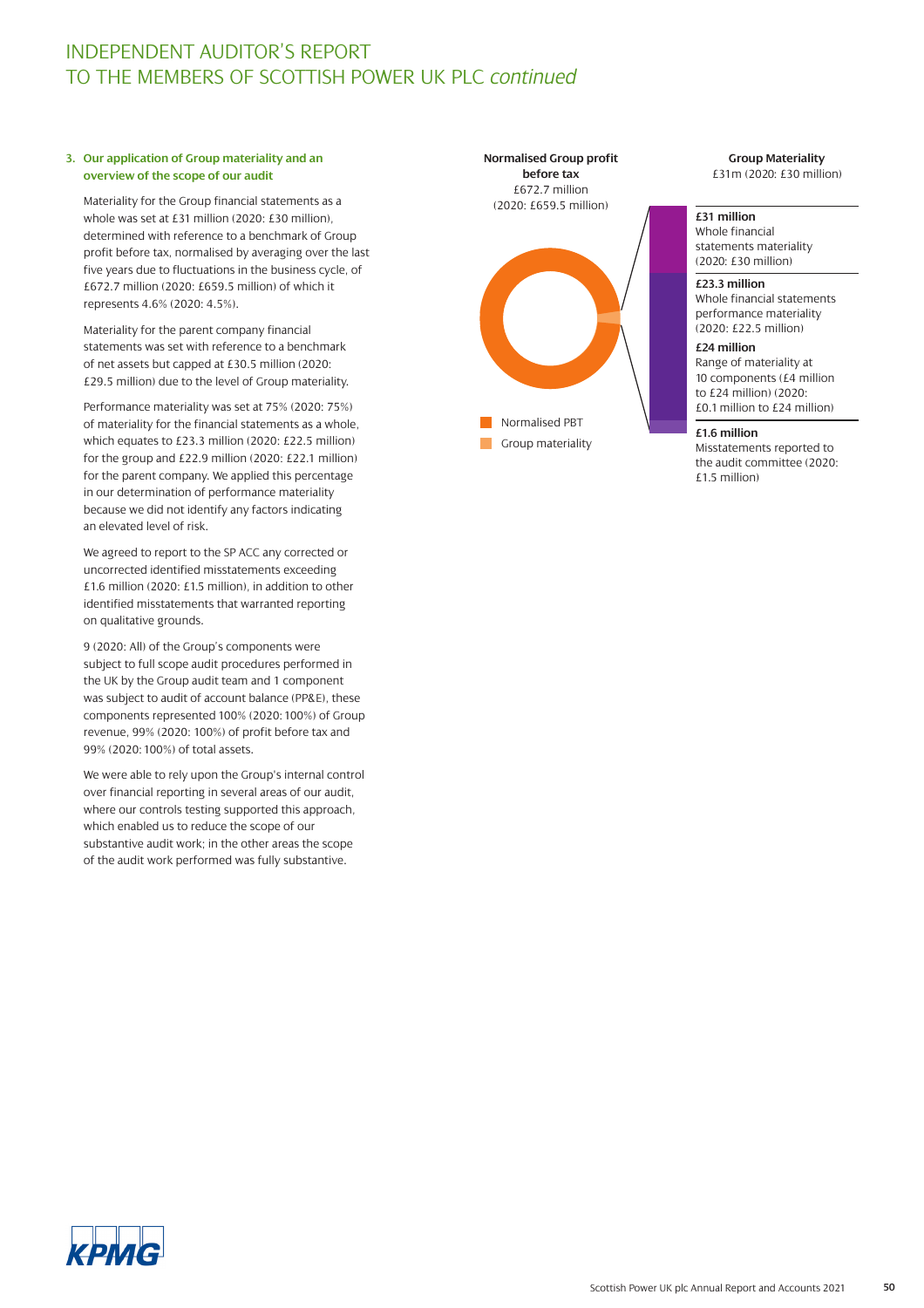### **4. Going concern**

The directors have prepared the financial statements on the going concern basis as they do not intend to liquidate the Group or the Company or to cease their operations, and as they have concluded that the Group's and the Company's financial position means that this is realistic. They have also concluded that there are no material uncertainties that could have cast significant doubt over their ability to continue as a going concern from the date of approval of the financial statements through to 31 December 2023 ("the going concern period").

We used our knowledge of the Group, its industry, and the general economic environment to identify the inherent risks to its business model and analysed how those risks might affect the Group's and Company's financial resources or ability to continue operations over the going concern period. The risk that we considered most likely to adversely affect the Group's and Company's available financial resources over this period was the impact of increased wholesale energy prices and the impact of an increase in customer debt within the Retail business due to slower cash collections.

We also considered less predictable but realistic second order impacts, such as the impact of the Ofgem price cap on default tariffs on the Retail business, the adverse impact of milder weather and the further erosion of the Retail market share.

We considered whether these risks could plausibly affect the liquidity in the going concern period by assessing the directors' sensitivities over the level of available financial resources indicated by the Group's financial forecasts taking account of severe, but plausible adverse effects that could arise from these risks individually and collectively.

Our procedures also included critically assessing assumptions in the directors' downside scenarios relevant to liquidity, in particular increased capital spend in the Renewables sector, reductions in the Renewables price curve, decreases in customer numbers and demand in Retail and reductions in the collectability of Retail debt.

We considered whether the going concern disclosure in note 2A.2 to the financial statements gives a full and accurate description of the directors' assessment of going concern, including the identified risks and dependencies.

Our conclusions based on this work:

- we consider that the directors' use of the going concern basis of accounting in the preparation of the financial statements is appropriate;
- we have not identified, and concur with the directors' assessment that there is not, a material uncertainty related to events or conditions that, individually or collectively, may cast significant doubt on the Group's or Company's ability to continue as a going concern for the going concern period; and
- we found the going concern disclosure in note 2A.2 to be acceptable.

However, as we cannot predict all future events or conditions and as subsequent events may result in outcomes that are inconsistent with judgements that were reasonable at the time they were made, the above conclusions are not a guarantee that the Group or the Company will continue in operation.

### **5. Fraud and breaches of laws and regulations –ability to detect**

### *Identifying and responding to risks of material misstatement due to fraud*

To identify risks of material misstatement due to fraud ("fraud risks") we assessed events or conditions that could indicate an incentive or pressure to commit fraud or provide an opportunity to commit fraud. Our risk assessment procedures included:

- Enquiring of directors, the internal audit function, the group's legal function and the compliance function and inspection of policy documentation as to the Group's high-level policies and procedures to prevent and detect fraud and the Group's channel for "whistleblowing", as well as whether they have knowledge of any actual, suspected or alleged fraud.
- Reading Board, Audit and Compliance Committee and Group Disclosure Committee minutes.
- Using analytical procedures to identify any unusual or unexpected relationships.

We communicated identified fraud risks throughout the audit team and remained alert to any indications of fraud throughout the audit. This included communication from the group to component audit teams of relevant fraud risks identified at the Group level and a request to component audit teams to report to the Group audit team any instances of fraud that could give rise to a material misstatement at Group level.

As required by auditing standards, and taking into account possible pressures to meet profit targets, recent revisions to guidance and our overall knowledge of the control environment, we performed procedures to address the risk of management override of controls, in particular the risk that Group and component management may be in a position to make inappropriate accounting entries and the risk of bias in accounting estimates and judgements such as the recognition of accrued revenue and defined benefit pension assumptions. On this audit we do not believe there is a fraud risk related to revenue recognition because, with the exception of the accrued revenue, the Group's revenues consist entirely of routine, non-complex transactions which are subject to systematic processing and do not require significant judgements.

We did not identify any additional fraud risks.

We performed procedures including:

- Identifying journal entries and other adjustments to test based on risk criteria and comparing the identified entries to supporting documentation. These included those posted by senior finance management and those posted to unusual accounts.
- Assessing significant accounting estimates for bias. To address the risk in the estimation of unbilled revenue, we involved analytical specialists to assist in our recalculation of total revenue and we compared the post year end industry settlements data to energy volumes used for the year end estimate in order to identify any unusual differences.

### *Identifying and responding to risks of material misstatement due to non-compliance with laws and regulations*

We identified areas of laws and regulations that could reasonably be expected to have a material effect on the financial statements from our general commercial and sector experience, through discussion with the directors and other management (as required by auditing standards), and from inspection of the Group's regulatory and legal correspondence and discussed with the directors and other management the policies and procedures regarding compliance with laws and regulations.

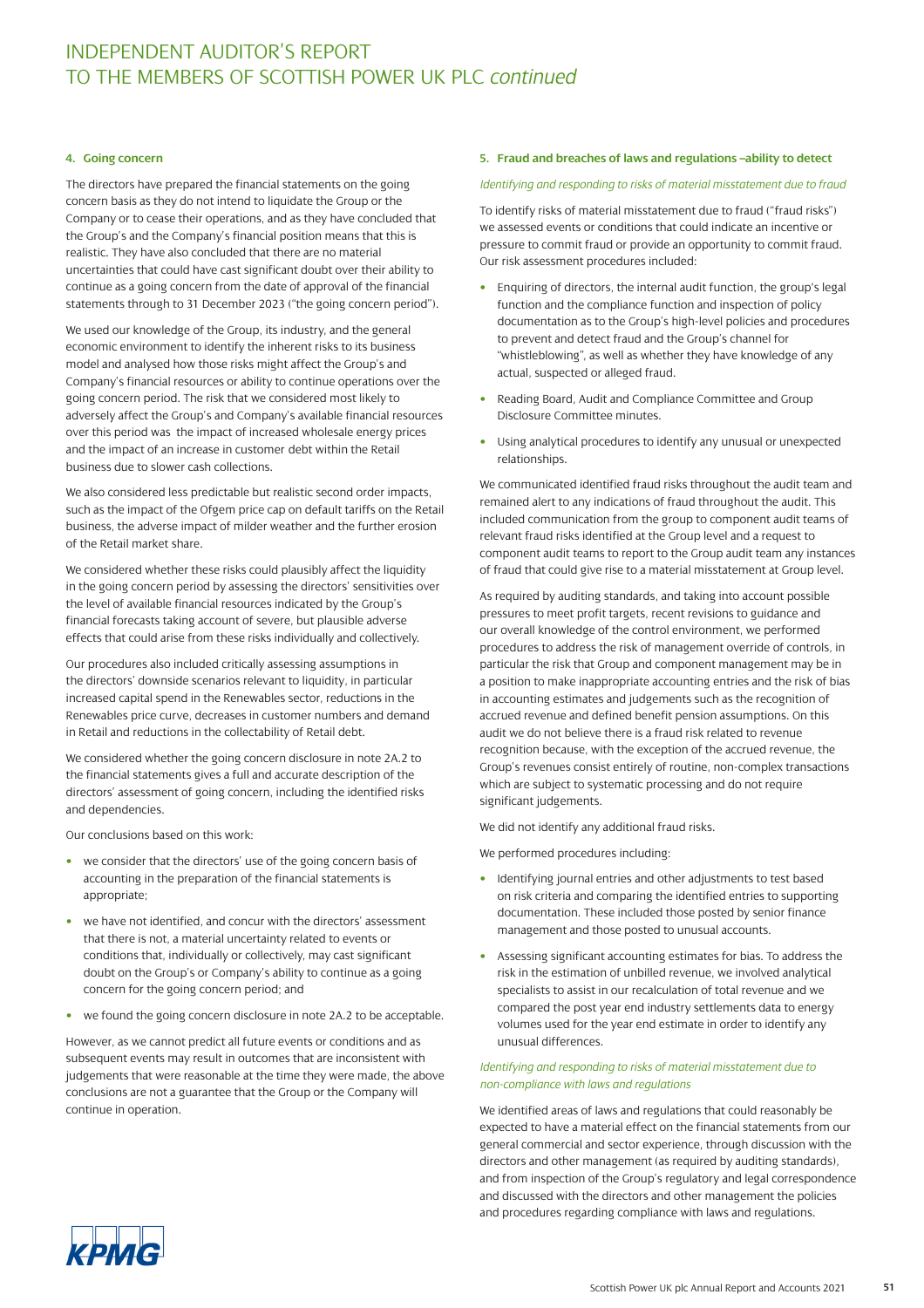### **5. Fraud and breaches of laws and regulations –ability to detect** *(continued)*

### *Identifying and responding to risks of material misstatement due to non-compliance with laws and regulations (continued)*

As the Group is regulated, our assessment of risks involved gaining an understanding of the control environment including the entity's procedures for complying with regulatory requirements.

We communicated identified laws and regulations throughout our team and remained alert to any indications of non-compliance throughout the audit.

The potential effect of these laws and regulations on the financial statements varies considerably.

Firstly, the Group is subject to laws and regulations that directly affect the financial statements including financial reporting legislation (including related companies legislation), distributable profits legislation, pensions legislation and taxation legislation and we assessed the extent of compliance with these laws and regulations as part of our procedures on the related financial statement items.

Secondly, the Group is subject to many other laws and regulations where the consequences of non-compliance could have a material effect on amounts or disclosures in the financial statements, for instance through the imposition of fines or litigation or the loss of the Group's licences to operate. We identified the following areas as those most likely to have such an effect: health and safety, anti-bribery, employment law, environmental protection legislation, Ofgem regulations and distance selling regulations, recognising the regulated nature of the Group's activities. Auditing standards limit the required audit procedures to identify non-compliance with these laws and regulations to enquiry of the directors and other management and inspection of regulatory and legal correspondence, if any. Therefore if a breach of operational regulations is not disclosed to us or evident from relevant correspondence, an audit will not detect that breach.

For the matter related to East Anglia One Limited (which the group owns 60% of) continuing to generate and transmit electricity following the expirations of the exemption from the legislative requirement to hold a transmission licence under the Electricity Act 1989 having expired on 13 December 2021, discussed on page 108, we assessed disclosures against our understanding from relevant correspondence and minutes from meetings with relevant parties and concluded that these are appropriate. For the matter relating to the Ofgem investigations into the Group's compliance with its smart meter installation obligations discussed on page 30, we assessed disclosures against our understanding from relevant correspondence and concluded that these are appropriate.

We discussed with the Audit and Compliance Committee other matters related to actual or suspected breaches of laws or regulations, for which disclosure is not necessary, and considered any implications for our audit.

### *Context of the ability of the audit to detect fraud or breaches of law or regulation*

Owing to the inherent limitations of an audit, there is an unavoidable risk that we may not have detected some material misstatements in the financial statements, even though we have properly planned and performed our audit in accordance with auditing standards. For example, the further removed non-compliance with laws and regulations is from the events and transactions reflected in the financial statements, the less likely the inherently limited procedures required by auditing standards would identify it.

In addition, as with any audit, there remained a higher risk of nondetection of fraud, as this may involve collusion, forgery, intentional omissions, misrepresentations, or the override of internal controls. Our audit procedures are designed to detect material misstatement. We are not responsible for preventing non-compliance or fraud and cannot be expected to detect non-compliance with all laws and regulations.

### **6. We have nothing to report on the strategic report and the directors' report**

The directors are responsible for the strategic report and the directors' report. Our opinion on the financial statements does not cover those reports and we do not express an audit opinion thereon.

Our responsibility is to read the strategic report and the directors' report and, in doing so, consider whether, based on our financial statements audit work, the information therein is materially misstated or inconsistent with the financial statements or our audit knowledge. Based solely on that work:

- we have not identified material misstatements in those reports;
- in our opinion the information given in the strategic report and the directors' report for the financial year is consistent with the financial statements; and
- in our opinion those reports have been prepared in accordance with the Companies Act 2006.

### **7. We have nothing to report on the other matters on which we are required to report by exception**

Under the Companies Act 2006, we are required to report to you if, in our opinion:

- adequate accounting records have not been kept by the parent Company, or returns adequate for our audit have not been received from branches not visited by us; or
- the parent Company financial statements are not in agreement with the accounting records and returns; or
- certain disclosures of directors' remuneration specified by law are not made; or
- we have not received all the information and explanations we require for our audit.

We have nothing to report in these respects.

### **8. Respective responsibilities**

#### *Directors' responsibilities*

As explained more fully in their statement set out on page 44, the directors are responsible for: the preparation of the financial statements including being satisfied that they give a true and fair view; such internal control as they determine is necessary to enable the preparation of financial statements that are free from material misstatement, whether due to fraud or error; assessing the Group and parent Company's ability to continue as a going concern, disclosing, as applicable, matters related to going concern; and using the going concern basis of accounting unless they either intend to liquidate the Group or the parent Company or to cease operations, or have no realistic alternative but to do so.

### *Auditor's responsibilities*

Our objectives are to obtain reasonable assurance about whether the financial statements as a whole are free from material misstatement, whether due to fraud or error, and to issue our opinion in an auditor's report. Reasonable assurance is a high level of assurance, but does not guarantee that an audit conducted in accordance with ISAs (UK) will always detect a material misstatement when it exists. Misstatements can arise from fraud or error and are considered material if, individually or in aggregate, they could reasonably be expected to influence the economic decisions of users taken on the basis of the financial statements.

A fuller description of our responsibilities is provided on the FRC's website at www.frc.org.uk/auditorsresponsibilities.

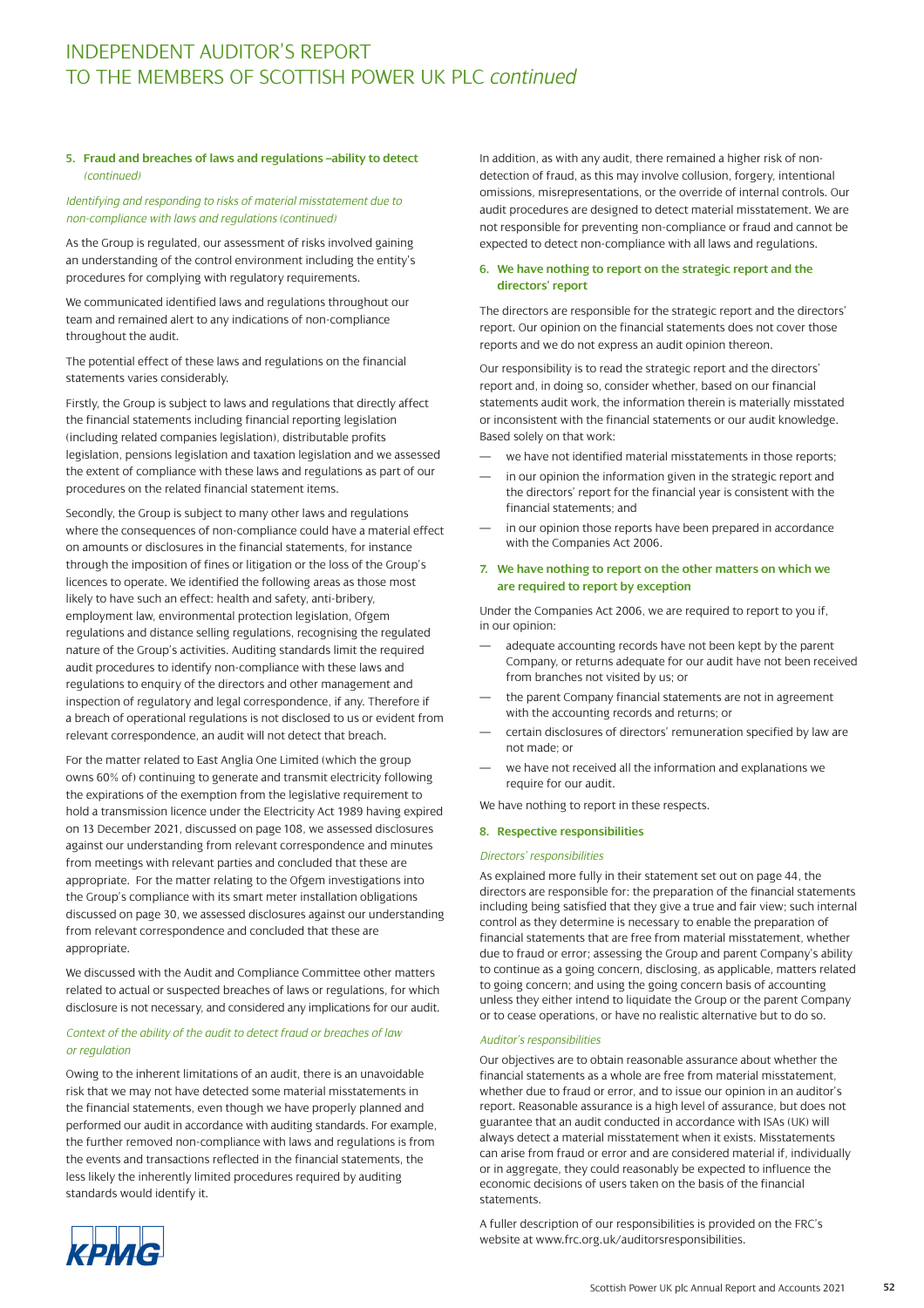### **9. The purpose of our audit work and to whom we owe our responsibilities**

This report is made solely to the Company's members, as a body, in accordance with Chapter 3 of Part 16 of the Companies Act 2006. Our audit work has been undertaken so that we might state to the Company's members those matters we are required to state to them in an auditor's report and for no other purpose. To the fullest extent permitted by law, we do not accept or assume responsibility to anyone other than the Company and the Company's members, as a body, for our audit work, for this report, or for the opinions we have formed.

AluWillism

**Andrew Williamson (Senior Statutory Auditor) for and on behalf of KPMG LLP, Statutory Auditor** *Chartered Accountants* 

319 St. Vincent Street Glasgow G2 5AS 22 April 2022

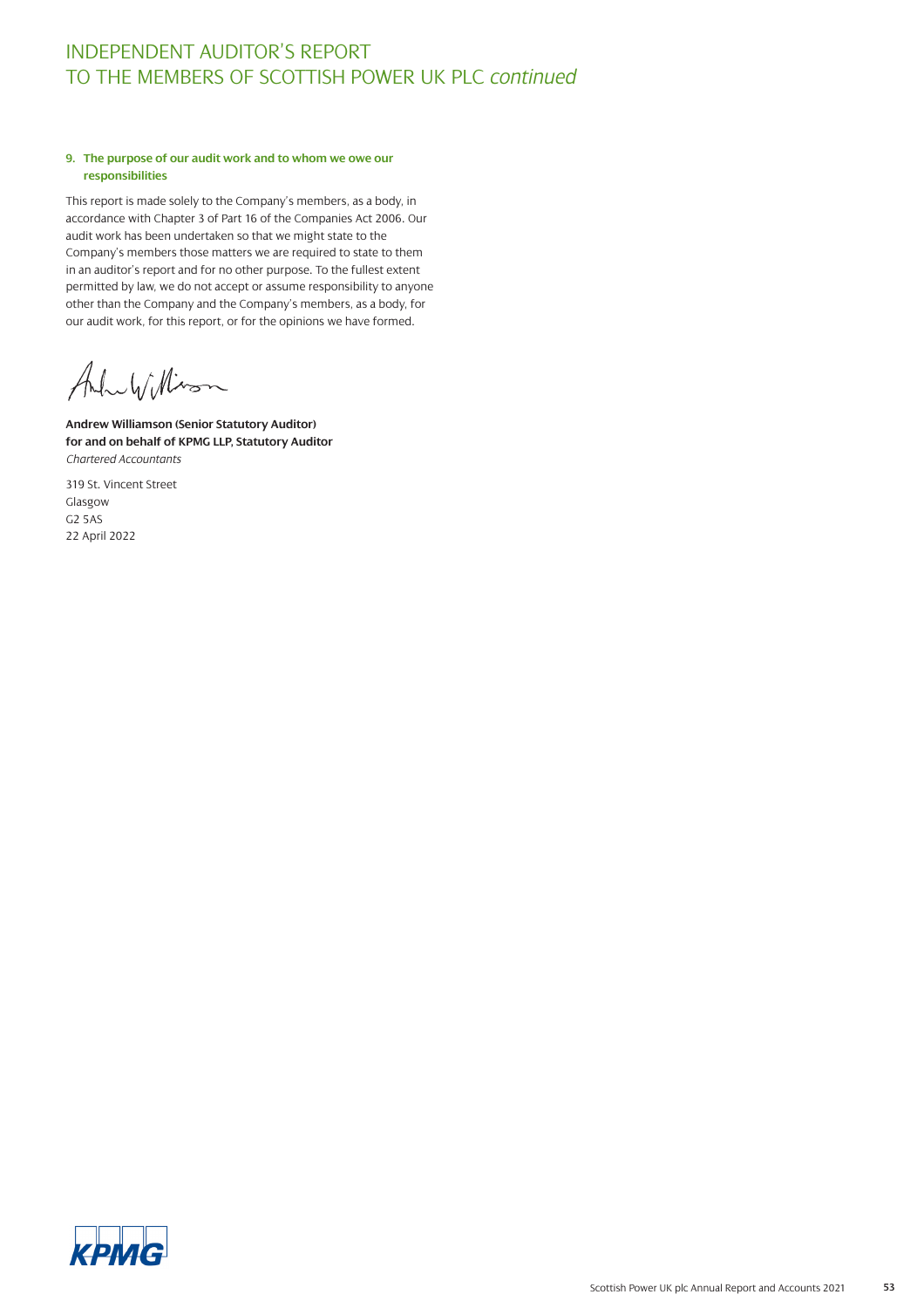# SCOTTISH POWER UK PLC CONSOLIDATED STATEMENT OF FINANCIAL POSITION

at 31 December 2021

|                                                             |                |            | 2020                        |
|-------------------------------------------------------------|----------------|------------|-----------------------------|
|                                                             | <b>Notes</b>   | 2021<br>£m | Restated <sup>®</sup><br>£m |
| <b>ASSETS</b>                                               |                |            |                             |
| <b>NON-CURRENT ASSETS</b>                                   |                |            |                             |
| Intangible assets                                           |                | 588.8      | 599.3                       |
| Goodwill                                                    | 6              | 364.6      | 364.6                       |
| Other intangible assets                                     | 6              | 224.2      | 234.7                       |
| Property, plant and equipment                               |                | 15,027.1   | 14,719.9                    |
| Property, plant and equipment in use                        | $\overline{7}$ | 13,876.8   | 13,615.4                    |
| Property, plant and equipment in the course of construction | $\overline{7}$ | 1,150.3    | 1.104.5                     |
| Right-of-use assets                                         | 8              | 455.3      | 452.3                       |
| <b>Pensions asset</b>                                       | 9              | 291.7      |                             |
| <b>Non-current financial assets</b>                         |                | 240.5      | 85.6                        |
| Investments in joint ventures                               | 10             | 7.7        | 7.7                         |
| Other investments                                           | 11             | 0.2        | 0.2                         |
| Derivative financial instruments                            | 11             | 232.6      | 77.7                        |
| Non-current trade and other receivables                     | 12             | 29.7       | 19.7                        |
| <b>TOTAL NON-CURRENT ASSETS</b>                             |                | 16,633.1   | 15,876.8                    |
| <b>CURRENT ASSETS</b>                                       |                |            |                             |
| <b>Inventories</b>                                          | 13             | 954.8      | 949.7                       |
| <b>Current trade and other receivables</b>                  | 12             | 2,558.4    | 1,900.4                     |
| <b>Current tax asset</b>                                    |                | 67.7       |                             |
| <b>Current financial assets</b>                             |                | 1,290.2    | 194.8                       |
| Derivative financial instruments                            | 11             | 1,290.2    | 194.8                       |
| Cash                                                        | 11             | 182.9      | 140.1                       |
| <b>TOTAL CURRENT ASSETS</b>                                 |                | 5,054.0    | 3,185.0                     |
| <b>TOTAL ASSETS</b>                                         |                | 21,687.1   | 19,061.8                    |
|                                                             |                |            |                             |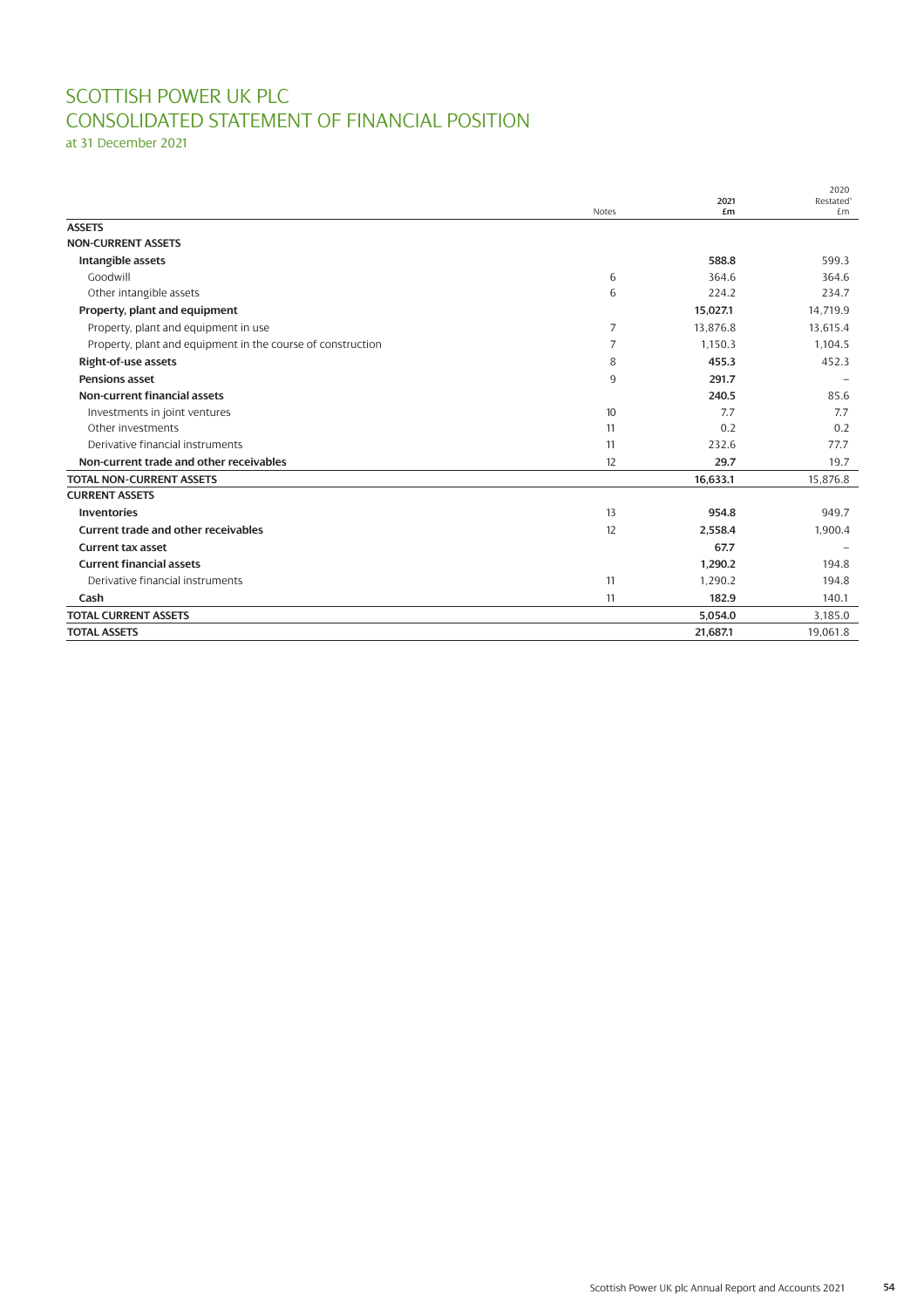## SCOTTISH POWER UK PLC CONSOLIDATED STATEMENT OF FINANCIAL POSITION *continued*

at 31 December 2021

|                                                             |              | 2021                     | 2020<br>Restated <sup>®</sup> |
|-------------------------------------------------------------|--------------|--------------------------|-------------------------------|
|                                                             | <b>Notes</b> | £m                       | £m                            |
| <b>EQUITY AND LIABILITIES</b>                               |              |                          |                               |
| <b>EQUITY</b>                                               |              |                          |                               |
| Of shareholders of the parent                               | 14           | 7,891.9                  | 6.742.2                       |
| Share capital                                               | 14.15        | 3.551.7                  | 3.551.7                       |
| Share premium                                               | 14           | 398.2                    | 398.2                         |
| Hedge reserve                                               | 14           | 793.3                    | 157.7                         |
| Other reserves                                              | 14           | 420.5                    | 420.5                         |
| Retained earnings                                           | 14           | 2,728.2                  | 2,214.1                       |
| Of non-controlling interests                                | 16           | 1,081.7                  | 1,091.0                       |
| <b>TOTAL EQUITY</b>                                         |              | 8,973.6                  | 7,833.2                       |
| <b>NON-CURRENT LIABILITIES</b>                              |              |                          |                               |
| Deferred income                                             | 17           | 1,397.7                  | 1,331.5                       |
| Non-current provisions                                      |              | 548.3                    | 992.7                         |
| Provisions for retirement benefit obligations               | 9            | 99.5                     | 558.6                         |
| Other provisions                                            | 18           | 448.8                    | 434.1                         |
| Bank borrowings and other non-current financial liabilities |              | 4,773.5                  | 3.320.9                       |
| Loans and other borrowings                                  | 19           | 4,561.0                  | 3,320.9                       |
| Derivative financial instruments                            | 11           | 212.5                    |                               |
| Non-current lease liabilities                               | 8            | 477.5                    | 471.6                         |
| Non-current trade and other payables                        | 20           | 8.8                      | 5.2                           |
| Non-current income tax liabilities                          |              | 6.2                      | 9.0                           |
| <b>Deferred tax liabilities</b>                             | 21           | 1,650.0                  | 932.0                         |
| <b>TOTAL NON-CURRENT LIABILITIES</b>                        |              | 8,862.0                  | 7.062.9                       |
| <b>CURRENT LIABILITIES</b>                                  |              |                          |                               |
| <b>Current provisions</b>                                   |              | 350.2                    | 302.0                         |
| Other provisions                                            | 18           | 350.2                    | 302.0                         |
| Bank borrowings and other current financial liabilities     |              | 1,563.7                  | 2,617.0                       |
| Current financial liabilities                               | 11           | 34.8                     | 43.5                          |
| Loans and other borrowings                                  | 19           | 1.021.8                  | 2.534.9                       |
| Derivative financial instruments                            | 11           | 507.1                    | 38.6                          |
| <b>Current lease liabilities</b>                            | 8            | 33.2                     | 26.1                          |
| Current trade and other payables                            | 20           | 1,904.4                  | 1,211.5                       |
| <b>Current income tax liabilities</b>                       |              | $\overline{\phantom{0}}$ | 9.1                           |
| <b>TOTAL CURRENT LIABILITIES</b>                            |              | 3,851.5                  | 4,165.7                       |
| <b>TOTAL LIABILITIES</b>                                    |              | 12,713.5                 | 11,228.6                      |
| TOTAL EQUITY AND LIABILITIES                                |              | 21,687.1                 | 19,061.8                      |
|                                                             |              |                          |                               |

\* Comparative figures have been restated (refer to Note 2).

Authorised for issue by the Board and signed on its behalf on 22 April 2022.

Minile M. Connelly

**Nicola Connelly** Director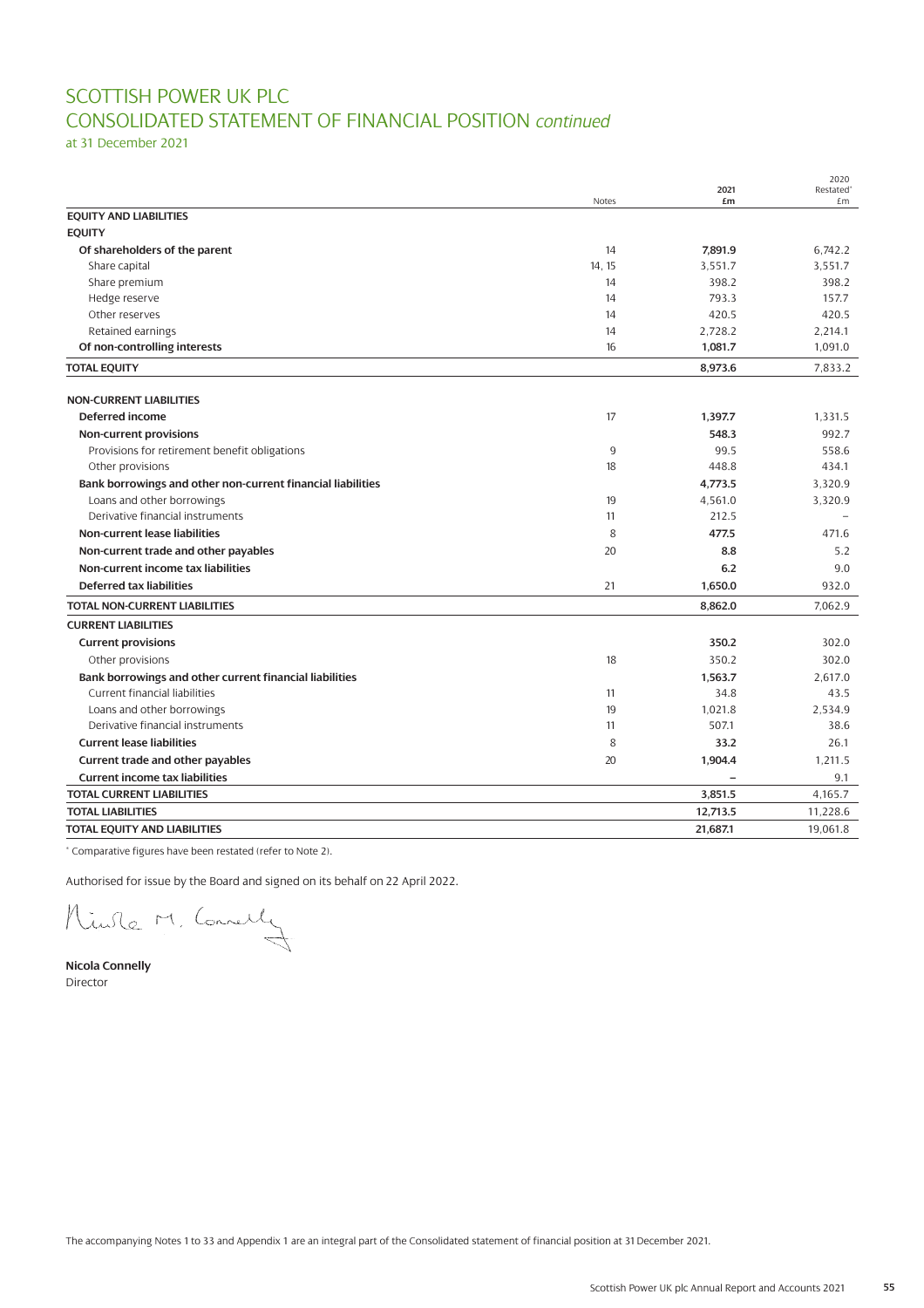## SCOTTISH POWER UK PLC CONSOLIDATED INCOME STATEMENT

for the year ended 31 December 2021

|                                                                 |              |            | 2020                        |
|-----------------------------------------------------------------|--------------|------------|-----------------------------|
|                                                                 | <b>Notes</b> | 2021<br>£m | Restated <sup>®</sup><br>£m |
| Revenue                                                         | 22           | 5,349.7    | 5,164.0                     |
| Procurements                                                    |              | (2.842.2)  | (2, 418.5)                  |
| <b>GROSS MARGIN</b>                                             |              | 2.507.5    | 2.745.5                     |
| Staff costs                                                     | 23           | (356.4)    | (390.3)                     |
| Capitalised staff costs                                         | 23           | 164.6      | 151.5                       |
| <b>External services</b>                                        |              | (576.1)    | (520.2)                     |
| Other operating results                                         |              | 83.4       | 58.8                        |
| Net operating costs                                             |              | (684.5)    | (700.2)                     |
| Taxes other than income tax                                     | 24           | (231.8)    | (220.8)                     |
| <b>GROSS OPERATING PROFIT</b>                                   |              | 1,591.2    | 1,824.5                     |
| Net expected credit losses on trade and other receivables       |              | (108.0)    | (120.4)                     |
| Depreciation and amortisation charge, allowances and provisions | 25           | (762.8)    | (712.3)                     |
| <b>OPERATING PROFIT</b>                                         |              | 720.4      | 991.8                       |
| Result of companies accounted for using the equity method       | 10           |            | 1.4                         |
| Finance income                                                  | 26           | 14.8       | 41.5                        |
| Finance costs                                                   | 27           | (184.6)    | (192.7)                     |
| <b>PROFIT BEFORE TAX</b>                                        |              | 550.6      | 842.0                       |
| Income tax                                                      | 28           | (448.6)    | (256.7)                     |
| <b>NET PROFIT FOR THE YEAR</b>                                  |              | 102.0      | 585.3                       |
| Non-controlling interests                                       | 16           | (47.5)     | (52.8)                      |
| NET PROFIT FOR THE YEAR ATTRIBUTABLE TO THE PARENT              |              | 54.5       | 532.5                       |

\* Comparative figures have been restated (refer to Note 2).

All results relate to continuing operations.

The accompanying Notes 1 to 33 and Appendix 1 are an integral part of the Consolidated income statement for the year ended 31 December 2021.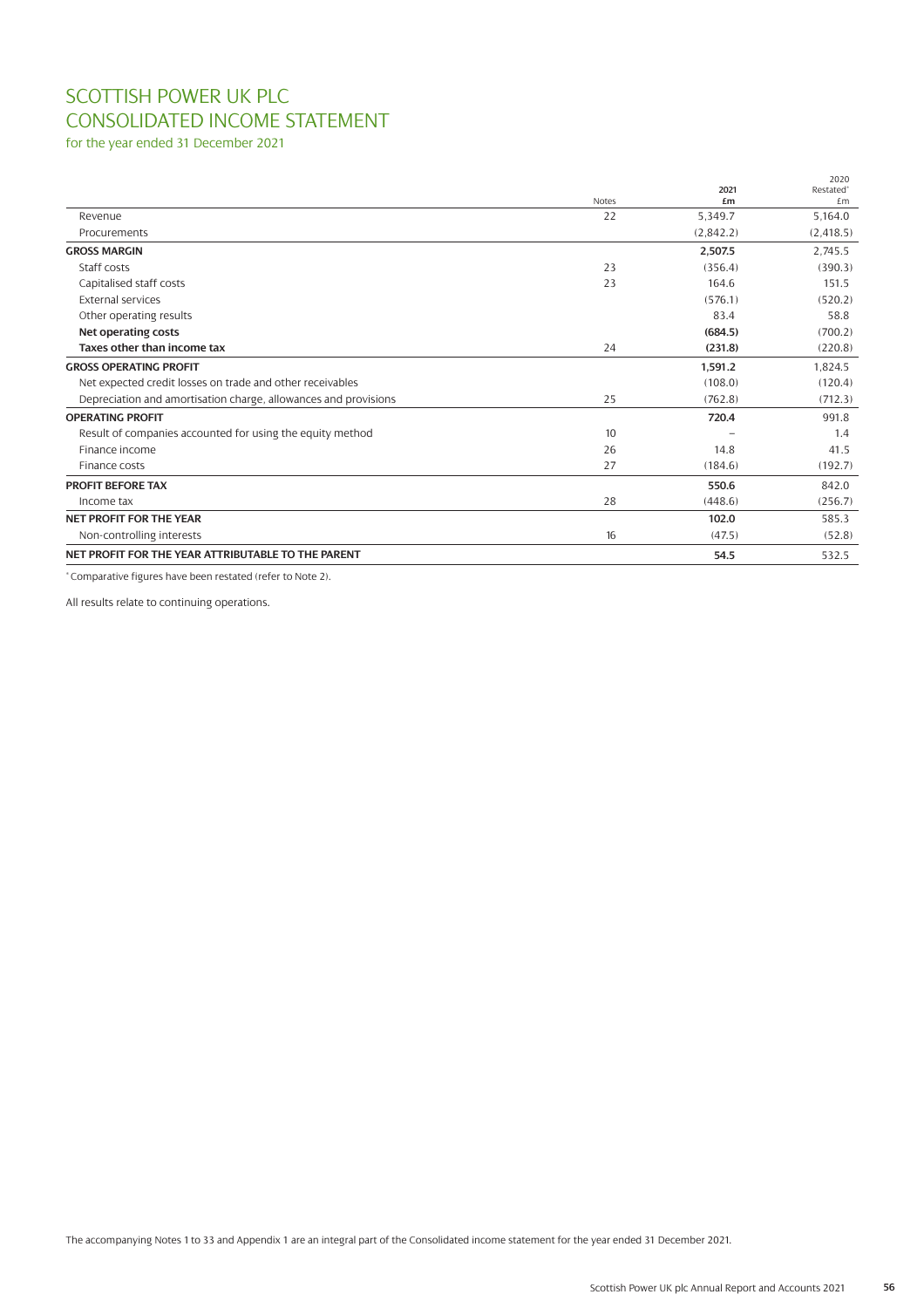## SCOTTISH POWER UK CONSOLIDATED STATEMENT OF COMPREHENSIVE INCOME

for the year ended 31 December 2021

|                                                                                     | Note | 2021<br>£m | 2020<br>£m |
|-------------------------------------------------------------------------------------|------|------------|------------|
| NET PROFIT FOR THE YEAR                                                             |      | 102.0      | 585.3      |
| <b>OTHER COMPREHENSIVE INCOME</b>                                                   |      |            |            |
| Items that may be subsequently reclassified to the Income statement:                |      |            |            |
| Cash flow hedges:                                                                   |      |            |            |
| Change in the value of cash flow hedges                                             | 14   | 793.0      | 405.6      |
| Tax relating to cash flow hedges                                                    | 14   | (157.1)    | (74.0)     |
|                                                                                     |      | 635.9      | 331.6      |
| Items that will not be reclassified to the Income statement:                        |      |            |            |
| Actuarial gains/losses on retirement benefits:                                      |      |            |            |
| Actuarial gains/(losses) on retirement benefits                                     | 14   | 586.0      | (8.4)      |
| Tax relating to actuarial gains/losses on retirement benefits                       | 14   | (126.4)    | 12.1       |
| Cash flow hedges:                                                                   |      |            |            |
| Change in the value of cash flow hedges                                             | 14   | (1.6)      | (17.5)     |
| Tax relating to cash flow hedges                                                    | 14   | 0.3        | 3.0        |
|                                                                                     |      | 458.3      | (10.8)     |
| OTHER COMPREHENSIVE INCOME FOR THE YEAR                                             |      | 1,094.2    | 320.8      |
| TOTAL COMPREHENSIVE INCOME FOR THE YEAR                                             |      | 1.196.2    | 906.1      |
| Total comprehensive income for the year attributable to equity holder of the parent |      | 1.149.7    | 859.6      |
| Total comprehensive income for the year attributable to non-controlling interests   |      | 46.5       | 46.5       |
| TOTAL COMPREHENSIVE INCOME FOR THE YEAR                                             |      | 1.196.2    | 906.1      |

## CONSOLIDATED STATEMENT OF CHANGES IN EQUITY

### for the year ended 31 December 2021

|                                                          | Attributable to equity holder of the parent |                        |                        |                          |                            |                          |                                        |                       |
|----------------------------------------------------------|---------------------------------------------|------------------------|------------------------|--------------------------|----------------------------|--------------------------|----------------------------------------|-----------------------|
|                                                          | Share<br>capital<br>£m                      | Share<br>premium<br>£m | Hedge<br>reserve<br>£m | Other<br>reserves<br>£m  | Retained<br>earnings<br>£m | Total<br>£m              | Non-<br>controlling<br>interests<br>£m | Total<br>equity<br>£m |
| At 1 January 2020                                        | 3,551.7                                     | 398.2                  | (165.7)                | 420.5                    | 3.273.8                    | 7,478.5                  | 866.3                                  | 8,344.8               |
| Total comprehensive income for the year                  |                                             |                        | 323.4                  | $\qquad \qquad -$        | 536.2                      | 859.6                    | 46.5                                   | 906.1                 |
| Movements in non-controlling interest (refer to Note 16) |                                             |                        |                        |                          |                            | $\overline{\phantom{0}}$ | 178.2                                  | 178.2                 |
| <b>Dividends</b>                                         |                                             |                        |                        | $\qquad \qquad -$        | (1,595.9)                  | (1, 595.9)               | $\overline{\phantom{0}}$               | (1,595.9)             |
| At 1 January 2021                                        | 3,551.7                                     | 398.2                  | 157.7                  | 420.5                    | 2.214.1                    | 6.742.2                  | 1.091.0                                | 7,833.2               |
| Total comprehensive income for the year                  |                                             |                        | 635.6                  | $\overline{\phantom{m}}$ | 514.1                      | 1.149.7                  | 46.5                                   | 1.196.2               |
| <b>Dividends</b>                                         |                                             |                        |                        |                          |                            |                          | (55.8)                                 | (55.8)                |
| At 31 December 2021                                      | 3.551.7                                     | 398.2                  | 793.3                  | 420.5                    | 2.728.2                    | 7.891.9                  | 1.081.7                                | 8,973.6               |

The accompanying Notes 1 to 33 and Appendix 1 are an integral part of the Consolidated statement of comprehensive income and the Consolidated statement of changes in equity for the year ended 31 December 2021.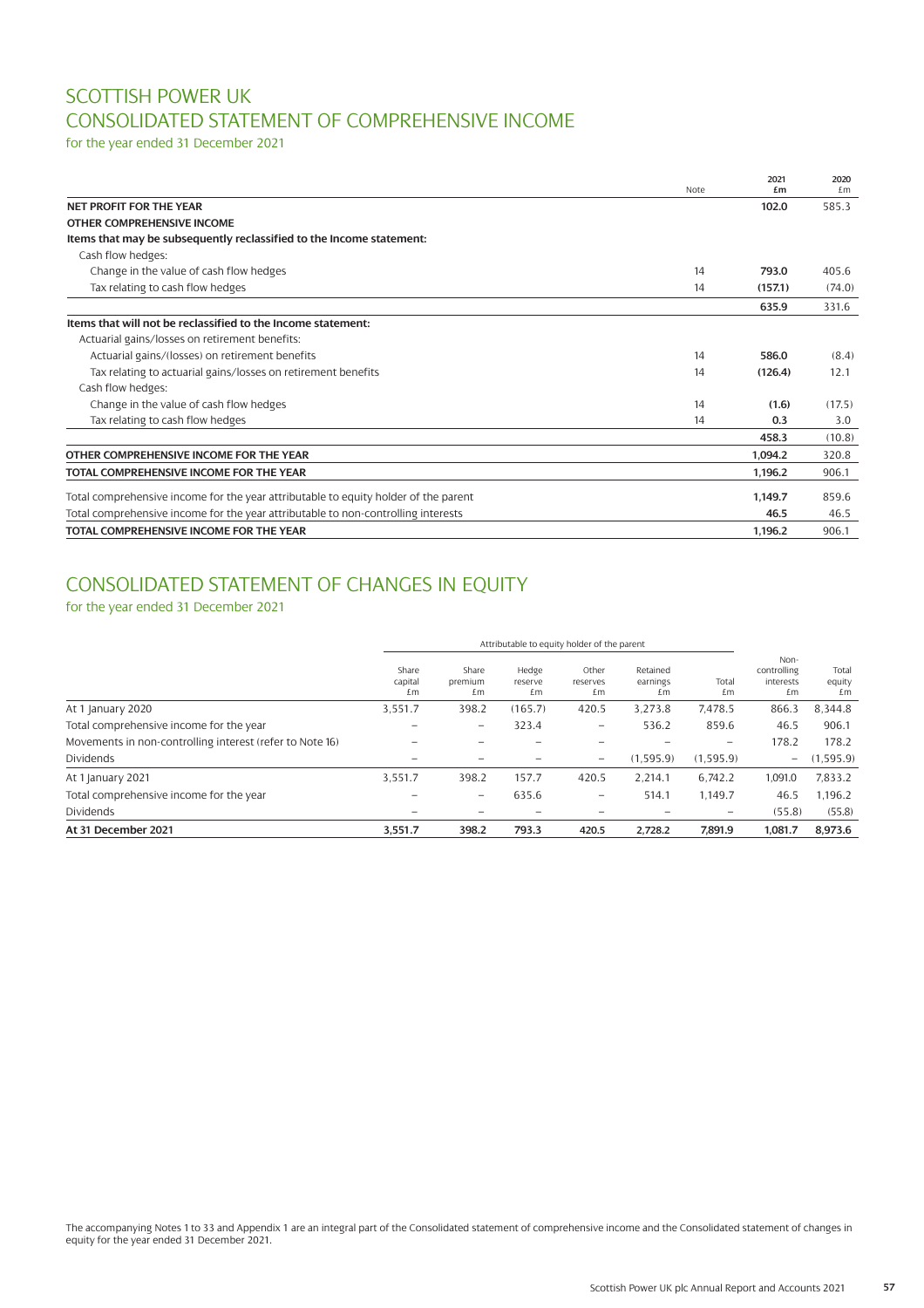## SCOTTISH POWER UK PLC CONSOLIDATED STATEMENT OF CASH FLOWS

for the year ended 31 December 2021

|                                                                                            | 2021<br>£m        | 2020<br>£m |
|--------------------------------------------------------------------------------------------|-------------------|------------|
| Cash flows from operating activities                                                       |                   |            |
| Profit before tax                                                                          | 550.6             | 842.0      |
| Adjustments for:                                                                           |                   |            |
| Depreciation, amortisation and impairment                                                  | 752.5             | 701.6      |
| Change in provisions                                                                       | 467.3             | 401.4      |
| Result of companies accounted for using the equity method                                  |                   | (1.4)      |
| Transfer of assets from customers                                                          | (43.9)            | (42.6)     |
| Net finance income and costs                                                               | 169.8             | 151.2      |
| Net losses on disposal/write-off non-current assets                                        | 7.5               | 9.4        |
| Movement in retirement benefits                                                            | (171.3)           | (113.4)    |
| Net fair value losses on operating derivatives                                             | 211.9             | 13.0       |
| Movement in deferred income                                                                |                   | (0.1)      |
| Changes in working capital:                                                                |                   |            |
| Change in trade and other receivables                                                      | (133.2)           | 143.6      |
| Change in inventories                                                                      | (444.5)           | (447.8)    |
| Change in trade and other payables                                                         | 743.9             | (8.8)      |
| Provisions paid                                                                            | (5.8)             | (16.5)     |
| Assets received from from customers (deferred income)                                      | 101.9             | 101.5      |
| Income taxes paid                                                                          | (93.4)            | (129.5)    |
| Net cash flows from operating activities (i)                                               | 2,113.3           | 1,603.6    |
| Cash flows from investing activities                                                       |                   |            |
| Interest received                                                                          | 17.8              | 23.0       |
| Investments in intangible assets                                                           | (115.4)           | (88.5)     |
| Investments in property, plant and equipment (net of capital grants)                       | (908.9)           | (1.344.8)  |
| Dividends received from joint ventures                                                     | $\qquad \qquad -$ | 1.5        |
| Proceeds from disposal of property, plant and equipment                                    | 2.6               | 2.5        |
| (Increase)/decrease in amounts due to Iberdrola Group companies – current loans receivable | (346.1)           | 722.6      |
| Net cash flows from investing activities (ii)                                              | (1,350.0)         | (683.7)    |
| Cash flows from financing activities                                                       |                   |            |
| (Decrease)/increase in amounts due to Iberdrola Group companies - current loans payable    | (1,417.9)         | 773.6      |
|                                                                                            | 1,250.0           |            |
| Increase in amounts due to Iberdrola Group companies – non-current loans payable           |                   | 177.6      |
| Share capital of subsidiary issued to non-controlling interest                             |                   | (1,595.9)  |
| Dividends paid to the Company's equity holder                                              | (55.8)            |            |
| Dividends paid to non-controlling interest<br>Interest paid                                | (149.1)           | (168.9)    |
| Interest paid on lease liabilities                                                         | (15.2)            | (12.0)     |
| Repayments of borrowing and other financial liabilities                                    | (308.7)           | (1.3)      |
| Payments of lease liabilities                                                              | (23.8)            | (26.7)     |
|                                                                                            |                   |            |
| Net cash flows from financing activities (iii)                                             | (720.5)           | (853.6)    |
| Net increase in cash and cash equivalents (i)+(ii)+(iii)                                   | 42.8              | 66.3       |
| Cash and cash equivalents at beginning of year                                             | 140.1             | 73.8       |
| Cash and cash equivalents at end of year                                                   | 182.9             | 140.1      |
| Cash and cash equivalents at end of year comprises:                                        |                   |            |
| Consolidated statement of financial position cash and short-term deposits                  | 182.9             | 140.1      |
| Consolidated statement of cash flows cash and cash equivalents                             | 182.9             | 140.1      |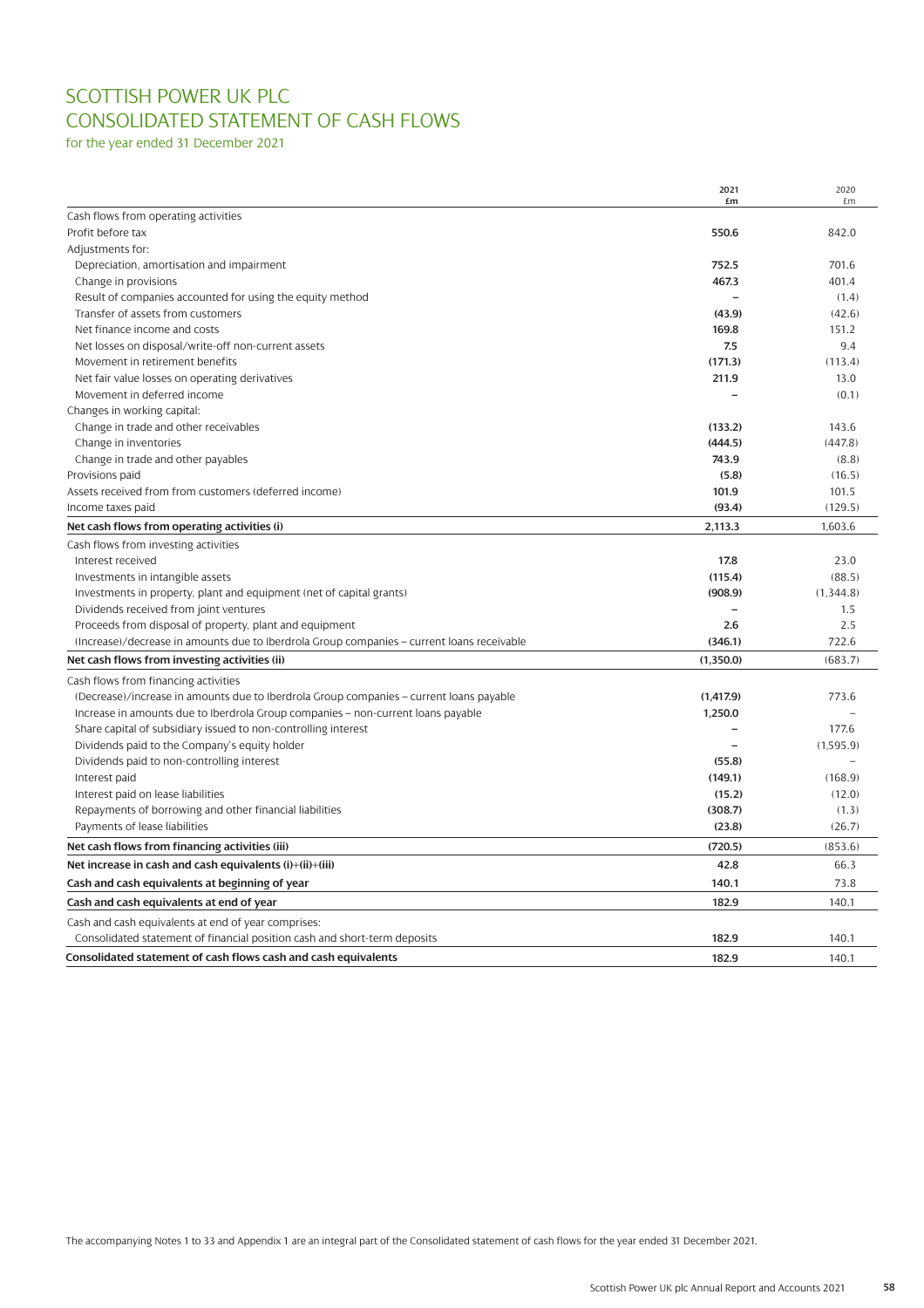for the year ended 31 December 2021

### **1 GROUP ACTIVITIES**

### **A COMPANY AND GROUP INFORMATION**

Scottish Power UK plc (registered company number SC117120), is a private company limited by shares. It is incorporated in Scotland and its registered address is 320 St. Vincent Street, Glasgow, Scotland, G2 5AD. The Company's immediate parent company, SPL, is the holding company of the ScottishPower Group.

The Consolidated financial statements for the year ended 31 December 2021 comprise those of the Company, its subsidiaries and joint ventures (together referred to as "the Group"). The Company financial statements present information about the Company as a separate entity and not about the Group (refer to pages 110 to 121).

### **B GROUP PRINCIPAL ACTIVITIES**

The Group provides electricity transmission and distribution services in the UK and conducts renewable energy activities across the UK and Republic of Ireland. It also supplies gas and electricity to homes and businesses principally across the UK, operates gas storage facilities and undertakes associated energy management activities in the UK.

As described in Note 5, in line with IFRS 8 'Operating Segments' ("IFRS 8"), the Group defines its operating segments based on a combination of factors, principally differences in products and services and the regulatory environment in which the business operates. The Group reported three principal business divisions during the year: Energy Networks, Renewables and Energy Retail and Wholesale.

### **Energy Networks**

The transmission and distribution businesses within the Group's authorised area in the Central Belt and South of Scotland, and the distribution business of Manweb operating in Cheshire, Merseyside, North Shropshire and North Wales.

### **Renewables**

The origination, development, construction and operation of renewable energy generation assets, and the generation and sale of primarily electricity and ROCs from those assets.

### **Energy Retail and Wholesale**

The sale of electricity and gas to industrial and domestic customers, together with related billing and collection activities and the sale of electricity to market participants in the UK. The division also manages the Group's exposure to the UK wholesale electricity and gas markets for Energy Retail and Renewables, and the optimisation of gas storage.

### **2 BASIS OF PREPARATION**

### **A BASIS OF PREPARATION OF THE CONSOLIDATED ACCOUNTS**

The Company is required by law to prepare consolidated accounts for the Group and deliver them to the Registrar of Companies. The Consolidated accounts have been prepared in accordance with UK-adopted international accounting standards (refer to Note 2B1 below). The Consolidated accounts are prepared in accordance with the accounting policies set out in Note 3. Monetary amounts are presented in pounds Sterling and rounded to the nearest hundred thousand unless otherwise indicated. The Consolidated accounts are prepared on the historical cost basis apart from certain financial assets and liabilities measured at fair value.

### **A1 BASIS OF CONSOLIDATION**

The Consolidated accounts incorporate the Accounts of the Company and its subsidiaries and joint ventures to 31 December each year. Subsidiaries are those entities which the Group has the right to control, generally where a shareholding confers more than half of the voting rights.

On acquisition, the assets and liabilities of a subsidiary are measured at their fair values at the date of acquisition. The cost of an acquisition is measured at the fair value of any assets given, equity instruments issued, and liabilities incurred or assumed at the date of exchange. Any excess of that cost over the fair value of the identifiable net assets acquired is recognised as goodwill. If the fair value of the net assets acquired is in excess of that cost, the Group reassesses whether it has correctly identified all the assets acquired and all the liabilities assumed, and reviews the procedures used to measure the amounts to be recognised at the acquisition date. If this still results in an excess of the fair value of the net assets acquired over the cost of acquisition, then the gain is recognised in the Income statement.

The interest of non-controlling shareholders is initially stated at their proportion of the fair value of the assets and liabilities recognised. Changes in the Group's ownership interest in a subsidiary, not resulting in the Group losing control, are treated as equity transactions.

In accordance with the exemption permitted by IFRS 1 'First-time Adoption of International Financial Reporting Standards' ("IFRS 1"), business combinations accounted for prior to the Group's date of transition to international accounting standards ("IAS") on 1 April 2004 have not been restated to comply with IFRS 3 'Business Combinations'.

The results of subsidiaries acquired (or disposed of) during the year are included in the Income statement from the effective date of acquisition (or up to the effective date of disposal).

For the consolidated group, intra-group transfers of subsidiaries within the Iberdrola Group, but outwith the Scottish Power UK plc Group, are deemed to be business combinations under common control. These transactions are accounted for using the pooling of interests method. The results for the subsidiaries transferred are included in the Income statement from the effective date of acquisition. The net assets incorporated at the date of acquisition reflect the book value of each subsidiary included in the Iberdrola consolidated financial statements, the highest entity that has common control for which consolidated IAS financial statements are prepared.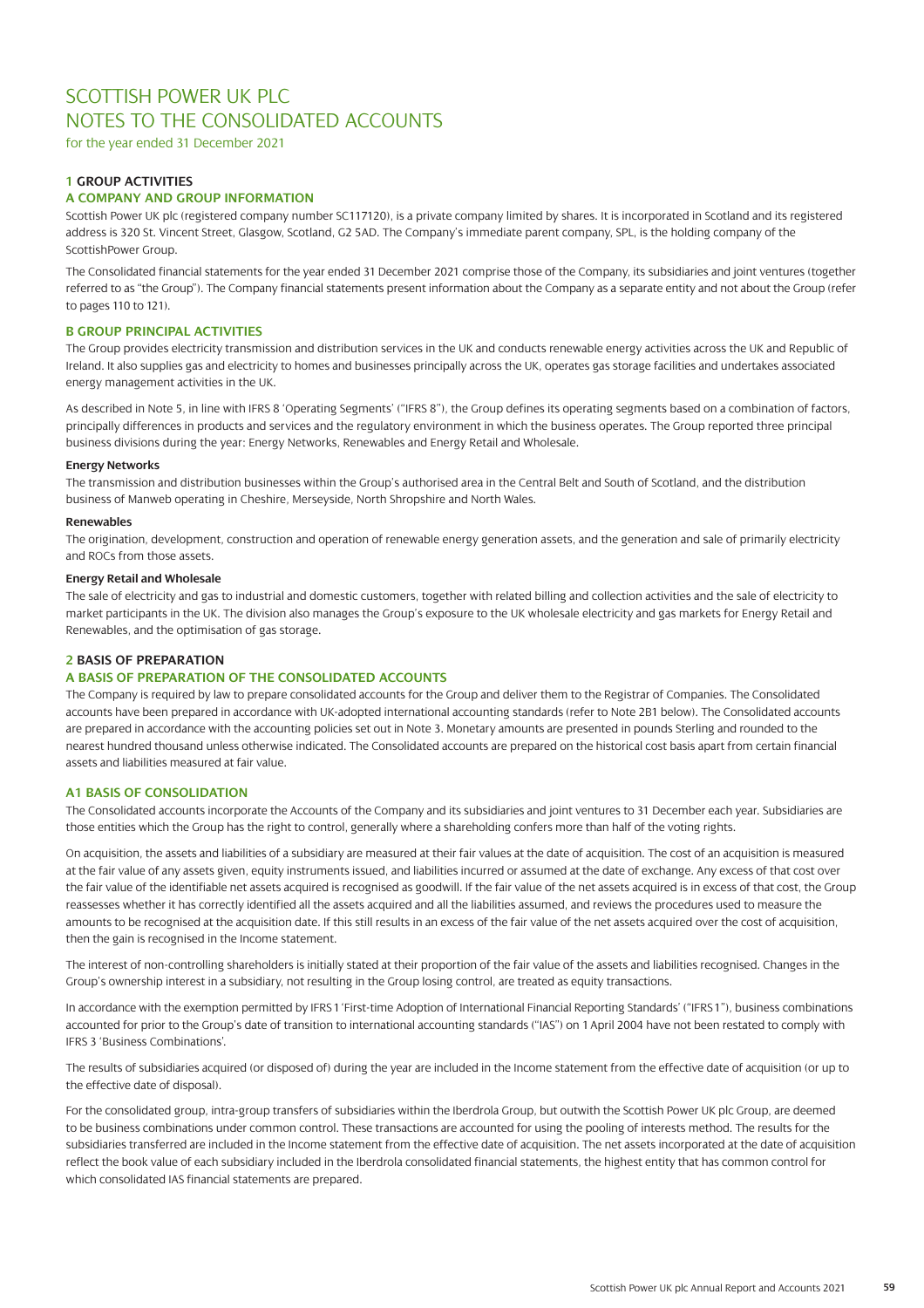for the year ended 31 December 2021

### **2 BASIS OF PREPARATION** *continued* **A BASIS OF PREPARATION OF THE CONSOLIDATED ACCOUNTS** *continued* **A2 CHANGES IN PRESENTATION**

### **A2.1 CHANGE TO INCOME STATEMENT**

Effective from 1 January 2021, the Group modified the format of its Income statement in line with Iberdrola Group policy to remove the Gains/(losses) on disposal of non-current assets line item. The items previously comprising this line have been reclassified. Gains/losses on disposal of non-current assets are now presented within Other operating results, forming part of Gross operating profit. The change is in order to align with Iberdrola Group policy which is deemed to provide more useful information to users of the financial statements and a presentation which is more consistent with general market practices. Accordingly, the 2020 Consolidated income statement has been adjusted to remove Gains on disposal of non-current assets of £0.7 million and increase Other operating results by £0.7 million. This restatement has had no impact on the net profit for the year shown in the Consolidated income statement and Consolidated statement of comprehensive income nor the net assets position shown on the Consolidated statement of financial position.

### **A2.2 CHANGES TO STATEMENT OF FINANCIAL POSITION**

Effective from 1 January 2021, the Group modified the format of its Statement of financial position in line with Iberdrola Group policy to include a new line item, Current financial liabilities. Balances for collateral which the Group holds in relation to derivatives hedging specific loans, had previously been included within current Loans and other borrowings but have now been reclassified to this new line item. Accordingly, the 2020 Consolidated statement of financial position has been adjusted to reduce current Loans and other borrowings by £43.5 million and record £43.5 million against Current financial liabilities.

In addition, effective 1 January 2021, interest payable has been reclassified from Current trade and other payables to current Loans and other borrowings. Therefore, in the 2020 Consolidated statement of financial position, Current trade and other payables has been reduced by £53.8 million and current Loans and other borrowings increased by £53.8 million.

Both these changes are deemed to provide more useful information to users of the financial statements and bring the Group into line with industry practice. These restatements have had no impact on the net assets position shown on the Consolidated statement of financial position or the net profit for the year shown in the Consolidated income statement and Consolidated statement of comprehensive income.

### **A3 GOING CONCERN**

The Group's business activities, together with the factors likely to affect its future development and position, are set out in the Strategic Report on pages 1 to 38. The Consolidated statement of financial position presents net current assets of £1,202.5 million as at 31 December 2021. The Consolidated financial statements have been prepared on a going concern basis which the directors consider to be appropriate for the following reasons.

The Scottish Power UK plc Group is a significant component of Iberdrola, one of the world's largest integrated utilities. The Scottish Power UK plc Group participates in a UK treasury function operated by the Group's immediate parent undertaking, Scottish Power Limited. The UK treasury function works closely with Iberdrola to manage the Group's funding requirements, which are reviewed and adjusted on a regular basis using a mixture of external funding and funding provided via Iberdrola through the global treasury function.

Since September 2021, increases in wholesale costs have resulted in suppliers across the energy retail market collapsing. The Group is also monitoring the situation in Ukraine and continually assessing the risk this presents for energy prices. Energy Retail and Wholesale continues to hedge the commodity price exposure to minimise the impact from increased wholesale prices, and should benefit from both the increase in the retail price cap from April 2022 and ongoing consultations that aim to achieve the price cap being more cost reflective in the future. Due to the other core activities of the Group in Energy Networks and Renewables, the direct effect on the total cash flows and liquidity is expected to be limited.

For the purposes of the directors' assessment of the Group's going concern position, and to satisfy them of the Group's ability to pay its liabilities as they fall due, the directors have prepared a Consolidated cash flow forecast to December 2023 on the basis of the ongoing liquidity of the UK wholesale energy and gas markets, including the cash flow of longer-term strategies and projects. The cash flow forecast takes account of severe but plausible downsides, including increased capital expenditure based on the timing of final investment decisions in Renewables; reductions in the Renewables price curve; decreases in Energy Retail customer numbers and demand; and reductions in the collectability of retail customer debt. Specific COVID-19 downsides have not been included because the Group's performance has been resilient to lockdowns; due in particular to the vital services provided by Energy Networks and Renewables which underpin the national economy.

The cash flow forecasts indicate that, even under the severe but plausible downside scenario, the Group's existing resources and committed facilities, including £1.5 billion of credit committed until March 2025 (refer to Note 19(a)(xv)) are sufficient to enable it to trade and pay its liabilities as they fall due for the forecast period.

Consequently, the directors are confident that the Group and Company will have sufficient funds to continue to meet their liabilities as they fall due for at least one year from the date of approval of the Consolidated financial statements and therefore have prepared the aforementioned financial statements on a going concern basis.

### **B ACCOUNTING STANDARDS B1 IMPACT OF BREXIT**

After the end of the Brexit transition period (31 December 2020), the UK ceased to be subject to EU law. Under the European Union (Withdrawal) Act 2018, all existing IAS adopted by the EU at that time were 'frozen' into UK law thus considered as in force in the UK at the end of the transition period. Adoptions, interpretations and amendments of IAS endorsed by the EU after the transition period will no longer apply in the UK. Since the end of the transition period, UK-registered companies must use UK-adopted IAS. At the end of the transition period, those standards were identical to the EUadopted IAS in force on that date, but subsequently the UK has established its own endorsement process to adopt UK-adopted IAS, interpretations and amendments of IAS. For the year ended 31 December 2020, UK companies therefore had the option to use any standards which had been adopted for use within the UK in addition to the frozen EU-adopted IAS.

In line with the above, the Accounts for the year ended 31 December 2020 were prepared in accordance with the 'frozen' IAS as adopted by the EU in accordance with the International Accounting Standards and European Public Limited-Liability Company (Amendment etc.) (EU Exit) Regulations 2019 and pursuant to Regulation (EC) No 1606/2002 as it applies in the EU. The Accounts for financial year beginning 1 January 2021, have been prepared in accordance with UK-adopted IAS.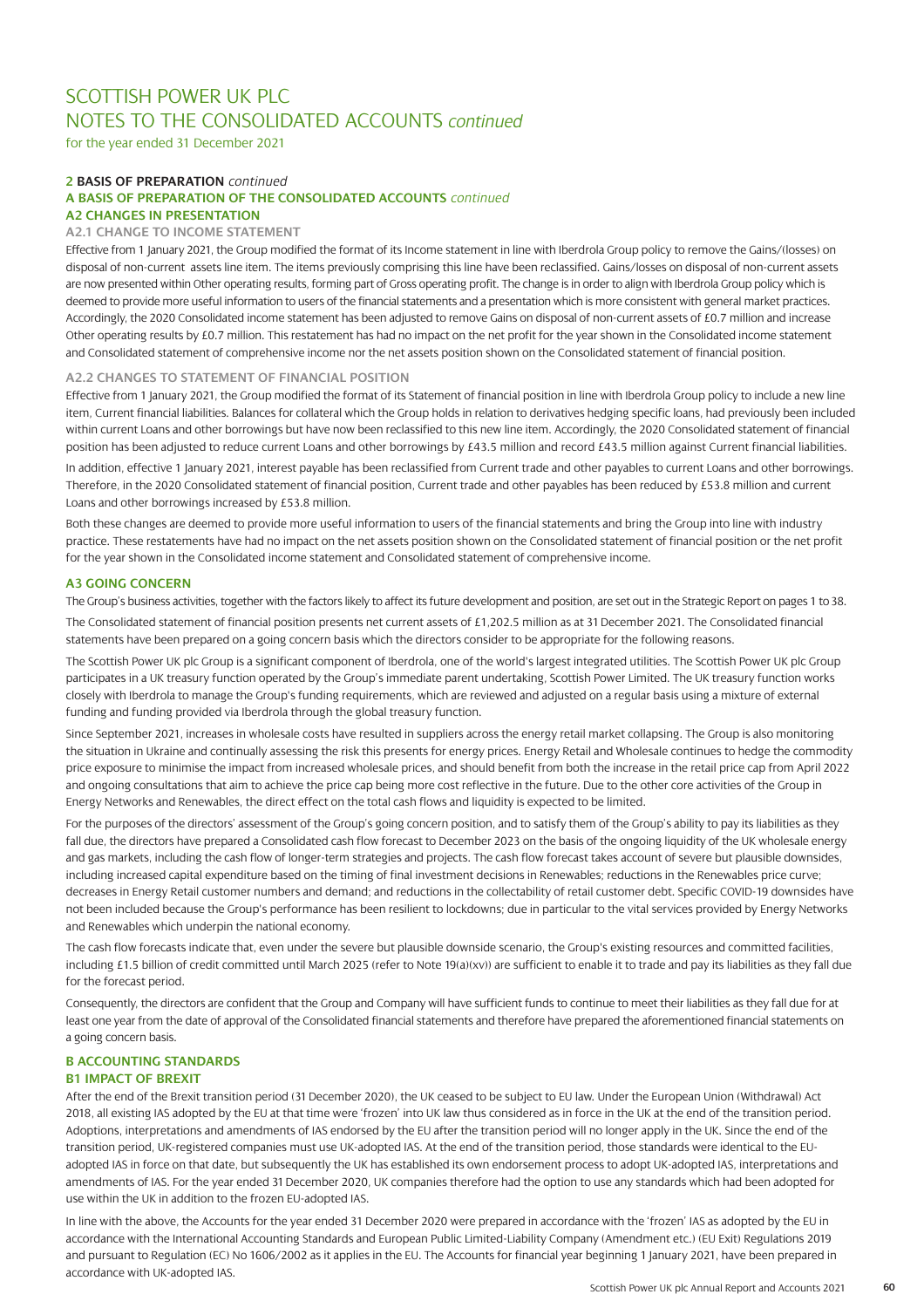for the year ended 31 December 2021

### **2 BASIS OF PREPARATION** *continued*  **B ACCOUNTING STANDARDS** *continued*

### **B2 IMPACT OF NEW IAS**

As noted above, these Accounts have been prepared in accordance with UK-adopted IAS. In preparing these Accounts, the Group has applied all relevant IASs, International Financial Reporting Standards ("IFRSs") and International Financial Reporting Interpretations Committee interpretations ("IFRICs") (collectively referred to as "IAS") that have been adopted by the UK as of the date of approval of these Accounts and that are mandatory for the financial year ended 31 December 2021.

For the year ended 31 December 2021, the Group has applied the following amendments for the first time:

| <b>Standard</b>                                                                                                                             | Notes         |
|---------------------------------------------------------------------------------------------------------------------------------------------|---------------|
| • Amendments to IFRS 16 'Leases: Covid-19-Related Rent Concessions' and 'COVID-19-Related Rent Concessions beyond 30 June 2021'             | $(a)$ . $(b)$ |
| • Amendments to IFRS 9 'Financial Instruments'; IAS 39 'Financial Instruments: Recognition and Measurement'; IFRS 7 'Financial Instruments: | $(b)$ , $(c)$ |
| Disclosures'; IFRS 4 'Insurance Contracts'; and IFRS 16 'Leases': 'Interest Rate Benchmark Reform - Phase 2'                                |               |
| • Amendments to IFRS 4 'Insurance Contracts: Extension of the Temporary Exemption from Applying IFRS 9'                                     | (b)           |

(a) The first-noted amendment to IFRS 16 makes available a practical expedient around rent concessions affecting payments originally due on or before 30 June 2021 and was applied by the Group on 1January 2021. The latter amendment extends the time that practical expedient is available and is effective for periods commencing on or after 1 April 2021.

(b) The application of these amendments has not had a material impact on the Group's accounting policies, financial position or performance.

(c) Phase 1 of the Interest Rate Benchmark Reform ("IBOR Reform") was applied by the Group effective 1 January 2020. The Group has applied the requirements of Phase 2 of this reform from 1 January 2021 including the provided modification accounting reliefs. The Group holds debt and hedging instruments referencing LIBOR (London Inter-Bank Offer Rate) and EURIBOR (Euro Bank Offered Rate). These are highlighted in Notes 19(a) and 11(e)C2.2(iii) respectively. The Group and all relevant counterparties have signed the International Swaps and Derivatives Association's ("ISDA") IBOR Fallbacks Protocol, and accordingly all debt and hedging instruments will be revised to reference the appropriate new benchmark rates from 1 January 2022. Additional risk management disclosure has been provided in line with the revised requirements contained in the amendments to IFRS 7 (Refer to Note 11(e)C2).

The following new standards and amendments to standards have been issued by the International Accounting Standards Board ("IASB") but have an effective date after the date of these financial statements or have not been endorsed by the UK, and thus have not yet been implemented by the Group:

| <b>Standard</b>                                                                                                                                                                                                         | <b>Notes</b>          | <b>IASB effective date</b><br>(for periods commencing<br>on or after) | <b>Planned date</b><br>of application by<br>the Group |  |
|-------------------------------------------------------------------------------------------------------------------------------------------------------------------------------------------------------------------------|-----------------------|-----------------------------------------------------------------------|-------------------------------------------------------|--|
| • Amendments to IAS 37 'Provisions, Contingent Liabilities and<br>Contingent Assets: Onerous Contracts - Cost of Fulfilling a Contract'                                                                                 | (d)                   | 1 January 2022                                                        | 1 January 2022                                        |  |
| • Amendments to IFRS 3 'Business Combinations: Reference to the<br>Conceptual Framework'                                                                                                                                | (e)                   | 1 January 2022                                                        | 1 January 2022                                        |  |
| • Amendments to IAS 16 'Property, Plant and Equipment: Proceeds<br>before Intended Use'                                                                                                                                 | (e)                   | 1 January 2022                                                        | 1 January 2022                                        |  |
| • Annual Improvements to IFRS Standards 2018-2020 Cycle                                                                                                                                                                 | (e)                   | 1 January 2022                                                        | 1 January 2022                                        |  |
| • Amendments to IAS1 'Presentation of Financial Statements:<br>Classification of Liabilities as Current or Non-current' and<br>'Deferral of Effective Date'                                                             | $(e)$ , $(f)$         | 1 January 2023                                                        | 1 January 2023                                        |  |
| • IFRS 17 'Insurance Contracts' including 'Amendments to IFRS 17'                                                                                                                                                       | $(e)$ , $(f)$         | 1 January 2023                                                        | 1 January 2023                                        |  |
| • Amendments to IAS1 'Presentation of Financial Statements'<br>and IFRS Practice Statement 2: 'Disclosure of Accounting Policies'                                                                                       | $(e)$ , $(f)$         | 1 January 2023                                                        | 1 January 2023                                        |  |
| • Amendments to IAS8 'Accounting Policies, Changes in Accounting<br>Estimates and Errors: Definition of Accounting Estimates'                                                                                           | $(e)$ , $(f)$         | 1 January 2023                                                        | 1 January 2023                                        |  |
| • Amendments to IAS 12 'Income Taxes: Deferred Tax related to Assets<br>and Liabilities arising from a Single Transaction'                                                                                              | $(e)$ , $(f)$         | 1 January 2023                                                        | 1 January 2023                                        |  |
| • IFRS 14 'Regulatory Deferral Accounts'                                                                                                                                                                                | $(e)$ , $(f)$ , $(g)$ | 1 January 2016                                                        | To be decided                                         |  |
| • Amendments to IFRS 10 'Consolidated Financial Statements'<br>and IAS 28 'Investments in Associates and Joint Ventures': 'Sale<br>or Contribution of Assets between an Investor and its Associate<br>or Joint Venture' | $(e)$ , $(f)$ , $(h)$ | Deferred indefinitely                                                 | To be decided                                         |  |

(d) The amendments to IAS 37 'Provisions, Contingent Liabilities and Contingent Assets' are effective for the Group from 1 January 2022. Following the amendments, the costs to be considered to fulfil a contract when assessing if a contract is onerous or not will be defined as being both the incremental costs and an allocation of other costs that relate directly to fulfilling a contract. Upon application of this amendment, certain contracts with retail customers will be considered to be onerous as the unavoidable costs of meeting the obligations under the contracts will exceed the economic benefits expected to be received from them. The expected impact of this amendment is a provision for £60.0 million.

(e) The future application of this pronouncement is not expected to have a material impact on the Group's accounting policies, financial position or performance.

(f) This pronouncement has not yet been endorsed by the UK.

(g) The endorsement process of this interim standard has not been launched. On 29 January 2021, the IASB issued an exposure draft for a proposed replacement standard.

(h) The IASB set the effective date of this pronouncement as for periods commencing on or after 1 January 2016. However, in December 2015, the IASB postponed the effective date indefinitely pending the outcome of its research project on the equity method of accounting. The endorsement process for this pronouncement has not been launched. The effective date will be amended in due course.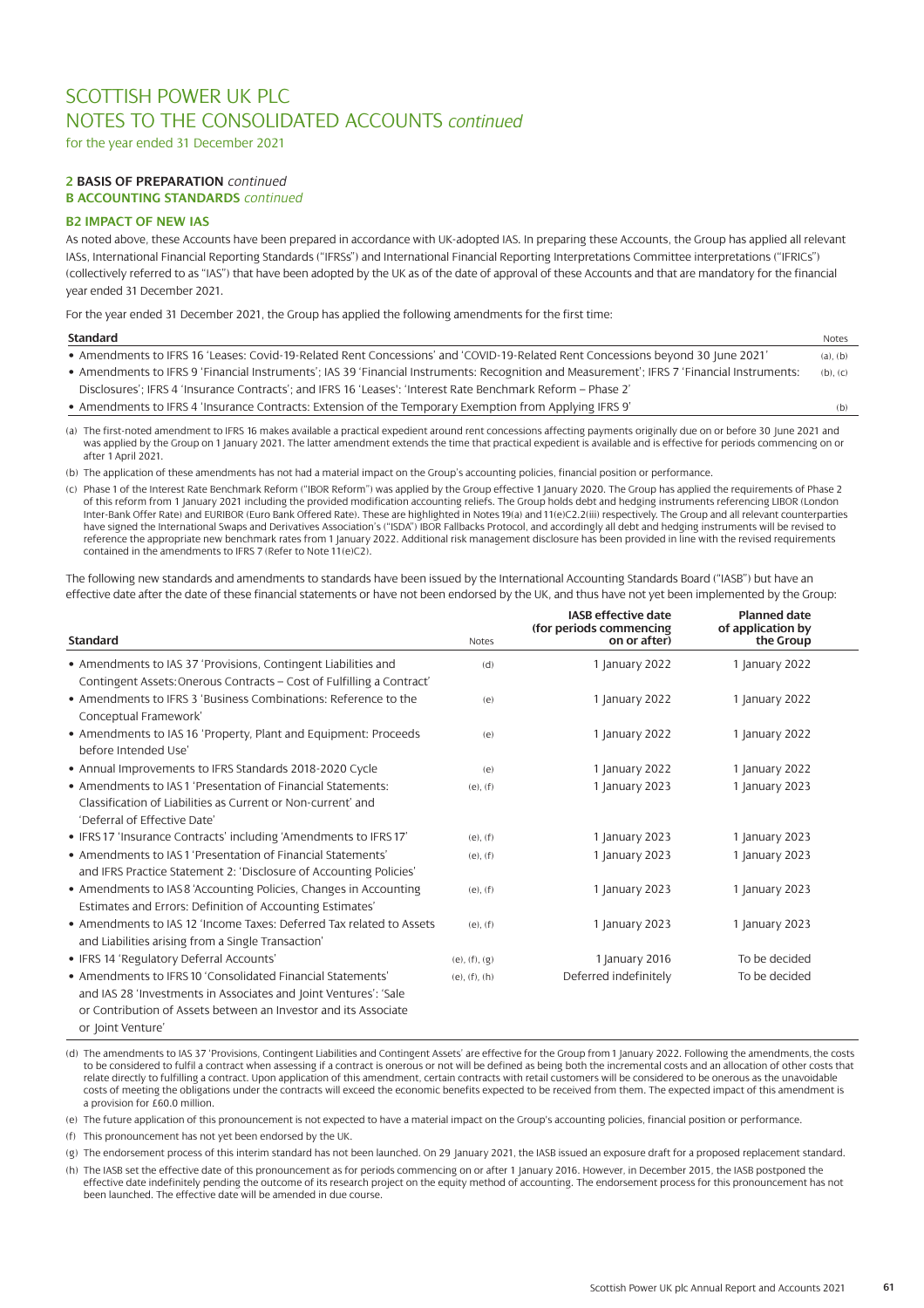for the year ended 31 December 2021

### **3 JUDGEMENTS, ESTIMATION UNCERTAINTIES AND ACCOUNTING POLICIES**

In determining and applying accounting policies, judgement is often required in respect of items which have a significant effect on the reported amounts of assets, liabilities, income and expenses recognised in the financial statements. Other than those involving estimates, the Group has one such judgement being the recognition of onerous retail contracts. The policy is discussed further at Note 3M. At 31 December 2021, assumptions made about the future and other major sources of estimation uncertainty which have significant risk of resulting in a material adjustment to the carrying amount of revenues, expenses, assets and liabilities in the next financial year are detailed below:

- Retirement benefit obligation (including valuation of level 3 pension plan assets) Notes 3K and 9E;
- Accrued 'unbilled' revenue Note 3A(d); and
- Expected credit losses ("ECLs") on Energy Retail trade receivables Notes 3H1.2(d) and 11(e).

The Group considers that the impact of climate change risk and opportunities does not create any additional estimation uncertainty.

The principal accounting policies applied in preparing the Consolidated accounts are set out below.

- A REVENUE
- B PROCUREMENTS
- C GOODWILL
- D OTHER INTANGIBLE ASSETS
- E PROPERTY, PLANT AND EQUIPMENT
- F LEASED ASSETS
- G IMPAIRMENT OF PROPERTY, PLANT AND EQUIPMENT, LEASED ASSETS AND INTANGIBLE ASSETS (EXCLUDING GOODWILL)<br>H FINANCIAL INSTRUMENTS
- **FINANCIAL INSTRUMENTS**
- I INVENTORIES (EXCLUDING ROCs)
- J ROCs
- K RETIREMENT BENEFITS
- L DECOMMISSIONING COSTS
- M ONEROUS RETAIL CONTRACTS
- N OTHER OPERATING RESULTS
- O FOREIGN CURRENCIES
- **TAXATION**
- Q CASH AND CASH EQUIVALENTS

#### **A REVENUE**

The Group recognises revenue to depict the transfer of promised goods or services to customers in an amount that reflects the consideration to which it expects to be entitled in exchange for those goods and services.

### **(a) Electricity distribution**

The Group provides the service of making its distribution network available to customers. This performance obligation is satisfied over time as the customer simultaneously receives and consumes the benefits of the Group's performance as it makes the distribution network available. The Group has a right to consideration in an amount that corresponds directly with the value to the customer of the Group's performance to date. Therefore, revenue is recognised in the amount to which the Group has a right to invoice based on the amount of allowed revenue for the year set by the regulatory price control. Due to the nature of the electricity settlements industry process, revenue includes unbilled income recognised as a receivable relating to units transferred over the network but not yet invoiced at the end of the year. Invoices are raised one month in arrears and are typically settled within one month.

### **(b) Electricity transmission**

The Group provides the service of making its transmission network available to the Great Britain system operator. This performance obligation is satisfied over time as the customer simultaneously receives and consumes the benefits of the Group's performance as it makes the transmission network available. Until 31 March 2021, the customer benefitted from the Group's service evenly throughout the year, therefore, time was used to measure progress towards complete satisfaction of the performance obligation. Revenue was recognised on a straight-line basis throughout the year based on the amount of allowed revenue for the year set by the regulatory price control. Following the commencement of RIIO-T2 on 1 April 2021, revenue continues to be recognised in an amount to which the Group has a right to invoice based on the amount of allowed revenue for the year, but recognised over time based on the billable volumes and the agreed rate. Invoices are typically raised and settled on a monthly basis and, therefore, there are no related IFRS 15 receivables, contract assets or contract liabilities at the end of the year.

### **(c) Transfers of assets from customers**

Pursuant to the applicable industry regulations, the Group occasionally receives contributions from its customers for the construction of grid connection facilities, or is assigned assets used to connect those customers to a network. Both the cash and the fair value of the facilities received are credited to Noncurrent liabilities – Deferred income in the Statement of financial position (this is a contract liability). Revenue is subsequently recognised in line with the period over which the facilities are depreciated. As the cash contributions received from customers relate to underlying business activities, they are recorded as Cash flows from operating activities in the Statement of cash flows.

### **(d) Supply of electricity and gas**

The Group's performance obligations are the supply of electricity and/or gas to customers. Both these performance obligations are satisfied over time as the customer simultaneously receives and consumes the benefits of the Group's performance as it supplies electricity and gas. The Group has a right to consideration in an amount that corresponds directly with the value to the customer of the Group's performance to date. Therefore, revenue is recognised in the amount to which the Group has a right to invoice based on the volume of units supplied during the year and the tariff agreed with the customer. The Group operates in the GB energy industry, whose nature is such that revenue recognition is subject to a degree of estimation. Revenue includes an estimate of the units supplied to customers between the date of their last meter reading and the year end. This estimate is based on external data supplied by the electricity and gas market settlement process and internal data relating to energy purchases where settlement data is not yet available. Where volumes are yet to reach final settlement, a provision is made against unbilled revenue recognised in respect of those volumes. The provision is determined by considering the current unbilled position, historical trends, and any other known factors. The value assigned to these estimated volumes is based on a weighted average price per unit derived from the billing systems. This methodology is consistent with prior years.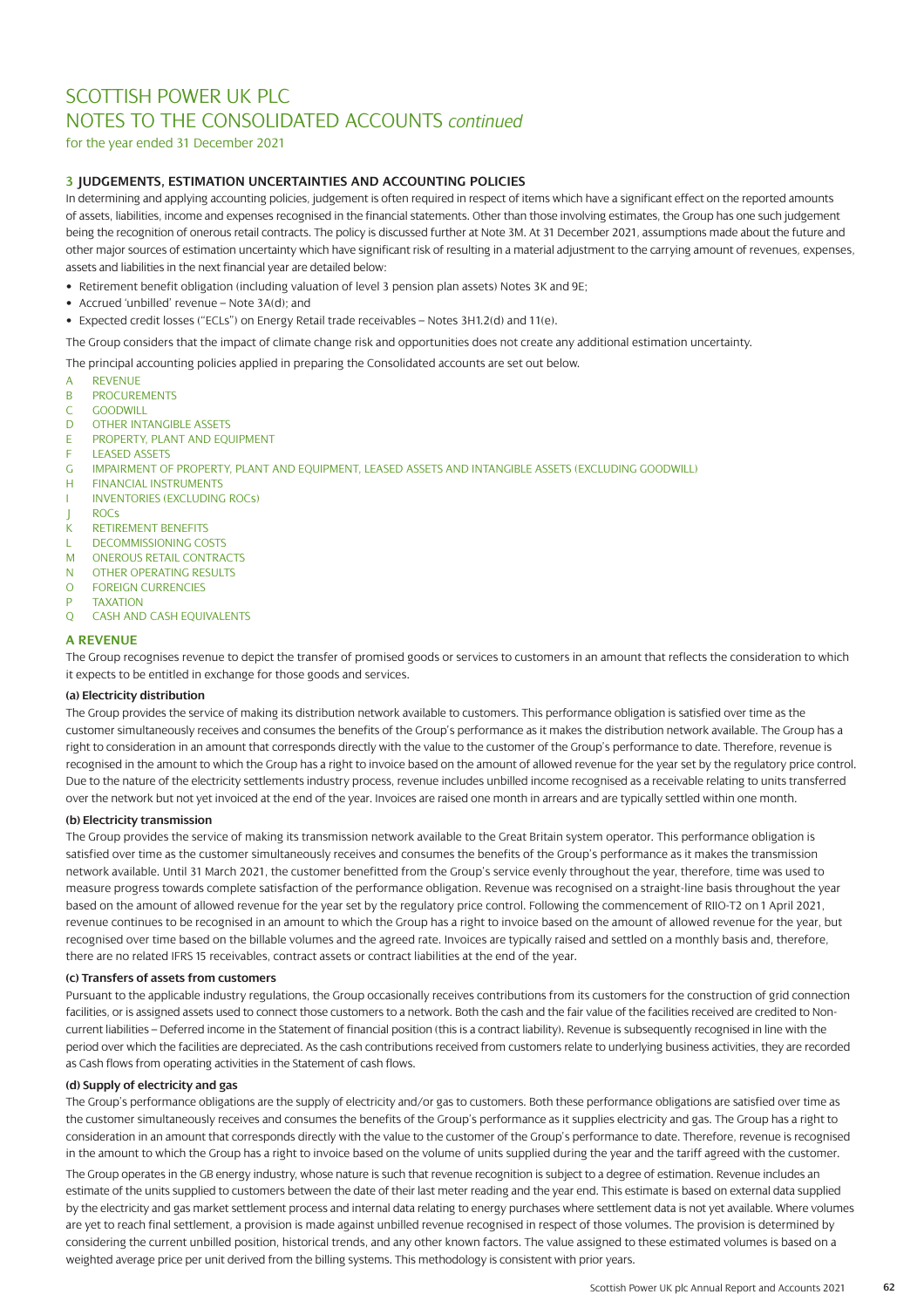for the year ended 31 December 2021

### **3 JUDGEMENTS, ESTIMATION UNCERTAINTIES AND ACCOUNTING POLICIES** *continued*

### **A REVENUE** *continued*

### **(d) Supply of electricity and gas** *continued*

The estimated value of energy delivered to customers is included within billed revenue (where an estimated reading is included within an issued invoice) and unbilled revenue (where no invoice has been invoiced). For further details on billed revenue, refer to Note 11(e)A3. Gross unbilled revenue included within the Statement of financial position at 31 December 2021 amounts to £655.6 million (2020 £563.9 million). This is before applying customer credit balances of £526.5 million (2020 £443.4 million), a £21.3 million (2020 £14.8 million) provision in respect of ECLs and a £30.2 million (2020 £24.3 million) provision in relation to energy volumes which have still to reach final settlement. This results in a net unbilled position at 31 December 2021 of £77.6 million (2020 £81.4 million), which relates primarily to energy delivered in the final months of the year. For further details on ECLs, refer to Note 11(e)A3.

Had actual consumption been 3% higher or lower than the estimate of units supplied (the average variance based on recent historical analysis), this would have resulted in revenue recognised for unbilled amounts being £21.6 million higher and lower respectively. The value assigned to this volume sensitivity is based on a weighted average price per unit derived from the billing systems. Approximately 95% of unbilled revenue relates to the most recent quarter where there is a higher level of estimation uncertainty.

Invoices are generally raised at monthly or quarterly intervals, which customers typically settle on the same basis respectively, except for prepayment customers who pay in advance. Billed and unbilled revenues are recorded in receivables. Amounts in contract liabilities consist of DD customer payments that are in excess of the associated units of energy delivered, and final customer credits.

### **(e) Contracts for Difference**

CfDs are accounted for as revenue grants and are recognised as income on a systematic basis over the period in which they become receivable, which is at the point of generation.

### **(f) Other revenues**

Other revenues, which includes revenue in relation to the Energy Retail and Wholesale Smart Solutions business, are recognised based on the consideration specified in the relevant contract with the customers, to the extent that it is highly probable that a significant reversal in the amount of cumulative revenue recognised will not occur in the future. The Group recognises revenue either at a specific point in time or over a period of time based on when control is transferred to the customer based on the performance obligations in the contract.

#### **(g) Customer contract costs**

The Group capitalises the incremental costs of obtaining certain customer contracts, principally sales commissions, if they are expected to be recovered. These are recorded as a separate asset class within Intangible assets and amortised on a systematic basis according to the average expected life of contracts with customers that are associated with such costs. The amortisation period is between two and four years.

The Group has elected to apply the amortisation period to a portfolio of contracts with similar characteristics as the Group expects that the effect on the financial statements is not materially different from applying it to the individual contracts.

### **B PROCUREMENTS**

Procurements costs in Energy Networks principally comprise use of system charges from the system operator. In Renewables, such costs are primarily electricity purchased in relation to energy generation, and related direct costs and services. Procurements within Energy Retail and Wholesale are principally the cost of electricity and gas purchased in relation to energy supply, and related direct costs and services for the of use of the energy network. Costs are recorded on an accruals basis.

### **C GOODWILL**

Goodwill represents the excess of the fair value of the purchase consideration over the Group's share of the fair value of the identifiable assets and liabilities of an acquired subsidiary or business at the date of acquisition.

Goodwill is stated at cost less any accumulated impairment losses.

Goodwill is recognised as an asset and reviewed for impairment at least annually and whenever there is an indication of impairment. Any impairment is recognised in the Income statement in the period in which it is identified. Any permanent impairment losses are not reversed.

On disposal (or partial disposal) of a subsidiary, associate, jointly controlled entity or business, the proportionate amount of allocated goodwill is included in the determination of the gain or loss arising.

When a review for impairment is conducted, the recoverable amount is assessed by reference to the net present value of the expected future cash flows of the relevant Cash Generating Unit ("CGU"), or disposal value if higher. The discount rate applied is based on ScottishPower's weighted average cost of capital with appropriate adjustments for the risks associated with the CGU. The discount rate used reflects lease liabilities under IFRS 16. Estimates of cash flows involve a significant degree of judgement and are consistent with management's plans and forecasts. Refer to Note 6(b) for further details on the impairment testing performed on goodwill.

### **D OTHER INTANGIBLE ASSETS**

The costs of acquired computer software, such as licences, are capitalised on the basis of the costs incurred to acquire, and bring to use, the specific software. Amortisation of acquired computer software is on a straight-line basis over their operational lives, which is generally up to five years.

Costs directly attributable to the development of computer software programmes, that are expected to generate economic benefits over a period in excess of one year, are capitalised and amortised on a straight-line basis over their estimated operational lives. Costs include employee costs relating to software development and an appropriate proportion of relevant overheads directly attributable to bringing the software into use. Amortisation of developed computer software costs is over periods of up to eight years.

Information about the Group's accounting policies and estimates in relation to the customer contract costs is provided in Note 3A(g).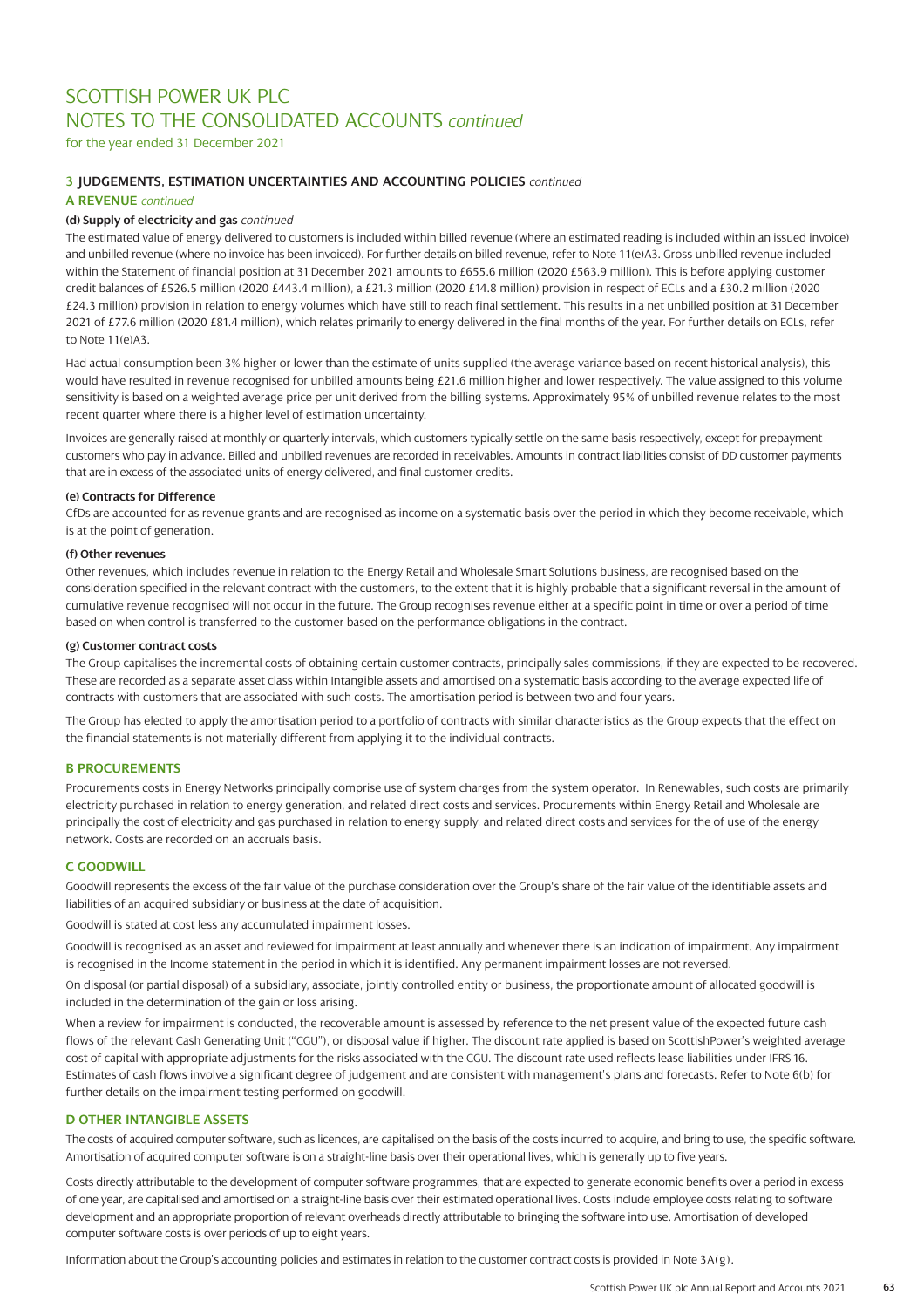for the year ended 31 December 2021

### **3 JUDGEMENTS, ESTIMATION UNCERTAINTIES AND ACCOUNTING POLICIES** *continued* **E PROPERTY, PLANT AND EQUIPMENT**

Property, plant and equipment is stated at cost and depreciated on a straight-line basis over the estimated operational lives of the assets. Property, plant and equipment includes capitalised employee costs, interest, lease depreciation and other directly attributable costs. Borrowing costs directly attributable to the acquisition, construction or production of major qualifying assets (i.e. assets that necessarily take a substantial period of time to get ready for their intended use) are added to the cost of those assets, until such time as the assets are substantially ready for their intended use. Reviews of the estimated remaining lives and residual values of property, plant and equipment are undertaken annually. Residual values are assessed based on prices prevailing at each reporting date.

Land is not depreciated. The main depreciation periods used by the Group are as set out below:

|                                                                   | Years     |
|-------------------------------------------------------------------|-----------|
| Wind power plants                                                 | $23 - 40$ |
| Gas storage facilities                                            | $10 - 35$ |
| Transmission facilities                                           | 40        |
| Distribution facilities                                           | $24 - 40$ |
| Meters and measuring devices                                      | $2 - 23$  |
| Other facilities and other items of property, plant and equipment | $2 - 50$  |

### **F LEASED ASSETS**

A contract is, or contains a lease if, at inception, the contract conveys the right to control the use of an identified asset for a period of time in exchange for consideration. To assess whether a contract conveys the right to control the use of an identified asset, the Group uses the definition of a lease in IFRS 16.

An identified asset will be specified explicitly or implicitly in the contract, and will be physically distinct or represent substantially all of the capacity of a physically distinct asset. If the supplier has a substantive substitution right, the asset is not identified.

A contract conveys the right to control the use of an identified asset if the customer has the right to obtain substantially all of the economic benefits from use of the asset throughout the period of use, and the customer has the right to direct the use of the asset. The customer has this right when they have the decision-making rights that are most relevant to changing how and for what purpose the asset is used. Where this is predetermined, the customer has the right to direct the use of the asset if either they have the right to operate the asset or they designed the asset in a way that predetermines how and for what purposes it will be used.

The Group has elected not to separate non-lease components and thus accounts for the lease and non-lease components in a contract as a single lease component.

### **F1 LESSEE**

As a lessee, the Group recognises a right-of-use asset at the lease commencement date, measured initially at cost. This comprises the initial amount of the lease liability adjusted for any lease payments made at or before the commencement date, plus any initial direct costs incurred, and an estimate of costs to dismantle and remove the underlying asset, or restore the underlying asset or the site on which it is located, less any lease incentives received.

The right-of-use asset is subsequently depreciated on a straight-line basis from the commencement date over the shorter of the useful life of the underlying asset and the lease term. The right-of-use asset is reduced by any impairment losses and adjusted for certain remeasurements of the lease liability. The Group presents Right-of-use assets within Non-current assets in the Statement of financial position and the deprecation charge is recorded within Depreciation, amortisation and provisions in the Income statement.

The lease liability recognised at the commencement date is measured initially at the present value of the lease payments that are not paid at that date. Where the rates implicit in the leases cannot be readily determined, the liabilities are discounted using the Group's incremental borrowing rate, being the currency-specific interest rate that would be incurred on a loan, with similar terms, to purchase a similar asset. The incremental borrowing rates will be updated annually and applied to leases commencing in the subsequent year. Therefore, the lease liability is measured at amortised cost using the effective interest rate method. Lease payments included in the measurement of the lease liability comprise fixed payments (including in-substance fixed payments); variable lease payments that depend on an index or a rate initially measured using the index or rate at the commencement date; lease payments in an optional renewal period if the Group is reasonably certain to exercise an extension option; and penalties for early termination of a lease unless the Group is reasonably certain not to do so.

The lease liability is remeasured when there is a change in the future lease payments arising from a change in the index or rate, or if the Group changes its assessment of whether it will exercise a purchase, extension or termination option. This change in the lease liability will result in a corresponding adjustment to the carrying amount of the right-of-use asset, or in profit or loss if the carrying amount of the right-of-use asset is zero.

The Group presents lease liabilities separately in the Statement of financial position; the discount on the liabilities unwinds over the term of the lease and is charged to Finance costs in the Income statement.

The Group has elected not to recognise right-of-use assets and lease liabilities for certain short-term leases that have a lease term of twelve months or less, and leases of intangible assets. The Group recognises any lease payments associated with such leases as an expense on a straight-line basis over the lease term.

In the Statement of cash flows, the Group includes the payment of lease liabilities and interest paid on lease liabilities within Cash flows from financing activities; variable lease payments which are not dependent on an index or rate are included in Cash flows from operating activities.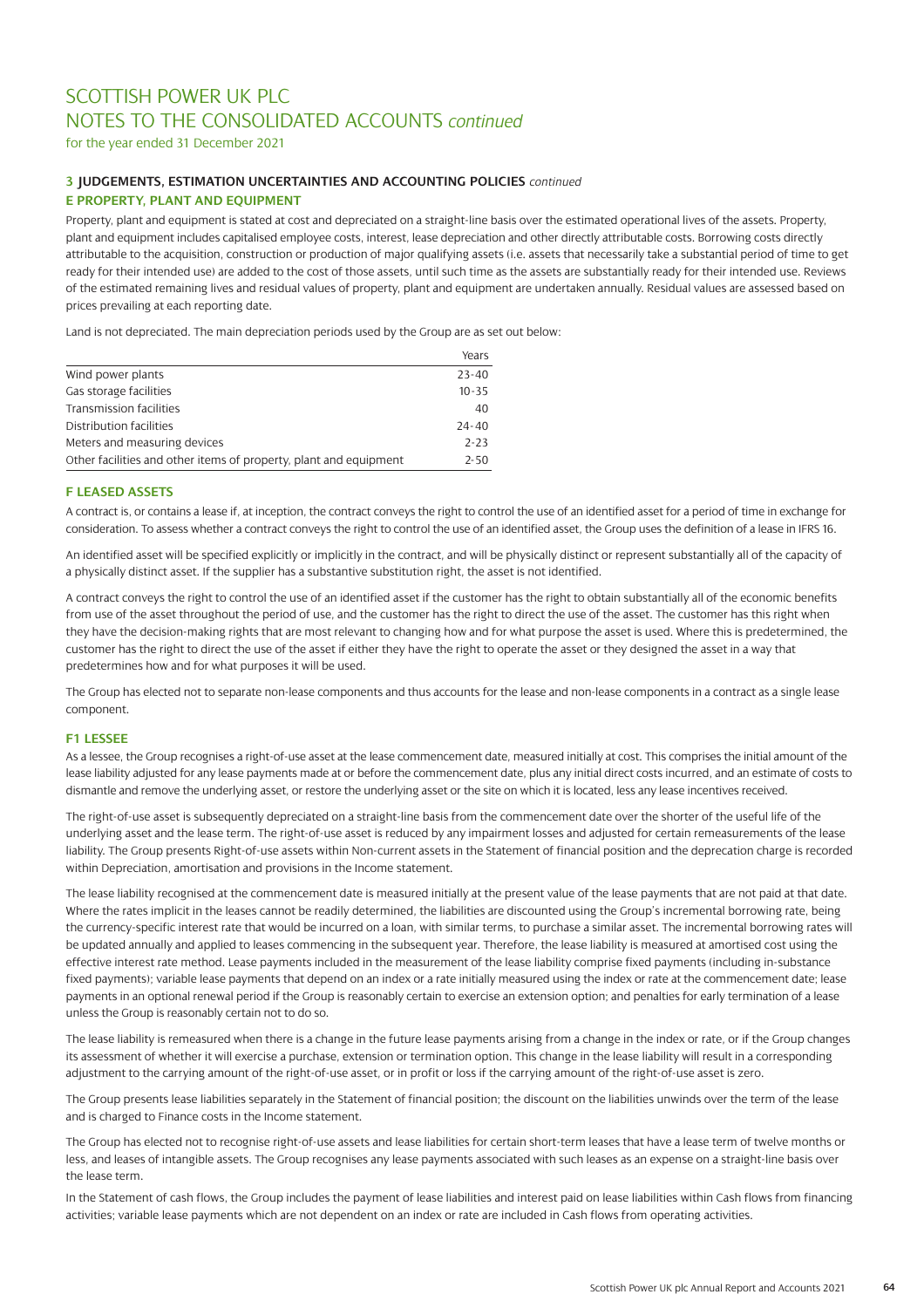for the year ended 31 December 2021

### **3 JUDGEMENTS, ESTIMATION UNCERTAINTIES AND ACCOUNTING POLICIES** *continued*

## **F LEASED ASSETS** *continued*

### **F2 LESSOR**

When the Group acts as a lessor, it determines at inception whether each lease is a finance or operating lease. The Group classifies leases as finance leases whenever the lease transfers substantially all the risks and rewards incidental to ownership of the underlying asset to the lessee. All other leases are classified as operating leases.

When the Group is an intermediate lessor, it accounts for its interest in the head lease and the sub-lease separately; classifying the sub-lease with reference to the right-of-use asset arising from the head lease, not the underlying asset. If a head lease is a short-term lease to which the Group applies the exemption described above, then it classifies the sub-lease as an operating lease.

The Group recognises operating leases payments received as income on a straight-line basis over the lease term as part of Other operating results.

### **G IMPAIRMENT OF PROPERTY, PLANT AND EQUIPMENT, LEASED ASSETS AND INTANGIBLE ASSETS (EXCLUDING GOODWILL)**

At each reporting date, the Group reviews the carrying amount of its property, plant and equipment, leased assets and intangible assets to determine whether there is any indication that those assets have suffered an impairment loss. If any such indication exists, the recoverable amount of the asset (the greater of its value-in-use and its fair value less costs to sell) is estimated in order to determine the extent of the impairment loss (if any). In assessing value-in-use, the estimated future cash flows are discounted to their present value using a pre-tax discount rate that reflects current market assessments of the time value of money, the risks specific to the asset and lease liabilities under IFRS 16.

An impairment loss is recognised if the carrying amount of an asset exceeds its estimated recoverable amount. Where the asset does not generate cash flows that are independent from other assets, the Group estimates the recoverable amount of the CGU to which the asset belongs. Any impairment is recognised in the Income statement in the period in which it is identified. Impairment losses recognised in prior periods are assessed at each reporting date for any indications that the loss has decreased or no longer exists. An impairment loss is reversed if there has been a change in the estimates used to determine the recoverable amount. An impairment loss is reversed only to the extent that the asset's carrying amount does not exceed the carrying amount that would have been recognised, net of depreciation or amortisation, if no impairment loss had been recognised.

### **H FINANCIAL INSTRUMENTS**

A financial instrument is any contract that gives rise to a financial asset of one entity and a financial liability or equity instrument of another entity.

### **H1 FINANCIAL ASSETS**

### **H1.1 CLASSIFICATION**

Financial assets are classified as measured at amortised cost, fair value through other comprehensive income ("FVOCI") or fair value through profit or loss ("FVTPL"). The classification of financial assets depends on the Group's business model for managing them to generate cash flows.

The business model determines whether cash flows will result from collecting contractual cash flows, selling the financial assets, or both. The business model of the Group does not depend on the intentions of management for an individual instrument. Therefore, it is not an instrument-by-instrument classification approach but determined from a higher level of aggregation.

A financial asset is measured at amortised cost if it meets both of the following conditions:

- it is held within a business model whose objective is to hold assets to collect contractual cash flows; and
- its contractual terms give rise, on specified dates, to cash flows that are solely payments of principal and interest on the principal amount outstanding. This assessment is referred to as the `SPPI' test.

A financial asset is measured at FVOCI if it meets both of the following conditions:

- it is held within a business model whose objective is achieved by both collecting contractual cash flows and selling financial assets; and
- its contractual terms give rise, on specified dates, to cash flows that are solely payments of principal and interest (SPPI test) on the principal amount outstanding.

All remaining financial assets (including equity instruments and other investments) that are not included within the above categories, are classified as FVTPL.

Financial assets are only subsequently reclassified when the Group changes its business model for managing them. Reclassifications are effective from the first day of the first reporting period following the change in business model. Such reclassifications are expected to be infrequent.

### **H1.2 RECOGNITION AND MEASUREMENT**

### **(a) Initial recognition and measurement**

All financial assets, except for trade receivables which are initially recognised when they originate, are initially recognised when the Group becomes party to the contractual provisions of the instrument.

Subject to two exceptions, financial assets are initially measured at fair value. The two exceptions are trade receivables without a significant financing component which are measured at the transaction price determined under IFRS 15 'Revenue from Contracts with Customers' ("IFRS 15"), and financial assets not classified as FVTPL which are measured at fair value plus transaction costs that are directly attributable to its acquisition or issue.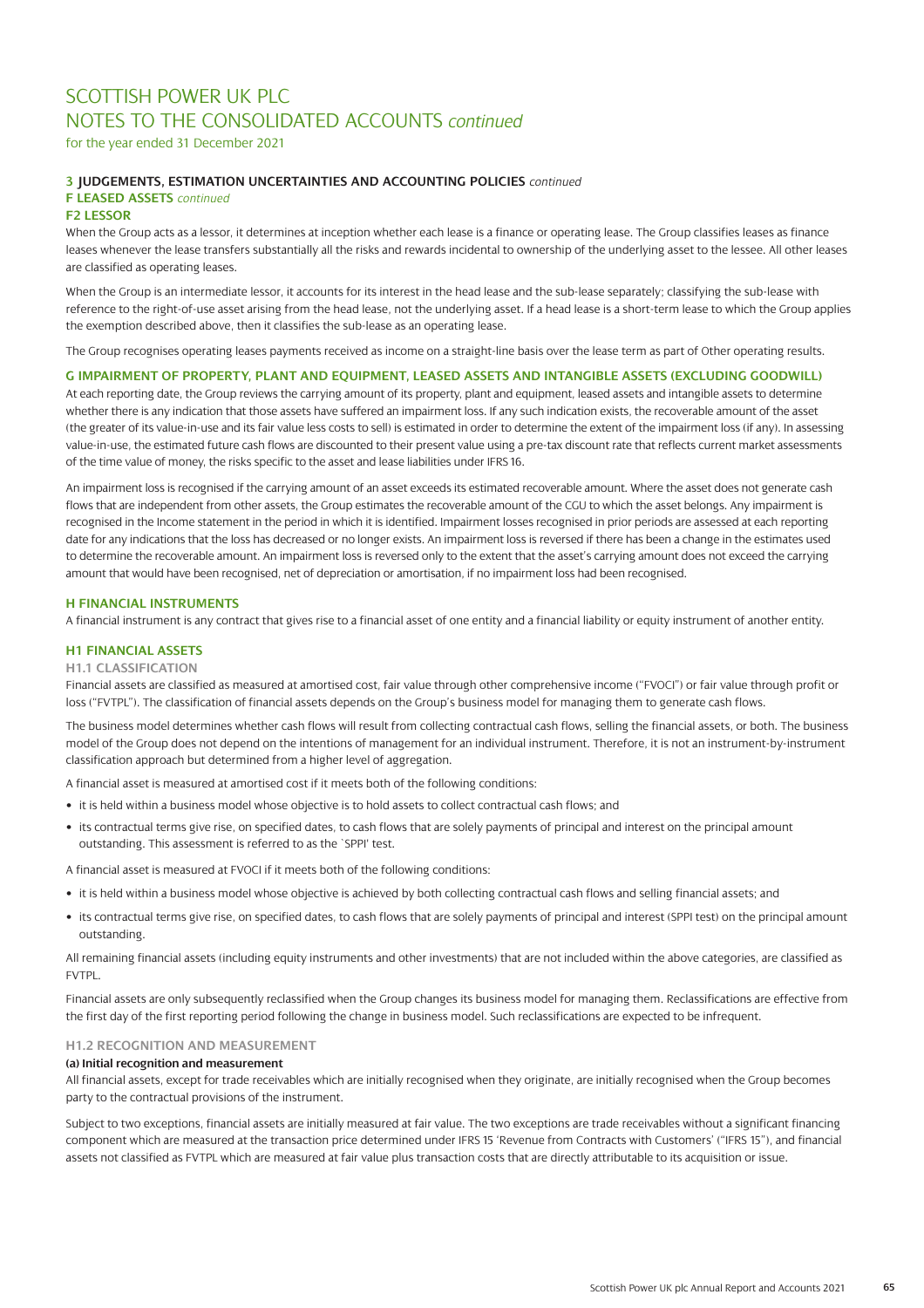for the year ended 31 December 2021

### **3 JUDGEMENTS, ESTIMATION UNCERTAINTIES AND ACCOUNTING POLICIES** *continued*

**H FINANCIAL INSTRUMENTS** *continued* 

**H1 FINANCIAL ASSETS** *continued* 

**H1.2 INITIAL RECOGNITION AND MEASUREMENT** *continued* 

### **(b) Subsequent measurement and gains and losses**

Financial assets classified as amortised cost are subsequently measured at amortised cost using the effective interest method. The amortised cost is reduced by expected credit losses. Interest income, foreign exchange gains and losses, and net credit losses are recognised in the Income statement. Any gain or loss on derecognition is also recognised in the Income statement.

Financial assets classified as FVTPL are subsequently measured at fair value. Net gains and losses, including any interest or dividend income, are recognised in the Income statement unless the financial asset is a derivative which is part of a hedging relationship (refer to 3H3). It may not be possible to obtain a market valuation for some unquoted investments, therefore they are valued at cost and assessed for impairment.

Financial assets classified as FVOCI are subsequently measured at fair value. Net gains and losses are recognised within Other comprehensive income.

### **(c) Derecognition**

A financial asset (or, where applicable, a part of a financial asset or part of a group of similar financial assets) is derecognised when either the rights to receive cash flows from the asset have expired; there is no reasonable expectation of recovering all, or a portion of, the contractual cash flows; or in certain circumstances where the Group has transferred its rights to receive cash flows from the asset, or has entered a 'pass-through' arrangement obligating the Group to pay the received cash flows in full without material delay to a third party. Under the last scenario, the Group evaluates if, and to what extent, it has retained the risks and rewards of ownership and derecognises the financial asset where these have been transferred. If substantially all the risks and rewards of ownership have neither been transferred nor retained, the Group assesses whether it controls the asset. Where the Group does not retain control, the asset is derecognised and separate assets and liabilities are recognised to reflect the effect of the transfer.

### **(d) Impairment of financial assets**

### **(i) Measurement of ECLs**

Disclosures relating to impairment of financial assets are provided in Note 11. The Group recognises an allowance for ECLs for all debt instruments not classified as FVTPL. ECLs are a probability-weighted estimate of credit losses. The Group has adopted the simplified ECL model for its trade receivables and the general ECL model for all other financial assets measured at amortised cost.

In applying the simplified model, loss allowances for trade receivables are measured at an amount equal to lifetime ECL. The Group has segmented its trade receivables between those relating to Energy Retail customer debt and those within the rest of the Group. For each grouping, the Group has established a provision matrix that is based on its historical credit loss experience, adjusted for, where possible, forward-looking factors specific to the debtors and the economic environment. Credit losses are measured as the present value of all cash shortfalls (i.e. the difference between the cash flows due to the Group in accordance with the contract and those the Group expects to receive). ECLs are discounted at the effective interest rate of the financial asset.

ECLs for all other financial assets are recognised using the general model which works as follows:

- for credit exposures for which there has not been a significant increase in credit risk since initial recognition, ECLs are provided for credit losses resulting from default events that are considered possible within the shorter of the next twelve months and the life of the financial asset (a twelvemonth ECL); and
- for credit exposures for which there has been a significant increase in credit risk since initial recognition, a loss allowance is required for credit losses expected over the remaining life of the exposure, irrespective of the timing of the default (a lifetime ECL).

As an exception to the general model, if the credit risk of a financial instrument is low at the reporting date, management can measure impairment using a twelve-month ECL and so it does not have to assess whether a significant increase in credit risk has occurred. For this operational simplification to apply, the financial instrument has to meet the following requirements:

- it has a low risk of default;
- the borrower is considered, in the short-term, to have a strong capacity to meet its obligations; and
- the lender expects, in the longer-term, that adverse changes in economic and business conditions might, but will not necessarily, reduce the ability of the borrower to fulfil its obligations.

The Group considers financial assets to have low credit risk when their credit risk rating is equivalent to the globally understood definition of 'investment-grade'. The Group considers this to be BBB- or higher per rating agency Standard & Poor's. Therefore, all of the Group's other financial assets are considered to have low credit risk at both the beginning and end of the reporting period.

For Energy Retail customer debt, the Group does not consider that the credit risk on a financial asset has increased significantly if it is more than 30 days past due. Debts for gas and electricity customers on secure payment plans (e.g. direct debit ("DD")) can have debts in excess of 30 days, which would not be considered overdue. DD payments are based on an annual cycle, therefore, customers can be in either a debt or credit position at certain points in the year.

The Group considers a financial asset to be in default when:

- internal or external information indicates that the Group is unlikely to receive the outstanding contractual amount in full (before taking into account any credit enhancements held by the Group); or
- the financial asset is more than 90 days past due.

### **(ii) Credit-impaired financial assets**

At each reporting date, the Group assesses whether financial assets carried at amortised cost are 'credit-impaired'. This is the case when one or more events that have a detrimental impact on the estimated future cash flows of the financial asset have occurred.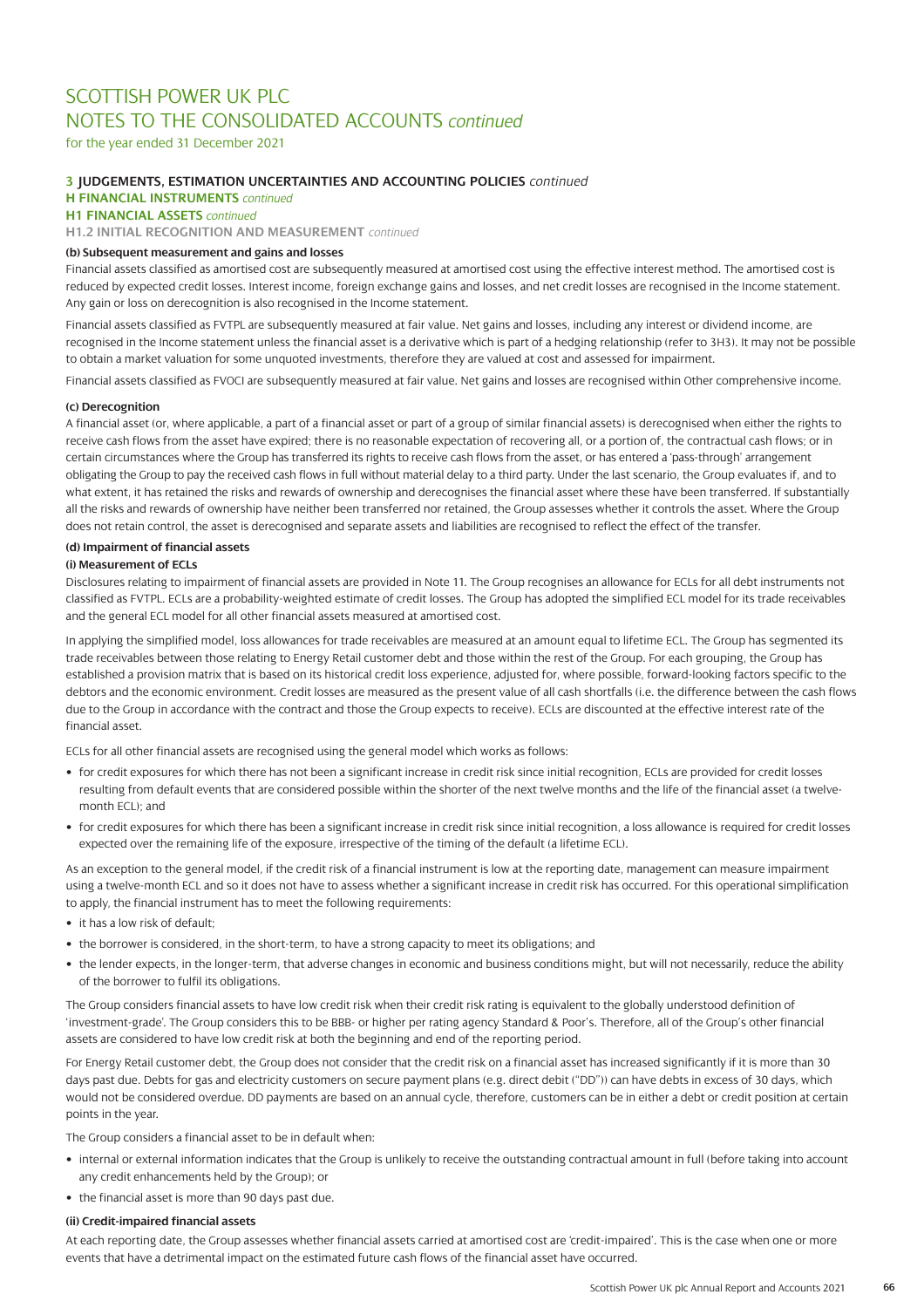for the year ended 31 December 2021

### **3 JUDGEMENTS, ESTIMATION UNCERTAINTIES AND ACCOUNTING POLICIES** *continued*

## **H FINANCIAL INSTRUMENTS** *continued*

## **H2 FINANCIAL LIABILITIES**

### **H2.1 CLASSIFICATION**

Financial liabilities are classified as measured at FVTPL or amortised cost. A financial liability is classified as FVTPL if it is classified as held-for-trading, a derivative, or otherwise designated as such on initial recognition.

**H2.2 RECOGNITION AND MEASUREMENT**

### **(a) Initial recognition and measurement**

All financial liabilities are recognised initially at fair value and, in the case of loans and borrowings and payables, net of directly attributable transaction costs.

### **(b) Subsequent measurement and gains and losses**

Financial liabilities classified as FVTPL are measured at fair value and net gains and losses, including any interest expense, are recognised in the Income statement.

Other financial liabilities are subsequently measured at amortised cost using the effective interest method. Interest expense and foreign exchange gains and losses are recognised in the Income statement. Any gain or loss on derecognition is also recognised in the Income statement. This is the category most relevant to the Group as it includes interest-bearing loans and borrowings, and trade and other payables.

Amortised cost is calculated by taking into account any discount or premium on acquisition and fees, or costs that are an integral part of the effective interest rate. The effective interest charge is included as Finance costs in the Income statement. This subsequent measurement technique does not apply where the loan or borrowing is a hedged item in an effective fair value hedging relationship (refer to Note 3H3.3).

### **(c) Derecognition**

The Group derecognises a financial liability when the obligation under that liability is discharged, cancelled or expires. When an existing financial liability is replaced by another from the same lender on substantially different terms, or the terms of an existing liability are substantially modified, the original liability is derecognised and a new liability recognised. The difference in their respective carrying amounts is recognised in the Income statement.

### **H2.3 OFFSETTING OF FINANCIAL ASSETS AND FINANCIAL LIABILITIES**

The Group offsets a financial asset and a financial liability, and reports the net amount, only when the Group has a legally enforceable right to set off the amounts and intends either to settle on a net basis or to realise the asset and settle the liability simultaneously.

### **H3 DERIVATIVE FINANCIAL INSTRUMENTS AND HEDGING**

**H3.1 DERIVATIVE FINANCIAL INSTRUMENTS**

The Group uses derivative financial instruments, such as forward foreign currency contracts, interest rate swaps and forward commodity contracts, to hedge its foreign currency, interest rate, inflation and commodity price risks. Derivatives are carried as financial assets and financial liabilities when their fair values are positive and negative respectively.

The gain or loss on remeasurement to fair value is recognised immediately in the Income statement unless the derivative is subject to hedge accounting. Where the derivative is subject to hedge accounting, the recognition of any gain or loss depends on the nature of hedge accounting applied (refer to Notes 3H3.2 and 3H3.3).

At the inception of a hedge relationship, the Group formally designates and documents the relationship to which it wishes to apply hedge accounting, the risk management objective, and the strategy for undertaking the hedge.

The hedge documentation includes identification of the hedging instrument, the hedged item, the nature of the risk being hedged, and how the Group will assess whether the hedging relationship meets the hedge effectiveness requirements (including the analysis of sources of hedge ineffectiveness and how the hedge ratio is determined). A relationship qualifies for hedge accounting if it meets all of the following effectiveness requirements:

- there is 'an economic relationship' between the hedged item and the hedging instrument;
- the effect of credit risk does not 'dominate the value changes' that result from that economic relationship; and
- the hedge ratio of the relationship is the same as that resulting from the quantity of the hedged item and the quantity of the hedging instrument that the Group uses to hedge that quantity of the hedged item.

Reliefs from certain requirements of hedge accounting have been taken where applicable, including the reliefs which prevent the interruption of hedging relationships by uncertainties (refer to Notes 2B2 and 11(e)C2.2(iii)). The accounting for cash flow and fair value hedges is set out at Notes 3H3.2 and 3H3.3 respectively.

In the Statement of cash flows the Group includes cash flows arising from hedging instruments as arising from the same category of activity as cash flows arising from the hedged item.

### **H3.2 CASH FLOW HEDGES**

The Group designates only the spot element of treasury-related forward foreign currency contracts (hedging the value of currency denominated intercompany loans) as a hedging instrument. The forward element is recognised in Other comprehensive income and accumulated as a separate component of the hedge reserve under the Cost of hedging reserve. For all other forward contracts, the Group designates all of the forward contract (both the spot and forward elements) as the hedging instrument.

The portion of gain or loss of the hedging instrument determined to be an effective hedge is recognised directly in equity and forms part of the hedge reserve. The ineffective portion of the change in fair value of the hedging instruments is recognised in the Income statement within Procurements for hedges of underlying operations. For hedges of financing activities, any ineffectiveness is recognised within Finance income or Finance costs, as appropriate, in the Income statement. If the cash flow hedge relates to an underlying transaction which results in the recognition of a non-financial asset, the associated gains or losses on the derivative (previously recognised in equity) are recognised in the initial measurement of the asset arising from the hedged transaction. For hedges that relate to an underlying transaction which results in recognition of a financial asset or a liability, amounts deferred in equity are recognised in the Income statement in the same period in which the hedged item affects it.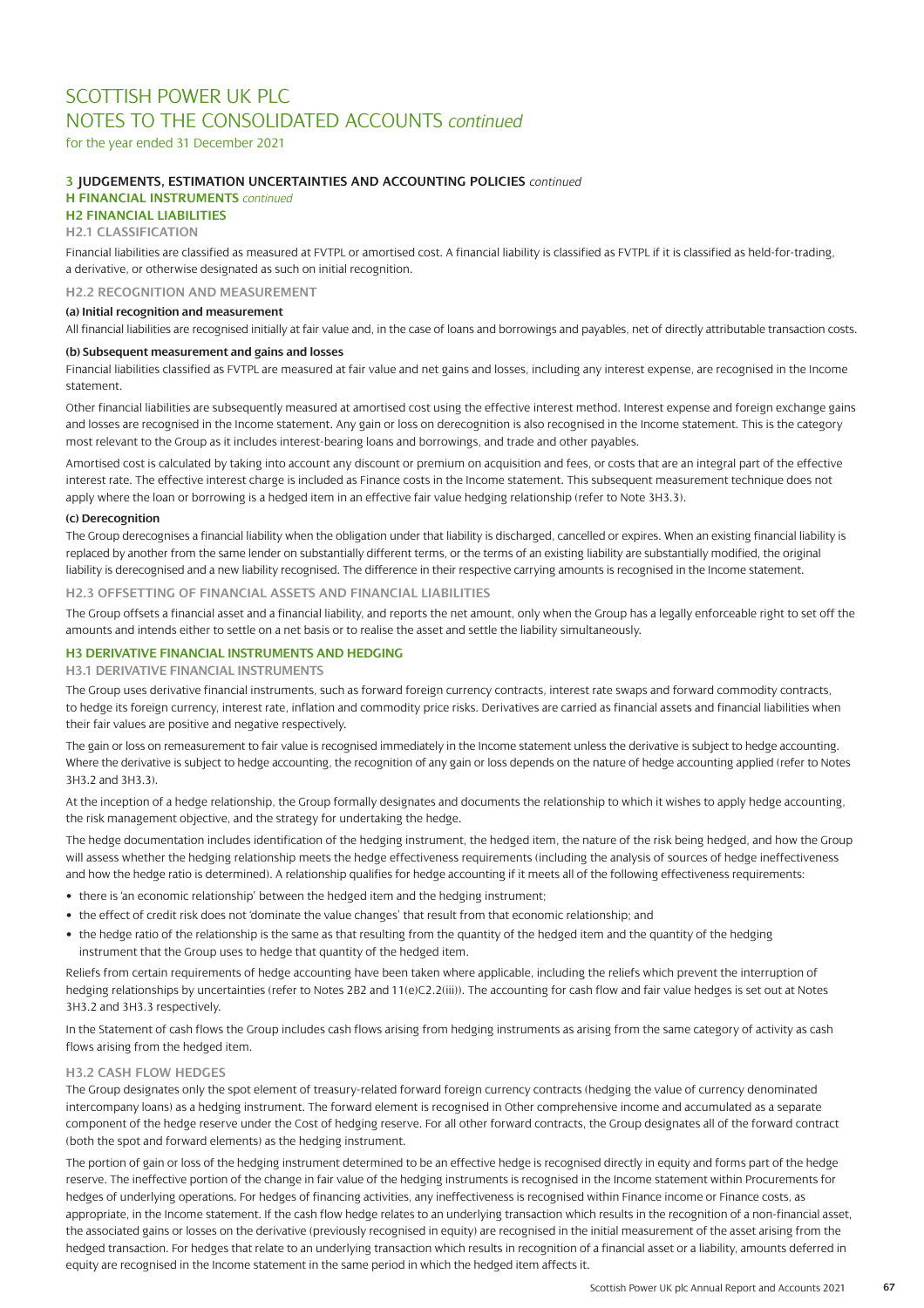for the year ended 31 December 2021

### **3 JUDGEMENTS, ESTIMATION UNCERTAINTIES AND ACCOUNTING POLICIES** *continued*

**H FINANCIAL INSTRUMENTS** *continued*

### **H3 DERIVATIVE FINANCIAL INSTRUMENTS AND HEDGING** *continued*

**H3.2 CASH FLOW HEDGES** *continued*

The Group discontinues hedge accounting when the hedge instrument expires or is sold, terminated or exercised, or when the hedge relationship no longer qualifies for hedge accounting. In the case of cash flow hedging, any gain or loss that has been recognised in equity remains there until the forecast transaction occurs. If the transaction is no longer expected to occur, the gain or loss previously deferred in equity is recognised in the Income statement.

### **H3.3 FAIR VALUE HEDGES**

The gain or loss from remeasuring the hedging instrument at fair value is recognised directly in the Income statement in the same location as the gain or loss from remeasuring the hedged item. The gain or loss on the hedged item adjusts its carrying amount (when the item would otherwise have been measured at amortised cost) and is recognised in the Income statement. The Group commences amortisation of any such adjustments to the carrying amount of the hedged item when the hedging relationship ends.

On the discontinuance of hedge accounting, any adjustment made to the carrying amount of the hedged item as a consequence of the fair value hedge relationship, is recognised in the Income statement over its remaining life. The line item Current financial liabilities refers to collateral held by the Group which mitigates the credit risk from specific derivative assets which have been entered into by the Group to hedge specific loans and borrowings. As a financial liability, it is accounted for in accordance with the policies described in Note 3H2 above.

### **H4 FAIR VALUATION OF FINANCIAL INSTRUMENTS**

In those circumstances where IFRS 9 requires financial instruments to be recognised in the Statement of financial position at fair value, the Group's valuation strategies for derivative and other financial instruments utilise, as far as possible, quoted prices in an active trading market.

In the absence of quoted prices for identical or similar assets or liabilities, it is sometimes necessary to apply valuation techniques where contracts are marked using approved models. Models are used for developing both the forward curves and the valuation metrics of the instruments themselves where they are complex combinations of standard and non-standard products. All models are subject to rigorous testing prior to being approved for valuation, and subsequent continuous testing and approval procedures are designed to ensure the validity and accuracy of the model assumptions and inputs.

All assets and liabilities, for which fair value is measured or disclosed in the financial statements, are categorised within the fair value hierarchy, the details of which are described in Note 11.

### **I INVENTORIES (EXCLUDING ROCs)**

Inventories are valued at the lower of cost and net realisable value. Cost includes all directly attributable costs incurred in bringing the inventories to their present location and condition.

### **J ROCs**

The Group participates in the Renewables Obligation ("RO") scheme administered by Ofgem. As there are no specific rules under IAS dealing with their treatment, the Group classifies ROCs as inventories because they are a direct input cost to the process of supplying customers. ROCs are recognised at their acquisition cost and charged to the Income statement as the obligations arise. Internally-generated ROCs are awarded by Ofgem and are recognised at their relevant buyout price and estimated recycle price at the reporting date.

The Group recognises liabilities in respect of its obligations to deliver ROCs at the value at which they were initially recorded on the Statement of financial position. Any estimated shortfall in the liability is calculated based on the relevant buyout price at the reporting date.

### **K RETIREMENT BENEFITS**

The Group provides pensions through two defined benefit schemes and one defined contribution retirement benefit scheme in the UK.

The cost of providing benefits under the defined benefit schemes is determined using the projected unit credit method, with actuarial valuations being carried out at each reporting date. Remeasurements of the net defined benefit asset/liability are recognised, directly in Retained earnings, in the period in which they occur, and are shown in the Statement of comprehensive income. The current service cost element of the pension charge is recognised within Staff costs in the Income statement. Net interest on the net defined benefit liability or asset is included within Finance costs and Finance income, respectively, in the Income statement. The retirement benefits asset and liability recognised in the Statement of financial position represent the surpluses and deficits, respectively, in the Group's defined benefit pension schemes.

Payments to the defined contribution scheme are charged as an expense as they fall due.

The expense and Statement of financial position items relating to the Group's accounting for pension schemes under IAS 19 are based on actuarial valuations.

Inherent in these valuations are key assumptions, including discount rates, earnings increases, increases in pension payments and mortality. These actuarial assumptions are reviewed annually in line with the requirements of IAS 19. The assumptions adopted are based on prior experience, market conditions and the advice of actuaries and other specialists within the Iberdrola Group.

Sensitivity disclosures relating to the Group's retirement benefit obligations and plan assets are set out in Note 9.

### **L DECOMMISSIONING COSTS**

Provision is made, on a discounted basis, for the estimated decommissioning costs of certain non-current assets. Capitalised decommissioning costs are depreciated over the useful lives of the related assets. The unwinding of the discount is included within Finance costs in the Income statement. The future estimated costs are based on the value of the costs at the reporting date, uplifted for inflation to the end of the useful economic life of the underlying asset, then discounted.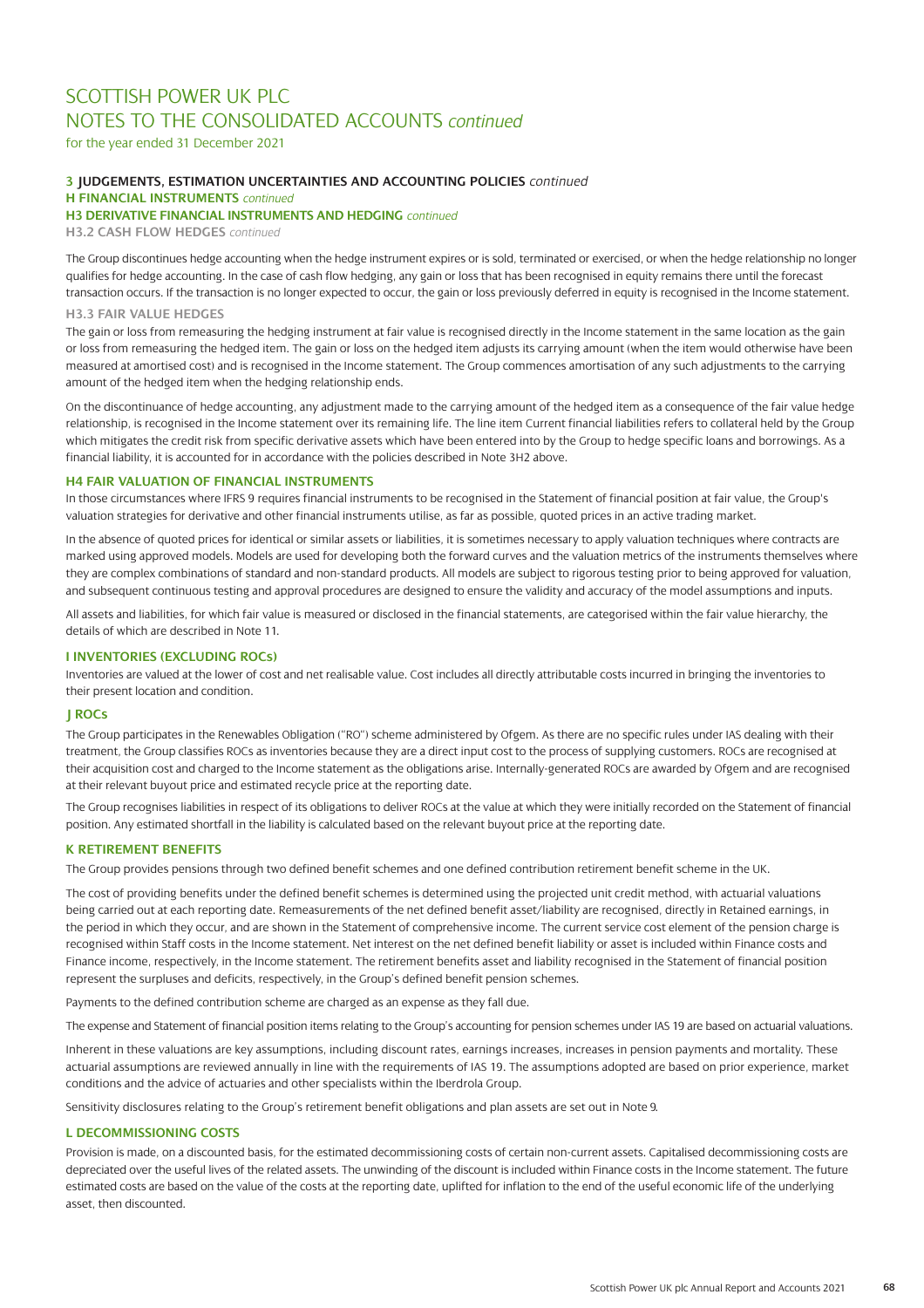for the year ended 31 December 2021

### **3 JUDGEMENTS, ESTIMATION UNCERTAINTIES AND ACCOUNTING POLICIES** *continued*

### **M ONEROUS RETAIL CONTRACTS**

An onerous contract is one in which the unavoidable costs of meeting the obligations under the contract exceed the economic benefits expected to be received under it. The unavoidable costs under a contract reflect the least net cost of exiting from the contract, which is the lower of the cost of fulfilling it and any compensation or penalties arising from failure to fulfil it. The cost of fulfilling a contract comprises the costs that relate directly to the contract i.e. the incremental costs of fulfilling that contract. A provision should be recognised for any onerous contracts identified to the present value of the obligations under them.

Certain contracts, in particular those with domestic retail customers defaulting on to the standard variable tariff, may be assessed as being onerous. These contracts cannot be terminated by the Group but the incremental costs to supply customers may exceed the cap level. The assessment of such contracts to determine if they are onerous or not, is subject to a degree of judgement. The assessment as at 31 December 2021 has considered the net cost of continuing with the contract after taking into account revenues directly related to the contracts. Judgement has been applied to assess the future revenues, incremental costs (including the cost of energy committed where relevant) and the expected customer life (i.e. the contract period). Taking this into account, these contracts are not considered to be onerous at 31 December 2021 thus no provision has been recognised.

### **N OTHER OPERATING RESULTS**

Other operating results is principally comprised of recharges, primarily in relation to Energy Networks' unregulated income and Renewables activity recharged to other Iberdrola group companies. The line item also includes compensation and rebates received, lease income, and gains/losses on disposal of non-current assets.

### **O FOREIGN CURRENCIES**

Transactions in foreign currencies are translated at the spot rate at the date of the transaction. At the year end, monetary assets and liabilities denominated in foreign currencies are translated at the rate of exchange ruling at the reporting date, with exchange gains and losses recognised in Finance income and costs in the Income statement.

### **P TAXATION**

Assets and liabilities for current tax are calculated using the tax rates that have been enacted, or substantively enacted, at the reporting date.

Deferred tax is the tax expected to be payable, or recoverable, on the difference between the carrying amounts of assets and liabilities in the Statement of financial position and the corresponding tax bases used in the computation of taxable profits (temporary differences), and is accounted for using the balance sheet liability method. Deferred tax liabilities are generally recognised for all taxable temporary differences. Deferred tax assets are recognised to the extent that it is probable that taxable profit will be available against which deductible temporary differences, unused tax losses or credits can be utilised.

Deferred tax is calculated on a non-discounted basis at the tax rates that are expected to apply in the period in which the liability is expected to be settled, or the asset realised, based on tax rates and laws enacted, or substantively enacted, at the reporting date. Deferred tax is charged to the Income statement, except where it relates to items charged or credited to equity (via the Statement of comprehensive income), in which case the deferred tax is also recognised in equity and is shown in the Statement of comprehensive income.

Tax on the profit or loss for the year comprises current and deferred tax. Tax is recognised in the Income statement except to the extent that it relates to items recognised directly in equity or other comprehensive income, in which case it is recognised directly in equity or shown in the Statement of comprehensive income. For income tax arising on dividends, the related tax is recognised in the Income statement, Statement of other comprehensive income, or in equity consistently with the transactions that generated the distributable profits.

### **Q CASH AND CASH EQUIVALENTS**

Cash and short-term deposits in the Statement of financial position comprise cash on hand, and term deposits which are readily convertible into a known amount of cash without significant risk of changes in value and have a maturity of less than 90 days at the date of acquisition. In the Statement of cash flows, Cash and cash equivalents include bank overdrafts repayable on demand the next business day.

### **4 SCOPE OF CONSOLIDATION**

### **(a) Significant judgements and assumptions used to determine the scope of the consolidation**

The Consolidated financial statements combine the financial statements of Scottish Power UK plc and its subsidiaries and joint ventures. A subsidiary is an entity over which the Company has control. This is the case when the Company has power over the relevant activities of the investee, for example through voting rights; exposure, or rights to, variable returns from its involvement with the investee; and the ability to affect those returns through its power over the investee. No significant judgements have been made in applying these principles during the year.

### **(b) Significant restrictions**

As is typical for a group of its size and scope, there are restrictions on the ability of the Group to obtain distributions of capital, access the assets or repay the liabilities of members of its group due to the statutory, regulatory and contractual requirements of its subsidiaries, and due to the protective rights of non-controlling interests. After consideration of these factors, the resulting significant restrictions have been identified:

### **SP Distribution plc**

SP Distribution plc is a regulated DNO whose activities are governed by a licence granted by Ofgem. For such licenced entities the main drivers facilitating distributions, including dividends, are holding an investment-grade credit rating and compliance with several other licence conditions. The total value of distributable reserves is restricted by the requirement to comply with several licence conditions including holding an investment-grade credit rating. In addition, standard condition 26 of the distribution licence conditions restricts the disposal of property, plant and equipment. The Group has policies and procedures in place to adhere to the licence conditions and restrictions arising from them.

|                                    | 2021    | 2020    |
|------------------------------------|---------|---------|
| Value restricted                   | £m      | £m      |
| Distributable reserves             | 571.1   | 619.5   |
| , plant and equipment<br>Property, | 3.092.1 | 3,013.2 |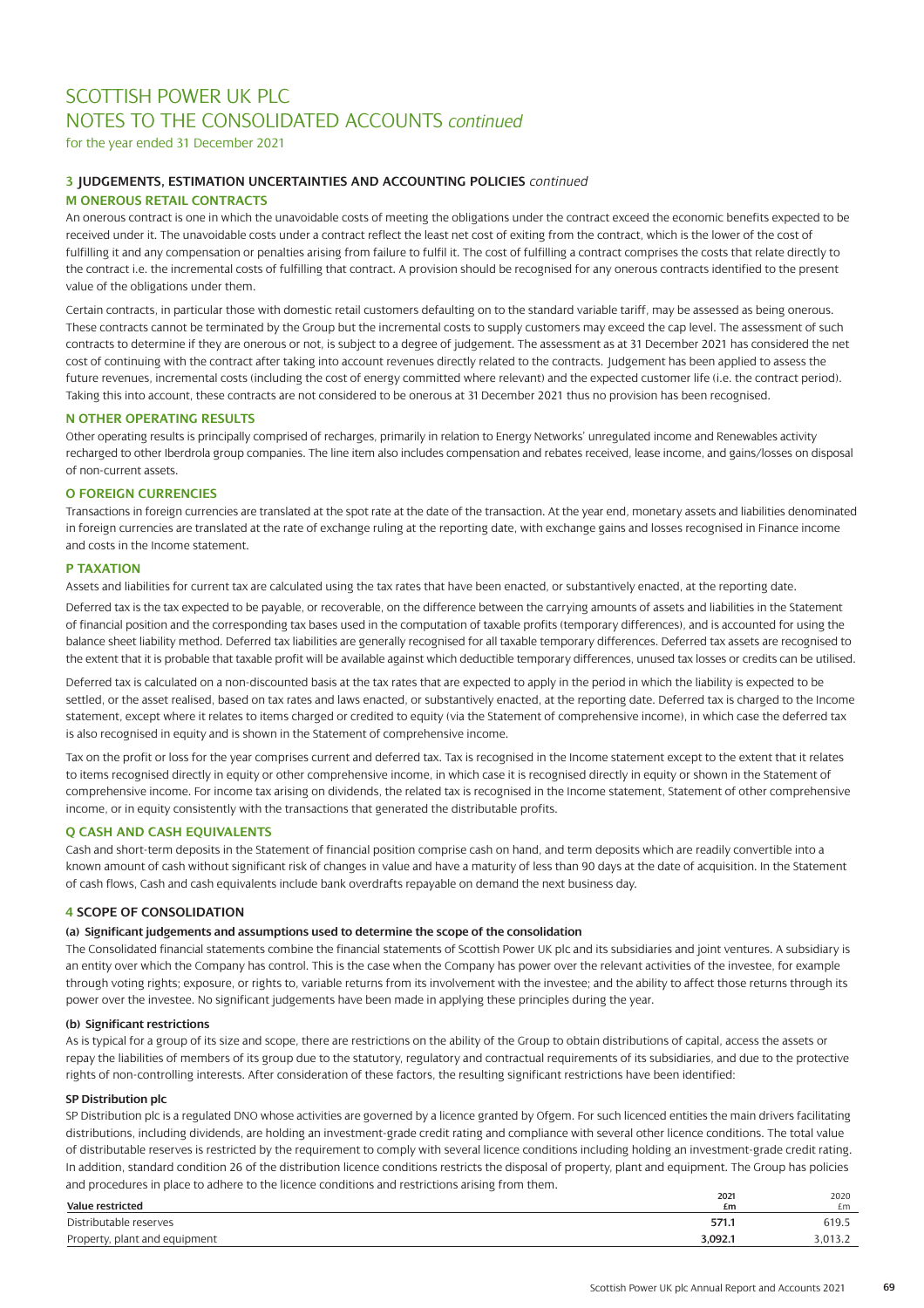for the year ended 31 December 2021

### **4 SCOPE OF CONSOLIDATION** *continued*

### **SP Manweb plc**

SP Manweb plc is a regulated DNO whose activities are governed by a licence granted by Ofgem. For such licenced entities the main drivers facilitating distributions, including dividends, are holding an investment-grade credit rating and compliance with several other licence conditions. The total value of distributable reserves is restricted by the requirement to comply with several licence conditions including holding an investment-grade credit rating. In addition, standard condition 26 of the distribution licence conditions restricts the disposal of property, plant and equipment. The Group has policies and procedures in place to adhere to the licence conditions and restrictions arising from them.

| Value restricted              | 2021<br>£m | 2020<br>£m |
|-------------------------------|------------|------------|
| Distributable reserves        | 573.3      | 726.7      |
| Property, plant and equipment | 3.223.6    | .117.8     |

### **SP Transmission plc**

SP Transmission plc is a regulated electricity transmission entity whose activities are governed by a licence granted by Ofgem. For such licenced entities the main drivers facilitating distributions, including dividends, are holding an investment-grade credit rating and compliance with several other licence conditions. The total value of distributable reserves is restricted by the requirement to comply with several licence conditions including holding an investment-grade credit rating. In addition, standard condition B3 of the transmission licence conditions restricts the disposal of property, plant and equipment. The Group has policies and procedures in place to adhere to the licence conditions and restrictions arising from them.

| Value restricted              | 2021<br>£m | 2020<br>£m |
|-------------------------------|------------|------------|
| Distributable reserves        | 717.1      | 819.9      |
| Property, plant and equipment | 3,156.5    | 3.016.7    |

### **5 BUSINESS SEGMENT REPORTING**

### **(a) Operating segments and business divisions**

The Group defines its operating segments based on a combination of factors, principally differences in products and services, and the regulatory environment in which each business operates. The Group is organised into three reportable segments; Energy Networks, Renewables, and Energy Retail and Wholesale. The Group identifies SPT, SPD and SPM as individual operating segments, but as management deem these operating segments to exhibit similar economic characteristics, they have been aggregated (together with other Energy Networks entities) into a single reported segment, Energy Networks. In line with IFRS 8, the Group reports its segments on this basis and the measure of profit used for the purpose of reporting to the Chief Operating Decision Maker ("CODM") is operating profit as per the Consolidated income statement. All revenue for the reported segments arise from operations within Great Britain and Ireland. Revenue arising from operations within the Republic of Ireland is not deemed material enough to disclose as a separate operating segment.

In accordance with the disclosure requirements of IFRS 8, the Annual Report and Accounts of the Group reports the relevant financial results of the reported segments (as described above). In the interest of improved transparency, the Group has voluntarily disclosed revenue and operating profit for the year ended 31 December 2021 for the separate business divisions within the Renewables and Energy Retail and Wholesale reported segments, whilst also providing detail in relation to non-recurring items and certain remeasurements arising from IFRS 9, consistent with the Supply and Generation regulatory licence conditions. This information has been calculated, where appropriate, in accordance with Standard Licence Condition 16B of the Electricity Generation Licence and Standard Condition 19A of the Electricity and Gas Supply Licences.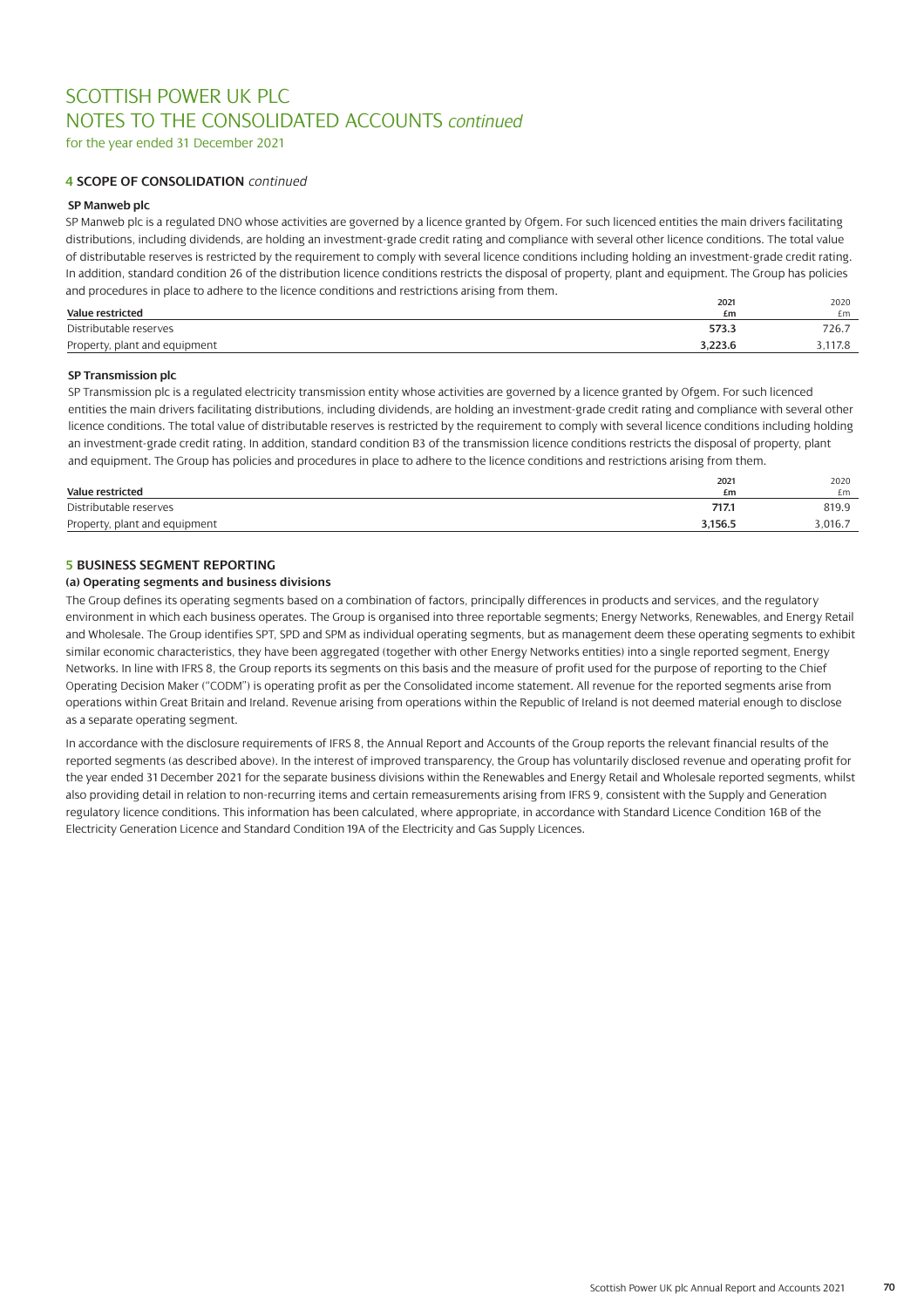for the year ended 31 December 2021

# **5 BUSINESS SEGMENT REPORTING** *continued*

**(a) Operating segments and business divisions** *continued*

During the year ended 31 December 2021, the Group's reported segments and business divisions were as follows:

| <b>Reported segment</b>            |                                                                                                                         | <b>Business division description</b>                                                                                                                                                                                                                                                                                                                                                                                   |
|------------------------------------|-------------------------------------------------------------------------------------------------------------------------|------------------------------------------------------------------------------------------------------------------------------------------------------------------------------------------------------------------------------------------------------------------------------------------------------------------------------------------------------------------------------------------------------------------------|
| <b>Energy Networks</b>             | <b>Energy Networks</b>                                                                                                  | The transmission and distribution business within the Group.                                                                                                                                                                                                                                                                                                                                                           |
| <b>Renewables</b>                  | Renewables – Licensed business <sup>1</sup>                                                                             | The Great Britain licensed activity of the Renewables reported segment,<br>which develops and operates renewable generation plant.                                                                                                                                                                                                                                                                                     |
|                                    | <b>Business division</b><br>Other<br>Supply - Licensed business <sup>1</sup><br>Energy Management <sup>1</sup><br>Other | The non-licensed activity of the Renewables reported segment, (which<br>includes generation activity outside Great Britain), the results of Coldham<br>Windfarm Limited (which is exempt from holding a generation licence as<br>it is classified as a small generator), and the impact of the amortisation of<br>fair value attributed to the Renewables reported segment when<br>purchased by Iberdrola during 2007. |
| <b>Energy Retail and Wholesale</b> |                                                                                                                         | The licensed activity of the Energy Retail and Wholesale reported<br>segment which is responsible for the supply of electricity and gas<br>to domestic and non-domestic customers.                                                                                                                                                                                                                                     |
|                                    |                                                                                                                         | The non-licensed activities of the Energy Retail and Wholesale<br>reported segment, responsible for wholesale market purchases for the<br>Supply – Licensed business division. In addition, Energy Management<br>manages limited proprietary trading and gas storage activities.                                                                                                                                       |
|                                    |                                                                                                                         | The non-licensed activity of the Energy Retail and Wholesale<br>reported segment which includes the Group's smart solutions<br>activities and non-licensed metering activities, including smart<br>meter asset provision.                                                                                                                                                                                              |

<sup>1</sup> Renewables – Licensed, Supply – Licensed and Energy Management businesses are consistent with those disclosed in the Consolidated Segmental Statements for the Supply and Generation licensed businesses presented in accordance with Standard Licence Condition 16B of the Electricity Generation Licence and Standard Condition 19A of the Electricity and Gas Supply Licences. These statements can be found a[t: www.scottishpower.com/pages/company\\_reporting.aspx.](https://www.scottishpower.com/pages/companyreporting.aspx)

# **(b) Revenue by reported segment and business division**

#### **(i) Revenue by reported segment**

The revenue by reported segment for the year ended 31 December 2021 is detailed below.

| Reported segment                     | External<br>revenue<br>£m | Inter-segment<br>revenue*<br>£m | Revenue<br>reported to<br>the CODM<br>£m |
|--------------------------------------|---------------------------|---------------------------------|------------------------------------------|
| <b>Energy Networks</b>               | 1,139.6                   | 136.7                           | 1.276.3                                  |
| <b>Renewables</b>                    | 113.4                     | 750.0                           | 863.4                                    |
| <b>Energy Retail and Wholesale</b>   | 4,096.7                   | 10.6                            | 4,107.3                                  |
| Elimination of inter-segment revenue |                           |                                 | (897.3)                                  |
|                                      |                           |                                 | 5,349.7                                  |

\* Inter-segment revenue relating to Energy Networks is predominantly subject to regulation and is based on published tariffs set by Ofgem. Renewables inter-segment revenue primarily consists of the sale of electricity and ROCs from wind farms. Energy Retail and Wholesale inter-segment revenue largely consists of the supply of electricity and gas.

The revenue by reported segment for the year ended 31 December 2020 is detailed below.

| Reported segment                     | External<br>revenue<br>£m | Inter-segment<br>revenue <sup>*</sup><br>£m | Revenue<br>reported to<br>the CODM<br>£m |
|--------------------------------------|---------------------------|---------------------------------------------|------------------------------------------|
| <b>Energy Networks</b>               | 1,115.3                   | 139.1                                       | 1,254.4                                  |
| Renewables                           | 309.1                     | 596.9                                       | 906.0                                    |
| Energy Retail and Wholesale          | 3.739.6                   | 11.0                                        | 3,750.6                                  |
| Elimination of inter-segment revenue |                           |                                             | (747.0)                                  |
|                                      |                           |                                             | 5.164.0                                  |

\* Inter-segment revenue relating to Energy Networks is predominantly subject to regulation and is based on published tariffs set by Ofgem. Renewables inter-segment revenue primarily consists of the sale of electricity and ROCs from wind farms. Energy Retail and Wholesale inter-segment revenue largely consists of the supply of electricity and gas.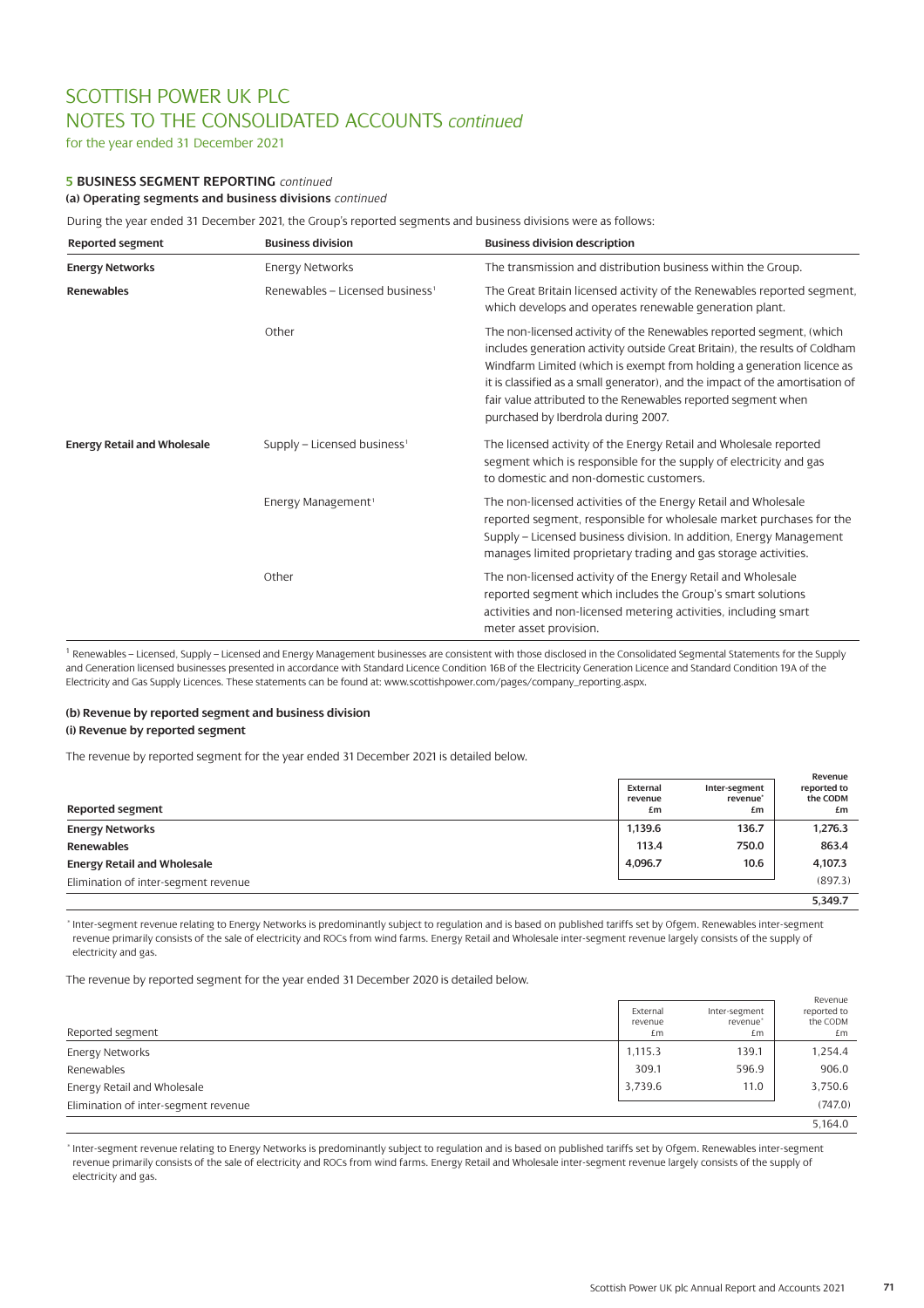for the year ended 31 December 2021

### **5 BUSINESS SEGMENT REPORTING** *continued*

**(b) Revenue by reported segment and business division** *continued*

### **(ii) Additional information – Revenue by reported segment and business division**

The revenue by reported segment and business division for the year ended 31 December 2021 is detailed below. No comparative information has been provided as this is a voluntary disclosure as described on page 70.

|                                      |                                      |            |                          | Revenue<br>re-allocations          |                              |
|--------------------------------------|--------------------------------------|------------|--------------------------|------------------------------------|------------------------------|
|                                      |                                      |            | Joint<br>venture         |                                    | Revenue                      |
|                                      |                                      |            | share of                 | as per                             |                              |
|                                      |                                      |            | revenue                  | regulatory licence<br>requirements | as per<br>regulatory licence |
|                                      |                                      | Revenue    | (Note (iii))             | (Note (iv))                        | requirements                 |
| <b>Reported segment</b>              | <b>Business division</b>             | £m         | £m                       | £m                                 | £m                           |
| <b>Energy Networks</b>               |                                      | 1,276.3    | $\overline{\phantom{a}}$ | -                                  | 1,276.3                      |
|                                      | Renewables - Licensed business       | 846.2      | 9.6                      | $\overline{\phantom{0}}$           | 855.8                        |
|                                      | Other                                | 17.2       | 0.1                      | $\overline{\phantom{0}}$           | 17.3                         |
| <b>Renewables</b>                    |                                      | 863.4      | 9.7                      | -                                  | 873.1                        |
|                                      | Supply - Licensed business           | 4,002.9    | -                        | (30.6)                             | 3,972.3                      |
|                                      | Energy Management                    | 3,868.8    | $\overline{\phantom{0}}$ | $\overline{\phantom{0}}$           | 3,868.8                      |
|                                      | Other                                | 84.2       | $\overline{\phantom{m}}$ | $\overline{\phantom{m}}$           | 84.2                         |
|                                      | Elimination of intra-segment revenue | (1,716.6)  | $\overline{\phantom{0}}$ | $\overline{\phantom{0}}$           | (1,716.6)                    |
|                                      | Netting adjustment*                  | (2, 132.0) | $\qquad \qquad$          | $\overline{\phantom{0}}$           | (2, 132.0)                   |
| <b>Energy Retail and Wholesale</b>   |                                      | 4,107.3    | $\qquad \qquad -$        | (30.6)                             | 4,076.7                      |
| Elimination of inter-segment revenue |                                      | (897.3)    | $\overline{\phantom{0}}$ | $\overline{\phantom{0}}$           | (897.3)                      |
| <b>Total</b>                         |                                      | 5,349.7    | 9.7                      | (30.6)                             | 5,328.8                      |

\* At an entity level, non-speculative wholesale market trades are shown gross in Revenue and Procurements. At a group level these are accounted for net, such that all Energy Retail non-speculative wholesale market trades are included within Procurements.

### **(iii) Joint venture share of revenue**

All joint ventures within the Group are consolidated using the equity method. The results of the joint ventures are therefore presented within Results of companies accounted for using the equity method on the face of the Consolidated income statement and so do not form part of Revenue.

As per the licence conditions, and the associated regulatory reporting, the Group is required to proportionally consolidate the results of the joint ventures and so present revenues and costs in the appropriate lines of the Income statement.

### **(iv) Revenue re-allocations as per regulatory licence requirements**

As disclosed in Note 24 to the financial statements, in line with Group accounting policy, Taxes other than income tax includes the costs of the WHD scheme. As per the licence conditions, these costs are required to be deducted from Revenue.

### **(c) Operating profit/(loss) by reported segment and business division**

# **(i) Operating profit/(loss) by reported segment**

The operating profit/(loss) by reported segment for the year ended 31 December 2021 is detailed below.

| <b>Reported segment</b>            | Operating<br>profit/(loss)<br>reported to<br>the CODM<br>£m |
|------------------------------------|-------------------------------------------------------------|
| <b>Energy Networks</b>             | 572.2                                                       |
| Renewables                         | 343.2                                                       |
| <b>Energy Retail and Wholesale</b> | (278.8)                                                     |
| Unallocated                        | 83.8                                                        |
| <b>Total</b>                       | 720.4                                                       |

The operating profit/(loss) by reported segment for the year ended 31 December 2020 is detailed below.

|                             | Operating     |
|-----------------------------|---------------|
|                             | profit/(loss) |
|                             | reported to   |
|                             | the CODM      |
|                             | Restated*     |
| Reported segment            | £m            |
| <b>Energy Networks</b>      | 583.6         |
| Renewables                  | 448.0         |
| Energy Retail and Wholesale | (40.8)        |
| Unallocated                 | 1.0           |
| Total                       | 991.8         |
|                             |               |

\* Comparative figures have been restated (refer to Note 2)

**Operating**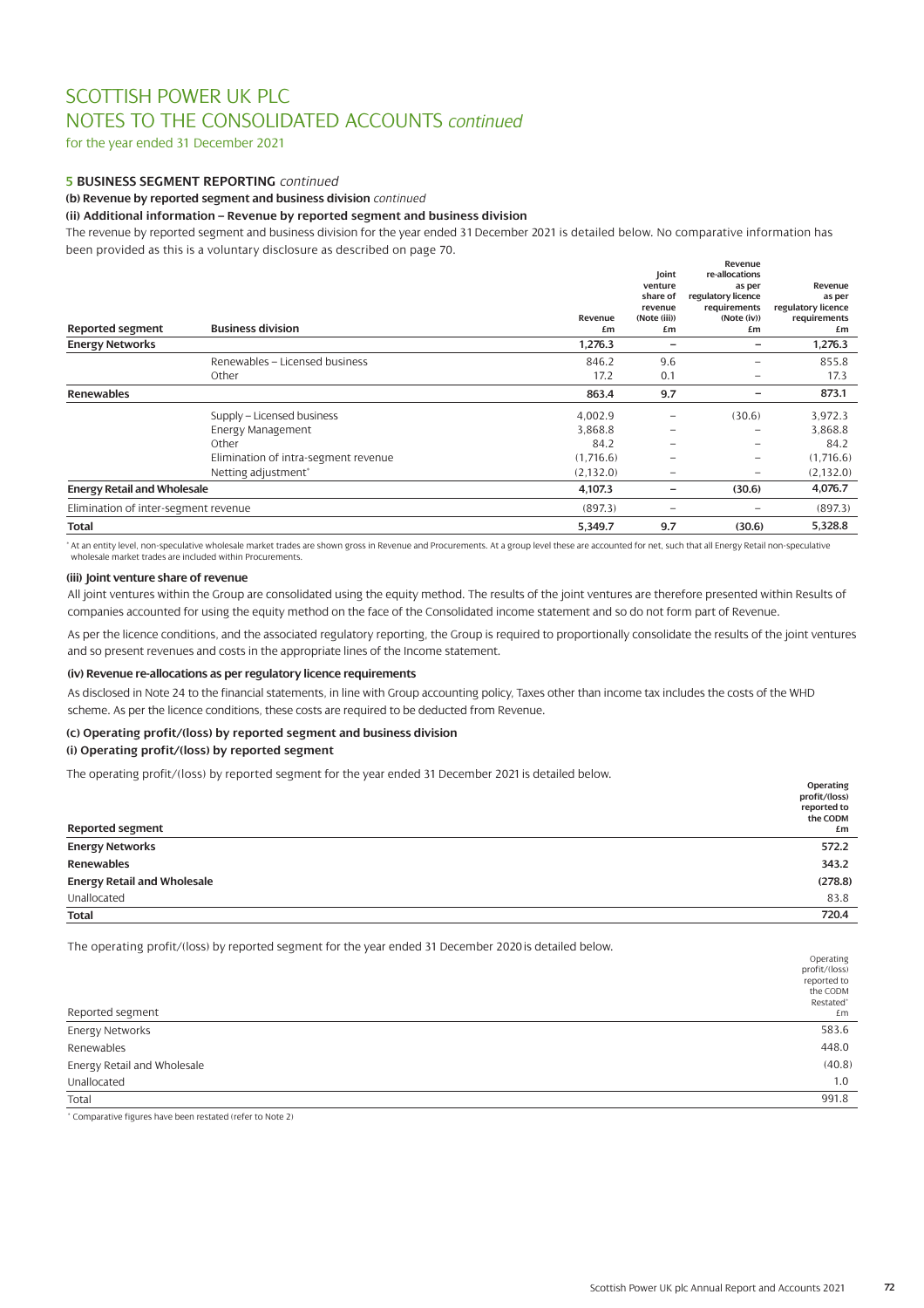for the year ended 31 December 2021

# **5 BUSINESS SEGMENT REPORTING** *continued*

**(c) Operating profit/(loss) by reported segment and business division** *continued*

### **(ii) Additional information – Operating profit/(loss) by reported segment and business division**

The operating profit by reported segment and business division for the year ended 31 December 2021 is detailed below. No comparative information has been provided as this is a voluntary disclosure as described on page 70.

| <b>Reported segment</b>            | <b>Business division</b>       | Operating<br>profit/(loss)<br>£m | Joint venture<br>share of<br>operating<br>profit<br>(Note (iii))<br>£m | Non-recurring<br>items<br>(Note (iv))<br>£m | Certain<br>remeasurements<br>(Note (v))<br>£m | <b>Adjusted operating</b><br>profit as per<br>regulatory licence<br>requirements<br>£m |
|------------------------------------|--------------------------------|----------------------------------|------------------------------------------------------------------------|---------------------------------------------|-----------------------------------------------|----------------------------------------------------------------------------------------|
| <b>Energy Networks</b>             |                                | 572.2                            | $\qquad \qquad$                                                        | -                                           | -                                             | 572.2                                                                                  |
|                                    | Renewables - Licensed business | 370.2                            | 0.1                                                                    | (3.9)                                       | 5.8                                           | 372.2                                                                                  |
|                                    | Other                          | (27.0)                           | (0.1)                                                                  | $\overline{\phantom{0}}$                    | $\overline{\phantom{m}}$                      | (27.1)                                                                                 |
| <b>Renewables</b>                  |                                | 343.2                            | $\overline{\phantom{0}}$                                               | (3.9)                                       | 5.8                                           | 345.1                                                                                  |
|                                    | Supply - Licensed business     | (304.9)                          |                                                                        | 11.2                                        | $\overline{\phantom{0}}$                      | (293.7)                                                                                |
|                                    | <b>Energy Management</b>       | 4.9                              | -                                                                      | 0.1                                         | 8.7                                           | 13.7                                                                                   |
|                                    | Other                          | 21.2                             |                                                                        | 7.2                                         | $\overline{\phantom{m}}$                      | 28.4                                                                                   |
| <b>Energy Retail and Wholesale</b> |                                | (278.8)                          |                                                                        | 18.5                                        | 8.7                                           | (251.6)                                                                                |
| Unallocated                        |                                | 83.8                             |                                                                        | (83.0)                                      |                                               | 0.8                                                                                    |
| <b>Total</b>                       |                                | 720.4                            |                                                                        | (68.4)                                      | 14.5                                          | 666.5                                                                                  |

# **(iii) Joint venture share of operating profit**

All joint ventures within the Group are consolidated using the equity method. The results of the joint ventures are therefore presented within Results of companies accounted for using the equity method on the face of the Consolidated income statement and so do not form part of Operating profit.

As per the licence conditions, and the associated regulatory reporting, the Group is required to proportionally consolidate the results of the joint ventures and so presents revenues and costs in the appropriate lines of the Income statement.

#### **(iv) Non-recurring items**

In the year ended 31 December 2021, £68.4 million of net non-recurring items were recorded.

**Provisions for restructuring and other liabilities of £(13.7) million:** On review of the Group's provisions as at 31 December 2021, there was a net increase to restructuring provisions and associated pension costs of £13.7 million. This was a net release to prior year provisions of £0.2 million offset by £13.9 million of new provisions in relation to expected restructuring costs in 2022.

**Impairment and non-current asset write-offs of £(7.9) million:** During the year ended 31 December 2021, the Group recognised a charge of £7.9 million which principally comprised the write-off of smart meter assets of £6.9 million.

**Non-recurring income of £90.0 million:** During the year ended 31 December 2021, the Group recognised £90.0 million of non-recurring income which principally comprised the £85.7 million pension liabilities revaluation (refer to Note 9F) within the unallocated segment.

#### **(v) Certain remeasurements**

Certain remeasurements are the fair value movements on and ineffectiveness on energy contracts arising from the application of IFRS 9. These have been disclosed separately to aid the understanding of the underlying performance of the Group.

#### **(d) Other financial data by reported segment**

| Other items by reported segment for<br>the year ended 31 December 2021 | <b>Acquisition of</b><br>property, plant and<br>equipment and<br>intangible assets<br>reported to the CODM<br>£m | <b>Acquisition of</b><br>right-of-use<br>assets<br>reported to<br>the CODM<br>£m | Depreciation,<br>amortisation<br>and impairment<br>reported to<br>the CODM<br>£m | Net expected credit<br>loss on trade and<br>other receivables<br>reported to<br>the CODM<br>£m |
|------------------------------------------------------------------------|------------------------------------------------------------------------------------------------------------------|----------------------------------------------------------------------------------|----------------------------------------------------------------------------------|------------------------------------------------------------------------------------------------|
| <b>Energy Networks</b>                                                 | 607.6                                                                                                            | 9.9                                                                              | 336.3                                                                            | 7.6                                                                                            |
| <b>Renewables</b>                                                      | 201.8                                                                                                            | 5.2                                                                              | 243.7                                                                            | (0.3)                                                                                          |
| <b>Energy Retail and Wholesale</b>                                     | 170.7                                                                                                            |                                                                                  | 150.1                                                                            | 100.4                                                                                          |
| Unallocated                                                            | 18.9                                                                                                             | 4.8                                                                              | 28.4                                                                             | 0.3                                                                                            |
| Total                                                                  | 999.0                                                                                                            | 19.9                                                                             | 758.5                                                                            | 108.0                                                                                          |
| Other items by reported segment for<br>the year ended 31 December 2020 | Acquisition of<br>property, plant and<br>equipment and<br>intangible assets<br>reported to the CODM<br>£m        | Acquisition of<br>right-of-use<br>assets<br>reported to<br>the CODM<br>£m        | Depreciation,<br>amortisation<br>and impairment<br>reported to<br>the CODM<br>£m | Net expected credit<br>loss on trade and<br>other receivables<br>reported to<br>the CODM<br>£m |
| Energy Networks                                                        | 551.0                                                                                                            | 16.7                                                                             | 319.7                                                                            | 1.6                                                                                            |
| Renewables                                                             | 599.4                                                                                                            | 3.8                                                                              | 227.9                                                                            | (0.1)                                                                                          |
| Energy Retail and Wholesale                                            | 138.4                                                                                                            | 0.2                                                                              | 131.3                                                                            | 118.8                                                                                          |
| Unallocated                                                            | 19.7                                                                                                             | 0.5                                                                              | 29.9                                                                             | 0.1                                                                                            |

Total 1,308.5 21.2 708.8 120.4 20.4 20.5 21.2 708.8 120.4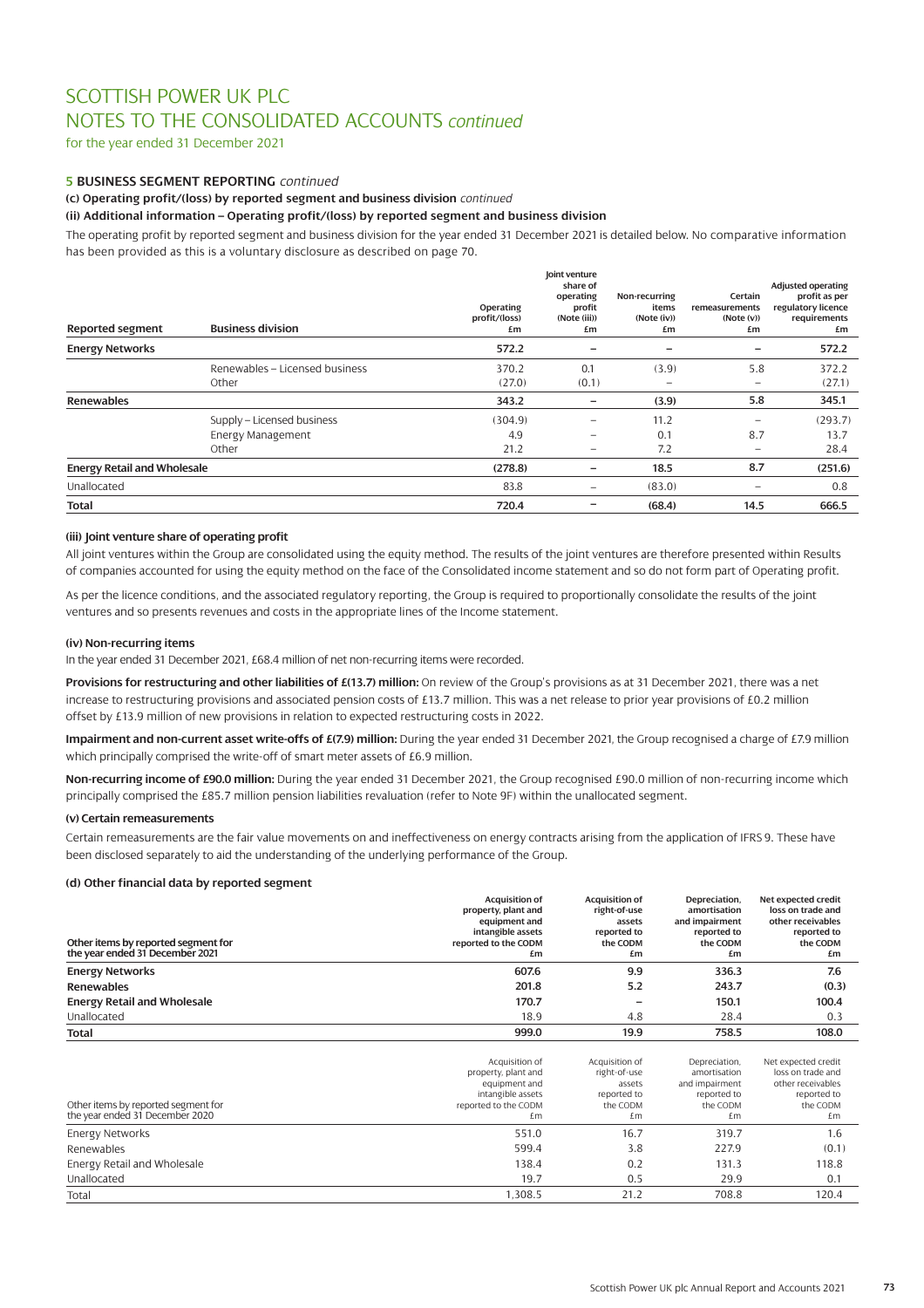for the year ended 31 December 2021

# **6 INTANGIBLE ASSETS**

# **(a) Movements in intangible assets**

|                             |      | Other intangible assets  |                              |                          |                       |                          |        |         |
|-----------------------------|------|--------------------------|------------------------------|--------------------------|-----------------------|--------------------------|--------|---------|
|                             |      |                          |                              |                          | Customer              |                          |        |         |
|                             |      |                          | Computer                     |                          | Contract              |                          |        |         |
|                             |      | Goodwill<br>(Note(b))    | software<br>(Notes(i), (ii)) | Licences                 | Costs<br>(Note (iii)) | Other                    | Total  | Total   |
| Year ended 31 December 2020 | Note | £m                       | £m                           | £m                       | £m                    | £m                       | £m     | £m      |
| Cost:                       |      |                          |                              |                          |                       |                          |        |         |
| At 1 January 2020           |      | 364.6                    | 460.3                        | 9.5                      | 168.7                 | 5.4                      | 643.9  | 1,008.5 |
| <b>Additions</b>            | (iv) | $\overline{\phantom{0}}$ | 28.6                         | $\qquad \qquad \qquad$   | 59.9                  | $\overline{\phantom{0}}$ | 88.5   | 88.5    |
| <b>Disposals</b>            |      | $\overline{\phantom{0}}$ | (4.3)                        | $\overline{\phantom{0}}$ | (26.1)                | $\qquad \qquad -$        | (30.4) | (30.4)  |
| At 31 December 2020         |      | 364.6                    | 484.6                        | 9.5                      | 202.5                 | 5.4                      | 702.0  | 1,066.6 |
| Amortisation:               |      |                          |                              |                          |                       |                          |        |         |
| At 1 January 2020           |      | $\overline{\phantom{m}}$ | 322.7                        | 4.3                      | 57.6                  | 2.6                      | 387.2  | 387.2   |
| Amortisation for the year   |      | $\overline{\phantom{0}}$ | 59.2                         | 0.3                      | 49.2                  | 1.8                      | 110.5  | 110.5   |
| <b>Disposals</b>            |      | $\overline{\phantom{0}}$ | (4.3)                        | $\overline{\phantom{0}}$ | (26.1)                | $\overline{\phantom{0}}$ | (30.4) | (30.4)  |
| At 31 December 2020         |      | $\overline{\phantom{0}}$ | 377.6                        | 4.6                      | 80.7                  | 4.4                      | 467.3  | 467.3   |
| Net book value:             |      |                          |                              |                          |                       |                          |        |         |
| At 31 December 2020         |      | 364.6                    | 107.0                        | 4.9                      | 121.8                 | 1.0                      | 234.7  | 599.3   |
| At 1 January 2020           |      | 364.6                    | 137.6                        | 5.2                      | 111.1                 | 2.8                      | 256.7  | 621.3   |
|                             |      |                          |                              |                          |                       |                          |        |         |

|                             |      |                          |                      | Other intangible assets  |                   |                          |        |         |
|-----------------------------|------|--------------------------|----------------------|--------------------------|-------------------|--------------------------|--------|---------|
|                             |      |                          |                      |                          | Customer          |                          |        |         |
|                             |      | Goodwill                 | Computer<br>software |                          | Contract<br>Costs |                          |        |         |
|                             |      | (Note(b))                | (Notes(i), (ii))     | Licences                 | (Note (iii))      | Other                    | Total  | Total   |
| Year ended 31 December 2021 | Note | £m                       | £m                   | £m                       | £m                | £m                       | £m     | £m      |
| Cost:                       |      |                          |                      |                          |                   |                          |        |         |
| At 1 January 2021           |      | 364.6                    | 484.6                | 9.5                      | 202.5             | 5.4                      | 702.0  | 1,066.6 |
| <b>Additions</b>            | (iv) | $\equiv$                 | 40.3                 | $\overline{\phantom{0}}$ | 75.1              | $\overline{\phantom{m}}$ | 115.4  | 115.4   |
| <b>Disposals</b>            |      | $\overline{\phantom{0}}$ | (11.8)               | $\overline{\phantom{m}}$ | (29.4)            | $\overline{\phantom{m}}$ | (41.2) | (41.2)  |
| At 31 December 2021         |      | 364.6                    | 513.1                | 9.5                      | 248.2             | 5.4                      | 776.2  | 1,140.8 |
| Amortisation:               |      |                          |                      |                          |                   |                          |        |         |
| At 1 January 2021           |      | $\qquad \qquad -$        | 377.6                | 4.6                      | 80.7              | 4.4                      | 467.3  | 467.3   |
| Amortisation for the year   |      | $\overline{\phantom{0}}$ | 62.0                 | 0.4                      | 62.5              | 1.0                      | 125.9  | 125.9   |
| <b>Disposals</b>            |      | $\overline{\phantom{0}}$ | (11.8)               | $\overline{\phantom{m}}$ | (29.4)            | $\overline{\phantom{m}}$ | (41.2) | (41.2)  |
| At 31 December 2021         |      | -                        | 427.8                | 5.0                      | 113.8             | 5.4                      | 552.0  | 552.0   |
| Net book value:             |      |                          |                      |                          |                   |                          |        |         |
| At 31 December 2021         |      | 364.6                    | 85.3                 | 4.5                      | 134.4             | $\qquad \qquad -$        | 224.2  | 588.8   |
| At 1 January 2021           |      | 364.6                    | 107.0                | 4.9                      | 121.8             | 1.0                      | 234.7  | 599.3   |
|                             |      |                          |                      |                          |                   |                          |        |         |

(i) The cost of fully amortised computer software still in use at 31 December 2021 was £100.1 million (2020 £94.8 million).

(ii) Included in the net book value of computer software is £2.8 million (2020 £13.9 million) relating to the customer relationship management system which has less than one year of remaining amortisation; and £16.2 million (2020 £29.3 million) relating to system upgrades for smart metering which has two years of remaining amortisation.

(iii) Refer to Note 22(c) for details on customer contract costs.

(iv) Included within additions is £2.3 million (2020 £1.3 million) from internal development.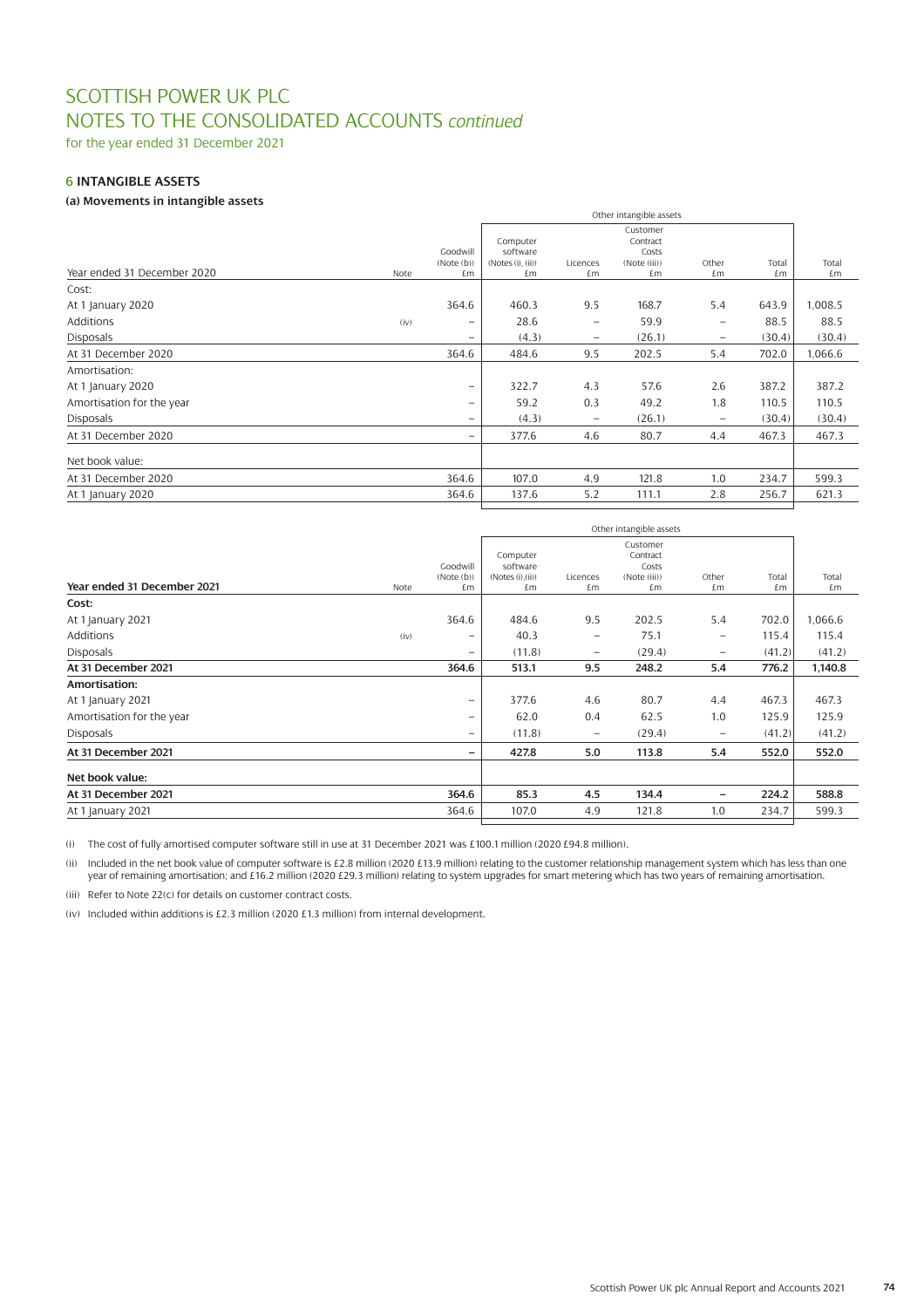31 December 2021

### **6 INTANGIBLE ASSETS** *continued* **(b) Impairment test for goodwill**

The carrying amount of goodwill for Renewables at 31 December 2021 was £364.6 million (2020 £364.6 million).

The recoverable amount for Renewables has been determined based on a value-in-use calculation. The calculation uses cash flow projections which reflect past experience, and which are based upon a management approved business plan. Cash flows beyond that period reflect asset estimated useful lives as well as management's forward view of prices and the business strategic objectives. It is considered appropriate to assess the cash flows over a period longer than five years as this better reflects the long-term nature of energy market operations and governance, and of wind farm development lead times.

The value-in-use calculation is based on anticipated generation output over the expected lives of individual wind farm projects.

Cash inflows for all projects are based on anticipated generation output using historical trend information as well as technical assessment. The output is valued at forward power prices based on: observable market information where available; assumed continuing government support through ROCs, CfDs and other mechanisms; and on internal model assumptions. Cash outflows are based on planned operating and capital expenditure.

The main assumptions and basis for determining values assigned to the key assumptions are detailed below:

| Main assumptions used for value-in-use calculations        | Basis for determining values assigned to key assumptions                                                                                         |
|------------------------------------------------------------|--------------------------------------------------------------------------------------------------------------------------------------------------|
| Discount rate (pre-tax): onshore 4.94%; and offshore 5.62% | Discount rate is determined on the basis of market data and the divisional cost of capital                                                       |
| Forward price of power                                     | Market quotes/management future expectations                                                                                                     |
| Energy output                                              | Theoretical maximum output less adjustments based on historical data (wind<br>variability, outages and availability)                             |
| Inflation rate: 2%                                         | Growth rate is based on an inflation rate of 2% per annum and is applied to<br>assumptions including operating costs, ROC buyout and CfD prices. |

The value-in-use calculation of Renewables exceeds the carrying amount.

The Group has also performed several sensitivity analyses of the impairment test result in relation to the key assumptions to which the value-in-use calculation is most sensitive. These tests included:

- a 100 basis point increase in the pre-tax discount rate;
- a short-term 30% drop in the power price per megawatt hour, replaced by 10% for the period thereafter, reflecting a less volatile market over the medium to longer term (only applicable to production for which no long-term sales agreements have been entered into); and
- a 5% decline in energy output (considered reasonable to assess risk from unpredicted plant availability or weather issues).

After applying each sensitivity, there was significant headroom between the value-in-use calculations and the underlying book value of the assets.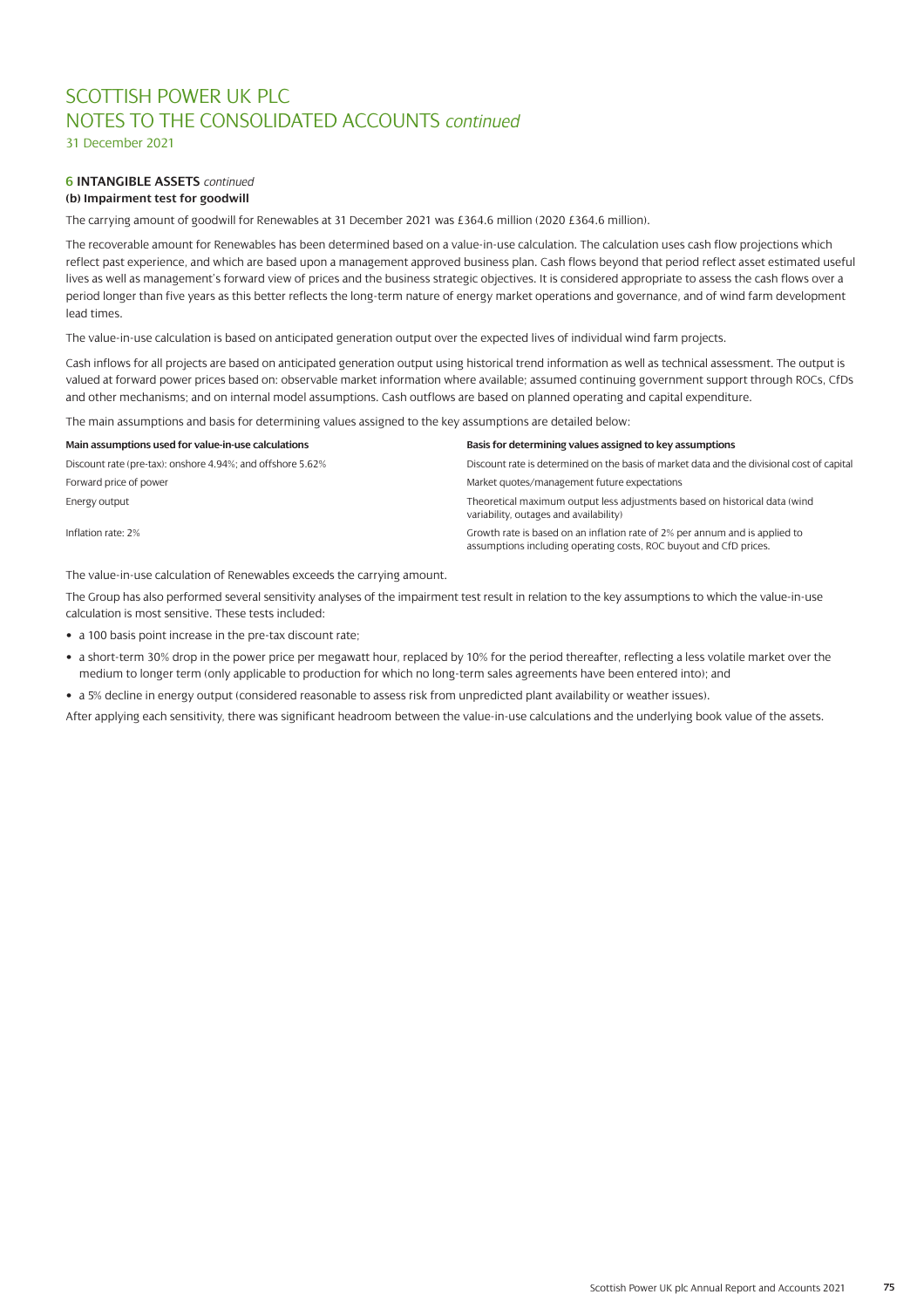31 December 2021

# **7 PROPERTY, PLANT AND EQUIPMENT**

# **(a) Movements in property, plant and equipment**

|                                                                                                 |                  | Total<br>operating<br>plant<br>(Note(b)) | Other items<br>of property,<br>plant and<br>equipment<br>in use<br>(Note(b)(i)) | Plant in the<br>course of<br>construction | Other items<br>of property<br>plant and<br>equipment in<br>the course of<br>construction | Total    |
|-------------------------------------------------------------------------------------------------|------------------|------------------------------------------|---------------------------------------------------------------------------------|-------------------------------------------|------------------------------------------------------------------------------------------|----------|
| Year ended 31 December 2020                                                                     | Note             | £m                                       | £m                                                                              | £m                                        | £m                                                                                       | £m       |
| Cost:                                                                                           |                  |                                          |                                                                                 |                                           |                                                                                          |          |
| At 1 January 2020                                                                               |                  | 16,107.9                                 | 256.9                                                                           | 2,138.4                                   | 20.6                                                                                     | 18,523.8 |
| Additions                                                                                       | ((b)(ii), (iii)) | 172.4                                    | 17.4                                                                            | 1,016.6                                   | 13.6                                                                                     | 1,220.0  |
| Transfers from inventories                                                                      |                  |                                          |                                                                                 | 24.3                                      | 16.4                                                                                     | 40.7     |
| Transfers from plant in the course of construction to plant in use                              |                  | 2,123.5                                  | -                                                                               | (2,094.6)                                 | (28.9)                                                                                   |          |
| <b>Disposals</b>                                                                                |                  | (76.7)                                   | (2.6)                                                                           | (0.3)                                     | (1.6)                                                                                    | (81.2)   |
| At 31 December 2020                                                                             |                  | 18,327.1                                 | 271.7                                                                           | 1,084.4                                   | 20.1                                                                                     | 19,703.3 |
| Depreciation:                                                                                   |                  |                                          |                                                                                 |                                           |                                                                                          |          |
| At 1 January 2020                                                                               |                  | 4,395.1                                  | 89.6                                                                            |                                           |                                                                                          | 4,484.7  |
| Charge for the year                                                                             |                  | 550.1                                    | 17.5                                                                            |                                           | $\qquad \qquad -$                                                                        | 567.6    |
| <b>Disposals</b>                                                                                |                  | (66.1)                                   | (2.8)                                                                           |                                           |                                                                                          | (68.9)   |
| At 31 December 2020                                                                             |                  | 4,879.1                                  | 104.3                                                                           | -                                         | $\overline{\phantom{a}}$                                                                 | 4,983.4  |
| Net book value:                                                                                 |                  |                                          |                                                                                 |                                           |                                                                                          |          |
| At 31 December 2020                                                                             |                  | 13.448.0                                 | 167.4                                                                           | 1.084.4                                   | 20.1                                                                                     | 14,719.9 |
| At 1 January 2020                                                                               |                  | 11,712.8                                 | 167.3                                                                           | 2,138.4                                   | 20.6                                                                                     | 14,039.1 |
| The net book value of property, plant and equipment at 31 December 2020 is analysed as follows: |                  |                                          |                                                                                 |                                           |                                                                                          |          |
| Property, plant and equipment in use                                                            |                  | 13,448.0                                 | 167.4                                                                           |                                           |                                                                                          | 13,615.4 |
| Property, plant and equipment in the course of construction                                     |                  |                                          | $\overline{\phantom{0}}$                                                        | 1,084.4                                   | 20.1                                                                                     | 1,104.5  |
|                                                                                                 |                  | 13,448.0                                 | 167.4                                                                           | 1.084.4                                   | 20.1                                                                                     | 14,719.9 |

|                                                                                                 |            |                          | Other items              |                          | Other items               |          |
|-------------------------------------------------------------------------------------------------|------------|--------------------------|--------------------------|--------------------------|---------------------------|----------|
|                                                                                                 |            |                          | of property,             |                          | of property               |          |
|                                                                                                 |            | Total                    | plant and                | Plant in the             | plant and<br>equipment in |          |
|                                                                                                 |            | operating<br>plant       | equipment<br>in use      | course of                | the course of             |          |
|                                                                                                 |            | (Note(b))                | (Note(b)(i))             | construction             | construction              | Total    |
| Year ended 31 December 2021                                                                     | Note       | £m                       | £m                       | £m                       | £m                        | £m       |
| Cost:                                                                                           |            |                          |                          |                          |                           |          |
| At 1 January 2021                                                                               |            | 18,327.1                 | 271.7                    | 1,084.4                  | 20.1                      | 19,703.3 |
| Additions                                                                                       | ((b)(iii)) | 70.3                     | 19.2                     | 772.8                    | 21.3                      | 883.6    |
| Transfers from inventories                                                                      |            |                          |                          | 15.1                     | 18.4                      | 33.5     |
| Transfers from plant in the course of construction to plant in use                              |            | 780.9                    | (0.1)                    | (746.5)                  | (34.3)                    |          |
| <b>Disposals</b>                                                                                |            | (48.8)                   | (8.3)                    | $\overline{\phantom{0}}$ | (1.0)                     | (58.1)   |
| At 31 December 2021                                                                             |            | 19,129.5                 | 282.5                    | 1,125.8                  | 24.5                      | 20,562.3 |
| Depreciation:                                                                                   |            |                          |                          |                          |                           |          |
| At 1 January 2021                                                                               |            | 4.879.1                  | 104.3                    |                          | $\qquad \qquad -$         | 4.983.4  |
| Charge for the year                                                                             |            | 582.8                    | 17.5                     |                          | $\overline{\phantom{0}}$  | 600.3    |
| <b>Disposals</b>                                                                                |            | (40.3)                   | (8.3)                    |                          | -                         | (48.6)   |
| Impairment                                                                                      |            | $\overline{\phantom{0}}$ | 0.1                      | $\overline{\phantom{0}}$ | $\overline{\phantom{0}}$  | 0.1      |
| At 31 December 2021                                                                             |            | 5,421.6                  | 113.6                    | $\overline{\phantom{0}}$ | $\overline{\phantom{0}}$  | 5,535.2  |
| Net book value:                                                                                 |            |                          |                          |                          |                           |          |
| At 31 December 2021                                                                             |            | 13,707.9                 | 168.9                    | 1,125.8                  | 24.5                      | 15,027.1 |
| At 1 January 2021                                                                               |            | 13,448.0                 | 167.4                    | 1,084.4                  | 20.1                      | 14,719.9 |
| The net book value of property, plant and equipment at 31 December 2021 is analysed as follows: |            |                          |                          |                          |                           |          |
| Property, plant and equipment in use                                                            |            | 13,707.9                 | 168.9                    |                          |                           | 13,876.8 |
| Property, plant and equipment in the course of construction                                     |            |                          | $\overline{\phantom{0}}$ | 1,125.8                  | 24.5                      | 1,150.3  |
|                                                                                                 |            | 13,707.9                 | 168.9                    | 1,125.8                  | 24.5                      | 15,027.1 |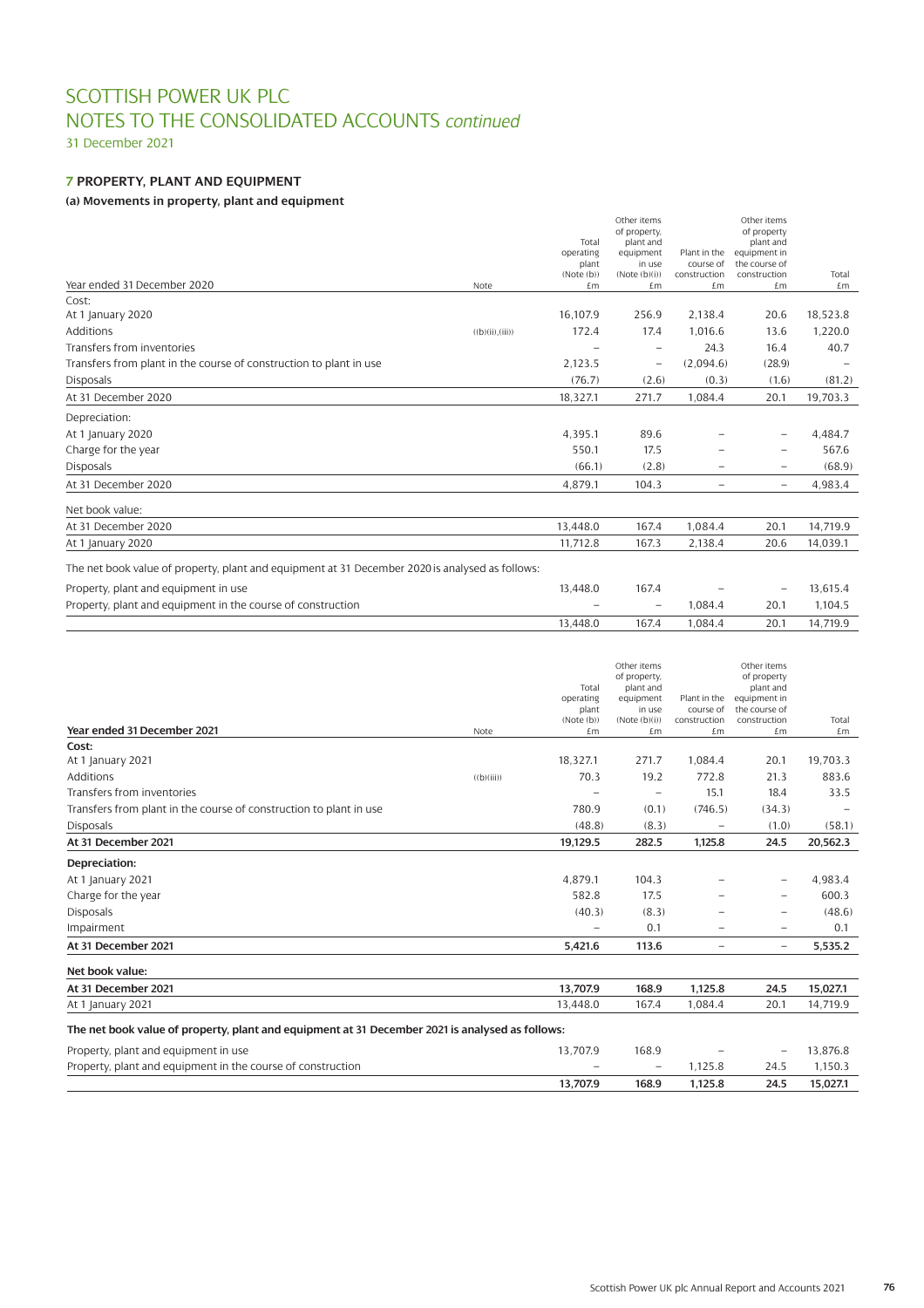31 December 2021

# **7 PROPERTY, PLANT AND EQUIPMENT** *continued*

### **(b) The movements in total operating plant are analysed as follows:**

| (a) 1116 1116 retirented in coloni op erwenig praire are anni joew ao ronomor |         |                   |              |              | Smart      |             |                      |
|-------------------------------------------------------------------------------|---------|-------------------|--------------|--------------|------------|-------------|----------------------|
|                                                                               | Wind    | Gas               |              |              | meters and | Other       | Total                |
|                                                                               | power   | storage           | Transmission | Distribution | measuring  |             | facilities operating |
|                                                                               | plants  | facilities        | facilities   | facilities   | devices    | (Note (iv)) | plant                |
| Year ended 31 December 2020                                                   | £m      | £m                | £m           | £m           | £m         | £m          | £m                   |
| Cost:                                                                         |         |                   |              |              |            |             |                      |
| At 1 January 2020                                                             | 4,529.9 | 35.6              | 3,158.2      | 7,602.5      | 517.2      | 264.5       | 16,107.9             |
| <b>Additions</b>                                                              | 113.7   | 0.1               | 4.8          | 6.0          | 36.4       | 11.4        | 172.4                |
| Transfers from plant in the course of construction to plant in use            | 1,298.1 | $\qquad \qquad -$ | 247.9        | 559.1        | 12.6       | 5.8         | 2,123.5              |
| <b>Disposals</b>                                                              | (1.7)   | $\qquad \qquad -$ | (4.8)        | (12.5)       | (54.3)     | (3.4)       | (76.7)               |
| At 31 December 2020                                                           | 5,940.0 | 35.7              | 3,406.1      | 8,155.1      | 511.9      |             | 278.3 18,327.1       |
| Depreciation:                                                                 |         |                   |              |              |            |             |                      |
| At 1 January 2020                                                             | 1,166.5 | 19.4              | 654.0        | 2,190.5      | 260.4      | 104.3       | 4,395.1              |
| Charge for the year                                                           | 206.1   | 0.7               | 80.7         | 207.4        | 38.1       | 17.1        | 550.1                |
| <b>Disposals</b>                                                              | (0.7)   | $\qquad \qquad -$ | (4.3)        | (10.5)       | (47.2)     | (3.4)       | (66.1)               |
| At 31 December 2020                                                           | 1,371.9 | 20.1              | 730.4        | 2,387.4      | 251.3      | 118.0       | 4,879.1              |
| Net book value:                                                               |         |                   |              |              |            |             |                      |
| At 31 December 2020                                                           | 4,568.1 | 15.6              | 2,675.7      | 5,767.7      | 260.6      |             | 160.3 13,448.0       |
| At 1 January 2020                                                             | 3,363.4 | 16.2              | 2,504.2      | 5,412.0      | 256.8      |             | 160.2 11,712.8       |
|                                                                               |         |                   |              |              |            |             |                      |

|                                                                    |              |                  |                  |                  | Smart         |                          |                |
|--------------------------------------------------------------------|--------------|------------------|------------------|------------------|---------------|--------------------------|----------------|
|                                                                    | Wind         | Gas              |                  |                  | meters and    | Other                    | Total          |
|                                                                    | power        | storage          | Transmission     | Distribution     | measuring     | facilities               | operating      |
| Year ended 31 December 2021                                        | plants<br>£m | facilities<br>£m | facilities<br>£m | facilities<br>£m | devices<br>£m | (Note (iv))<br>£m        | plant<br>£m    |
|                                                                    |              |                  |                  |                  |               |                          |                |
| Cost:                                                              |              |                  |                  |                  |               |                          |                |
| At 1 January 2021                                                  | 5,940.0      | 35.7             | 3,406.1          | 8,155.1          | 511.9         |                          | 278.3 18,327.1 |
| Additions (Note (y))                                               | 3.5          | (0.1)            | (0.5)            | 8.2              | 44.8          | 14.4                     | 70.3           |
| Transfers from plant in the course of construction to plant in use | 127.9        | 0.6              | 201.6            | 433.5            | 15.8          | 1.5                      | 780.9          |
| <b>Disposals</b>                                                   | (1.0)        | (0.2)            | (5.1)            | (12.7)           | (29.8)        | $\overline{\phantom{0}}$ | (48.8)         |
| At 31 December 2021                                                | 6,070.4      | 36.0             | 3,602.1          | 8,584.1          | 542.7         |                          | 294.2 19,129.5 |
| Depreciation:                                                      |              |                  |                  |                  |               |                          |                |
| At 1 January 2021                                                  | 1,371.9      | 20.1             | 730.4            | 2,387.4          | 251.3         | 118.0                    | 4,879.1        |
| Charge for the year                                                | 218.6        | 0.7              | 86.4             | 219.0            | 40.8          | 17.3                     | 582.8          |
| <b>Disposals</b>                                                   | (0.7)        | (0.1)            | (5.1)            | (10.9)           | (23.5)        | $\qquad \qquad -$        | (40.3)         |
| At 31 December 2021                                                | 1,589.8      | 20.7             | 811.7            | 2,595.5          | 268.6         | 135.3                    | 5,421.6        |
| Net book value:                                                    |              |                  |                  |                  |               |                          |                |
| At 31 December 2021                                                | 4,480.6      | 15.3             | 2,790.4          | 5,988.6          | 274.1         |                          | 158.9 13,707.9 |
| At 1 January 2021                                                  | 4,568.1      | 15.6             | 2,675.7          | 5,767.7          | 260.6         |                          | 160.3 13,448.0 |

(i) Other items of property, plant and equipment in use comprises land and buildings, IT equipment and other assets. Included within this category is £6.4 million (2020 £6.4 million) relating to spend on non-operational sites which are not classified as held for sale in accordance with IFRS 5 'Non-current Assets Held for Sale

and Discontinued Operations'. (ii) Additions in the year ended 31 December 2020 include £20.0 million in respect of wind power plant considered as asset acquisitions as part of the Group's acquisition of Hagshaw Hill Repowering Ltd and Cumberhead West Wind Farm Ltd.

(iii) Interest on the funding attributable to major capital projects was capitalised during the year at a rate of 1.3% (2020 1.1%).

(iv) The Other facilities category of operating plant largely comprises smart meter infrastructure assets and Energy Networks communications facilities.

(v) In the year ended 31 December 2021, the reductions of £0.1 million and £0.5 million in gas storage facilities and transmission facilities, respectively, resulted from a reassessment of future estimated decommissioning costs.

(vi) The cost of fully depreciated property, plant and equipment still in use at 31 December 2021 was £512.0 million (2020 £449.3 million).

(vii) Included within Other operating results in the Income statement for the year ended 31 December 2021 is £0.8 million (2020 £1.0 million) relating to compensation receivable from third parties for items of property, plant and equipment that were impaired, lost or given up.

(viii) Included within the cost of property, plant and equipment at 31 December 2021 are assets in use not subject to depreciation, being land and cushion gas, of £59.1 million (2020 £59.2 million).

(ix) Included in Transmission facilities and Other items of property, plant and equipment in use are assets with a carrying amount of £1.3 million (2020 £1.3 million) and £0.3 million (2020 £0.5 million) respectively which the Group leases to third parties via operating leases.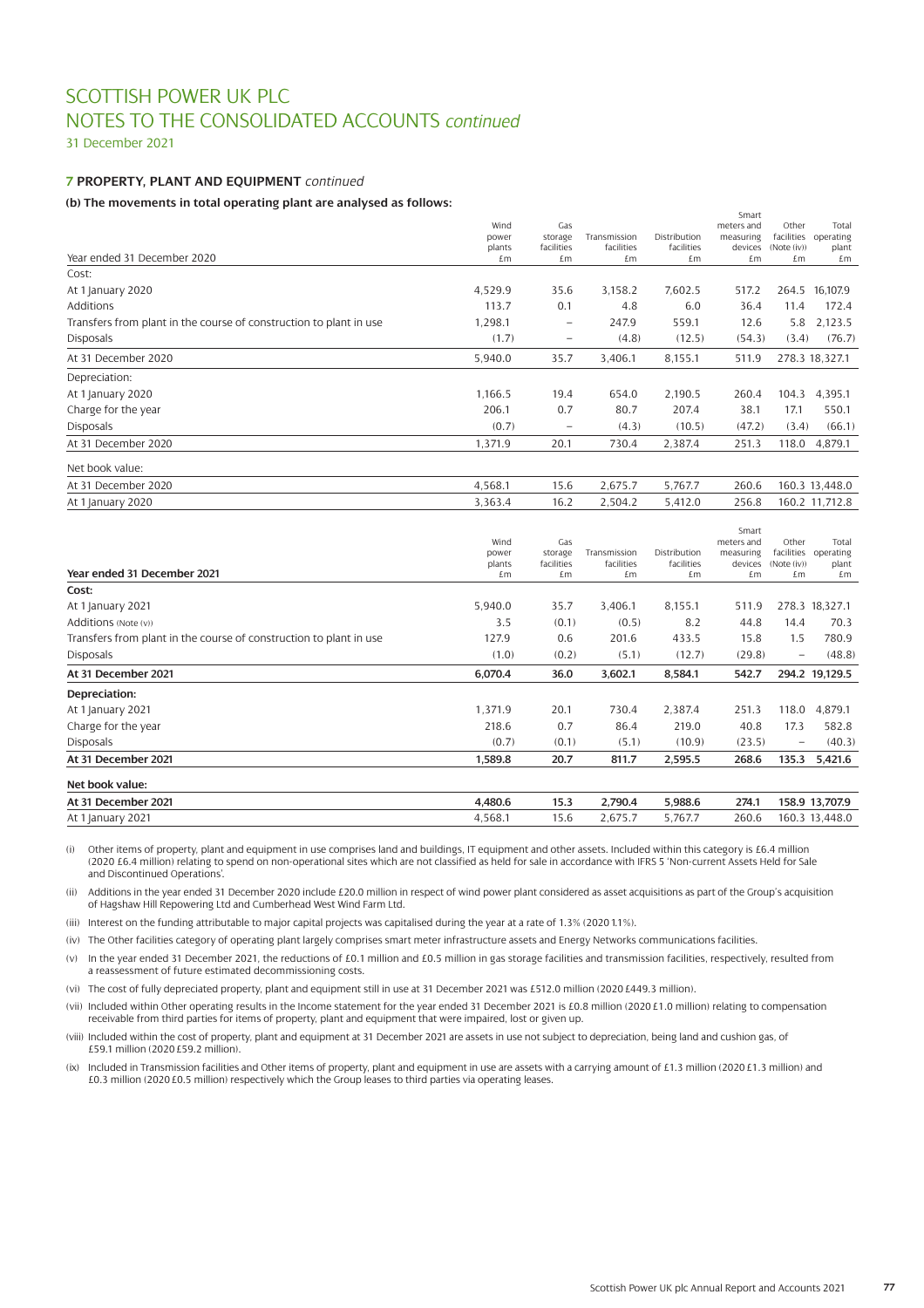31 December 2021

# **7 PROPERTY, PLANT AND EQUIPMENT** *continued*

# **(c) Capital commitments**

| (C) Capital Commitments     |       |      |      |      |      |            |              |
|-----------------------------|-------|------|------|------|------|------------|--------------|
|                             | 2022  | 2023 | 2024 | 2025 | 2026 | 2027 and   | <b>Total</b> |
|                             | £m    | £m   | £m   | £m   | £m   | thereafter | £m           |
| Contracted but not provided | 375.0 | 60.4 | 20.3 | 9.1  | 0.9  | 0.4        | 466.1        |
|                             |       |      |      |      |      |            |              |
|                             |       |      |      | 2020 |      |            |              |
|                             | 2021  | 2022 | 2023 | 2024 | 2025 | 2026 and   | Total        |
|                             | £m    | £m   | £m   | £m   | £m   | thereafter | £m           |
| Contracted but not provided | 373.0 | 62.8 | 7.5  | 0.8  | 0.1  | 0.2        | 444.4        |
|                             |       |      |      |      |      |            |              |

**2021**

#### **(d) Research and development expenditure**

The amount of research and development expenditure recognised as an expense during the year was £4.4 million (2020 £4.2 million).

# **8 LEASING**

### **8A LESSEE**

The Group leases many assets including land, buildings and vehicles. Information about leases for which the Group is a lessee is presented below.

### **(a) Nature of leases**

### *Land*

The Group holds agreements to lease land (including seabed) and for the assignment of rights to use land, primarily for operational assets, (mainly wind farms), with typical lease terms running from four to 50 years. Certain leases contain the right to extend the lease term by up to 50 years; others can be terminated with appropriate notice, generally up to 24 months.

### *Buildings*

The Group leases buildings primarily for its office space, operational depots and retail space (which is sub-let). The leases typically have lease terms running from two to 25 years. Certain leases have options to extend the term by up to 25 years at the end of the term; others have options to terminate subject to a notice period typically of up to six months or at agreed break points.

The lease for the head office building has a 25 year term ending in 2041 at which point the Group has the right to extend the lease to 2046 (and to 2051 at 2046). It is currently not deemed reasonably certain that these extension options will be taken. However, should they be taken, the estimated increase in the lease liability would be £36.1 million and a further £20.2 million respectively.

The Group sub-leases some of its properties under operating leases (refer to Note 8B). Where the unavoidable costs of meeting the obligations under these contracts exceed the economic benefits expected to be received under them, the right-of-use assets have been appropriately impaired.

### *Vehicles*

The Group leases vehicles with lease terms of between two and eight years, primarily being pool vehicles to mobilise its operational staff and other specialist vehicles. Certain leases can be extended by up to one year and others terminated without notice. Certain vehicle leases are considered short-term and the Group has elected not to recognise right-of-use assets and lease liabilities for these leases.

### *Other equipment*

The Group leases operating plant and office equipment, with lease terms of up to 42 years. Certain leases have rights to extend the term by up to five years or terminate the lease giving appropriate notice. Certain plant and equipment leases are considered short-term and the Group has elected not to recognise right-of-use assets and lease liabilities for these leases.

### *Variable lease payments*

Some land leases, particularly those for land on which wind farms have been built, contain variable lease payments that are based primarily on the output from the wind farm. Also certain building leases contain variable lease payments that are based on the building services supplied. These payment terms are common for both of these types of leases. The fixed annual payments for the year were £39.0 million compared to variable payments of £17.4 million. Despite the future planned growth of the Renewables business, the Group expects the relative proportions of fixed and variable lease payments to remain broadly consistent in future years.

### *Extension options*

Some leases, in particular of land and buildings, contain extension options exercisable by the Group at the end of the non-cancellable contract period or an agreed point before that date. Where practicable, the Group seeks to include extension options in leases to provide operational flexibility. Those options held are exercisable only by the Group and not by the lessors. At lease commencement, the Group will assess whether it is reasonably certain to exercise the extension options and reassesses this if there is a significant event or change in circumstances within its control.

#### *Other information*

The Group has not committed to any leases that have not yet commenced. The Group has no contracts containing residual value guarantee, no leases subject to significant restrictions or covenants, and no sale and leaseback transactions.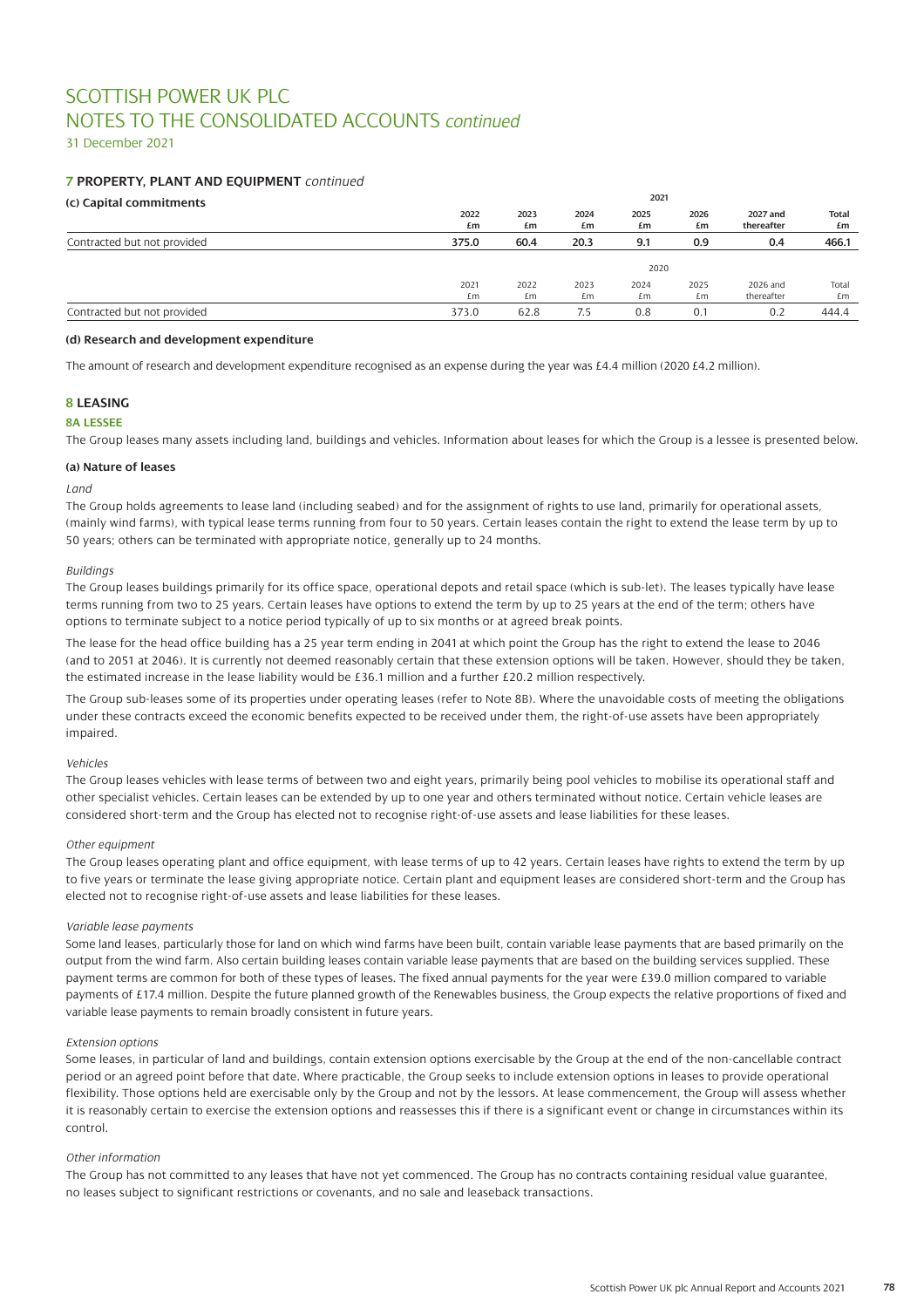31 December 2021

# **8 LEASING** *continued*

# **8A LESSEE** *continued*

### **(b) Right-of-use assets**  $\alpha$

|                                        |       | Land           | <b>Buildings</b>       | Vehicles                 | ULIEI                    | Total       |
|----------------------------------------|-------|----------------|------------------------|--------------------------|--------------------------|-------------|
| Year ended 31 December 2020            | Note  | £m             | £m                     | £m                       | equipment<br>£m          | £m          |
| Cost:                                  |       |                |                        |                          |                          |             |
| At 1 January 2020                      |       | 311.2          | 101.4                  | 26.3                     | 2.5                      | 441.4       |
| Additions                              |       | 12.6           | 0.2                    | 8.2                      | 0.2                      | 21.2        |
| Adjustments for changes in liabilities | (i)   | 43.3           | 3.3                    | 2.0                      | 0.3                      | 48.9        |
| <b>Disposals</b>                       |       | (0.8)          |                        | (0.1)                    | $\qquad \qquad -$        | (0.9)       |
| At 31 December 2020                    |       | 366.3          | 104.9                  | 36.4                     | 3.0                      | 510.6       |
| Depreciation:                          |       |                |                        |                          |                          |             |
| At 1 January 2020                      |       | 13.1           | 7.4                    | 6.7                      | 0.7                      | 27.9        |
| Charge for the year                    |       | 14.7           | 7.4                    | 8.0                      | 0.6                      | 30.7        |
| <b>Disposals</b>                       |       | (0.2)          |                        | (0.1)                    | $\overline{\phantom{0}}$ | (0.3)       |
| At 31 December 2020                    |       | 27.6           | 14.8                   | 14.6                     | 1.3                      | 58.3        |
| Net book value:                        |       |                |                        |                          |                          |             |
| At 31 December 2020                    |       | 338.7          | 90.1                   | 21.8                     | 1.7                      | 452.3       |
| At 1 January 2020                      |       | 298.1          | 94.0                   | 19.6                     | 1.8                      | 413.5       |
| Year ended 31 December 2021            | Notes | Land<br>£m     | <b>Buildings</b><br>£m | Vehicles<br>£m           | Other<br>equipment<br>£m | Total<br>£m |
| Cost:                                  |       |                |                        |                          |                          |             |
| At 1 January 2021                      |       | 366.3          | 104.9                  | 36.4                     | 3.0                      | 510.6       |
| Additions                              |       | 8.0            | 7.3                    | 4.6                      | $\overline{a}$           | 19.9        |
| Adjustments for changes in liabilities | (i)   | 11.0           | 3.3                    | 0.6                      | 1.3                      | 16.2        |
| <b>Disposals</b>                       |       | (0.3)          | (1.3)                  | (0.2)                    | $\overline{\phantom{0}}$ | (1.8)       |
| Impairment                             | (ii)  | $\overline{a}$ | (0.6)                  | $\overline{\phantom{a}}$ | $\overline{\phantom{0}}$ | (0.6)       |
| At 31 December 2021                    |       | 385.0          | 113.6                  | 41.4                     | 4.3                      | 544.3       |
| Depreciation:                          |       |                |                        |                          |                          |             |
| At 1 January 2021                      |       | 27.6           | 14.8                   | 14.6                     | 1.3                      | 58.3        |
| Charge for the year                    |       | 16.3           | 7.0                    | 7.6                      | 0.7                      | 31.6        |
| <b>Disposals</b>                       |       |                | (0.8)                  | (0.1)                    | $\overline{\phantom{a}}$ | (0.9)       |
| At 31 December 2021                    |       | 43.9           | 21.0                   | 22.1                     | 2.0                      | 89.0        |
| Net book value:                        |       |                |                        |                          |                          |             |
| At 31 December 2021                    |       | 341.1          | 92.6                   | 19.3                     | 2.3                      | 455.3       |
| At 1 January 2021                      |       | 338.7          | 90.1                   | 21.8                     | 1.7                      | 452.3       |

(i) Adjustments for changes in liabilities are movements in the right-of-use asset resulting from remeasurement of the associated lease liability to reflect changes to the lease payments due to any reassessment or lease modifications.

(ii) The £0.6 million impairment charge for the year relates to additions to a sub-leased property, for which the right-of-use asset has already been fully impaired. (iii) There are no right-of-use assets measured at revalued amounts.

### **(c) Lease liabilities**

The following table sets out a maturity analysis of non-derivative lease liabilities, showing the undiscounted payments to be made after the reporting date.

|                                                     | 2021<br>£m | 2020<br>£m |
|-----------------------------------------------------|------------|------------|
| Less than one year                                  | 45.3       | 38.8       |
| One to five years                                   | 151.3      | 146.0      |
| More than five years                                | 537.5      | 541.7      |
| Total undiscounted lease liabilities at 31 December | 734.1      | 726.5      |
| Finance cost                                        | (223.4)    | (228.8)    |
| <b>Total discounted lease liabilities</b>           | 510.7      | 497.7      |

# **Analysis of total lease liabilities** Non-current 477.5 471.6 Current 33.2 26.1 **Total 510.7** 497.7

Details of the Group's risk management strategy for liquidity risks inherent in its lease liability are described at Note 11(e)C1.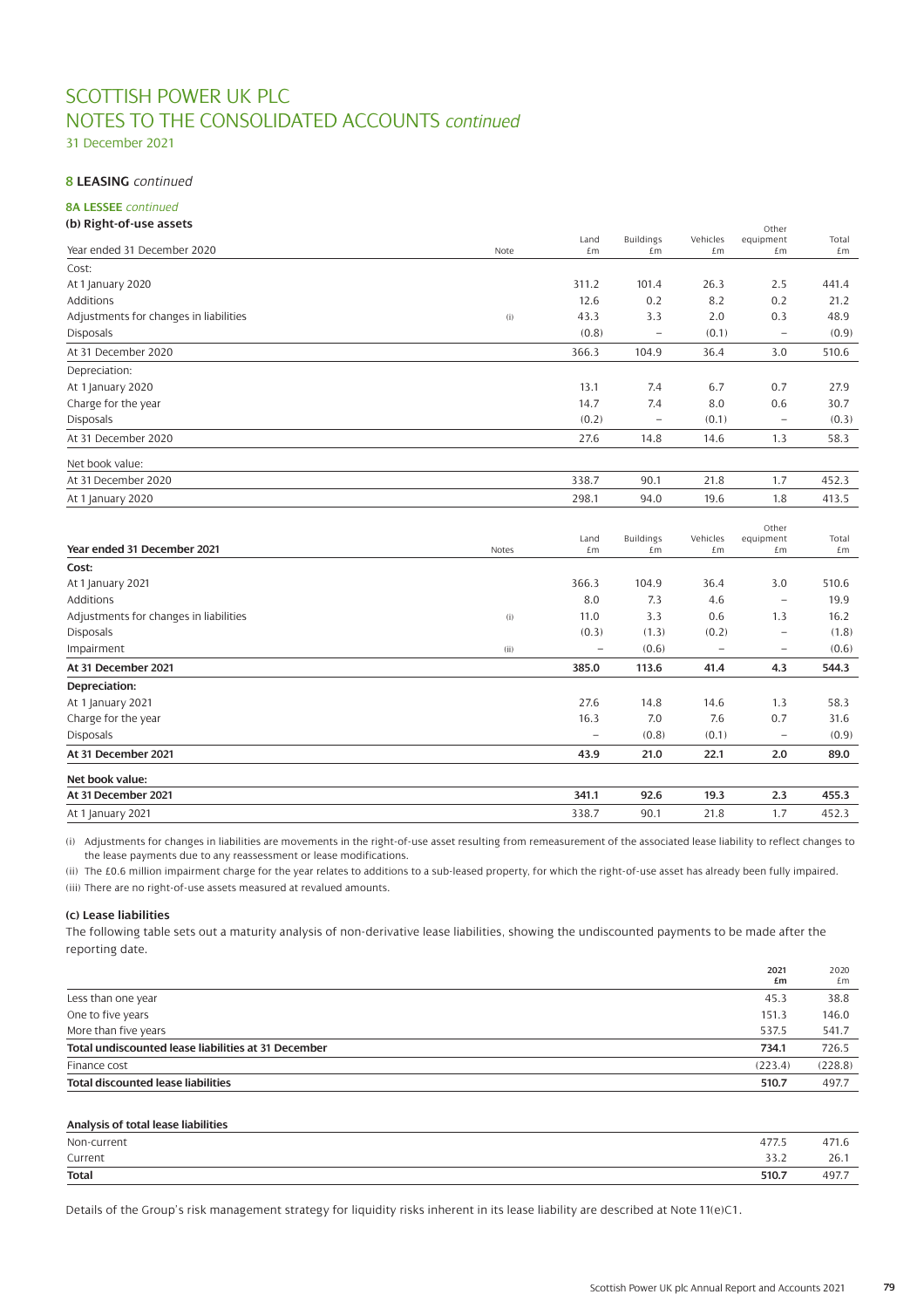31 December 2021

# **8 LEASING** *continued*

# **8A LESSEE** *continued*

### **(d) Amounts recognised in Income statement**

|                                                                              | Note | 2021<br>£m | 2020<br>£m |
|------------------------------------------------------------------------------|------|------------|------------|
| Interest on lease liabilities                                                |      | (17.7)     | (16.6)     |
| Variable lease payments not included in the measurement of lease liabilities |      | (17.4)     | (18.3)     |
| Income from sub-leasing right-of-use assets                                  |      | 0.6        | 0.7        |
| Expenses relating to short-term leases                                       | (i)  | (6.0)      | (7.0)      |

(i) This charge relates to leases for plant and equipment, and vehicles. Future commitments relating to the portfolio of short-term leases are expected to be similar to the expense charged in the year.

| (e) Amounts recognised in the Statement of cash flows | 2021<br>£m | 2020<br>£m |
|-------------------------------------------------------|------------|------------|
| Payments of lease liabilities                         | (23.8)     | (26.7)     |
| Interest paid on lease liabilities                    | (15.2)     | (12.0)     |
| Payments for variable lease components                | (17.4)     | (18.3)     |
| Payments for short-term leases                        | (5.1)      | (6.2)      |
| <b>Total cash outflow for leases</b>                  | (61.5)     | (63.2)     |

#### **8B LESSOR**

The Group has contracts to lease land and buildings which have been classified as operating leases, because they do not transfer substantially all of the risks and rewards incidental to the ownership of the assets. These leases have terms of between one and 25 years, running to between 2022 and 2029.

Lease income recognised by the Group during 2021 was £2.8 million (2020 £2.9 million). No income has been recognised in either year relating to variable lease payments that do not depend on an index or rate.

The following table sets out a maturity analysis of lease receivables, showing the undiscounted payments to be received after the reporting date:

|                                   | 2021<br>£m | 2020<br>£m |
|-----------------------------------|------------|------------|
| Less than one year                | 2.4        | 2.8        |
| One to two years                  | 1.9        | 1.9        |
| Two to three years                | 0.3        | 0.2        |
| Three to four years               | 0.2        | 0.2        |
| Four to five years                | 0.2        | 0.2        |
| More than five years              | 0.3        | 0.8        |
| Total undiscounted lease payments | 5.3        | 6.1        |

Details of the Group's risk management strategy for addressing and reducing the risks associated with the retained rights in the underlying assets are described in Note 11(e)C1.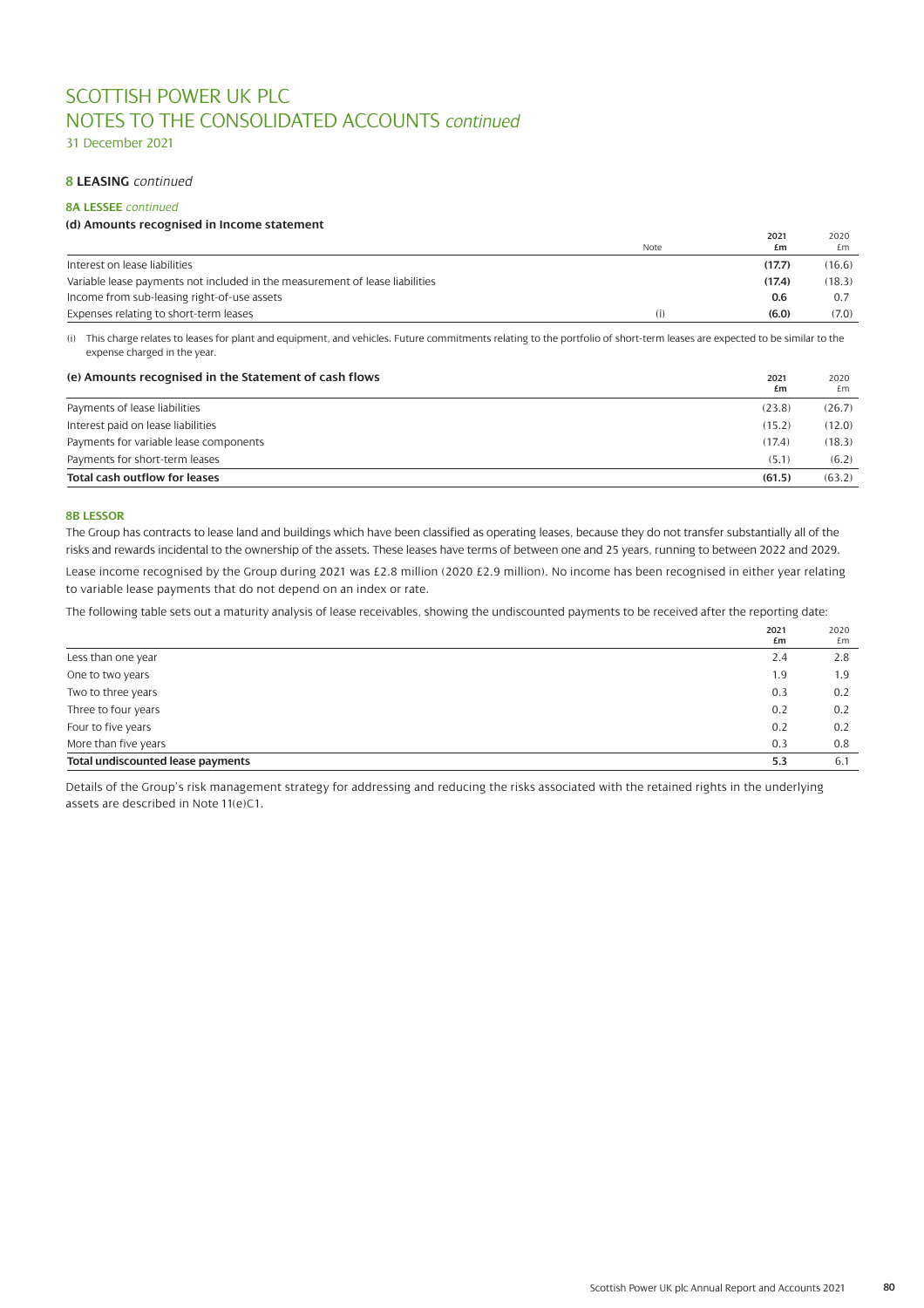31 December 2021

# **9 RETIREMENT BENEFIT OBLIGATIONS**

### **A ANALYSIS OF BALANCE**

The amounts recognised in the Statement of financial position in respect of the net retirement benefit assets/(obligations) are detailed below:

|                         | 2021<br>£m | 2020<br>£m               |
|-------------------------|------------|--------------------------|
| Non-current assets      | 291.7      | $\overline{\phantom{a}}$ |
| Non-current liabilities | (99.5)     | (558.6)                  |

### **B GROUP PENSION ARRANGEMENTS**

The Group operates the following pension schemes for staff:

| Scheme                                                            | <b>Scottish Power</b><br>Pension Scheme ("SPPS")                                                   | <b>Manweb Group of Electricity</b><br>Supply Pension Scheme ("Manweb")                             | Stakeholder<br><b>Pension Plan</b>                                                             |
|-------------------------------------------------------------------|----------------------------------------------------------------------------------------------------|----------------------------------------------------------------------------------------------------|------------------------------------------------------------------------------------------------|
| Type of benefit                                                   | Final salary                                                                                       | Final salary                                                                                       | Defined contribution                                                                           |
| New entrants                                                      | N <sub>O</sub>                                                                                     | N <sub>O</sub>                                                                                     | Yes                                                                                            |
| Funded separately from Group assets                               | Yes                                                                                                | Yes                                                                                                | Yes                                                                                            |
| Administration method                                             | Trustee board                                                                                      | Trustee board                                                                                      | Insurance contract                                                                             |
| Member contributions                                              | 5% of salary                                                                                       | 5.5% of salary                                                                                     | 5% of salary                                                                                   |
| How Group contributions are determined                            | Agreement of Trustee and Group<br>following actuarial valuation<br>(last valuation: 31 March 2018) | Agreement of Trustee and Group<br>following actuarial valuation<br>(last valuation: 31 March 2018) | Defined                                                                                        |
| Current actual Group contributions                                | 51% of salary                                                                                      | 47.9% of salary                                                                                    | Service-related, 6% to 14% of salary                                                           |
| Special contributions during year ended<br>31 December 2021       | £60.8 million                                                                                      | £46.4 million                                                                                      | None                                                                                           |
| Special contributions planned for year ending<br>31 December 2022 | £62.5 million                                                                                      | $£47.7$ million                                                                                    | None                                                                                           |
| Pension charge                                                    | Based on advice of independent<br>qualified actuary                                                | Based on advice of independent<br>qualified actuary                                                | Equal to actual Group contributions<br>in the year (2021 £15.0 million,<br>2020 £13.6 million) |

The age profile of the two final salary schemes is expected to rise over time, due to the reduction in new entrants. This will, in turn, result in increasing service costs for these two schemes due to the actuarial valuation method used (the projected unit method). The Group believes that the projected unit method continues to be appropriate at present, and provides a reasonable basis for assessing the Group's final salary pension costs.

The Group also operates an Unfunded Unapproved Retirement Benefit Scheme ("UURBS") for former senior executives' benefit promises in excess of limits set by the UK taxation authorities. The UURBS has no invested assets, and the Group has provided £4.9 million as at 31 December 2021 (2020 £5.4 million) for the benefit promises which will ultimately be paid by the Group.

Following a recent review of the pension scheme, the Company has been considering what options it has available to reduce the cost associated with running the pension schemes and the established liabilities. Prior to 2021, there had been an established practice within the Final Salary Life Plan ("FSLP") section of SPPS to apply RPI revaluations on deferment. However, the rules for the FSLP section provide for deferred benefits to be revalued in accordance with pensions legislation, i.e. statutory revaluation. Given the flexibility that exists within the rules for the FSLP section, in 2021 the Company and Trustee have agreed that the Company will no longer augment benefits in the FSLP section to provide RPI deferred revaluation but will instead revert to statutory revaluation. This plan amendment was communicated to the deferred members of the FSLP section on 17 November 2021 and the associated past service gain of £85.7 million was recognised at that date.

#### **C GROUP PENSION SCHEME GOVERNANCE**

As described in the table above, the Group operates two defined benefit pension schemes. Active members continue to accrue benefits in the schemes, which are based on final pensionable salary. The two schemes are closed to new entrants.

The schemes are approved by HMRC and subject to standard UK pensions and tax law. The defined benefit schemes are subject to the scheme funding requirements as set out in section 224 of the Pensions Act 2004. In accordance with the scheme funding requirements, an actuarial funding valuation is carried out at least triennially to determine the appropriate level of ongoing contributions for both future service and a recovery plan in respect of any deficit at the valuation date. These actuarial valuations will be based on assumptions agreed between the Trustees and the Group. The assumptions used to calculate liabilities (or technical provisions) in a triennial funding valuation may differ from those used in IAS19 accounting. The Trustees are required to set assumptions prudently, whereas IAS 19 assumptions are set with regard to the Group's best estimates. Additionally, the discount rate used to value technical provisions in a triennial valuation will take into account the scheme investment strategy, rather than being based on the yield on AA corporate bonds as required under IAS 19. The most recent completed actuarial valuation was as at the effective date of 31 March 2018. The latest actuarial valuations as at 31 March 2021 are progressing with final agreement between the Trustees and Company due by 30 June 2022.

In accordance with UK trust and pensions law, the defined benefit pension schemes are governed by their respective Board of Trustees. Although the Group meets the financial cost of running the schemes, the Trustees are responsible for the management and governance of the schemes, and have a duty to act in the best interests of the members.

The strategic management of the assets is the responsibility of the Trustees acting on expert advice. The Trustees take advice from the schemes' actuaries and investment advisers with a view to investing the schemes' assets in a manner that is appropriate to the nature and duration of the expected future retirement and death benefits payable from the schemes. In consultation with the Group, the Trustees have set out a target investment strategy for the schemes of 56% matching and 44% growth assets. In terms of the matching portfolio, the schemes utilise a Liability Driven Investment ("LDI") strategy. The aim of the LDI portfolio is to invest in a range of assets (mostly bonds) which broadly match the expected future benefit payments from the schemes.

In addition, the Trustee of SPPS and the Trustee of Manweb have implemented longevity swaps in December 2014 and July 2016 respectively. For further details, refer to the Mortality risk section that follows.

Since the outbreak of the COVID-19 pandemic in March 2020, the Trustees have monitored the impact on the pension schemes from an operational and investment perspective. The Company has continued to operate effectively and the employer covenant remains strong. Although market risk increased following the pandemic, there has not been a significant issue from a net asset valuation perspective. Hence, contributions to the schemes continue to be received in line with the previously agreed schedule of contributions. The triennial scheme valuations due on 31 March 2021 are currently underway with agreement on new payment schedules between the Trustees and the Company due by 30 June 2022.

As a result of the exit of the UK from the EU, new rules for trade, travel and business came into effect from 1 January 2021. Based on expert advice, the Trustees monitored how these new rules impacted on the schemes.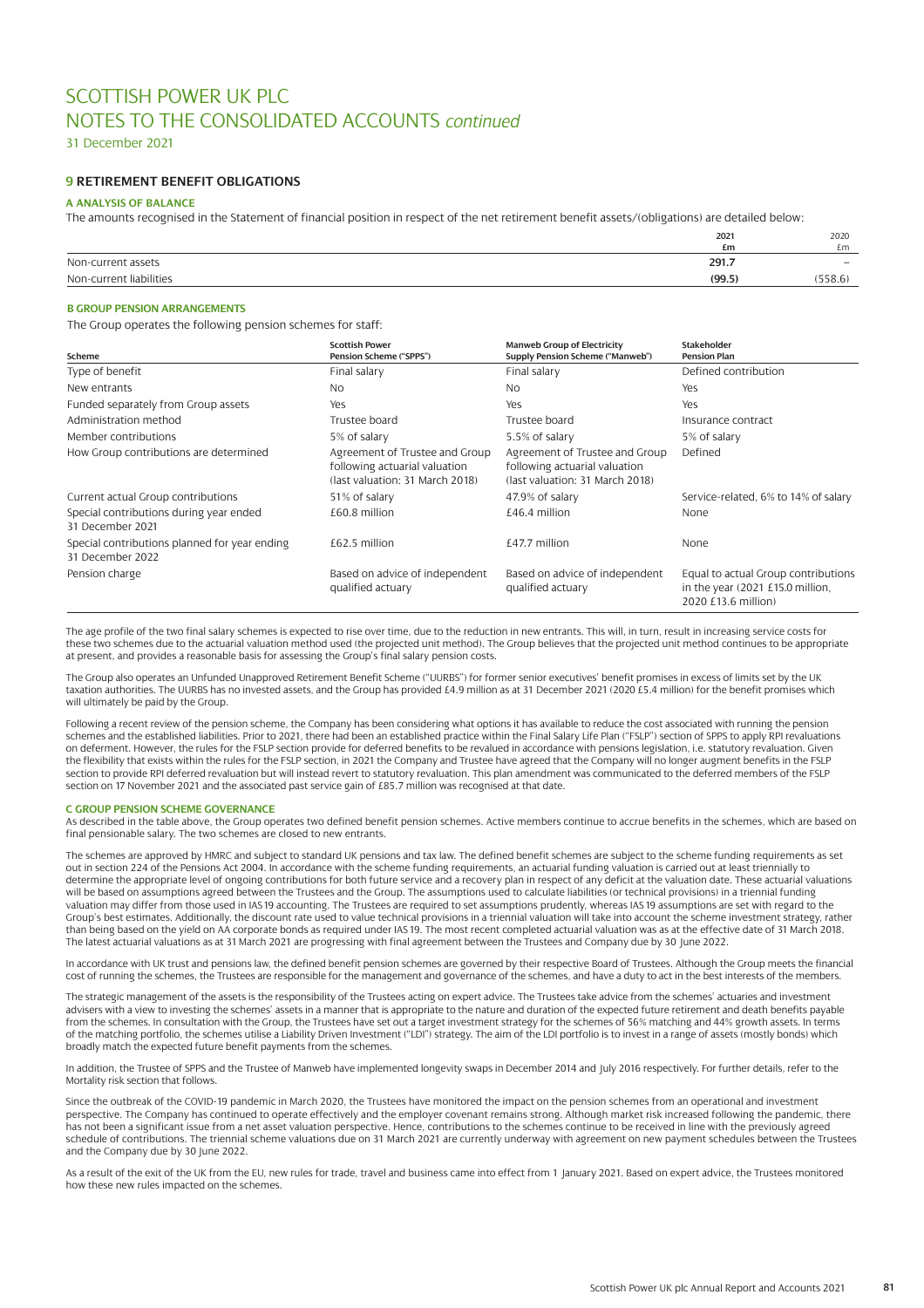31 December 2021

# **9 RETIREMENT BENEFIT OBLIGATIONS** *continued*

### **D RISK MANAGEMENT**

The defined benefit schemes expose the Group to actuarial risks and details of the specific risks and how they are managed are described below.

#### **D1 INVESTMENT (MARKET) RISK**

There is a risk relating to changes in the value of the portfolio due to movements in the market value of the assets. To the extent that there is a mismatch between the investment strategy and the overall level and profile of the liabilities, this can lead to volatility in the funding level, and as the portfolio matures there is a risk of not being able to reinvest assets at the assumed rates. The Trustees utilise an LDI strategy which aims to invest 56% of the assets in matching LDIs such as bonds, which broadly match the nature and profile of the future expected benefit payments from the scheme.

The underlying LDI strategy utilises investment in fixed-interest and index-linked government securities, cash, and derivative instruments such as interest and inflation rate swaps. The objective of the LDI strategy is to manage the schemes' interest and inflation rate exposure relative to the interest and inflation rate exposure of the liability cash flows. Hence, the strategy provides a hedge against changes in scheme liabilities resulting from interest and inflation rate movements (see further detail below). LDI assets are valued in accordance with fair market value principles. For instance, valuations will be based on quoted prices where available (e.g. fixed-interest securities) and pricing models using observable market inputs (e.g. in relation to swaps and other derivative instruments). The Trustees have further diversified the market risk in the growth portfolio across multiple asset types, such as equities, property, diversified growth funds, infrastructure, private and mezzanine debt and multi-asset credit. As with LDI, growth assets are valued based on quoted prices where available (e.g. quoted equities, corporate bonds). Where investments do not have a market quotable price available, such as level 3 assets, the fair values are derived in accordance with IFRS 13 and provided by the fund manager. Through diversification, the specific risk associated with<br>individual investments is mostly mitigated and exp that it remains appropriate and in particular in response to legislative changes, a material change in the schemes' funding levels or changes in the attitude to risk of the Trustees or Group.

Each of the pension schemes is invested in an appropriately diversified range of assets. The broad proportion of each asset class in which the schemes aim to be invested are as follows, however it is important to note that this may vary from time to time as markets change and as cash may be held for strategic reasons.

|                             | 2021 | 2020 |
|-----------------------------|------|------|
| Equities                    | 9%   | 16%  |
| Infrastructure              | 1%   | 2%   |
| Liability driven investment | 56%  | 40%  |
| Property                    | 8%   | 8%   |
| Mezzanine/Private debt      | 15%  | 14%  |
| Diversified growth funds    | 5%   | 10%  |
| Multi-asset credit          | 6%   | 10%  |
| Total                       | 100% | 100% |

#### **D2 MORTALITY RISK**

The assumptions adopted by the Group make allowance for future improvements in life expectancy. There is a risk that life expectancy improves faster than assumed and that benefits are paid for longer than expected, thereby increasing the cost of the schemes. The Group and the Trustees regularly review the actual scheme mortality experience to minimise the risk of using an inappropriate assumption. In general, the Trustees will also use prudent assumptions when deriving the triennial actuarial valuation basis used for funding requirements and this will help to manage the risk.

In December 2014 and July 2016, the Trustees of SPPS and Manweb (respectively) implemented a longevity swap in respect of the current pensioners. The swap removes the previously unhedged longevity risk for the pensioners (and their contingent spouses) by hedging the risk of members covered by the contract living longer than expected (who constitute approximately 40% and 55% of the total liability of the SPPS and Manweb schemes respectively). The swaps are an insurance contract between SPPS/Manweb and the counterparty insurer. Counterparty risk is mitigated by both SPPS/Manweb and the counterparty posting collateral to the other party on a daily basis to account for market movements in the value of the derivatives held.

### **D3 CURRENCY RISK**

The Trustees have appointed Blackrock to manage the currency hedging mandates for SPPS and Manweb. Through the use of currency forwards, approximately 75% of the currency exposure inherent in the overseas equity, euro-denominated infrastructure and private debt instruments and US dollar-denominated mezzanine and private debt instruments is hedged.

#### **D4 INTEREST RATE RISK**

A fall in the yield on government bonds increases both the liabilities and assets of the schemes. To the extent that the assets do not fully match the nature and duration of the liabilities, this could lead to a worsening in the funding position of the schemes. The Trustees currently target 56% of the schemes' investments in LDI which include matching assets such as fixed-interest bonds. The interest rate hedging strategy adopted within the LDI portfolio provides partial protection against the impact of changes in yields. Around 90% of the interest rate risk is currently hedged on a technical provisions basis. Under the de-risking framework agreed between the Group and the Trustees, the level of interest rate hedging will be increased when market conditions are deemed favourable. As the level of hedging increases, funding level volatility will be further reduced.

#### **D5 INFLATION RATE RISK**

The majority of the schemes' liabilities increase in line with inflation, subject to relevant caps and collars. To the extent that inflation is higher than expected, this will increase the liabilities of the schemes. The schemes' target investment strategy is to invest 56% of the portfolio in LDI investments which will include bonds which are also linked to inflation. The inflation hedging strategy adopted within the LDI portfolio provides partial protection against the impact of changes in inflation. Around 91% of the inflation rate risk is currently hedged on a technical provisions basis. Under the de-risking framework agreed between the Group and the Trustees, the level of inflation rate hedging will be increased when market conditions are deemed favourable. As the level of hedging increases, funding level volatility will be further reduced.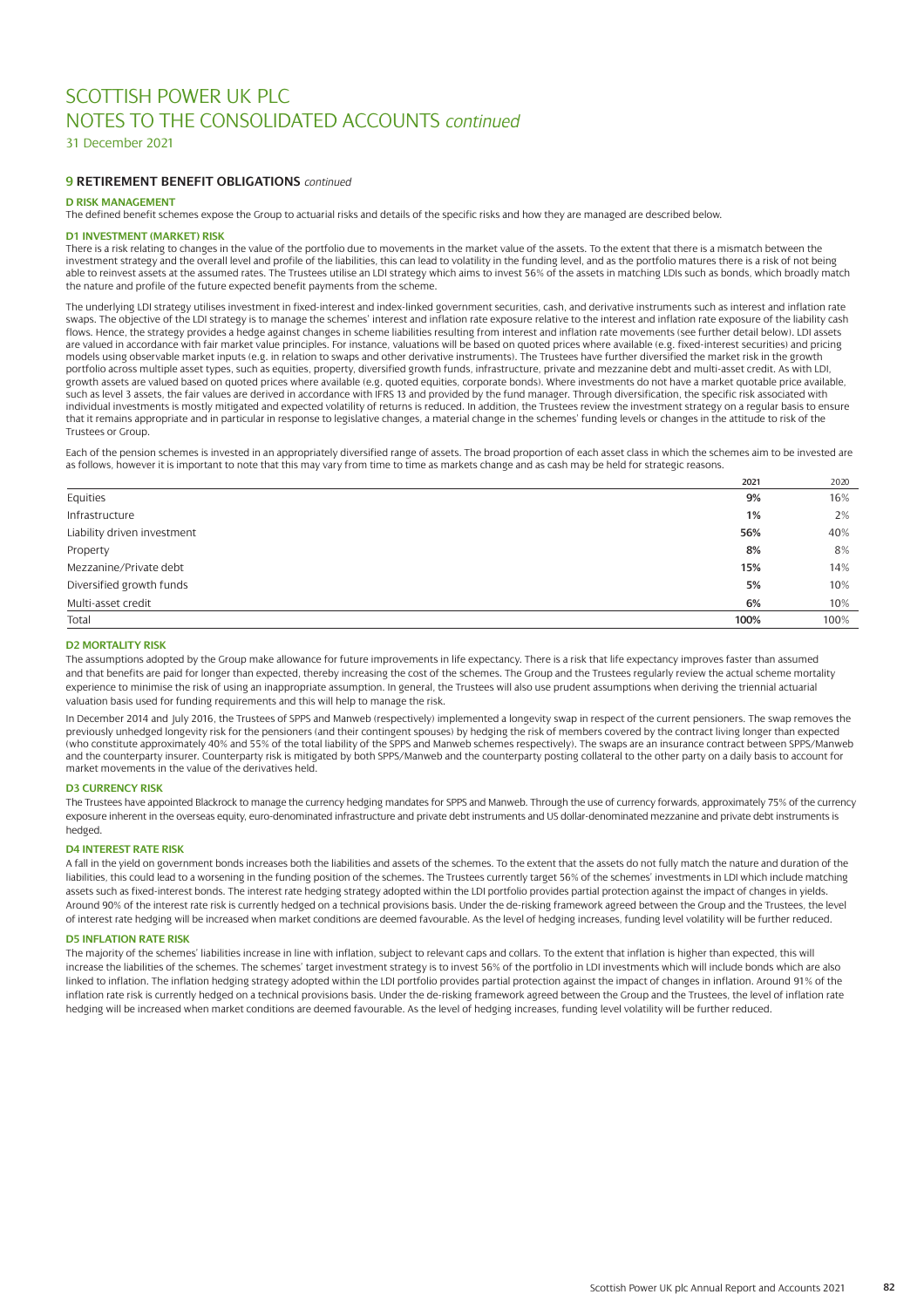31 December 2021

### **9 RETIREMENT BENEFIT OBLIGATIONS** *continued*

# **E ACTUARIAL ASSUMPTIONS**

# **E1 PENSION SCHEMES ASSUMPTIONS**

The assumptions used by the independent actuary for the pension arrangements, for all schemes, were developed by management with the assistance of the independent actuary. During 2020, management updated the RPI inflation assumption methodology to calculate a single equivalent rate using scheme cash flows based on the Bank of England inflation yield curve. The same methodology has been adopted for 2021 and an inflation risk premium deduction of 0.16% has been applied in line with the prior year.

(i) The table below details the assumptions used by the independent actuary for the pension scheme arrangements and are expressed as weighted averages:

|                                                                | 2021         | 2020         |
|----------------------------------------------------------------|--------------|--------------|
| Rate of increase in salaries*                                  | $3.4\%$ p.a. | $2.9\%$ p.a. |
| Rate of increase in deferred pensions (RPI capped at 5% p.a)** | $3.4\%$ p.a. | $2.9\%$ p.a. |
| Rate of increase to pensions in payment (RPI capped at 5% p.a) | $3.3\%$ p.a. | $2.9\%$ p.a. |
| Discount rate                                                  | $2.0\%$ p.a. | 1.4% p.a.    |
| Inflation assumption - RPI                                     | $3.4\%$ p.a. | $2.9\%$ p.a. |
| Inflation assumption – CPI                                     | 2.8% p.a.    | $2.3\%$ p.a. |

\* For members of the FSLP section of the SPPS scheme, the 2021 salary assumption is 3.6% p.a. (2020 3.2% p.a.).

For members of the FSLP section of the SPPS scheme, deferred pensions are increased with reference to statutory revaluation.

On 4 September 2019, the UK Government announced that it would consult on the UK Statistics Authority's proposals to align RPI with CPIH (Consumer Prices Index Including Owner Occupiers' Housing Costs (UK)) by 2030. On 25 November 2020, HM Treasury and the UK Statistics Authority released their joint response in relation to the consultation on the reform of the RPI methodology. This confirmed that the RPI index will be aligned with the CPIH index from February 2030, which is similar in construction and calculation to the CPI index. To reflect this, the Group changed the derivation of the CPI inflation assumption in 2020 to be 1% p.a. lower than RPI inflation for the period up to 2030 and 0.1% p.a. lower than RPI inflation for the period from 2030. This leads to a single equivalent deduction of 0.6% p.a. from the RPI inflation assumption to derive the CPI inflation assumption.

Most benefits in the schemes increase in deferment or in retirement, with the rate and index of increase determined by when the benefit was accrued by the member and in which section. As stated in the scheme rules, the vast majority of benefits increase in line with RPI inflation subject to various floors and caps. A very small proportion of benefits, namely guaranteed minimum pension ("GMP") benefits accrued between April 1988 and April 1997, increase in retirement in line with CPI inflation with a 0% floor and a 3% cap applied on an annual basis.

(ii) The weighted average life expectancies for mortality used to determine the benefit obligations were as follows:

|                                           | 2021          |                 | 2020          |                 |  |
|-------------------------------------------|---------------|-----------------|---------------|-----------------|--|
| At 31 December                            | Male<br>Years | Female<br>Years | Male<br>Years | Female<br>Years |  |
| Member age 63 (current life expectancy)   | 23.9          | 25.7            | 24.5          | 25.,            |  |
| Member age 45 (life expectancy at age 63) | 25.1          | 27.1            | 25.8          | 21.1            |  |

(iii) The post-retirement mortality assumptions are as follows:

#### **Post-retirement mortality assumptions**

Base tables – 95% S2PMA/100% S2PFA (ill-health members have a +6-year age rating) (2020 90% S2PMA/100% S2PFA); (ill-health members have a +6-year age rating) Allowance for future improvements – CMI 2020 with a 7.0 smoothing parameter, 0.25% initial addition parameter, 10% w2020 parameter and a 1.25% long-term improvement rate (2020 CMI 2019 with a 7.0 smoothing parameter, 0.25% initial addition parameter and a 1.25% long-term improvement rate).

The post retirement mortality assumptions have been set as follows:

- Base table: review evidence that has emerged since the previous year-end, including the impact of actual scheme experience to December 2020 and the initial results of the formal review carried out for the 2021 triennial funding valuation.
- Future mortality improvements: review the latest CMI model and consider if any new parameters have been introduced or changes made to core parameters and carry out an analysis to ensure that these are set to be appropriate for the scheme's population.

The above reviews have led to an adjustment to the male base table and the adoption of the latest 2020 CMI future improvements model. Noting that the impacts of COVID-19 have persisted into 2021 and the emergence of new variants the company expects that mortality improvements will be suppressed in the short-term and has therefore set the new CMI w2020 parameter to 10% (the weight placed on the excess deaths observed during 2020). The combined effect of these changes is to reduce life expectancies compared to the prior year-end and liabilities are reduced by around £85.0 million.

#### **E2 IMPACT OF CHANGING MATERIAL ASSUMPTIONS ON THE DEFINED BENEFIT OBLIGATION**

The sensitivity analysis below has been calculated by varying the critical actuarial assumption whilst keeping all other assumptions constant. Liabilities are calculated using the same method and membership data as that used to derive the defined benefit obligation. As well as impacting on salary growth, a change in inflation also impacts on other inflation-linked assumptions such as increases to deferred pensions and pensions in payment. This sensitivity applies to the defined benefit obligation only, and not to the net defined benefit pension asset/(liability) in its entirety, the measurement of which is driven by a number of factors including, in addition to the assumptions below, the fair value of scheme assets. There has been no change to the method year-on-year to assess the sensitivity of the results to changes in the critical actuarial assumptions.

Reasonably possible changes as at 31 December to one of the actuarial assumptions would have affected the defined benefit obligation as follows:

|                                           |            | Increase/(decrease) in defined<br>benefit obligation |  |  |
|-------------------------------------------|------------|------------------------------------------------------|--|--|
| Impact of changing material assumptions   | 2021<br>£m | 2020<br>£m                                           |  |  |
| Rate of increase in inflation             |            |                                                      |  |  |
| Increase by 0.1%                          | 86.9       | 97.9                                                 |  |  |
| Decrease by 0.1%                          | (84.6)     | (95.3)                                               |  |  |
| Discount rate                             |            |                                                      |  |  |
| Increase by 0.25%                         | (227.3)    | (256.1)                                              |  |  |
| Decrease by 0.25%                         | 244.6      | 275.5                                                |  |  |
| Assumed life expectancy                   |            |                                                      |  |  |
| Increase mortality by one additional year | 199.7      | 225.0                                                |  |  |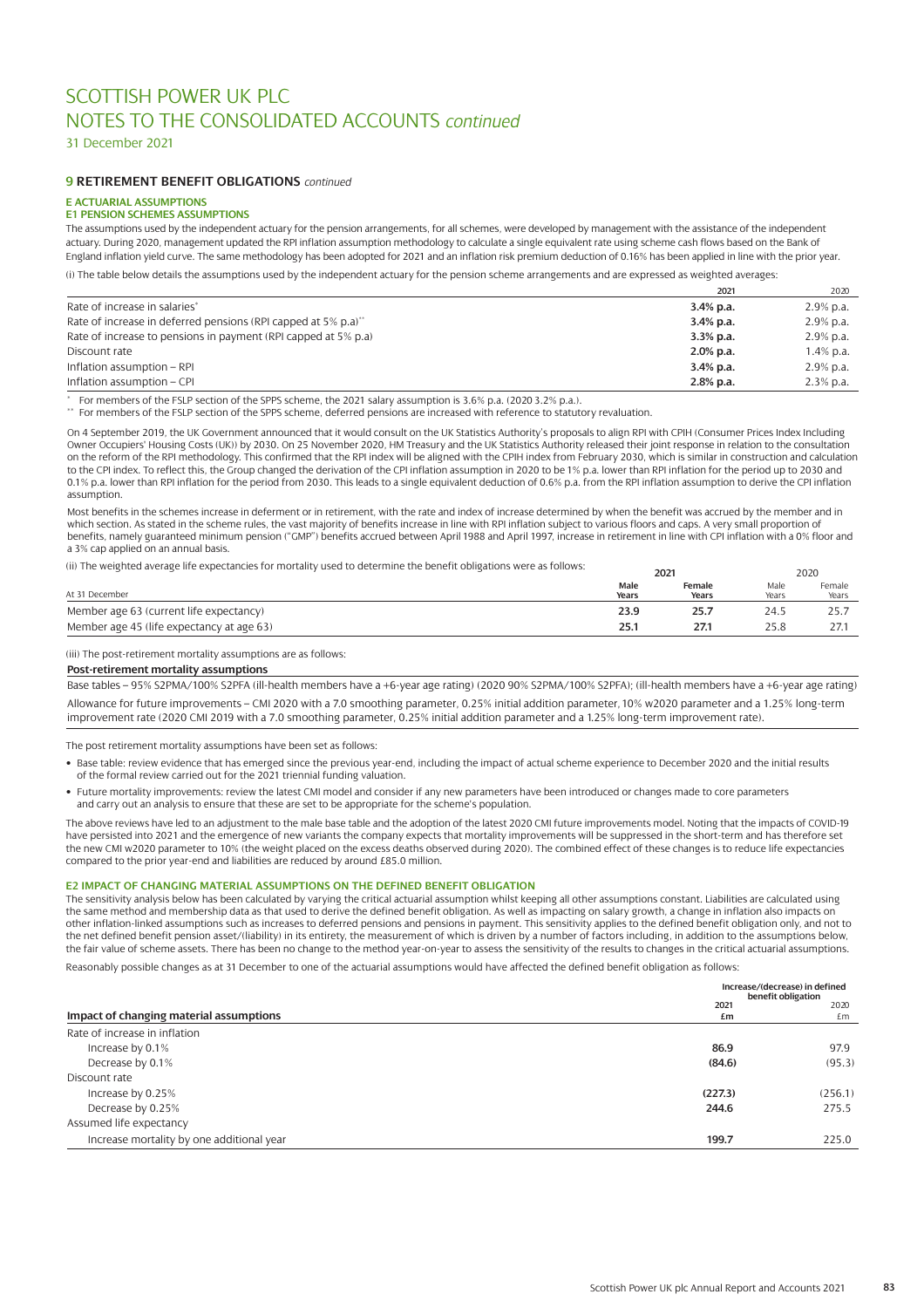31 December 2021

# **9 RETIREMENT BENEFIT OBLIGATIONS** *continued*

# **E3 ANALYSIS OF SCHEME ASSETS**

**E3.1 FAIR VALUE OF PLAN ASSETS**

The following table provides information on the composition and fair value of plan assets of the SPPS and Manweb schemes.

|                               | 2021              |              |             |                               | 2020               |              |             |                               |
|-------------------------------|-------------------|--------------|-------------|-------------------------------|--------------------|--------------|-------------|-------------------------------|
|                               | <b>SPPS</b><br>£m | Manweb<br>£m | Total<br>£m | Plan asset<br>allocation<br>% | <b>SPPPS</b><br>£m | Manweb<br>£m | Total<br>£m | Plan asset<br>allocation<br>% |
| Equities                      | 268.2             | 116.8        | 385.0       | 7.4%                          | 609.0              | 171.0        | 780.0       | 15.4%                         |
| Infrastructure                | 91.1              | 27.4         | 118.5       | 2.3%                          | 87.5               | 26.2         | 113.7       | 2.2%                          |
| Liability driven instrument   | 1,822.1           | 425.5        | 2,247.6     | 43.4%                         | 1,249.0            | 393.1        | 1,642.1     | 32.5%                         |
| Property                      | 215.2             | 99.3         | 314.5       | 6.1%                          | 188.8              | 65.2         | 254.0       | 5.0%                          |
| Cash                          | 44.7              | 17.8         | 62.5        | 1.2%                          | 33.0               | 10.0         | 43.0        | 0.9%                          |
| Mezzanine/private debt        | 700.1             | 212.3        | 912.4       | 17.7%                         | 499.0              | 166.8        | 665.8       | 13.2%                         |
| Diversified growth funds      | 184.3             | 51.4         | 235.7       | 4.5%                          | 398.9              | 126.0        | 524.9       | 10.4%                         |
| Multi-asset credit            | 298.0             | 30.7         | 328.7       | 6.3%                          | 421.4              | 40.2         | 461.6       | 9.1%                          |
| Longevity swap fee account    | 123.4             | 68.1         | 191.5       | 3.7%                          | 139.7              | 63.9         | 203.6       | 4.0%                          |
| Longevity swap buffer account | 540.2             | 296.0        | 836.2       | 16.1%                         | 564.9              | 226.8        | 791.7       | 15.7%                         |
| Longevity swap fair value     | (289.6)           | (161.8)      | (451.4)     | (8.7)%                        | (260.2)            | (162.6)      | (422.8)     | $(8.4)\%$                     |
| Fair value of scheme assets   | 3,997.7           | 1,183.5      | 5,181.2     | 100.0%                        | 3,931.0            | 1,126.6      | 5,057.6     | 100.0%                        |

SPPS and Manweb investment strategies are similar and there is no significant difference in risk profiles due to either geography or industry type. The schemes' assets do not include any of the Group's own financial instruments, nor any property occupied by, or other assets used by, the Group. Neither of the schemes held ScottishPower or Iberdrola shares in 2021 or 2020.

As at 31 December 2021, 1.1% (2020, 2.0%) of plan assets have quoted prices in active markets. Markets are considered active if transactions for the asset take place with sufficient frequency and volume to provide pricing information at the measurement date and on an ongoing basis. The remaining plan assets do not have quoted prices in active markets. Of these plan assets, £1,053.9 million (2020 £856.4 million) are level 3 assets, which are discussed below.

#### **E3.2 VALUATION OF LEVEL 3 PLAN ASSETS**

Level 3 assets are investments where a market quotable price is not available. The fair values of these assets are derived in accordance with IFRS 13 and provided by the relevant fund manager. As noted below, year-end valuations for some level 3 assets may be estimated. Final audited year-end valuations for these assets are typically not available until several months after the year-end. As part of the checks carried out on these assets, a retrospective review is carried out for the purposes of these accounts and finally once all valuations are available.

#### **(i) Infrastructure**

Fair values at 31 December 2021 are estimated based on the most recently available quarterly valuations (30 September 2021) adjusted where relevant for cash flows to year end. The fund manager carried out internal valuations of the investments to assess the fair values at 30 September 2021. In respect of equity investments, cash flows forecasted over the life of the asset were discounted to derive a valuation at the relevant reporting date, or where available, valuations were based on contractual sales values. Hence significant assumptions will relate to the expected cash flows and discount rates. The fund manager has taken into consideration the potential impact of the COVID-19 pandemic on the valuation of the assets at 30 September 2021. As at the relevant valuation date, the fund valuation was not subject to a material adjustment in relation to this impact.

#### **(ii) Property**

An independent market valuation of the direct property investments as at 31 December 2021 is provided by BNP Paribas with reference to comparable market transactions. For instance, a key assumption is the market rent and hence yields available. The pandemic and the measures taken to tackle COVID-19 continue to affect economies and real estate markets globally. Nevertheless, as at the valuation date, property markets are mostly functioning again, with transaction volumes and other relevant evidence returning to levels where an adequate quantum of market evidence exists upon which to base opinions of value. Accordingly, the direct property valuation is not reported as being subject to 'material valuation uncertainty'. The fair value of the indirect property assets is based on the most recent available fund valuation at 30 September 2021 adjusted for cash flows to year end.

#### **(iii) Private/mezzanine debt**

Fair values are based on the most recently available quarterly valuations (30 September 2021) adjusted where relevant for cash flows to year end. Various different valuation methods are utilised by the private/mezzanine debt managers as appropriate for the underlying investment including discounted cash flows, enterprise value, cost plus accrued interest and external pricing. For instance, where internal cash flow modelling has been performed, significant assumptions will include discount rate and expected cash flows. Fund managers continue to assess the impact of COVID-19 on portfolio valuations. No material adjustments to the relevant quarterly valuations have been noted by the fund managers.

#### **(iv) Longevity swap**

During 2021, an independent assessment of the fair values of the swaps was carried out on behalf of the Trustees by the Scheme Actuary for the purposes of updating the reported values in the scheme accounts as at 31 March 2021. Following a review by the Group of this valuation methodology, it was determined that this methodology, and consequently the fair values reported at 31 March 2021, were suitable for reporting under IAS19 in accordance with IFRS 13. The fair value assessment carried out by the independent actuary allows for the difference between the present value of the known cash flows under the original fixed leg of the swap using longevity assumptions agreed at inception and the present value of the projected cash flows under the floating leg. The projections underlying the floating leg of the swap allow for the schemes actual mortality experience since inception, more up to date data on current swap population and more up to date industry expectations of future longevity experience.

Therefore, for the purposes of the 31 December 2021 valuation, the Group has reset the 31 March 2021 fair value in line with this figure and adjusted to the year end in line with movements in the fixed and floating legs of the swaps as calculated under the existing collateral model valuations. Hence the valuation takes into consideration current market conditions at the reporting date. This valuation approach is consistent with the methodology adopted for the 2020 year-end.

As at 31 December 2021, the fair values of the longevity swaps for SPPS and Manweb were £(289.6) million (2020 £(260.2) million) and £(161.8) million (2020 £(162.6) million) respectively.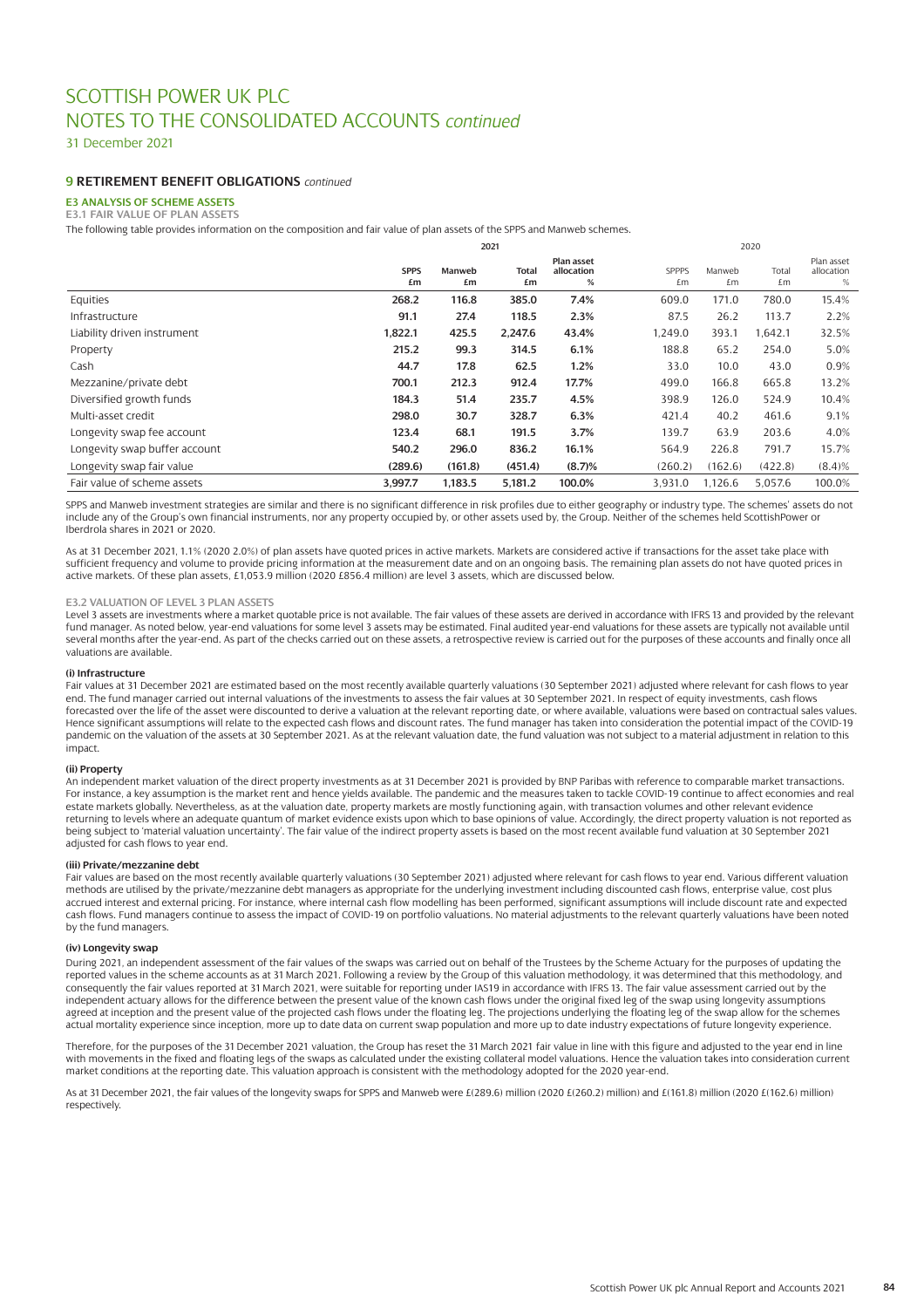31 December 2021

# **9 RETIREMENT BENEFIT OBLIGATIONS** *continued*

**F MOVEMENTS IN THE DEFINED BENEFIT OBLIGATION AND SCHEME ASSETS DURING THE YEAR**

(i) Movements in the present value of the defined benefit obligation and scheme assets are as follows:

|                                                                           | 2021                                          |                          |                    | 2020                                   |                          |                          |  |
|---------------------------------------------------------------------------|-----------------------------------------------|--------------------------|--------------------|----------------------------------------|--------------------------|--------------------------|--|
|                                                                           | <b>Defined</b><br>benefit<br>obligation<br>£m | Scheme<br>assets<br>£m   | <b>Total</b><br>£m | Defined<br>benefit<br>obligation<br>£m | Scheme<br>assets<br>£m   | Total<br>£m              |  |
| At 1 January                                                              | (5,616.2)                                     | 5,057.6                  | (558.6)            | (5, 176.8)                             | 4,525.1                  | (651.7)                  |  |
| Items recognised in the Consolidated income statement:                    |                                               |                          |                    |                                        |                          |                          |  |
| Current service cost                                                      | (56.4)                                        | $\overline{\phantom{0}}$ | (56.4)             | (50.8)                                 | $\overline{\phantom{0}}$ | (50.8)                   |  |
| Past service costs**                                                      | (8.7)                                         |                          | (8.7)              | 7.7                                    |                          | 7.7                      |  |
| Past service costs - FSLP revaluation***                                  | 85.7                                          | $\overline{\phantom{0}}$ | 85.7               |                                        | $\overline{\phantom{0}}$ | $\qquad \qquad -$        |  |
| Interest (expense)/income****                                             | (76.7)                                        | 70.2                     | (6.5)              | (105.6)                                | 93.7                     | (11.9)                   |  |
| Administration expenses                                                   |                                               | (4.3)                    | (4.3)              |                                        | (3.1)                    | (3.1)                    |  |
|                                                                           | (56.1)                                        | 65.9                     | 9.8                | (148.7)                                | 90.6                     | (58.1)                   |  |
| Items recognised in the Consolidated statement<br>of comprehensive income |                                               |                          |                    |                                        |                          |                          |  |
| Actuarial gains/(losses) arising from changes in demographic assumptions  | 90.0                                          |                          | 90.0               | (48.5)                                 | $\overline{\phantom{0}}$ | (48.5)                   |  |
| Actuarial gains/(losses) arising from changes in financial assumptions    | 224.4                                         | $\overline{\phantom{0}}$ | 224.4              | (560.0)                                | $\qquad \qquad -$        | (560.0)                  |  |
| Actuarial gains arising from changes of the scheme experience             |                                               |                          |                    |                                        |                          |                          |  |
| different to that assumed                                                 | 98.4                                          |                          | 98.4               | 37.3                                   |                          | 37.3                     |  |
| Return on assets in excess of interest income****                         |                                               | 173.2                    | 173.2              |                                        | 562.8                    | 562.8                    |  |
|                                                                           | 412.8                                         | 173.2                    | 586.0              | (571.2)                                | 562.8                    | (8.4)                    |  |
| <b>Other movements</b>                                                    |                                               |                          |                    |                                        |                          |                          |  |
| Employer contributions                                                    |                                               | 155.0                    | 155.0              |                                        | 159.6                    | 159.6                    |  |
| Benefits paid                                                             | 275.5                                         | (275.5)                  | $\qquad \qquad -$  | 285.9                                  | (285.9)                  | $\overline{\phantom{m}}$ |  |
| Scheme members' contributions                                             | (5.0)                                         | 5.0                      | $\qquad \qquad -$  | (5.4)                                  | 5.4                      |                          |  |
|                                                                           | 270.5                                         | (115.5)                  | 155.0              | 280.5                                  | (120.9)                  | 159.6                    |  |
| At 31 December                                                            | (4,989.0)                                     | 5,181.2                  | 192.2              | (5,616.2)                              | 5,057.6                  | (558.6)                  |  |

\*\* The past service costs of £(8.7) million (2020 £7.7 million) comprises new provisions of £(8.7) million for expected restructuring costs in 2022 (2020 £1.5 million for expected costs in 2021) and a true-up of £nil (2020 £(9.2) million) in relation to the prior year provisions for restructuring costs.

\*\*\* During 2021 the Group and the Trustee have agreed that the Group will no longer augment benefits in the FSLP section of SPPS to provide RPI deferred revaluation and will instead revert to statutory revaluation for all service and will apply this across all deferred revaluation applicable to the member.

As a result, there has been a reduction in the liabilities of £85.7 million in respect of non-pensioner members of the FSLP section of SPPS, calculated using market conditions on the date that members were informed of the change.

\*\*\*\* The actual return on scheme assets amounted to £243.4 million (2020 £656.5 million).

#### (ii) Analysis of the defined benefit obligation and scheme assets at 31 December:

|                                                                                    | 2021      |         |            | 2020      |                          |            |
|------------------------------------------------------------------------------------|-----------|---------|------------|-----------|--------------------------|------------|
|                                                                                    | £m        | £m      | £m         | £m        | £m                       | £m         |
| Present value of funded obligations/fair value of scheme assets                    | (4,984.1) | 5,181.2 | 197.1      | (5,610.8) | 5,057.6                  | (553.2)    |
| Present value of unfunded obligations                                              | (4.9)     |         | (4.9)      | (5.4)     | $\overline{\phantom{0}}$ | (5.4)      |
| Total net asset/(liability)                                                        |           |         | 192.2      |           |                          | (558.6)    |
| (iii) The net surplus/(liability) at 31 December is analysed by scheme as follows: |           |         |            |           |                          |            |
|                                                                                    |           |         | 2021<br>£m |           |                          | 2020<br>£m |
| Included on the Statement of financial position as non-current assets              |           |         |            |           |                          |            |
| <b>SPPS</b>                                                                        |           |         | 291.7      |           |                          |            |
| Included on the Statement of financial position as non-current liabilities         |           |         |            |           |                          |            |
| <b>SPPS</b>                                                                        |           |         |            |           |                          | (246.2)    |
| Manweb and UURBS                                                                   |           |         | (99.5)     |           |                          | (312.4)    |
|                                                                                    |           |         | (99.5)     |           |                          | (558.6)    |
| Total net asset/(liability)                                                        |           |         | 192.2      |           |                          | (558.6)    |

# **G ADDITIONAL INFORMATION**

#### **G1 FUTURE CONTRIBUTIONS**

The Group expects to contribute £163.1 million to the pension schemes in the year ending 31 December 2022, based on the agreement with scheme Trustees following the valuation at March 2018. Based on the valuation at 31 March 2018, similar levels of contributions are expected in future years. The triennial valuations due as at 31 March 2021 are currently underway and are due to be finalised by 30 June 2022.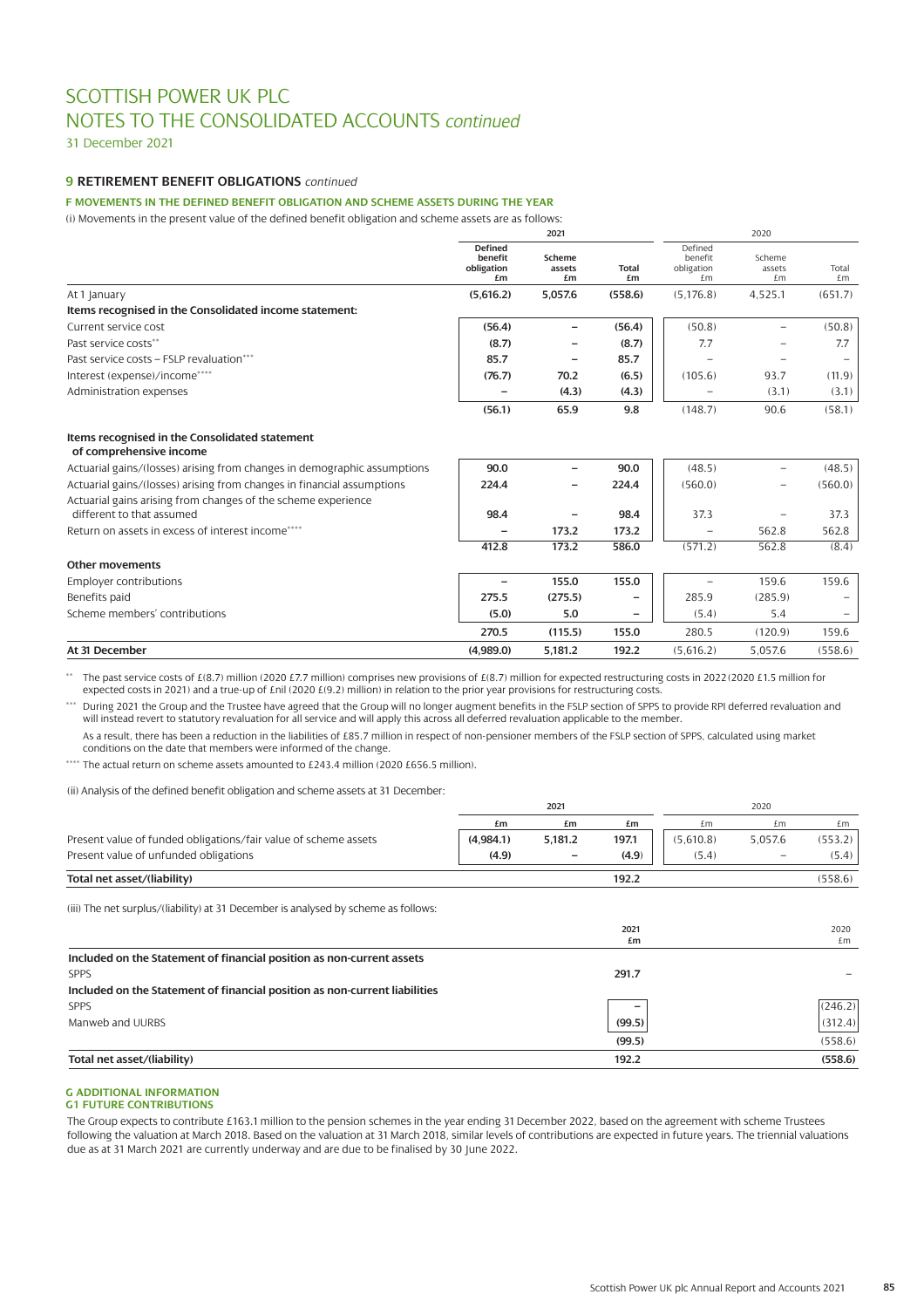31 December 2021

### **9 RETIREMENT BENEFIT OBLIGATIONS** *continued*

### **G ADDITIONAL INFORMATION** *continued*

**G2 MATURITY PROFILE OF THE DEFINED BENEFIT OBLIGATION** 

The following table provides expected future cash flow projections for both pension schemes based on current member data. These cash flows reflect expected benefit payment amounts based on the underlying demographic assumptions adopted at 31 December 2021. Cash flows are expected to peak in 2033 for Manweb and 2034 for SPPS with benefits payments extending to approximately 2080 for Manweb and 2090 for SPPS.

|             |       | Expected future cash flows $(fm)$ |       |       |       |
|-------------|-------|-----------------------------------|-------|-------|-------|
| Year        | 2022  | 2023                              | 2024  | 2025  | 2026  |
| <b>SPPS</b> | 119.6 | 125.6                             | 124.0 | 131.0 | 134.5 |
| Manweb      | 45.6  | 46.2                              | 46.6  | 47.2  | 48.4  |

### **G3 ANALYSIS OF THE DEFINED BENEFIT OBLIGATION BY MEMBER STATUS**

| <b>US ANALISIS OF THE DEFINED DENEFTI ODLIGATION DT MEMDEN STATUS</b>             |             | 2021     |             |          |  |
|-----------------------------------------------------------------------------------|-------------|----------|-------------|----------|--|
|                                                                                   | <b>SPPS</b> | Manweb   | <b>SPPS</b> | Manweb   |  |
| At 31 December                                                                    | %           |          |             | %        |  |
| Active members                                                                    | 28          | 27       |             | 29       |  |
| Deferred members                                                                  | 17          | 10       | 18          | Q        |  |
| Pensioners                                                                        | 55          | 63       | 51          | 62       |  |
| The weighted average duration of the defined benefit obligation as at 31 December | 19 years    | 17 years | 20 years    | 18 years |  |

Liabilities have been calculated as at 31 December 2021 based on membership data provided as at 30 April 2021.

#### **G4 MINIMUM FUNDING REQUIREMENT**

Under the rules of each scheme, the Trustees cannot unilaterally wind-up the schemes and the Group would be able to assume gradual settlement of the liabilities over time until all members have left. Having then triggered a wind-up, any remaining surplus would revert to the Group. Furthermore, the power to amend the rules of each scheme lies with the Group, and the Trustees cannot unilaterally improve benefits under the schemes. Therefore, the Group has an unconditional right to a refund under IFRIC 14 'IAS 19 – The Limit of a Defined Benefit Asset, Minimum Funding Requirements and their Interaction' ("IFRIC 14") and thus there is no requirement to restrict any IAS 19 surplus, should it arise, nor to recognise any additional liabilities in respect of minimum funding requirements.

On ceasing to employ any active members, participating employers exit the schemes and a Flexible Apportionment Arrangement ("FAA") is agreed between the departing employer, Trustee and Scottish Power UK plc (being the Principal Employer). The departing employer's liabilities are allocated to Scottish Power UK plc, or a replacement employer (where relevant) and as Principal Employer, Scottish Power UK plc remains responsible for the contributions to the schemes including any deficit repair payments. Assuming the gradual settlement of liabilities over time, any remaining surplus is only expected to be refunded once all members' liabilities have been extinguished. At this point, there would be no active members remaining in the schemes and Scottish Power UK plc would be the only remaining employer (as Principal Employer). Hence, it has been concluded that any remaining surplus would be refunded to Scottish Power UK plc in full and therefore, the Company has recognised the full IAS19 surplus for the SPPS scheme of £291.7 million as at 31 December 2021. Refer to Note 38.

### **10 INVESTMENTS IN JOINT VENTURES**

#### **(a) Movements in investments in joint ventures are analysed as follows:**

|                                        | Shares<br>£m |
|----------------------------------------|--------------|
| At 1 January 2020                      | 7.8          |
| Share of result for year               | 1.4          |
| Dividends                              | (1.5)        |
| At 1 January 2021 and 31 December 2021 |              |

(i) Investments in joint ventures are accounted for using the equity method. Details of the Group's joint ventures are set out in Appendix 1.

(ii) No quoted market prices exist for investments in joint ventures.

(iii) No significant restrictions exist (e.g. resulting from borrowing arrangements, regulatory requirements or contractual arrangements between investors with joint control of, or significant influence over, a joint venture) that impact upon the ability of joint ventures to transfer funds to the Group in the form of cash dividends, or to repay loans or advances made by the Group (2020 none).

#### **(b) Interest in joint ventures**

|                                                                                 | 2021<br>£m | 2020<br>£m |
|---------------------------------------------------------------------------------|------------|------------|
| Aggregate carrying amount of individually immaterial equity accounted interests |            |            |
| Aggregate profit from continuing operations attributable to the Group           |            | IД         |
| Aggregate total comprehensive income attributable to the Group                  |            |            |

The Group has no interests in associates.

### **(c) Commitments**

The Group has commitments not recognised at 31 December 2021 relating to its interests in joint ventures of £1.1 million (2020 £0.4 million).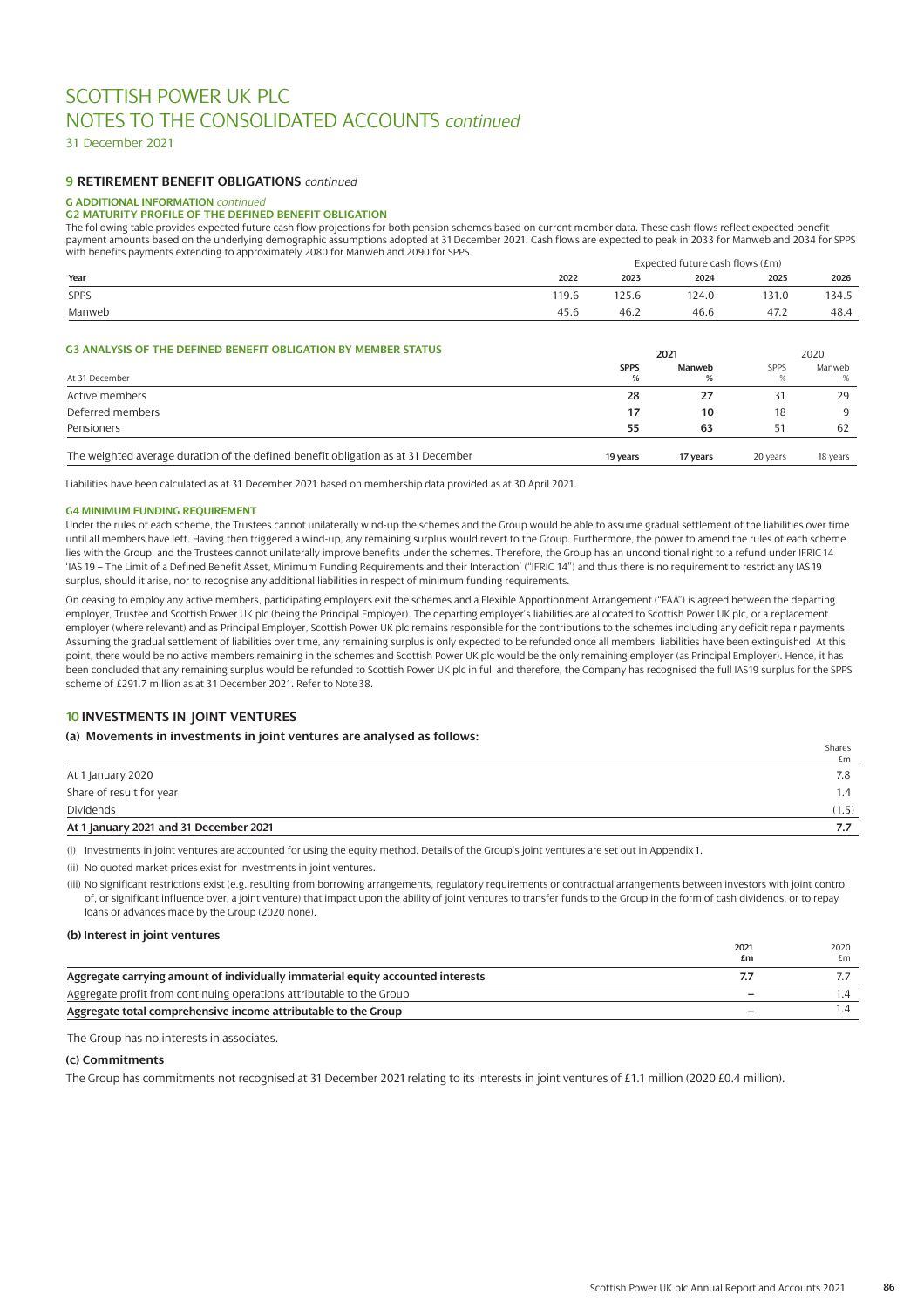31 December 2021

# **11 FINANCIAL INSTRUMENTS**

### **(a) Carrying amount of financial instruments**

The table below sets out the carrying amount and fair value of the Group's financial instruments.

|                                      |                               |                  |                          | 2021                |                          | 2020 Restated*      |
|--------------------------------------|-------------------------------|------------------|--------------------------|---------------------|--------------------------|---------------------|
|                                      | Classification                | Notes            | Carrying<br>amount<br>£m | Fair<br>value<br>£m | Carrying<br>amount<br>£m | Fair<br>value<br>£m |
| <b>Financial assets</b>              |                               |                  |                          |                     |                          |                     |
| Other investments                    | <b>FVTPL</b>                  |                  | 0.2                      | 0.2                 | 0.2                      | 0.2                 |
| Derivative financial instruments     | Fair value hedging instrument | (i)              | 1,522.8                  | 1,522.8             | 272.5                    | 272.5               |
| Non-current receivables              | Amortised cost                | (ii)             | 21.3                     | 21.3                | 10.1                     | 10.1                |
| Current receivables                  | Amortised cost                | (ii)             | 2,504.3                  | 2,504.3             | 1,813.7                  | 1,813.7             |
| Contingent consideration             | <b>FVTPL</b>                  | (iii)            |                          |                     | 44.6                     | 44.6                |
| Cash                                 | Amortised cost                | (iv)             | 182.9                    | 182.9               | 140.1                    | 140.1               |
| <b>Financial liabilities</b>         |                               |                  |                          |                     |                          |                     |
| Loans and other borrowings           | Amortised cost                | (v)              | (5,582.8)                | (6.031.7)           | (5,855.8)                | (6,388.2)           |
| Derivative financial instruments     | Fair value hedging instrument | (i)              | (719.6)                  | (719.6)             | (38.6)                   | (38.6)              |
| Payables                             | Amortised cost/FVTPL          | $(ii)$ , $(iii)$ | (1.719.0)                | (1,719.0)           | (986.8)                  | (986.8)             |
| <b>Current financial liabilities</b> | Amortised cost                |                  | (34.8)                   | (34.8)              | (43.5)                   | (43.5)              |

\* Comparative figures have been restated (refer to Note 2).

The carrying amount of these financial instruments is calculated as set out in Note 3H. With the exception of Loans and other borrowings, the carrying amount of financial instruments is a reasonable approximation of fair value. The fair value of Loans and other borrowings is calculated as set out in footnote (v) below.

(i) Further detail on Derivative financial instruments is disclosed in Note 11(c).

- (ii) Balances outwith the scope of IFRS 7 and IFRS 9 have been excluded, namely Prepayments, Other tax receivables, Payments received on account and Other taxes and social security.
- (iii) The contingent consideration arose on the sale of 40% of the share capital of East Anglia One Limited ("EA1L") to Bilbao Offshore Holding Limited (refer to Note 11(e)A12). The prior year contingent considerations payable of £1.1 million associated with the asset acquisitions of Douglas West Extension Ltd and Cumberhead West Wind Farm Ltd. were settled in the year.
- (iv) As a general rule, cash deposited with banks earns interest at rates similar to market rates on daily deposits.
- (v) The fair value of listed debt is calculated using the most recently traded price to the year end date. The fair value of all other loans and borrowings is calculated using a discounted cash flow.

### **(b) Measurement of financial instruments**

The Group holds certain financial instruments which are measured in the Statement of financial position at fair value as detailed in Note 11(a) above. The Group uses the following hierarchy for determining and disclosing the fair value of financial instruments by valuation technique:

Level 1: Quoted (unadjusted) prices in active markets for identical assets or liabilities.

Level 2: Other techniques for which all inputs which have a significant effect on the recorded fair value are observable, either directly or indirectly. Level 3: Techniques which use inputs which have a significant effect on the recorded fair value that are not based on observable market data.

In both the current and prior year, all Other investments held by the Group are classified as Level 1 and all Derivative financial instruments held by the Group are classified as Level 2. All contingent consideration receivable or payable held by the Group is classified as Level 2.

Included in Level 2 derivative liabilities of £719.6 million (2020 £38.6 million) are inseparable third-party credit enhancements. These have been reflected in the fair value measurement of the liability.

Level 2 commodity derivatives are fair-valued by comparing and discounting the difference between the expected contractual cash flows for the relevant commodities and their quoted prices in an active market.

Level 2 foreign exchange derivatives comprise cross currency swaps and forward foreign exchange contracts, which are both fair-valued using the forward exchange rates quoted in an active market.

Level 2 CPI-linked inflation swap is fair-valued using a discounted cash flow which uses forward inflation expectations derived from observable markets.

Level 2 contingent consideration referenced in Note 11(e)A12 was fair-valued using a Monte Carlo simulation method, which is a risk and probability based model. The main risks inherent in the model are the potential adverse impacts from delay and weather resulting in overspend.

Level 2 prior year contingent consideration payable was fair-valued using a weighted-average probability model.

The Group recognises transfers between levels of the fair value hierarchy at the end of the reporting period during which the change occurred. There were no transfers in either the current or prior year.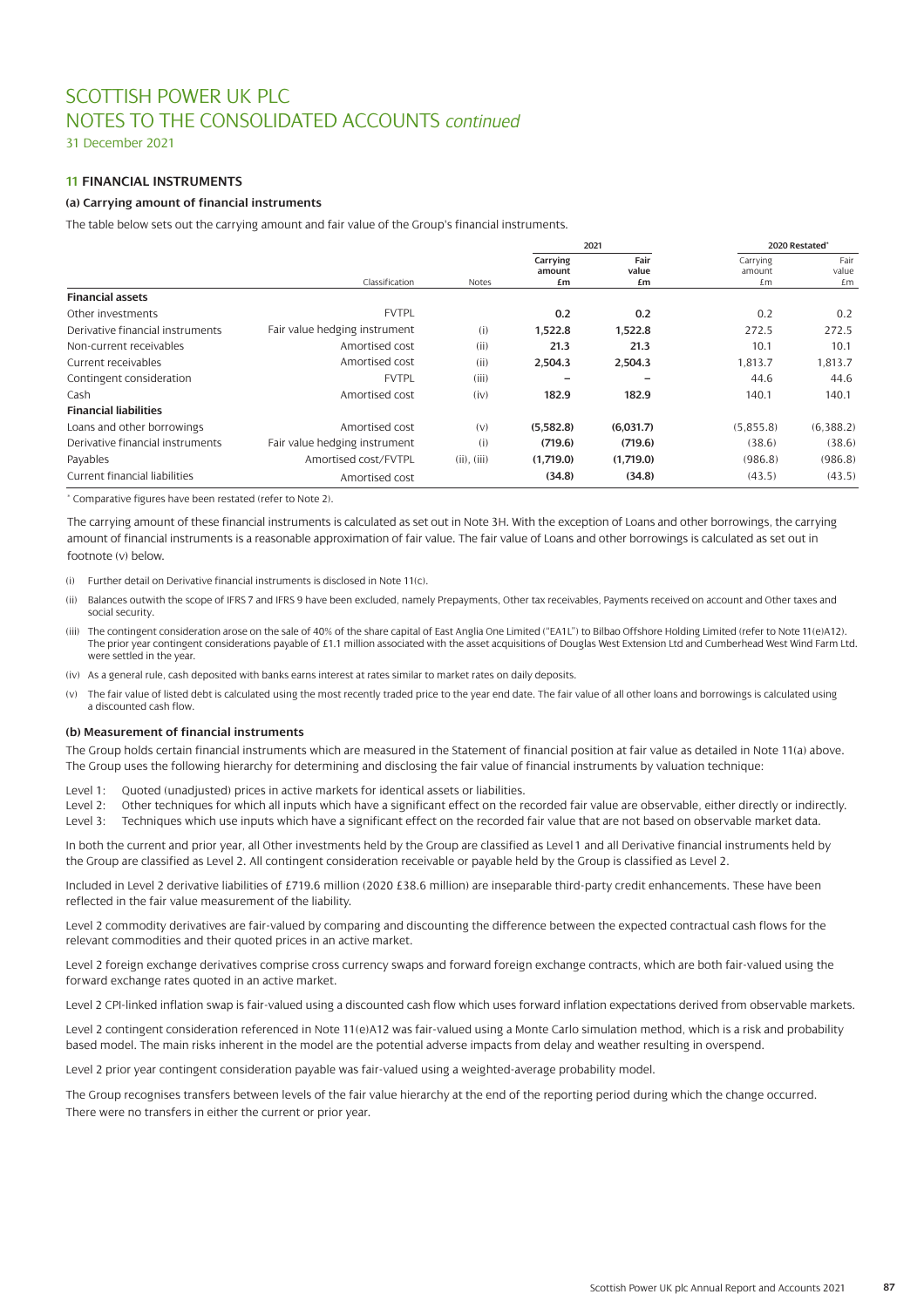31 December 2021

# **11 FINANCIAL INSTRUMENTS** *continued*

### **(c) Analysis of derivative financial instruments – carrying amount**

|                                                          |      |               |                       | 2021          |                       |               | 2020                            |               |                          |  |
|----------------------------------------------------------|------|---------------|-----------------------|---------------|-----------------------|---------------|---------------------------------|---------------|--------------------------|--|
|                                                          |      | Assets        |                       | Liabilities   |                       | Assets        |                                 | Liabilities   |                          |  |
|                                                          | Note | Current<br>£m | Non-<br>current<br>£m | Current<br>£m | Non-<br>current<br>£m | Current<br>£m | Non-<br>current<br>£m           | Current<br>£m | Non-<br>current<br>£m    |  |
| <b>Hedging derivatives:</b>                              |      |               |                       |               |                       |               |                                 |               |                          |  |
| <b>Exchange rate hedges:</b>                             |      |               |                       |               |                       |               |                                 |               |                          |  |
| Fair value hedge - Currency swap                         |      | 1.1           | 32.5                  |               |                       | 1.1           | 43.5                            |               |                          |  |
| Cash flow hedge - Foreign exchange rate                  |      | 0.1           | $\qquad \qquad$       | (1.3)         | (0.1)                 | 1.2           | $\hspace{0.1mm}-\hspace{0.1mm}$ | (0.3)         | $\overline{\phantom{0}}$ |  |
| <b>Commodity hedges - Cash flow hedge</b>                |      | 1,587.1       | 278.6                 | (810.8)       | (149.8)               | 229.5         | 38.7                            | (76.2)        | (4.5)                    |  |
| <b>Inflation swap</b> – Cash flow hedge                  |      |               |                       | (2.7)         | (141.1)               |               |                                 |               |                          |  |
| Non-hedging derivatives:                                 |      |               |                       |               |                       |               |                                 |               |                          |  |
| <b>Commodity derivatives - Non hedge</b>                 |      | 795.7         | $\qquad \qquad$       | (786.1)       |                       | 85.8          | $\qquad \qquad \qquad$          | (84.9)        |                          |  |
| <b>Total gross derivatives</b>                           |      | 2.384.0       | 311.1                 | (1,600.9)     | (291.0)               | 317.6         | 82.2                            | (161.4)       | (4.5)                    |  |
| Impact of netting                                        | (i)  | (1,093.8)     | (78.5)                | 1,093.8       | 78.5                  | (122.8)       | (4.5)                           | 122.8         | 4.5                      |  |
| Total net derivatives on Statement of financial position |      | 1.290.2       | 232.6                 | (507.1)       | (212.5)               | 194.8         | 77.7                            | (38.6)        | $\overline{\phantom{0}}$ |  |

(i) Certain derivative financial instruments are presented net in the Statement of financial position. A reconciliation between the gross and net position is provided in Note 11(d).

### **(d) Offsetting of financial assets and financial liabilities**

The Group is eligible to present financial assets and financial liabilities net in the Statement of financial position as described in Note 3H2.3. The following table provides information on the impact of offsetting in the Statement of financial position as well as the financial impact of the netting of certain instruments in the event of default or similar agreements.

| Gross amounts<br>of recognised                             | Net amounts<br>of financial                                   |                                                  | Related amounts not offset in                              |                                 |
|------------------------------------------------------------|---------------------------------------------------------------|--------------------------------------------------|------------------------------------------------------------|---------------------------------|
| assets offset in<br>the Statement of<br>financial position | presented in the<br><b>Statement of</b><br>financial position | Financial<br>instruments<br>(Notes (i) and (ii)) | Cash collateral<br>(held)/posted<br>(Notes (iii) and (iv)) | <b>Net</b><br>amount            |
| £m                                                         | £m                                                            | £m                                               | £m                                                         | £m                              |
|                                                            |                                                               |                                                  |                                                            |                                 |
| (199.3)                                                    | 2.525.6                                                       | (227.5)                                          | (15.5)                                                     | 2.282.6                         |
| (1.172.3)                                                  | 1.522.8                                                       | (79.5)                                           | (287.4)                                                    | 1.155.9                         |
|                                                            |                                                               |                                                  |                                                            |                                 |
| 199.3                                                      | (1.719.0)                                                     | 27.5                                             | 269.3                                                      | (1,422.2)                       |
| 1.172.3                                                    | (719.6)                                                       | 79.5                                             | $\overline{\phantom{0}}$                                   | (640.1)                         |
| $\overline{\phantom{a}}$                                   | (5.582.8)                                                     | 200.0                                            | $\overline{\phantom{0}}$                                   | (5,382.8)                       |
|                                                            | (34.8)                                                        |                                                  | 33.6                                                       | (1.2)                           |
|                                                            | financial (liabilities)/                                      | 2021<br>assets/(liabilities)                     |                                                            | Statement of financial position |

|                                  | 2020 Restated*                                           |                                                                                                                                                                                                       |                                                        |                                                                  |                                                                  |         |  |  |
|----------------------------------|----------------------------------------------------------|-------------------------------------------------------------------------------------------------------------------------------------------------------------------------------------------------------|--------------------------------------------------------|------------------------------------------------------------------|------------------------------------------------------------------|---------|--|--|
|                                  |                                                          | Gross amounts<br>of recognised                                                                                                                                                                        | Net amounts<br>of financial                            |                                                                  | Related amounts not offset in<br>Statement of financial position |         |  |  |
|                                  | of recognised<br>financial<br>assets/(liabilities)<br>£m | financial (liabilities)/<br>assets/(liabilities)<br>Gross amounts<br>assets offset in<br>presented in the<br>Statement of<br>the Statement of<br>financial position<br>financial position<br>£m<br>£m | Financial<br>instruments<br>(Notes (i) and (ii))<br>£m | Cash collateral<br>(held)/posted<br>(Notes (iii) and (iv))<br>£m | Net<br>amount<br>£m                                              |         |  |  |
| <b>Financial assets</b>          |                                                          |                                                                                                                                                                                                       |                                                        |                                                                  |                                                                  |         |  |  |
| Receivables                      | 1.930.5                                                  | (106.7)                                                                                                                                                                                               | 1.823.8                                                | (2.1)                                                            | (10.0)                                                           | 1.811.7 |  |  |
| Derivative financial instruments | 399.8                                                    | (127.3)                                                                                                                                                                                               | 272.5                                                  | (9.1)                                                            | (65.8)                                                           | 197.6   |  |  |
| <b>Financial liabilities</b>     |                                                          |                                                                                                                                                                                                       |                                                        |                                                                  |                                                                  |         |  |  |
| Payables                         | (1.093.5)                                                | 106.7                                                                                                                                                                                                 | (986.8)                                                | 2.1                                                              | 32.3                                                             | (952.4) |  |  |
| Derivative financial instruments | (165.9)                                                  | 127.3                                                                                                                                                                                                 | (38.6)                                                 | 9.1                                                              |                                                                  | (29.5)  |  |  |
| Current financial liabilities    | (43.5)                                                   |                                                                                                                                                                                                       | (43.5)                                                 |                                                                  | 43.5                                                             |         |  |  |

\* Comparative figures have been restated (refer to Note 2).

(i) Certain contracts for derivatives, receivables and payables in relation to the purchase of gas, do not currently meet the offsetting criteria within IAS 32 'Financial Instruments: Presentation' ("IAS 32"). However, in the event of default, these would be required to be offset per the requirements of the contract. The above balances show the effect on the Group if these contracts were also offset. Due to the nature of certain contracts, it is not possible to accurately split the effect of offsetting these balances across these categories. For presentational purposes, the impact has been allocated to these categories as deemed appropriate.

(ii) During 2021, the Group agreed an amendment to its existing terms and conditions with its commodities derivative clearer which includes an initial deposit margin facility of £200.0 million which does not meet the offsetting criteria within IAS 32 (refer to Note 19(c)(iii).

- (iii) The Group enters into standard netting agreements with its commodity trading counterparties in order to mitigate the credit risk exposure of the Group. In addition, the Group utilises collateral support agreements with derivative counterparties to manage its credit exposure. These forms of collateral include margining for trading with exchanges, cash collateral used for bilateral and brokering trading, as well as letters of credit. At 31 December 2021, the value of letters of credit held amounted to £5.2 million (2020 £10.7 million) and letters of credit posted amounted to £273.5 million (2020 £214.2 million).
- (iv) At 31December 2021, the Group held cash collateral of £305.5 million (2020 £79.1 million) in respect of receivables, of which £300.4 million (2020 £75.9 million) can be offset against financial assets. At 31 December 2021, the Group also posted cash collateral of £45.9 million (2020 £30.2 million) in respect of payables, of which £28.7 million (2020 £20.0 million) can be offset against financial liabilities.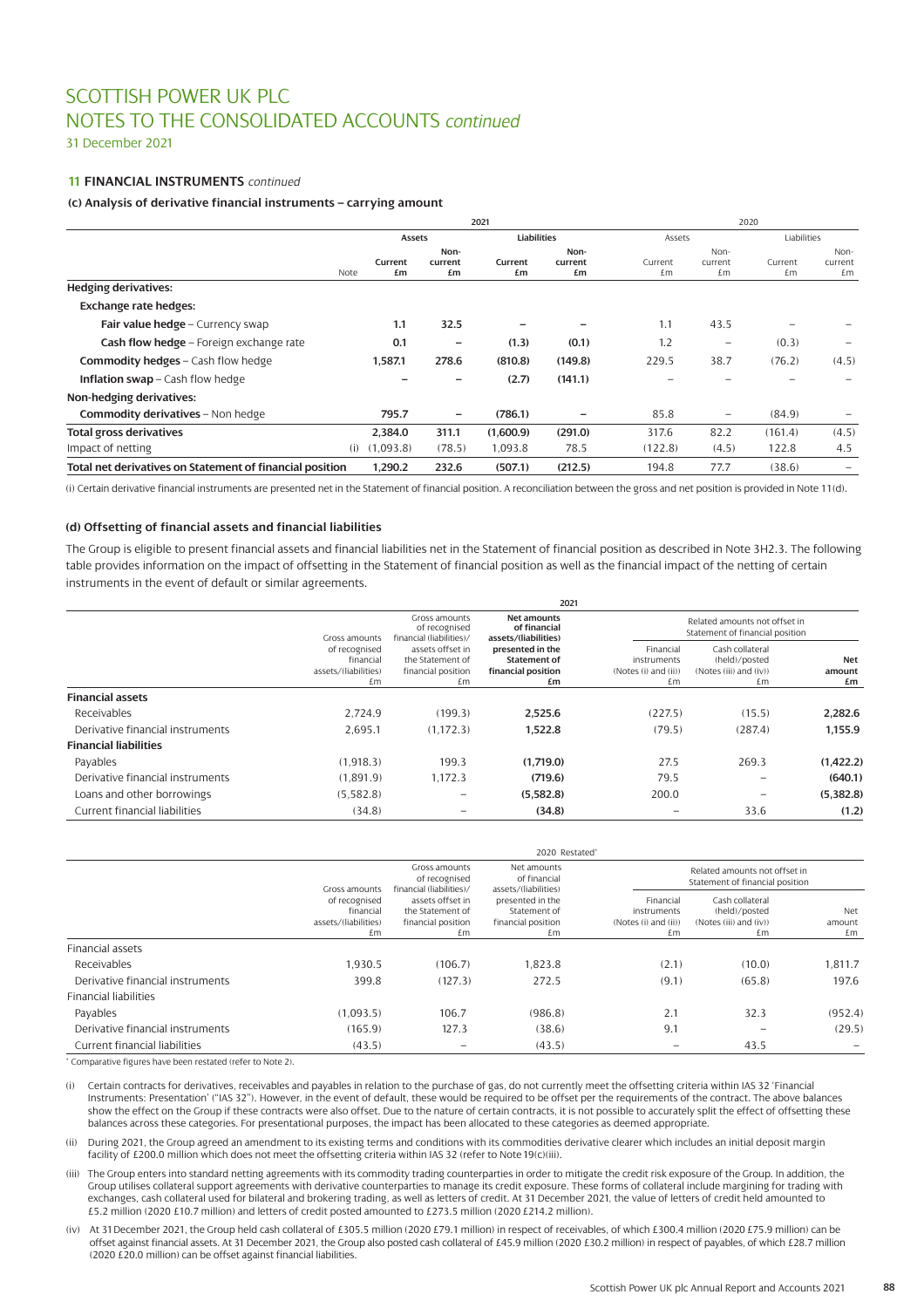31 December 2021

# **11 FINANCIAL INSTRUMENTS** *continued*

# **(e) Financial risk management**

The Group's principal financial liabilities, other than derivatives, comprise loans and borrowings, trade and other payables and current financial liabilities. Their main purpose is to finance the Group's operations. The Group's principal financial assets, other than derivatives, comprise trade and other receivables, and cash that arise directly from its operations. The Group also holds other investments and enters into derivative contracts. The Group has exposure to the following risks arising from the above financial instruments:

- **A CREDIT RISK**
- **B ENERGY MARKET RISK**
- **C TREASURY RISK**

The Group's senior management oversee the management of exposure to these risks through the policies detailed below. References to ScottishPower below apply fully to the Group.

The ScottishPower governance structure, is supported by group risk policies and other relevant guidelines adopted and approved by the SPL Board together with relevant risk guidelines that are approved by the SPL Board. The risk limits and indicators within the guidelines are approved by the boards of the Group's divisions. ScottishPower's business risk assessment teams and the independent group risk management function support the SPL Board in the execution of due diligence and risk management. In addition, the boards of the Group's divisions are responsible for ensuring that their respective business risks are adequately assessed, monitored, mitigated and managed. The UK Risk Director reports on risks for ScottishPower to the Scottish Power Limited Audit and Compliance Committee ("SP ACC") and such reports are then presented to the SPL Board. ScottishPower's internal audit function also objectively and independently supervises the effectiveness of the Group's internal control system, which is made up of a set of risk management and control mechanisms and systems. This is achieved through regular and ad hoc audits, the results of which are reported to the SP ACC.

The governance structure described above, ensures that the risk management policies established for each business to identify, assess, monitor, report, manage and mitigate each relevant risk is adequately designed and implemented, and that an effective and efficient system of internal controls is maintained. The divisions adhere to their specific business risk limits and guidelines which were approved by the SPL Board.

The positions on risk and strategy for risk management are contained in the Risk Policy for Iberdrola's businesses in the UK (i.e. ScottishPower). The SPL Board adopts these policies which are implemented through a rigid risk governance structure, whereby responsibilities are vested with groups, committees and individuals on a global, as well as a division level. Generally, the risk management policy and control environment ensures that transactions undertaken, and instruments used, fall into the types of transactions approved by the SPL Board and are properly validated within the appropriate levels of authority. Transactions include instruments such as physically-settled instruments, financially-settled instruments, other contractual obligations, regulatory requirements and other obligations. The types of instruments which can be used are approved for each division. Subject to the limit requirements discussed above, no transactions were executed unless they were an approved instrument. Authorised personnel are permitted to engage only in those activities specified in the business operational policies and procedures.

A clear reporting structure is implemented within ScottishPower. It ensures that the portfolios are monitored on a timely basis and sufficient information is made available to management to enable quick response of the business to the dynamic characteristics of its market environment. Those reports include daily position, mark-to-market, Value at Risk ("VaR") reports as well as periodical fundamentals reports, credit watch, credit exposure, accounting and insurance reports.

#### **A CREDIT RISK**

Credit risk is the risk that a counterparty will not meet its contractual obligations under a financial instrument or customer contract, leading to a financial loss. The Group is exposed to credit risk from its operating activities (primarily trade receivables) and financing activities, including deposits with banks and financial institutions, foreign exchange transactions and other financial instruments.

The carrying amount of financial assets and contracts represent the maximum credit exposure to the Group.

### **A1 CREDIT RISK MANAGEMENT**

The Group is exposed to both settlement risk (defined as the risk of a counterparty failing to pay for energy and/or services which have been delivered), as well as replacement risk (defined as the risk of incurring additional costs in order to replace a sale or purchase contract following a counterparty default).

Aggregate portfolio risk is monitored and reported by a Credit VaR Monte-Carlo based simulation model to quantify the total credit risk within the existing portfolio.

Further details on the credit risk management strategy adopted for significant types of financial asset are set out below.

- Exposure to credit risk in the supply of electricity and gas arises from the potential that customers default on their invoiced payables. The financial strength and credit-worthiness of business customers is assessed prior to commencing, and for the duration of, their contract of supply. Both domestic and business customers' credit-worthiness is reviewed from a variety of internal and external information sources including customer payment history and credit checks.
- Credit risk in respect of other transactions is mitigated by contracting with multiple counterparties and limiting exposure to individual counterparties based upon the risk of counterparty default.
- Credit risk associated with energy-related derivatives is considered to be with counterparties in related energy industries, financial institutions operating in energy markets, or fellow Iberdrola Group companies. At the counterparty level, the Group employs specific eligibility criteria in determining appropriate limits for each prospective counterparty, and supplements this with netting and collateral agreements including margining, guarantees, letters of credit and cash deposits where appropriate.
- Credit risk from balances with banks and financial institutions is managed by ScottishPower's treasury function in accordance with Iberdrola's cash investment procedure. Investments of surplus funds are made only with approved counterparties and within credit limits assigned to each counterparty by Corporate Risk Management.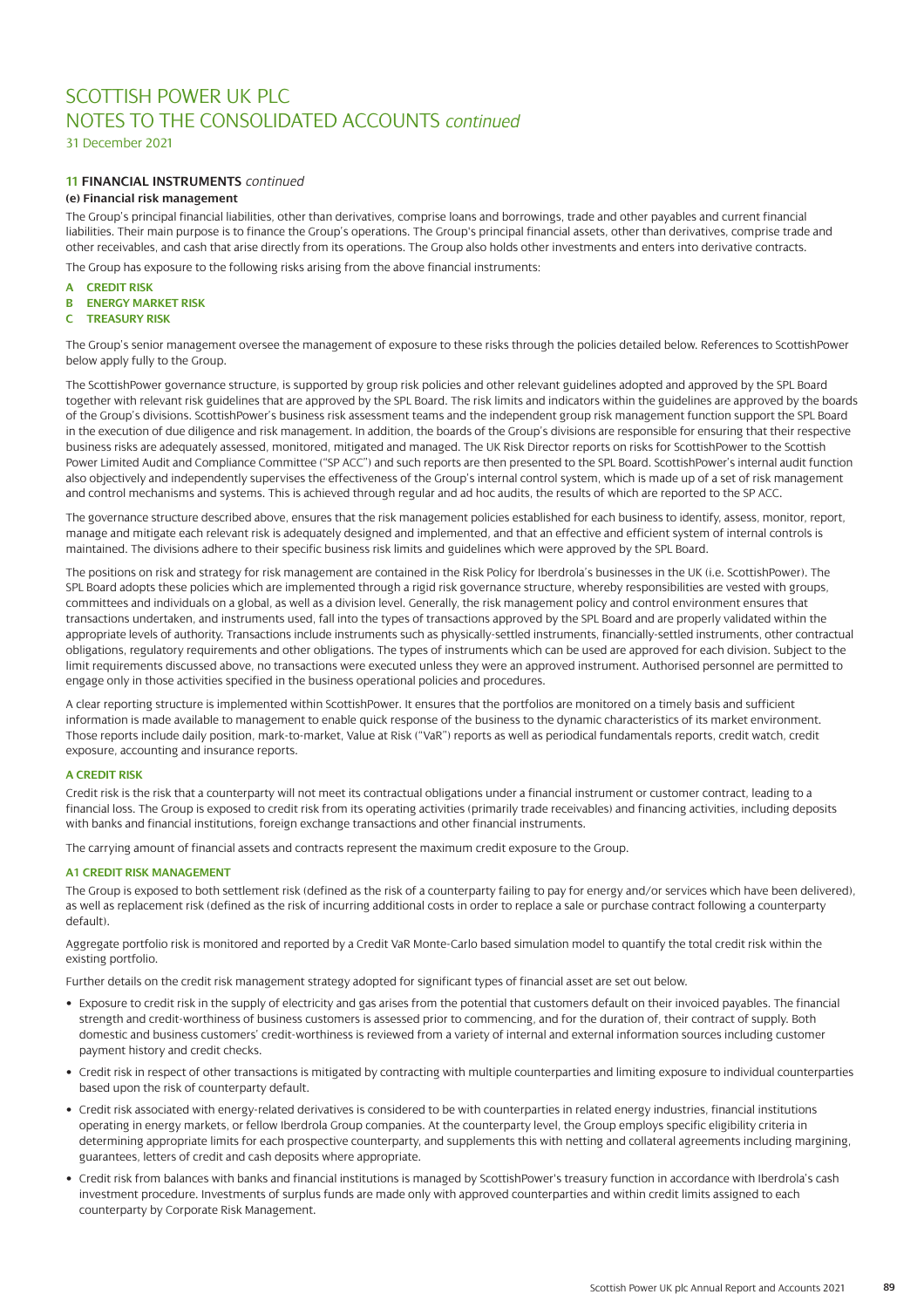31 December 2021

# **11 FINANCIAL INSTRUMENTS** *continued*

**(e) Financial risk management** *continued*

### **A CREDIT RISK** *continued*

**A1 CREDIT RISK MANAGEMENT** *continued*

In both the current and prior year, the Group evaluated the concentration of risk with respect to financial assets as low, with no material concentration of credit risk arising from one particular counterparty.

### **A2 EXPECTED CREDIT LOSS ASSESSMENT**

For trade receivables, the Group applies the simplified model for the calculation of ECLs. For all other financial assets measured at amortised cost, the Group applies the general approach for the calculation of ECLs.

Given the varying risk characteristics of the population of trade receivables, this balance has been segmented for disclosure purposes into Energy Retail customer receivables and other trade receivables.

### **A3 ENERGY RETAIL TRADE RECEIVABLES**

The Group applies the IFRS 9 simplified model to measure ECLs, which uses a lifetime expected loss allowance, for all Energy Retail customer receivables. The Group has adopted the practical expedient whereby it calculates the ECL on Energy Retail's customer receivables using a provision matrix. In line with previous years, the provision rates are based upon the customers' payment plan, historical credit loss experience and, where possible, adjusted for forecast information. To establish levels of ECLs, the recoverability of equivalent balances from the previous three years have been reviewed.

Recognising the current level of energy market disruption and the forecast uncertainty in macro-economic indicators, in line with IFRS 9, a forward-looking loss allowance has been included to ensure that external factors (such as anticipated increased unemployment, the withdrawal of government support schemes and the risk of future lockdowns which impact the recoverability of trade receivables) are appropriately mitigated. This has been estimated by increasing the underlying year-on-year increase in calculated ECL rates by a further 50% (equivalent to a 1% increase in the overall domestic or small business customers' effective ECL provision).

For large business customers, the ECL is based on external credit scoring. The Energy Retail Credit Risk and Corporate Risk teams remain vigilant in tracking any liquidity issues on existing customers to identify any pre-emptive actions required, including putting collateral or letters of credit in place. These receivables are included in the non-aged balances of the table below.

Set out below are the details of the credit risk exposure on Energy Retail's trade receivables:

|                                          |               | More than<br>90 days | More than<br>180 days | More than<br>12 months | Non-aged<br>balances | Unbilled       |             |
|------------------------------------------|---------------|----------------------|-----------------------|------------------------|----------------------|----------------|-------------|
| At 31 December 2021                      | Current<br>£m | past due<br>£m       | past due<br>£m        | past due<br>£m         | Note (a)<br>£m       | Note (b)<br>£m | Total<br>£m |
| Weighted average expected loss rate (%)  | 13.3%         | 34.2%                | 43.1%                 | 48.4%                  | 3.0%                 | 21.5%          | 25.4%       |
| Gross carrying amount: Trade receivables | 165.3         | 72.9                 | 110.5                 | 209.3                  | 225.1                | 98.9           | 882.0       |
| Loss allowance                           | (22.0)        | (24.9)               | (47.6)                | (101.4)                | (6.7)                | (21.3)         | (223.9)     |
| Net carrying amount                      | 143.3         | 48.0                 | 62.9                  | 107.9                  | 218.4                | 77.6           | 658.1       |
|                                          |               | More than            | More than             | More than              | Non-aged             |                |             |
|                                          |               | 90 days              | 180 days              | 12 months              | balances             | Unbilled       |             |
|                                          | Current       | past due             | past due              | past due               | Note (a)             | Note (b)       | Total       |
| At 31 December 2020                      | £m            | £m                   | £m                    | £m                     | £m                   | £m             | £m          |
| Weighted average expected loss rate (%)  | 8.4%          | 31.6%                | 40.7%                 | 48.9%                  | 5.7%                 | 15.4%          | 24.6%       |
| Gross carrying amount: Trade receivables | 174.4         | 61.1                 | 113.6                 | 196.0                  | 176.8                | 96.2           | 818.1       |
| Loss allowance                           | (14.7)        | (19.3)               | (46.2)                | (95.9)                 | (10.1)               | (14.8)         | (201.0)     |
| Net carrying amount                      | 159.7         | 41.8                 | 67.4                  | 100.1                  | 166.7                | 81.4           | 617.1       |

(a) At 31 December 2021, £0.5 million (2020 £1.9 million) is neither past due nor impaired; no amounts are past due but not impaired in either year.

(b) The gross carrying amount includes unbilled receivables of £98.9 million (2020 £96.2 million) reflecting gross unbilled receivables of £655.6 million (2020 £563.9 million) less customer credit balances of £526.5 million (2020 £443.4 million) and a £30.2 million (2020 £24.3 million) provision in relation to energy volumes still to reach final settlement. The loss allowance in relation to unbilled receivables is £21.3 million (2020 £14.8 million). Further information on unbilled receivables, including sensitivity, is detailed in Note 3A(d).

With the exception of large business customers, management considers that where customers are final and all debt collection procedures have been exhausted, collectability is not deemed to be reasonably assured and therefore, amounts billed to these customers are written off as uncollectable.

### **A3.1 SENSITIVITY ANALYSIS ON ENERGY RETAIL'S LOSS ALLOWANCE – BILLED RECEIVABLES**

The residual impacts of COVID-19 have affected some of the Group's retail customers' ability to pay amounts due. The methodology and assumptions applied in estimating the ECL for the year ended 31 December 2021, and the provision held at that date in respect of the Energy Retail trade receivables, are deemed appropriate, as described above. Nevertheless, the level of estimation uncertainty in determining the provision has increased (refer to Note 3A(d)).

Included within the gross carrying amount of trade receivables in the credit risk exposure table above, £783.1 million (2020 £721.9 million) relates to billed receivables. The loss allowance in relation to billed receivables is £202.6 million (2020 £186.2 million).

The actual level of billed receivables collected may differ from the estimated levels of recovery, which could impact operating profit positively or negatively. At 31 December 2021, the loss allowance for billed receivables of £202.6 million (2020 £186.2 million) was supported by a projection based on a 36-month cash collection performance. Based on the weighted average expected loss rates in the table above, a 5% increase in the overall expected loss rate would increase the loss allowance by £39.2 million (2020 £36.1 million). A 5% decrease would decrease the loss allowance by £39.2 million (2020 £36.1 million).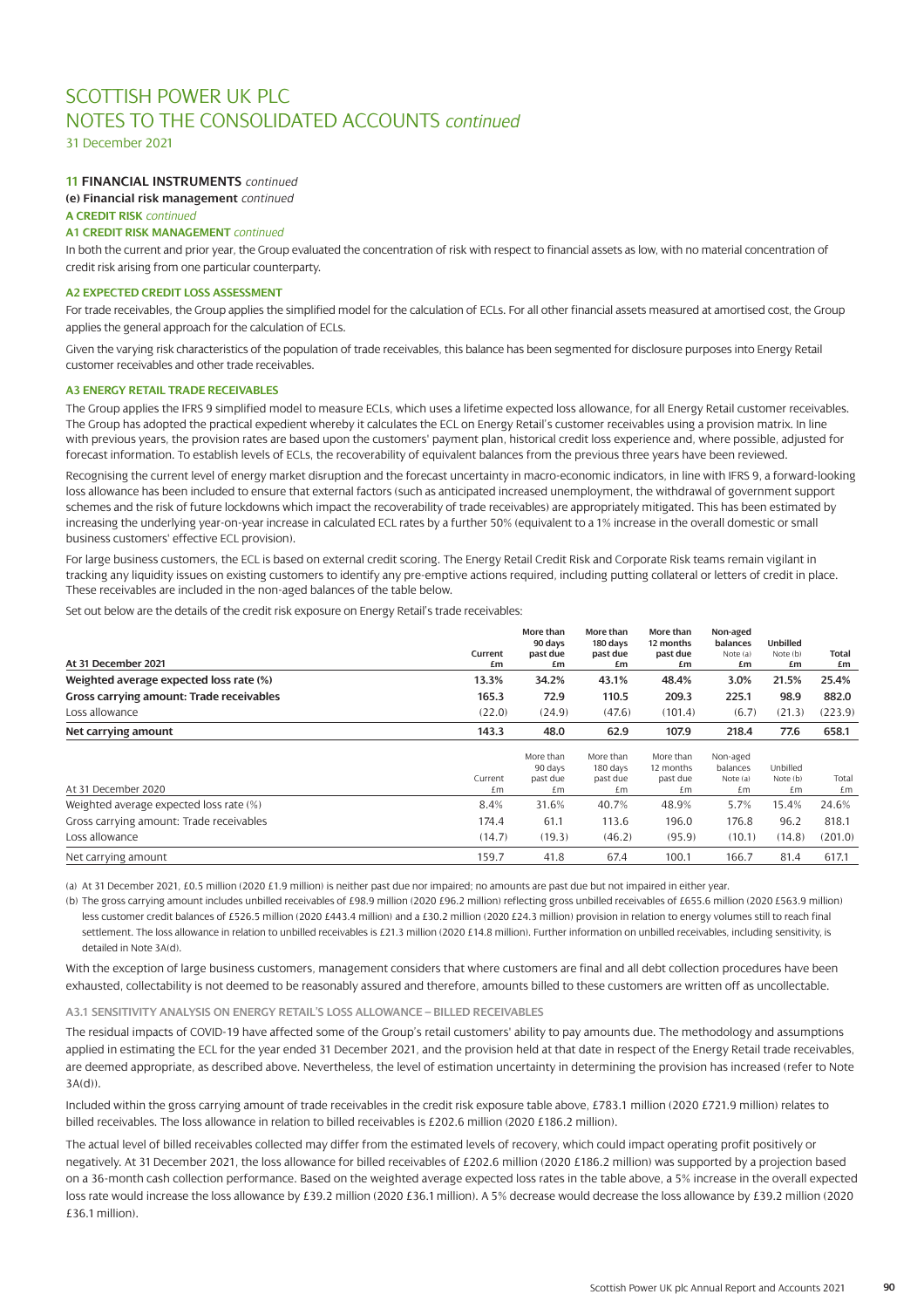31 December 2021

# **11 FINANCIAL INSTRUMENTS** *continued*

**(e) Financial risk management** *continued*

# **A CREDIT RISK** *continued*

### **A4 OTHER TRADE RECEIVABLES**

The Group uses the simplified model to measure ECLs for all other trade receivables. The provision rates represent a lifetime ECL and are based on the Iberdrola Group's historical loss experience and default rates (adjusted for COVID-19 as appropriate).

The table below illustrates the ECL on other trade receivables: **Greater**

|                                         | $0 - 6$                 | than 6                            |                    |
|-----------------------------------------|-------------------------|-----------------------------------|--------------------|
| At 31 December 2021                     | months<br>£m            | months<br>£m                      | <b>Total</b><br>£m |
| Weighted average expected loss rate (%) | 3.1%                    | 25.5%                             | 4.4%               |
| <b>Gross carrying amount</b>            | 361.8                   | 23.1                              | 384.9              |
| Loss allowance                          | (11.2)                  | (5.9)                             | (17.1)             |
| Net carrying amount                     | 350.6                   | 17.2                              | 367.8              |
| At 31 December 2020                     | $0 - 6$<br>months<br>£m | Greater<br>than 6<br>months<br>£m | Total<br>£m        |
| Weighted average expected loss rate (%) | 0.9%                    | 23.5%                             | 2.3%               |
| Gross carrying amount                   | 210.7                   | 13.2                              | 223.9              |
| Loss allowance                          | (2.0)                   | (3.1)                             | (5.1)              |
| Net carrying amount                     | 208.7                   | 10.1                              | 218.8              |

Other trade receivables are written off when there is no reasonable expectation of recovery; indicators of which include, amongst others, the failure of a debtor to engage in a repayment plan with the Group.

Refer to the table reconciling the movement in the opening to the closing loss allowance at Note 11(e)A11.

#### **A5 SECURITY FOR TRADE RECEIVABLES**

For some trade receivables, the Group may obtain security in the form of guarantees or letters of credit which can be called upon if the counterparty is in default under the terms of the agreement (refer to Note 11(d)). The Group does not otherwise require collateral in respect of trade and other receivables.

### **A6 OTHER RECEIVABLES (EXCLUDING CONTINGENT CONSIDERATION) £271.6 MILLION (2020 £123.8 MILLION)**

For other receivables, the general ECL model is used. The loss allowance is measured at an amount equal to a twelve-month ECL. However, if the credit risk on that financial instrument has increased significantly since initial recognition, the loss allowance is measured at an amount equal to the lifetime ECL.

The Group allocates each exposure to a credit risk grade (probability of default grade) based on data that is determined to be predictive of the risk of loss (including, but not limited to, external ratings, and available press information about customers) and applying experienced credit judgement. Credit risk grades are defined using qualitative and quantitative factors that are indicative of the risk of default. Where external ratings are not available, the Iberdrola Credit Risk department provides the risk ratings. These ratings reflect historical data, current conditions and the Group's view of economic conditions over the expected lives of the receivables. The loss allowance recognised on the Statement of financial position is £nil (2020 £0.2 million). The decrease from the prior year is due to a £0.2 million reversal in the provision relating to the receipt of income for other receivables previously fully provided for.

The Group's cash collateral posted has increased to £45.9 million (2020 £30.2 million). Collateral counterparties typically have a strong credit rating and low credit risk; the Group does not expect credit losses to arise on these balances.

#### **A7 RECEIVABLES DUE FROM IBERDROLA GROUP COMPANIES AND JOINT VENTURES £40.3 MILLION (2020 £15.4 MILLION)**

The loss allowance recognised on the Statement of financial position in both the current and prior year is less than £0.1 million, as is the movement in the ECL in the year.

#### **A8 RECEIVABLES DUE FROM IBERDROLA GROUP COMPANIES – LOANS AND INTEREST £1,187.8 MILLION (2020 £848.7 MILLION)**

The Group provides funding in the form of interest bearing on demand loans to other group companies. Credit risk from group companies is considered to be low as the company is part of the Iberdrola Group's centralised treasury function and no group company has a credit rating lower than BBB+ (in line with Standards & Poors external credit ratings). ECL on loans due from other Iberdrola Group companies is calculated using the general model and therefore a twelve month ECL is applied.

The exposure to credit risk of loans to other group companies (including interest) held at amortised cost by credit rating are set out in the table below:

|                      | At 31 December 2021 |       |           | At 31 December 2020 |       |           |
|----------------------|---------------------|-------|-----------|---------------------|-------|-----------|
|                      | Gross               |       |           | Gross               |       |           |
|                      | carrying            |       | Amortised | carrying            |       | Amortised |
|                      | value               | ECL   | cost      | value               | ECL   | cost      |
| <b>Credit Rating</b> | £m                  | £m    | £m        | £m                  | £m    | £m        |
| $BBB+$               | 1.187.9             | (0.1) | .187.8    | 848.8               | (0.1) | 848.7     |

#### **A9 CASH £182.9 MILLION (2020 £140.1 MILLION)**

At 31 December 2021, the Group held cash of £182.9 million (2020 £140.1 million). The cash is held with banks and financial institutions, which are rated BBB- to AAA, based on Standard & Poor's ratings.

Impairment on cash has been measured on a three-month expected loss basis and reflects the short maturities of the exposures. The Group considers that its cash has low credit risk based on the external credit ratings of the counterparties.

The loss allowance recognised on the Statement of financial position is less than £0.1 million in both the current and prior year.

### **A10 GUARANTEES**

The Group's policy is to provide financial guarantees only for subsidiaries' liabilities.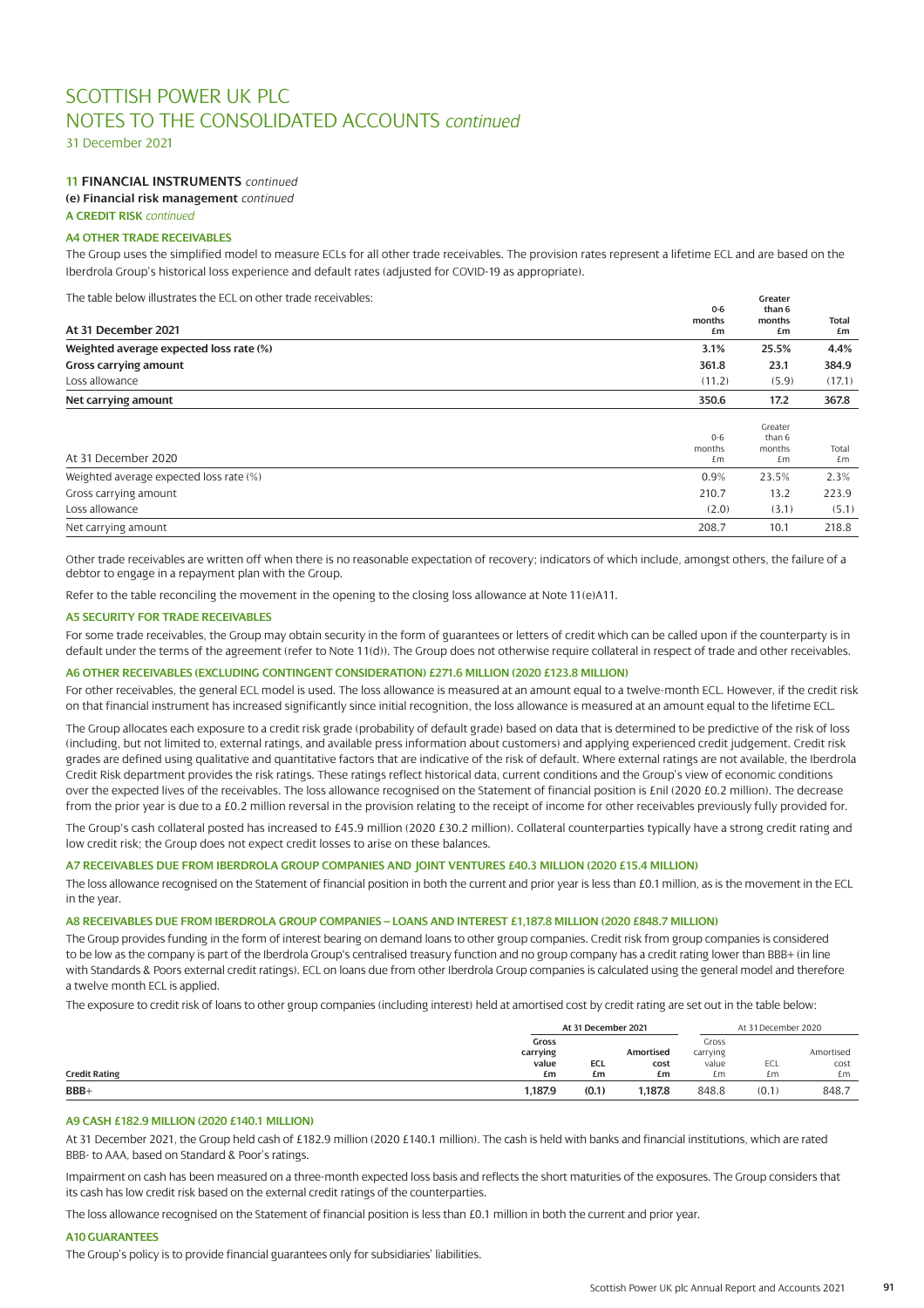31 December 2021

# **11 FINANCIAL INSTRUMENTS** *continued*

**(e) Financial risk management** *continued*

**A CREDIT RISK** *continued*

# **A11 RECONCILIATION OF OPENING TO CLOSING LOSS ALLOWANCE**

The closing loss allowances for all financial assets measured at amortised cost at 31 December 2021 reconciles to the opening loss allowances as follows:

|                                                                          |      |                      |                            | Receivables due                                       |                    |
|--------------------------------------------------------------------------|------|----------------------|----------------------------|-------------------------------------------------------|--------------------|
|                                                                          | Note | Trade<br>receivables | Other<br>receivables<br>£m | from Group<br>companies - loans<br>and interest<br>£m | <b>Total</b><br>£m |
| Balance at 1 January 2020                                                |      | 145.0                | 2.5                        | 0.3                                                   | 147.8              |
| Increase/(decrease) in loss allowance recognised in the Income statement | (a)  | 120.4                | (2.3)                      | (0.2)                                                 | 117.9              |
| Utilisation of provision                                                 |      | (59.3)               |                            | $\qquad \qquad -$                                     | (59.3)             |
| Balance at 1 January 2021                                                |      | 206.1                | 0.2                        | 0.1                                                   | 206.4              |
| Increase/(decrease) in loss allowance recognised in the Income statement | (a)  | 102.0                | (0.2)                      | $\qquad \qquad -$                                     | 101.8              |
| Utilisation of provision                                                 |      | (67.1)               |                            |                                                       | (67.1)             |
| At 31 December 2021                                                      |      | 241.0                |                            | 0.1                                                   | 241.1              |

(a) Net credit losses on trade and other receivables per the Consolidated income statement of £108.0 million (2020 £120.4 million) also includes £6.2 million (2020 £nil) of additional bad debt write offs. The difference of £2.5 million in the prior year relates to the reversal of a provision following the receipt of income which was recorded in Finance income and costs.

The overall increase in the loss allowance from the prior year of £34.7 million is primarily driven by the impact of COVID-19 and changes in market conditions resulting in an increase in the gross carrying value of Trade receivables.

#### **A12 CONTINGENT CONSIDERATION (PAYABLE)/RECEIVABLE £(1.4) MILLION (2020 £44.6 MILLION)**

As part of the share purchase agreement in relation to the sale of a minority stake in EA1L, a contingent consideration was agreed. Payment of this consideration is principally based on savings made on the EA1 project's forecasted spend which was agreed as part of the share purchase agreement.

The contingent consideration is fair valued using a Credit VaR Monte Carlo-based simulation model which is a risk and probability based model. The main risks inherent in the model are the potential adverse impacts from delay and weather resulting in overspend. When the transaction occurred in 2019, the fair-value of the contingent consideration was estimated to be £26.1 million.

At 31 December 2020, the fair value of the contingent consideration was estimated to be £44.6 million reflecting the ongoing mitigation of possible risks as the project moved towards completion. During September 2021 an initial settlement was received of £42.8 million, which is included in Cash flows from operating activities in the Statement of cash flows.

The contracts supporting the construction of the EA1 wind farm are still ongoing and not expected to conclude until 2022. As a result there continues to be updates to the value of the final contingent consideration. At 31 December 2021, the fair value of the estimated contingent consideration was a payable of £1.4 million.

### **B ENERGY MARKET RISK**

Throughout 2021 and the prior year, the Group was exposed to market risk associated with fluctuations in the market price of electricity and gas, compounded by volumetric risk caused by unplanned changes in the output of the portfolio of generation assets.

### **B1 ENERGY MARKET RISK MANAGEMENT**

The risk management policies are implemented at the business level with the oversight of the divisions' boards, management teams and the independent risk management function. The Group uses a number of risk measurement procedures and techniques to ensure that risk is kept within pre-approved limits. The key measures are stop-loss limits and volume exposure by tenor limits. All valuation models are reviewed and approved by the independent group risk management function on an ongoing basis, including changes to assumptions and model inputs. Changes that could have had significant impact on the Accounts required additional review and approval by the appropriate boards.

During both the current and prior year, the risk management function employed additional techniques such as VaR, to assist in measuring risk within the volume exposure by tenor limits. VaR is a key measure of the potential financial loss on a price exposure position over a defined period to a given level of confidence. VaR computations for the Group's energy commodity portfolios were based on a historical simulation technique, which utilised historical energy market forward price curve changes to estimate the potential unfavourable impact of price changes in the portfolio positions. The quantification of market risk using VaR provided a consistent measure of risk and sensitivity across the Group's continually changing portfolio, however, VaR was not necessarily indicative of actual results that may occur. Future changes in markets inconsistent with historical data or assumptions used could cause variation in actual results to exceed predicted ranges. The Group's VaR computations for its energy commodity portfolio utilised several key assumptions, including a 99% confidence level for the resultant price changes and a holding period of five business days. VaR, while sensitive to changes in portfolio volume, does not account for commodity volume risk. Commodity volume risk is defined as the possibility that a change in the supply of, or demand for, the commodity will create an unexpected imbalance and change the requirements for the commodity.

The application of the VaR methodology has evolved to include the total forecasted volumes for the renewable generation assets and retail contracts to provide a more accurate measure of the risk associated with the volume exposure by tenor limits. The Group's VaR measures are shown in the table below.

|                             | 2021  | 2020 |
|-----------------------------|-------|------|
|                             | £m    | £m   |
| VaR                         | 88.4  | 32.6 |
| Average VaR over prior year | 41.9  | 30.5 |
| Maximum VaR over prior year | 110.9 | 35.5 |
| Minimum VaR over prior year | 26.4  | 25.2 |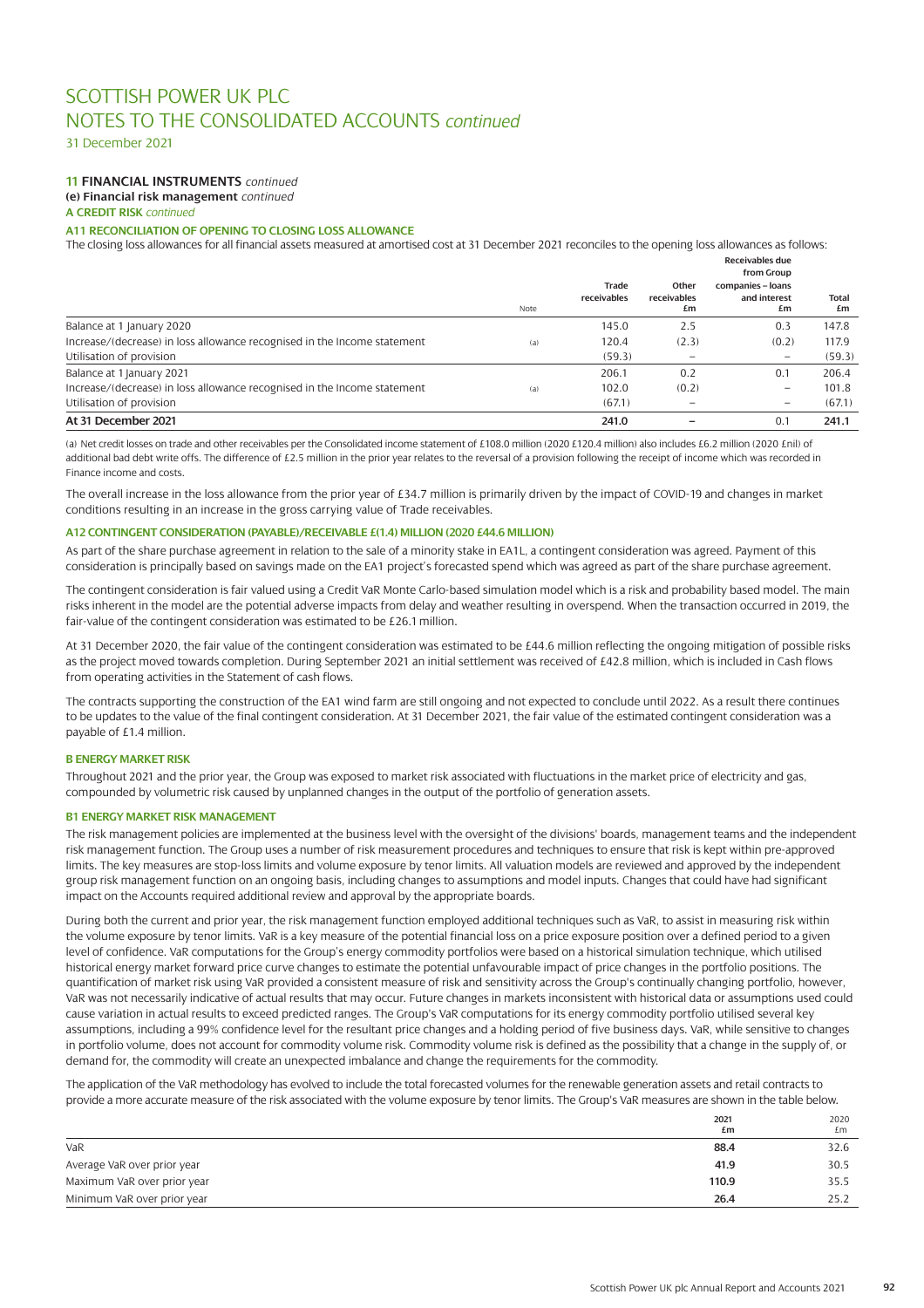31 December 2021

### **11 FINANCIAL INSTRUMENTS** *continued* **(e) Financial risk management** *continued*

**B ENERGY MARKET RISK** *continued*

# **B2 HEDGING OF ENERGY MARKET RISK**

Hedging activities associated with energy market risk are undertaken within the energy management function. The strategy of the business is to mitigate the economic risks associated with electricity generation and supply of electricity and natural gas to end users in both the wholesale and retail markets. From a reporting perspective the objective is to report earnings results that are consistent with its operational strategies and hence recognise the earnings effect of financial and non-financial derivative transactions executed to hedge economic business risks in the same period in which the hedged operational activity impacts earnings. The aim is to minimise earnings volatility, which would otherwise be present as a result of fair valuing all derivative contracts under IFRS 9. To achieve this objective, where effectiveness documentation and reporting requirements are met, cash flow hedge accounting is applied by designation of a series of derivative trades, and deferring in equity the fair value changes of open derivative positions until the period in which the forecast transactions occur.

Cash flow hedging strategies are developed for both the electricity and natural gas portfolios to hedge the variability in cash flows associated with changes in the market price of each commodity. Forward (fixed price/fixed volume) contracts are designated as hedging instruments for the electricity and gas hedges.

### **B3 COMMODITY CASH FLOW HEDGES**

Certain commodity derivative instruments do not qualify for hedge accounting. Changes in the fair value of any derivative instrument that does not qualify for hedge accounting are recognised immediately in the Income statement and are included in Gross margin.

For an analysis of the split of the carrying amount of hedging and non-hedging commodity derivatives refer to Note 11(c).

The amounts relating to commodity derivatives designated as hedging instruments during the year are detailed in the table below:

|                                                                      | Notes | 2021<br>Hedging<br>derivatives<br>£m | 2020<br>Hedging<br>derivatives<br>£m |
|----------------------------------------------------------------------|-------|--------------------------------------|--------------------------------------|
| Notional amount                                                      |       | 2.759.0                              | 1.451.9                              |
| Carrying amount - asset                                              | (a)   | 1.865.7                              | 268.2                                |
| Carrying amount - liability                                          | (a)   | (960.6)                              | (80.7)                               |
| Changes in the value of the hedging instrument recognised in OCI     |       | 723.5                                | (405.0)                              |
| Hedge ineffectiveness in the Income statement                        |       | (5.8)                                |                                      |
| Amount reclassified from Cash flow hedge reserve to Income statement | (b)   | (1.159.7)                            | 287.5                                |

(a) The carrying amount of derivative assets and liabilities are recorded within Derivative financial instruments on the Statement of financial position. (b) The amount reclassified from the Cash flow hedge reserve to the Income statement is recorded within Gross margin.

The amounts at the reporting date relating to commodity items designated as hedged items were as follows:

| THE amounts at the reporting date relating to commodity items designated as neuged items were as rollows. |            | Change in fair value used<br>for calculating hedge<br>ineffectiveness |            | Cash flow<br>hedge reserve<br>balance |  |
|-----------------------------------------------------------------------------------------------------------|------------|-----------------------------------------------------------------------|------------|---------------------------------------|--|
| Line item in the Accounts in which the hedged item is/will be included                                    | 2021<br>£m | 2020<br>£m                                                            | 2021<br>£m | 2020<br>£m                            |  |
| Gross margin                                                                                              | (717.7)    | 405.0                                                                 | 1.121.7    | 183.3                                 |  |

The assessment of effectiveness of all hedging relationships currently in place is carried out on a monthly basis as part of the financial reporting cycle. Prospective assessment is carried out at inception of the hedge and on an ongoing basis to verify that the hedge remains effective.

The Group determines that the economic relationship between the hedging instrument (the commodity derivative) and the hedged item (the commodity purchases) will virtually always achieve 100% effectiveness where the key terms of the hedged item match the key terms of the hedging instrument. Where this is not the case, prospective assessment is carried out at inception of the hedge, and on an ongoing basis, to verify that the hedge remains effective by comparing the movements in the fair value of the cash flows of the expected highly probable transaction with movements in the fair value of the the hedging instrument.

Ineffectiveness will arise if the trade has been cancelled, in which case there would be no future transaction. In such circumstances, the trade and the hedge would be eliminated from the accounts. Ineffectiveness will also arise if the Group receives notification that the business have been unable to obtain a reliable price forecast from market sources or if there is a change to the Group Risk Management Strategy. Additionally, ineffectiveness will arise from any differences in the key terms of the hedged item and the hedging instrument.

### **B3.1 SENSITIVITY ANALYSIS ON COMMODITY PRICES**

The sensitivity on the consolidated results to changes in the market prices of the main commodities are as follows:

|             | 2021      |                               |                               |           | 2020                          |                               |
|-------------|-----------|-------------------------------|-------------------------------|-----------|-------------------------------|-------------------------------|
|             |           | Impact<br>on Profit<br>before | Impact<br>on Equity<br>before |           | Impact<br>on Profit<br>before | Impact<br>on Equity<br>before |
|             | Variation | tax                           | tax                           | Variation | tax                           | tax                           |
| Commodity   | in price  | £m                            | £m                            | in price  | £m                            | £m                            |
| Gas         | $+75%$    | $\overline{\phantom{m}}$      | 801.9                         | $+5%$     | $\qquad \qquad$               | 16.8                          |
|             | $-75%$    | $\qquad \qquad -$             | (801.9)                       | $-5%$     | $\qquad \qquad =$             | (16.8)                        |
| Electricity | $+25%$    | (0.2)                         | 414.0                         | $+5%$     | 0.1                           | 35.1                          |
|             | $-25%$    | 0.2                           | (414.0)                       | $-5%$     | (0.1)                         | (35.1)                        |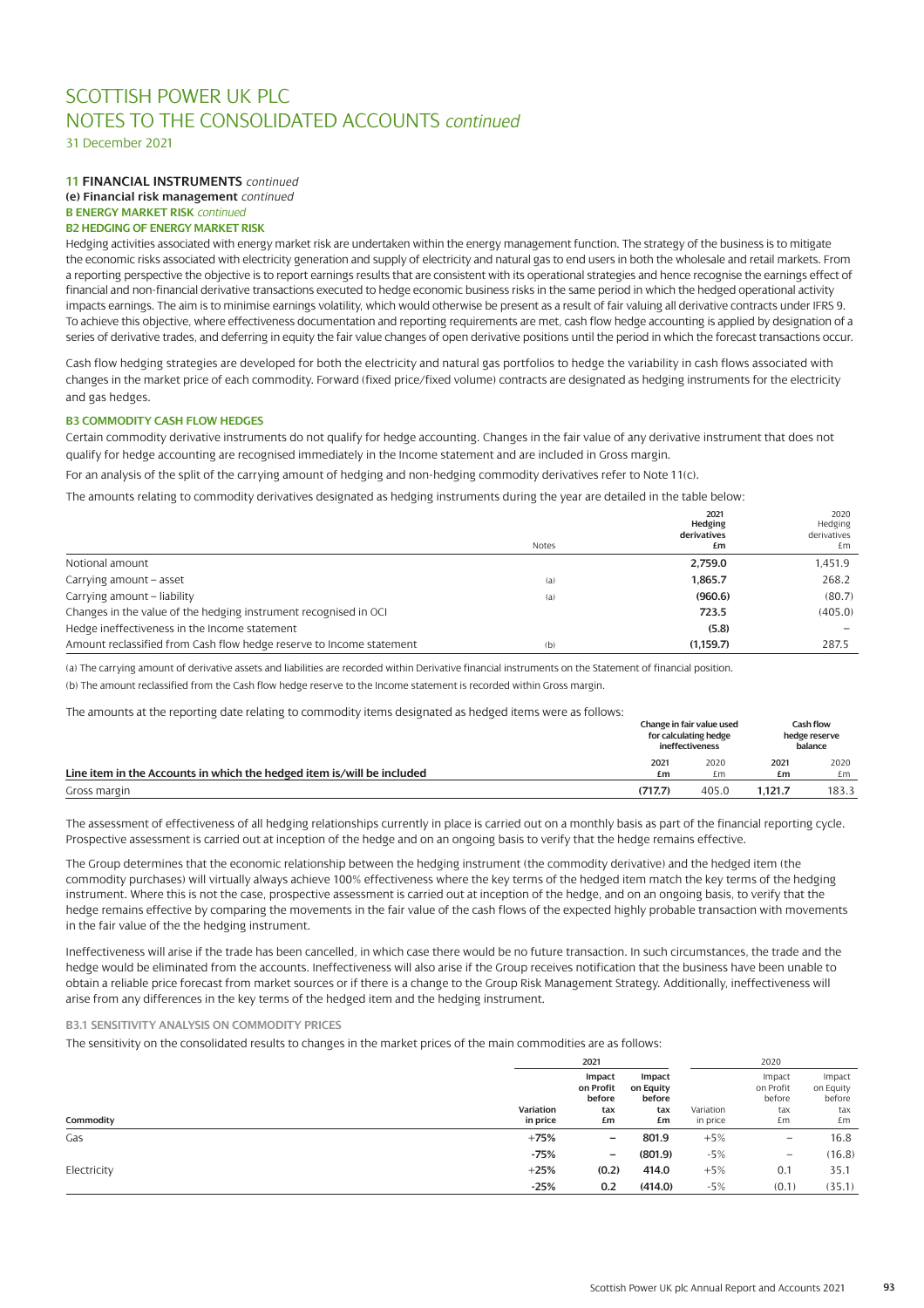31 December 2021

# **11 FINANCIAL INSTRUMENTS** *continued*

**(e) Financial risk management** *continued*

### **C TREASURY RISK**

Treasury risk is comprised of liquidity risk, market risk and inflation risk. The Group's cash management and short-term financing activity is integrated with Iberdrola's. The Group's financing structure is determined by its position in the wider Iberdrola Group. The Group produces short-term rolling cash flow requirements and, if necessary, any required funding is obtained via the Group credit facilities already in place. The Group holds investment grade ratings with Moody's Investor Services (Baa1), Standard & Poor's rating services (BBB+) and Fitch Ratings (BBB+).

### **C1 TREASURY LIQUIDITY RISK MANAGEMENT**

The Group's liquidity position and short-term financing activities are integrated and aligned with Iberdrola's. Liquidity risk, the risk that the Group will have insufficient funds to meet its liabilities, is managed by Iberdrola Group treasury, who are responsible for arranging banking facilities on behalf of ScottishPower. Iberdrola Financiación S.A. (a fellow Iberdrola Group company) and SPL are the principal internal counterparties for the loan balances due from the Group. SPL is the principal counterparty for the loan balances due to the Group.

The tables below summarise the maturity profile of the Group's financial liabilities at 31 December based on contractual undiscounted payments.

**C1.1 FINANCIAL LIABILITIES (EXCLUDING COMMODITY DERIVATIVES)**

|                                                                      | ZUZI       |                          |            |                   |            |                              |                    |  |
|----------------------------------------------------------------------|------------|--------------------------|------------|-------------------|------------|------------------------------|--------------------|--|
| Cash outflows <sup>*</sup>                                           | 2022<br>£m | 2023<br>£m               | 2024<br>£m | 2025<br>£m        | 2026<br>£m | 2027 and<br>thereafter<br>£m | <b>Total</b><br>£m |  |
| Derivative financial instruments (excluding commodity derivatives)** | 48.6       | 15.7                     | 7.9        | 8.2               | 8.9        | 111.1                        | 200.4              |  |
| Loans and other borrowings                                           | 1.135.9    | 592.7                    | 487.9      | 309.5             | 464.9      | 3.559.2                      | 6.550.1            |  |
| Payable                                                              | 1.710.2    | $\qquad \qquad -$        | 3.7        | 2.9               | 2.2        | $\qquad \qquad -$            | 1.719.0            |  |
| Current financial liabilities                                        | 34.8       | $\overline{\phantom{0}}$ |            | $\qquad \qquad -$ | $\equiv$   | $\qquad \qquad -$            | 34.8               |  |
|                                                                      | 2.929.5    | 608.4                    | 499.5      | 320.6             | 476.0      | 3.670.3                      | 8.504.3            |  |

**2021**

|                                                                      | 2020 Restated*** |            |            |                          |            |                              |             |  |
|----------------------------------------------------------------------|------------------|------------|------------|--------------------------|------------|------------------------------|-------------|--|
| Cash outflows <sup>*</sup>                                           | 2021<br>£m       | 2022<br>£m | 2023<br>£m | 2024<br>£m               | 2025<br>£m | 2026 and<br>thereafter<br>£m | Total<br>£m |  |
| Derivative financial instruments (excluding commodity derivatives)** | 30.8             | 0.2        |            |                          |            | $\qquad \qquad -$            | 31.0        |  |
| Loans and other borrowings                                           | 2.616.6          | 127.1      | 558.1      | 438.2                    | 278.6      | 2.677.6                      | 6,696.2     |  |
| Payables                                                             | 981.6            | 3.9        | 0.6        | 0.4                      | 0.3        | $\qquad \qquad -$            | 986.8       |  |
| Current financial liabilities                                        | 43.5             |            |            | $\overline{\phantom{0}}$ |            | $\overline{\phantom{0}}$     | 43.5        |  |
|                                                                      | 3.672.5          | 131.2      | 558.7      | 438.6                    | 278.9      | 2.677.6                      | 7.757.5     |  |

Maturity analysis of lease liabilities is presented at Note 8A(c).

\*\* The above liquidity analysis is stated after the impact of counterparty netting (refer to Note 11(d)).

\*\*\* Comparative figures have been restated (refer to Note 2).

The interest payments on variable interest rate loans and bond issues in the table above reflect current interest rates at the reporting date; these amounts may change as market interest rates change.

The future cash flows on derivative instruments (including commodity derivatives below) may differ from the amounts in the table above as interest and exchange rates or the relevant conditions underlying the calculation change. Except for these financial liabilities, it is not expected that the cash flows included in the maturity analysis could occur significantly earlier, or at significantly different amounts.

### **C1.2 COMMODITY DERIVATIVES**

The Group believes the liquidity risk associated with commodity derivatives needs to be considered in conjunction with the profile of payments in relation to all derivative contracts rather than only those in a liability position. It should be noted that cash flows associated with future energy sales and commodity contracts which are not IFRS 9 financial instruments are not included in this analysis, which is prepared in accordance with IFRS 7 'Financial Instruments: Disclosures' ("IFRS 7").

|                             |            |            |            | 2021       |            |                              |                    |
|-----------------------------|------------|------------|------------|------------|------------|------------------------------|--------------------|
|                             | 2022<br>£m | 2023<br>£m | 2024<br>£m | 2025<br>£m | 2026<br>£m | 2027 and<br>thereafter<br>£m | <b>Total</b><br>£m |
| Net cash outflows/(inflows) | 1.640.1    | 179.8      | 70.1       | (4.1)      | (8.7)      | (21.4)                       | 1,855.8            |
|                             |            |            |            |            |            |                              |                    |
|                             |            |            |            | 2020       |            |                              |                    |
|                             |            |            |            |            |            | 2026 and                     |                    |
|                             | 2021       | 2022       | 2023       | 2024       | 2025       | thereafter                   | Total              |
|                             | £m.        | £m         | £m         | £m         | £m         | £m                           | £m                 |
| Net cash outflows/(inflows) | 560.9      | 193.8      | 65.4       | 7.6        | (0.5)      | (38.2)                       | 789.0              |

Details of the Group's contractual commitments are given in Note 31.

#### **C2 TREASURY MARKET RISK MANAGEMENT**

Market risk is the risk of loss resulting from changes in market rates (interest rates and foreign currency). Within ScottishPower's treasury function, the Group utilises a number of financial instruments to manage interest rate and foreign currency exposures. The management of interest rate risk is unaffected by IBOR Reform (refer to Note 2B2).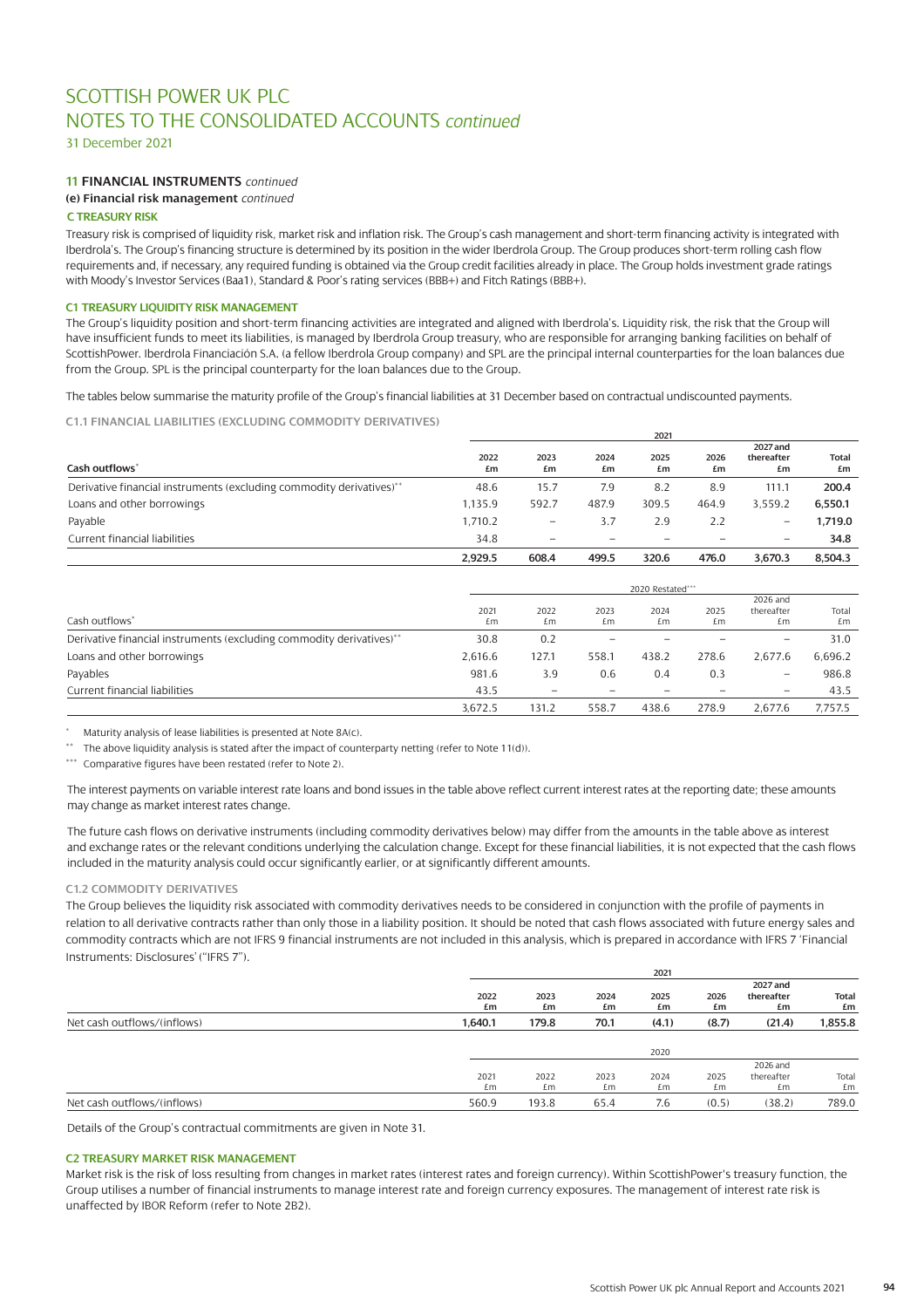31 December 2021

# **11 FINANCIAL INSTRUMENTS** *continued* **(e) Financial risk management** *continued* **C TREASURY RISK** *continued*

# **C2 TREASURY MARKET RISK MANAGEMENT** *continued*

### **C2.1 INTEREST RATE RISK**

In order to adequately manage and limit interest rate risk, the Iberdrola Group annually determines the desired structure of the debt between fixed and floating interest rates, taking into account the indexing of income either interest rate or price index. The ScottishPower treasury function then take actions over the course of the year to work towards these desired Iberdrola Group ratios. Actions may include obtaining new sources of financing (at a fixed, floating or indexed rate) and/or utilising interest rate derivatives. The table below shows the debt structure of the Group after taking hedging derivatives into account.

### **(i) Interest rate analysis of debt** 2020

| $\alpha$ and $\beta$ and $\beta$ and $\beta$ and $\beta$ and $\beta$ | 2021<br>£m | LULU<br>Restated <sup>®</sup><br>£m |
|----------------------------------------------------------------------|------------|-------------------------------------|
| Fixed rate                                                           | 2,543.8    | 2,642.6                             |
| Variable rate                                                        | 2,988.7    | 3,159.4                             |
|                                                                      | 5,532.5    | 5,802.0                             |

\* Comparative figures have been restated (refer to Note 2).

The Group's borrowings are held at amortised cost. The reference interest rates for the floating rate borrowings are London Inter-Bank Offer Rate ("LIBOR"), Euro Bank Offered Rate ("EURIBOR"), Bank of England Base Rate ("Base") and Retail Prices Index ("RPI"). With cessation of LIBOR rates at the end of 2021, all current LIBOR variable rate loans will be switched to an alternative reference rate (Sterling Overnight Index Average ("SONIA") Term SONIA or UK Base rate) during 2022.

The variable rate debt consists of a £81.8 million (2020 £91.7 million) Japanese Yen ("JPY") loan, £314.4 million (2020 £305.7 million) inflation-linked bonds, £1,820.0 million (2020 £760.0 million) LIBOR debt, £9.1 million (2020 £29.3 million) EURIBOR debt and loans of £763.4 million (2020 £1,972.7 million) loan linked to Base.

### **(ii) Sensitivity analysis on interest rate changes**

The table below illustrates the impact on the annual interest rate charge considering various rate changes. The analysis assumes all other factors remain constant. **Impact on** Impact on

| Debt category    |                                         | Interest<br>rate | Change<br>in rate | interest<br>rate<br>charge<br>in 2021<br>£m | interest<br>rate<br>charge<br>in 2020<br>£m |
|------------------|-----------------------------------------|------------------|-------------------|---------------------------------------------|---------------------------------------------|
| Loans payable    | <b>IPY Debt</b>                         | (a)              | $+0.25%$          | 0.1                                         | 0.1                                         |
|                  |                                         |                  | $+0.50%$          | 0.3                                         | 0.3                                         |
|                  |                                         |                  | $-0.25%$          | (0.1)                                       | (0.1)                                       |
|                  |                                         |                  | $-0.50%$          | (0.3)                                       | (0.3)                                       |
| Loans payable    | Inflation-linked bonds                  | <b>RPI</b>       | $+0.25%$          | 0.8                                         | 0.8                                         |
|                  |                                         |                  | $+0.50%$          | 1.5                                         | 1.5                                         |
|                  |                                         |                  | $-0.25%$          | (0.8)                                       | (0.8)                                       |
|                  |                                         |                  | $-0.50%$          | (1.5)                                       | (1.5)                                       |
| Loans payable    | LIBOR/EURIBOR debt (excluding JPY debt) | LIBOR/EURIBOR    | $+0.25%$          | 4.7                                         | 2.1                                         |
|                  |                                         |                  | $+0.50%$          | 9.3                                         | 4.2                                         |
|                  |                                         |                  | $-0.25%$          | (4.7)                                       | (2.1)                                       |
|                  |                                         |                  | $-0.50%$          | (9.3)                                       | (4.2)                                       |
| Loans payable    | Short-term variable rate debt           | Base             | $+0.25%$          | 1.9                                         | 4.9                                         |
|                  |                                         |                  | $+0.50%$          | 3.8                                         | 9.8                                         |
|                  |                                         |                  | $-0.25%$          | (1.9)                                       | (4.9)                                       |
|                  |                                         |                  | $-0.50%$          | (3.8)                                       | (9.8)                                       |
| Loans receivable | Short-term variable rate debt           | Base             | $+0.25%$          | (2.9)                                       | (2.1)                                       |
|                  |                                         |                  | $+0.50%$          | (5.9)                                       | (4.2)                                       |
|                  |                                         |                  | $-0.25%$          | 2.9                                         | 2.1                                         |
|                  |                                         |                  | $-0.50%$          | 5.9                                         | 4.2                                         |

(a) The interest on the JPY debt is fixed, however this is changed to variable by a cross currency swap. Interest is based on the Sterling LIBOR curve. It has been agreed to adopt the ISDA Fallbacks Protocol ("the Protocol") regarding LIBOR cessation from end of 2021. In the future, the interest will be based on SONIA plus the relevant margin specified by the Protocol.

### **C2.2 FOREIGN CURRENCY RISK**

The Group is exposed to transactional foreign currency risk to the extent that there is a mismatch between the currencies in which purchases and borrowings are denominated. The currencies in which these transactions are primarily denominated are Euros, US dollars and Japanese Yen. SPL Board policy stipulates that there should be no significant exposure to foreign currency balances and therefore the ScottishPower treasury function will hedge all foreign currency payments and contracts which have a (cumulative) value greater than a sterling equivalent of £0.25 million.

#### **(i) Hedging of foreign currency risk**

The Group uses a combination of foreign currency swaps and forwards to hedge its exposure to foreign currency risk. Under the Group's policy, the critical terms of the forwards and swaps must align with the hedged items.

For treasury-related items (hedging the value of currency denominated loans) the Group only designates the spot component of foreign currency forwards in hedge relationships. The spot component is determined with reference to relevant spot market exchange rates. The differential between the contracted forward rate and the spot market exchange rate is defined as the forward points. The changes in the forward points element of the foreign currency forwards that relate to hedging currency denominated loans are deferred in the Cost of hedging reserve.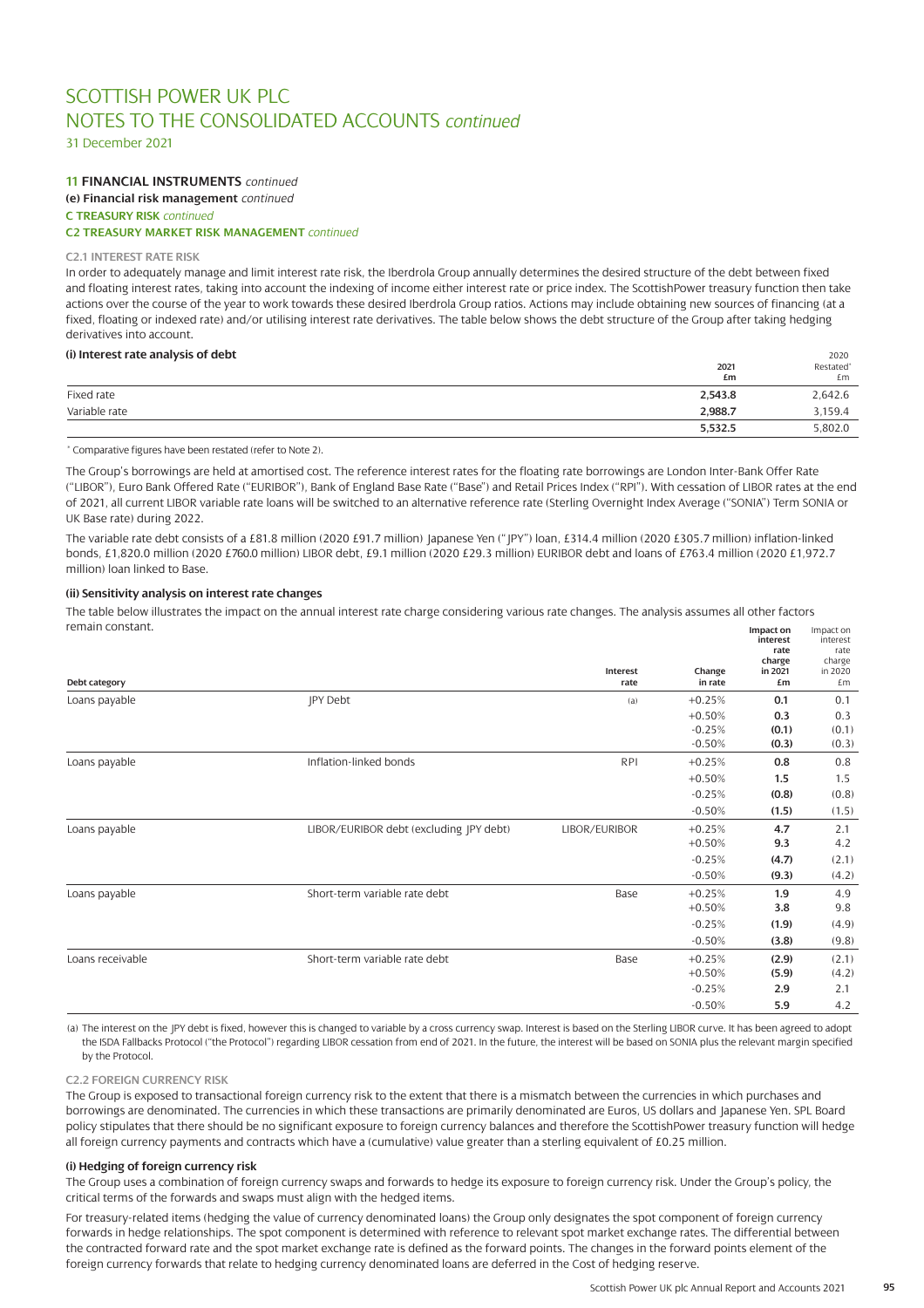31 December 2021

# **11 FINANCIAL INSTRUMENTS** *continued*

**(e) Financial risk management** *continued*

**C TREASURY RISK** *continued* 

# **C2 TREASURY MARKET RISK MANAGEMENT** *continued*

**C2.2 FOREIGN CURRENCY RISK** *continued*

### **(i) Hedging of foreign currency risk** *continued*

The Group also enters into foreign currency forwards in relation to commodity, asset purchases, and other small items of general expenditure. For such items, the Group designates the entire value of the foreign currency forward in the hedge relationship.

Some foreign currency forwards do not satisfy the requirements for hedge accounting (economic hedges) under IFRS 9. These foreign currency forwards are subject to the same risk management policies as all other derivative contracts. However, they are accounted for as 'held for trading' with gains and losses recognised in the Income statement.

The table below illustrates the timing of the notional amount of the hedging instrument and the average forward price of the hedging instrument.

|                     | Notional amount of hedging instrument (maturity profile)<br><b>£million</b> |                                                                                         |                                 |                 |                   |              |
|---------------------|-----------------------------------------------------------------------------|-----------------------------------------------------------------------------------------|---------------------------------|-----------------|-------------------|--------------|
| At 31 December 2021 | year                                                                        | 2 years                                                                                 | 3 years                         | 4 years         | 5 years+          | <b>Total</b> |
| <b>USD</b>          | 8.8                                                                         | 7.5                                                                                     | $\qquad \qquad$                 | $\qquad \qquad$ | 51.4              | 67.7         |
| <b>EUR</b>          | 36.9                                                                        | 0.8                                                                                     | 0.7                             | 0.7             | $\qquad \qquad -$ | 39.1         |
| DKK(a)              | 0.9                                                                         | 1.6                                                                                     | $\hspace{0.1mm}-\hspace{0.1mm}$ | $\qquad \qquad$ | -                 | 2.5          |
| NOK(a)              | 6.8                                                                         | $\overline{\phantom{m}}$<br>$\qquad \qquad =$<br>$\qquad \qquad -$<br>$\qquad \qquad -$ | 6.8                             |                 |                   |              |
|                     | 53.4                                                                        | 9.9                                                                                     | 0.7                             | 0.7             | 51.4              | 116.1        |

(a) DKK - Danish Krone; NOK - Norwegian Krone

| At 31 December 2021 | l year | 2 years                  | 3 years                  | 4 years                  | 5 years+                 |
|---------------------|--------|--------------------------|--------------------------|--------------------------|--------------------------|
| USD (GBP:USD)       | l.35   | 1.32                     | $\overline{\phantom{m}}$ | $\overline{\phantom{m}}$ | 1.59                     |
| EUR (GBP:EUR)       | 1.16   | 1.16                     | 1.14                     | 1.12                     | $\overline{\phantom{m}}$ |
| DKK (GBP:DKK)       | 8.60   | 8.46                     | $\overline{\phantom{m}}$ |                          |                          |
| NOK(GBP:NOK)        | 11.52  | $\overline{\phantom{0}}$ | $\qquad \qquad$          | $\overline{\phantom{m}}$ | $\overline{\phantom{0}}$ |

Further details on the Group's foreign currency cash flow hedges and fair value hedges are set out below and on the following page.

### **(ii) Foreign exchange rate cash flow hedges**

Hedging of the purchase of assets and services: the Group is subject to cash flow risk resulting from the purchase of various assets and services which are denominated in foreign currencies. The risk being hedged relates to the fluctuation in the functional currency terms of value of these foreign currency denominated purchases. The Group enters into forward foreign exchange rate contracts to hedge those risks.

Hedging the value of foreign currency denominated intercompany loans: the Group has provided funding to, or received funding from, other Iberdrola companies denominated in currencies other than Sterling. The value of the Groups's assets or liabilities in relation to this funding is subject to foreign exchange risk. As a result, the Group enters into foreign exchange rate contracts and has designated them within a cash flow hedging relationship where they meet required hedging criteria.

For an analysis of the split of the carrying amount of forward foreign exchange contracts refer to Note 11(c).

The amounts relating to foreign exchange rate derivatives designated as cash flow hedges during the year are detailed in the table below.

|                                                                                     | <b>Notes</b> | 2021<br>Hedging<br>derivatives<br>£m | 2020<br>Hedging<br>derivatives<br>£m |
|-------------------------------------------------------------------------------------|--------------|--------------------------------------|--------------------------------------|
| Notional amount                                                                     |              | 64.7                                 | 106.7                                |
| Carrying amount - asset                                                             | (a)          | 0.1                                  | 1.2                                  |
| Carrying amount - liability                                                         | (a)          | (1.4)                                | (0.3)                                |
| Changes in the value of the hedging instrument recognised in OCI                    | (b)          | (2.3)                                | (3.5)                                |
| Hedge ineffectiveness cost recognised in the Income statement                       | (C)          | $\overline{\phantom{0}}$             | (0.1)                                |
| Amount reclassified from Cash flow hedge reserve to Income statement                | (d)          | 0.3                                  | 0.4                                  |
| Amount reclassified from Cash flow hedge reserve to Statement of financial position | (e)          | (0.1)                                | (21.2)                               |

(a) The carrying amount of derivative assets and liabilities are recorded within Derivative financial instruments on the Statement of financial position.

(b) This is consistent with the change in the fair value of the hedging instrument used to calculate ineffectiveness for hedging of asset purchases and items of general expenditure.

(c) The hedge ineffectiveness cost recognised through the Income statement and included in Finance costs in 2020 is £(0.1) million.

(d) The amount reclassified from the Cash flow hedge reserve to the Income statement recorded within External services is £(0.1) million (2020 £nil) and Finance costs is £nil (2020 £(0.1) million). £(0.2) million is released from the Cost of hedging reserve (2020 £0.5 million).

(e) The amount reclassified from the Cash flow hedge to the Statement of financial position included within Property, plant and equipment in the course of construction is £0.1 million (2020 £21.2 million).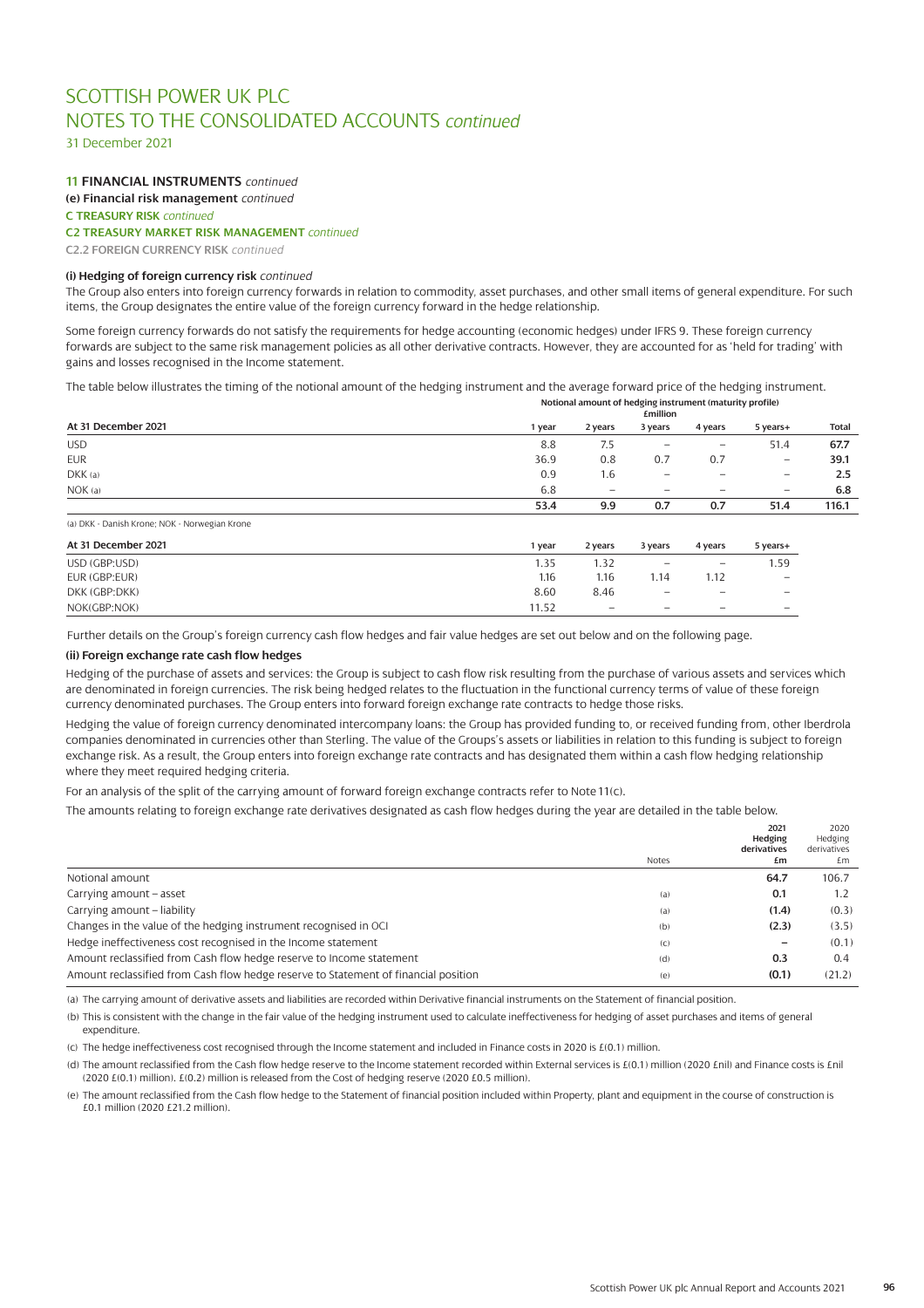31 December 2021

# **11 FINANCIAL INSTRUMENTS** *continued*

**(e) Financial risk management** *continued*

**C TREASURY RISK** *continued* 

# **C2 TREASURY MARKET RISK MANAGEMENT** *continued*

**C2.2 FOREIGN CURRENCY RISK** *continued*

### **(ii) Foreign exchange rate cash flow hedges** *continued*

The amounts at the reporting date relating to foreign exchange items designated as hedged items were as follows:

|                                                                        |            | Change in fair value used<br>for calculating hedge<br>ineffectiveness |            | Cash flow<br>hedge reserve<br>balance |  |
|------------------------------------------------------------------------|------------|-----------------------------------------------------------------------|------------|---------------------------------------|--|
| Line item in the Accounts in which the hedged item is/will be included | 2021<br>£m | 2020<br>£m                                                            | 2021<br>£m | 2020<br>£m                            |  |
| Property, plant and equipment in the course of construction            | 0.2        | 3.6                                                                   | 8.1        | 2.4                                   |  |
| Property, plant and equipment in use                                   |            | 0.1                                                                   |            |                                       |  |
| External services                                                      | 1.1        | (0.2)                                                                 | 0.9        | (1.4)                                 |  |
| Loans and other borrowings                                             | 1.0        |                                                                       |            |                                       |  |
|                                                                        | 2.3        | 3.5                                                                   | 9.0        | 1.0                                   |  |
| Less non-controlling interest share of Cash flow hedge reserve         |            | $\overline{\phantom{m}}$                                              | (1.2)      | 7.6                                   |  |
| Total                                                                  | 2.3        | 3.5                                                                   | 7.8        | 8.6                                   |  |

The Group determines that the economic relationship between the hedging instrument (the foreign exchange rate forward contract) and the hedged item (the commodity purchases/asset purchase) will virtually always achieve 100% effectiveness. This is because the Group compares movements in the fair value of the expected highly probable forecast foreign currency cash flows, with movements in the fair value of the expected changes in cash flows from the hedging instrument. Forecast future foreign currency cash flows are largely based upon contractual obligations.

Ineffectiveness will arise if the trade has been cancelled, in which case there would be no future transaction. Ineffectiveness will also arise if the Group receives notification that the business has been unable to obtain a reliable price forecast from market sources or if there is a change in the Group's risk management strategy.

### **(iii) Fair value hedges**

Hedging the value of cross currency debt: the Group has issued debt instruments denominated in Japanese Yen. The value of the Group's liability with respect to those instruments is subject to foreign exchange risk and interest rate risk. As a result, the Group has entered into cross-currency swaps and has designated these within a fair value hedging relationship where they meet the required hedging criteria to mitigate this risk. The carrying amount of the associated 10 billion Japanese Yen loan is £81.8 million (2020 £91.7 million).

|                                                                                                 |              | At 31    | At 31    |
|-------------------------------------------------------------------------------------------------|--------------|----------|----------|
|                                                                                                 |              | December | December |
|                                                                                                 | <b>Notes</b> | 2021     | 2020     |
| Notional amount $(\text{Em})$                                                                   |              | 51.4     | 51.4     |
| Carrying amount – asset $(Em)$                                                                  | (a)          | 33.6     | 44.6     |
| Change in fair value of the hedging instrument used in calculating hedge ineffectiveness $(Em)$ |              | (9.8)    | 3.3      |
| Change in fair value of hedged item used to calculate ineffectiveness (£m)                      | (b)          | 9.8      | (3.3)    |
| Hedge ratio                                                                                     |              | 1:1      | 1:1      |
| Average hedge rate for the year $(E:  PY)$                                                      |              | 1:194.55 | 1:194.55 |

(a) The carrying amount of the fair value currency swap is included within Derivative financial instruments on the Statement of financial position.

(b) In both the current and prior year the change in value of hedged item used to calculate hedge ineffectiveness is included within Loans and other borrowings.

(c) The cross-currency swaps reference LIBOR and the hedging relationship is therefore impacted by IBOR. The Group and counterparty have signed the International Swaps and Derivatives Association's ("ISDA") IBOR Fallbacks Protocol and accordingly the terms of the cross-currency swap will be revised to reference the SONIA benchmark from January 2022. The associated hedge documentation has been updated as required by amendments to IFRS 9 under Phase 2 of IBOR Reform. The impact of IBOR Reform on the hedged item and hedging instrument has not resulted, and is not expected to result, in ineffectiveness.

### **(iv) Hedge assessment on foreign currency derivatives**

Hedge assessment on foreign currency derivatives is completed prospectively to verify that the forecast transactions are still highly probable of occurring (for cash flow hedges) as well as retrospectively, to assess the effectiveness in the period under review. Prospective assessment is performed using sensitivity analysis and critical terms matching.

#### **(v) Sensitivity analysis on foreign currency cash flows**

No sensitivity analysis has been presented in relation to changes in foreign exchange rates because almost all foreign currency purchases and loans are hedged. Therefore, there is immaterial financial exposure. Any movement in the value of the hedged item would be compensated for by movement in the value of the hedging instrument.

Foreign currency cash balances held are so small any movement in foreign exchange rates would result in an insignificant movement in the Income statement in both the current and prior year (less than £0.1m before tax).

The impact of a 5% change in foreign currency exchange rates on the Income statement and on Equity would also be less than £0.1m.

### **C3 INFLATION RISK**

The Group is exposed to inflation risk through its CfDs. Income earned through CfDs varies with inflation and volatility inherent in inflation will therefore impact the Group's income.

### **(i) Risk management**

To reduce exposure to this risk, during the year the Group entered into a Consumer Price Index ("CPI") inflation swap. This instrument results in the Group receiving a fixed CPI interest element, and paying a variable CPI interest element based on outturned CPI. The aim is to reduce earnings volatility, as the cash flows from the CPI swap will offset volatility in the income from CfDs due to CPI inflation.

The swap is designated as a cash flow hedge under IFRS 9 and hedges a separately identifiable and reliably measurable contract term of CfD.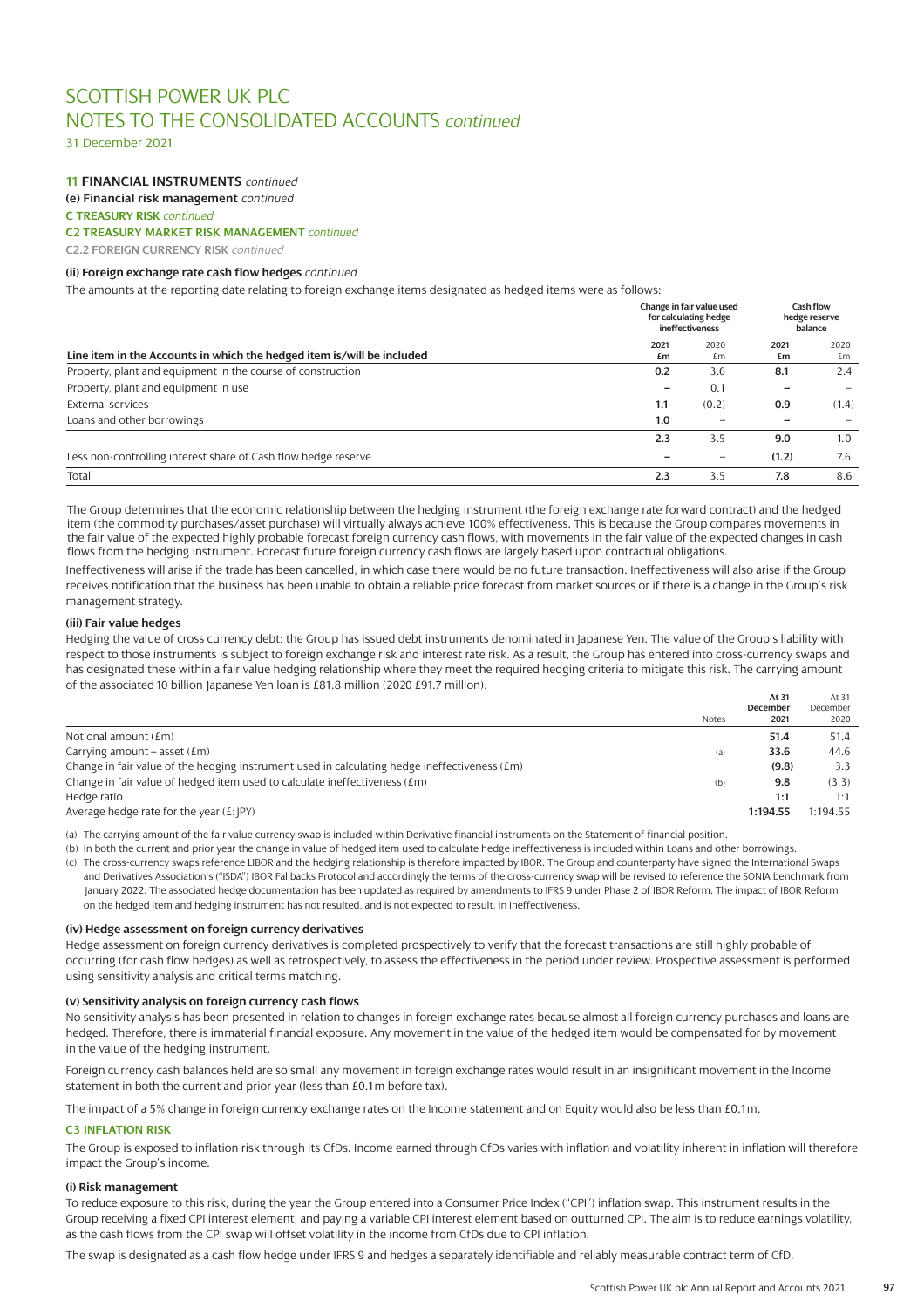31 December 2021

### **11 FINANCIAL INSTRUMENTS** *continued* **(e) Financial risk management** *continued*

**C TREASURY RISK** *continued* 

**C3 INFLATION RISK** *continued*

| (i) Risk management continued                                                                                         |                 |                                           |                        | 2020<br>Hedging |
|-----------------------------------------------------------------------------------------------------------------------|-----------------|-------------------------------------------|------------------------|-----------------|
|                                                                                                                       |                 |                                           | Hedging<br>derivatives | derivatives     |
|                                                                                                                       |                 | Note                                      | £m                     | £m              |
| Notional amount                                                                                                       |                 |                                           | 180.0                  |                 |
| Carrying amount – liability                                                                                           |                 |                                           | (143.8)                |                 |
| Changing in the value of the hedging instrument recognised in OCI                                                     |                 | (a)                                       | (143.8)                |                 |
| (a) This is consistent with the change in the fair value of the hedging instrument used to calculate ineffectiveness. |                 |                                           |                        |                 |
|                                                                                                                       |                 | Change in fair value<br>used to calculate |                        | Cash flow hedge |
|                                                                                                                       | ineffectiveness |                                           |                        | reserve balance |
| Line item in the Accounts in which the hedged item will be included                                                   | 2021<br>£m      | 2020<br>£m                                | 2021<br>£m             | 2020<br>£m      |
| Gross margin                                                                                                          | 143.8           | $\overline{\phantom{0}}$                  | (143.8)                |                 |
|                                                                                                                       |                 |                                           |                        |                 |

# **(ii) Hedge effectiveness**

The Group determines that the economic relationship between the hedging instrument and the hedged item will virtually always achieve 100% effectiveness. This is because the Group compares movements in the fair value of the expected highly probable cash flows, with movements in the fair value of the expected changes in cash flows from the hedging instrument. Forecast cash flows are based upon contractual obligations.

# **12 TRADE AND OTHER RECEIVABLES**

|                                                           | Notes | 2021<br>£m | 2020<br>£m |
|-----------------------------------------------------------|-------|------------|------------|
| <b>Current receivables:</b>                               |       |            |            |
| Receivables due from Iberdrola Group companies - trade    |       | 36.0       | 11.6       |
| Receivables due from Iberdrola Group companies - loans    | (a)   | 1,177.5    | 831.5      |
| Receivables due from Iberdrola Group companies - interest |       | 10.3       | 17.2       |
| Receivables due from joint ventures - trade               |       | 0.9        | 0.8        |
| Receivables due from joint ventures - other               |       | 2.0        | 1.4        |
| Trade receivables (including accrued income)              | (b)   | 1,023.0    | 834.1      |
| Prepayments                                               |       | 28.9       | 23.5       |
| Other tax receivables                                     |       | 25.2       | 18.6       |
| Other receivables                                         | (C)   | 254.6      | 161.7      |
|                                                           | (d)   | 2,558.4    | 1,900.4    |
| Non-current receivables:                                  |       |            |            |
| Receivables due from joint ventures - trade               |       | 1.4        | 1.6        |
| Trade receivables (including accrued income)              |       | 2.9        | 1.8        |
| Prepayments                                               |       | 8.4        | 9.6        |
| Other receivables                                         |       | 17.0       | 6.7        |
|                                                           |       | 29.7       | 19.7       |

(a) Current loans due from Iberdrola Group companies are receivable on demand with interest linked to Bank of England base rate.

(b) Certain trade receivables and payables are presented net on the Statement of financial position when the offsetting criteria under IAS 32 are met (refer to Note 3H2.3). A reconciliation between the gross and net position is provided in Note 11(d).

(c) During 2021, the Group agreed an amendment to its existing terms and conditions with its commodities derivative clearer which included an initial deposit margin facility of £200.0 million (refer to Note 19(c)(ii)). This deposit is included within other receivables at 31 December 2021. Other receivables at 31 December 2020 included £44.6 million in relation to the contingent consideration on the sale of 40% of the share capital of EA1L (refer to Note 11(e) A11) and £76.7 million recognised as part of a contractual renegotiation.

(d) Trade and other receivables includes £779.8 million (2020 £785.8 million) of IFRS 15 receivables (refer to Note 22(b)).

(e) Information about the Group's exposure to credit and market risks, and net credit losses for trade and other receivables, are included in Note 11(e).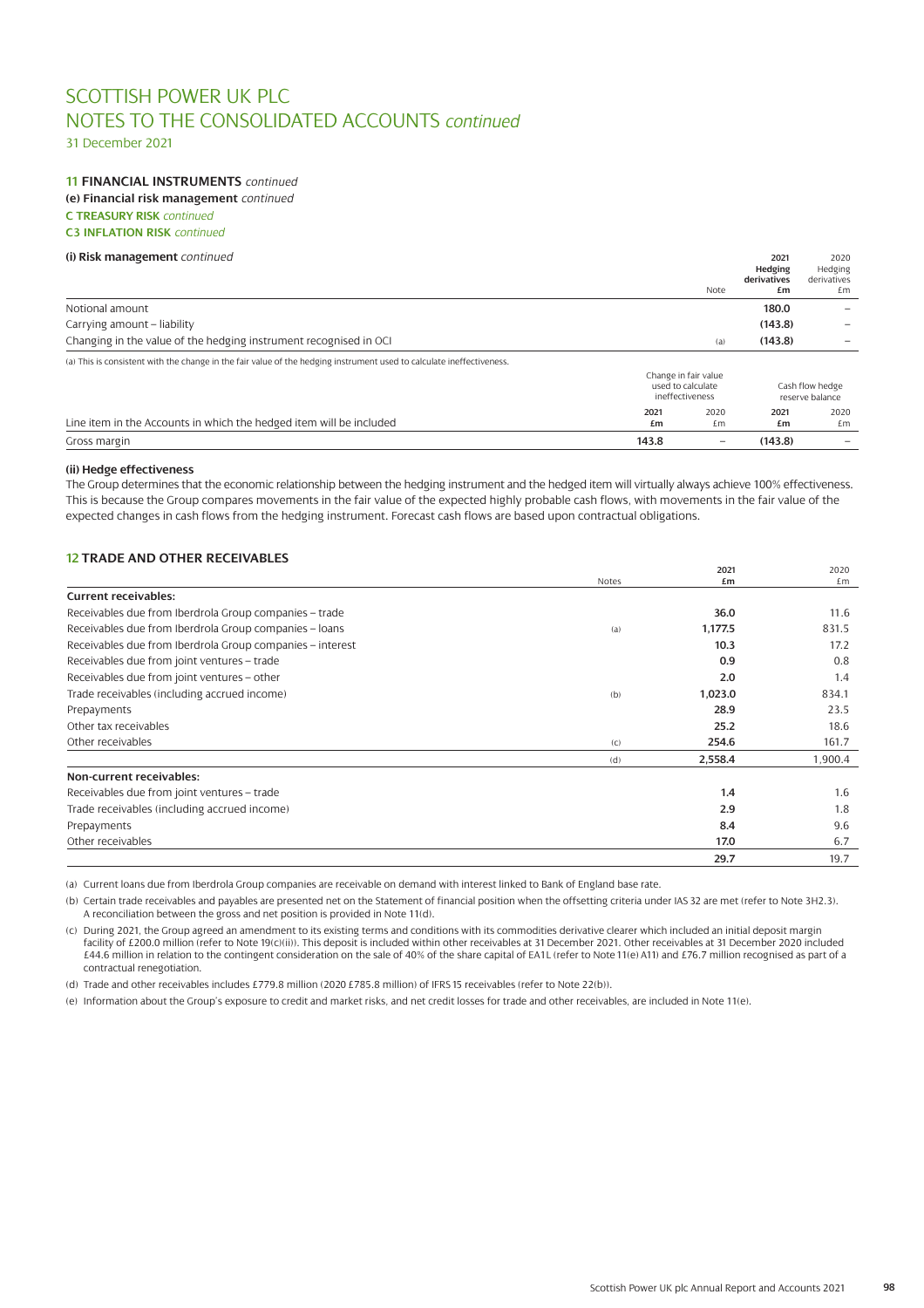31 December 2021

# **13 INVENTORIES**

|                   |               | 2021  | 2020  |
|-------------------|---------------|-------|-------|
|                   | Notes         | £m    | £m    |
| Fuel stocks       |               | 13.1  | 3.3   |
| <b>ROCS</b>       |               | 190.2 | 190.5 |
| Other inventories | $(a)$ , $(b)$ | 751.5 | 755.9 |
|                   | (C)           | 954.8 | 949.7 |

(a) Other inventories primarily comprise transmission assets which will be sold to an offshore transmission operator following completion.

(b) Other inventories of £0.4 million (2020 £0.2 million) have been written off in the year.

(c) Inventories with a value of £435.6 million (2020 £397.9 million) were recognised as an expense during the year.

# **14 ANALYSIS OF MOVEMENTS IN EQUITY ATTRIBUTABLE TO EQUITY HOLDER OF THE COMPANY**

| At 31 December 2021                                                  | 3,551.7       | 398.2                    | 793.3            | 420.5                    | 2,728.2                                 | 7,891.9     |
|----------------------------------------------------------------------|---------------|--------------------------|------------------|--------------------------|-----------------------------------------|-------------|
| Tax on items relating to actuarial gains on retirement benefits      |               |                          |                  | $\overline{\phantom{0}}$ | (126.4)                                 | (126.4)     |
| Tax on items relating to cash flow hedges                            |               | $\overline{\phantom{0}}$ | (157.0)          |                          | $\equiv$                                | (157.0)     |
| Actuarial gains on retirement benefits                               |               |                          |                  | $\equiv$                 | 586.0                                   | 586.0       |
| Changes in the value of cash flow hedges                             |               | $\overline{\phantom{0}}$ | 792.6            |                          |                                         | 792.6       |
| Profit for the year attributable to the equity holder of the Company |               |                          |                  |                          | 54.5                                    | 54.5        |
| At 1 January 2021                                                    | 3,551.7       | 398.2                    | 157.7            | 420.5                    | 2.214.1                                 | 6,742.2     |
| <b>Dividends</b>                                                     |               |                          |                  | $\overline{\phantom{0}}$ | (1, 595.9)                              | (1,595.9)   |
| Tax on items relating to actuarial losses on retirement benefits     |               |                          |                  | -                        | 12.1                                    | 12.1        |
| Tax on items relating to cash flow hedges                            |               |                          | (72.3)           |                          |                                         | (72.3)      |
| Actuarial losses on retirement benefits                              |               | $\overline{\phantom{m}}$ |                  | -                        | (8.4)                                   | (8.4)       |
| Changes in the value of cash flow hedges                             |               |                          | 395.7            |                          | $\qquad \qquad \  \  \, -\qquad \qquad$ | 395.7       |
| Profit for the year attributable to the equity holder of the Company |               |                          |                  | -                        | 532.5                                   | 532.5       |
| At 1 January 2020                                                    | 3,551.7       | 398.2                    | (165.7)          | 420.5                    | 3.273.8                                 | 7,478.5     |
|                                                                      | capital<br>£m | (Note (a))<br>£m         | (Note(b))<br>£m  | (Note (c))<br>£m         | (Note(d))<br>£m                         | Total<br>£m |
|                                                                      | Share         | Share<br>premium         | Hedge<br>reserve | Other<br>reserves        | Retained<br>earnings                    |             |
|                                                                      |               |                          |                  |                          |                                         |             |

(a) The share premium account represents consideration received for shares issued in excess of their nominal amount.

(b) The hedge reserve represents the balance of gains and losses on cash flow hedges (net of taxation) not yet transferred to income or the carrying amount of a non-financial asset.

(c) Other reserves at 31 December 2021 comprises a capital contribution reserve of £412.2 million (2020 £412.2 million), and a capital redemption reserve of £8.3 million (2020 £8.3 million). The capital redemption reserve represents the cumulative nominal value of shares repurchased and cancelled by the Company.

(d) Retained earnings comprise the cumulative balance of profits and losses recognised in the financial statements as adjusted for transactions with shareholders, principally dividends.

(e) The changes in the hedge reserve arising from valuation adjustments to hedging derivatives is set out below:

|                                                                       |                          |                          | Foreign                  |                          |                    |                          |         |
|-----------------------------------------------------------------------|--------------------------|--------------------------|--------------------------|--------------------------|--------------------|--------------------------|---------|
|                                                                       | Cost of                  |                          | exchange                 |                          | Gross              |                          |         |
|                                                                       | hedging<br>reserve       | Commodity<br>hedges      | rate<br>hedges           | Inflation<br>Hedge       | value of<br>hedges | Tax<br>effect            | Total   |
| Analysis of cash flow hedge reserve                                   | £m                       | £m                       | £m                       | £m                       | £m                 | £m                       | £m      |
| At 1 January 2020                                                     | 3.8                      | (223.3)                  | 18.3                     | $\overline{\phantom{0}}$ | (201.2)            | 35.5                     | (165.7) |
| Effective cash flow hedges recognised                                 |                          | 119.1                    | 3.9                      | $\qquad \qquad -$        | 123.0              | (23.6)                   | 99.4    |
| De-designated cash flow hedges                                        | $\qquad \qquad \qquad$   | $\overline{\phantom{0}}$ | 0.1                      |                          | 0.1                | $\overline{\phantom{0}}$ | 0.1     |
| Removed from equity and recognised in Income statement                |                          | 287.5                    | (0.1)                    |                          | 287.4              | (54.6)                   | 232.8   |
| Removed from equity and recognised in carrying amount of hedged items |                          | $\overline{\phantom{0}}$ | (21.2)                   | $\overline{\phantom{0}}$ | (21.2)             | 4.0                      | (17.2)  |
| Cost of hedging reserve - change in fair value                        | (1.7)                    |                          |                          | $\overline{\phantom{0}}$ | (1.7)              | 0.3                      | (1.4)   |
| Cost of hedging reserve - reclassified to Income Statement            | 0.5                      |                          |                          |                          | 0.5                | (0.2)                    | 0.3     |
| Non-controlling interests share of cash flow hedges                   |                          | -                        | 7.6                      |                          | 7.6                | (1.3)                    | 6.3     |
| Change in tax rate                                                    | $\overline{\phantom{0}}$ |                          | $\overline{\phantom{0}}$ |                          |                    | 3.1                      | 3.1     |
| At 1 January 2021                                                     | 2.6                      | 183.3                    | 8.6                      | $\overline{\phantom{0}}$ | 194.5              | (36.8)                   | 157.7   |
| Effective cash flow hedges recognised                                 | $\qquad \qquad \qquad$   | 2,098.1                  | (2.0)                    | (143.8)                  | 1,952.3            | (370.9)                  | 1,581.4 |
| Removed from equity and recognised in Income statement                | $\qquad \qquad -$        | (1, 159.7)               | 0.1                      | $\overline{\phantom{0}}$ | (1, 159.6)         | 220.3                    | (939.3) |
| Removed from equity and recognised in carrying amount of hedged items | $\overline{\phantom{0}}$ | $\overline{\phantom{0}}$ | (0.1)                    | $\overline{\phantom{0}}$ | (0.1)              |                          | (0.1)   |
| Cost of hedging reserve - change in fair value                        | (1.4)                    |                          |                          |                          | (1.4)              | 0.2                      | (1.2)   |
| Cost of hedging reserve - reclassified to Income Statement            | 0.2                      |                          |                          | $\overline{\phantom{0}}$ | 0.2                | $\overline{\phantom{0}}$ | 0.2     |
| Non-controlling interests share of cash flow hedges                   |                          | $\overline{\phantom{0}}$ | 1.2                      |                          | 1.2                | (0.2)                    | 1.0     |
| Change in tax rate                                                    |                          |                          |                          |                          |                    | (6.4)                    | (6.4)   |
| At 31 December 2021                                                   | 1.4                      | 1,121.7                  | 7.8                      | (143.8)                  | 987.1              | (193.8)                  | 793.3   |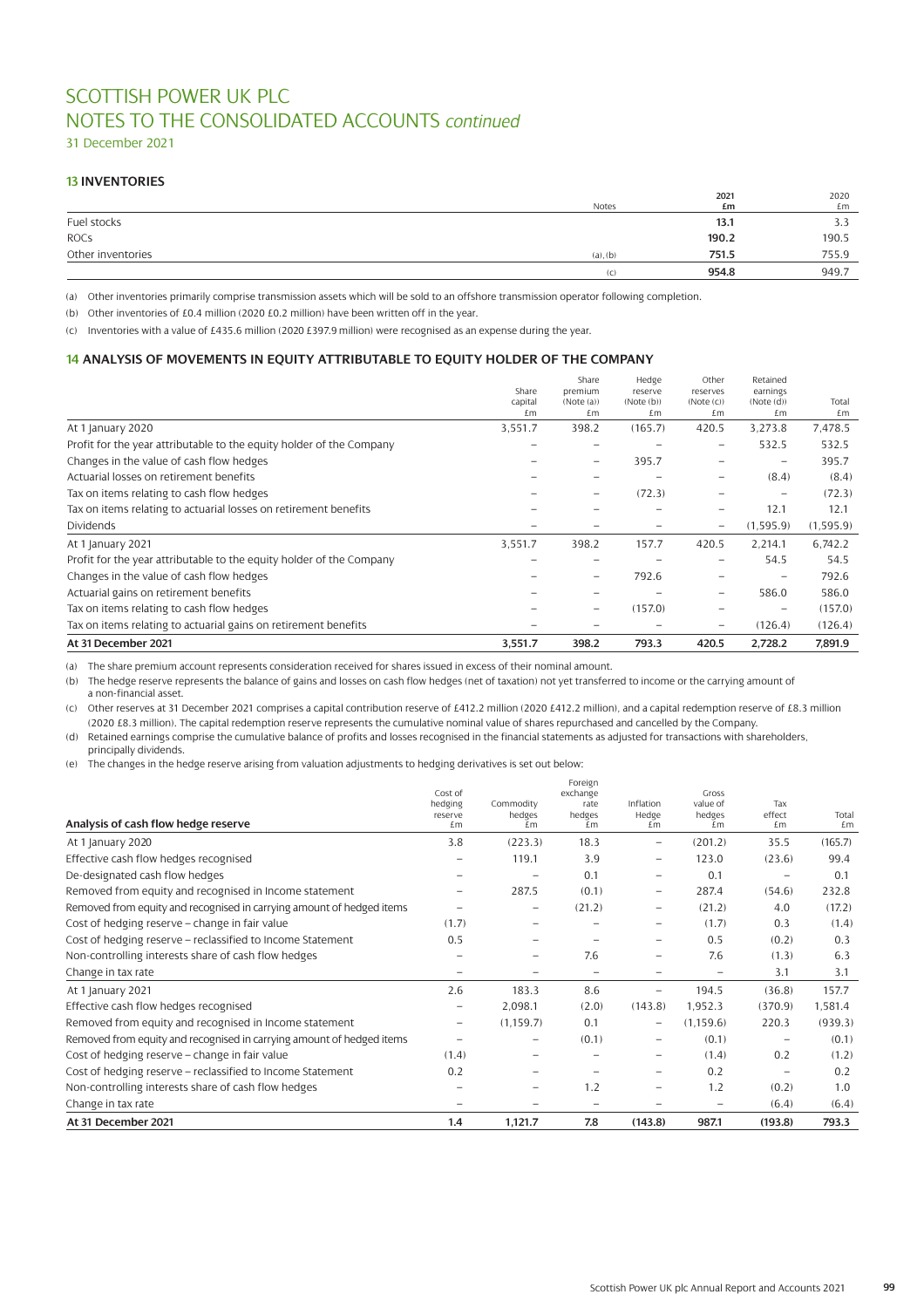31 December 2021

# **14 ANALYSIS OF MOVEMENTS IN EQUITY ATTRIBUTABLE TO EQUITY HOLDER OF THE COMPANY** *continued*

(i) The maturity analysis of amounts included in the hedge reserve is as follows:

|                  | 2021    | 2020  |
|------------------|---------|-------|
|                  | £m      | £m    |
| Less than 1 year | 833.2   | 127.9 |
| 1-2 years        | 76.7    | 19.7  |
| 2-3 years        | 11.4    | 3.0   |
| 3-4 years        | (8.2)   | 0.9   |
| 4-5 years        | (119.8) | 4.1   |
| Over 5 years     | -       | 2.1   |
|                  | 793.3   | 157.7 |

# **15 SHARE CAPITAL**

|                                                                | 2021  | 2020    |
|----------------------------------------------------------------|-------|---------|
|                                                                | £m    | £m      |
| Allotted, called up and fully paid shares:                     |       |         |
| 7,103,427,542 ordinary shares of 50p each (2020 7,103,427,542) | 3.551 | 3.551.7 |

Holders of these ordinary shares are entitled to dividends as declared from time to time; amounts on the capitalisation of profits and reserves; and notice and attendance at general meetings of the Company, with every member entitled to one vote on a show of hands and on a poll one vote for every share held.

# **16 NON-CONTROLLING INTERESTS**

|       | One Limited | Other                    | Total   |
|-------|-------------|--------------------------|---------|
| Notes | £m          | £m                       | £m      |
|       | 864.8       | 1.5                      | 866.3   |
| (a)   |             | 0.6                      | 0.6     |
|       | 52.7        | 0.1                      | 52.8    |
| (b)   | 177.6       |                          | 177.6   |
|       | (6.3)       |                          | (6.3)   |
|       | 1,088.8     | 2.2                      | 1,091.0 |
|       | 47.0        | 0.5                      | 47.5    |
|       | (55.8)      |                          | (55.8)  |
|       | (1.0)       | $\overline{\phantom{m}}$ | (1.0)   |
|       | 1.079.0     | 2.7                      | 1.081.7 |
|       |             | Edst Anglid              |         |

(a) On 28 August 2020 the Group acquired 72% of the share capital of Cumberhead West Wind Farm Ltd.

(b) During the prior year, EA1L issued a total of 4,441,000,000,000 ordinary shares of £0.0001 to its immediate parent companies ScottishPower Renewables (UK) Limited and Bilbao Offshore Holding Limited ("BOHL"),for a total consideration of £444.1 million. BOHL continues to hold its 40% ownership of EA1L.

(c) The following table summarises financial information relating to EA1L for the year ending 31 December 2021, before any intra-group eliminations. None of the Group's other subsidiaries that have a non-controlling interest are considered to be material to the Group.

|                                                                  | 2021<br>£m | 2020<br>£m |
|------------------------------------------------------------------|------------|------------|
| Non-current assets                                               | 1,810.1    | 1,867.3    |
| Current assets                                                   | 983.1      | 899.9      |
| Non-current liabilities                                          | (328.8)    | (267.6)    |
| Current liabilities                                              | (68.8)     | (104.4)    |
| Net assets                                                       | 2,395.6    | 2,395.2    |
| Net assets attributable to non-controlling interest              | 958.2      | 958.1      |
| Revenue                                                          | 384.3      | 287.1      |
| Dividends paid                                                   | (139.6)    |            |
| Net profit for the year                                          | 142.6      | 144.8      |
| Other comprehensive income                                       | (2.6)      | (15.8)     |
| Total comprehensive income                                       | 140.0      | 129.0      |
| Profit allocated to non-controlling interest                     | 57.0       | 57.9       |
| Other comprehensive income allocated to non-controlling interest | (1.0)      | (6.3)      |
| Cash flows from operating activities                             | 291.3      | 201.6      |
| Cash flows from investing activities                             | (103.1)    | (559.7)    |
| Cash flows from financing activities                             | (140.4)    | 442.3      |
| Net increase in cash and cash equivalents                        | 47.8       | 84.2       |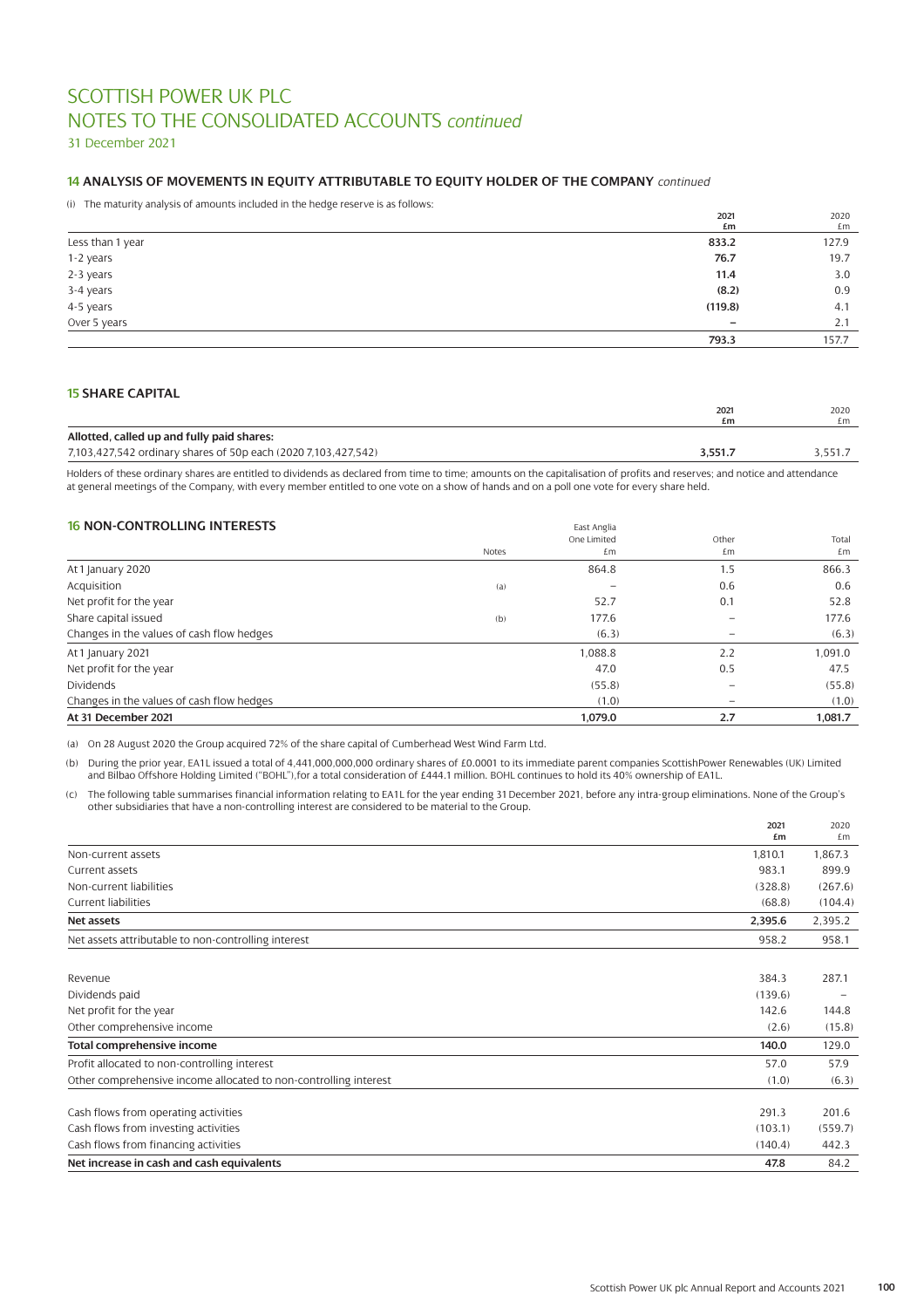31 December 2021

# **17 DEFERRED INCOME**

| Year ended 31 December 2020                                         | Notes  | At<br>1 January<br>2020<br>£m       | Disposals<br>£m        | Receivable<br>during<br>year<br>£m | Released to<br>Income<br>statement<br>£m | At<br>31 December<br>2020<br>£m |
|---------------------------------------------------------------------|--------|-------------------------------------|------------------------|------------------------------------|------------------------------------------|---------------------------------|
| Transfer of assets from customers<br>Emissions allowances allocated | (a)(b) | 1,266.6<br>$\overline{\phantom{a}}$ | (0.8)                  | 108.3<br>0.1                       | (42.6)<br>(0.1)                          | 1,331.5                         |
| Total deferred income                                               |        | 1,266.6                             | (0.8)                  | 108.4                              | (42.7)                                   | 1,331.5                         |
| Year ended 31 December 2021                                         | Notes  | At<br>1 January<br>2021<br>£m       | <b>Disposals</b><br>£m | Receivable<br>during<br>year<br>£m | Released to<br>Income<br>statement<br>£m | At<br>31 December<br>2021<br>£m |
| Transfer of assets from customers                                   | (a)(b) | 1.331.5                             | (0.6)                  | 110.7                              | (43.9)                                   | 1.397.7                         |

(a Transfer of assets from customers is an IFRS 15 contract liability (refer to Note 22(b)).

(b) The deferred income balance at 31 December 2020 included £43.9 million which was released to the Income statement during 2021 in line with the amortisation of the associated Property, plant and equipment. The balance at 31 December 2021 includes £44.1 million which is anticipated to be released in 2022.

# **18 OTHER PROVISIONS**

|                                  |       | At        |            | Unwinding                | Utilised | Released | At          |
|----------------------------------|-------|-----------|------------|--------------------------|----------|----------|-------------|
|                                  |       | 1 January | New        | οt                       | during   | during   | 31 December |
|                                  |       | 2020      | provisions | discount                 | year     | year     | 2020        |
| Year ended 31 December 2020      | Notes | £m        | £m         | £m                       | £m       | £m       | £m          |
| Reorganisation and restructuring | (a)   | 5.2       | 0.1        | $\qquad \qquad -$        | (3.6)    | (0.3)    | 1.4         |
| Decommissioning                  | (b)   | 311.9     | 124.1      | 4.2                      | (2.3)    | (0.6)    | 437.3       |
| Renewables Obligation            | (C)   | 314.8     | 397.9      | $\qquad \qquad -$        | (420.8)  |          | 291.9       |
| Onerous contracts                | (d)   | 1.4       |            | $\overline{\phantom{m}}$ | (0.2)    | (0.5)    | 0.7         |
| Insurance                        | (e)   | 4.9       | 1.4        | $\qquad \qquad -$        | (0.8)    | (1.8)    | 3.7         |
| Other                            | (f)   | 10.1      | 0.7        | $\qquad \qquad -$        | (9.6)    | (0.1)    | 1.1         |
|                                  |       | 648.3     | 524.2      | 4.2                      | (437.3)  | (3.3)    | 736.1       |

| Year ended 31 December 2021      | Notes | At<br>1 January<br>2021<br>£m | <b>New</b><br>provisions<br>£m | Unwinding<br>of<br>discount<br>£m | Utilised<br>during<br>year<br>£m | Released<br>during<br>year<br>£m | At<br>31 December<br>2021<br>£m |
|----------------------------------|-------|-------------------------------|--------------------------------|-----------------------------------|----------------------------------|----------------------------------|---------------------------------|
| Reorganisation and restructuring | (a)   | 1.4                           | 5.2                            | $\overline{\phantom{m}}$          | (1.1)                            | (0.2)                            | 5.3                             |
| Decommissioning                  | (b)   | 437.3                         | 7.9                            | 3.4                               | (4.4)                            | (1.2)                            | 443.0                           |
| Renewables Obligation            | (C)   | 291.9                         | 458.7                          | $\overline{\phantom{m}}$          | (405.9)                          | $\overline{\phantom{0}}$         | 344.7                           |
| Onerous contracts                | (d)   | 0.7                           |                                | $\overline{\phantom{0}}$          | (0.2)                            | (0.1)                            | 0.4                             |
| Insurance                        | (e)   | 3.7                           | 1.4                            | $\overline{\phantom{0}}$          | (0.1)                            | (1.0)                            | 4.0                             |
| Other                            | (f)   | 1.1                           | 0.7                            |                                   | $\qquad \qquad -$                | (0.2)                            | 1.6                             |
|                                  |       | 736.1                         | 473.9                          | 3.4                               | (411.7)                          | (2.7)                            | 799.0                           |
| Analysis of total provisions     |       |                               |                                |                                   | 2021<br>£m                       |                                  | 2020<br>£m                      |
| Non-current                      |       |                               |                                |                                   | 448.8                            |                                  | 434.1                           |
| Current                          |       |                               |                                |                                   | 350.2                            |                                  | 302.0                           |
|                                  |       |                               |                                |                                   | 799.0                            |                                  | 736.1                           |

(a) The opening 2020 provision largely related to an Energy Retail restructuring programme launched during 2019. This provision has been fully utilised or released. The new provision in the current year relates to a Energy Retail restructuring programme that was launched in 2021; this is expected to be utilised in 2022.

(b) The provision for decommissioning costs is the discounted future estimated costs of decommissioning certain non-current assets. The increase in the provision in both 2021 and 2020 resulted from a reassessment of future estimated costs. The decommissioning is expected to occur between 2022 and 2067. Refer to Note 3L for the accounting policy.

(c) The provision for the Renewables Obligation principally represents the value of ROCs for 2021 expected to be delivered in 2022 and 2023. Refer to Note 3J for the accounting policy.

(d) The provision for other onerous contracts relates to various property contracts and is expected to be utilised between 2022 and 2025.

(e) The provision for insurance principally represents the value of claims reserves. The claims are expected to be settled between 2022 and 2023.

(f) The Other category at 1 January 2020 included a provision for costs associated with the early termination of an IT contract. This matter was settled in 2020. The remaining provisions at both 31 December 2020 and 31 December 2021 are not individually sufficiently material to warrant separate disclosure.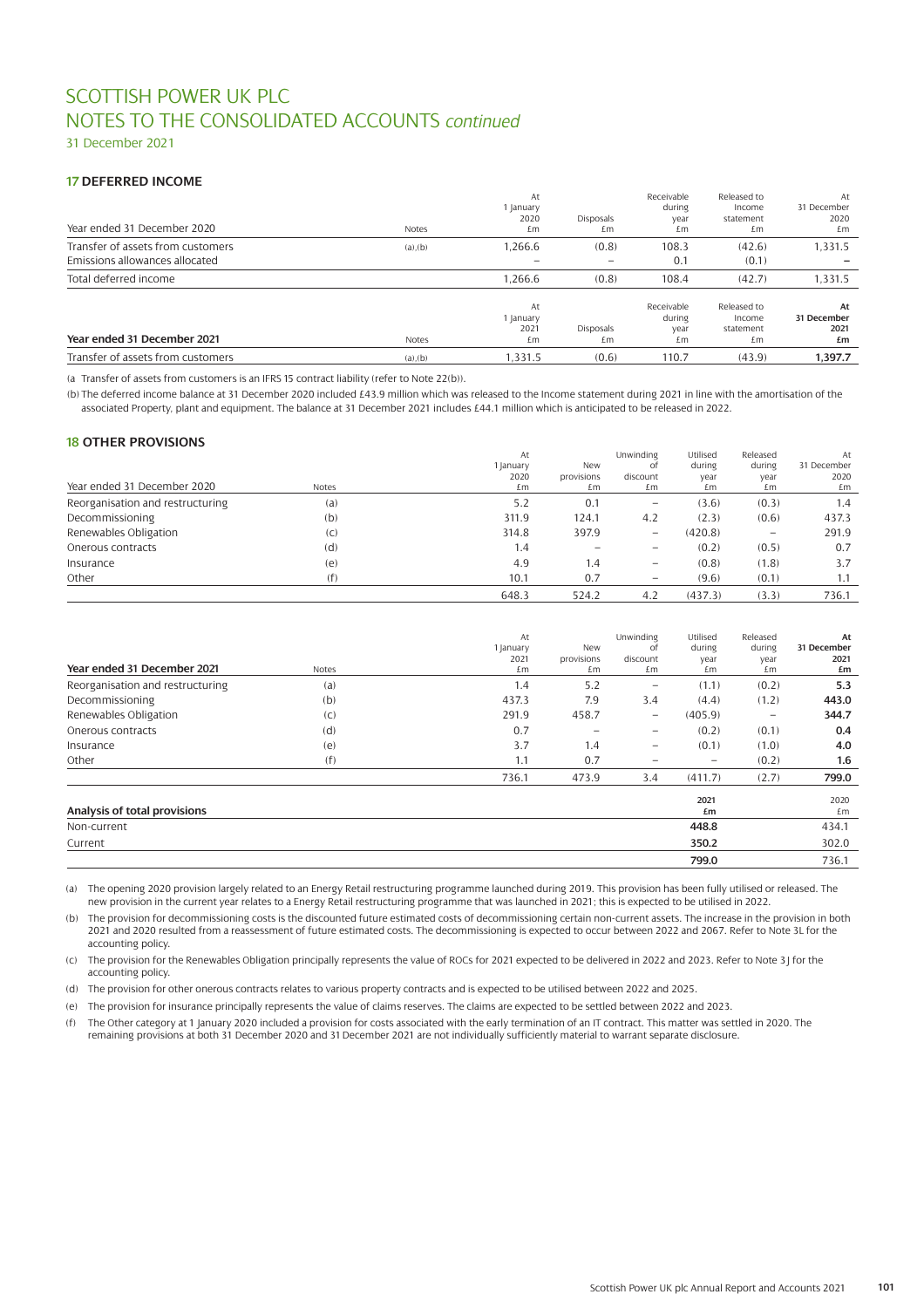31 December 2021

# **19 LOANS AND OTHER BORROWINGS**

**(a) Analysis by instrument and maturity** 

|                                                             |                             |                  |                   |                          | 2020              |
|-------------------------------------------------------------|-----------------------------|------------------|-------------------|--------------------------|-------------------|
|                                                             | <b>Notes</b>                | Interest rate*   | Maturity          | 2021<br>£m               | Restated**<br>f.m |
| Credit facility - initial margin (refer to Note 19(c)(iii)) |                             | 0.6%             | On demand         | 200.0                    |                   |
| Loans with Iberdrola Group companies                        |                             | $Base + 1%$      | On demand         | 760.4                    | 1.969.7           |
| £300 million medium-term note                               | $(i)$ , $(ii)$ , $(iii)$    | 5.9%             | 22 February 2021  | $\overline{\phantom{0}}$ | 299.9             |
| Loans with Iberdrola Group companies                        | (iv)                        | EURIBOR + 1.025% | 28 March 2022     | 9.1                      | 29.3              |
| Loan with joint venture                                     |                             | $Base + 1%$      | 11 December 2022  | 3.0                      | 3.0               |
| £250 million euro-sterling bond                             | $(iii)$ , $(v)$             | 6.75%            | 29 May 2023       | 249.8                    | 249.6             |
| £175 million inflation-linked bond                          | $(i)$ , $(iii)$ , $(vi)$    | 3.494% x RPI     | 13 October 2024   | 314.4                    | 305.7             |
| £350 million euro-sterling bond                             | $(iii)$ , $(vi)$ , $(vii)$  | 5.875%           | 17 July 2026      | 348.7                    | 348.4             |
| £350 million euro-sterling bond                             | $(iii)$ , $(vi)$ , $(viii)$ | 4.875%           | 20 September 2027 | 348.1                    | 347.8             |
| Loans with Iberdrola Group companies                        | (ix), (x)                   | $LIBOR + 0.78%$  | 20 December 2027  | 570.0                    | 760.0             |
| Loans with Iberdrola Group companies                        |                             | 3.05%            | 20 December 2027  | 900.0                    | 900.0             |
| Loans with Iberdrola Group companies                        | $(ix)$ . $(xii)$            | $LIBOR + 2.3%$   | 1 March 2028      | 100.0                    |                   |
| Loans with Iberdrola Group companies                        | (ix), (xii)                 | $LIBOR + 0.84%$  | 1 March 2029      | 650.0                    |                   |
| 10 billion JPY loan                                         | (x <sub>i</sub> )           | 4.6%             | 27 July 2029      | 81.8                     | 91.7              |
| Loans with Iberdrola Group companies                        | $(ix)$ . $(xii)$            | $LIBOR + 0.82%$  | 1 March 2031      | 500.0                    |                   |
| £350 million euro-sterling bond                             | $(iii)$ , $(vi)$ , $(xiii)$ | 2%               | 13 November 2031  | 347.2                    | 346.9             |
| £50 million medium-term note                                | $(i)$ , $(iii)$             | 5.75%            | 9 December 2039   | 50.0                     | 50.0              |
| £100 million medium-term note                               | $(i)$ , $(iii)$             | 6.375%           | 31 May 2041       | 100.0                    | 100.0             |
| <b>Accrued interest</b>                                     |                             |                  |                   | 50.3                     | 53.8              |
|                                                             |                             |                  |                   | 5,582.8                  | 5,855.8           |
|                                                             |                             |                  |                   |                          | 2020              |
|                                                             |                             |                  |                   | 2021                     | Restated**        |
| Analysis of total loans and other borrowings                |                             |                  | Note              | £m                       | £m                |
| Non-current                                                 |                             |                  |                   | 4,561.0                  | 3,320.9           |
| Current                                                     |                             |                  | (xiv)             | 1,021.8                  | 2,534.9           |
|                                                             |                             |                  |                   | 5,582.8                  | 5.855.8           |

Base - Bank of England Base Rate; EURIBOR - Euro Bank Offered Rate; RPI - Retail Price Index; LIBOR - London Inter-Bank Offer Rate; JPY - Japanese Yen. Comparative figures have been restated (refer to Note 2).

Scottish Power Limited and the Company have an established joint US\$7 billion euro medium-term note programme. SPL has not issued under the programme. The Company has in issue various notes in Sterling which can be redeemed by the Company with 30 to 90 days' notice in case of unfavourable and unavoidable changes in the UK tax laws impacting on the note payments.

(ii) The loan was repaid in full at maturity.

(iii) These bonds and notes contain a 'Loss of licence' covenant that will require repayment of the outstanding amount should the Group lose the relevant licence (distribution, transmission and supply licences).

(iv) The EURIBOR loan with Iberdrola that is due to mature in March 2022 has a schedule of repayments which commenced in 2014. The full balance (2020 repayment of £19.6 million due in 2021) is classified as current in the above analysis.

(v) The £250 million euro–sterling bond due in 2023 can be redeemed at any time by the Group at the higher of principal amount or redemption price (as determined by HSBC Bank plc) giving 30 to 45 days' notice to the lender.

(vi) The Group has external debt that contains loan covenants. None of these covenants require covenant ratios to be calculated. A future breach of covenants may require the Group to repay the loans earlier than indicated in the above table. Under the agreements, the covenants are monitored on a regular basis by the ScottishPower treasury function and regularly reported to management to ensure compliance with the agreements.

(vii) The £350 million euro-sterling bond will be redeemed at its principal amount in July 2026 unless previously redeemed or purchased and cancelled. The bond can be redeemed at any time by the Group at a higher redemption price (as determined by a financial advisor appointed by the Group and Guarantor) giving 30 to 60 days' notice.

(viii) The £350 million euro-sterling bond will be redeemed at its principal amount in September 2027 unless previously redeemed or purchased and cancelled. The bond can be redeemed at any time by the Group at a higher redemption price (as determined by a financial advisor appointed by the Group and Guarantor) giving 30 to 60 days' notice.

- (ix) These loans reference an interest rate benchmark which will be impacted by IBOR Reform. Refer to Note 2B2.
- (x) This loan has the interest rates reset at pre-determined dates. The repayment of £190.0 million due in 2021 was classified as current in the above analysis as at 31 December 2020. The next repayment on this loan will be in 2023.

The interest rate quoted above on the 10 billion Japanese Yen loan is fixed. This is changed to a variable rate by a cross currency swap.

- (xii) These loans can be redeemed at any time by ScottishPower, totally or partially, at market value (calculated as a present value of future cash flows discounted at the current internal rate of return, defined as market swap rate plus applicable credit spread at valuation date) giving five business days' notice to the lender. The lender may declare these loan agreements to have matured early in the event the lender's shareholding in the Group reduces to the extent that the Group no longer belongs to the Iberdrola Group.
- (xiii) The £350 million euro-sterling bond will be redeemed at its principal amount in November 2031 unless previously redeemed or purchased and cancelled. The bond can be redeemed at any time by the Group at a higher redemption price (as determined by a financial advisor appointed by the Group and Guarantor) giving 30 to 60 days' notice.
- (xiv) Current borrowings comprise loans with Iberdrola Group companies repayable on demand or within the next year, accrued interest, the short-term element of the EURIBOR 2022 loan with Iberdrola (refer to footnote (iv) above), the short-term element of the LIBOR 2027 loan with Iberdrola in relation to the prior year (refer to footnote (x) above), the short-term element of fair value hedge adjustments and the adjustments on discontinued fair value hedges due to be amortised within one year, which totalled  $E(1.0)$  million (2020  $E(1.1)$  million).
- (xv) In May 2020 the Group entered into an intra-group committed revolving credit facility arrangement with SPL for £1.0 billion, with an expiry date of February 2025. The facility has never been drawn. During March 2021, an additional £500.0 million of committed revolving credit facility was agreed with SPL, which has an expiry date of March 2025. Therefore, at the date of signing these Accounts, the Group, has £1.5 billion of undrawn committed facilities available.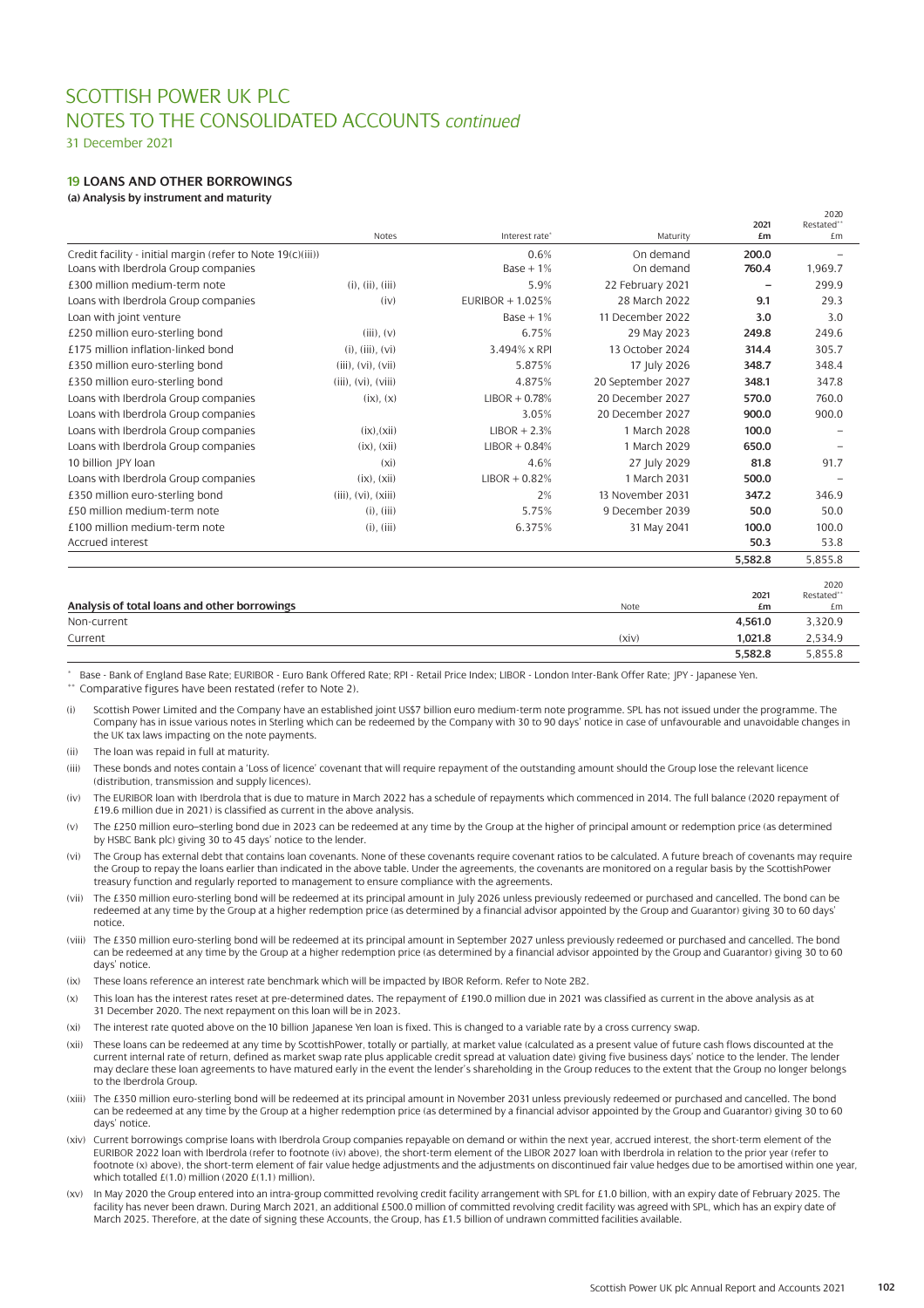31 December 2021

#### **19 LOANS AND OTHER BORROWINGS** *continued* **(b) Analysis by counterparty type**

| (b) Analysis by Counterparty type                 | 2021<br>£m | 2020<br>£m |
|---------------------------------------------------|------------|------------|
| Loans payable to Iberdrola Group companies        | 3.492.5    | 3,662.0    |
| Loans payable to external counterparties          | 1.840.0    | 2,140.0    |
| Accrued interest due to Iberdrola Group companies | 17.5       | 14.7       |
| Accrued interest due to external counterparties   | 32.8       | 39.1       |
| Credit facility – initial margin                  | 200.0      |            |
|                                                   | 5.582.8    | 5.855.8    |

### **(c) Reconciliation of movements of liabilities to cash flows arising from financing activities**

|                                                                         | Notes | Lease<br>liabilities<br>£m | Loans and<br>other<br>borrowings<br>(Current)<br>£m | Loans and<br>other<br>borrowings<br>(Non-current)<br>£m | Other<br>financial<br>liabilities<br>£m | Total<br>£m |
|-------------------------------------------------------------------------|-------|----------------------------|-----------------------------------------------------|---------------------------------------------------------|-----------------------------------------|-------------|
| At 1 January 2020*                                                      |       | 451.0                      | 1.266.2                                             | 3,823.1                                                 | 44.8                                    | 5,585.1     |
| Increase in amounts due to Iberdrola Group companies and joint ventures |       | $\overline{\phantom{m}}$   | 773.6                                               |                                                         |                                         | 773.6       |
| Repayments of borrowings and other financial liabilities                |       |                            |                                                     |                                                         | (1.3)                                   | (1.3)       |
| Payments of lease liabilities                                           |       | (26.7)                     |                                                     |                                                         | $\equiv$                                | (26.7)      |
| Interest paid                                                           |       | (12.0)                     | (168.9)                                             |                                                         | $\overline{\phantom{0}}$                | (180.9)     |
| Total movements from financing cash flows                               | (i)   | (38.7)                     | 604.7                                               | $\overline{\phantom{0}}$                                | (1.3)                                   | 564.7       |
| Transfer from non-current to current                                    |       | $\overline{\phantom{0}}$   | 509.5                                               | (509.5)                                                 | $\overline{\phantom{0}}$                |             |
| Other movements                                                         | (ii)  | 85.4                       | 154.5                                               | 7.3                                                     | $\qquad \qquad -$                       | 247.2       |
| Total liability-related other movements                                 |       | 85.4                       | 664.0                                               | (502.2)                                                 | $\qquad \qquad -$                       | 247.2       |
| At 31 December 2020                                                     |       | 497.7                      | 2.534.9                                             | 3.320.9                                                 | 43.5                                    | 6.397.0     |
|                                                                         |       |                            |                                                     |                                                         |                                         |             |

\* Comparative figures have been restated (refer to Note 2).

|                                                                 | <b>Notes</b> | Lease<br>liabilities<br>£m | Loans and<br>other<br>borrowings<br>£m | <b>Loans</b> and<br>other<br>borrowings<br>(Current) (Non-current)<br>£m | Other<br>financial<br><b>liabilities</b><br>£m | Total<br>£m |
|-----------------------------------------------------------------|--------------|----------------------------|----------------------------------------|--------------------------------------------------------------------------|------------------------------------------------|-------------|
| At 1 January 2021                                               |              | 497.7                      | 2.534.9                                | 3,320.9                                                                  | 43.5                                           | 6,397.0     |
| (Decrease)/increase in amounts due to Iberdrola Group companies |              | $\overline{\phantom{0}}$   | (1.417.9)                              | 1,250.0                                                                  | -                                              | (167.9)     |
| Repayments of borrowings and other financial liabilities        |              | $\overline{\phantom{0}}$   | (300.0)                                | $\overline{\phantom{0}}$                                                 | (8.7)                                          | (308.7)     |
| Payments of lease liabilities                                   |              | (23.8)                     |                                        |                                                                          | $\overline{\phantom{0}}$                       | (23.8)      |
| Interest paid                                                   |              | (15.2)                     | (149.1)                                |                                                                          | $\qquad \qquad -$                              | (164.3)     |
| Total movements from financing cash flows                       | (i)          | (39.0)                     | (1,867.0)                              | 1,250.0                                                                  | (8.7)                                          | (664.7)     |
| Transfer from non-current to current                            |              | -                          | 9.1                                    | (9.1)                                                                    |                                                |             |
| Credit facility - initial margin                                | (iii)        | $\qquad \qquad \qquad$     | 200.0                                  |                                                                          | -                                              | 200.0       |
| Other movements                                                 | (ii)         | 52.0                       | 144.8                                  | (0.8)                                                                    | $\qquad \qquad -$                              | 196.0       |
| Total liability-related other movements                         |              | 52.0                       | 353.9                                  | (9.9)                                                                    | -                                              | 396.0       |
| At 31 December 2021                                             |              | 510.7                      | 1.021.8                                | 4.561.0                                                                  | 34.8                                           | 6.128.3     |

(i) Total movements from financing cash flows do not include financing cash flows relating to equity. Cash flows not included relate to share capital of subsidiary issued to non-controlling interest and dividends paid.

(ii) Other movements includes non-cash movements including accrued interest expense and the acquisition of lease liabilities.

(iii) During 2021, the Group agreed an amendment to its existing terms and conditions with its commodities derivative clearer which included an initial deposit margin facility of £200.0 million, this was fully utilised as at 31 December 2021. The utilisation of this deposit facility has been reflected in the Statement of financial position as a non-cash transaction as detailed in the table below:

|                                                                            | 2021    | 2020                     |
|----------------------------------------------------------------------------|---------|--------------------------|
|                                                                            | £m      | f.m.                     |
| Current trade and other receivables - other receivables (refer to Note 12) | 200.0   | $\overline{\phantom{0}}$ |
| Current Loans and other borrowings – credit facility initial margin        | (200.0) |                          |
| Net assets                                                                 | -       |                          |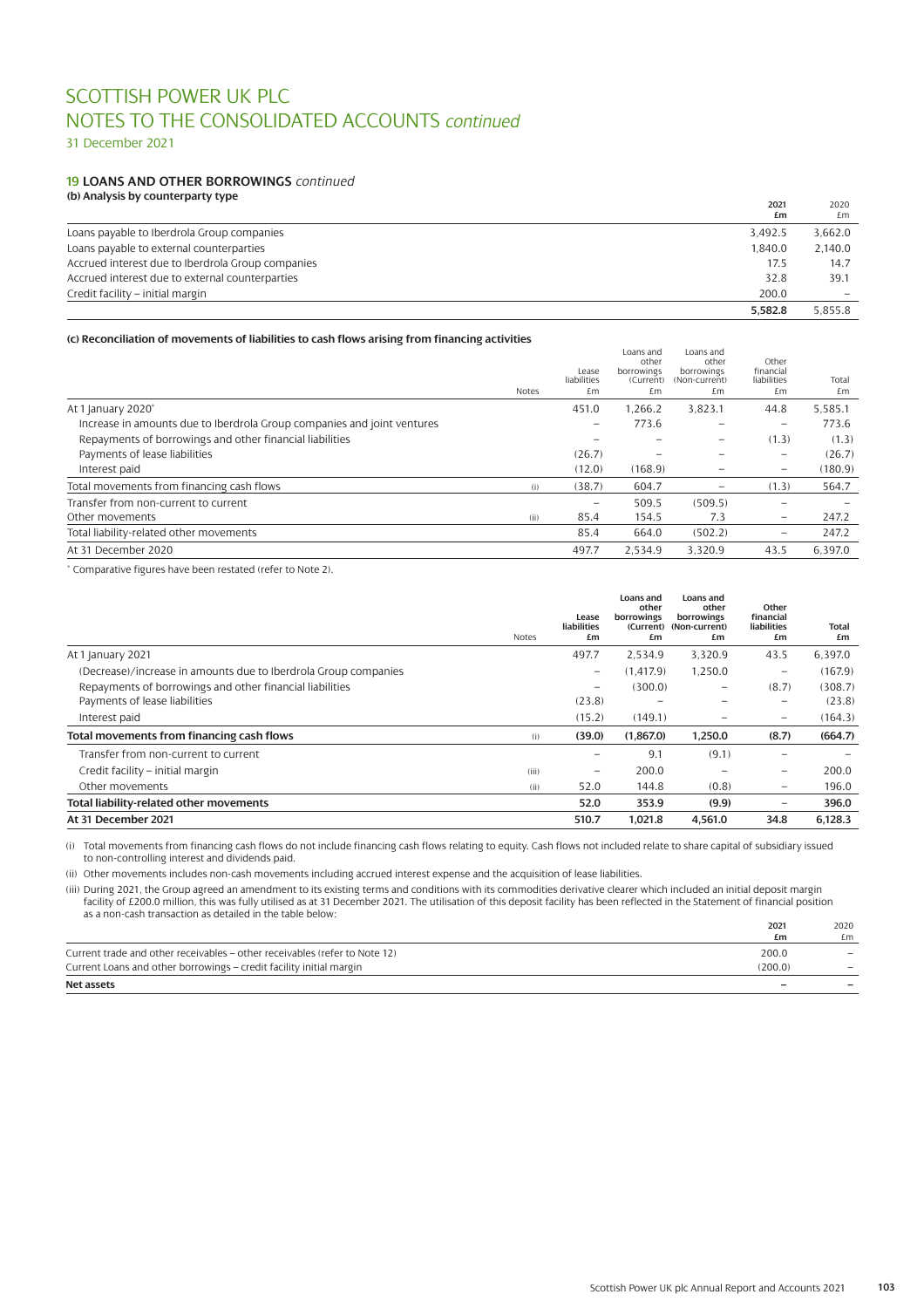31 December 2021

# **20 TRADE AND OTHER PAYABLES**

| <b>20 TRADE AND OTHER PAYABLES</b>                |               |         | 2020      |
|---------------------------------------------------|---------------|---------|-----------|
|                                                   |               | 2021    | Restated* |
|                                                   | Notes         | £m      | £m        |
| Current trade and other payables:                 |               |         |           |
| Payables due to Iberdrola Group companies - trade |               | 12.4    | 2.4       |
| Payables due to joint ventures - trade            |               | 2.7     | 2.3       |
| Trade payables                                    | $(a)$ , $(b)$ | 1,028.3 | 522.3     |
| Other taxes and social security                   | (C)           | 68.3    | 98.8      |
| Payments received on account                      |               | 125.9   | 131.1     |
| Capital payables and accruals                     | (b)           | 258.4   | 309.5     |
| Collateral                                        | (d)           | 270.7   | 35.6      |
| Other payables                                    |               | 137.7   | 109.5     |
|                                                   | (e)           | 1,904.4 | 1,211.5   |
| Non-current other payables:                       |               |         |           |
| Other payables                                    |               | 8.8     | 5.2       |
|                                                   |               | 8.8     | 5.2       |

\* Comparative figures have been restated. Refer to Note 2.

- (a) Certain trade payables and receivables are presented net on the Statement of financial position when offsetting criteria under IAS 32 are met (refer to Note 3H2.3). A reconciliation between the gross and net position is provided at Note 11(d).
- (b) During 2020, the Group operated a number of supplier financing arrangements under which certain suppliers could obtain accelerated settlement on invoices from the banking provider. These arrangements were a form of reverse factoring which the Group believes offered a benefit to its suppliers by giving them early access to funding. The supplier financing program allowed participating suppliers the ability to voluntarily elect to sell the Group's payment obligations to a designated third-party financial institution. The Group's obligations to its suppliers, including amounts due and scheduled payment terms, were not impacted by suppliers' decisions to sell amounts under these arrangements.

During 2020, the Group agreed the extension of payment terms with some suppliers, which the Group deemed to be commercially reasonable and within the legal payment terms required. The payment period for those suppliers was extended to an average of 81 days. These suppliers could have elected to be paid by a financial institution earlier than maturity under supplier financing arrangements.

The supplier financing arrangements were reviewed to determine the appropriate accounting treatment. For the supplier financing arrangements in place as at 31 December 2020, management determined that the original liabilities to which the arrangements applied had not been extinguished or substantially modified on entering into the arrangements. Therefore, the balances continued to be classed as Trade and other payables on the Statement of financial position, and the associated cash flows were included in Cash flows from operating activities. At 31 December 2020, the amount of Trade and other payables under supplier financing arrangements was £61.4 million, of which £53.2 million was within Capital payables and accruals and £8.2 million within Trade payables.

No such arrangements were in place at 31 December 2021.

- (c) Due to the impact of the COVID-19 pandemic, HMRC announced in March 2020 that companies could defer their VAT payments due between March 2020 to June 2020 until March 2021. The Group, as at 31 December 2020 had deferred £49.1 million of VAT. This was fully repaid, in one installment, in March 2021. No such arrangements were in place at 31 December 2021.
- (d) The majority of the collateral balance in both the current and prior year relates to collateral held with commodity derivative counterparties. Collateral support agreements are used to manage credit exposure to commodity price changes and include margining for trading with exchanges. The increase in the balance from prior year is predominantly due to the increase in the market price of gas in 2021. For further information on how the Group manages energy market risk refer to Notes 11 (d) and  $11(e)$  B.
- (e) Trade and other payables includes £225.7 million (2020 £209.1 million) of IFRS15 contract liabilities (refer to Note 22(b)). These balances consist of DD customer payments that are in excess of the associated units of energy delivered (final customer credits) and payments on account for Energy Networks projects.

# **21 DEFERRED TAX**

Deferred tax provided in the Accounts is as follows:

| DUTULUU taa providud in the Autounts is as follows. |       | FIUDEILY,<br>plant and<br>equipment | DEINGLIVE<br>financial<br>instruments | Retirement<br>benefits   | Trading<br>losses | VUICI<br>temporary<br>differences | Total   |
|-----------------------------------------------------|-------|-------------------------------------|---------------------------------------|--------------------------|-------------------|-----------------------------------|---------|
|                                                     | Notes | £m                                  | £m                                    | £m                       | £m                | £m                                | £m      |
| At 1 January 2020                                   |       | 844.7                               | (32.3)                                | (111.1)                  | 2.5               | (7.5)                             | 696.3   |
| Charge/(credit) to Income statement                 | (a)   | 178.6                               | 0.2                                   | (2.2)                    | (17.9)            | (0.7)                             | 158.0   |
| Acquisition of subsidiaries                         | (b)   | (0.5)                               |                                       |                          |                   |                                   | (0.5)   |
| Recorded in the Statement of comprehensive income   | (a)   | $\qquad \qquad \qquad$              | 71.0                                  | 7.2                      |                   | $\qquad \qquad -$                 | 78.2    |
| At 1 January 2021                                   |       | 1.022.8                             | 38.9                                  | (106.1)                  | (15.4)            | (8.2)                             | 932.0   |
| Charge/(credit) to Income statement                 | (C)   | 432.8                               | (4.8)                                 | $\overline{\phantom{0}}$ | (20.6)            | (13.0)                            | 394.4   |
| Recorded in the Statement of comprehensive income   | (C)   | $\overline{\phantom{m}}$            | 184.1                                 | 157.7                    | (18.2)            | $\overline{\phantom{m}}$          | 323.6   |
| At 31 December 2021                                 |       | 1.455.6                             | 218.2                                 | 51.6                     | (54.2)            | (21.2)                            | 1.650.0 |

(a) Legislation was previously enacted to reduce the UK rate of Corporation Tax to 17% as from 1 April 2020. Accordingly, the deferred tax balances as at 1 January 2020, were measured at the 17% rate, this being the tax rate enacted at that time, and the rate temporary differences were expected to reverse at. Further legislation which was substantively enacted on 17 March 2020 under The Provisional Collection of Taxes Act 1968 that maintained the 19% UK Corporation Tax rate. The 19% rate applied from 1April 2020. This rate change increased the 31 December 2020 deferred tax liability by £82.3 million.

(b) On 5 June 2020, the Group acquired the entire share capital of Hagshaw Hill Repowering Ltd. On 28 August 2020, the Group acquired 72% of the share capital of Cumberhead West Wind Farm Ltd.

(c) Legislation was enacted on 10 June 2021 under the Finance Act 2021 that will increase the UK Corporation tax rate to 25% from 1 April 2023. Accordingly, the deferred tax balances at 1January 2021 have been increased by £293.3 million to reflect the rate that the temporary differences are expected to reverse at.

- (d) At 31 December 2021, the Group had unutilised capital losses of £34.5 million (2020 £34.5 million). No deferred tax asset was recognised in either year due to the unpredictability of suitable future profit streams against which these losses may be utilised.
- The Group have recognised the deferred tax on the surplus of the ScottishPower pension scheme at 25% rather than 35% because the expected manner of recovery of the surplus is not a refund and under IAS 12, the applicable rate in this circumstance is the prevailing corporation tax rate.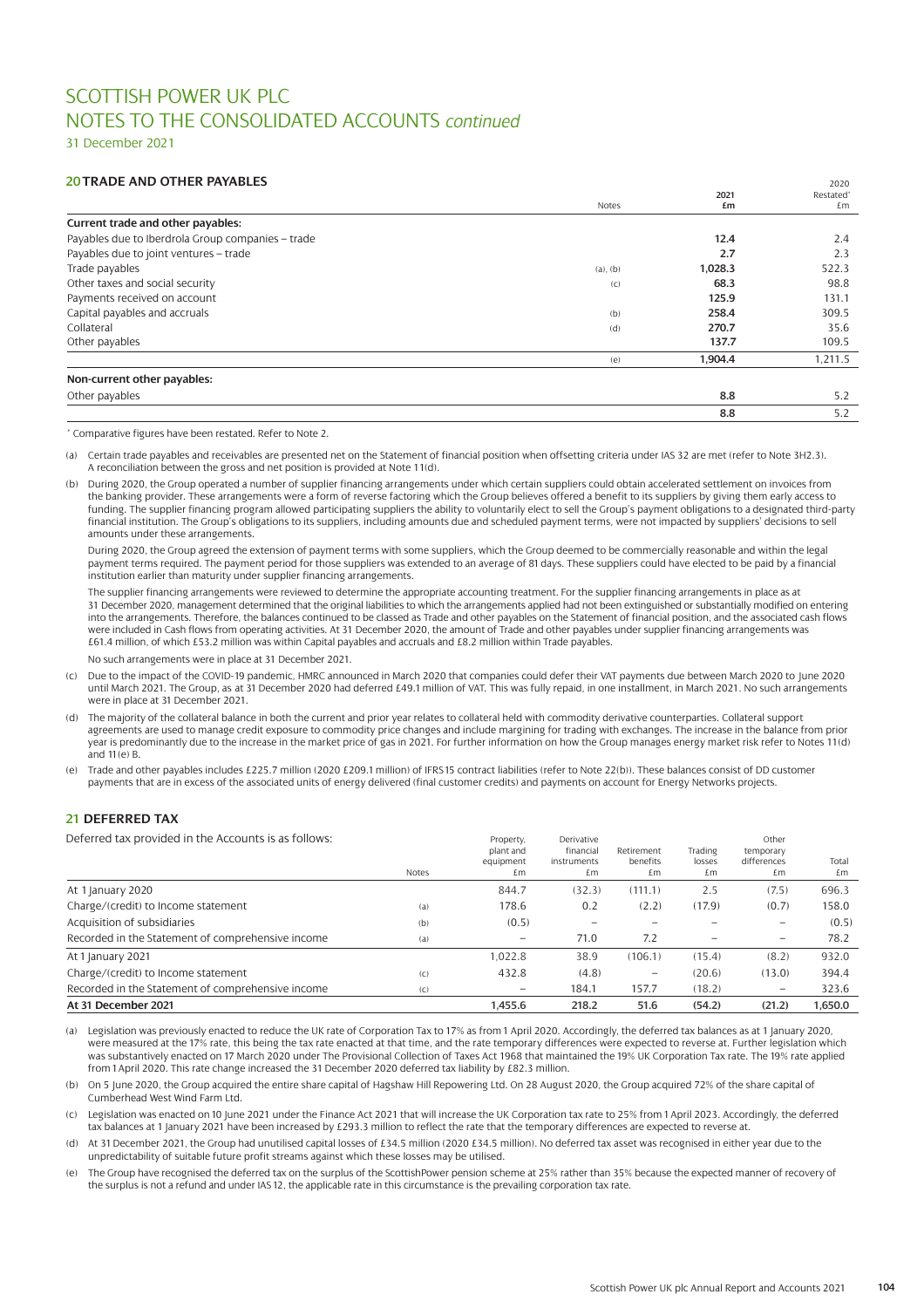31 December 2021

# **22 REVENUE**

|                                    |      |                          |                          | 2021                                           |                    |
|------------------------------------|------|--------------------------|--------------------------|------------------------------------------------|--------------------|
| (a) Disaggregation of revenue      | Note | Energy<br>Networks<br>£m | Renewables<br>£m         | Energy<br><b>Retail and</b><br>Wholesale<br>£m | <b>Total</b><br>£m |
| Segment revenue                    |      | 1,276.3                  | 863.4                    | 4,107.3                                        | 6,247.0            |
| Inter-segment revenue              | (i)  | (136.7)                  | (750.0)                  | (10.6)                                         | (897.3)            |
| External revenue                   |      | 1,139.6                  | 113.4                    | 4,096.7                                        | 5,349.7            |
| Electricity distribution           |      | 700.9                    |                          | $\overline{\phantom{m}}$                       | 700.9              |
| Electricity transmission           |      | 394.8                    |                          | $\overline{\phantom{m}}$                       | 394.8              |
| Transfers of assets from customers |      | 43.9                     | $\qquad \qquad \qquad$   | -                                              | 43.9               |
| Supply of electricity              |      |                          | $\overline{\phantom{0}}$ | 2,999.3                                        | 2,999.3            |
| Supply of gas                      |      |                          | $\overline{\phantom{0}}$ | 995.0                                          | 995.0              |
| CfD income                         |      | $\equiv$                 | 68.0                     | $\overline{\phantom{m}}$                       | 68.0               |
| Other                              |      | $\qquad \qquad -$        | 45.4                     | 102.4                                          | 147.8              |
|                                    |      | 1,139.6                  | 113.4                    | 4,096.7                                        | 5,349.7            |

|                                    |      |                          |                          | 2020                                    |             |
|------------------------------------|------|--------------------------|--------------------------|-----------------------------------------|-------------|
|                                    | Note | Energy<br>Networks<br>£m | Renewables<br>£m         | Energy<br>Retail and<br>Wholesale<br>£m | Total<br>£m |
| Segment revenue                    |      | 1,254.4                  | 906.0                    | 3,750.6                                 | 5,911.0     |
| Inter-segment revenue              | (i)  | (139.1)                  | (596.9)                  | (11.0)                                  | (747.0)     |
| External revenue                   |      | 1,115.3                  | 309.1                    | 3,739.6                                 | 5,164.0     |
| Electricity distribution           |      | 674.9                    |                          | $\overline{\phantom{m}}$                | 674.9       |
| Electricity transmission           |      | 397.8                    |                          | $\overline{\phantom{m}}$                | 397.8       |
| Transfers of assets from customers |      | 42.6                     | $\qquad \qquad \qquad$   | $\overline{\phantom{m}}$                | 42.6        |
| Supply of electricity              |      |                          | $\overline{\phantom{0}}$ | 2,711.4                                 | 2,711.4     |
| Supply of gas                      |      |                          | $\overline{\phantom{0}}$ | 967.6                                   | 967.6       |
| CfD income                         |      | $\equiv$                 | 212.8                    | $\overline{\phantom{m}}$                | 212.8       |
| Other                              |      | $\qquad \qquad =$        | 96.3                     | 60.6                                    | 156.9       |
|                                    |      | 1,115.3                  | 309.1                    | 3,739.6                                 | 5,164.0     |

(i) Energy Networks inter-segment revenue is predominantly subject to regulation and is based on published tariffs set by Ofgem. Renewables inter-segment revenue primarily consists of the sale of electricity and ROCs from wind farms. Energy Retail and Wholesale inter-segment revenue largely consists of the supply of electricity and gas.

All revenue is recognised over time and arises from operations within the UK and Republic of Ireland. Revenue arising outside the UK is not deemed material enough to warrant separate disclosure.

### **(b) Contract balances**

|                      |                  | 31 December | 31 December | l January |
|----------------------|------------------|-------------|-------------|-----------|
|                      |                  | 2021        | 2020        | 2020      |
|                      | <b>Notes</b>     | £m          | £m          | £m        |
| Receivables          | $(i)$ , $(ii)$   | 779.8       | 785.8       | 851.0     |
| Contract liabilities | $(iii)$ , $(iv)$ | (1,623.4)   | (1, 540.6)  | 1,524.6)  |

(i) Included within Trade and other receivables (refer to Note 12).

(ii) £100.5 million (2020 £119.9 million) of net expected credit losses were recognised during the year on receivables arising from the Group's contracts with customers.

(iii) £1,397.7 million (2020 £1,331.5 million) of contract liabilities relates to the transfer of assets from customers which is recorded within Deferred income (refer to Note 17). The remainder is included within Trade and other payables (refer to Note 20).

(iv) The amount of contract liabilities recognised as income in the year is £103.3 million (2020 £135.1 million). The remaining movement in contract liabilities relates to new liabilities recognised in the year.

### **(c) Customer contract costs**

During the year, £75.1 million (2020 £59.9 million) of incremental costs of obtaining a contract (customer contract costs) were capitalised and the amortisation charge was £62.5 million (2020 £49.2 million). Refer to Note 6(a).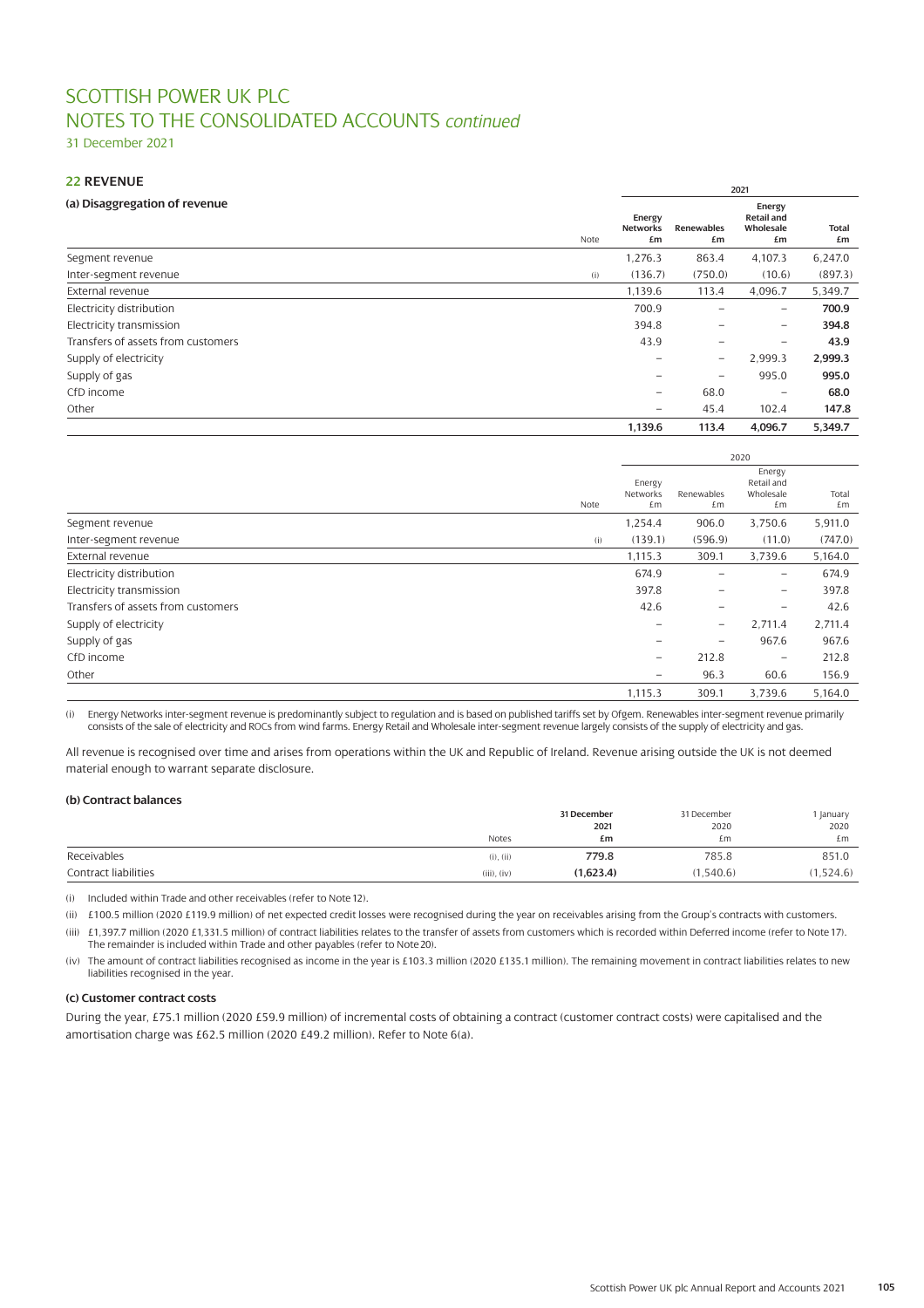31 December 2021

# **23 EMPLOYEE INFORMATION**

# **(a) Staff costs**

|                                 |      | 2021    | 2020    |
|---------------------------------|------|---------|---------|
|                                 | Note | £m      | £m      |
| Wages and salaries              |      | 310.0   | 290.5   |
| Social security costs           |      | 33.1    | 30.8    |
| Pension and other costs         | (i)  | 13.3    | 69.0    |
| <b>Total staff costs</b>        |      | 356.4   | 390.3   |
| Less: capitalised staff costs   |      | (164.6) | (151.5) |
| Charged to the Income statement |      | 191.8   | 238.8   |

(i) Pension and other costs includes a credit of £85.7m (2020 £nil) from a revaluation of a pension scheme (refer to Note 9) and costs of £13.7 million for group-wide restructuring programmes (2020 credit of £7.9 million).

### **(b) Employee numbers**

The average numbers of employees (full and part-time) employed by the Group, including UK-based directors, were:

|                             | 2021  | 2020  |
|-----------------------------|-------|-------|
| Energy Networks             | 3,013 | 3,020 |
| Renewables                  | 604   | 494   |
| Energy Retail and Wholesale | 1,471 | 1,579 |
| Corporate                   | 526   | 507   |
| <b>Total</b>                | 5.614 | 5,600 |

# **24 TAXES OTHER THAN INCOME TAX**

|                |      | 2021  | 2020  |
|----------------|------|-------|-------|
|                | Note | £m    | £m    |
| Property taxes |      | 121.1 | 119.4 |
| Other taxes    | (a)  | 110.7 | 101.4 |
|                |      | 231.8 | 220.8 |

(a) Other taxes mainly comprises obligations specific to the energy industry, principally ECO and WHD.

# **25 DEPRECIATION AND AMORTISATION CHARGE, ALLOWANCES AND PROVISIONS**

|                                                             | 2021  | 2020  |
|-------------------------------------------------------------|-------|-------|
|                                                             | £m    | £m    |
| Property, plant and equipment depreciation charge           | 600.3 | 567.6 |
| Right-of-use asset depreciation charge                      | 31.6  | 30.7  |
| Intangible asset amortisation charge                        | 125.9 | 110.5 |
| Charges and provisions, allowances and impairment of assets | 11.0  | 10.7  |
|                                                             | 768.8 | 719.5 |
| Capitalised right-of-use asset depreciation                 | (6.0) | (7.2) |
|                                                             | 762.8 | 712.3 |

# **26 FINANCE INCOME**

|                                                     | 2021 | 2020 |
|-----------------------------------------------------|------|------|
|                                                     | £m   | £m   |
| Interest on bank and other deposits                 | 0.2  | 1.3  |
| Interest receivable from Iberdrola Group companies  | 10.7 | 17.2 |
| Foreign exchange gains                              | 3.8  | 5.0  |
| Fair value and other gains on financing derivatives | 0.1  |      |
| Fair value movement on contingent consideration     |      | 18.0 |
|                                                     | 14.8 | 41.5 |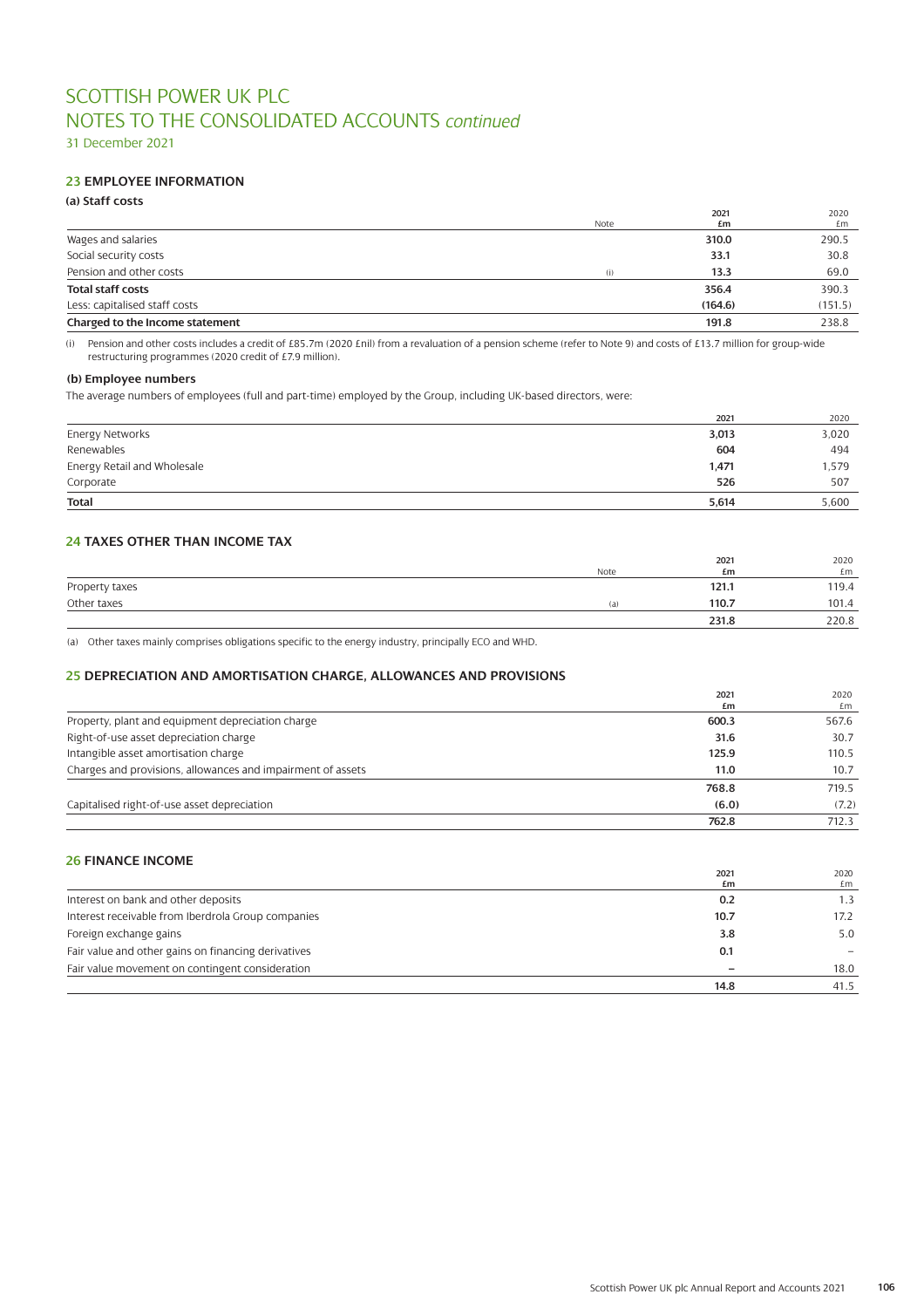# SCOTTISH POWER UK PLC NOTES TO THE CONSOLIDATED ACCOUNTS *continued*

31 December 2021

## **27 FINANCE COSTS**

|                                                      |      | 2021  | 2020  |
|------------------------------------------------------|------|-------|-------|
|                                                      | Note | £m    | £m    |
| Interest on bank loans and overdrafts                |      |       | 0.2   |
| Interest on amounts due to Iberdrola Group companies |      | 61.2  | 53.2  |
| Interest on other borrowings                         |      | 94.3  | 106.7 |
| Net impairment of debt instruments                   |      | 0.1   | (0.4) |
| Unwinding of discount on provisions                  |      | 3.4   | 4.2   |
| Interest on lease liabilities                        |      | 17.7  | 16.6  |
| Foreign exchange losses                              |      | 2.7   | 5.9   |
| Net interest on retirement benefit obligations       |      | 6.5   | 11.9  |
| Fair value and other losses on financing derivatives |      | 0.3   | 0.6   |
| Interest on taxes                                    |      |       | 0.7   |
| Fair value movement on contingent consideration      |      | 3.7   |       |
|                                                      |      | 189.9 | 199.6 |
| Capitalised interest                                 | (a)  | (5.3) | (6.9) |
|                                                      |      | 184.6 | 192.7 |

(a) The tax relief on the capitalised interest for the year ended 31 December 2021 was £1.0 million (2020 £1.3 million).

| <b>28 INCOME TAX</b>                                      | 2021   | 2020  |
|-----------------------------------------------------------|--------|-------|
|                                                           | £m     | £m    |
| Current tax:                                              |        |       |
| UK Corporation Tax charge on profits for the year         | 46.8   | 106.2 |
| Adjustments in respect of prior years                     | 7.4    | (7.5) |
| Current tax for the year                                  | 54.2   | 98.7  |
| Deferred tax:                                             |        |       |
| Origination and reversal of temporary differences         | 104.6  | 60.7  |
| Adjustments in respect of prior years                     | (14.0) | (0.6) |
| Impact of tax rate change on opening deferred tax balance | 303.8  | 97.9  |
| Deferred tax for the year                                 | 394.4  | 158.0 |
| Income tax expense for the year                           | 448.6  | 256.7 |
|                                                           |        |       |

The tax charge on profit on ordinary activities for the year varied from the standard rate of UK Corporation Tax applicable to Group companies as follows:

|                                                           | 2021  | 2020  |
|-----------------------------------------------------------|-------|-------|
|                                                           | £m    | £m    |
| Corporation Tax at 19% (2020 19%)                         | 104.6 | 160.0 |
| Adjustments in respect of prior years                     | (6.6) | (8.1) |
| Impact of tax rate change on opening deferred tax balance | 303.8 | 97.9  |
| Impact of tax rate change on current year charge          | 31.9  |       |
| Non-deductible expenses and other permanent differences   | 14.9  | 6.9   |
| Income tax expense for the year                           | 448.6 | 256.7 |

Legislation was previously enacted to reduce the UK rate of Corporation Tax to 17% on 1 April 2020. Accordingly deferred tax balances were measured at the 17% rate, this being the tax rate enacted at the reporting date of 31 December 2019, and the rate temporary differences were expected to reverse. Further legislation was substantively enacted on 17 March 2020 under The Provisional Collection of Taxes Act 1968 that maintains the 19% UK Corporation Tax rate. The 19% rate was applicable from 1 April 2020. This rate increased the deferred tax liability at 31 December 2020 by £97.9 million.

Further legislation was enacted on 10 June 2021 under the Finance Act 2021 that will increase the UK Corporation Tax rate to 25% from 1April 2023. Accordingly deferred tax balances at 1 January 2021 increased by £303.8 million reflecting the rate that the temporary differences are expected to reverse at.

| Comparison of UK Corporation Tax charge and payments | 2021<br>£m | 2020<br>f.m. |
|------------------------------------------------------|------------|--------------|
| UK Corporation Tax charge on profits for the year    | 46.8       | 106.2        |
| UK Corporation Tax in the Statement of cash flows    | 93.4       | 129.5        |

The amount of Corporation Tax paid in the year, shown in the Statement of cash flows, and the amount of the Corporation Tax charge for the year are not the same. The main reason for this is the timing of the payments.

For accounting periods beginning on or after 1 April 2019, HMRC amended the rules relating to quarterly Corporation Tax instalment payments and introduced new payment dates for companies categorised as being 'very large'. The amended rules affect companies with annual taxable profits exceeding £20 million and has resulted in companies being required to pay their Corporation Tax instalments earlier than what was required under the previous regime. The instalment dates for each chargeable accounting period under assessment are now the 14th day of each calendar quarter. The interaction between the old and new Corporation Tax payment regimes has resulted in four Corporation Tax instalment payments being settled with the UK Collector of Taxes relating to the year ended 31 December 2021 compared to six instalment payments for the year ended 31 December 2020. The six payments made in 2020 relate to the obligation to settle the third and fourth instalment payments with respect to the year ended 31 December 2019 and all four instalment payments that are required under the new regime. After that there will be a requirement to make four Corporation Tax instalment payments in each year all relating to the current year's tax charge. In addition, the amount in the Statement of cash flows also includes any refunds received or payments made relating to Corporation Tax liabilities of prior years.

The current tax asset of £67.7 million has arisen in 2021 largely as a consequence of the significant losses arising in the Energy Retail and Wholesale division.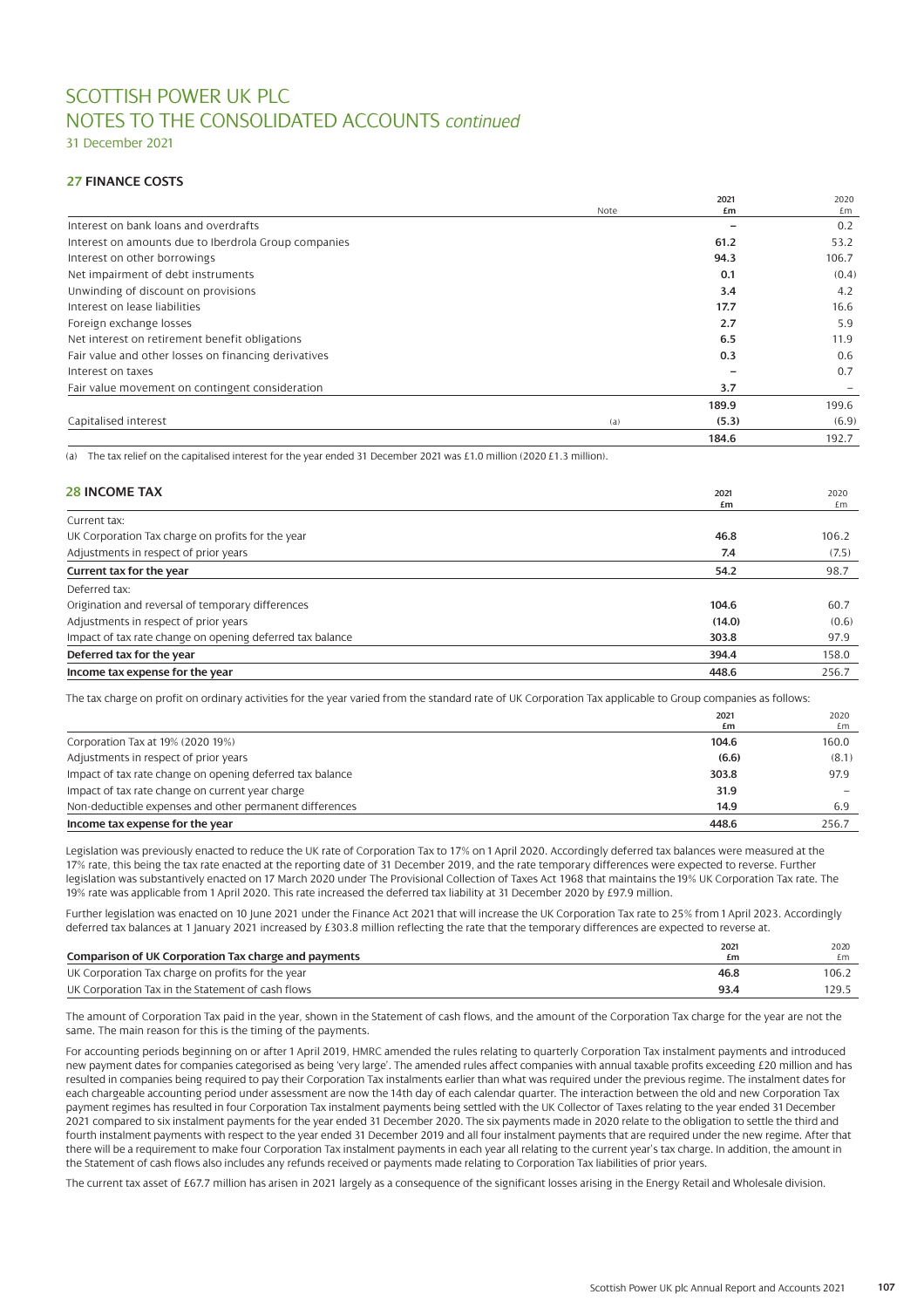# SCOTTISH POWER UK PLC NOTES TO THE CONSOLIDATED ACCOUNTS *continued*

31 December 2021

# **29 DIVIDENDS**

|                                   | 2021                     | 2020              | 2021                     | 2020       |
|-----------------------------------|--------------------------|-------------------|--------------------------|------------|
|                                   | pence per ordinary share | dinaru<br>: share | £m                       | £m         |
| Interim<br>vidend paid<br>$\cdot$ |                          | <u>_ _ . _</u>    | $\overline{\phantom{0}}$ | <b>EQE</b> |

## **30 CONTINGENT LIABILITIES**

East Anglia One Limited's exemption from the legislative requirement to hold a transmission licence under the Electricity Act 1989 expired on 13 December 2021 (the ("the Exemption Date"). Following due consideration of relevant legal, contractual and regulatory implications and as a result of continued positive engagement with, and assurances from, the Department for Business Energy and Industrial Strategy and Ofgem the project continues to generate and transmit electricity beyond the Exemption Date. Based on the information available at the reporting date, or date of signing, there are no contingent liabilities arising from these events.

### **Legal proceedings**

The Group's businesses are party to various other legal claims, actions and complaints, certain of which may involve material amounts. The Group is unable to predict with certainty whether or not it will ultimately be successful in these legal proceedings or, if not, what the impact might be. The Group currently believes that resolution of these matters will not have a materially adverse effect on the Consolidated accounts.

### **31 FINANCIAL COMMITMENTS**

### **Contractual commitments**

The Group manages its energy resource requirements by integrating long-term firm, short-term and spot market purchases with its own generating resources to manage volume and price volatility and maximise value across the energy value chain. As part of its energy resource portfolio, the Group is committed under long-term purchase contracts summarised in the tables below.

|            |            |            | 2021       |            |                          |                    |
|------------|------------|------------|------------|------------|--------------------------|--------------------|
|            |            |            |            |            | 2027 and                 |                    |
| 2022<br>£m | 2023<br>£m | 2024<br>£m | 2025<br>£m | 2026<br>£m | thereafter<br>£m         | <b>Total</b><br>£m |
| 3,028.5    | 389.6      | 89.5       | 6.1        | -          | $\overline{\phantom{0}}$ | 3,513.7            |
| 255.2      | 54.4       | 49.6       | 55.3       | 47.9       | 159.2                    | 621.6              |
|            |            |            |            |            |                          |                    |
|            |            |            | 2020       |            |                          |                    |
|            |            |            |            |            | 2026 and                 |                    |
| 2021       | 2022       | 2023       | 2024       | 2025       | thereafter               | Total              |
| £m         | £m         | £m         | £m         | £m         | £m                       | £m                 |
| 1.239.3    | 242.8      | 77.8       | 16.3       |            | $\qquad \qquad -$        | 1,576.2            |
| 190.9      | 74.5       | 43.9       | 40.6       | 24.2       | 78.2                     | 452.3              |
|            |            |            |            |            |                          |                    |

### **32 RELATED PARTY TRANSACTIONS**

### **(a) Transactions and balances arising in the normal course of business**

|                                          | 2021                                          |                                                             |                                                |                          |                                               |                                                             |                                                | 2020                     |  |  |
|------------------------------------------|-----------------------------------------------|-------------------------------------------------------------|------------------------------------------------|--------------------------|-----------------------------------------------|-------------------------------------------------------------|------------------------------------------------|--------------------------|--|--|
|                                          | Ultimate<br>parent<br>(Iberdrola, S.A.)<br>£m | Immediate<br>parent<br>(Scottish<br>Power<br>Limited)<br>£m | Other<br>Iberdrola<br>Group<br>companies<br>£m | Joint<br>ventures<br>£m  | Ultimate<br>parent<br>(Iberdrola, S.A.)<br>£m | Immediate<br>parent<br>(Scottish<br>Power<br>Limited)<br>£m | Other<br>Iberdrola<br>Group<br>companies<br>£m | Joint<br>ventures<br>£m  |  |  |
| <b>Types of transaction</b>              |                                               |                                                             |                                                |                          |                                               |                                                             |                                                |                          |  |  |
| Sales and rendering of services          | $\overline{\phantom{0}}$                      | 1.3                                                         | 50.5                                           | 1.3                      | 0.1                                           | 0.7                                                         | 17.7                                           | 2.3                      |  |  |
| Purchases and receipt of services        | (32.7)                                        | (0.6)                                                       | (44.6)                                         | (16.1)                   | (35.5)                                        | (0.6)                                                       | (23.5)                                         | (14.1)                   |  |  |
| Interest income                          | $\overline{\phantom{0}}$                      | 10.7                                                        | $\qquad \qquad -$                              | $\qquad \qquad -$        | $\overline{\phantom{m}}$                      | 17.2                                                        | $\overline{\phantom{0}}$                       | $\overline{\phantom{0}}$ |  |  |
| Interest costs (excluding ECLs)          | (0.2)                                         | (55.3)                                                      | (5.7)                                          |                          | (0.4)                                         | (42.6)                                                      | (10.2)                                         |                          |  |  |
| Net gains/(losses) on foreign exchange   | 1.8                                           | (1.8)                                                       | $\overline{\phantom{0}}$                       |                          | (3.3)                                         | 3.2                                                         |                                                |                          |  |  |
| Net losses on financing derivatives      | $\overline{a}$                                | (0.2)                                                       | $\overline{\phantom{0}}$                       |                          |                                               | (0.7)                                                       |                                                |                          |  |  |
| Changes in the value of cash flow hedges | $\overline{\phantom{0}}$                      | 8.8                                                         |                                                |                          |                                               | 7.3                                                         |                                                |                          |  |  |
| Dividends paid                           |                                               |                                                             |                                                | $\overline{\phantom{0}}$ | $\overline{\phantom{0}}$                      | (1, 595.9)                                                  |                                                |                          |  |  |
| Movements in ECLs in respect of          |                                               |                                                             |                                                |                          |                                               |                                                             |                                                |                          |  |  |
| Loans and interest receivable            |                                               |                                                             |                                                |                          |                                               | 0.2                                                         |                                                |                          |  |  |
| <b>Balances outstanding</b>              |                                               |                                                             |                                                |                          |                                               |                                                             |                                                |                          |  |  |
| Loans receivable                         |                                               | 1,177.5                                                     |                                                |                          |                                               | 831.5                                                       |                                                |                          |  |  |
| Trade and other receivables              |                                               | 1.7                                                         | 34.3                                           | 4.3                      |                                               | 2.2                                                         | 9.4                                            | 3.8                      |  |  |
| Interest receivable                      |                                               | 10.3                                                        |                                                |                          |                                               | 17.2                                                        |                                                |                          |  |  |
| Derivative financial assets              | $\overline{\phantom{0}}$                      | 0.2                                                         | 24.7                                           | $\overline{\phantom{0}}$ |                                               | 1.3                                                         | 0.4                                            |                          |  |  |
| Loans payable                            | (9.1)                                         | (2,910.4)                                                   | (570.0)                                        | (3.0)                    | (29.3)                                        | (2,869.7)                                                   | (760.0)                                        | (3.0)                    |  |  |
| Trade and other payables                 | $\overline{\phantom{0}}$                      | (1.1)                                                       | (11.3)                                         | (2.7)                    | $\qquad \qquad -$                             | (1.2)                                                       | (1.2)                                          | (2.3)                    |  |  |
| Interest payable                         | $\overline{\phantom{0}}$                      | (17.3)                                                      | (0.2)                                          | $\qquad \qquad -$        |                                               | (14.5)                                                      | (0.2)                                          |                          |  |  |
| Derivative financial liabilities         | $\overline{\phantom{0}}$                      | (0.7)                                                       | (2.3)                                          | $\qquad \qquad -$        | $\overline{\phantom{0}}$                      | (0.3)                                                       | $\overline{a}$                                 |                          |  |  |
| <b>ECL on</b>                            |                                               |                                                             |                                                |                          |                                               |                                                             |                                                |                          |  |  |
| Loans and interest receivable            |                                               | 0.1                                                         |                                                |                          | $\overline{\phantom{0}}$                      | 0.1                                                         |                                                |                          |  |  |

(i) The amounts outstanding are unsecured and will be settled in cash. No guarantees have been given or received in relation to inter-group transactions.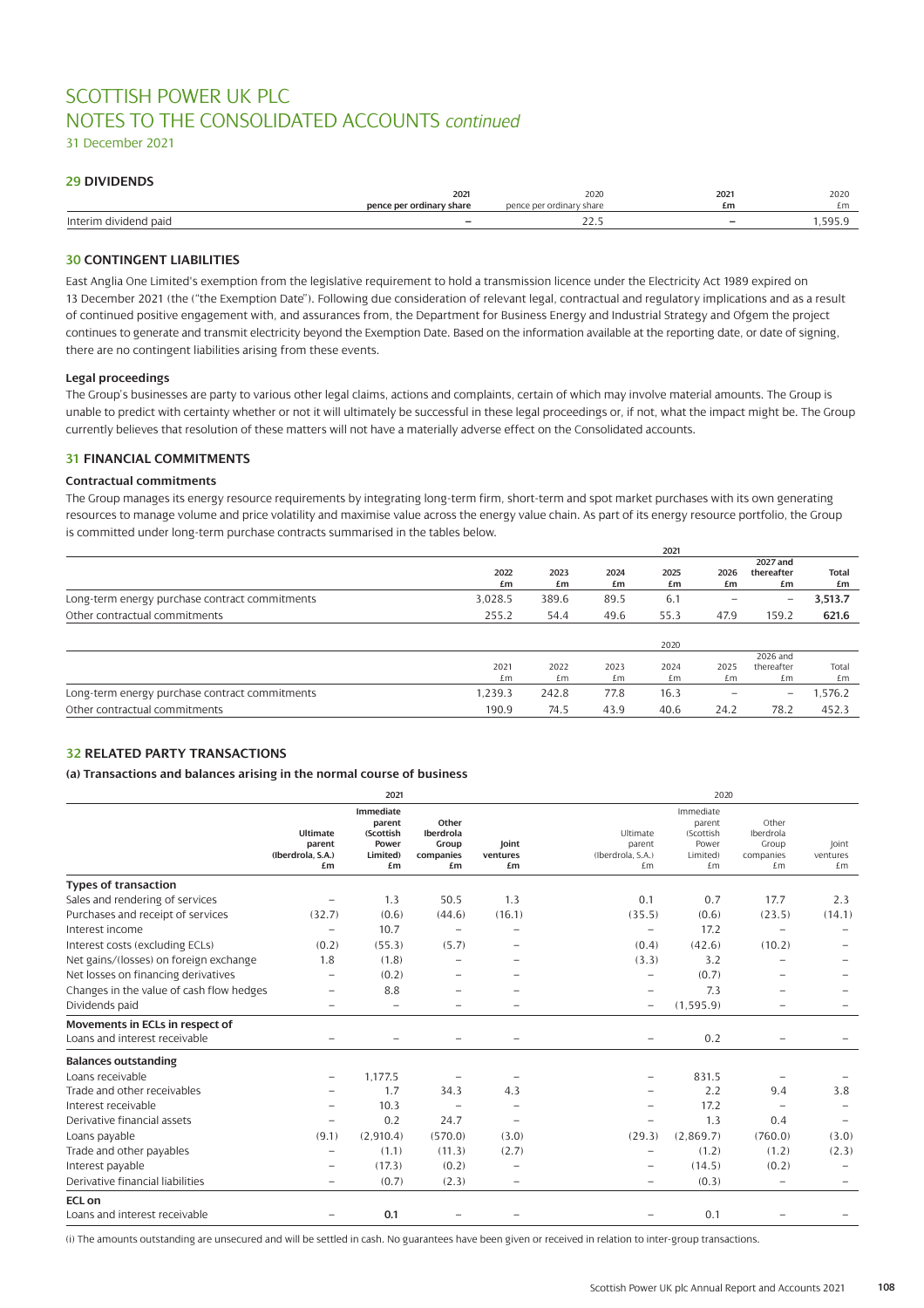# SCOTTISH POWER UK PLC NOTES TO THE CONSOLIDATED ACCOUNTS *continued*

31 December 2021

## **32 RELATED PARTY TRANSACTIONS** *continued*

### **(b) Remuneration of key management personnel**

The remuneration of the key management personnel of the Group is set out below. The remuneration of all 15 (2020 13) key management personnel who served during the year is included within staff costs at Note 23(a).

|                              | 2021 | 2020            |
|------------------------------|------|-----------------|
|                              | £m   | £m              |
| Short-term employee benefits | 4.8  | 4.9             |
| Post-employment benefits     | 0.3  | 0.5             |
| Termination benefits         | 0.2  | $\qquad \qquad$ |
| Share-based payments         | 4.5  | 3.8             |
|                              | 9.8  | 9.2             |

### **(c) Directors' remuneration**

The remuneration of the directors who provided qualifying services to the Group is set out below. All of the directors were remunerated by the Group during both years. All of the directors (2020 all) were remunerated directly by the Company.

|                                                                                      | 2021<br>£000 | 2020<br>£000 |
|--------------------------------------------------------------------------------------|--------------|--------------|
| Aggregate remuneration in respect of qualifying services                             | 1,051        | 937          |
| Aggregate contributions to a defined contribution pension scheme                     | 20           |              |
| Aggregate compensation for loss of office                                            | 176          |              |
| Number of directors who exercised share options                                      | 4            |              |
| Number of directors who received shares under a long-term incentive scheme           |              |              |
| Number of directors accruing retirement benefits under a defined benefit scheme      |              |              |
| Number of directors accruing retirement benefits under a defined contribution scheme |              |              |
| <b>Highest paid director</b>                                                         | 2021         | 2020         |
|                                                                                      | £000         | £000         |
| Aggregate remuneration                                                               | 425          | 383          |
| Accrued pension benefit                                                              | 69           | 65           |

(i) The highest paid director received a benefit under a long-term share incentive scheme in both years.

(ii) The highest paid director exercised share options in both years.

### **(d) Immediate and ultimate parent company**

The immediate parent company is Scottish Power Limited which is also the parent company of the smallest group in which the results of the Company are consolidated. Copies of the consolidated accounts of Scottish Power Limited may be obtained from its registered office at 320 St. Vincent Street, Glasgow, Scotland, G2 5AD.

The directors regard Iberdrola, S.A. (incorporated in Spain) as the ultimate parent company, which is also the parent company of the largest group in which the results of the Company are consolidated. Copies of the consolidated accounts of Iberdrola, S.A. may be obtained from its registered office at Iberdrola, S.A., Torre Iberdrola, Plaza Euskadi 5, 48009, Bilbao, Spain.

In addition to the Company's parent undertakings disclosed above, the Group's other related undertakings are disclosed in Appendix 1.

### **33 AUDITOR'S REMUNERATION**

|                                                              | 2021 | 2020 |
|--------------------------------------------------------------|------|------|
|                                                              | £m   | £m   |
| Audit of the Company and Consolidated annual accounts        | 0.5  | 0.5  |
| Audit of the Company's subsidiaries pursuant to legislation  | 1.9  | 1.8  |
| Audit of the Group's pension schemes pursuant to legislation | 0.1  | 0.1  |
| Audit fees                                                   | 2.5  | 2.4  |
| Audit-related assurance services                             | 0.1  | 0.2  |
| <b>Total</b>                                                 | 2.6  |      |

(a) For the year ended 31 December 2021, all fees paid to the Group's auditors of £2.5 million (2020 £2.5 million) were charged to the Income statement. The Group's SPPS pension scheme paid the fees of £0.1 million (2020 £0.1 million) relating to that scheme's audit.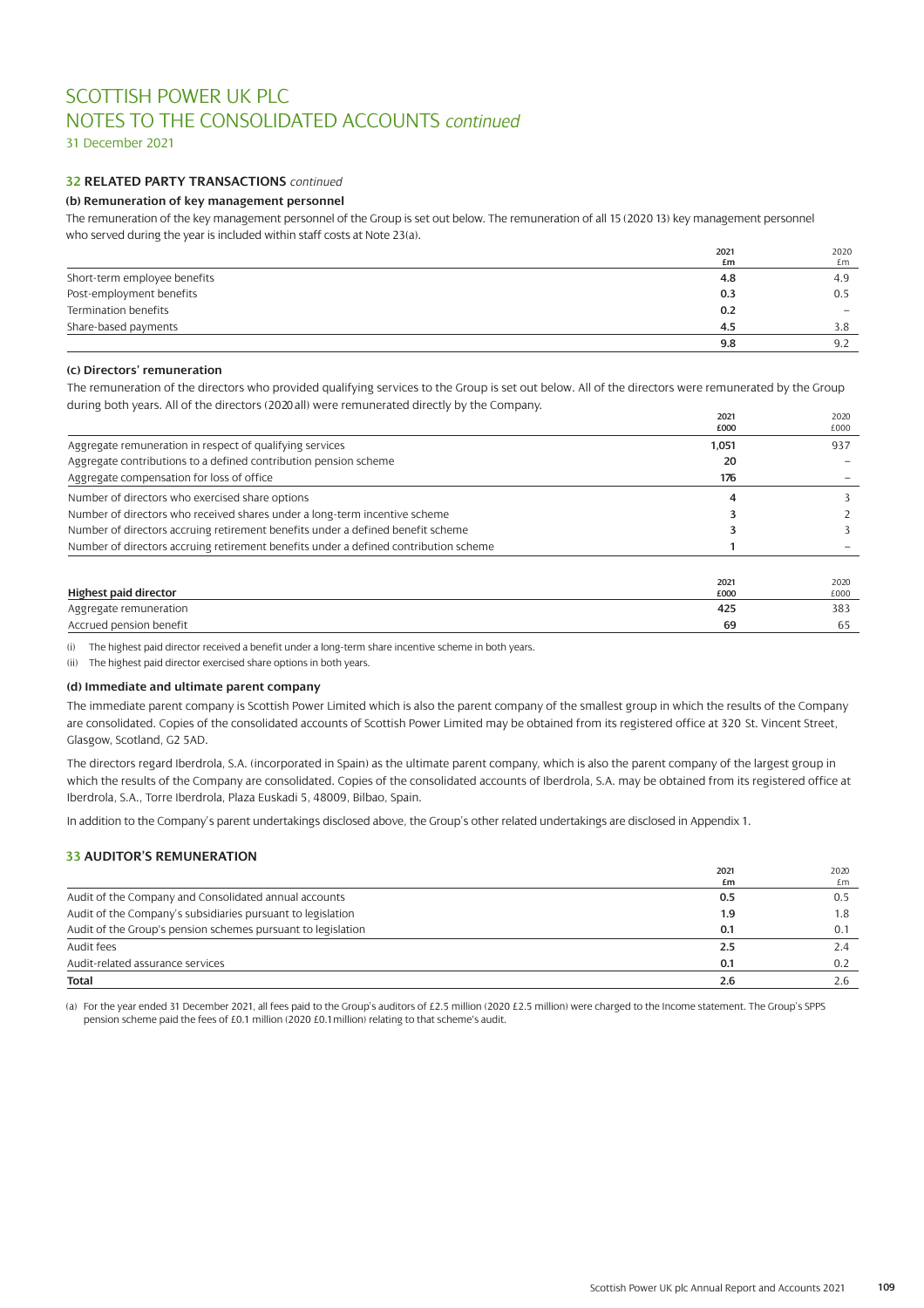# SCOTTISH POWER UK PLC COMPANY STATEMENT OF FINANCIAL POSITION

at 31 December 2021

|                                                             | Notes  | 2021<br>£m | ZUZU<br>Restated <sup>*</sup><br>£m |
|-------------------------------------------------------------|--------|------------|-------------------------------------|
| <b>ASSETS</b>                                               |        |            |                                     |
| <b>NON-CURRENT ASSETS</b>                                   |        |            |                                     |
| Intangible assets                                           | 35     | 18.7       | 19.2                                |
| Property, plant and equipment                               | 36     | 46.4       | 50.4                                |
| Right-of-use-assets                                         | 37     | 87.0       | 85.9                                |
| <b>Pensions asset</b>                                       | 38     | 291.7      |                                     |
| <b>Non-current financial assets</b>                         |        | 5,056.2    | 5.167.3                             |
| Investments in subsidiaries                                 | 39     | 5,023.5    | 5,123.5                             |
| Other investments                                           | 39, 40 | 0.2        | 0.2                                 |
| Derivative financial instruments                            | 40     | 32.5       | 43.6                                |
| Non-current trade and other receivables                     | 41     | 2,535.5    | 2,082.4                             |
| Deferred tax asset                                          | 42     |            | 109.2                               |
| <b>TOTAL NON-CURRENT ASSETS</b>                             |        | 8,035.5    | 7.514.4                             |
| <b>CURRENT ASSETS</b>                                       |        |            |                                     |
| Current trade and other receivables                         | 41     | 232.0      | 337.6                               |
| <b>Current tax assets</b>                                   |        | 3.3        | 26.8                                |
| <b>Current financial assets</b>                             |        | 1.1        | 1.2                                 |
| Derivative financial instruments                            | 40     | 1.1        | 1.2                                 |
| <b>TOTAL CURRENT ASSETS</b>                                 |        | 236.4      | 365.6                               |
| <b>TOTAL ASSETS</b>                                         |        | 8,271.9    | 7,880.0                             |
| <b>EQUITY AND LIABILITIES</b>                               |        |            |                                     |
| <b>EOUITY</b>                                               |        |            |                                     |
| Of shareholders of the parent                               |        | 5,558.4    | 4.513.7                             |
| Share capital                                               | 43.44  | 3,551.7    | 3,551.7                             |
| Share premium                                               | 44     | 398.2      | 398.2                               |
| Hedge reserve                                               | 44     | 1.0        | 2.2                                 |
| Other reserve                                               | 44     | 420.4      | 420.4                               |
|                                                             |        |            |                                     |
| Retained earnings - opening balance                         | 44     | 141.2      | 761.8                               |
| Retained earnings - profit for the year                     | 44     | 586.3      | 971.6                               |
| Retained earnings - other movements                         | 44     | 459.6      | (1, 592.2)                          |
| Retained earnings - closing balance                         | 44     | 1,187.1    | 141.2                               |
| <b>TOTAL EQUITY</b>                                         |        | 5,558.4    | 4,513.7                             |
| <b>NON-CURRENT LIABILITIES</b>                              |        |            |                                     |
| Non-current provisions                                      |        | 102.5      | 562.1                               |
| Provision for retirement benefit obligations                | 38     | 99.5       | 558.6                               |
| Other provisions                                            | 45     | 3.0        | 3.5                                 |
| Bank borrowings and other non-current financial liabilities |        | 1,946.2    | 797.2                               |
| Loans and other borrowings                                  | 46     | 1,946.2    | 797.2                               |
| Non-current lease liabilities                               | 37     | 107.9      | 106.5                               |
| Non-current trade and other payables                        | 47     | 3.7        | 2.0                                 |
| Non-current income tax liabilities                          |        |            | 4.0                                 |
| <b>Deferred tax liabilities</b>                             | 42     | 29.5       | $\overline{\phantom{0}}$            |
| TOTAL NON-CURRENT LIABILITIES                               |        | 2,189.8    | 1,471.8                             |
| <b>CURRENT LIABILITIES</b>                                  |        |            |                                     |
| <b>Current provisions</b>                                   |        | 1.5        | 2.3                                 |
| Other provisions                                            | 45     | 1.5        | 2.3                                 |
| Bank borrowings and other current financial liabilities     |        | 482.5      | 1,734.7                             |
| Current financial liabilities                               |        | 34.8       | 43.5                                |
| Loans and other borrowings                                  | 46     | 447.6      | 1,691.2                             |
| Derivative financial instruments                            | 40     | 0.1        |                                     |
| <b>Current lease liabilities</b>                            | 37     | 6.2        | 6.9                                 |
| Current trade and other payables                            | 47     | 33.5       | 150.6                               |
| <b>TOTAL CURRENT LIABILITIES</b>                            |        | 523.7      | 1,894.5                             |
| <b>TOTAL LIABILITIES</b>                                    |        | 2,713.5    | 3,366.3                             |
| TOTAL EQUITY AND LIABILITIES                                |        | 8,271.9    | 7,880.0                             |
|                                                             |        |            |                                     |

\* Comparative figures have been restated (refer to Note 34).

Authorised for issue by the Board and signed on its behalf on 22 April 2022.<br>
And Connelly

**Nicola Connelly** Director

The accompanying Notes 34 to 53 and Appendix 1 are an integral part of the Company statement of financial position at 31 December 2021.

 $2020$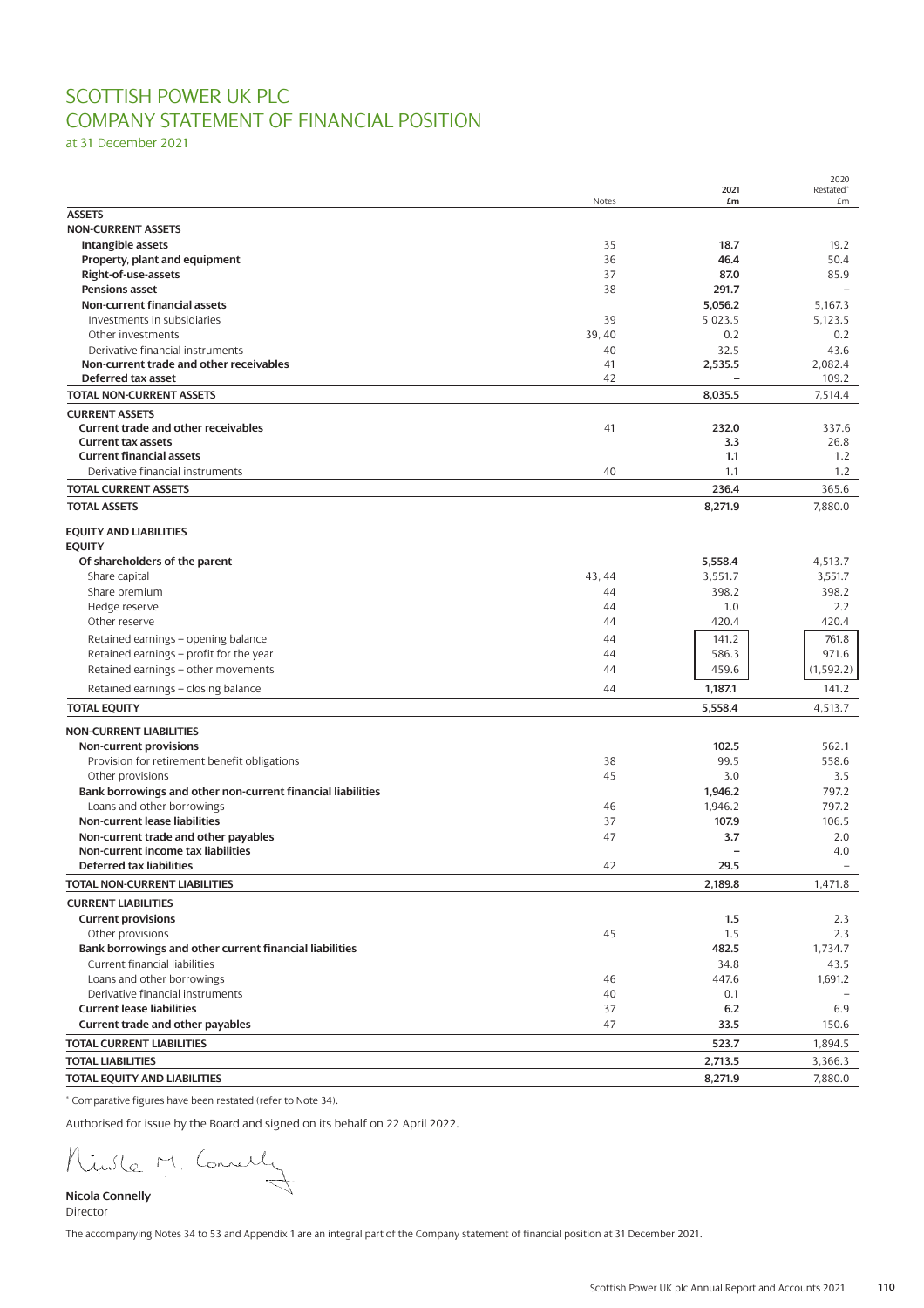# SCOTTISH POWER UK PLC COMPANY STATEMENT OF COMPREHENSIVE INCOME

for the year ended 31 December 2021

|                                                                  | Note | 2021<br>£m | 2020<br>£m |
|------------------------------------------------------------------|------|------------|------------|
| <b>NET PROFIT FOR THE YEAR</b>                                   |      | 586.3      | 971.6      |
| OTHER COMPREHENSIVE INCOME                                       |      |            |            |
| Items that may be subsequently released to the Income statement: |      |            |            |
| Cash flow hedges:                                                |      |            |            |
| Changes in the value of cash flow hedges                         | 44   | (1.4)      | (0.9)      |
| Tax relating to cash flow hedges                                 | 44   | 0.2        |            |
|                                                                  |      | (1.2)      | (0.9)      |
| Items that will not be reclassified to the Income statement:     |      |            |            |
| Actuarial gains/(losses) on retirement benefits:                 |      |            |            |
| Acturial gains/(losses) on retirement benefits                   | 44   | 586.0      | (8.4)      |
| Tax relating to acturial gains/(losses) on retirement benefits   | 44   | (126.4)    | 12.1       |
| Cash flow hedges:                                                |      |            |            |
| Change in the value of cash flow hedges                          | 44   |            | 0.1        |
|                                                                  |      | 459.6      | 3.8        |
| OTHER COMPREHENSIVE INCOME FOR THE YEAR                          |      | 458.4      | 2.9        |
| TOTAL COMPREHENSIVE INCOME FOR THE YEAR                          |      | 1,044.7    | 974.5      |

Total comprehensive income for both years is wholly attributable to the equity holder of Scottish Power UK plc.

# SCOTTISH POWER UK PLC COMPANY STATEMENT OF CHANGES IN EQUITY

for the year ended 31 December 2021

| At 31 December 2021                     | 3,551.7                  | 398.2                    | 1.0                    | 420.4                  | 1.187.1                    | 5,558.4     |
|-----------------------------------------|--------------------------|--------------------------|------------------------|------------------------|----------------------------|-------------|
| Total comprehensive income for the year | $\overline{\phantom{m}}$ | $\overline{\phantom{m}}$ | (1.2)                  | $\qquad \qquad -$      | 1.045.9                    | 1.044.7     |
| At 1 January 2021                       | 3,551.7                  | 398.2                    | 2.2                    | 420.4                  | 141.2                      | 4,513.7     |
| Dividends                               |                          |                          |                        | -                      | (1.595.9)                  | (1,595.9)   |
| Total comprehensive income for the year | $\overline{\phantom{m}}$ | $\overline{\phantom{m}}$ | (0.8)                  | $\qquad \qquad -$      | 975.3                      | 974.5       |
| At 1 January 2020                       | 3.551.7                  | 398.2                    | 3.0                    | 420.4                  | 761.8                      | 5,135.1     |
|                                         | Share<br>capital<br>£m   | Share<br>premium<br>£m   | Hedge<br>reserve<br>£m | Other<br>reserve<br>£m | Retained<br>earnings<br>£m | Total<br>£m |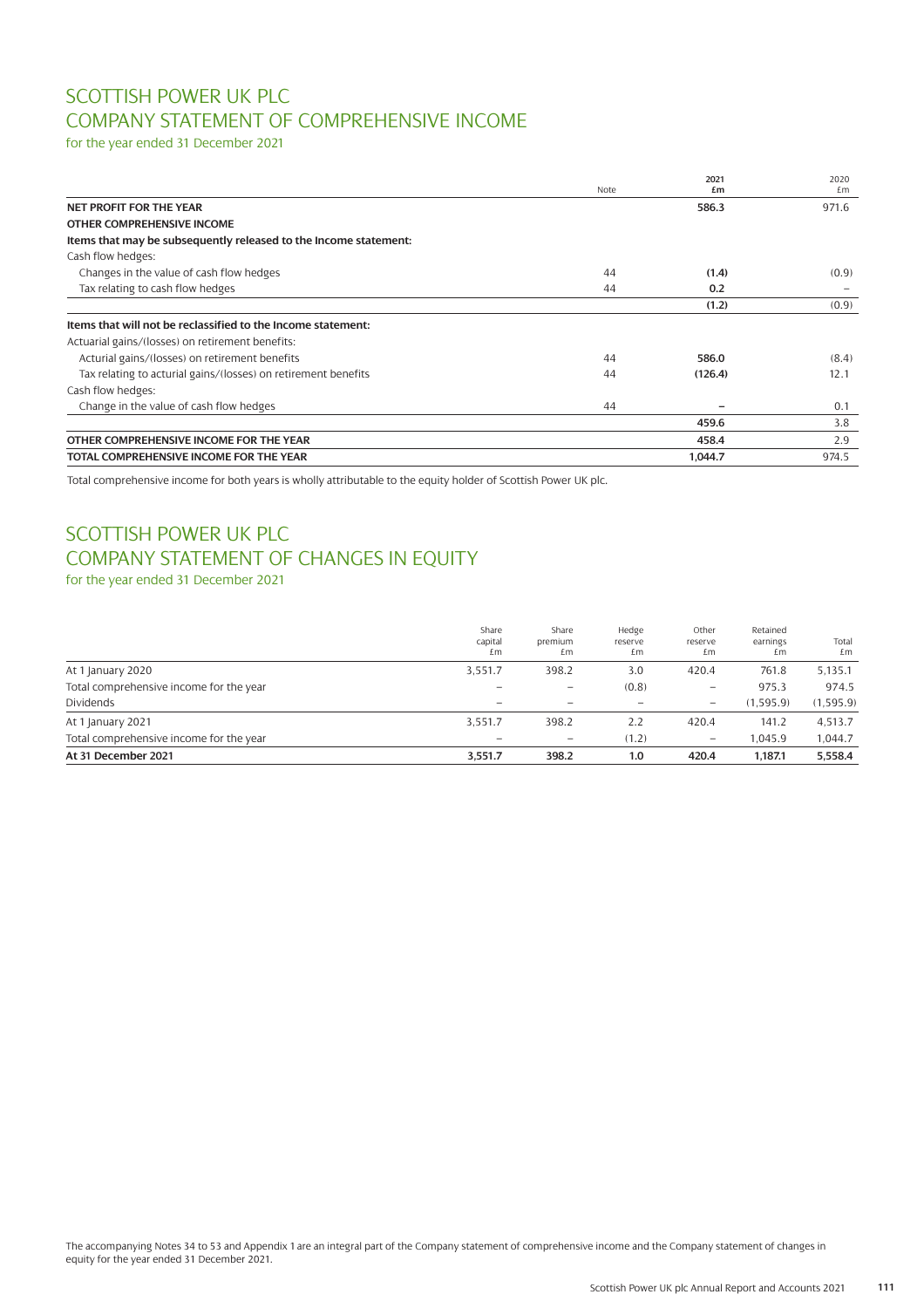# SCOTTISH POWER UK PLC COMPANY STATEMENT OF CASH FLOWS

for the year ended 31 December 2021

|                                                                                         | 2021<br>£m | 2020<br>£m |
|-----------------------------------------------------------------------------------------|------------|------------|
| Cash flow from operating activities                                                     |            |            |
| Profit before tax                                                                       | 591.1      | 962.4      |
| Adjustments for:                                                                        |            |            |
| Depreciation, amortisation and impairment                                               | 29.0       | 31.3       |
| Change in provisions                                                                    | (0.4)      | (0.4)      |
| Net finance income and costs                                                            | 133.8      | 28.2       |
| Shareholding income                                                                     | (640.8)    | (990.6)    |
| Net gain on disposal/write-off of non-current assets                                    | 0.5        |            |
| Movement in retirement benefits                                                         | (171.3)    | (113.4)    |
| Changes in working capital:                                                             |            |            |
| Change in trade and other receivables                                                   | 75.8       | (4.4)      |
| Change in trade and other payables                                                      | (116.4)    | 45.1       |
| Provisions paid                                                                         | (1.9)      | (10.1)     |
| Income taxes received                                                                   | 27.2       | 24.5       |
| Interest received                                                                       | 55.6       | 60.3       |
| Dividends received                                                                      | 640.8      | 990.6      |
| Net cash flows from operating activities (i)                                            | 623.0      | 1,023.5    |
| Cash flows from investing activities                                                    |            |            |
| Investments in intangible assets                                                        | (10.0)     | (10.2)     |
| Investments in property, plant and equipment                                            | (6.1)      | (10.1)     |
| Decrease in amounts due from Iberdrola Group companies - current loans receivable       | 216.0      | 44.9       |
| Increase in amounts due from Iberdrola Group companies - non-current loans receivable   | (645.0)    | (289.0)    |
| Net cash flows from investing activities (ii)                                           | (445.1)    | (264.4)    |
| Cash flows from financing activities                                                    |            |            |
| (Decrease)/increase in amounts due to Iberdrola Group companies - current loans payable | (942.8)    | 926.9      |
| Increase in amounts due to Iberdrola Group companies - non-current loans payable        | 1.150.0    |            |
| Dividends paid to equity holder                                                         |            | (1.595.9)  |
| Interest paid                                                                           | (65.5)     | (76.9)     |
| Interest paid on lease liabilities                                                      | (3.5)      | (3.7)      |
| Repayments of borrowings                                                                | (308.7)    | (1.3)      |
| Payment of lease liabilities                                                            | (7.4)      | (8.2)      |
| Net cash flow from financing activities (iii)                                           | (177.9)    | (759.1)    |
| Net movement in cash and cash equivalents $(i) + (ii) + (iii)$                          |            |            |
| Cash and cash equivalents at beginning of year                                          |            |            |
| Cash and cash equivalents at end of the year                                            | -          |            |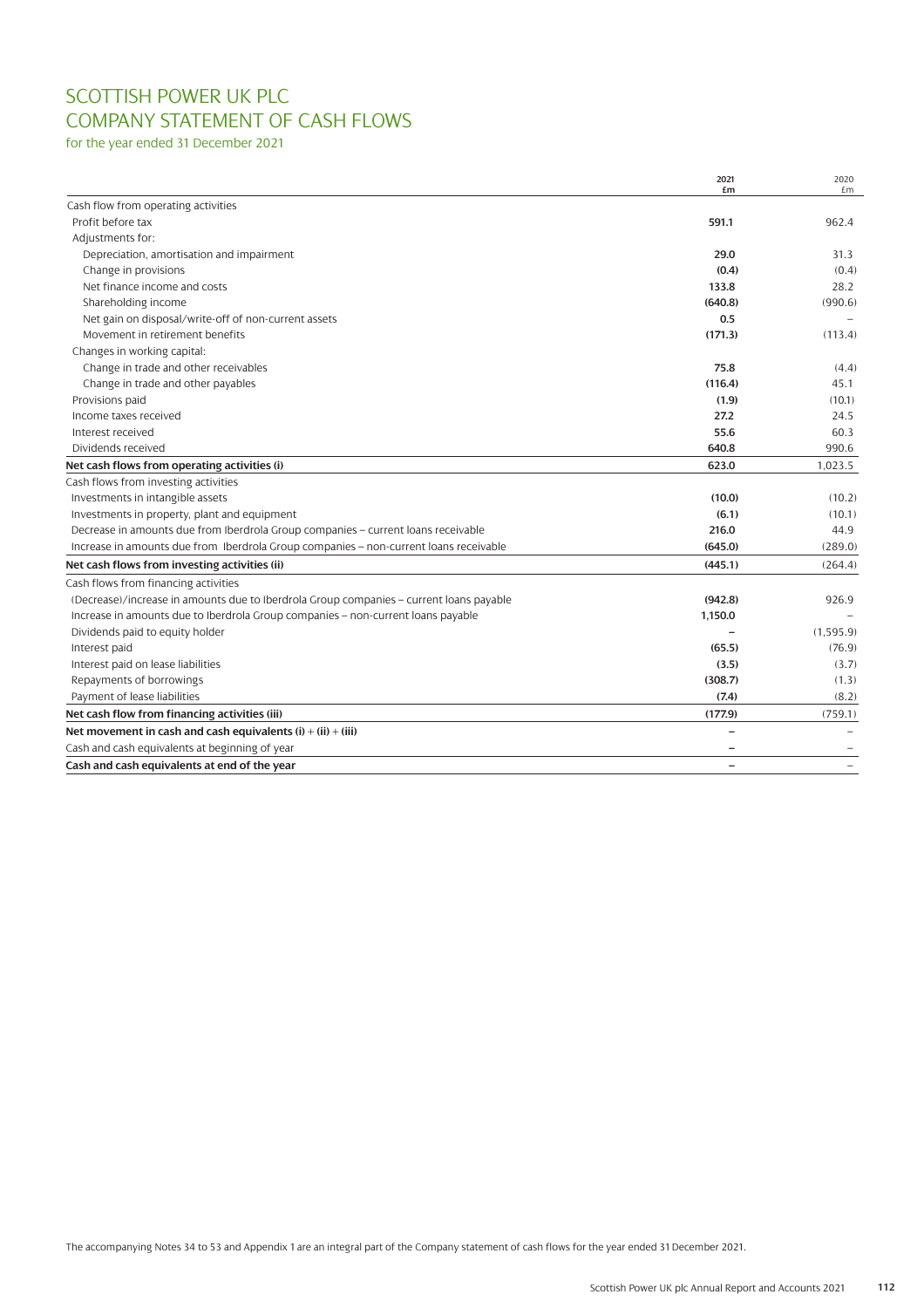31 December 2021

# **34 COMPANY INFORMATION AND PRINCIPAL ACCOUNTING POLICIES**

### **A COMPANY INFORMATION AND ACTIVITIES**

Scottish Power UK plc (registered company number SC117120) is a private company limited by shares. It is incorporated in Scotland and its registered address is 320 St. Vincent Street, Glasgow, Scotland, G2 5AD. The Company financial statements present information about the Company as a separate entity, and not about the Group.

The Company acts as the holding company of the Scottish Power UK plc group, whose activities are set out in Note 1 to the Consolidated accounts, and has its own board of directors. The principal activity of the Company is the centralised provision of common corporate services to its subsidiary businesses.

## **B BASIS OF PREPARATION**

# **B1 BASIS OF PREPARATION OF THE COMPANY ACCOUNTS**

The Company is required by law to prepare accounts and to deliver them to the Registrar of Companies. The Company accounts are prepared in accordance with the Accounting Policies set out in Note 34C. Monetary amounts are presented in pounds Sterling and rounded to the nearest hundred thousand unless otherwise indicated. The Company accounts are prepared on the historical cost basis apart from certain financial assets and liabilities which are measured at fair value.

The Company Accounts have been prepared in accordance with Financial Reporting Standard 101 Reduced Disclosure Framework ("FRS 101"). In preparing these financial statements, the Company has applied the recognition, measurement and disclosure requirements of UK-adopted international accounting standards including newly effective IAS for the year ended 31 December 2021 (refer to Note 2B2). As per Note 2B1, on transition from EU-adopted IAS to UK-adopted IAS on 31 December 2020, the standards in force under both regimes were identical. However, in applying FRS 101, the Company has made amendments where necessary in order to comply with the Companies Act 2006 and has set out below where FRS 101 disclosure exemptions have been taken.

In these Company Accounts, the Company has applied the exemptions available under FRS 101 in respect of the following disclosures:

- reconciliation of movements of liabilities to cash flows arising from financing activities;
- disclosures in respect of transactions with wholly owned subsidiaries of Iberdrola, S.A.;
- disclosures in respect of capital management;
- the effects of new, but not yet effective, IAS pronouncements; and
- disclosures in respect of the compensation of key management personnel.

As the consolidated financial statements of Iberdrola, S.A. include the equivalent disclosures, the Company has also taken the exemptions under FRS 101 available in respect of certain disclosures required by IFRS 13 'Fair Value Measurement' and the disclosures required by IFRS 7 'Financial Instruments: Disclosures'.

### **B2 CHANGES IN PRESENTATION**

Effective from 1 January 2021, the Company modified the format of its Statement of financial position in line with Iberdrola Group policy to include a new line item, Current financial liabilities. Balances for collateral which the Company holds in relation to derivatives hedging specific loans, had previously been included within current Loans and other borrowings but have now been reclassified to this new line item. Accordingly, the 2020 Company statement of financial position has been adjusted to reduce current Loans and other borrowings by £43.5 million and record £43.5 million against Current financial liabilities.

In addition, effective from 1January 2021, interest payable has been reclassified from Current trade and other payables to current Loans and other borrowings. Therefore, in the 2020 Company statement of financial position, Current trade and other payables has been reduced by £31.4 million and current Loans and other borrowings increased by £31.4 million.

Both these changes are deemed to provide more useful information to users of the financial statements and bring the Company into line with industry practice. These restatements have had no impact on the net assets position shown on the Company statement of financial position or the net profit for the year.

### **B3 GOING CONCERN**

The Company's business activities, together with the factors likely to affect its future development and position, are set out in the Strategic Report on pages 1 to 38.

The Company statement of financial position presents net current liabilities of £287.3 million as at 31 December 2021. The Company financial statements have been prepared on a going concern basis which the directors consider to be appropriate for the following reasons.

The Company is the parent company of the Scottish Power UK plc Group which, is a significant component of Iberdrola, one of the world's largest integrated utilities. The Company participates in a UK treasury function operated by the Company's immediate parent undertaking, Scottish Power Limited. The UK treasury function works closely with Iberdrola to manage the Company's and the Group's funding requirements, which are reviewed and adjusted on a regular basis using a mixture of external funding and funding provided via Iberdrola through the global treasury function.

For the purposes of the directors' assessment of the Company's going concern position and to satisfy them of the Company's ability to pay its liabilities as they fall due, the directors have prepared a Company statement of cash flows for a period of at least one year from the date of approval of these financial statements. Whilst the Company has net current liabilities of £287.3 million as at 31 December 2021, this principally reflects the Company's net short-term inter-company loan position of £225.3 million at the reporting date. As stated in Note 46(i), at the date of signing the Company accounts the Company also has £1.5 billion of committed facilities available. However, the directors have taken into consideration three inter-group committed revolving credit facilities that have been put in place by the Company for subsidiary entities totalling £750.0 million. Whilst these facilities have never been drawn, for the purpose of the preparation of forecasts, the directors consider that the Company has £750.0 million of committed facilities available. The cash flow forecasts indicate that, even under the severe but plausible downside scenario, the Company's existing resources and committed facilities, are sufficient to enable it to trade and pay its liabilities as they fall due for the forecast period.

Consequently, the directors are confident that the Company will have sufficient funds to continue to meet its liabilities as they fall due for at least one year from the date of approval of the Company financial statements, and therefore have prepared the aforementioned financial statements on a going concern basis.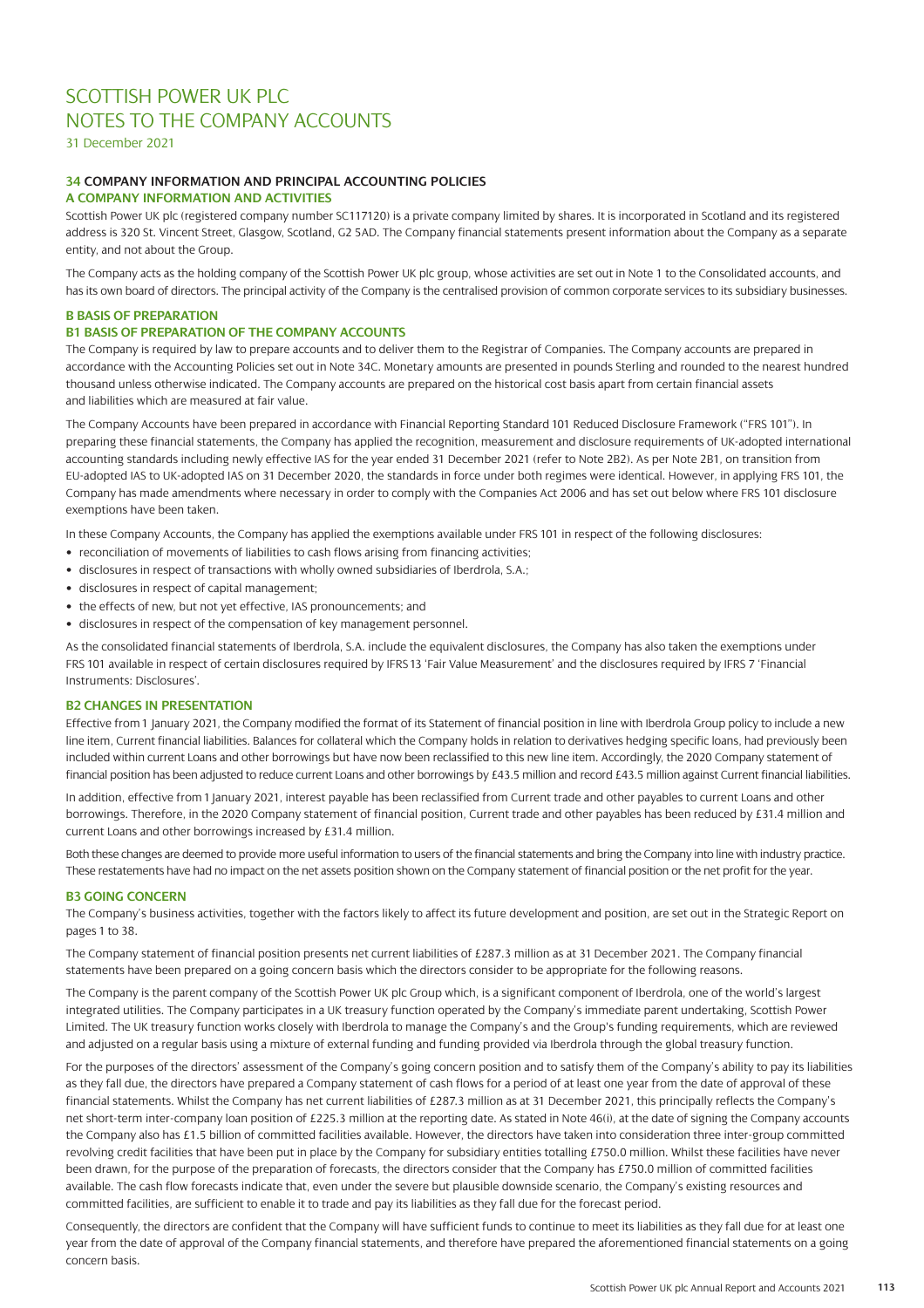31 December 2021

# **34 COMPANY INFORMATION AND PRINCIPAL ACCOUNTING POLICIES** *continued*

# **C JUDGEMENTS, ESTIMATION UNCERTAINTIES AND PRINCIPAL ACCOUNTING POLICIES**

In determining and applying the Company's principal accounting policies, judgement is often required in respect of items which have a significant effect on the reported amounts of assets, liabilities, income and expenses recognised in the Company financial statements. Other than those involving estimates, the Company has no such judgements. At 31 December 2021, assumptions made about the future and other major sources of estimation uncertainty which have significant risk of resulting in a material adjustment to the carrying amount of assets and liabilities in the next financial year are detailed below:

• Retirement benefit obligation (including valuation of level 3 pension plan assets) – Notes 3K and 38.

The principal accounting policies applied in preparing the Company's financial statements are set out below:

### **INVESTMENTS**

The Company's investments in subsidiaries are stated in the Company statement of financial position at cost, or fair value of shares issued as consideration where applicable. Dividends from subsidiaries are recognised when the right to receive the dividend is established.

### **Applicable Group accounting policies**

The following significant accounting policies are consistent with those applied for the Group financial statements:

- Other intangible assets (refer to Note 3D);
- Property, plant and equipment (refer to Note 3E);
- Leased assets (refer to Note 3F);
- Impairment of property, plant and equipment, leased assets and intangible assets (refer to Note 3G);
- Financial instruments (refer to Note 3H);
- Retirement benefits (refer to Note 3K);
- Decomissioning costs (refer to Note 3L); and
- Taxation (refer to Note 3P).

### **35 INTANGIBLE ASSETS**

|                             |      | Computer   |                          |       |
|-----------------------------|------|------------|--------------------------|-------|
|                             |      | software   |                          |       |
|                             |      | (Note (a)) | Licences                 | Total |
| Year ended 31 December 2021 | Note | £m         | £m                       | £m    |
| Cost:                       |      |            |                          |       |
| At 1 January 2021           |      | 101.3      | 5.4                      | 106.7 |
| <b>Additions</b>            | (b)  | 10.0       | $\overline{\phantom{0}}$ | 10.0  |
| Disposals                   |      | (0.5)      | $\qquad \qquad \qquad$   | (0.5) |
| At 31 December 2021         |      | 110.8      | 5.4                      | 116.2 |
| Amortisation:               |      |            |                          |       |
| At 1 January 2021           |      | 83.1       | 4.4                      | 87.5  |
| Amortisation for the year   |      | 9.5        | 1.0                      | 10.5  |
| Disposals                   |      | (0.5)      |                          | (0.5) |
| At 31 December 2021         |      | 92.1       | 5.4                      | 97.5  |
| Net book value:             |      |            |                          |       |
| At 31 December 2021         |      | 18.7       | $\overline{\phantom{0}}$ | 18.7  |
| At 1 January 2021           |      | 18.2       | 1.0                      | 19.2  |
|                             |      |            |                          |       |

(a) The cost of fully amortised computer software still in use at 31 December 2021 was £79.9 million (2020 £61.7 million).

(b) Included within additions is £0.6 million (2020 £0.3 million) from internal development.

## **36 PROPERTY, PLANT AND EQUIPMENT**

### **(a) Movements in property, plant and equipment in use**

| .                           | Property, plant<br>and equipment |
|-----------------------------|----------------------------------|
|                             | in use                           |
| Year ended 31 December 2021 | (Note (i))<br>£m                 |
| Cost:                       |                                  |
| At 1 January 2021           | 104.6                            |
| Additions                   | 7.1                              |
| <b>Disposals</b>            | (6.7)                            |
| At 31 December 2021         | 105.0                            |
| Depreciation:               |                                  |
| At 1 January 2021           | 54.2                             |
| Charge for the year         | 11.1                             |
| Disposals                   | (6.7)                            |
| At 31 December 2021         | 58.6                             |
| Net book value:             |                                  |
| At 31 December 2021         | 46.4                             |

At 1 January 2021 50.4

(i) Property, plant and equipment in use principally comprises fixtures and fittings and IT equipment.

(ii) The cost of fully depreciated property, plant and equipment still in use at 31 December 2021 was £27.5 million (2020 £20.2 million).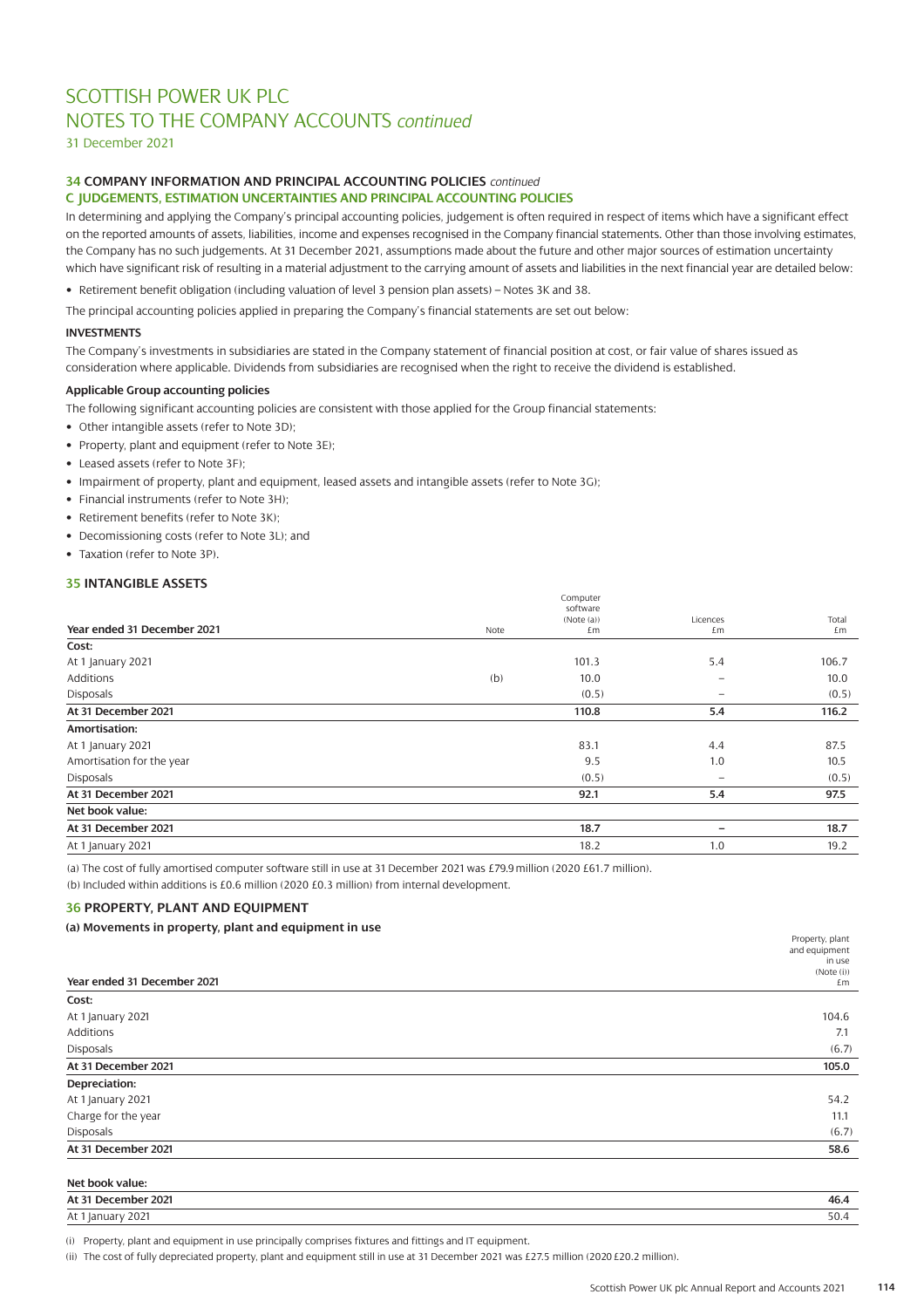31 December 2021

### **36 PROPERTY, PLANT AND EQUIPMENT** *continued*

### **(b) Capital commitments 2021** 2020

| $\omega$ , capital communication | $-0-1$ | 2020 |
|----------------------------------|--------|------|
|                                  | £m     | £m   |
| ‴∩nt∟<br>/idec<br>'NF.<br>.      | v.∠    |      |
|                                  |        |      |

(i) Capital commitments in both the current and prior year are due within one year.

### **(c) Research and development expenditure**

The amount of research and development expenditure recognised as an expense during the year was £0.2 million (2020 £0.1 million).

# **37 LEASING**

## **37A LESSEE**

The Company leases many assets including buildings, vehicles and other equipment. Information about leases for which the Company is a lessee is presented below.

### **(a) Nature of leases**

### *Buildings*

The Company leases buildings primarily for its office space, and retail space (which is sub-let). The leases typically have lease terms running from ten to 25 years. Certain leases have options to extend the term by up to ten years at the end of the term. Most contracts have no termination options, whilst certain contracts have specific break options exercisable five or ten years before the contract end date.

The lease for the head office building has a 25 year term ending in 2041 at which point the Company has the right to extend the lease to 2046 (and to 2051 at 2046). It is currently not deemed reasonably certain that these extension options will be taken. However, should they be taken, the estimated increase in the lease liability would be £36.1 million and a further £20.2 million respectively.

The Company sub-leases some of its properties under operating leases (refer to Note 37B). Where the unavoidable costs of meeting the obligations under these contracts exceeds the economic benefits expected to be received under them, the right-of-use assets have been appropriately impaired.

### *Vehicles*

The Company leases vehicles with lease terms of between two and five years, primarily being pool vehicles to mobilise its operational staff. Certain vehicle leases are considered short-term and the Company has elected not to recognise right-of-use assets and lease liabilities for these leases.

### *Other equipment*

The Company leases office equipment with lease terms of typically seven years.

#### *Variable lease payments*

Certain building leases contain variable lease payments that are based on the building services supplied; a common payment term for this type of lease. The fixed annual payments for the year were £10.9 million compared to variable payments of £0.4 million. The Company expects the relative proportion of fixed and variable lease payments to remain broadly consistent in future years.

### *Extension options*

Some building leases contain extension options exercisable by the Company at the end of the non-cancellable contract period or an agreed point before that date. Where practicable, the Company seeks to include extension options in leases to provide operational flexibility. Those options held are exercisable only by the Company and not by the lessors. At lease commencement, the Company will assess whether it is reasonably certain to exercise the extension options and reassesses this if there is a significant event or change in circumstances within its control.

#### *Other information*

The Company has not committed to any leases that have not yet commenced. The Company has no contracts containing residual value guarantee, no leases subject to significant restrictions or covenants and no sale and leaseback transactions.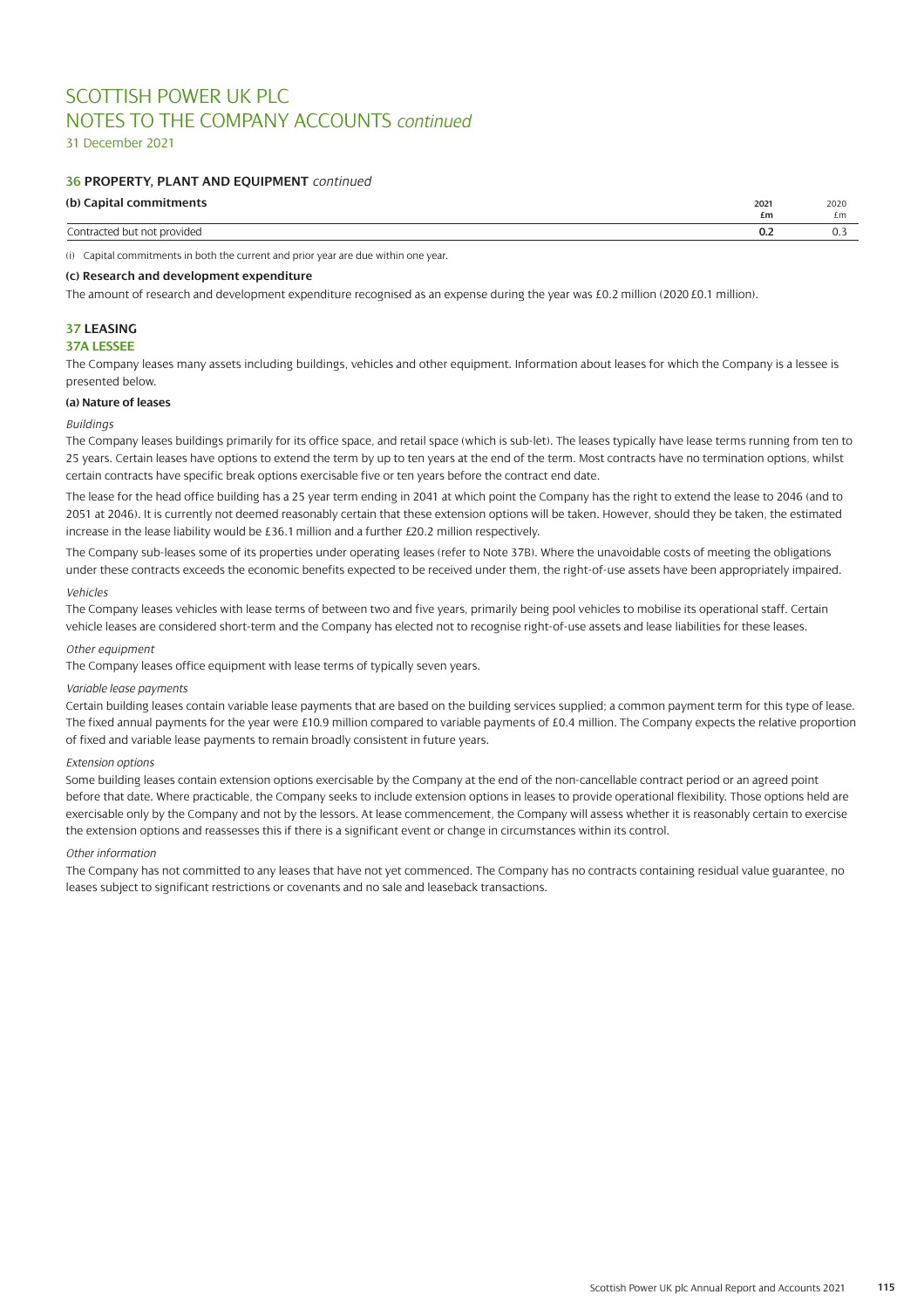31 December 2021

### **37 LEASING** *continued* **37A LESSEE** *continued*

| ັ                                      |      |                        |                | Other                    |             |
|----------------------------------------|------|------------------------|----------------|--------------------------|-------------|
| Year ended 31 December 2020            | Note | <b>Buildings</b><br>£m | Vehicles<br>£m | equipment<br>£m          | Total<br>£m |
| Cost                                   |      |                        |                |                          |             |
| At 1 January 2020                      |      | 91.9                   | 2.2            | 2.2                      | 96.3        |
| Additions                              |      | 0.1                    | 0.4            | $\overline{\phantom{0}}$ | 0.5         |
| Adjustments for changes in liabilities | (i)  | 3.2                    | 0.1            | 0.2                      | 3.5         |
| At 31 December 2020                    |      | 95.2                   | 2.7            | 2.4                      | 100.3       |
| Depreciation                           |      |                        |                |                          |             |
| At 1 January 2020                      |      | 6.0                    | 0.5            | 0.5                      | 7.0         |
| Charge for the year                    |      | 6.3                    | 0.6            | 0.5                      | 7.4         |
| At 31 December 2020                    |      | 12.3                   | 1.1            | 1.0                      | 14.4        |
| Net book value                         |      |                        |                |                          |             |
| At 31 December 2020                    |      | 82.9                   | 1.6            | 1.4                      | 85.9        |
| At 1 January 2020                      |      | 85.9                   | 1.7            | 1.7                      | 89.3        |
|                                        |      |                        |                |                          |             |

|                                        |       |                        |                          | Other                    |             |
|----------------------------------------|-------|------------------------|--------------------------|--------------------------|-------------|
| Year ended 31 December 2021            | Notes | <b>Buildings</b><br>£m | Vehicles<br>£m           | equipment<br>£m          | Total<br>£m |
| Cost                                   |       |                        |                          |                          |             |
| At 1 January 2021                      |       | 95.2                   | 2.7                      | 2.4                      | 100.3       |
| <b>Additions</b>                       |       | 4.7                    | 0.1                      | $\overline{\phantom{m}}$ | 4.8         |
| Adjustments for changes in liabilities | (i)   | 3.4                    | $\overline{\phantom{0}}$ | 0.7                      | 4.1         |
| <b>Disposals</b>                       |       | (1.2)                  | $\overline{\phantom{0}}$ | -                        | (1.2)       |
| Impairment                             | (ii)  | (0.6)                  | $\equiv$                 | $\qquad \qquad -$        | (0.6)       |
| At 31 December 2021                    |       | 101.5                  | 2.8                      | 3.1                      | 107.4       |
| Depreciation                           |       |                        |                          |                          |             |
| At 1 January 2021                      |       | 12.3                   | 1.1                      | 1.0                      | 14.4        |
| Charge for the year                    |       | 5.7                    | 0.6                      | 0.5                      | 6.8         |
| Disposals                              |       | (0.8)                  |                          | $\overline{\phantom{0}}$ | (0.8)       |
| At 31 December 2021                    |       | 17.2                   | 1.7                      | 1.5                      | 20.4        |
| Net book value                         |       |                        |                          |                          |             |
| At 31 December 2021                    |       | 84.3                   | 1.1                      | 1.6                      | 87.0        |
| At 1 January 2021                      |       | 82.9                   | 1.6                      | 1.4                      | 85.9        |

(i) Adjustments for changes in liabilities are movements in the right-of-use asset resulting from remeasurement of the associated lease liability to reflect changes to the lease payments due to any reassessment or lease modifications.

(ii) The £0.6 million impairment charge for the year relates to additions to a sub-leased property, for which the right-of-use asset has already been fully impaired.

(iii) There are no right-of-use assets measured at revalued amounts.

### **(c) Lease liabilities**

The following table sets out a maturity analysis of non-derivative lease liabilities, showing the undiscounted payments to be made after the reporting date.

|                                                     | 2021<br>£m | 2020<br>£m |
|-----------------------------------------------------|------------|------------|
| Less than one year                                  | 9.6        | 10.8       |
| One to five years                                   | 36.2       | 33.8       |
| More than five years                                | 103.6      | 106.2      |
| Total undiscounted lease liabilities at 31 December | 149.4      | 150.8      |
| Finance cost                                        | (35.3)     | (37.4)     |
| <b>Total discounted lease liabilities</b>           | 114.1      | 113.4      |

### **Analysis of total lease liabilities**

| Non-current  | 107.9         | 106.5                |
|--------------|---------------|----------------------|
| Current      | $\sim$<br>v.z | $\sim$ $\sim$<br>6.Y |
| <b>Total</b> | 114.1         | . 4                  |
|              |               |                      |

Details of the Company's risk management strategy for liquidity risks inherent in its lease liability are described at Note 11(e)C1.

### **(d) Amounts recognised in Income statement 2021** 2020 Note **£m** £m Interest on lease liabilities **(3.7)** (3.7) Variable lease payment not included in the measurement of lease liabilities **(0.4)** (0.6) Income from sub-leasing right-of-use assets **0.6** 0.7 Expenses relating to short-term leases (i) **–** (0.2)

(i) Expenses relating to short-term leases relate to leases for vehicles. The charge for the current year was less than £0.1 million. Future commitments relating to the portfolio of short-term leases are expected to be similar to the expense charged in the year.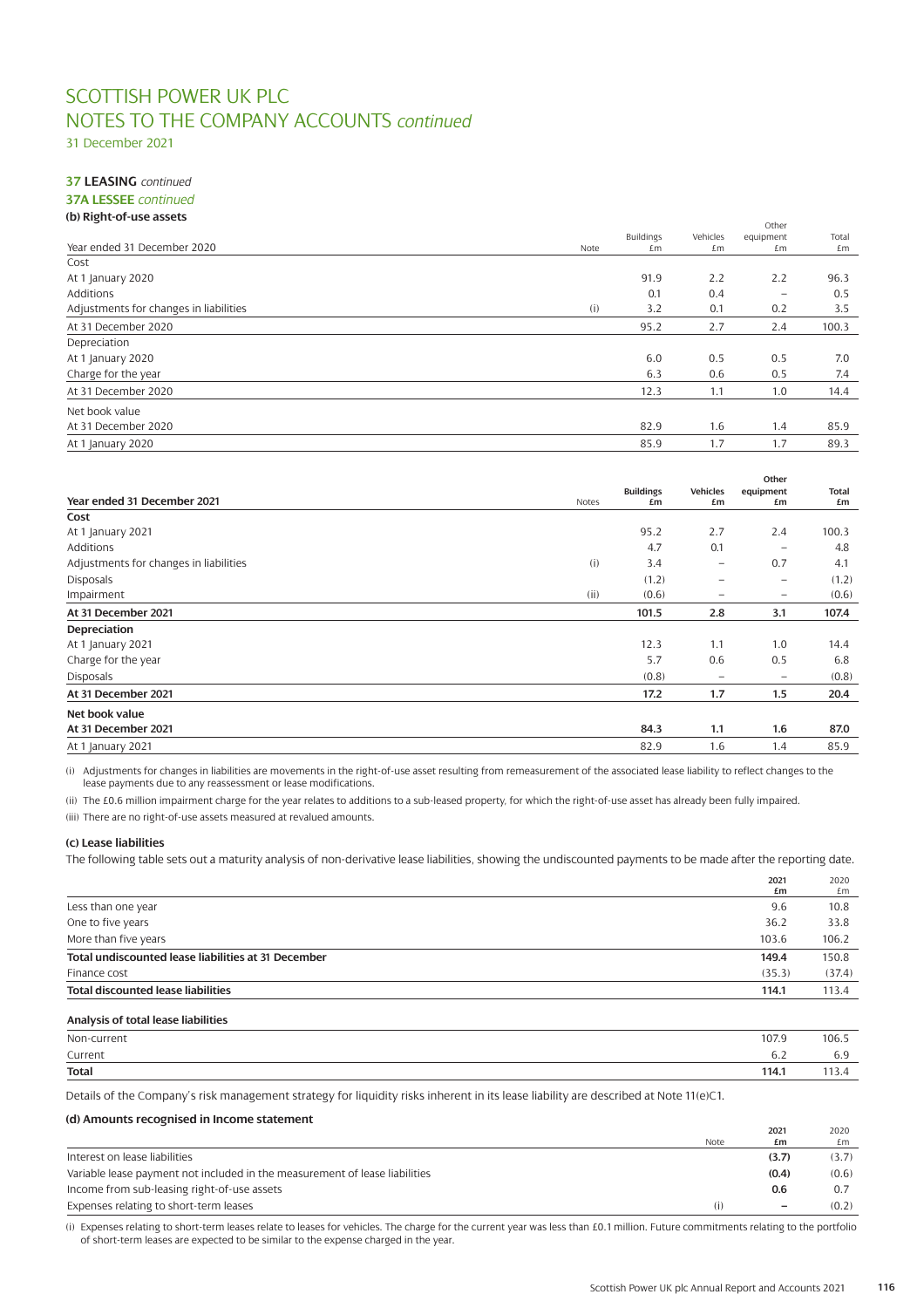31 December 2021

# **37 LEASING** *continued*

### **37A LESSEE** *continued*

## **(e) Amounts recognised in the Company statement of cash flows**

|                                        | 2021<br>£m                   | 2020<br>£m |
|----------------------------------------|------------------------------|------------|
| Payments of lease liabilities          | (7.4)                        | (8.2)      |
| Interest paid on lease liabilities     | (3.5)                        | (3.7)      |
| Payments for variable lease components | (0.4)                        | (0.6)      |
| Payments for short-term leases         | $\qquad \qquad \blacksquare$ | (0.1)      |
| Total cash outflow for leases          | (11.3)                       | (12.6)     |

### **37B LESSOR**

The Company has contracts to lease buildings which have been classified as operating leases, because they do not transfer substantially all of the risks and rewards incidental to the ownership of the assets. These leases have terms of between 19 and 21 years, and are due to end between 2022 and 2025.

Lease income recognised by the Company during 2021 was £0.6 million (2020 £0.7 million). No income has been recognised in either year relating to variable lease payments that do not depend on an index or rate.

The following table sets out a maturity analysis of lease receivables, showing the undiscounted payments to be received after the reporting date:

|                                   | 2021 | 2020              |
|-----------------------------------|------|-------------------|
|                                   | £m   | £m                |
| Less than one year                | 0.3  | 0.6               |
| One to two years                  | 0.1  | 0.1               |
| Two to three years                | 0.1  | $\qquad \qquad -$ |
| Total undiscounted lease payments | 0.5  | 0.:               |
|                                   |      |                   |

Details of the Company's risk management strategy for addressing and reducing the risks associated with the retained rights in the underlying assets are described in Note 11(e)C1.

### **38 RETIREMENT BENEFIT OBLIGATIONS**

The amounts recognised in the Company statement of financial position in respect of net retirement benefit assets/obligations are detailed below:

|                         | 2021<br>£m | 2020<br>£m               |
|-------------------------|------------|--------------------------|
| Non-current assets      | 291.7      | $\overline{\phantom{0}}$ |
| Non-current liabilities | (99.5)     | 558.6                    |
|                         |            |                          |

The Company recognises the respective pension scheme assets and deficits in the its Statement of financial position for the schemes for which it is the sponsoring employer as there is no appropriate contractual agreement or group policy to allocate the assets and deficit on a legal entity basis. Detailed disclosures for accounting under IAS 19, under the provisions of IFRIC 14, are provided in Note 9G4 of the Group financial statements.

### **39 INVESTMENTS**

| At 31 December 2021               |      | 5,023.5       | 0.2         | 5,023.7 |
|-----------------------------------|------|---------------|-------------|---------|
| Impairment                        | (b)  | (100.0)       |             | (100.0) |
| At 1 January and 31 December 2020 |      | 5,123.5       | 0.2         | 5.123.7 |
|                                   | Note | £m            | £m          | £m      |
|                                   |      | subsidiaries  | (Note (a))  | Total   |
|                                   |      | Investment in | investments |         |
|                                   |      |               | Other       |         |

(a) At 31 December 2021, the Company held investments of £0.2 million (2020 £0.2 million) for which no quoted market price is available and whose fair value could not be reliably measured.

(b) Prior to entering liquidiation during 2021, the Company's subsidiary undertaking, ScottishPower Investments Limited ("SPIL"), reduced its share capital by £100.0 million. As a result an impairment charge of £100.0 million was recognised in respect of the Company's investment in SPIL.

(c) The company's subsidiaries and joint ventures are listed in Appendix 1.

### **40 FINANCIAL INSTRUMENTS**

The Company holds certain financial instruments which are measured in its Statement of financial position at fair value as detailed below.

|                                     |                          | Derivative        |
|-------------------------------------|--------------------------|-------------------|
|                                     | Other                    | financial         |
|                                     | investments<br>£m        | instruments<br>£m |
| At 1 January 2020                   | 0.2                      | 46.1              |
| Recorded in Income statement        |                          | (1.6)             |
| Recorded in Cash flow hedge reserve |                          | 0.3               |
| At 1 January 2021                   | 0.2                      | 44.8              |
| Recorded in Income statement        |                          | (9.9)             |
| Recorded in Cash flow hedge reserve | $\overline{\phantom{0}}$ | (1.4)             |
| At 31 December 2021                 | 0.2                      | 33.5              |

The Company's derivatives comprise forward foreign exchange contracts and cross currency swaps. The Company uses foreign currency forwards in relation to asset purchases and other small items of general expenditure. For such items, the Company designates the entire value of the foreign currency forward in the hedge relationship. The tables on the following page illustrate the timing of the notional amount of the foreign currency forwards and the average forward price of the foreign currency forwards.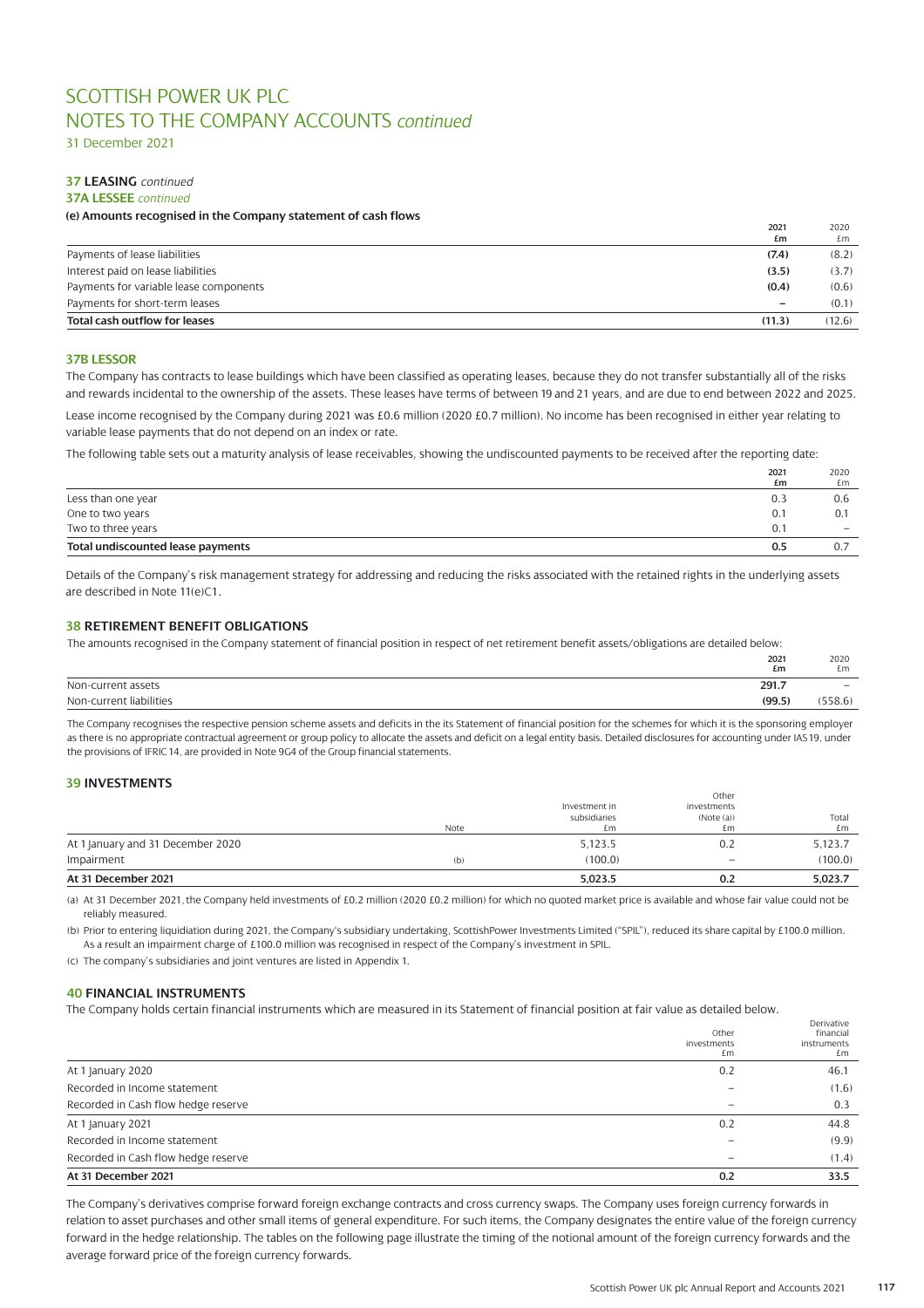31 December 2021

### **40 FINANCIAL INSTRUMENTS** *continued*

|                     | Notional amount of                       |
|---------------------|------------------------------------------|
|                     | hedging instrument<br>(maturity profile) |
|                     |                                          |
| At 31 December 2021 | £m                                       |
|                     | 1 year                                   |
| <b>EUR</b>          | 2.8                                      |
|                     |                                          |
|                     | Average forward price<br>(exchange rate) |
| At 31 December 2021 |                                          |
|                     | 1 year                                   |
| EUR (GBP:EUR)       | 1.16                                     |

The Company has issued debt instruments denominated in JPY. As a result, the Company has entered into cross currency swaps and has designated these within a fair value hedging relationship where they meet the required hedging criteria to mitigate this risk. The carrying amount of the associated 10 billion JPY loan at 31 December 2021 is £81.8 million (2020 £91.7 million). The notional amount of the cross currency swaps is £51.4 million and the average hedge rate for the year  $(E:|PY)$  is 1:194.55.

# **41 TRADE AND OTHER RECEIVABLES**

|                                                           |       | 2021    | 2020    |
|-----------------------------------------------------------|-------|---------|---------|
|                                                           | Notes | £m      | £m      |
| <b>Current receivables:</b>                               |       |         |         |
| Receivables due from Iberdrola Group companies - trade    |       | 8.7     | 7.9     |
| Receivables due from Iberdrola Group companies - loans    | (a)   | 192.0   | 216.0   |
| Receivables due from Iberdrola Group companies - interest |       | 17.3    | 23.1    |
| Other receivables                                         | (b)   |         | 76.7    |
| Trade receivables                                         |       | 0.3     | 1.4     |
| Prepayments                                               |       | 5.2     | 4.2     |
| Other tax receivables                                     |       | 8.5     | 8.3     |
|                                                           |       | 232.0   | 337.6   |
| Non-current receivables:                                  |       |         |         |
| Receivables due from Iberdrola Group companies - loans    | (a)   | 2,535.1 | 2,082.3 |
| Prepayments                                               |       | 0.2     |         |
| Other receivables                                         |       | 0.2     | 0.1     |
|                                                           |       | 2,535.5 | 2.082.4 |

(a) Current loans due from Iberdrola Group companies at 31 December 2021 comprises instalments of £192.0 million due on loans with a final maturity date of 2022 with interest payable at a fixed rate of 3.416%. At 31 December 2020 current loans from Iberdrola Group companies comprised the instalments of £216.0 million due in 2021 on the loans with final maturity 2023 and 2025. The non-current loans with Iberdrola Group companies due to mature in 2023 and 2025 are repayable in equal instalments on a bi-annual basis. The non-current loans with Iberdrola Group companies due to mature in 2029 and 2030 are repayable, in full, at maturity.

(b) This balance at 31 December 2020 represented other receivables of £76.7 million recognised as part of a contractual renegotiation.

(c) Information about the Company's exposure to credit and market risks and net credit losses for Trade and other receivables are included in Note 11(e).

### **42 DEFERRED TAX**

| Deferred tax recognised/provided in the Accounts is as follows: | Property,<br>plant and<br>equipment<br>£m | Derivative<br>financial<br>instruments<br>£m | Retirement<br>benefits<br>£m | Trading<br>losses<br>£m  | Other<br>temporary<br>differences<br>£m | Total<br>£m |
|-----------------------------------------------------------------|-------------------------------------------|----------------------------------------------|------------------------------|--------------------------|-----------------------------------------|-------------|
| At 1 January 2020                                               | 2.3                                       | (0.6)                                        | 111.1                        |                          | 2.7                                     | 115.5       |
| Charge/(credit) to Income statement                             | 0.2                                       | $\qquad \qquad -$                            | 2.2                          | $\overline{\phantom{0}}$ | (1.5)                                   | 0.9         |
| Recorded in the Statement of comprehensive income               |                                           |                                              | (7.2)                        |                          |                                         | (7.2)       |
| At 1 January 2021                                               | 2.5                                       | (0.6)                                        | 106.1                        |                          | 1.2                                     | 109.2       |
| Charge to Income statement                                      | 0.1                                       |                                              |                              |                          | 0.4                                     | 0.5         |
| Recorded in the Statement of comprehensive income               | $\qquad \qquad -$                         | 0.2                                          | (157.7)                      | 18.2                     | 0.1                                     | (139.2)     |
| At 31 December 2021                                             | 2.6                                       | (0.4)                                        | (51.6)                       | 18.2                     | 1.7                                     | (29.5)      |

(a) At 31 December 2021, the Company had unutilised capital losses of £5.4 million (2020 £5.4 million). No deferred tax has been recognised in the Accounts due to the unpredictability of suitable future profit streams against which these losses may be utilised.

(b) Legislation was previously enacted to reduce the UK rate of Corporation Tax to 17% as from 1 April 2020. Accordingly, deferred tax balances were measured at the 17% rate, this being the tax rate enacted at that time, and the rate temporary differences were expected to reverse at. Further legislation which was substantively enacted on 17 March 2020 under The Provisional Collection of Taxes Act 1968 that maintained the 19% UK Corporation Tax rate. The 19% rate applied from 1 April 2020. This rate change increased the 31 December 2020 deferred tax asset by £13.3 million.

(c) Legislation was enacted on 10 June 2021 under the Finance Act 2021 that will increase the UK Corporation tax rate to 25% from 1 April 2023. Accordingly, the deferred tax assets at 1 January 2021 have been increased by £17.8 million to reflect the rate that the temporary differences are expected to reverse at.

#### **43 SHARE CAPITAL**

|                                                                | $202^{\circ}$<br>£m | 2020<br>£m |
|----------------------------------------------------------------|---------------------|------------|
| Allotted, called up and fully paid shares:                     |                     |            |
| 7,103,427,542 ordinary shares of 50p each (2020 7,103,427,542) | 3.551               | .551.      |

Holders of these ordinary shares are entitled to dividends as declared from time to time; amounts on the capitalisation of profits and reserves; and notice and attendance at general meetings of the Company, with every member entitled to one vote on a show of hands and on a poll one vote for every share held.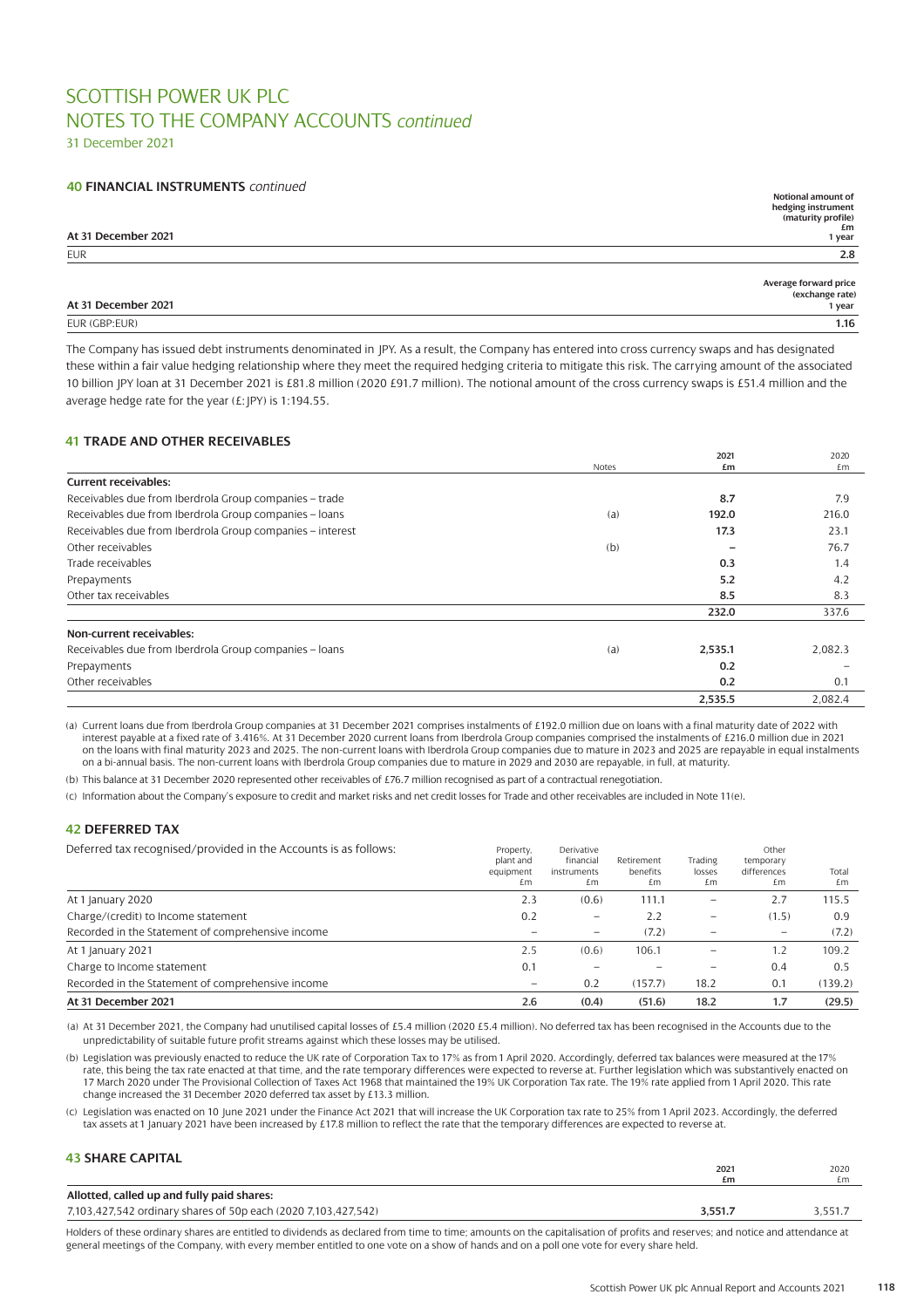31 December 2021

### **44 ANALYSIS OF MOVEMENTS IN EQUITY ATTRIBUTABLE TO EQUITY HOLDER OF THE COMPANY**

| At 31 December 2021                                              | 3,551.7          | 398.2                    | 1.0                  | 420.4                    | 1,187.1               | 5,558.4   |
|------------------------------------------------------------------|------------------|--------------------------|----------------------|--------------------------|-----------------------|-----------|
| Tax relating to actuarial gains on retirement benefits           |                  |                          |                      | -                        | (126.4)               | (126.4)   |
| Tax relating to cash flow hedges                                 |                  |                          | 0.2                  |                          |                       | 0.2       |
| Actuarial gains on retirement benefits                           |                  |                          |                      | $\overline{\phantom{0}}$ | 586.0                 | 586.0     |
| Changes in the value of cash flow hedges                         |                  | -                        | (1.4)                | -                        |                       | (1.4)     |
| Profit for the year attributable to equity holder of the Company |                  |                          |                      | $\overline{\phantom{0}}$ | 586.3                 | 586.3     |
| At 1 January 2021                                                | 3,551.7          | 398.2                    | 2.2                  | 420.4                    | 141.2                 | 4,513.7   |
| <b>Dividends</b>                                                 |                  |                          |                      | $\qquad \qquad \qquad$   | (1.595.9)             | (1,595.9) |
| Tax relating to actuarial losses on retirement benefits          |                  |                          |                      |                          | 12.1                  | 12.1      |
| Actuarial losses on retirement benefits                          |                  |                          |                      | $\qquad \qquad \qquad$   | (8.4)                 | (8.4)     |
| Changes in the value of cash flow hedges                         |                  | $\overline{\phantom{0}}$ | (0.8)                | -                        |                       | (0.8)     |
| Profit for the year attributable to equity holder of the Company |                  |                          |                      | $\overline{\phantom{0}}$ | 971.6                 | 971.6     |
| At 1 January 2020                                                | 3,551.7          | 398.2                    | 3.0                  | 420.4                    | 761.8                 | 5,135.1   |
|                                                                  | £m               | £m                       | £m                   | £m                       | £m                    | £m        |
|                                                                  | Share<br>capital | premium<br>(Note (a))    | reserve<br>(Note(b)) | reserves<br>(Note (c))   | earnings<br>(Note(d)) | Total     |
|                                                                  |                  | Share                    | Hedge                | Other                    | Retained              |           |

(a) The share premium account represents consideration received for shares issued in excess of their nominal amount.

(b) The hedge reserve represents the balance of gains and losses on cash flow hedges (net of taxation) not yet transferred to income or the carrying value of a non-financial asset.

(c) Other reserves as at 31 December 2021 comprises a capital redemption reserve of £8.2 million (2020 £8.2 million) and a capital contribution reserve of £412.2 million (2020 £412.2 million). The capital redemption reserve comprises the nominal value of the Company's ordinary share capital purchased by the Company in previous years.

(d) Retained earnings comprise the cumulative balance of profits and losses recognised in the financial statements as adjusted for transactions with shareholders, principally dividends.

### **45 PROVISIONS**

| Year ended 31 December 2020      | <b>Notes</b> | At 1 January<br>2020<br>£m | New<br>provisions<br>£m. | Unwinding<br>of discount<br>£m | Utilised<br>during year<br>£m | Released<br>during year<br>£m | At 31 December<br>2020<br>£m |
|----------------------------------|--------------|----------------------------|--------------------------|--------------------------------|-------------------------------|-------------------------------|------------------------------|
| Onerous contracts                | (a)          | 10.4                       | $\qquad \qquad -$        | $\overline{\phantom{m}}$       | (9.3)                         | (0.6)                         | 0.5                          |
| Reorganisation and restructuring | (b)          | 0.5                        |                          |                                | (0.4)                         | (0.1)                         |                              |
| Decommissioning                  | (C)          | 4.8                        | 0.8                      | 0.1                            | (0.4)                         | $\overline{\phantom{m}}$      | 5.3                          |
|                                  |              |                            | 0.8                      | 0.1                            | (10.1)                        | (0.7)                         | 5.8                          |

| Year ended 31 December 2021        | Notes | At 1 January<br>2021<br>£m | <b>New</b><br>provisions<br>£m | Unwinding<br>of discount<br>£m | Utilised<br>during year<br>£m | Released<br>during year<br>£m | At 31 December<br>2021<br>£m |
|------------------------------------|-------|----------------------------|--------------------------------|--------------------------------|-------------------------------|-------------------------------|------------------------------|
| Onerous contracts                  | (a)   | 0.5                        | $\qquad \qquad$                | $\overline{\phantom{m}}$       | (0.3)                         | (0.1)                         | 0.1                          |
| Decommissioning                    | (C)   | 5.3                        | 0.9                            | 0.1                            | (1.6)                         | (0.3)                         | 4.4                          |
|                                    |       | 5.8                        | 0.9                            | 0.1                            | (1.9)                         | (0.4)                         | 4.5                          |
| Analysis of total other provisions |       |                            |                                |                                |                               | 2021<br>£m                    | 2020<br>£m                   |
| Non-current                        |       |                            |                                |                                |                               | 3.0                           | 3.5                          |
| Current                            |       |                            |                                |                                |                               | 1.5                           | 2.3                          |
|                                    |       |                            |                                |                                |                               | 4.5                           | 5.8                          |

(a) The provision for onerous contracts at 1January 2020 primarily related to costs associated with the early termination of an IT contract. This provision was utilised during 2020. The balance of the onerous contracts provision is expected to be utilised in 2022.

(b) The provision for reorganisation and restructuring related to group-wide restructuring programmes and was fully utilised in 2020.

(c) The provision for decommissioning costs is the discounted future estimated costs of decommissioning certain non-current assets. The decommissioning is expected to occur over the period between 2022 and 2041.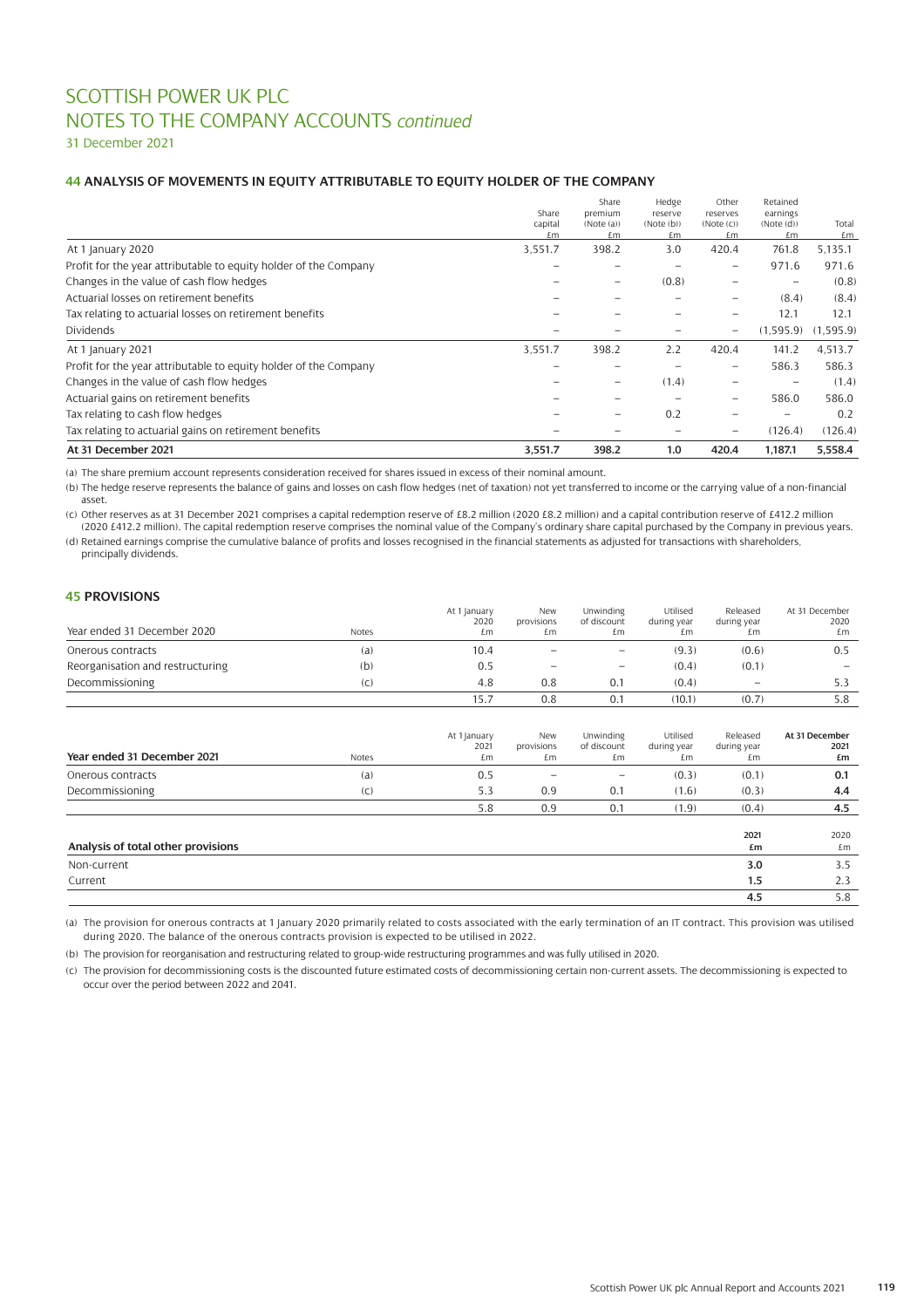31 December 2021

### **46 LOANS AND OTHER BORROWINGS** <sup>2020</sup>

| Analysis by instrument and maturity                                                               | Notes         | Interest rate*  | <b>Maturity</b>  | 2021<br>£m | Restated <sup>®</sup><br>£m   |
|---------------------------------------------------------------------------------------------------|---------------|-----------------|------------------|------------|-------------------------------|
| Loans with Iberdrola Group companies                                                              |               | Base $+1\%$     | On demand        | 417.3      | 1,360.1                       |
| £300 million medium-term note                                                                     | $(a)$ , $(b)$ | 5.9%            | 22 February 2021 | -          | 299.9                         |
| £250 million euro-sterling bond                                                                   | $(b)$ , $(c)$ | 6.75%           | 29 May 2023      | 249.8      | 249.6                         |
| £175 million inflation-linked bond                                                                | (a), (b), (d) | 3.494% x RPI    | 13 October 2024  | 314.4      | 305.7                         |
| Loans with Iberdrola Group companies                                                              | (e)           | $LIBOR + 0.84%$ | 1 March 2029     | 650.0      |                               |
| 10 billion JPY loan                                                                               | (f)           | 4.6%            | 27 July 2029     | 81.8       | 91.7                          |
| Loans with Iberdrola Group companies                                                              | (e)           | $LIBOR + 0.82%$ | 1 March 2031     | 500.0      |                               |
| £50 million medium-term note                                                                      | $(a)$ , $(b)$ | 5.75%           | 9 December 2039  | 50.0       | 50.0                          |
| £100 million medium-term note                                                                     | $(a)$ , $(b)$ | 6.375%          | 31 May 2041      | 100.0      | 100.0                         |
| Accrued interest                                                                                  | (g)           |                 |                  | 30.5       | 31.4                          |
|                                                                                                   |               |                 |                  | 2,393.8    | 2,488.4                       |
| Base - Bank of England Base Rate; RPI - Retail Price Index; LIBOR - London Inter-Bank Offer Rate. |               |                 |                  |            |                               |
|                                                                                                   |               |                 |                  | 2021       | 2020<br>Restated <sup>®</sup> |
| Analysis of loans and other borrowings                                                            |               |                 | Note             | £m         | £m                            |
| Non-current                                                                                       |               |                 |                  | 1.946.2    | 797.2                         |

| Non-current |     | 1.946.2 | 797.2   |
|-------------|-----|---------|---------|
| Current     | (h) | 447.6   | .691.2  |
|             |     | 2,393.8 | 2,488.4 |

\* Comparative figures have been restated (refer to Note 34).

(a) SPL and the Company have an established joint US\$7 billion euro medium-term note programme. SPL has not issued under the programme. Any future issuance under the programme will require the relevant programme documentation to be updated. The Company has in issue various notes in Sterling, which can be redeemed by the Company with 30 to 90 days' notice in case of unfavourable and unavoidable changes in the UK tax laws impacting on the note payments. The £300.0 million mediumterm note matured in February 2021 and was repaid.

(b) This note and bond contain a "Loss of licence" covenant that will require repayment of the outstanding amount should the Group lose the relevant licence (distribution, transmission and supply licences).

(c) The £250 million euro-sterling bond due 2023 can be redeemed at any time by the Company at the higher of the principal amount or redemption price (as determined by HSBC Bank plc) giving 30 to 45 days' notice to the lender.

(d) The £175 million inflation-linked bond contains non-financial loan covenants. A future breach of covenants may require the Company to repay the loans earlier than indicated in the above table. Under the agreements, the covenants are monitored on a regular basis by the ScottishPower treasury function and regularly reported to management to ensure compliance with the agreements.

(e) These loans reference an interest rate benchmark which will be impacted by IBOR Reform. See Note 2B2 on the impact of changes to IAS relating to IBOR Reform.

(f) The interest rate quoted above on the 10 billion JPY loan is fixed. This is changed to a variable rate by a cross currency swap.

(g) Includes interest payable to Iberdrola Group companies of £12.9 million (2020 £7.4 million).

(h) Current borrowings comprise loans with Iberdrola Group companies repayable on demand and accrued interest together with finance costs due to be amortised within one year. Current borrowings also includes the short-term element of fair value hedge adjustments and the adjustments on discontinued fair value hedges due to be amortised within one year; this totalled  $E(0.2)$  million (2020  $E(0.2)$  million).

(i) In May 2020 the Company entered into an intra-group committed revolving credit facility arrangement with SPL for £1.0 billion, with an expiry date of February 2025. The facility has never been drawn. During March 2021, an additional £500.0 million of committed revolving credit facility was agreed with SPL, which has an expiry date of March 2025. Therefore, at the date of signing these Accounts, the Company, has £1.5 billion of undrawn committed facilities available.

## **47 TRADE AND OTHER PAYABLES**

|                                                   |       |      | 2020                  |
|---------------------------------------------------|-------|------|-----------------------|
|                                                   |       | 2021 | Restated <sup>®</sup> |
|                                                   | Notes | £m   | £m                    |
| Current trade and other payables:                 |       |      |                       |
| Payables due to Iberdrola Group companies - trade |       | 0.1  | 0.3                   |
| Payables due to Iberdrola Group companies - other | (a)   |      | 76.7                  |
| Trade payables                                    | (b)   | 16.4 | 10.9                  |
| Other taxes and social security                   | (C)   | 1.0  | 49.3                  |
| Payables received on account                      |       |      | 0.1                   |
| Capital payables                                  |       | 6.1  | 5.1                   |
| Other payables                                    |       | 9.9  | 8.2                   |
|                                                   |       | 33.5 | 150.6                 |
| Non-current other payables:                       |       |      |                       |
| Othor payables                                    |       | 27   | $\Omega$              |

| Othe |  |
|------|--|
|      |  |

\* Comparative figures have been restated (refer to Note 34).

(a) This balance at 31 December 2020 represented other payables of £76.7 million recognised as part of a contractual renegotiation. This balance was settled during 2021. (b) During 2020, the Company operated a number of supplier financing arrangements under which certain suppliers could obtain accelerated settlement on invoices from the banking provider. These arrangements were a form of reverse factoring which the Company believed offered a benefit to its suppliers by giving them early access to funding. The supplier financing program allowed participating suppliers the ability to voluntarily elect to sell the Company's payment obligations to a designated third-<br>party financial institution. The Company's obligatio to sell amounts under these arrangements.

During 2020, the Company agreed the extension of payment terms with some suppliers, which the Company deemed to be commercially reasonable and within the legal payment terms required. The payment period for those suppliers was extended to an average of 80 days. These suppliers could elect to be paid by a financial institution earlier than maturity under supplier financing arrangements.

The supplier financing arrangements were reviewed to determine the appropriate accounting treatment. For the supplier financing arrangements in place at 31 December<br>2020, management determined that the original liabilities arrangements. Therefore, the balances continued to be classed as Trade and other payables on the Statement of financial position and the associated cash flows were included in Cash flows from operating activities. At 31 December 2020, the amount of Trade and other payables under supplier financing arrangements was £0.4 million, which was within Trade payables. No such arrangements were in place at 31 December 2021.

(c) Due to the impact of the COVID-19 pandemic, HMRC announced in March 2020 that companies could defer their VAT payments due between March 2020 and June 2020 until March 2021. The Company, as at 31 December 2020, had deferred £49.1 million of VAT. This was fully repaid, in one installment, in March 2021.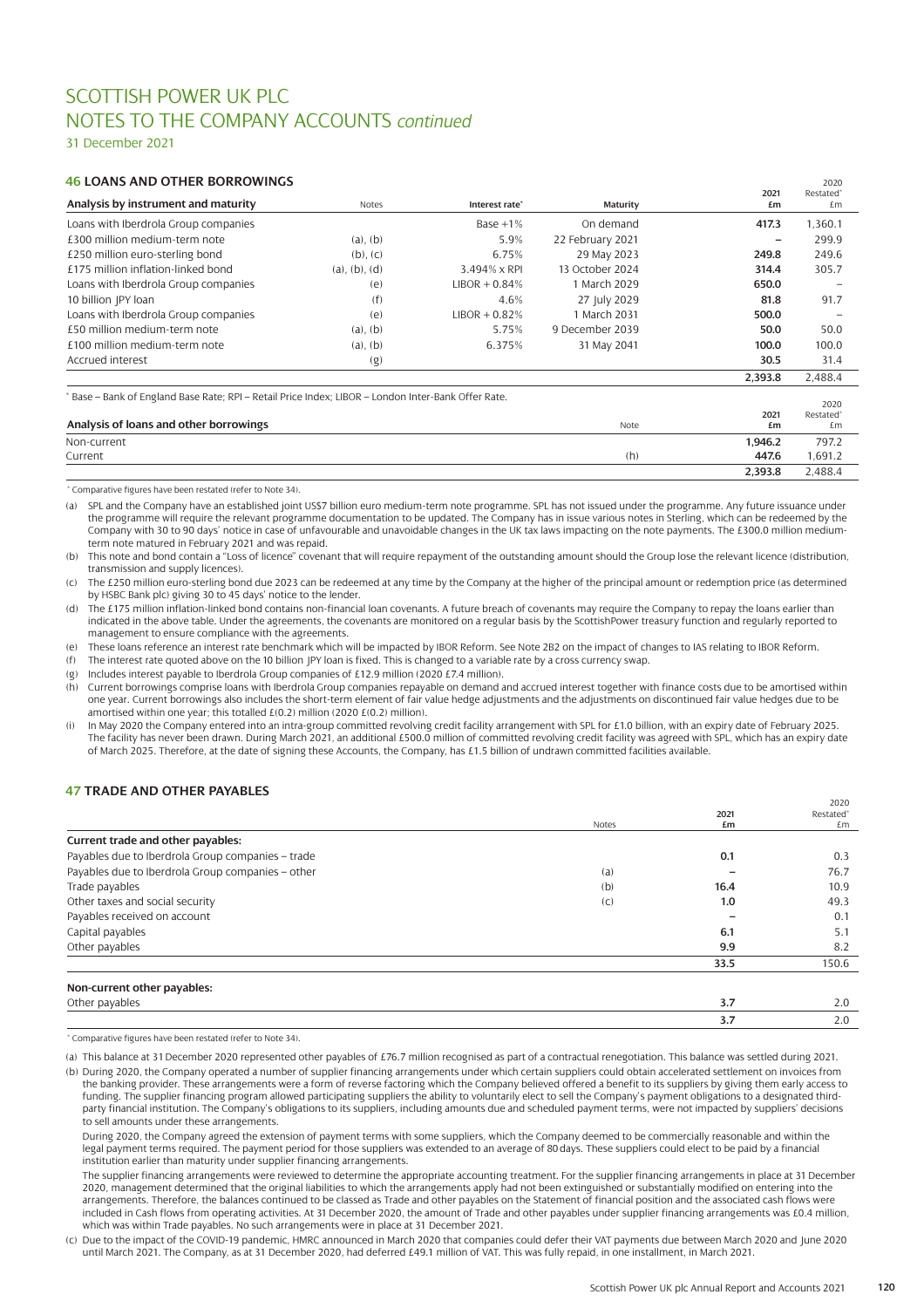31 December 2021

### **48 COMPANY INCOME STATEMENT**

As permitted by Section 408 of the Companies Act 2006, the Company has not presented its own income statement. The Company's income statement was authorised for issue by the Board on 22 April 2022. The profit for the financial year per the Accounts of the Company was £586.3 million (2020 £971.6 million).

### **49 EMPLOYEE INFORMATION**

| (a) Staff costs                            | Note | 2021<br>£m | 2020<br>£m |
|--------------------------------------------|------|------------|------------|
| Wages and salaries                         |      | 42.5       | 35.7       |
| Social security costs                      |      | 4.9        | 4.0        |
| Pension and other costs                    | (i)  | (70.8)     | 12.6       |
| <b>Total staff costs</b>                   |      | (23.4)     | 52.3       |
| Less: capitalised staff costs              |      | (1.2)      | (0.7)      |
| (Credited)/charged to the Income statement |      | (24.6)     | 51.6       |

(i) Pension and other costs includes a credit of £85.7 million (2020 £nil) from a revaluation of a pension scheme (refer to Note 9) and costs of £2.6 million for group-wide restructuring programmes (2020 £0.7 million).

### **(b) Employee numbers**

Details of the year end and average number of employees (full and part time) employed by the Company, including UK-based directors, can be found within the Corporate category of Note 23(b).

#### **(c) Pensions**

The Company's contributions in the year were £8.2 million (2020 £7.2 million). The Company contributes to the Group's defined benefit and defined contribution schemes in the UK. Full details of these schemes can be found in Note 9.

## **50 AUDITOR'S REMUNERATION**

Auditor remuneration is billed on a group basis and not recharged to the Company. Of the total Group audit fee for the year ended 31 December 2021, £171,500 (2020 £140,000) related to the audit of the Company accounts. The total auditor remuneration for the Group is disclosed in Note 33 to the Consolidated Accounts.

### **51 DIVIDENDS**

|                 | 2021                     | 2020                     | 2021                     | 2020  |
|-----------------|--------------------------|--------------------------|--------------------------|-------|
|                 | pence per ordinary share | pence per ordinary share | £m                       |       |
| Interin<br>paid | -                        | <u>__.J</u>              | $\overline{\phantom{0}}$ | r o r |

### **52 FINANCIAL COMMITMENTS**

|                         | 2021       |            |            |            |                 |                              |                    |
|-------------------------|------------|------------|------------|------------|-----------------|------------------------------|--------------------|
|                         | 2022<br>£m | 2023<br>£m | 2024<br>£m | 2025<br>£m | 2026<br>£m      | 2027 and<br>thereafter<br>£m | <b>Total</b><br>£m |
| Contractual commitments | 3.2        | 1.0        | 0.2        | 0.1        | $\qquad \qquad$ | $\overline{\phantom{0}}$     | 4.5                |
|                         |            |            |            | 2020       |                 |                              |                    |
|                         |            |            |            |            |                 | 2026 and                     |                    |
|                         | 2021<br>£m | 2022<br>£m | 2023<br>£m | 2024<br>£m | 2025<br>£m      | thereafter<br>£m             | Total<br>£m        |
| Contractual commitments | 8.2        | 1.0        | 0.6        | 0.1        | 0.1             | $\qquad \qquad -$            | 10.0               |

### **53 RELATED PARTY TRANSACTIONS**

**(a) Transactions and balances arising in the normal course of business (excluding wholly owned subsidiaries of Iberdrola, S.A.)**

|                                 |                                                | 2021                          |                                                | 2020                          |
|---------------------------------|------------------------------------------------|-------------------------------|------------------------------------------------|-------------------------------|
|                                 | Other<br>Iberdrola<br>Group<br>companies<br>£m | Subsidiary<br>companies<br>£m | Other<br>Iberdrola<br>Group<br>companies<br>£m | Subsidiary<br>companies<br>£m |
| <b>Types of transaction</b>     |                                                |                               |                                                |                               |
| Sales and rendering of services | 0.1                                            | 0.2                           | 0.3                                            | 1.3                           |
| Net losses on foreign exchange  | $\overline{\phantom{0}}$                       |                               | $\overline{\phantom{m}}$                       | (0.1)                         |
| <b>Balances outstanding</b>     |                                                |                               |                                                |                               |
| Trade and other receivables     | 0.1                                            |                               | 0.3                                            |                               |

(i) Movements in ECLs in respect of Loans and other receivables for both years was less than £0.1 million.

(ii) The amounts outstanding are unsecured and will be settled in cash. No guarantees have been given or received.

### **(b) Directors' remuneration**

Details of directors' remuneration are set out at Note 32(c) to the Consolidated accounts.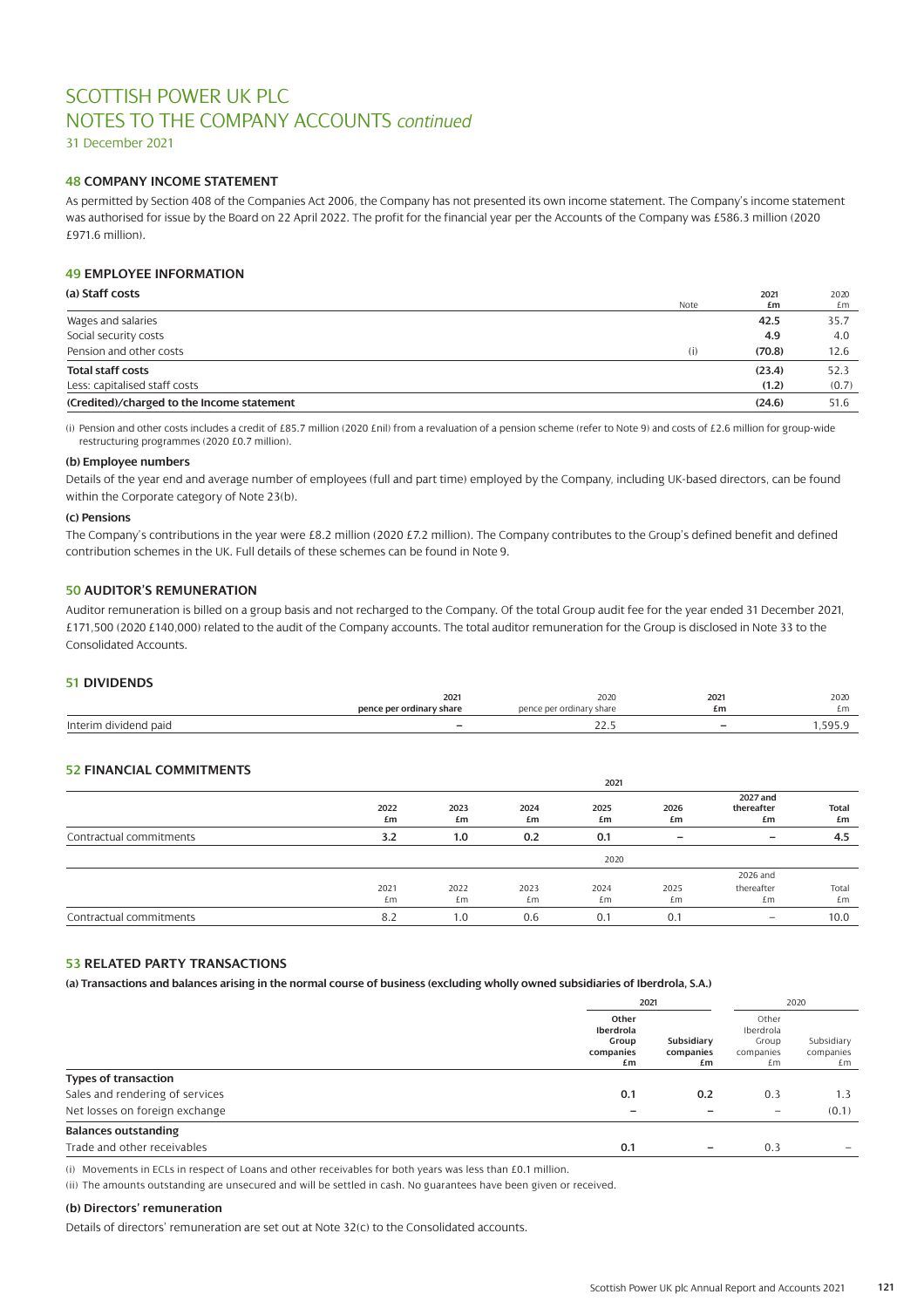# SCOTTISH POWER UK PLC APPENDIX 1: SUBSIDIARIES AND JOINT VENTURES

31 December 2021

# **SCOPE OF CONSOLIDATION**

### **Subsidiaries and joint ventures**

The table below sets out details of the subsidiaries and joint ventures of the Group and the Company at 31 December 2021. These are all included in the Consolidated accounts of the Group. All entities are indirect holdings unless specified. Shares owned by the Group are all ordinary shares.

| of incorporation<br><b>Equity interest</b><br><b>Principal activities</b><br>(Note (vii))<br>2021<br>Name<br><b>Energy Networks</b><br><b>Subsidiaries</b><br>Scottish Power Energy Networks Holdings Limited<br>100%<br>(i)<br>Holding company<br>(A)<br>Ownership and operation of distribution network<br>SP Distribution plc<br>100%<br>(A)<br>within the Central Belt and Southen Scotland area<br>Ownership and operation of distribution network within<br>(B)<br>100%<br>SP Manweb plc<br>Cheshire, Merseyside, North Shropshire and North Wales area<br>Design and construction of utility connections<br>SP Network Connections Limited<br>(B)<br>100%<br>Provision of asset management services<br>SP Power Systems Limited<br>100%<br>(A)<br>Ownership and operation of transmission network<br>100%<br>SP Transmission plc<br>(A)<br>within the Central Belt and Southen Scotland area<br>Operation of a private electricity distribution network<br>Manweb Services Limited<br>(B)<br>100%<br>Joint ventures<br>NGET/SPT Upgrades Limited<br>Operation of offshore W-HVDC Transmission link<br>(C)<br>50%<br>$(ii)$ , $(iii)$<br><b>Renewables</b><br>Subsidiaries<br>ScottishPower Renewable Energy Limited<br>100%<br>(i)<br>Holding company<br>(A)<br>Coldham Windfarm Limited<br>Operation of an onshore wind farm<br>(B)<br>80% | 2020<br>100%<br>100% |
|----------------------------------------------------------------------------------------------------------------------------------------------------------------------------------------------------------------------------------------------------------------------------------------------------------------------------------------------------------------------------------------------------------------------------------------------------------------------------------------------------------------------------------------------------------------------------------------------------------------------------------------------------------------------------------------------------------------------------------------------------------------------------------------------------------------------------------------------------------------------------------------------------------------------------------------------------------------------------------------------------------------------------------------------------------------------------------------------------------------------------------------------------------------------------------------------------------------------------------------------------------------------------------------------------------------------------------------------------|----------------------|
|                                                                                                                                                                                                                                                                                                                                                                                                                                                                                                                                                                                                                                                                                                                                                                                                                                                                                                                                                                                                                                                                                                                                                                                                                                                                                                                                                    |                      |
|                                                                                                                                                                                                                                                                                                                                                                                                                                                                                                                                                                                                                                                                                                                                                                                                                                                                                                                                                                                                                                                                                                                                                                                                                                                                                                                                                    |                      |
|                                                                                                                                                                                                                                                                                                                                                                                                                                                                                                                                                                                                                                                                                                                                                                                                                                                                                                                                                                                                                                                                                                                                                                                                                                                                                                                                                    |                      |
|                                                                                                                                                                                                                                                                                                                                                                                                                                                                                                                                                                                                                                                                                                                                                                                                                                                                                                                                                                                                                                                                                                                                                                                                                                                                                                                                                    |                      |
|                                                                                                                                                                                                                                                                                                                                                                                                                                                                                                                                                                                                                                                                                                                                                                                                                                                                                                                                                                                                                                                                                                                                                                                                                                                                                                                                                    |                      |
|                                                                                                                                                                                                                                                                                                                                                                                                                                                                                                                                                                                                                                                                                                                                                                                                                                                                                                                                                                                                                                                                                                                                                                                                                                                                                                                                                    |                      |
|                                                                                                                                                                                                                                                                                                                                                                                                                                                                                                                                                                                                                                                                                                                                                                                                                                                                                                                                                                                                                                                                                                                                                                                                                                                                                                                                                    | 100%                 |
|                                                                                                                                                                                                                                                                                                                                                                                                                                                                                                                                                                                                                                                                                                                                                                                                                                                                                                                                                                                                                                                                                                                                                                                                                                                                                                                                                    |                      |
|                                                                                                                                                                                                                                                                                                                                                                                                                                                                                                                                                                                                                                                                                                                                                                                                                                                                                                                                                                                                                                                                                                                                                                                                                                                                                                                                                    | 100%                 |
|                                                                                                                                                                                                                                                                                                                                                                                                                                                                                                                                                                                                                                                                                                                                                                                                                                                                                                                                                                                                                                                                                                                                                                                                                                                                                                                                                    | 100%                 |
|                                                                                                                                                                                                                                                                                                                                                                                                                                                                                                                                                                                                                                                                                                                                                                                                                                                                                                                                                                                                                                                                                                                                                                                                                                                                                                                                                    | 100%                 |
|                                                                                                                                                                                                                                                                                                                                                                                                                                                                                                                                                                                                                                                                                                                                                                                                                                                                                                                                                                                                                                                                                                                                                                                                                                                                                                                                                    |                      |
|                                                                                                                                                                                                                                                                                                                                                                                                                                                                                                                                                                                                                                                                                                                                                                                                                                                                                                                                                                                                                                                                                                                                                                                                                                                                                                                                                    | 100%                 |
|                                                                                                                                                                                                                                                                                                                                                                                                                                                                                                                                                                                                                                                                                                                                                                                                                                                                                                                                                                                                                                                                                                                                                                                                                                                                                                                                                    |                      |
|                                                                                                                                                                                                                                                                                                                                                                                                                                                                                                                                                                                                                                                                                                                                                                                                                                                                                                                                                                                                                                                                                                                                                                                                                                                                                                                                                    | 50%                  |
|                                                                                                                                                                                                                                                                                                                                                                                                                                                                                                                                                                                                                                                                                                                                                                                                                                                                                                                                                                                                                                                                                                                                                                                                                                                                                                                                                    |                      |
|                                                                                                                                                                                                                                                                                                                                                                                                                                                                                                                                                                                                                                                                                                                                                                                                                                                                                                                                                                                                                                                                                                                                                                                                                                                                                                                                                    |                      |
|                                                                                                                                                                                                                                                                                                                                                                                                                                                                                                                                                                                                                                                                                                                                                                                                                                                                                                                                                                                                                                                                                                                                                                                                                                                                                                                                                    | 100%                 |
|                                                                                                                                                                                                                                                                                                                                                                                                                                                                                                                                                                                                                                                                                                                                                                                                                                                                                                                                                                                                                                                                                                                                                                                                                                                                                                                                                    | 80%                  |
| Cumberhead West Wind Farm Ltd.<br>Development of an onshore wind farm<br>72%<br>(iv)<br>(A)                                                                                                                                                                                                                                                                                                                                                                                                                                                                                                                                                                                                                                                                                                                                                                                                                                                                                                                                                                                                                                                                                                                                                                                                                                                        | 72%                  |
| Development of an onshore wind farm<br>72%<br>Douglas West Extension Limited<br>(A)                                                                                                                                                                                                                                                                                                                                                                                                                                                                                                                                                                                                                                                                                                                                                                                                                                                                                                                                                                                                                                                                                                                                                                                                                                                                | 72%                  |
| Operation of an offshore wind farm<br>East Anglia One Limited<br>(D)<br>60%                                                                                                                                                                                                                                                                                                                                                                                                                                                                                                                                                                                                                                                                                                                                                                                                                                                                                                                                                                                                                                                                                                                                                                                                                                                                        | 60%                  |
| East Anglia One North Limited<br>Development of an offshore wind farm<br>100%<br>(D)                                                                                                                                                                                                                                                                                                                                                                                                                                                                                                                                                                                                                                                                                                                                                                                                                                                                                                                                                                                                                                                                                                                                                                                                                                                               | 100%                 |
| Development of an offshore wind farm<br>East Anglia Three Limited<br>100%<br>(D)                                                                                                                                                                                                                                                                                                                                                                                                                                                                                                                                                                                                                                                                                                                                                                                                                                                                                                                                                                                                                                                                                                                                                                                                                                                                   | 100%                 |
| Development of an offshore wind farm<br>East Anglia Two Limited<br>100%<br>(D)                                                                                                                                                                                                                                                                                                                                                                                                                                                                                                                                                                                                                                                                                                                                                                                                                                                                                                                                                                                                                                                                                                                                                                                                                                                                     | 100%                 |
| (iv)<br>Hagshaw Hill Repowering Ltd<br>Development of an onshore wind farm<br>(A)<br>100%                                                                                                                                                                                                                                                                                                                                                                                                                                                                                                                                                                                                                                                                                                                                                                                                                                                                                                                                                                                                                                                                                                                                                                                                                                                          | 100%                 |
| ScottishPower Renewables (UK) Limited<br>(E)<br>Development, construction and operation of onshore wind farms<br>100%<br>(v)                                                                                                                                                                                                                                                                                                                                                                                                                                                                                                                                                                                                                                                                                                                                                                                                                                                                                                                                                                                                                                                                                                                                                                                                                       | 100%                 |
| ScottishPower Renewables (WODS) Limited<br>Operation of an offshore wind farm<br>(A)<br>100%                                                                                                                                                                                                                                                                                                                                                                                                                                                                                                                                                                                                                                                                                                                                                                                                                                                                                                                                                                                                                                                                                                                                                                                                                                                       | 100%                 |
| Joint ventures                                                                                                                                                                                                                                                                                                                                                                                                                                                                                                                                                                                                                                                                                                                                                                                                                                                                                                                                                                                                                                                                                                                                                                                                                                                                                                                                     |                      |
| CeltPower Limited<br>Operation of an onshore wind farm<br>(B)<br>50%<br>(ii)                                                                                                                                                                                                                                                                                                                                                                                                                                                                                                                                                                                                                                                                                                                                                                                                                                                                                                                                                                                                                                                                                                                                                                                                                                                                       | 50%                  |
| East Anglia Offshore Wind Limited<br>Commercial operation of offshore meteorological mast<br>(ii)<br>(D)<br>50%                                                                                                                                                                                                                                                                                                                                                                                                                                                                                                                                                                                                                                                                                                                                                                                                                                                                                                                                                                                                                                                                                                                                                                                                                                    | 50%                  |
| Provision of operational services<br>Morecambe Wind Limited<br>(F)<br>50%<br>(ii)                                                                                                                                                                                                                                                                                                                                                                                                                                                                                                                                                                                                                                                                                                                                                                                                                                                                                                                                                                                                                                                                                                                                                                                                                                                                  | 50%                  |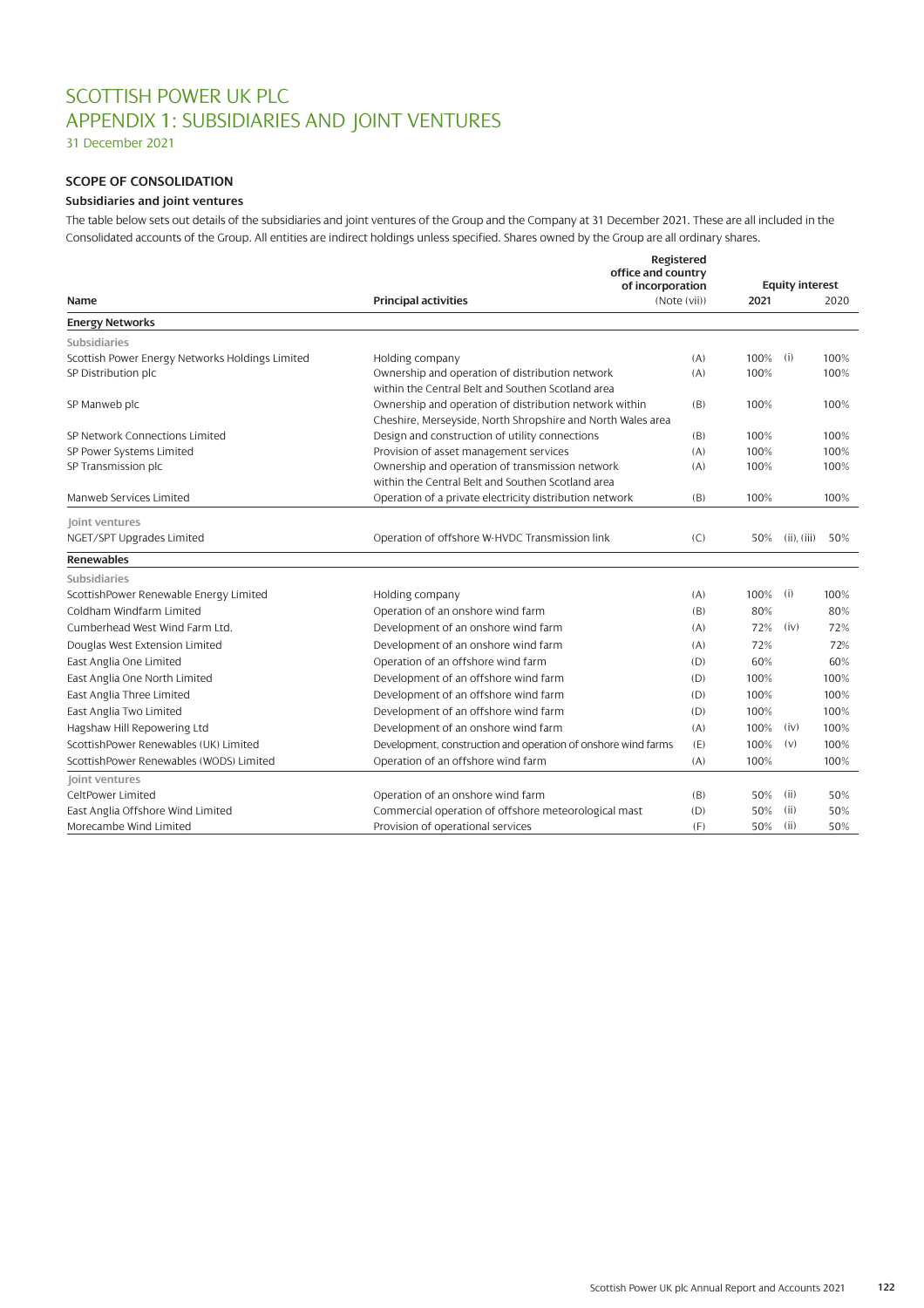# SCOTTISH POWER UK PLC APPENDIX 1: SUBSIDIARIES AND JOINT VENTURES *continued*

31 December 2021

## **SCOPE OF CONSOLIDATION** *continued*

### **Subsidiaries and joint ventures**

|                                                  |                                                                                                                 | Registered<br>office and country |      |                           |  |  |
|--------------------------------------------------|-----------------------------------------------------------------------------------------------------------------|----------------------------------|------|---------------------------|--|--|
|                                                  |                                                                                                                 | of incorporation                 |      | <b>Equity interest</b>    |  |  |
| Name                                             | <b>Principal activities</b>                                                                                     | (Note (vii))                     | 2021 | 2020                      |  |  |
| <b>Energy Retail and Wholesale</b>               |                                                                                                                 |                                  |      |                           |  |  |
| Subsidiaries                                     |                                                                                                                 |                                  |      |                           |  |  |
| Scottish Power Retail Holdings Limited           | Holding company                                                                                                 | (A)                              | 100% | (i)<br>100%               |  |  |
| ScottishPower (DCL) Limited                      | Holding company                                                                                                 | (B)                              | 100% | 100%                      |  |  |
| ScottishPower Energy Management Limited          | Wholesale energy management company engaged<br>in purchase and sale of electricity and gas                      | (A)                              | 100% | 100%                      |  |  |
| ScottishPower Energy Management (Agency) Limited | Agent for energy management activity of<br>ScottishPower Energy Management Limited<br>and Scottish Power UK plc | (A)                              | 100% | 100%                      |  |  |
| ScottishPower Generation (Assets) Limited        | Asset owning company                                                                                            | (A)                              | 100% | 100%                      |  |  |
| ScottishPower (SCPL) Limited                     | Holding company                                                                                                 | (B)                              | 100% | 100%                      |  |  |
| ScottishPower Energy Retail Limited              | Supply of electricity and gas to domestic and<br>business customers                                             | (A)                              | 100% | 100%                      |  |  |
| SP Dataserve Limited                             | Data collection, data aggregation, meter operation<br>and revenue protection                                    | (A)                              | 100% | 100%                      |  |  |
| SP Smart Meter Assets Limited                    | Provider of smart meter assets and services                                                                     | (A)                              | 100% | 100%                      |  |  |
| Dormant subsidiaries in liquidation              |                                                                                                                 |                                  |      |                           |  |  |
| SP Gas Transportation Cockenzie Limited          | In liquidation                                                                                                  | (C <sub>1</sub> )                | 100% | 100%<br>(v <sub>i</sub> ) |  |  |
| SP Gas Transportation Hatfield Limited           | In liquidation                                                                                                  | (G)                              | 100% | 100%<br>(vi)              |  |  |
| ScottishPower Investments Limited                | In liquidation                                                                                                  | (C <sub>1</sub> )                | 100% | $(v)$ , $(vi)$ 100%       |  |  |
| ScottishPower Renewables (UK Assets) Limited     | In liquidation                                                                                                  | (G)                              | 100% | 100%<br>(v <sub>i</sub> ) |  |  |

(i) The investment in this company is a direct holding of Scottish Power UK plc.

(ii) All joint ventures are accounted for using the equity method.

(iii) NGET/SPT Upgrades Limited has a non-conterminous year end date of 31 March. This is a contractual obligation as agreed in the joint operating agreement.

(iv) On 5 June 2020, ScottishPower Renewables (UK) Limited ("SPRUKL") acquired the entire share capital of Hagshaw Hill Repowering Ltd. On 28 August 2020, SPRUKL acquired 72% of the share capital of Cumberhead West Wind Farm Ltd.

- (v) At various dates subsequent to the year end, SPRUKL, a subsidiary of the Group, acquired the entire share capital of the following entities for a total consideration of £32.6 million:
	- Byrn Henllys SF Limited (formerly known as Lightsource SPV 75 Limited)
	- Down Barn Farm SF Limited (formerly known as Lightsource SPV 174 Limited)
	- EEB11 Limited
	- EEB 22 Limited
	- EEB24 Limited
- EEB28 Limited
- EEB30 Limited
- EEB33 Limited
- Milltown Airfield Solar PV Limited
- (vi) SP Gas Transportation Cockenzie Limited, ScottishPower Investments Limited, ScottishPower Renewables (UK Assets) Limited and SP Gas Transportation Hatfield Limited were placed into member's voluntary liquidation on 10 December 2020, 14 June 2021, 22 June 2021 and 28 October 2021 respectively.

(vii) The registered offices of the subsidiaries and joint ventures are as listed below, along with their countries of incorporation. Where a company's registered office is in England, it is registered in England and Wales.

- (A) 320 St. Vincent Street, Glasgow, G2 5AD, Scotland
- (B) 3 Prenton Way, Prenton, CH43 3ET, England
- (C) 1–3 Strand, London, WC2N 5EH, England
- (D) 3rd Floor, 1 Tudor Street, London, EC4Y 0AH, England
- (E) The Soloist, 1 Lanyon Place, Belfast, BT1 3LP, Northern Ireland
- (F) 5 Howick Place, London, SW1P 1WG, England
- (G) Johnston Carmichael, 227 West George Street, Glasgow, G2 2ND, Scotland

For those entities incorporated in Scotland, Northern Ireland and England and Wales, the principal place of business is considered to be the UK; for all other entities, the country of incorporation is the principal place of business.